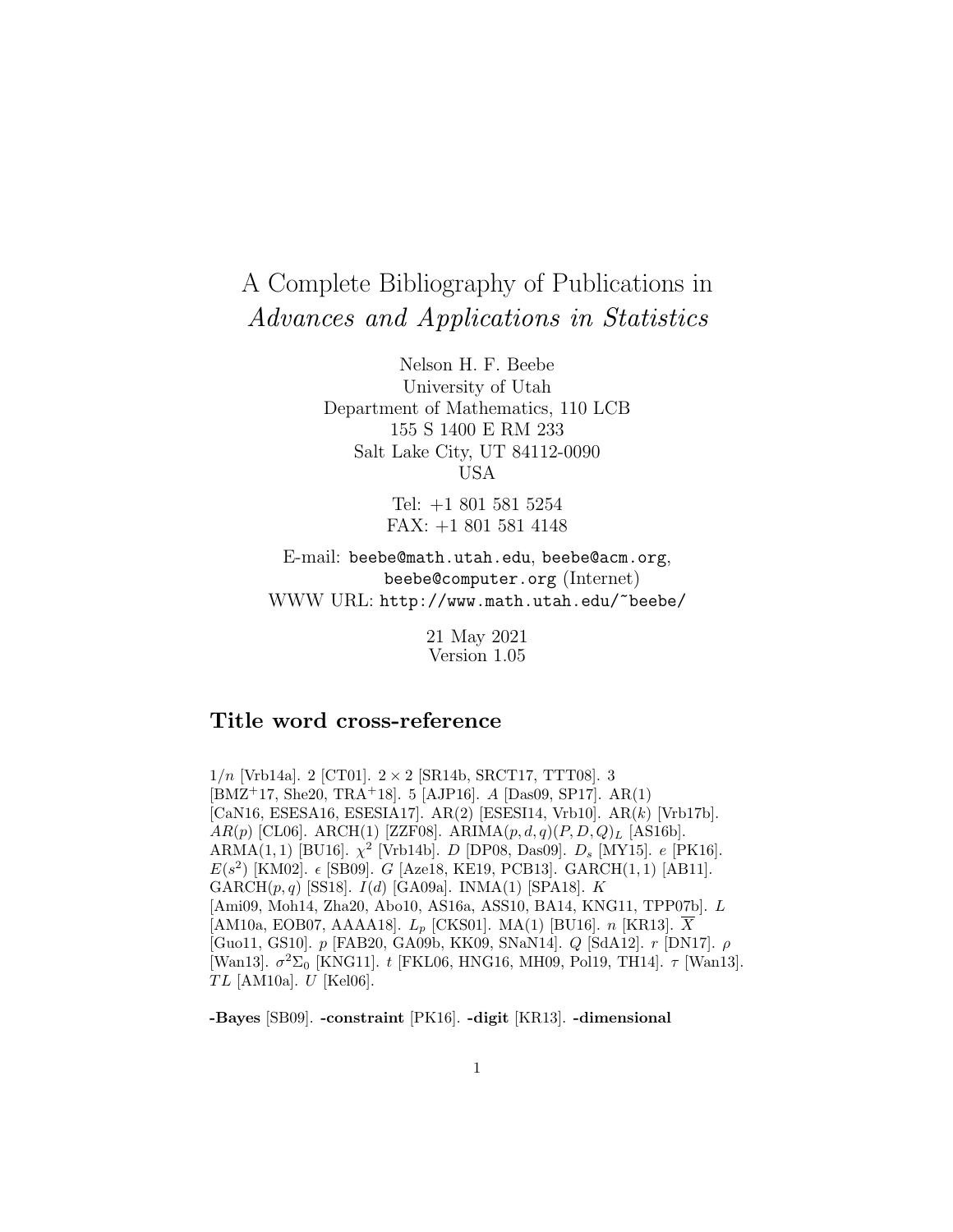[BMZ<sup>+</sup>17]. **-fold** [AJP16]. **-geometric-discrete** [AAAA18]. **-identification** [DN17]. **-Means** [Zha20, Moh14]. **-mixing** [SP17]. **-model** [Vrb10]. **-moment** [EOB07]. **-moments** [AM10a]. **-negative** [PCB13]. **-norm** [CKS01]. **-Optimal** [MY15, DP08, Das09, KM02]. **-parameter** [CT01]. **-record** [Abo10]. **-step** [She20]. **-test** [Kel06]. **-type** [ASS10]. **-unit** [TRA<sup>+</sup>18]. **-value** [FAB20, KK09, SNaN14]. **-values** [GA09b]. **-variable** [Ami09]. **-variate** [KNG11].

**1** [ASS10]. **18th** [TRCH12]. **19** [EMM21, Els21]. **19th** [TRCH12].

**2** [TTM08].

**AANA** [Ryu04]. **abrupt** [CG07]. **Absolute** [AMB11, AKA20]. **academic** [BSGOFGPF17, RIT18]. **Accelerated** [SV12, HAE19, LS07, Ram16b]. **Acceptance** [Bak03, DB20, Ham20b, KA20]. **access** [DNH20, dA10a]. **accident** [TW20]. **accidents** [Kam11, KAAA21]. **accord** [EH12]. **according** [KKBB18]. **accounting** [Con06, Tol12]. **accuracy** [KPS08, Vrb14a, Vrb14b]. **Accurate** [Vrb13a, Vrb15, RW18, Vrb13b]. **acquisition** [AA12]. **action** [SB11]. **action-decision** [SB11]. **active** [Maz04]. **activity** [Con06]. **Adaptation** [TRCH12, Dog14]. **Adaptive** [Gri11, LTvR09, BRR11, BMS<sup>+</sup>19, CCS16, JD16, Kan01, QKH18]. **addendum** [Vrb13b]. **Adding** [Afi16]. **additional** [SB06]. **additive** [FEM<sup>+</sup>09, GA09b, Wei15]. **Adjusting** [AARCCA16, SRCTAA13]. **administrative** [LVM11]. **adolescent** [MRS19]. **adult** [DBD<sup>+</sup>07]. **adulthood** [AZ19]. **advantages** [Maz04]. **aero** [WZG11]. **aero-engine** [WZG11]. **affect** [FEM<sup>+</sup>09]. **affecting** [AA15b, DNH20, Ela10, EAHH13, FMI20, Hoa20]. **after** [RORGTR20]. **against** [ES16, PK17]. **age** [AA17, DDJM09, LKP04]. **age-specific** [AA17]. **agents** [RZC08]. **aggregate** [MWB17]. **Aging** [BA14]. **agricultural** [SMHN19, SMP21]. **agro** [VPO<sup>+</sup>12]. **agro-climatic** [VPO<sup>+</sup>12]. **agrometeorological** [VPKG12]. **AIC** [DLM11]. **aided** [Hua06]. **AIDS** [DDJM09]. **Ain** [EAHH13]. **air** [AZRS11, Y˙ I10, YAA16, Zak20]. **Akaike** [MSIT05]. **Albania** [ST11]. **algal** [uaSYHNQ20]. **algebra** [Kel05]. **algebraic** [FM10, FG11, Zoi09]. **Algorithm** [Zur01, ¸sTE<sup>+</sup>11, CEG09, DGS08, Fuj13, IFVA06, Kel05, Kel06, LB16, Lin09, NM04, SM12b, SH09, TP02, Ven15]. **algorithms** [BRR11, DCKD13, DN10, DT19, Kub19, LTTD20, SOAD06]. **allocation** [GS10, GAP21]. **allocations** [BLB10, Das09]. **Almon** [CA12]. **Almost** [Han03, PDK06, SZZ08, WS15b, Wu16]. **along** [KDNH18]. **alteration** [Ram16c]. **alternate** [DZS15]. **alternative** [AE11, GOPLD09, GÖ01, PCSMGO11, TH14]. **alternatives** [FHS20]. **aluminum** [ARA<sup>+</sup>18, ARA<sup>+</sup>19]. **American** [AF08]. **among** [MHW<sup>+</sup>19, NBL15, Nis09, RIT18, WS15a]. **Amortization** [Nko09]. **amplified** [FG11]. **Analysed** [Din19]. **analyses** [Maz04]. **Analysis** [AA15a, Akt15, GO15, MRS19, MQLA19, ST11, SPM20, AEEG19, AAN21,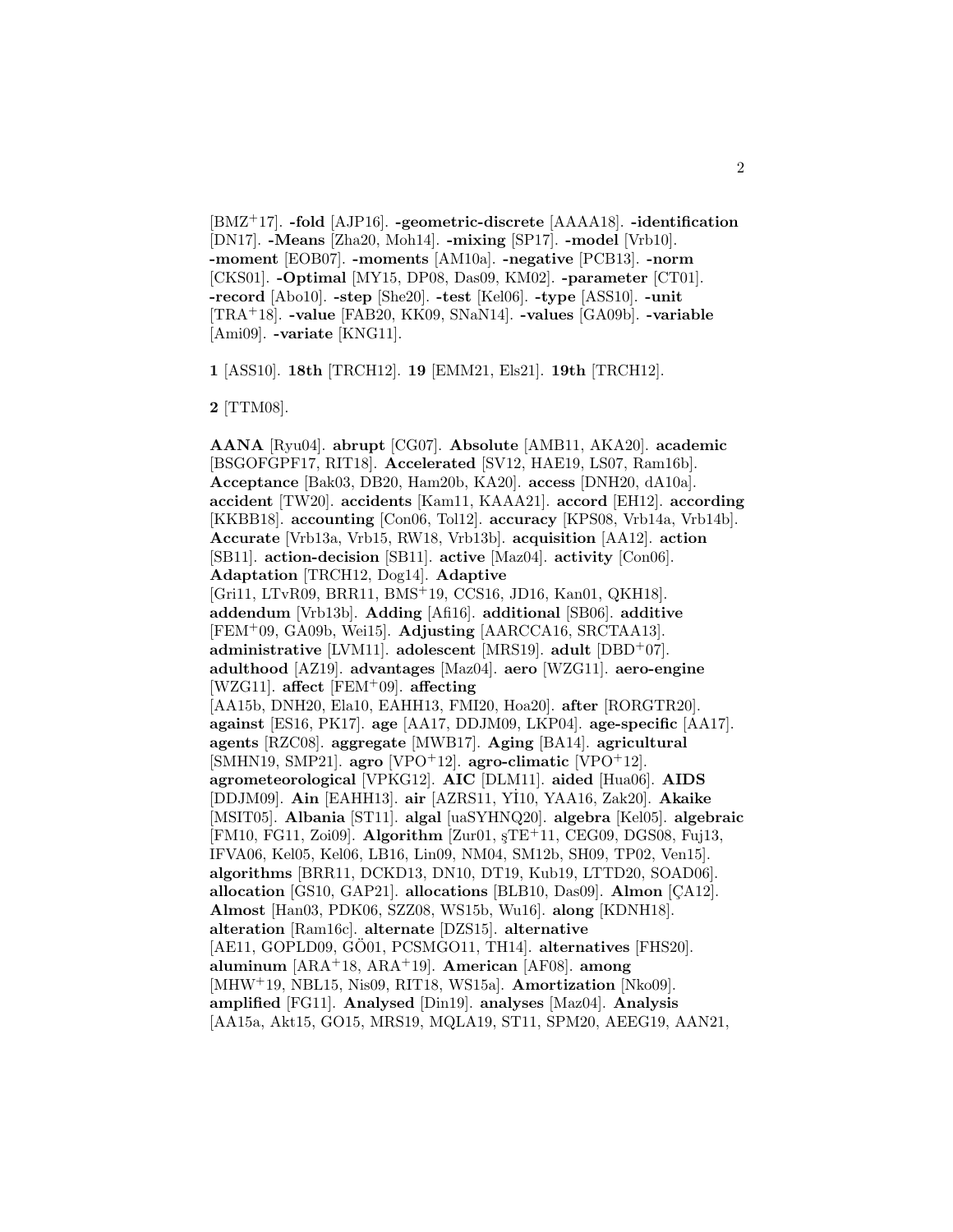AM12a, AC19, AZA<sup>+</sup>19, ARA<sup>+</sup>18, ARA<sup>+</sup>19, Al 20, AC20, Ald21, AGW19, AA20c, AAK10, AAKAK11, AM12b, ACM07, AIR18, AOAS17, Azi18, BU16, BuH04, BKK13, Bui20a, CG07, CL06, CJ20, DDJM09, DRM15, DBSH11, DT07, DB20, DA10b, EB18, EM10, ES12, EKK03, FWT12, GOG07, Gar17, GD14, GZS18, GLARM18, GOPLD09, HH02, IAS19, JM19, JCACTIGO11, JKS21b, Kam11, Kho08, Kip13, Kip17, KNMM13, KKMMK20, KW02, LB16, LK06, LTvR09, LS16, MHW<sup>+</sup>19, MeMW19, MFPO20, MSIT05, Moa10, Mos15, NBL15, ORMPL17, PG10, PPT02, PC14, PC18, PLRaB18, SM12a, SMYH19, SS21, SMP21, SH09, TRA<sup>+</sup>18, TK04, TP02, WYZ10, Wan14, WNB13, Zak20, Zha20]. **analytics** [BFG21]. **analyze** [JSCI18, PPT02]. **Analyzing** [ZHMK09, CTF11, Che09]. **Angle** [H¨ur15, ZRX10]. **ANNBP** [AMA13]. **annual** [TPP05]. **annuity** [WPJC21b]. **anode** [ARA<sup>+</sup>18, ARA<sup>+</sup>19]. **anomalies** [MeMW19]. **ANOVA** [GA09b, Nin08, Ras11]. **anti** [ORMPL17]. **anti-ideal** [ORMPL17]. **apple** [DZS15]. **Application** [BuH04, DRM15, EKK03, HCJ21, KG21, NMW20, NV20, SM12b, TKD19, Tor21, Afi16, AZA<sup>+</sup>19, AMA20, Ald13, ACM07, Arb08, ABS08, AOM17, AJP16, AAH18, BB18, BKK13, CA12, CMT16, DMLN10, DNH20, EAHH13, EE14, EE20a, FFX01, Fay19, GAM03, GBHP+12, Hür03, KA19, KM08, Mar14, MRSR10, MHW<sup>+</sup>19, MRS19, MKO21, OMO19, OT07, PPT02, PHTY07, Par10, PKKHM<sup>+</sup>16, RMdSC13, RCAAMC19, SYO04, SC19b, Slo13, WPJC21a, WPJC21b, Wan14, XDL16, YAA16]. **Applications** [TS10, AK12, AKEE18, CF05, CBHMRA17, EE20b, FWT12, HNG16, HE16, .<br>KNMM13, KKD09, Kvå11, Lop14, Maz04, Mos15, PCB13, RA21, Yİ10, ZAJ20, ZRX10]. **Applied** [PC18, AZRS11, BMS05, DHY<sup>+</sup>15, DT19, FMI20]. **Applying** [Abd10, BL01, Doa20a, Doa20b]. **approach** [AME18, Afi17, AK06, Ali10, Arb08, Arr13, AOAS17, BAZ20, BA19, BS21, BRY13, CG07, CL06, DGI18, DSG<sup>+</sup>09, EFAEH17, ESAAA18, ERH17, FEM<sup>+</sup>09, FEW09, HNG16, HKPGN09, Hua06, IAED15, Kan16, LX12, Liu10, Mad08, MN15, MM02, Nko09, Nko10, OOA11, PHTY07, PK16, PM21, SGM20, Sin16b, SLCB11, TW13, Thi09, Tol12, Tor20, XDL16, YKK03, YM12, ZBF18]. **approaches** [AYM15, AS05, EB18]. **Appropriate** [KKD09]. **Approximate** [Sal19a, Vrb17a, PDK06, TTT08, TMO07]. **Approximation** [Mar14, AAA<sup>+</sup>16, AAE11, DA09, KB11, Vrb11, Zim08]. **approximations** [AAE12, Gar08, Gar17, Mar13]. **Arab** [AA15b, Moh13, SA16]. **Arabia** [YAA16]. **Arabic** [AA08]. **arbitrage** [MRS09]. **ARCH** [BH08, SZZ08]. **Archimax** [H¨ur05]. **archives** [LVM11]. **ARDL** [BA19]. **area** [Con06, KA19, SLKP08, WNB13]. **area-biased** [KA19]. **areas** [TPP05]. **ARFIMA** [NK13]. **ARIMA** [AC20, APL19, AA17, Cha20, Moh13, MJ11]. **ARIMA/GARCH** [Moh13]. **arithmetic** [YMT10]. **ARL** [Are19, BAS19]. **array** [APD<sup>+</sup>10]. **arrival** [AS13]. **art** [UABW21]. **artificial** [El 18, Moh13, SC19a]. **ascent** [KPP09]. **Asia** [MeMW19]. **Asian** [Lin09]. **aspect** [JKS21a, JKS21b]. **aspects** [DFBL<sup>+</sup>03]. **asphalt** [MWB17]. **assess** [FU19, GOSLVA12]. **Assessing** [AASR17, ICBS14, Sad10]. **Assessment**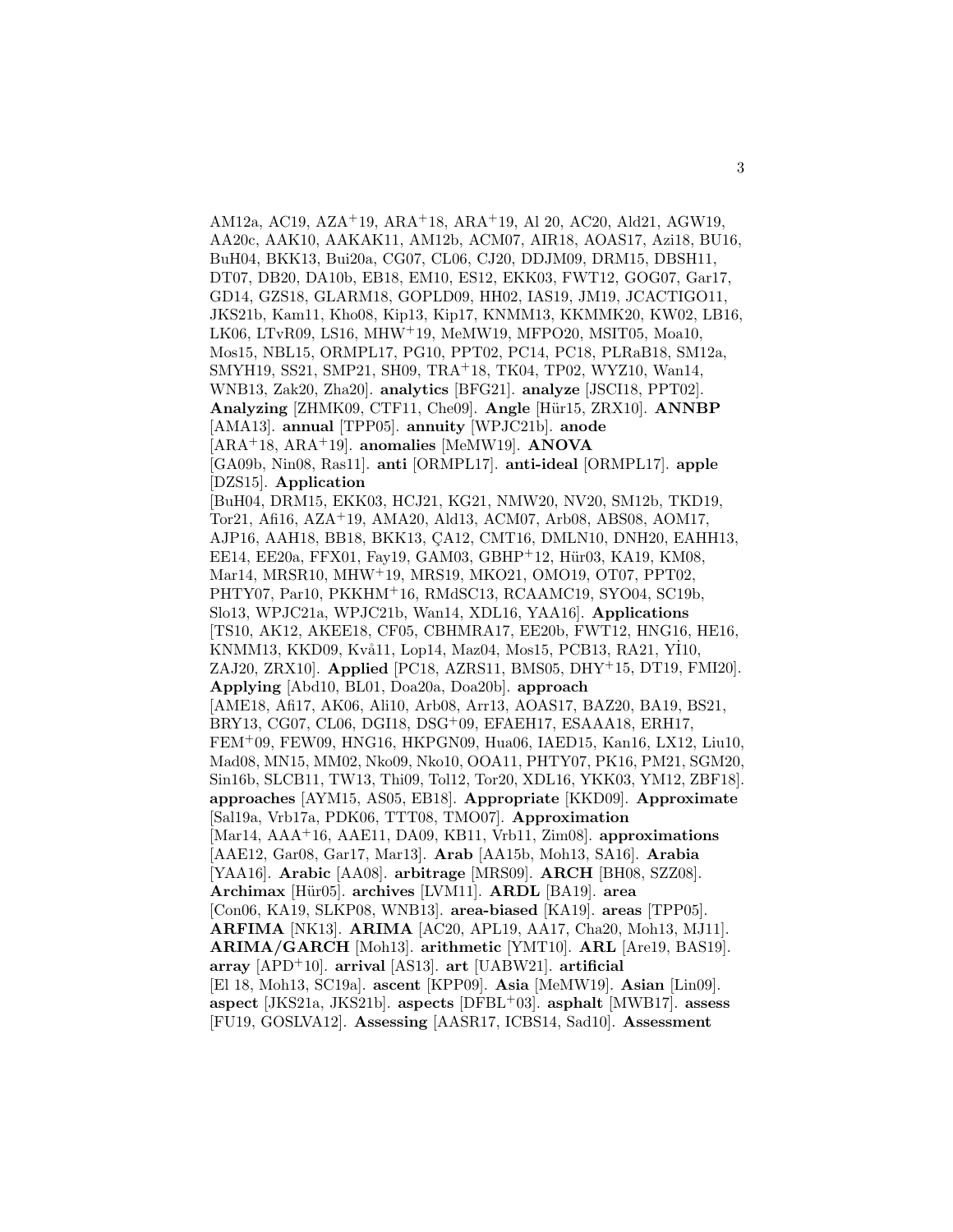[GOG07, EH12, HSL09, LK06, PBS<sup>+</sup>04, TCD20]. **assets** [SSL07]. **assistance** [ACM07]. **associate** [GS14]. **associated** [BSGOFGPF17, EMM20, Gar08, KR01, KPS08]. **association** [HLBF02, ICBS14, TH02, Um08, Van20]. **associations** [Maz04]. **assumptions** [SBZ03]. **assurance** [WPJC21a]. **asthma** [AZ19]. **asymmetric** [SJ12, Sun11, Yel20]. **asymmetry** [TMO07]. **Asymptotic** [El 11, Hsi10a, SVSO02, Vrb14a, AJM11, AARCCA16, CBHMRA12, Dor05, Pol19, SRCT17, WJ13]. **Asymptotics** [RG15]. **atrial** [FEM<sup>+</sup>09]. **attempt** [PPT02]. **attenuation** [CFFVGO10]. **attributable** [Wu01]. **Attribute** [AAAJ17, PSKF17, Zam19]. **attributes** [AC19]. **augmentation** [HR07]. **authorship** [BRY13]. **autocorrelated** [BU16]. **Automatic** [RB03, SPM20]. **automobile** [XDL16]. **autoregression** [BH08, Mar14]. **autoregressions** [WDGP10]. **autoregressive** [AS17, APL20, ESESI15, PSA18, QDG17, Tin18, WH20, Yeh16]. **auxiliary**

[EJ04, GAP21, IKA<sup>+</sup>20, Zam19]. **availability** [HM14]. **average** [AdC14, AS16b, AS17, AKA17, APL20, BAS17, Cha20, HK20, IAED15, IAS19, SSA16, SPA18, Tin18].

**balanced** [Ald20a, Ald21, BV21, MKM12, SB20, VVV06]. **ballistic** [IWC03]. **Balochistan** [RIT18]. **bandit** [Wan07]. **bandwidth** [Yan12]. **Bangkok** [WNT20]. **Bangladesh** [DS21, SHM19]. **Bani** [MA20]. **bank** [AF19, Din20, AA15b]. **banking** [LHC01]. **bankruptcy** [ASAF09]. **banks** [AAN21, AA12, Doa20b, EH12]. **bar** [SCG01]. **Barlow** [Sto06b]. **based** [AM15b, AEB13, AMAAEA19, AB11, AARCMC20, Ami14, AATD20, AAED13, AIR18, Bak03, BA15, BM21, BLLR01, BLV06, BS21, BMS<sup>+</sup>19, Cho07, CCS16, DGI18, Das20, DBD<sup>+</sup>07, DT07, Dor05, DNO18, EJ04, ES15, El 18, EE19, FKE16, FHS20, FMA19, FCG10, GZS18, IFVA06, JL15, Kel06, KB11, LB16, LYK03, Mak14, MeMW19, MKO21, MFR<sup>+</sup>19, Oid11, PK17, PCSMGO11, PACW13, PK16, PKKHM<sup>+</sup>16, Ram16c, RE18, SMYH19, Sel15a, Sha10, SSBA20, SBZ03, TH14, Vrb13a, Vrb13b, WM08, Wu16, YQCSG10, Yan12, ZZN13, Zha20, ZW10]. **Basel** [EH12]. **baseline** [AS05]. **bases** [EKK03, Zoi09]. **basis** [VPO<sup>+</sup>12]. **Batch** [AS13]. **bathtub** [AA20a]. **Baum** [Sto06a]. **Bayes** [Ami09, Cho07, GNB01, SJ12, SB09]. **Bayesian** [Abd04, AM10b, AKGU<sup>+</sup>16, AA20a, Ald21, BMZ<sup>+</sup>17, CG07, CKC08, Cho08, CJ12, DRM15, DA10b, EM10, ESS06, Fuj13, Gar17, GOdlFSLF08, GOPLD09, HA08, HM10, IuZHZ20, IE05, IAED15, KB11, Liu10, Mad08, Moa10, Mos15, NBL15, NK13, PHTY07, PvR04, PACW13, Ram16b, RS14, Sal19a, Sal18, SAGKS17, Sha19, She20, SS18, SH09, SLCB11, WY14, WNB13, YKK03, YB13, ZHMK09]. **beam** [RSM<sup>+</sup>11]. **bearing** [DHSW20, DZS15, ZRX10]. **bearing-angle** [ZRX10]. **Behavior** [AARCMC20, Lee01, LX12, MM02, WJ13]. **behavioral** [MRS19]. **behaviour** [Kip11]. **being** [BAZ20]. **Benchmarking** [CW10]. **Benford** [Hür03, KR13]. **Bernoulli** [AAA<sup>+</sup>16, HBJ09]. **Bernoulli-exponential** [HBJ09]. **Bertalanffy** [DMLN10]. **best** [MSIT05, Tin18]. **best-fitting** [MSIT05].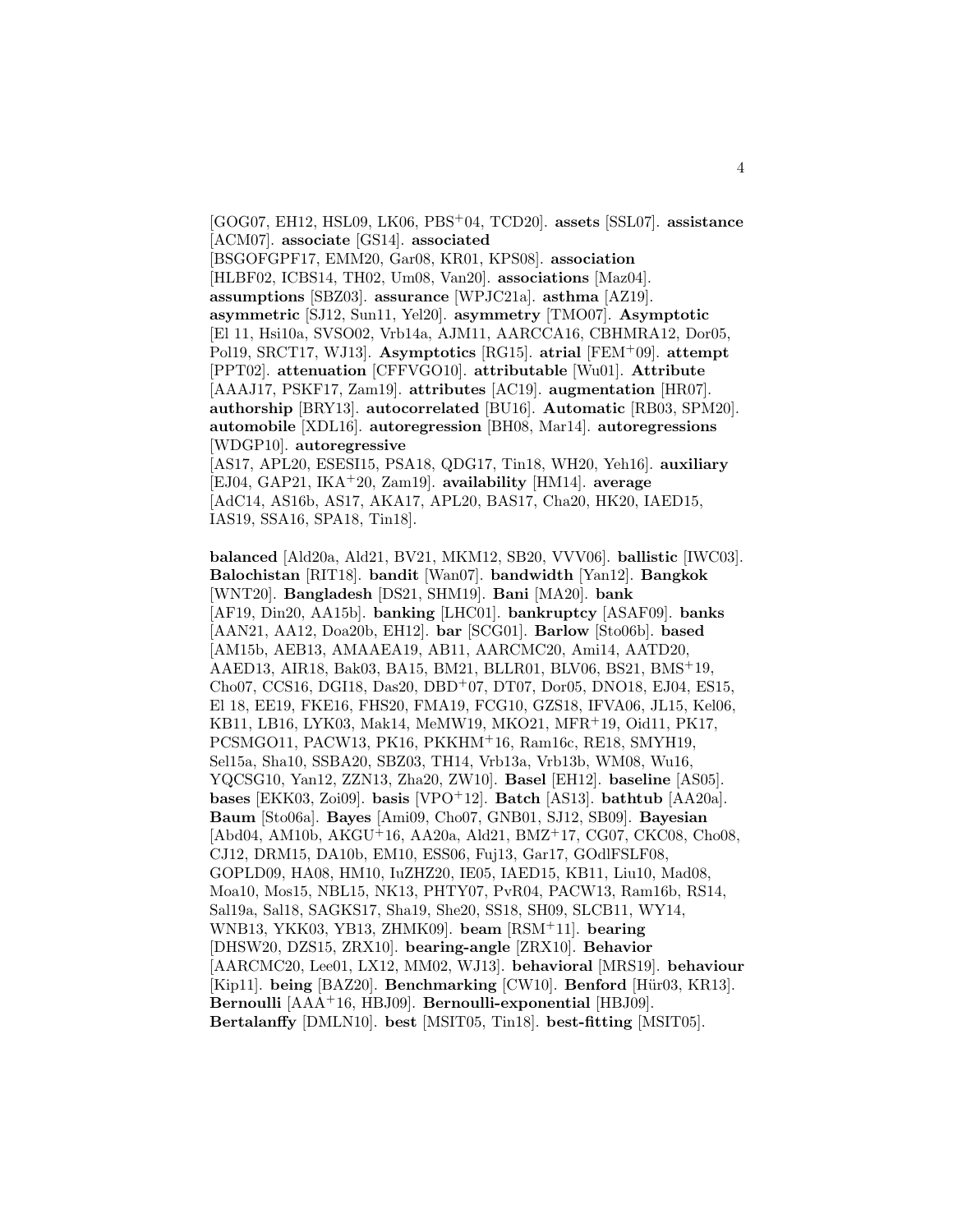**beta** [CF14, DA09, NBA04, RIH20, RE18, SK08, Wan08]. **beta-family** [Wan08]. **better** [AGW19, LCL02]. **between** [AAN21, AKA20, AKAA20, Al 20, BA19, CM13, EI07, Han11, HSL09, HLBF02, Kaw10, Kaw14, KHY10, KNMM13, Mah10, MFR<sup>+</sup>19, Moh13, NW16, aN16, SMG12, Sha08, TNN18, Wan13, WS15a]. **beyond** [Res04]. **Bias** [AS19, ABS08, CFFVGO10, JOO18, Kan16]. **Bias-Corrected** [AS19]. **biased** [Akm05, AK06, ÇA12, ESESIA17, EE20a, KA19, Ras13]. **BIC** [DLM11]. **big** [AAR19, Alm21]. **binary** [AJP16, DGHP10, KSM16, PKKHM<sup>+</sup>16]. **binary-data** [DGHP10]. **binding** [KDNH18]. **binomial** [Abd04, APL20, GOdlFSLF08, Kaw10, Kaw14, KY15, PCB13, RCDO11, Ros20, SJ10]. **bioequivalence** [ESS06]. **biprediction** [Mül02]. **Birnbaum** [AM10b]. **birth** [AE17, El 20, SOO08, Swi08]. **birth-death** [Swi08]. **Bivariate** [Fam08, AdC14, AR14, Aze18,  $STE+11$ , Cho07, CKC08, Cho08, CJ12, CBHMRA11, DA10b, HA08, KE19, RYS08, Sad10, SS19, Sha19, SLCB11, TG11, Wan13, YH09]. **black** [Ram16a]. **black-box** [Ram16a]. **Blackwelder** [AACARC13]. **block** [BV21, KNMM13, MKM12, SB20, Vic08]. **blocking** [EKK04]. **bloom** [uaSYHNQ20]. **blow** [Alt18]. **BLUE** [MS06]. **bold** [XW14]. **Bologna** [JCACTIGO11]. **Boltzmann** [OAA19]. **bonus** [LLDD17]. **Bootstrap** [Ald13, BR12, BK02, CA12, Che02, GPP12, Mak14, OOA11, RSW14, RP15, SVSO02, Sha10]. **bootstrap-based** [Sha10]. **Bootstrapping** [IM15, QDG17]. **border** [PC18]. **bound** [SNaN14]. **boundary** [Wu14]. **bounded** [DGW<sup>+</sup>10, MESAF16]. **Bounds** [OA09, SA10, Sel15a]. **box** [Ram16a, TS10]. **branching** [UMV13]. **brand** [GOSLVA12]. **Brazil** [AZRS11]. **Brazzaville** [Nko09]. **break** [BMS<sup>+</sup>19]. **breakdowns** [OA09]. **breast** [ASFS11, NBL15]. **brief** [LCP05]. **British** [Y˙ I10]. **Brownian** [AMO20, AA20b, GR13, IS10, Yos15]. **bugs** [Mos15]. **built** [CCM11]. **Burr** [GAAAA04, KAF12, NMN18, Sal19a]. **Burr-type** [KAF12]. **business** [AA20c, Azi16, Hoa20]. **businesses** [Ela10]. **busy** [OA09].

**cable** [TRA<sup>+</sup>18]. **Cairo** [Azi16]. **calendar** [AKGU<sup>+</sup>16]. **calibration** [Coz08]. **call** [Muz12]. **cancer**

[ASFS11, Abd10, Akt15, MKM<sup>+</sup>15, NBL15, STPS10]. **cancer-specific** [MKM<sup>+</sup>15]. **cannot** [SdA12]. **Canonical** [AOAS17, KNMM13]. **Capability** [HH02, LCL02, SAM19, SV04]. **capita** [BA19, OO20]. **capital** [DNH20, EE14, IE05, Lev13]. **capture** [TW13]. **capture-recapture** [TW13]. **car** [LLDD17]. **card** [DB20]. **cardio2000** [PPT02]. **care** [Con06, Par10]. **Carlo** [AAA19, AKAA20, BRR11, HBA04, RYAD12]. **carrying** [Ald20b]. **cascades** [BB06]. **case**

[AA15b, AM12b, BRY13, DN17, HCJ21, LLDD17, PG10, Tza08, WRP16]. **cases** [EMM21, Els21]. **Cash** [Doa20a]. **cassava** [Cha20]. **Catania** [AM12b]. categorical [AGM<sup>+</sup>07, Kvå11]. categories [IT18, TH02, TMS08, YMT10]. **Cauchy** [Zgh03]. **causal** [YB13]. **CDS** [ZZN13]. **cell** [LPKPS10]. **censored** [AM10b, AA19, BAAA02, Cho08, DA10b, ES15, FMA19, LL09, Li11, Li15,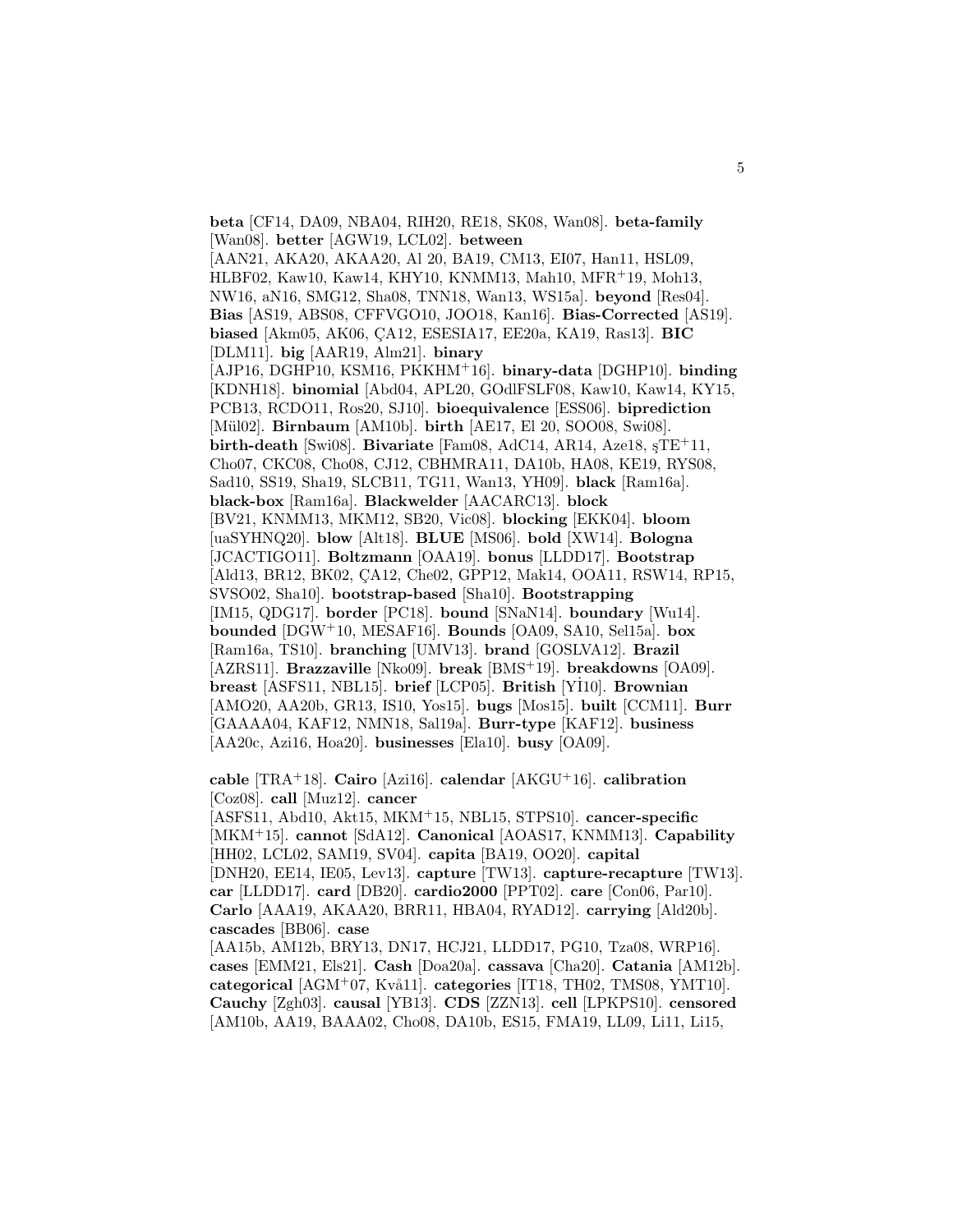Ras15, SJ12, SJ10, SR14a]. **censoring** [AASI18, AMAAEA19, BA15, CT01, CBSBHM10, LS07, Ram16b, SD19, She20]. **censorship** [El 11]. **central** [KR01, NBA04, WPJC21a]. **century** [TRCH12]. **certain** [AS16a, Dôk06, EKK03]. **Chad** [AAY<sup>+</sup>19]. **chain** [BRR11, DLM11, MM02]. **chains** [AA08, DN17, MQLA19]. **Champernowne** [WDM14]. **chance** [HEDA18]. **change** [AKGU<sup>+</sup>16, BAAA02, BuH04, BA04, Cha12, Cha18, CG07, DS21, Dia07, GYH18, HBA04, PRVATS14, SWCT19, TRCH12, YI10]. **change-point** [PRVATS14]. **change-points** [Dia07]. **changes** [AKGU<sup>+</sup>16, CBHMRA17]. **changing** [MRS09]. **characteristic** [Zgh03]. **characteristics** [MWB17]. **Characterization** [AS16a, KNG11, Wan10, BA14]. **Characterizations** [RIH20]. **chart** [AS16b, AS17, Are19, AKA17, BAS17, Che02, Dha18, FHS20, GS10, NL21, PSA18, SPA18, Sun11]. **charts** [Alb12, GP10, Guo11, Kam11, Ula15]. **checking** [Sho08]. **checks** [LB16]. **chemotaxonomic** [AB17]. **Chi** [AS18, HP04, Hua06, SRCT17]. **Chi-square** [AS18, HP04, Hua06, SRCT17]. **Chiang** [SWCT19, TS10]. **chicken** [DMLN10]. **child** [BAZ20, GD14, GOdlFSLF08, Han09, Han11]. **childhood** [AZ19]. **children** [Han11]. **China** [DLP12, YT13]. **Chinese** [LYZ15]. **Choice** [CC08, ABS08, DFBL<sup>+</sup>03, Sha10, Yan12]. **choosing** [EI07, NV20]. **churn** [BFG21]. **circular** [GBHP<sup>+</sup>12, JK03, LC01]. **cirrhosed** [Azi19]. **city** [AM12b]. **claims** [MED14]. **Clapper** [IFVA06]. **class** [AB01, BV21, CTM18, Dôk06, Fel14, GS14, SA10, TW13]. **classes** [FG11]. **classic** [PCSMGO11]. **classical** [EB18, PKKHM<sup>+</sup>16, Yos15]. **classical-new** [Yos15]. **Classification** [Lee01, Moh14, PD07, ASFS11, AKU20, Maz04, RIT18, SM12b, Ven15, WNT20]. **classifications** [TH02]. **Climate** [AKGU<sup>+</sup>16, DS21, TRCH12]. **climatic** [VPO<sup>+</sup>12, VPG<sup>+</sup>14]. **clinical** [Arb08]. **Closed** [OAA19, ESESIA17]. **closing** [FMI20]. **cluster** [BS04, CCS16, QKH18, Van20, YT10]. **clustered** [QKH18]. **Clustering** [MeMW19, SYO04, APD<sup>+</sup>10, BS21, DCKD13, IFVA06, Moh14, Zha20]. **co** [Ald13, KKMMK20, Zoi09]. **co-inertia** [KKMMK20]. **co-integration** [Ald13]. **coal** [Y˙ I10]. **cocoa** [BTANKB19]. **codes** [Kel05, Kel06]. **coding** [EKK04]. **Coefficient** [ZLZ06, AK19, Ald20a, FMTW10, MS06, NKaN11, aN16, SNaN14, WaNN14]. **coefficients** [Kan01, You05]. **Cohen** [Um05]. **coherence** [GK08, Lop14]. **coherent** [SdA12, dA10a]. **cointegration** [BA19, GPP12]. **college** [RIT18]. **Colombo** [APL20, SC19a]. **colorectal** [STPS10]. **Comarca** [MRSR10]. **combination** [AAE12, PKKHM<sup>+</sup>16, XDL16]. **combinations** [KLK04]. **combine** [GZS18]. **combined** [RZC08, TW20]. **Combining** [APL19, Hag14, LYK03]. **commercial** [Din20, Doa20b, EH12]. **common** [Gun12, LB16, TNN17a, TNN17b, TN18]. **communication** [SA16]. **communities** [RR03]. **companies** [DLP12, Doa20a, Moh14, WYZ10]. **company** [FMI20, YSK06]. **Comparative** [AA17, Kip13, Kip17, Al 20, ABD05, BV09, FDdPF10, HLBF02, LK06, Tan10]. **compare** [SM12a]. **Comparing** [BR12, CW08, SRCTAA13, WNT20].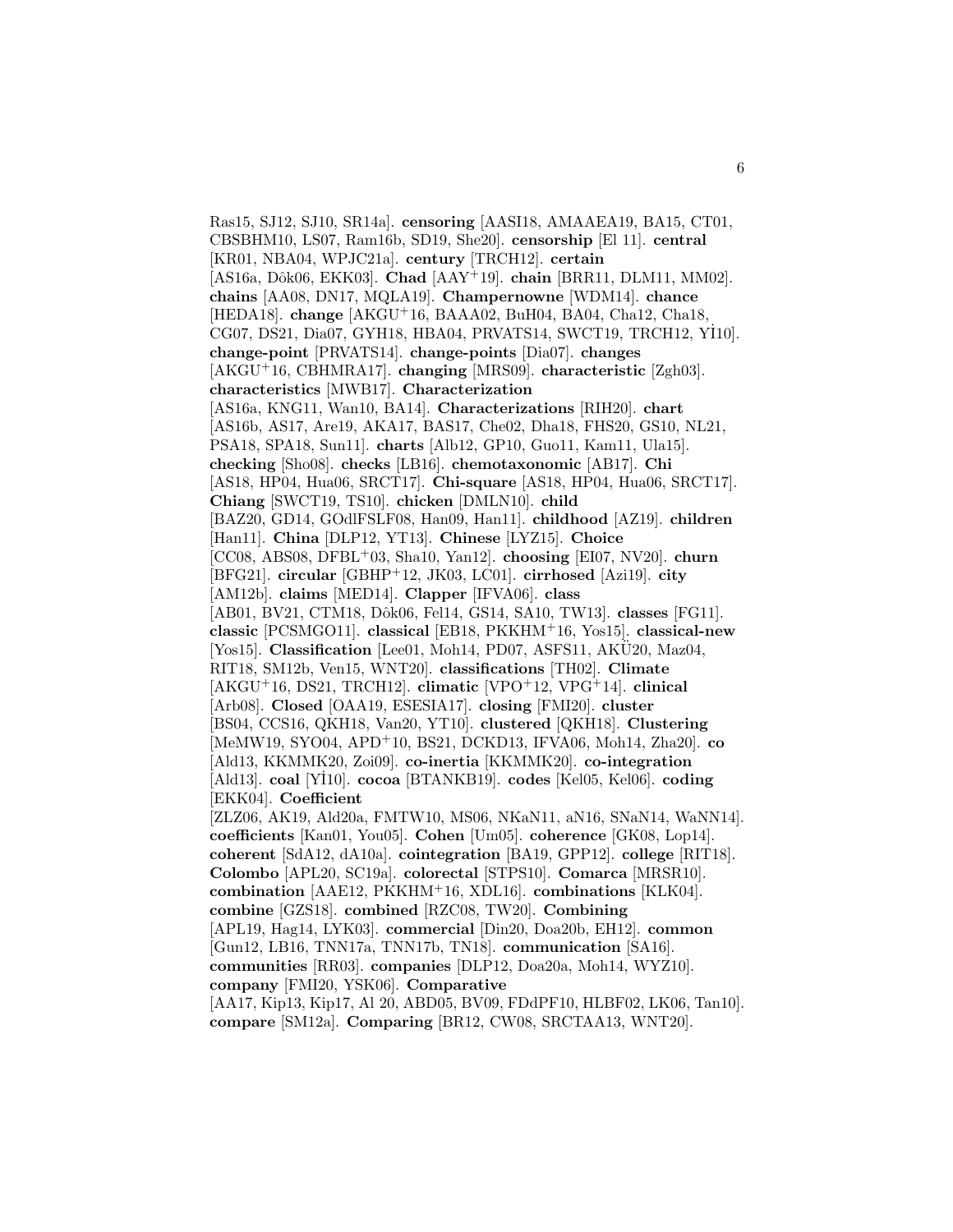#### **Comparison**

[AC20, AAY+19, Cha18, DCKD13, DBD+07, Kaw10, LTTD20, PCSMGO11, Abu02, AKA20, AKAA20, BRIA17, DT19, FSH10, GOG07, HK20, KY15, LPLH08, Mak14, MFR<sup>+</sup>19, Moh13, RCAAMC19, SKS08, SR14c, WK18]. **Comparisons** [Sae17, Cho07, HR07, Nis09, SS21, WM08]. **competition** [Kip17]. **competitiveness** [Hoa20]. **complementarity** [JWLZ14]. **Complete** [Ryu04, FMA19]. **complex** [Arb08, El 18, NBA04, PC14]. **component** [AEB13, Akm05, AIR18, Kam11, LTvR09]. **components** [Al 20, FR17, KPS08, Nis09]. **composite** [GYH18, KPS08]. **compound** [Hsi10a, IS10, NC03, SS16]. **Comprehensive** [LYZ15]. **compressed** [MNC17]. **computation** [ASSS20, KB11, WH17]. **Computational** [IM09, AYM15, PK16]. **computations** [Gar15]. **computer** [Hua06, Kel05]. **computer-aided** [Hua06]. **Computing** [Kel06, DS08, Kel05]. **concerning** [Bor12, CBHM14, Sto08, Tza08]. **concomitants** [SS19]. **concordance** [FMTW10]. **concrete** [RSM<sup>+</sup>11]. **condition** [BRR11, LK06, WZG11]. **conditional**

[El 11, EE14, FWT12, LW04, MN15, Mar14, SSRG16, SAGKS17]. **conditions** [OKM16, Sto06a, Wu14]. **conference** [KM02]. **Confidence** [AK12, Cha03, LL09, NKaN11, NW16, aN16, SV04, TNN17a, TN18, TNN18, WaNN14, AK19, CW08, FH14, HYZ13, Kaw10, Kaw14, Niw17, PCSMGO11, QTH04, RW18, RCAAMC19, RG15, TNN17b, Vrb11, Vrb13a, Vrb13b, Vrb15]. **confidential** [IM15]. **configurations** [LB16]. **confirmatory** [DBSH11]. **confirmed** [Els21]. **conformance** [Alt18]. **congestion** [JSCI18]. **Congo** [Nko09]. **Congolese** [Nko10]. **conjoint** [AC19, ACM07]. **connected** [LB16, SYO04]. **connectivity** [PCGOMF18]. **consecutive** [Won20]. **consensus** [LB16]. **considering** [RMS<sup>+</sup>11]. **consistency** [SP17]. **constrained** [Ame16, HEDA18, PLRaB18]. **Constraint** [Ma05, PK16]. **constraints** [GG07]. **constructed** [KM02]. **constructing** [IM15, SD19]. **Construction** [GS14, KMT12, MKM12, MKN16]. **Constructive** [KL15]. **consumer** [AC19, Din18, Doa20a]. **consumption** [MJ11]. **containment** [BRR11]. **contaminated** [Lin02]. **contemporaneous** [GG07]. **contents** [Han09]. **contingency** [BR12, DT19, IT18, KFT13, Law12, LPKPS10, MSIT05, Mül02, TTT08, TMO07, TMS08, YMT10, YMT13, YKT14. **continuous** [Kon13, MESAF16, RB03, RSM<sup>+</sup>11, ZX05, ZP08]. **contoured** [MPZ09, SBZ03, ZKZ13, ZZK13]. **contraceptive** [AEH18]. **contribution** [TK04]. **Control**

[GP10, AK08, AS16b, AS17, AKA17, BAS17, BAS19, Che02, Dha18, FHS20, GS10, Haj08, HSC09, Mek10, NL21, SPA18, SCG01, UABW21, Ula15, ZP08]. **controlling** [AAAJ17, Mun11]. **Convergence**

[AACARC13, DN10, Gar08, FDGP13, Han03, HK20, Ryu04]. **convex** [XDL16]. **convolution** [LWZ<sup>+</sup>17]. **Cooperation** [YM12]. **coordinate** [FHS20]. **coordinate-wise** [FHS20]. **copula** [AAEE17, AH21, Das20, DA10b, EE17, Hür05, SMYH19, SLCB11, ZBF18, ZZN13<sup>]</sup>. **copula-based** [Das20, SMYH19]. **copulas** [CC08]. **corporate** [JKS21a, JKS21b].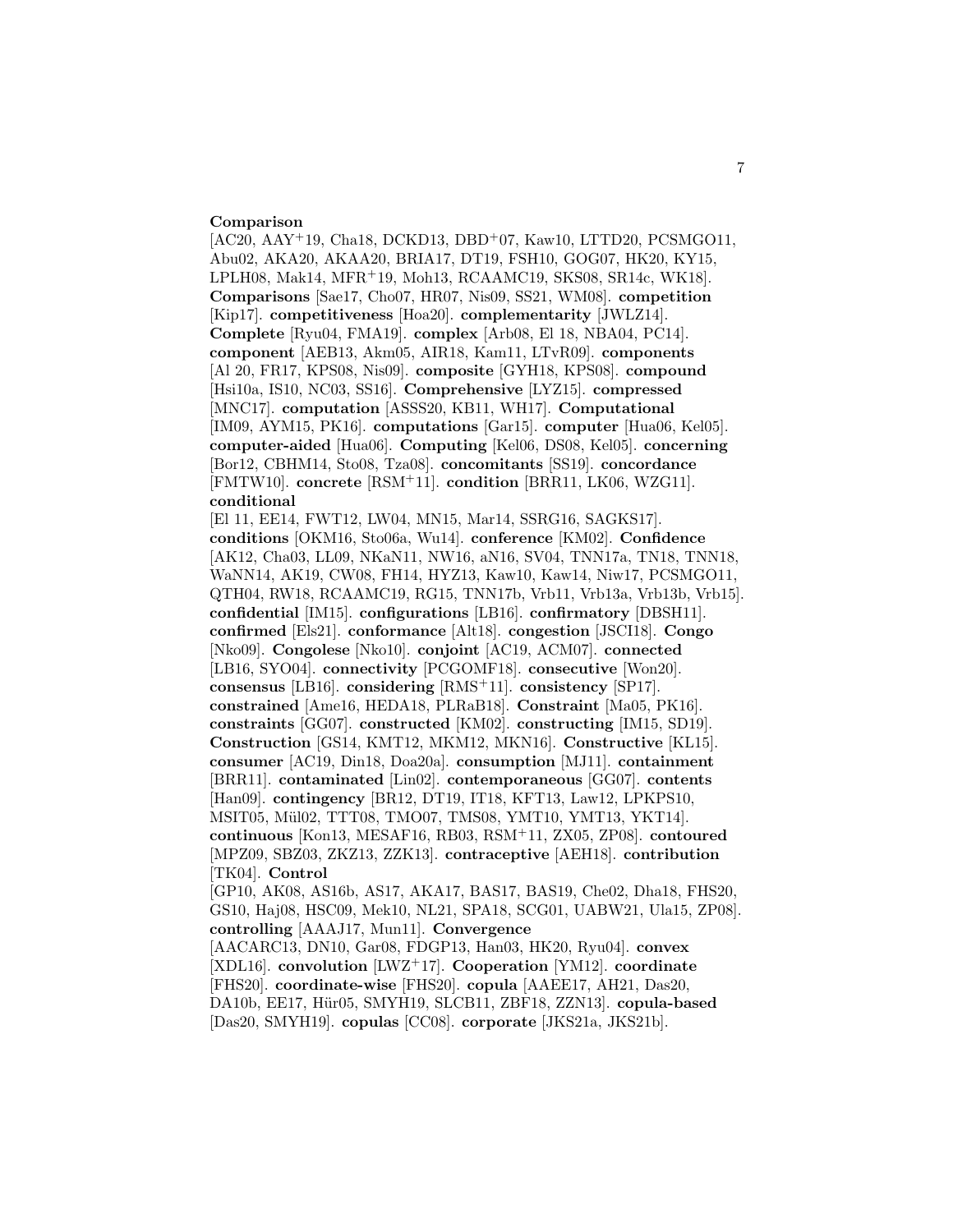**corporeal** [DMLN10]. **Corrected** [AS19]. **correction** [BM21, CFFVGO10, HM10, HB17, Kub19]. **Corrections** [Ula15]. **correlated** [BV21, Has18, MDTD10, SB20, TK04, YT10]. **Correlates** [GD14]. **correlation** [AOAS17, Bor12, CBHMRA11, DMV13, FMTW10, Hür15, KNMM13, LT20, Vrb17b, Wei15]. **correlations** [Dog14, YT10]. **correspondence** [PPT02]. **corruption** [AM12a]. **cost** [Ald20b, AAED13, PG10, SRMS17]. **Costa** [DMV13]. **cotton** [AAY<sup>+</sup>19]. **Council** [YM12]. **count** [AAK21, Els21, KKD09, MRS19]. **countably** [MQLA19]. **counterexample** [Sto08]. **countries** [JCGO15, Nwa09, SA16, SMHN19, Sim06]. **counts** [AM12b, DT19, PFL06, PSA18]. **Covariance** [FM10, CBHMRA12, KNG11, OT07, SSRG16, SS16]. **covariates** [AM10b, AGM<sup>+</sup>07, DGM20, DA10b, Liu10, TW13]. **Coverage** [CaN16, HZFZ06, Zim08]. **covering** [CCM11]. **COVID** [EMM21, Els21]. **COVID-19** [EMM21]. **Cox** [CJ20, Mos15, ZX05]. **CPI** [ST11]. **creating** [ST11]. **creatinine** [Wan14]. **credit** [Dry11, EH12, FU19, RZC08]. **crisis** [Bui20b]. **criteria** [DLM11, EK04, RCAAMC19, Sha10]. **criterion** [MSIT05, NV20, Yeh16]. **crop** [MA17, VPO<sup>+</sup>12]. **crop-yield** [VPO<sup>+</sup>12]. **cropping** [AKGU<sup>+</sup>16]. **crops** [Ald13, SMP21]. **cross** [AEH18, AJP16, DBD<sup>+</sup>07, TH02, WH17, YQCSG10]. **cross-classifications** [TH02]. **cross-sectional** [AEH18, YQCSG10]. **cross-validation** [DBD<sup>+</sup>07, WH17]. **crossings** [KAA08]. **crude** [AOAS17, Din18]. **CSR** [DLP12]. **Cuadras** [AAEE17, EE17]. **cubic** [LT20]. **cultivation** [HCJ21]. **cumulative** [AS17, Dog14, IT18]. **current** [LC09]. **curtailment** [PD09]. **curve** [AATD20, AMB11, Fel11, WDGP10]. **curves** [GZS18, RAM15, WNB13]. **customer** [AA12, FG10, lCl19]. **customers** [FL09, Maz04]. **cusum** [SSA16, BAS19]. **cut** [BF16]. **CVaR** [Hur12].

**Dagum** [SD21]. **daily** [AH21, EMM21, Els21, FMI20, Yel20]. **dam** [BMS<sup>+</sup>19]. **dam-break** [BMS<sup>+</sup>19]. **data**

[AAR19, Abd04, AAA19, AA11, AAM<sup>+</sup>13, AA15a, Abd10, APD<sup>+</sup>10, AM10b, AZRS11, AASI18, AZA<sup>+</sup>19, Akt15, AMAAEA19, AA12, AGW19, AAK21, Alm21, AAKAK11, ACG10, AKU20, ABS08, AOM17, AGM<sup>+</sup>07, BMZ<sup>+</sup>17, BDNN15, BAAA02, BA04, BKK13, CTF11, Che09, Cho08, DGM20, DCKD13, DBSH11, DGHP10, DMLN10, DA10b, Dry11, DT19, ES15, ESESI14, ESAAA18, El 11, ES12, FEW09, GOG07, GYH18, GZS18, GLARM18, GO15, GBHP<sup>+</sup>12, HZFZ06, HNG16, HR07, IM20, JM19, JSCI18, JGAF10, KKBB18, Kho08, Laa14, LL09, Lop14, LS16, MRS19, Mek10, Mos15, NMW20, NL21, Nko10, OMO19, PPT02, Par10, PBS<sup>+</sup>04, PLRaB18, RMdSC13, RA21, SGM20, SOAD06, SJ10, SLKP08, SS21, TS10, Tor20, Um05, WPJC21a, Wan14, WH20, Won20, Yan08, YT10, Yan12, YI10, Zak20]. **data-based** [Yan12]. **database** [PPT02]. **dataset** [SKS08]. **de-amplified** [FG11]. **DEA** [AM15b]. **DEA-based** [AM15b]. **death** [MKM<sup>+</sup>15, Swi08]. **deaths** [TW20]. **debit** [DB20]. **decaying** [Kip20]. **December** [GBHP<sup>+</sup>12].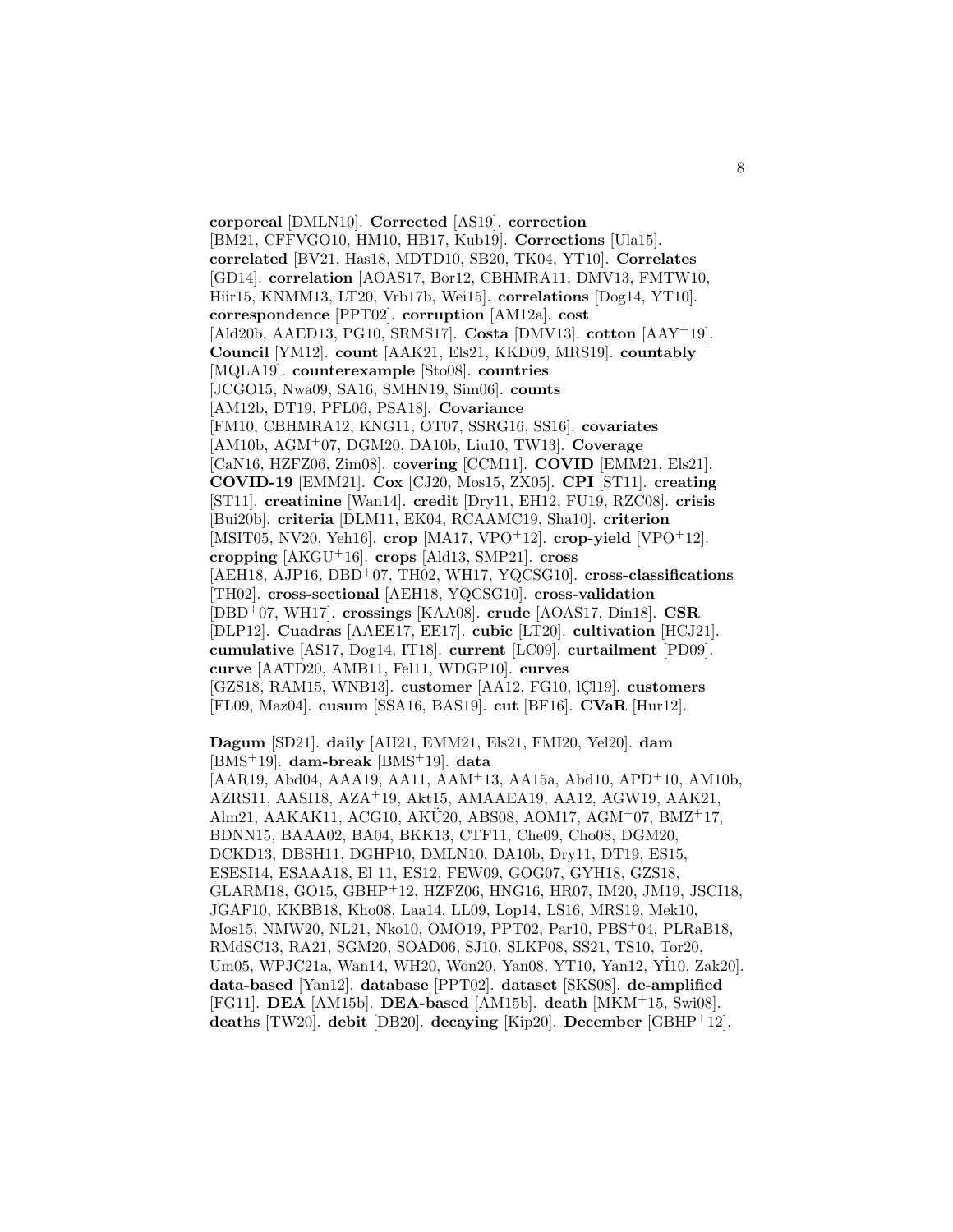**Decision** [ASFS11, Stu02, GS08, PSKF17, SB11]. **decisions** [Gri11]. **decline** [AEH18, WDGP10]. **Decomposition** [TMS08, IWC03]. **decrement** [DSG<sup>+</sup>09]. **defecting** [Sun11]. **Deferred** [DFBL<sup>+</sup>03]. **defining** [EKK04]. **definition** [FWT12]. **deformations** [RMS<sup>+</sup>11]. **degradation** [DHSW20, HAE19]. **degrees** [IM09]. **delay** [GS03]. **delayed** [Mad08]. **delete** [MEL16]. **delete-group** [MEL16]. **Delhi** [Sal18]. **Delta** [Hoa20]. **demand** [Arr13, PDK06, Par10, Slo13]. **dengue** [APL20]. **density** [Abd08, AK06, DGI18, JOO18, Kan16, KB11, SSBA20, TTM08, YH09]. **denumerable** [DLM11]. **departure** [IT18, Law12, TSU01, TH02]. **dependence** [AF08, Dor05, Hür05, LM11, PK17, TW13]. **dependency** [SMYH19, ZBF18]. **dependent** [AKA17, CEG09, El 11, GS03, HEDA18, HZFZ06, Mar13, MA19, MM02]. **depending** [BL01, DDJM09]. **depression** [GOdlFSLF08, ICBS14]. **depressive** [MHW<sup>+</sup>19]. **deprivation** [BV09]. **depth** [Bui20b, Mek10]. **derived** [DA10b]. **deriving** [DMV13]. **describing** [EE14]. **design** [Alt18, BS04, Coz08, KBS05, KMT12, Laa14, MKM12, Nis09, Ram16a, TO05, TKD19]. **designed** [Das09]. **designs** [BV21, DP08, EKK03, EKK04, EK04, FR17, GS14, KM02, MY15, MKM12, MKN16, PC14, SB20, VVV06, Vic08]. **detect** [GPP12]. **Detecting** [Nin08, SKS08, YMM11]. **Detection** [Cha12, AKGU<sup>+</sup>16, DGI18, DHY<sup>+</sup>15, MBSJ19, Oid11]. **deterioration** [GS03, GB07]. **Determinants** [AF19, Din20, YM12]. **Determination** [Ald20b, Ald13, BLB10]. **determine** [Ald20a, Kam11, KG21]. **Determining** [Ras11, PD07]. **deterministic** [Swi08]. **Dev** [CF05]. **developing** [MQAA21, SMHN19, Sim06]. **Development** [VPKG12, AM12a, AATD20, Bui20a, SA16, TKD19, Van20, ZHMK09]. **developments** [AAR19]. **device** [Chr09]. **diabetes** [MA20]. **diacritized** [AA08]. **diagnosis** [ASFS11, PKKHM<sup>+</sup>16]. **diagnostic** [KPS08, TP02]. Diagnostics [GR15, Víš14]. **diagonal** [DP08, SB20]. **diagonals** [KFT13]. **diagonals-parameter** [KFT13]. **Difference** [Han11, SMG12, Hag19, HBJ09, JPW11, Kaw10, Kaw14, MKN16, NW16, aN16, PC13, TO05, TNN18, WZG11, WJ13, Wu16]. **difference-based** [Wu16]. **Differences** [RIT18, NBL15, Sel15a]. **different** [AK19, AMAHE12, AASI17, Ali10, BLLR01, Cha18, DRW19, FEW09, Lev13, LTTD20, MSIT05, RSM<sup>+</sup>11, RMS<sup>+</sup>11, SMP21, Yel20]. **differentially** [PM21]. **diffusion** [Abu02, Kon13, YY20, Zim08]. **digit** [KR13]. **digital** [Gri07]. **dimension** [Hag14]. **dimensional** [BMZ<sup>+</sup>17, MKM12, PvR04, Ram16a]. **dimensions** [KMT12]. **direct** [KG21, YT13, YM12]. **directed** [Lop14]. directions [Kho08]. Dirichlet [DC18, TTM08]. disadvantages [Maz04]. **disasters** [Y˙ I10]. **discarding** [Lin09]. **discharges** [KKBB18]. **disclosure** [DLP12]. **Discontinuous** [Fel11]. **discovery** [SB06]. **Discrete** [FS08, AAAA18, JS03, MKO21, NR05, ZX05]. **discretization** [GD10, Ram16c]. **discriminant** [CL06, EB18, ES12, GOG07, JM19, KW02]. **disease** [APL20, FFX01]. **disequilibrium** [FFX01]. **dispersed** [Has20]. **dispersion** [Kip13, Kip17]. **displacement** [NV20]. **disposable** [OO20].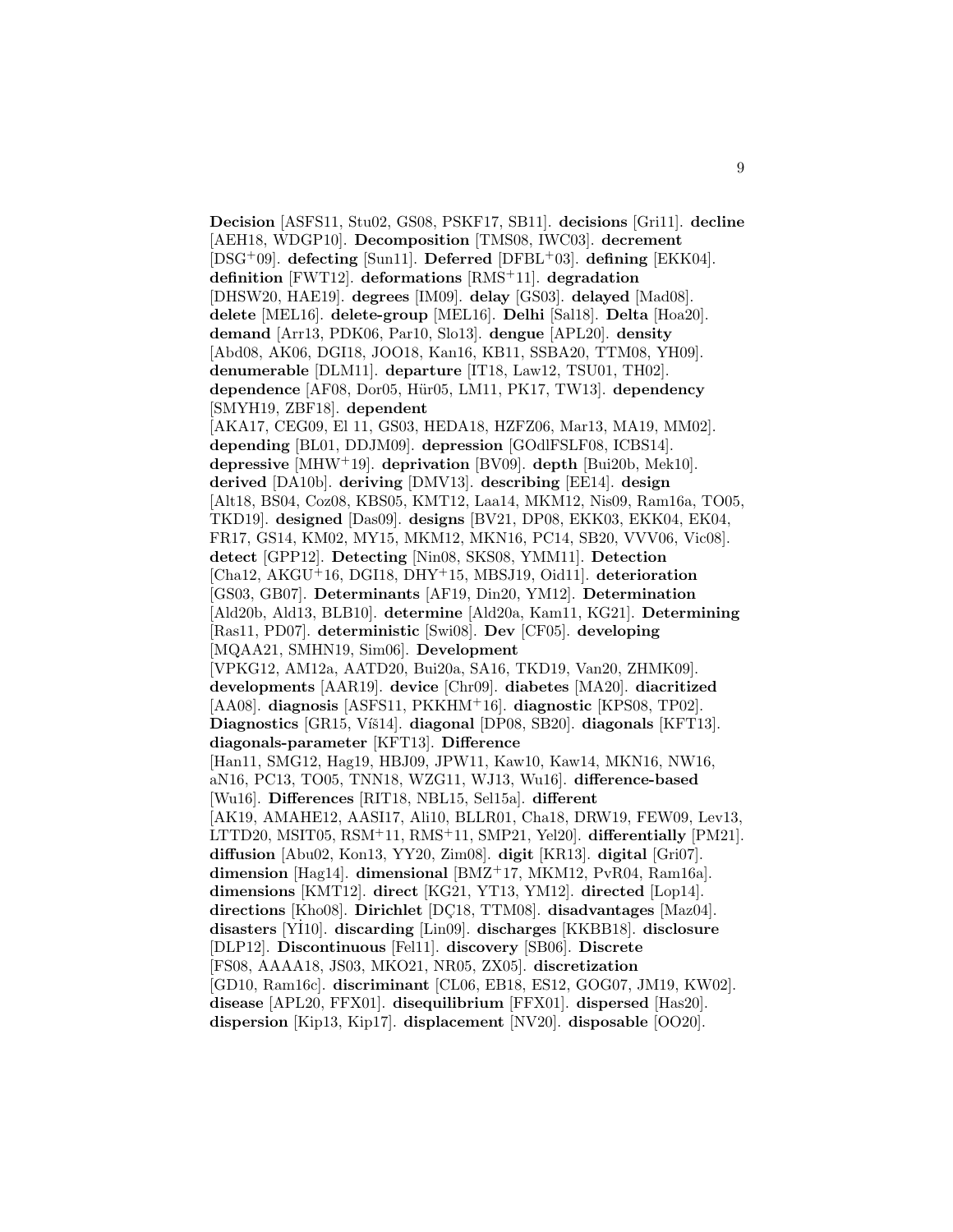**dissolution** [HSL09]. **distance** [FHS20, Gar17, JGAF10]. **distance-based** [FHS20]. **distances** [CF14, IFVA06]. **distress** [FFX01]. **distributed** [CA12, CZ12, FDdPF10, KR13, MNC17, NL21]. **Distribution** [Al 16, FCG10, Sel15b, TPP05, AJM11, AM10a, AMAHE12, AM10b, Afi16, AR16, AZIE19, AMAAEA19, AMA20, AM20, AMEGM12, ASSS20, AS18, AAE12, Ald20a, AA20c, AKEE18, AS19, AKA17, AOM17, AR14, AAED13, BA20, Bak03, BA15, BLF11, BMS05, Bor12, BAS17, BAS19, CMT16, CT01, CF14, CF05, CBSBHM10, CBHMRA17, DS08, DC20, DC18, DGG05, EE20a, EE20b, Ess17, EE19, FMA19, Fay19, FKL06, GNB01, GAM03, GK08, Had19, Ham20a, Ham20b, HNG16, Has20, Hsi08, HP04, Hua06, HZ10, IuZHZ20, JSS19, JZ20, KA19, KKBB18, Kar20, KNG11, KAF12, KA20, Kub19, KM08, Kvå11, LL09, Li11, Li15, LWZ+17, LVX19, Lug16, MED14, MS06, MME21, Mar14, MKO21, NBA04, NA05, NLI16, NMN18, NR05, NMW20, OMO19, OAA19, PHTY07, PAL11, Pol19, PLRV15]. **distribution** [RMdSC13, RIH20, RA21, Ras13, RAM15, RE18, RCDO11, RGlHnSC20, SD21, Sal19a, Sal19b, SJ12, SC19b, SAGKS17, SS19, Sha19, SKS08, SJ10, SSL07, SBZ03, SNaN14, SRCT17, Tan10, TG11, TH14, Vrb14a, Vrb17a, WaNN14, ZAJ20]. **Distribution-free** [FCG10]. **distributions** [AK12, AYM15, Afi17, AS16a, ASSSAZ18, Alk18, Ami09, ASM17, BL01, BLLR01, BRIA17, sTE+11, CEG09, DA10b, ES15, EOB07, FH14, Had19,

HE16, Hsi08, Hsi10a, JK03, KE19, Li12, MN15, MPZ09, Moa10, Niw17, RM18, Ram16c, SK08, SD19, TNN18, TPP07b, TPP07a, Wan08, Wan10, WDM14, Wu02, Yel20, ZKZ13, ZZK13]. **disturbances** [GA09a]. **divergence** [HK20, TSU01, TH02]. **diversified** [SMHN19]. **diversity** [Zha20]. **dividend** [YSK06]. **Dma** [PSA18]. **DNA** [KDNH18]. **DoE** [BMS05]. **Does** [FEM<sup>+</sup>09, Bui20b]. **dollar** [ES16, RORGTR20]. **domain** [CL06]. **domains** [WNB13]. **domestic** [Cha20]. **dominance** [BAZ20]. **Double** [JAO06, BAS17, Sel15b]. **doubly** [Li11, Li15, MFR<sup>+</sup>19]. **Downweighting** [RR03]. **driven** [Els21, KS18]. **driver** [SMHN19]. **drought** [Sim06]. **DSCIA** [KKMMK20]. **dual** [KKMMK20, SS19]. **duality** [Hsi10b]. **due** [SB06]. **Duration** [BK12]. **durations** [Has18]. **Dynamic** [ZP08, AAA19, BF16, ESAAA18, Gar15, RZC08, SMHN19]. **dynamical** [FDGP13]. **dynamically** [YSK06]. **dynamics** [GF19, GKKTS14, LP13].

**e-service** [Azi20]. **earnings** [Abd04]. **earthquake** [DSG<sup>+</sup>09]. **Easterbrook** [BRY13]. **echo** [MNC17]. **econometrical** [Nko09, Nko10]. **economic** [AM15a, DH20, GG07, KG21, Nko10, Tor21, Van20, YT13]. **economical** [Haj08]. **economics** [AK12]. **economy** [Din19, MQAA21]. **EDC** [DLM11]. **EDF** [CBSBHM10, KNG11]. **Edgeworth** [Vrb11]. **education** [BA19, Han09, JCACTIGO11, JCGO15, KHY10, El 20, SSBA20]. **educational** [AAK21, LVM11]. **EEG** [Lop14]. **Effect** [AJM11, AK19, CFFVGO10, AM12a, AZ19, AZIE19, Akt15, AdC14, DRW19, DH20, GS10, Kip17]. **effective** [SCG01]. **Effectiveness** [JKS21a, Chi14]. **effects** [AAA19, AMO21, BU16, BMS05, JM19, Liu10, SV12, SR14a, SBZ03,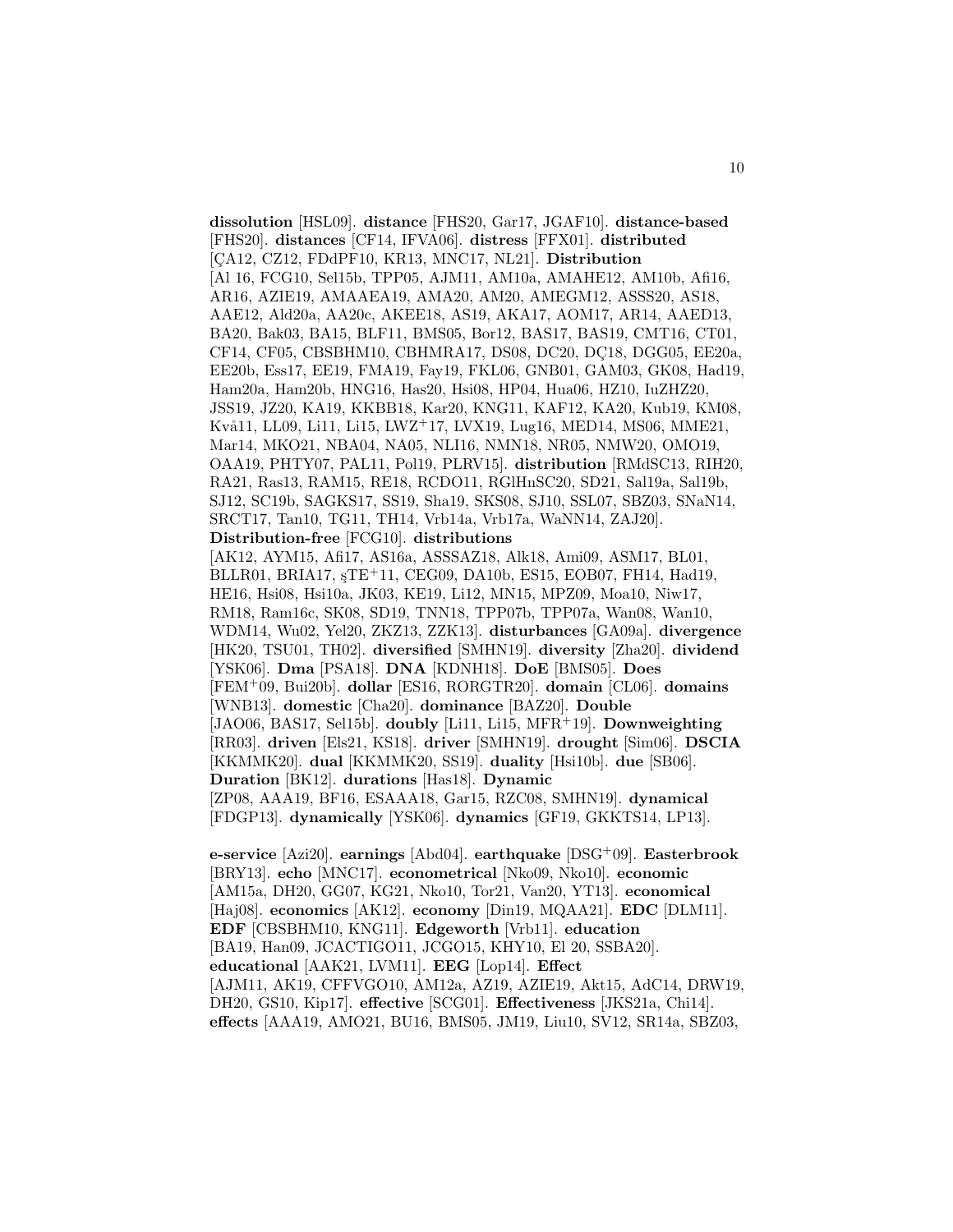#### STPS10, UH13]. **efficiency**

[AA11, ÇA12, Cos09, EH12, ES12, GS10, SRMS17, Tza08, WNT20]. **Efficient** [AMO20, HYZ13, YB13, Zam19, HTD18, Kho08, Ram16a, SH09]. **EGX30** [Azi18]. **Egypt** [AE17, AEH18, AA11, AMA13, AAM<sup>+</sup>13, Ald13, AAH18, Ela10, ES12, EMM21, Els21, FMM19, IE05, Kam11, Kam19, El 20, Moh13, MA17]. **Egyptian** [AM15b, AM15a, AA15b, AA12, Azi18, AF19, EE14, ES16, Moh14]. **eigenvectors** [CBHMRA12]. **eight** [KY15]. **election** [Tin18]. **electricity** [JKS21a, JKS21b]. **elements** [FSH10]. **Eliya** [WH20]. **elliptically** [MPZ09, SBZ03, ZKZ13, ZZK13]. **emphasis** [SSBA20]. **Empirical** [MRS09, PC13, QTH04, Wei15, AKGU<sup>+</sup>16, AMO21, CM13, DH20, DFBL<sup>+</sup>03, ES16, GCN20, Hsi08, JM19, KLK04, Kub19, MDTD10, RE18, Zgh03, ZX05]. **employment** [AE17]. **energy** [MJ11]. **engine** [DHY<sup>+</sup>15, WZG11]. **engines** [WZG11]. **Enhanced** [Oid11, SJH18]. **enhancement** [Gri07]. **Enhancing** [Alt18]. **EnKF** [FDGP13]. **Ensemble** [BFG21, WDM14, CTM18, DGW<sup>+</sup>10]. **enterprises** [DNH20]. **entire** [HH02]. **entropy** [BRIA17, CA12, RIH20, SJH18, TSU01]. **envelope** [MNC17]. **envelopment** [ES12, GLARM18, Kho08, PLRaB18]. **environment** [Han11]. **environmental** [HNG16, MHW<sup>+</sup>19, SM12a]. **epidemiological** [PPT02]. **epileptic** [DGI18]. **epsilon** [AMEGM12]. **epsilon-skew** [AMEGM12]. **equality** [AYM15, LKP04]. **equation** [GOPLD09, SS16, Wu14]. **equations** [Abu02, FKE16, JPW11, NV20, WJ13]. **equipment** [MFPO20]. **equivalence** [PBS<sup>+</sup>04]. **equivalent** [IM09]. **ergodicity** [Ven15]. **Erlang** [ASS10, EE20b, NLI16]. **Erlang-truncated** [EE20b, NLI16]. **Errata** [Vrb13b]. **Error** [CZ12, CW10, GOG07, KS03, LVX19, Mun11, RZC08, SS16, SSL07, WS15b, Wu17, YMM11]. **error-models** [CW10]. **errors** [BU16, BV21, BH08, DP08, Kan01, LV18, Liu10, SS16, SB20, TW16]. **errors-in-variable** [TW16]. **Estate** [AA15b, Alm21, Bui20b, WYZ10]. **estimable** [Beg11]. **estimate** [HZFZ06, IKA<sup>+</sup>20, MME21, RS14, SV12]. **estimated** [AEB13, IM15, Ula15]. **estimates** [BK02]. **Estimating** [Kip20, MED14, MN18, MKM<sup>+</sup>15, MDTD10, STPS10, Zgh03, Abd04, AK19, Ald20a, Arr13, ABS08, CT01, DSG<sup>+</sup>09, JAO06, MN15, PM21, UH13]. **Estimation** [AMAHE12, AAAA18, AGM<sup>+</sup>07, Dia07, ES15, ESESA16, EE19, Fuj13, FDdPF10, Hoa20, IM20, KK09, Li11, Li12, LVM11, PRVATS14, RZ14, Ras15, SS16, Sin16a, TN14, AK12, Abd08, AM10a, AH21, AEB13, AZIE19, Akm05, AK06, AG07, AB11, AS05, AS19, Ami09, BK12, BA15, BLB15, BDNN15, BuH04, ÇA12, CMT16, CKS01, DGPF12, Das20, DC20, DÇ18, DGHP10, DGG05, FCG10, FS08, GNB01, GOdlFSLF08, Hag19, HA08, HM10, HZ10, IuZHZ20, JZ20, JPW11, Kan01, Kan16, Kou02, LM11, LPKPS10, LP11, LP13, Li15, LCP05, LC09, Ma05, MN20, MPZ09, NK13, Ozt01, PG10, PHTY07, QKH18, RYAD12, RM18, RZC08, RG15, Sal19a, ¨ Sal19b, SVSO02, SJ12, SAGKS17, Sha19, SP17, SJ10, Sin16b, Sto06b, SR14c, SS18, TO05, Thi08, Thi09, Tor21, TNR10, WK18]. **estimation**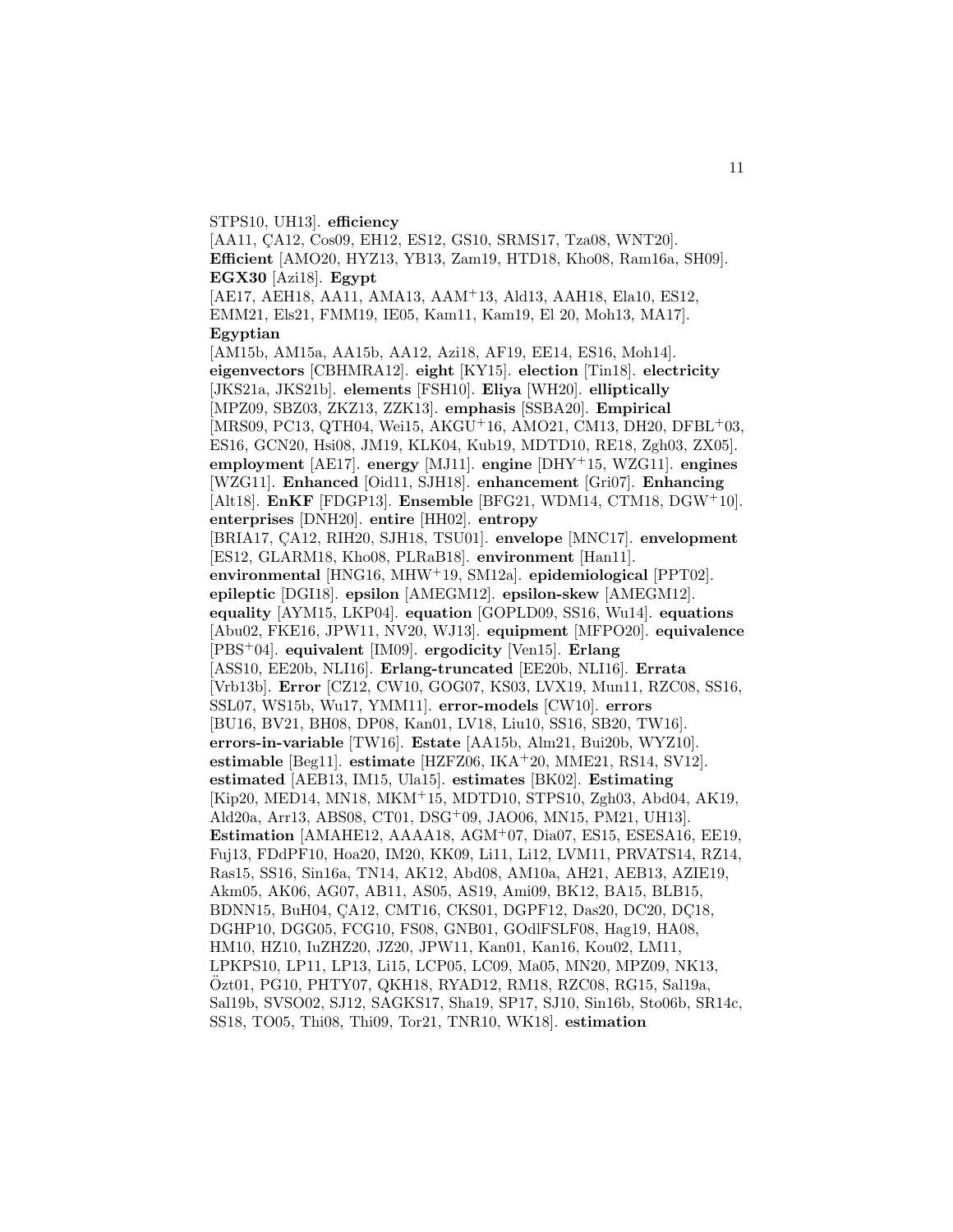[Wu17, YXY19, YY20, YH09]. **estimations** [KE19, SD19, SLKP08]. **estimator** [AARCMC20, AAH18, CCS16, EFAEH17, GK08, IKA<sup>+</sup>20, JD16, Kha13, KT08, KSM16, LT20, MS06, Mar13, MEL16, Oma18, Oma19, QH18, QKH18, ¸SS10, TTT08, TW16, WS15b, Wu16, Yan12]. **Estimators** [JL15, AMO20, EJ04, ESESI14, ESESI15, EOB07, FHS20, FR17, GOG07, KAK18, Mag19, Sae17, TCD20, TMO07, Tza08, Vrb10, YAA16, Zam19]. **ETF** [RZC08]. **Ethiopia** [GD14]. **Europe** [JCACTIGO11]. **European** [JCGO15]. **EV** [Wu17]. **evaluate** [AA11, ES12, LHC01]. **Evaluating** [Che02, EK04, Mun11, NV20, XB10]. **Evaluation** [PD09, Yan08, AAK21, HSC09, LYZ15, LCL02, RZC08, SCG01]. **event** [AE17, El 20, SGM20, SLKP08]. **events** [EMM20, GF19]. **evidence** [AEH18, Din19, Din20, JM19, JZTS17, JCGO15, MRS09, TRCH12, Bui20b]. **evolution** [DDJM09, Nko09]. **EWMA** [ARAA17, Are19, AKA17]. **Exact** [AB01, Hsi08, MH09, OO07, SSA16, Are19, Kaw10, SR14b]. **examine** [AZ19]. **example** [DCKD13, YQCSG10]. **examples** [Laa12]. **Exceedance** [FG11]. **excess** [MED14, WM08]. **exchange** [AAK10, BB18, ES16, Kam19, MRS09, Nwa09, RORGTR20]. **exchangeable** [Sto11]. **existence** [GÖ01, Kho08]. **exogenous** [AS17, Are19]. **expansion** [Tsa02, Vrb14a]. **expectation** [FWT12]. **expected** [Ald20b]. **expenditure** [BA19, GKKTS14, JCGO15]. **experiment** [Das09]. **experimental** [IFVA06]. **experimentation** [DFBL<sup>+</sup>03]. **experiments** [ACM07, BS04, OO07, Ras11, Sal05]. **explanatory** [KKD09, YS17]. **Explicit** [AS17, BAS17, SPA18, AS16b]. **Exploratory** [LS16, DBSH11, JKS21b]. **Exploring** [DHSW20, FDGP13]. **explosive** [Nko09]. **exponential** [AMAHE12, ASSS20, AKEE18, Ami09, AKA17, AR14, APL19, BRIA17, Cho07, CKC08, Cho08, EE20a, EE20b, EE19, FMA19, GYH18, GZS18, Had19, HA08, HM10, HBJ09, IuZHZ20, Lug16, Mad08, MED14, MS06, MKO21, NLI16, OT07, PBS<sup>+</sup>04, QKH18, Ras15, Sal19b, SJ12, Sel15b, SJ10, SSA16, TO05, TNN17a, TN18, TNN18]. **exponential-lognormal** [GYH18]. **exponentially** [AS16b, Kip20]. **Exponentiated** [AKEE18, ASM17, NMN18, Sal19b, Bar09, CBSBHM10, FMA19, MED14, RMdSC13, Ras15, WRP16, ZAJ20]. **exponentiated-exponential** [MED14]. **export** [KG21, SMHN19]. **exposed** [MHW<sup>+</sup>19]. **exposure** [Zak20, Zim08]. **expressed** [PM21]. **expression** [APD<sup>+</sup>10, AS16b, OAA19, SSA16]. **expressions** [BAS17]. **Extended** [Bor12, EE20a, Ham20b, PSKF17, TPP07b]. **extension** [AAEE17, AM07, LCP05]. **Extensions** [KPP09]. **extinction** [Kip11]. **Extra** [Abd04]. **Extra-variation** [Abd04]. **extreme** [AS18, LL09, TPP05, XDL16]. **extremes** [Bis11, Dor05]. **Eye** [HKPGN09].

**factor** [BSGOFGPF17, Cho07, JKS21b, KDNH18, MeMW19]. **factorial** [EKK03, EKK04, EK04, Sal05]. **Factors** [Ela10, EMM20, SHM19, AA15b, DLP12, DNH20, EAHH13, FMI20, GOSLVA12, Hoa20, KAAA21, Maz04, MA20, RIT18, Van20, uaSYHNQ20].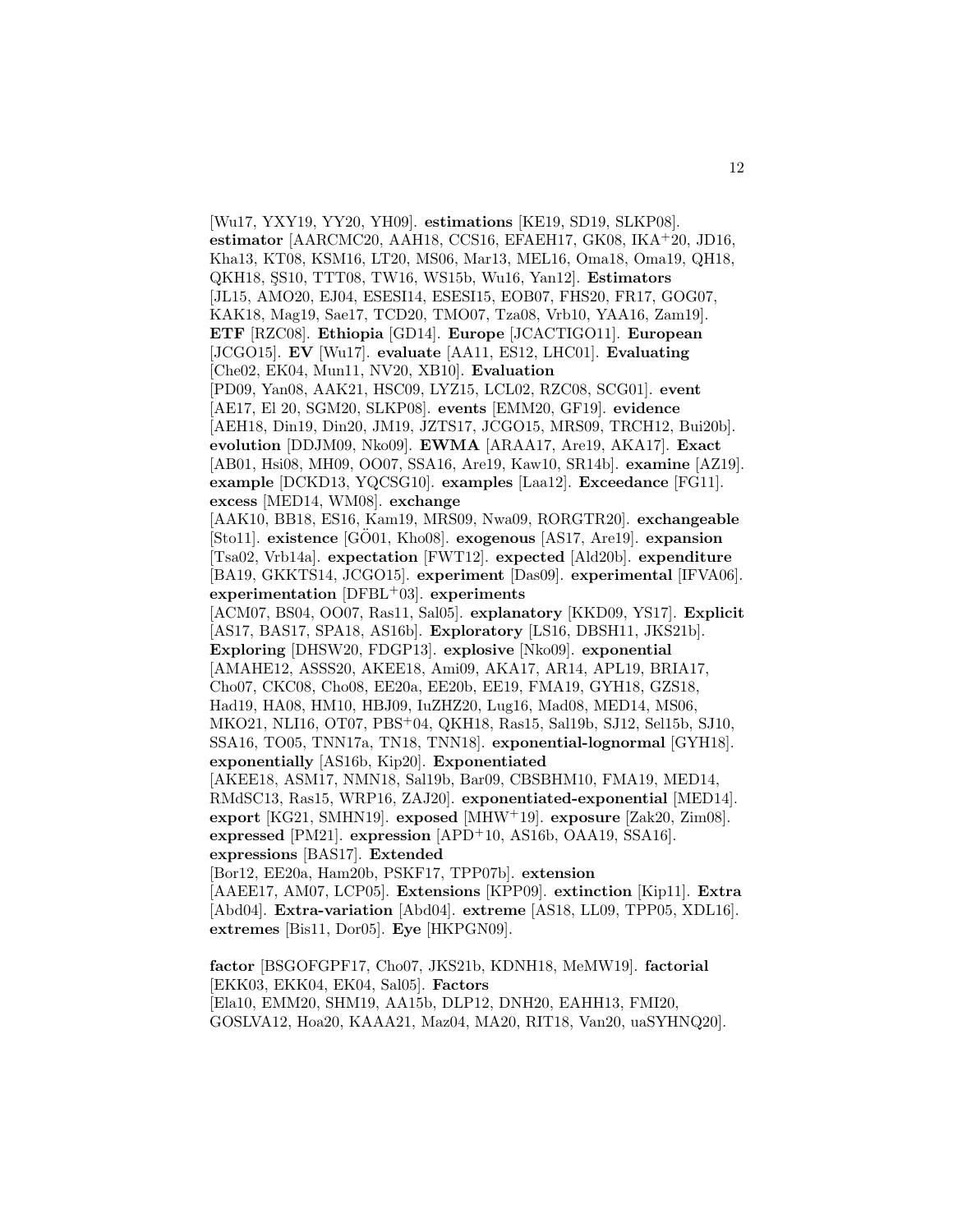**failure** [AA15b, AA20a, AA20c, Li15, SV12]. **False** [SB06]. **families** [CC08, Hur12]. **Family** [CTF11, ASSSAZ18, Alk18, ASM17, Aze18, Han11, HE16, JK03, KE19, Mun11, OT07, PCB13, SK08, SD19, TO05, Wan08]. **family-wise** [Mun11]. **farming** [HCJ21]. **Farrington** [AASR17]. **Fast** [Kub19, WH17]. **father** [Han11]. **father-children** [Han11]. **fatigue** [SAM19]. **fault** [DHY<sup>+</sup>15, HM10]. **faults** [HB17]. **feasible** [Kho08]. **Feature** [QF20]. **Features** [EW15, DGHP10, LYK03]. **feedback** [CY04]. **Female** [El 20, AE17, DMLN10]. **Fertility** [AEH18, AA17]. **FGM** [SLCB11]. **fibrillation** [FEM<sup>+</sup>09]. **FIFA2018** [Azi20]. **file** [Laa14]. **filling** [Tor20]. **filter** [AB11, DGW<sup>+</sup>10, ZRX10]. **filtering** [DHY<sup>+</sup>15, Tol12, XW14]. **finance** [LX12, SC19b]. **Financial** [Bis11, Bui20a, AA15b, Bui20b, Gri11, Maz04, Moh13]. **find** [LB16]. **finding** [Cha18, ZBF18]. **Finetti** [Hür15]. **Finite** [Mül02, You05, BLB10, Bor12, BMS<sup>+</sup>19, DS08, EJ04]. first [BMS<sup>+</sup>19, DP08, El 20, PSA18]. **fish** [RSR<sup>+</sup>18]. **Fisher** [SR14b]. **fisheries** [AAM<sup>+</sup>13]. **fit** [AR16, CBHMRA17, Els21, KNG11, RE18, XB10]. **fitness** [Hun05]. **Fitting** [DGM20, SGM20, JCACTIGO11, Mah10, MRS19, MSIT05]. **five** [GD14, MKN16]. **Fixed** [RSW14, AAA19]. **Flexible** [KDNH18, Afi16, AR16]. **floods** [Sim06]. **flow** [MRSR10, Y˙ I10]. **flows** [BF16]. **fluctuations** [EE14]. **FMRI** [BMZ<sup>+</sup>17, PCGOMF18, XW14]. **focused** [KBS05]. **Focusing** [Dry11]. **fold** [AJP16]. **food** [KG21, MA17, SMYH19]. **footwear** [Van20]. **force** [ZBF18]. **forced** [DFBL<sup>+</sup>03]. **forecast** [FMI20, ST11]. **Forecasting** [AA12, AA20b, AAK10, AATD20, ES16, IS21, MRSR10, OO20, RORGTR20, AMA13, AC20, BM21, FMM19, MJ11, Muz12, SC19a, TW20, Tin18]. **Forecasts** [Thi09, APL19, GG07, Sal18]. **foreign** [AA11, AATD20, KG21, YT13, YM12]. **forging** [BMS05]. **form** [ESESIA17, GÖ01, OAA19]. **formation** [Van20]. **forms** [CBHM14]. **formula** [SPA18]. **formulas** [AS17, Vrb17b]. **formulation** [KB11]. **four** [GS14, MKM12]. **Fourth** [EAM10]. **Fourth-order** [EAM10]. **fraction** [AAAJ17]. **fractional** [AMO20, AA20b, Cho07, EKK04, EK04, IS10]. **frailty** [DAL06, WPJC21a, WPJC21b]. **framework** [DT07, GS08, JCACTIGO11, OO20]. **Fréchet** [KA19]. **free** [FCG10]. **freedoms** [IM09]. **fresh** [uaSYHNQ20]. **Freund** [Cho07]. **frontier** [Das20]. **fully** [KHY10]. **function** [AKGU<sup>+</sup>16, AG07, Al 16, Ald20a, Dia07, ES15, GKKTS14, JZ20, Kip20, LL09, NA05, Niw17, OAA19, RA21, RAM15, Sae17, SJ12, Vrb17b, ZAJ20, ZBF18, Zgh03]. **Functional** [ZLZ06, El 11, GZS18, SS16]. **Functional-Coefficient** [ZLZ06]. **functions** [AASI17, Ald21, AF08, Beg11, CBHM14, DA10b, HM14, Hsi08, Kub19, Ram16a, SA10, Wan10]. **fund** [LYZ15, ZP08]. **future** [Abo10]. **Fuzzy** [BV09, Thi08, Dha18, RJ20, Thi09]. **FWER** [Mun11].

**G** [YXY19]. **G-M** [YXY19]. **GA** [EW15]. **GA-KNN** [EW15]. **GA-SVM** [EW15]. **game** [Ros20]. **gamma** [CZ12, CBSBHM10, DAL06, GP10,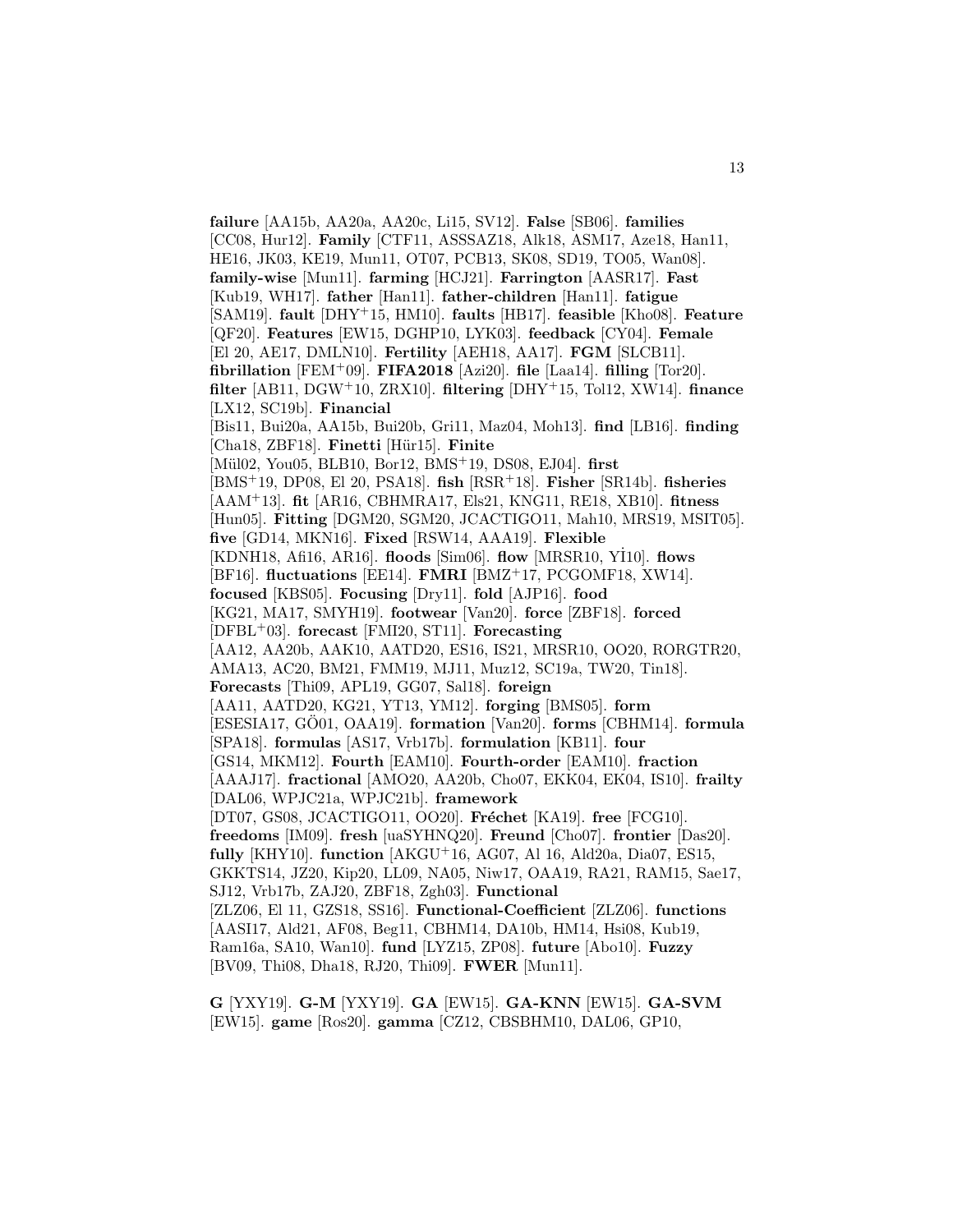Ham20a, MESAF16, OMO19, Ras13, SAGKS17, WPJC21a]. **gamma-distributed** [CZ12]. **gap** [MA17]. **gaps** [Tor20]. **GARCH** [BB18, Moh13, RORGTR20, SSL07, Yel20]. **GARCH-jump** [SSL07]. **Gauss** [ASSSAZ18]. **Gaussian** [AK06, Gar08, KAA08, Ven15, ZZN13]. **GDP** [BA19]. **GEE** [MRS19]. **gender** [Mah10]. **gene** [APD<sup>+</sup>10]. **General** [Vrb17b, AE11, EE14, MEL16, PCB13]. **generalization** [AAE12, EE20b, Um05]. **Generalized** [AASI17, AASI18, AEB13, Alk18, Gun12, NLI16, Niw17, PFL06, QH18, YMT13, Akt15, AMAAEA19, Al 16, AR14, BA20, BA15, CA12, CTF11, DC20, FEM+09, FS03, Fam08, FKH16, FKL06, GAM03, GAAAA04, GP10, GA09b, Ham20a, Has20, Hsi08, HSL09, Hür03, JSS19, KAF12, LB16, Lug16, Mos15, NMN18, Par10, RIH20, Ras13, RGlHnSC20, SdA12, SK08, SS19, Sha19, SSL07, SNaN14, SH09, TTM08, TPP07b, TPP07a, TC05, WM08, WDM14, WRP16, ZAJ20]. **generated** [Han03, HE16, KR01, SD21]. **generated-Dagum** [SD21]. **generating** [SA10]. **generation** [JKS21a, JKS21b, SOAD06]. **Generators** [MKO21, KLK04]. **genes** [PM21]. **genetic** [NM04, PD07, SOAD06, SM12b]. **Gensini** [KT02]. **genuine** [Coz08]. **genus** [AB17]. **geochemistry** [AOAS17]. **Geometric**

[Ven15, AMO20, AA20b, AA20c, AAAA18, GAM03, IS10, YMT10]. **geometry** [BKK13]. **germination** [KM08, OKM16]. **Ghana** [BTANKB19]. **given** [Fel11]. **glitter** [KRS09]. **global** [Bui20b, Ram16a]. **GLS** [RYAD12]. **Gmm** [Das20, Doa20a, Doa20b, RYAD12]. **goal** [ERH17, HAE19]. **gold** [KRS09]. **goodness** [AR16, KNG11, RE18]. **goodness-of-fit** [KNG11]. **goods** [Doa20a]. **Google** [FMI20]. **governance** [AM12a]. **government** [BA19]. **Governorate** [MA20]. **grades** [Mah10]. **Granny** [DZS15]. **graphic** [ZW10]. **graphic-based** [ZW10]. **graphical** [Gar15, Mek10]. **gravitational** [BKK13]. **gravity** [YM12]. **Great** [Azi16]. **grid** [BMS<sup>+</sup>19]. **grid-based** [BMS<sup>+</sup>19]. **Gröbner** [EKK03]. **group** [EB18, KA20, MEL16]. **grouped** [Das09]. **groups** [JM19, Lee01]. **growth** [AM15b, AM15a, Ami14, DMLN10, DH20, KG21, SMHN19, YT13]. **Gulf**

[YM12]. **Gunung** [AKGU<sup>+</sup>16].

**Haar** [FKE16]. **half** [AKEE18, Fay19, NMN18]. **Harmonic** [YMT10, Azi18]. **Harnessing** [Zak20]. **harvesting** [UMV13]. **Haryana** [VPKG12, VPO<sup>+</sup>12, VPG<sup>+</sup>14]. **having** [AS13, ES15, Ham20b, TH02]. **hazard** [AE17, Afi17, AK06, DSG<sup>+</sup>09, ES15, Wan10]. **hazards** [Mos15]. **health** [AK12, AZA<sup>+</sup>19, ACM07, FAB20, PD07]. **Healthcare** [IC<sub>l19</sub>, GKKTS<sub>14</sub>]. **heavy** [FH<sub>14</sub>]. **hedging** [Ch<sub>i14</sub>, ZP<sub>08</sub>]. **Hellinger** [Gar17]. **helpful** [Kha13]. **hemodialysis** [CJ20]. **Heterogeneity** [YQCSG10]. **heterogeneous** [LYK03, UH13]. **Heteroscedastic** [DMLN10]. **heteroscedasticity** [GA09b, LW04]. **hidden** [DGG05, GPP12, IM15]. **hierarchical** [BS21, DT07, Moh14, ZHMK09]. **hierarchy** [Maz04]. **high** [FH14, PvR04]. **high-dimensional** [PvR04]. **higher** [DLM11, JCACTIGO11, JCGO15]. **HIV** [UABW21, DDJM09]. **HIV/AIDS**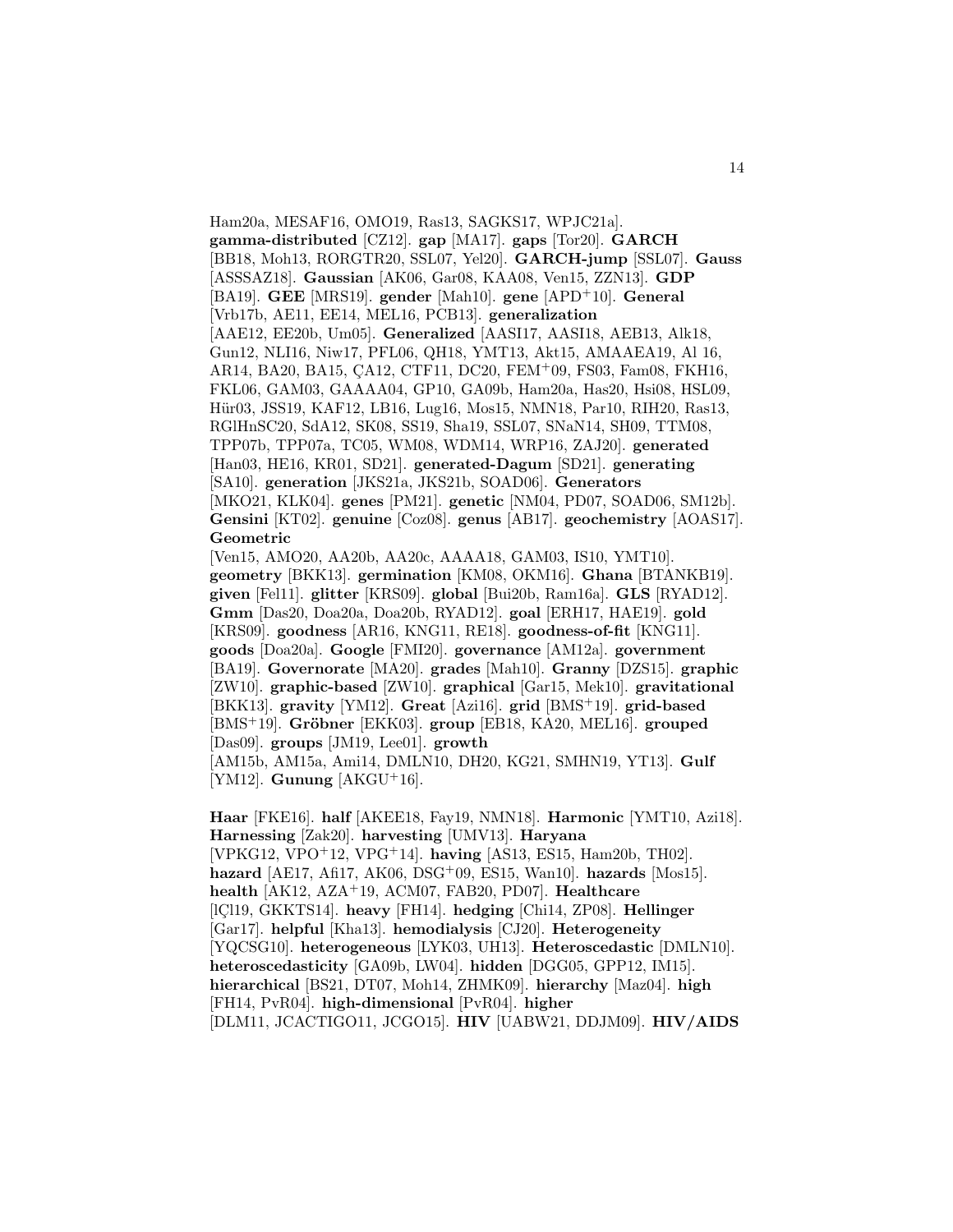[DDJM09]. **HNBUE** [SA10]. **Hodgkin** [PKKHM<sup>+</sup>16]. **holdings** [Doa20a]. **Holt** [Azi20]. **home** [Han11]. **homes** [ZHMK09]. **hometown** [SSBA20]. **homogeneous** [Bar12, DDJM09, DN10, Kon13, Wan13]. **Hong** [Hoa20]. **hospital** [Con06]. **hospitals** [ES12, EAHH13]. **hot** [BMS05]. **Hotat** [MA20]. **Hourly** [SC19a]. **HRFS** [BMZ<sup>+</sup>17]. **human** [AM12a, MRSR10, UABW21]. **Hybrid** [AMA13, AAED13]. **Hybridization** [Afi17, Had19]. **hydraulic** [DRW19]. **hydrology** [ZLZ06]. **hyperbolastic** [GKKTS14]. **hyperbolic** [WDGP10]. **hypergeometric** [ASSSAZ18, NA05]. **hypotheses** [DN17, PCSMGO11]. **hypothesis** [dA10a].

**Iceland** [TRCH12]. **ICT** [SA16]. **ideal** [ORMPL17, PDK06]. **identifiable** [Nin08]. **Identification** [IWC03, IAED15, uaSYHNQ20, DN17, IE05, Viš14]. **identify** [AAN21]. **identifying** [AA15b, DNH20, YB13]. **II** [AM20, BA15, CBSBHM10, ES15, EH12, FMA19, LS07, SJ12, SJ10, She20]. **III** [Sal19a, GO15]. **image** [Gri07, LYK03]. **images** [SM12b]. **imbalanced** [CTM18, JM19]. **immigrant** [AM12b]. **immigration** [Dˆok06]. **Immune** [UABW21]. **immunohistochemical** [PKKHM<sup>+</sup>16]. **Impact** [DKS19, Nko10, VPG<sup>+</sup>14, AE17, Chi14, Din18, KG21, YT13]. **imperfect** [Gas12]. **implication** [dA10a]. **implicit** [KL15]. **import** [IS21]. **importance** [MN20, WY14, YS17]. **imports** [Ald13]. **improve** [Azi20, Dry11]. **Improved** [Kar20, TMO07, BSGOFGPF17, MME21, TTT08]. **Improving** [Vrb14b, AKGU<sup>+</sup>16]. **Imputation** [Won20]. **Inadmissibility** [ŞS10]. **incapability** [Lin02]. **incidence** [Akt15, BV09]. **income** [Abd04, HLBF02, OO20, SK08]. **Incomplete** [KFT13, AGM<sup>+</sup>07, BV21, MKM12, SB20, Tol12, Vic08]. **inconsistent** [YSK06]. **increasing** [Li15]. **Independence** [WS15a, CKC08, CM13, TMS08, Vrb14b]. **independent** [AK12, CJ12, DS08, Kaw10, Kaw14, KY15, LPKPS10, Um08, YKK03]. **Index** [AA20b, AEEG19, AM12a, AM15b, AF08, CMT16, CBHMRA17, Din18, EE14, HLZ06, KT02, Lin02, SA16, SJH18, Zah14]. **indexed** [Yos15]. **indexes** [Dor05]. **India** [VPKG12, VPO<sup>+</sup>12, VPG<sup>+</sup>14, KG21]. **indicators** [AM12a]. **indices** [Hun05, KPS08, SAM19, SV04, Stu02]. **individual** [CZ12, EAHH13, Lee01, NL21]. **individuals** [LB16]. **Indonesia** [AKGU<sup>+</sup>16, SPM20, Tin18]. **industrial** [Azi16, Ela10]. **industry**  $[ARA<sup>+</sup>18, ARA<sup>+</sup>19, KG21, Van20]$ . **inequalities**  $[Hür15]$ . **inequality** [AEH18, AMB11]. **inertia** [KKMMK20]. **infarction** [EAHH13]. **Inference** [ZX05, AM20, BA20, BLV06, DRM15, FMA19, Gas12, GOdlFSLF08, HSL09, RYS08, She20, Tan10, WY14]. **Inferences** [HLZ06, AM10b, Gun12, YT10]. **Inferiority** [KY15, AACARC13, AARCCA16, Mun11, SRCTAA13]. **infinite** [MQLA19]. **inflated** [AZA<sup>+</sup>19, FS03, MFR<sup>+</sup>19, PC13]. **inflation** [AC20, Din19]. **inflows** [YM12]. **Influence** [MH12, Bui20b, GOSLVA12, QKH18, uaSYHNQ20]. **Influencing** [Van20, DLP12, SHM19]. **influential** [Sha08]. **information** [EJ04, GD10, IKA<sup>+</sup>20, Kel05, Lee01, MSIT05, PD07, SA16, Tol12, Zur01].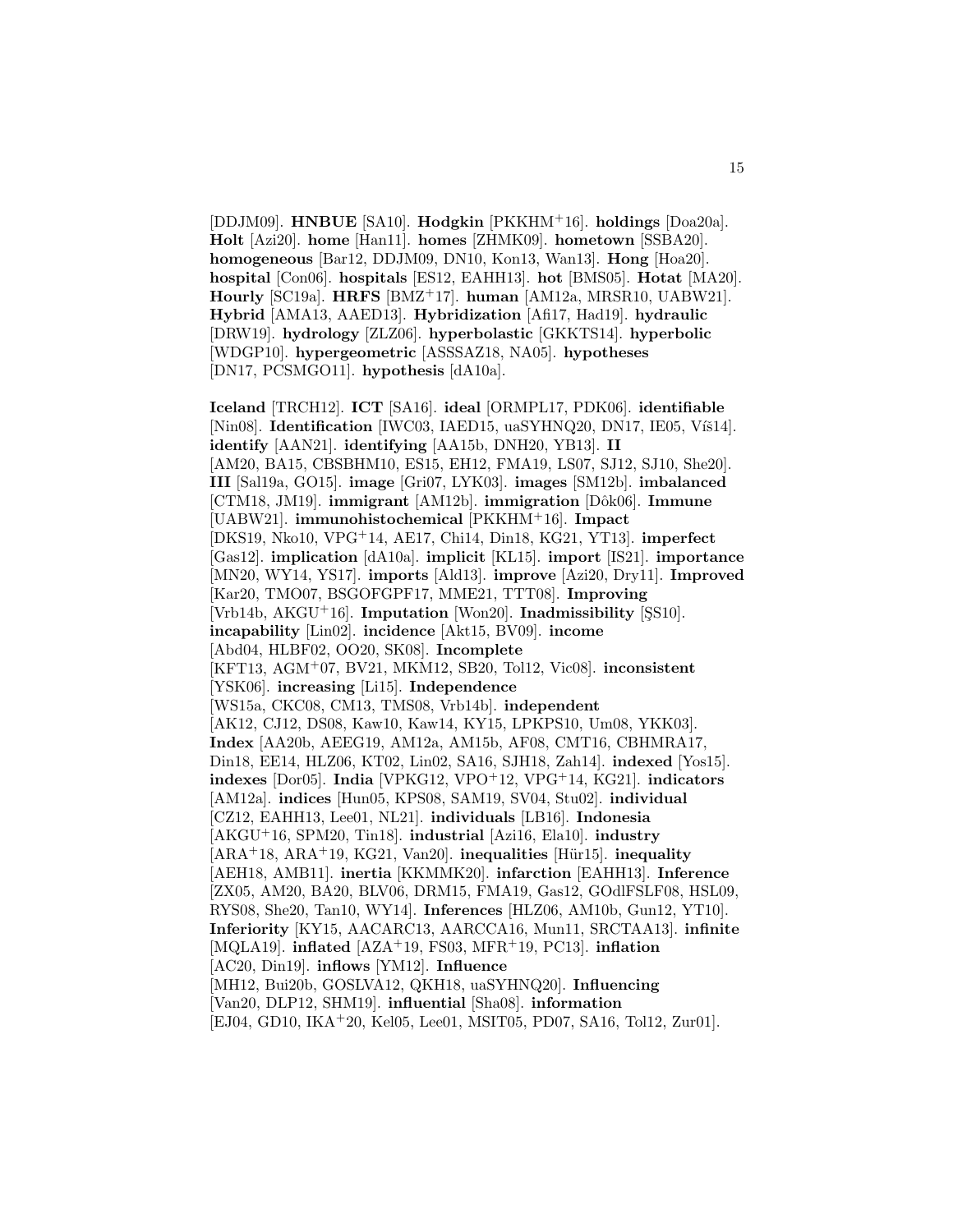**infrequent** [Arr13]. **initial** [Wu14]. **injection** [Alt18]. **injury** [ACG10]. **input** [Ven15]. **instantaneous** [YXY19]. **institute** [RIT18]. **institutions** [JCACTIGO11]. **insurance** [AMO21, LLDD17, PHTY07, Sim06, WPJC21b, XDL16, YSK06, ZBF18, Zim08]. **integer** [PSA18]. **integer-valued** [PSA18]. **integral** [FKE16]. **integrals** [Gar08]. **integrated** [AS17, APL20, Tin18, YXY19, Zoi09]. **integrating** [Alt18]. **integration** [Ald13]. **intelligence** [El 18]. **Intention** [DB20]. **interest** [CY04]. **Internet** [Han09]. **interplay** [AME18]. **interpolation** [GBHP<sup>+</sup>12, Ram16a]. **interruptions** [AS13]. **Interval** [Li15, AK12, AK19, AA19, BK02, CaN16, FU19, Kaw14, LL09, QTH04, Sae17, SD19, Um05]. **intervals** [AA20a, Cha03, HYZ13, IM15, Kaw10, Laa12, NKaN11, NW16, aN16, Niw17, PCSMGO11, RW18, RCAAMC19, SV04, TNN17a, TNN17b, TN18, TNN18, WaNN14]. **Intervention** [Kam19, YB13]. **intra** [BV21, YT10]. **intra-class** [BV21]. **intra-cluster** [YT10]. **intrinsically** [Sin16b]. **introducing** [AZIE19]. **Introduction** [Laa14]. **Inverse** [SRMS17, AR16, AK06, AM20, AOM17, BF16, KA20, NMW20, NW16, OMO19, SS19, TNN17b, WaNN14]. **inverted** [BA15, DA09]. **investigate** [AAM<sup>+</sup>13, MA20]. **Investigating** [DRW19]. **Investigation** [AGW19]. **investment** [AA11, KG21, YT13, YM12]. **investments** [ZP08]. **investor** [Chi14]. **Iranian** [SMYH19]. **irregular** [PMS15]. **Issues** [Mun11]. **Italy** [AM12b]. **item** [FCG10]. **Iterative** [Akm05, MN20]. **Iteratively** [Ame16]. **ivar** [PMS15].

**jackknife** [GCN20, MEL16]. **Jazan** [JZTS17]. **Jeffery** [IuZHZ20]. **Jenkins** [TS10]. **job** [RIT18]. **Johnson** [SRCTAA13, Yan08]. **Joint** [AH21, HEDA18, Has18, QKH18, SGM20, WPJC21b]. **joint-life** [WPJC21b]. **Jordan** [BAZ20]. **Judge** [BRY13]. **judgment** [GO15, Kou02]. **judicial** [BRY13]. **jump** [Abu02, SSL07, YY20]. **jump-diffusion** [Abu02]. **juvenile**  $[DBD+07]$ .

**Kalman** [AB11, DGW<sup>+</sup>10, DHY<sup>+</sup>15]. **kappa** [Um05]. **Katz** [Sto06a]. **Kendall** [Wan13]. **Kernel** [YY20, EAM10, HZFZ06, JD16, KA06, KKD09, SP17, Yan12]. **key** [Van20].

**Kidul** [AKGU<sup>+</sup>16]. **kind** [Bak03]. **knit** [RR03]. **KNN** [EW15]. **knowing** [YT10]. **known** [MS06, NKaN11, aN16, SNaN14, WaNN14]. **Kotler** [SRCTAA13]. **Kubbard** [DMLN10]. **Kullback** [JGAF10]. **Kumaraswamy** [AMA20, ASM17, AOM17, EE19, FMA19, HE16, NMW20]. **kurtosis** [Wu02]. **Kuwait** [AAKAK11].

**L** [Sto08, Ham20b]. **labor** [LP11, Slo13]. **labour** [LVM11, Nko10]. **LAD** [Oma18]. **lag** [Ald13, CA12, FDdPF10, NM04]. **lagged** [Mar13]. **Lagunera** [MRSR10]. **Lai** [Sto08]. **Lake** [AAM<sup>+</sup>13]. **lambda** [Kvå11]. **LAN** [Dog14, Kon13]. **Land** [SWCT19]. **landings** [RSR<sup>+</sup>18]. **language** [AA08]. **Lanka** [APL20, DKS19, HCJ21, JKS21a, JKS21b, SC19a, WH20]. **Laplace** [AMEGM12, AS18, AAE12, JK03, RE18]. **large**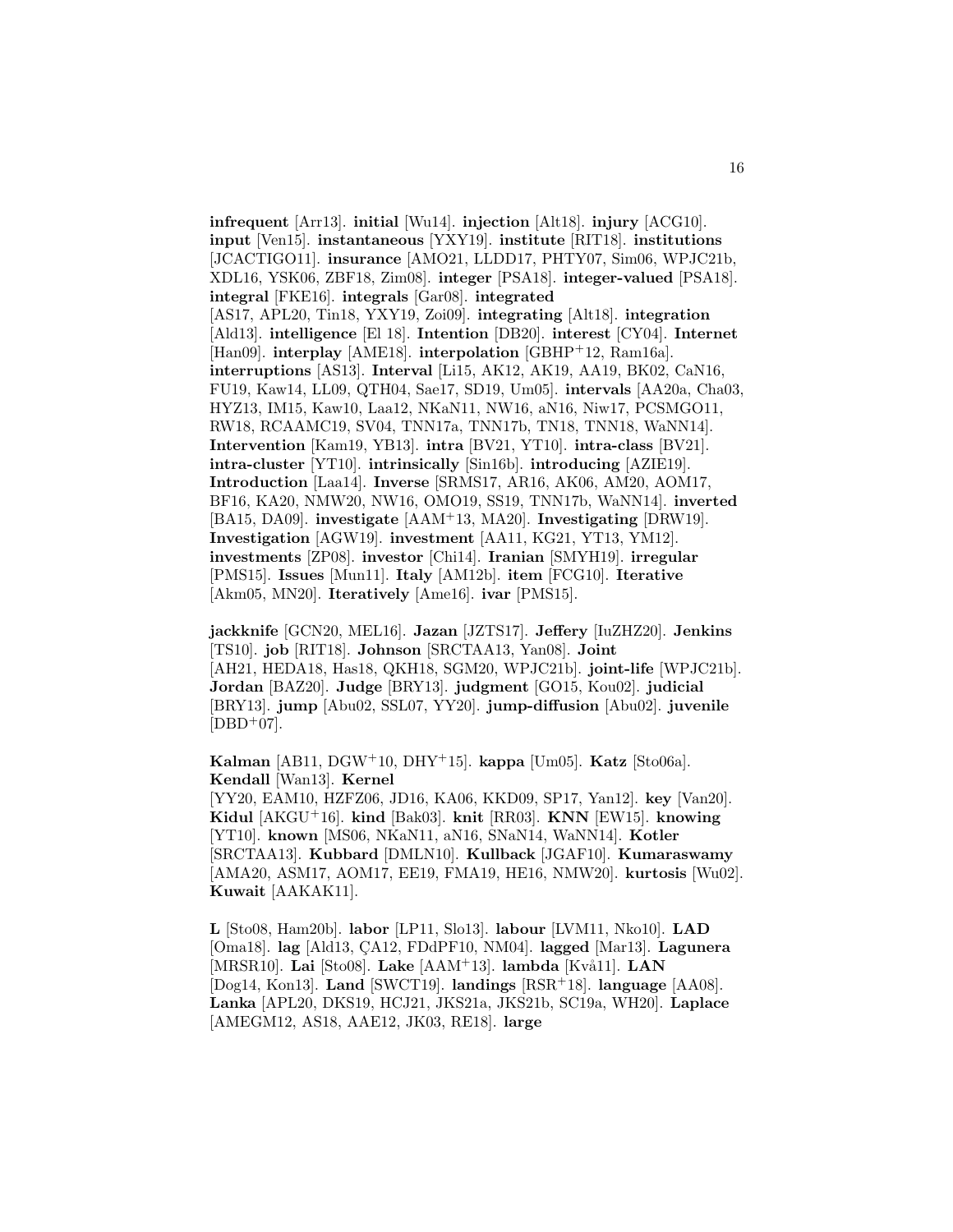[ABD05, DGHP10, SZZ08, Sto11, TNN17b, TP02]. **large-sample** [DGHP10]. **larger** [LCL02]. **larger-the-better** [LCL02]. **Laster** [SRCTAA13]. **latent** [KHY10, MHW<sup>+</sup>19, TW13]. **law** [CBHMRA17, Hür03, SZZ08, Sto06a, Sto11]. **laws** [JS03]. **layout** [Abd04, KBS05]. **learning** [Alt18, DT19, GF19, LTTD20, XW14]. **Least** [Kou02, AKA20, AKAA20, FH14, JZTS17, KT08, SS10, Viš15]. **Least-squares** [Kou02]. **leather** [Van20]. **left** [ORMPL17]. **Leibler** [JGAF10]. **lemma** [BL01, PKKHM<sup>+</sup>16]. **Length** [AK06, Akm05, AS16b, AS17, BAS17, EE20a, FDdPF10, Ras13, SSA16, SPA18]. **Length-biased** [AK06, Akm05, EE20a, Ras13]. **Leone** [AM20, SD21]. **level** [BDNN15, EKK03, GS03, MKN16, Sal05, Tor21, VPO<sup>+</sup>12]. **levels** [AARCCA16, SR14b, WDM14]. Leveraging [AAR19]. Lévy [DNO18]. **lexical** [Zha20]. **Libby** [RIH20]. **life** [BK12, Bak03, Dia07, ES15, Ham20b, LS07, Ram16b, SAM19, WPJC21a, WPJC21b, YSK06, ZAJ20]. **lifetime** [AA20a, AAED13, BA14, FG10, KA20, Li15, PAL11, RMdSC13, SLCB11]. **lifetimes** [WM08]. **light** [CCM11, DB20]. **light-models** [CCM11]. **lightning** [KKBB18]. **Likelihood** [BLV06, YT10, AS19, BS21, DGHP10, FCG10, GCN20, HM10, KSM16, Ma05, MN20, MSIT05, PC13, QTH04, RM18, Vrb17b, Wei15, ZX05]. **Likelihood-based** [BLV06, BS21]. **likelihoods** [TH14]. **limit** [Dˆok06, KR01, SZZ08]. **Limiting** [BLLR01]. **limits** [SR14c]. **Lindley** [Alk18, AA20c, AS19, DC20, JSS19, Kar20, Sha19]. **line** [AAH18, EAM10]. **Linear** [LV18, LVX19, AMAHE12, AASI17, AASI18, Akt15, AE11, AAE12, Ald20a, AAE11, BU16, Beg11, Cha03, FLMD11, FDGP13, GR15, HCJ21, Han03, HTD18, JM19, KR01, KS03, LCP05, LPLH08, LTvR09, MS06, MBSJ19, Ozt01, PG10, PDK06, SRMS17, Sae17, Sha10, SBZ03, TCD20, ¨ Tol12, Tor21, TN14, TC05, WDM14, WS15b, Wu16, Wu17, ZLZ06]. **linearity** [Mak14]. **Linex** [GNB01]. **link** [AASI17]. **listed** [DLP12, Moh14]. **liu** [EFAEH17, Oma19, SS10, WS15b, Wu16]. **liu-type** [EFAEH17, Oma19]. **liver** [Azi19]. **load** [BMS05]. **loading** [Zim08]. **loans** [LX12]. **Local** [AF08, LM11, TW13, Zur01]. **localization** [BMZ<sup>+</sup>17]. **location** [MS06, MPZ09, Thi08, Tza08, Zgh03]. **location-scale** [Thi08]. **loci** [FFX01]. **Log** [ASM17, AAED13, GP10, GR15, KB11, MNC17, TTT08]. **log-compressed** [MNC17]. **log-density** [KB11]. **Log-Exponentiated** [ASM17]. **log-gamma** [GP10]. **log-linear** [GR15]. **log-logistic** [AAED13]. **log-odds** [TTT08]. **logistic** [Abd10, AKEE18, AATD20, AJP16, AAED13, BA20, BR12, DNH20, DT19,  $FEM<sup>+</sup>09, Fay19, GD14, GÖ01, Mah10, MA20, NMN18, TP02, XB10].$ **logistics** [uaSYHNQ20]. **logit** [Das09]. **lognormal** [AK12, GYH18, Niw17, SNaN14]. **Logone** [AAY<sup>+</sup>19]. **Lomax** [Ald21, Ess17, Fay19, RMdSC13, Sal19a, SAGKS17]. **long** [AMO21, CTF11, El 18, GAAAA04]. **long-term** [CTF11, El 18, GAAAA04]. **longevity** [Lev13]. **Longitudinal** [Wan14, AEEG19, BU16, BV09, DGM20, DBSH11, SGM20]. **Lorenz**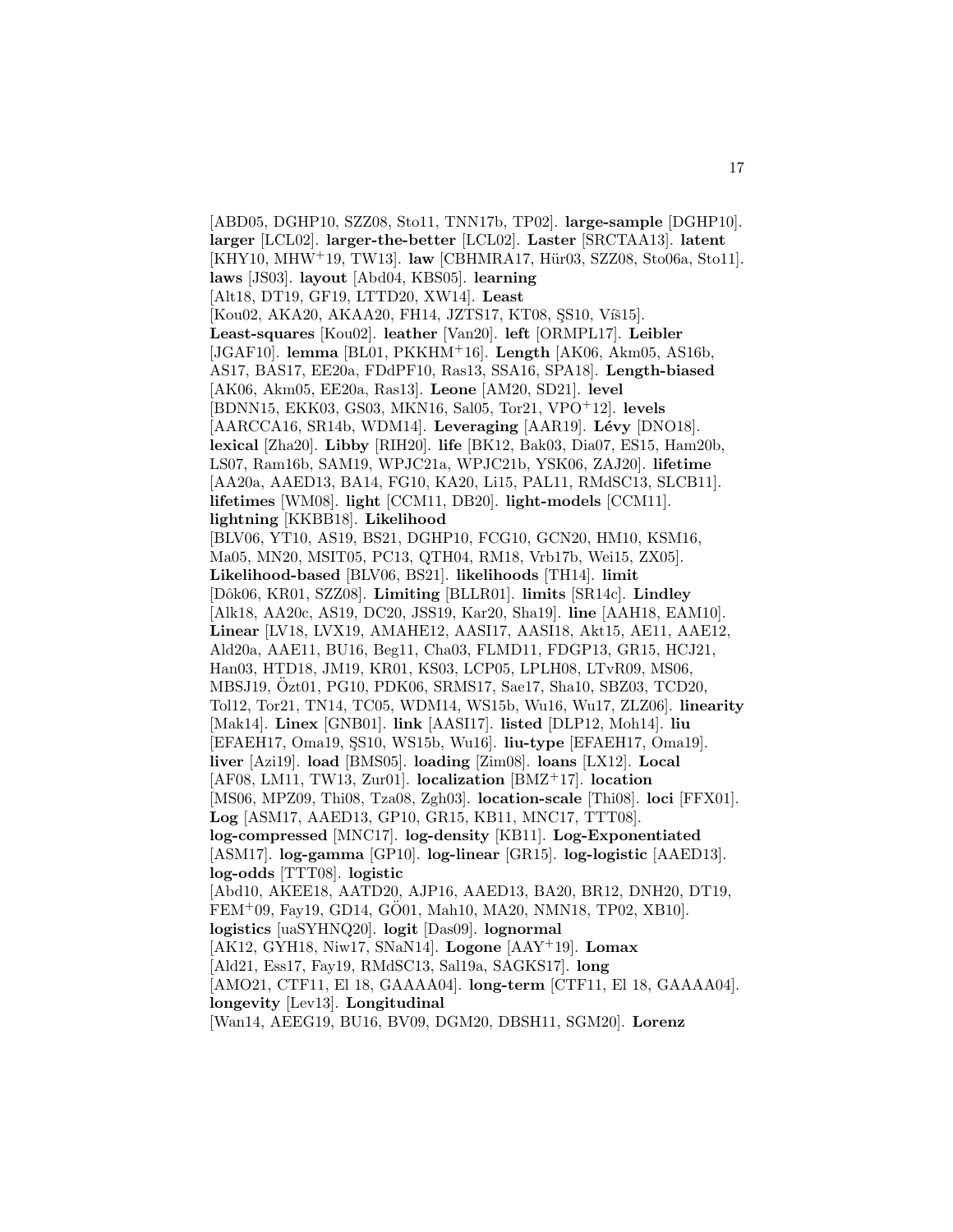[Fel11, RAM15]. **loss** [Ald20a, Ald21, FL09, MED14, SJ12, Sun11]. **lot** [AAAJ17, GS03]. **lot-size** [GS03]. **lower** [Dry11]. **LTRC** [BA04]. **Lugannani** [Tsa02]. **lymphoma** [PKKHM<sup>+</sup>16].

**M** [ASS10, ASS10, YXY19]. **M/M/1** [ASS10]. **Machine** [GF19, Alt18, DT19, KA06, LTTD20]. **magnesium** [FEM<sup>+</sup>09]. **magnitude** [GK08]. **magnitude-squared** [GK08]. **Mai** [SWCT19, TS10]. **main** [Ald13, Kam11, SR14a]. **maintenance** [Ald20b, Gas12, GB07]. **makers** [PSKF17]. **making** [GS08, PSKF17]. **Malaysia** [RSR<sup>+</sup>18]. **Mali** [LLDD17]. **Malmquist** [AM15b]. **malus** [LLDD17]. **Management** [WYZ10, ACG10, HCJ21, Zim08]. **Mandel** [SdA12]. **Manipulating** [CCM11]. **Mann** [Kel06]. **Manning** [AASR17]. **manufacturing** [PG10]. **many** [Al 20, Arr13, PC14]. **Maple** [DGS08]. **mapping** [Zak20]. **Marginal** [YKT14, FCG10, YMT13]. **MARIMA** [AMA13]. **marine** [RSR<sup>+</sup>18]. **marked** [Has18]. **markers** [PKKHM<sup>+</sup>16]. **market** [Azi18, Bui20b, CBHMRA17, EE14, LP11, LVM11, Moh13, Yel20, ZBF18]. **Markov** [BRR11, CEG09, DDJM09, DN17, DGG05, DLM11, GS08, IM15, MRSR10, MQLA19, Vrb15]. **Markov-model** [Vrb15]. **Markovian** [AA08, GB07, RM14]. **marks** [Has18]. **Marshall** [Afi16, ¸sTE<sup>+</sup>11, CKC08, Cho08, EE20a]. **martingales** [WS15a]. **mass** [Sel15a]. **Mathematical** [FKH16, EFAEH17, EB18, KT02]. **matrices** [CBHMRA12, FLMD11, KM02]. **matrix** [FKE16, NBA04, SSRG16, TTM08, ZKZ13, ZZK13]. **matrix-variate** [NBA04, TTM08]. **MAVE** [AY13]. **maximization** [SJH18]. **Maximum** [DGHP10, HM10, RM18, Ros20, AH21, AS19, CA12, FCG10, KSM16, Ma05]. **Maxwell** [OAA19]. **MCEM** [DN10]. **MCMC** [AM10b]. **mean** [AMB11, BA14, Dha18, Dia07, DNO18, EJ04, FSH10, IKA<sup>+</sup>20, JAO06, KK09, KA20, Kip11, LCP05, MDTD10, Nis09, QTH04, QKH18, SJ12, SNaN14, Swi08, TO05, TNN17a, TNN17b, Tsa02, WaNN14, Zam19]. **Means** [Zha20, AK12, BAS17, BAS19, CT01, DDJM09, HBJ09, Moh14, NKaN11, NW16, aN16, PC13, RW18, YMT10, YKK03]. **Measure** [BV21, IT18, Law12, Bor12, FG11, Hur12, LM11, Nis09, TSU01, TH02, Um08, Wu01, Wu02, YKT14]. **Measurement** [JKS21b, AM15b, CFFVGO10, Liu10, SS16, WS15b, Wu17]. **measurements** [AS05, CZ12, NL21]. measures [Arb08, BRIA17, BV09, DMV13, Hür05, ICBS14, Kv˚a11, RIH20, TMO07, YMT10, YMT13]. **Measuring** [AdC14, Dor05, YS17]. **Median** [RJ20, AS18, PCSMGO11, SMG12]. **Median-Variance** [RJ20]. **medical** [GS08, Mos15, Par10, RA21, SM12b]. **medium** [DNH20]. **Melia** [OKM16]. **memory** [AMO21]. **merger** [AA12]. **meta** [DT07, GZS18, PC18, SS21]. **meta-analysis** [DT07, GZS18, PC18, SS21]. **metabolomics** [AGW19]. **method** [AH21, AK08, AE11, AGW19, Azi20, BK02, DS08, Dog14, EAM10, FH14, FR17, GZS18, Hag19, IM15, JWLZ14, KAF12, NV20, OOA11, PK16, PSKF17, Ram16a, Ram16b, RS14, Sad10, SYO04, SD19, Sho08, Sin16b, SR14c, SH09,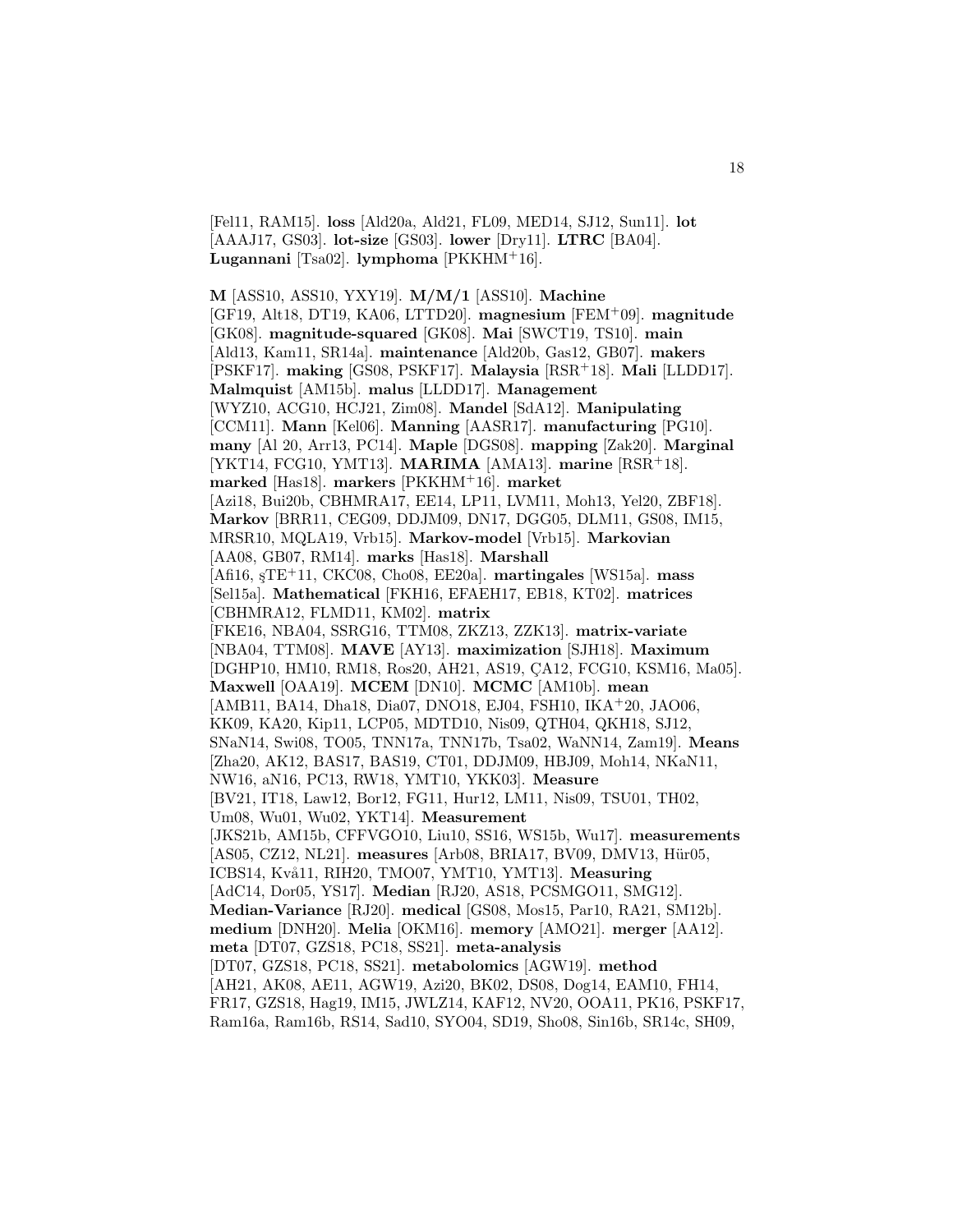SCG01, TKD19, Tor21, TNR10, Tza08, WCW14, YB13, YS17, YH09, ZZN13]. **methodologies** [Cha12, SVSO02]. **methodology** [KPP09, OKM16]. **methods** [AK19, AA15a, AMAHE12, AM10b, AKGU<sup>+</sup>16, AEB13, CA12, DBD<sup>+</sup>07, EW15, ESS06, Fuj13, GOG07, Gri11, Hag14, HYZ13, JM19, KY15, KA06, Moh14, Mun11, SSBA20, Tan10, TH14, WNT20, WK18]. **metric** [AM07]. **metrology** [RA21]. **MEWMA** [FHS20]. **Mexican** [CBHMRA17, RORGTR20]. **microarray** [PM21]. **migration** [GOSLVA12, MRSR10]. **minimize** [Ald20b, FR17]. **minimizing** [XDL16]. **Minimum** [SJ10, AH21, BF16, MS06]. **mining** [AA11, Y˙ I10]. **MIRNAS** [AME18]. **mis** [LVX19]. **mis-specified** [LVX19]. **misconceptions** [FAB20]. **missing** [AK08, DGM20, ESESA16, IM20, TN14, Won20]. **missingness** [Liu10]. **misspecified** [KT08]. **Mixed** [ARAA17, SSL07, SBZ03, AA19, BU16, Beg11, Cha03, GOG07, JGAF10, Liu10, Ras15, SS21, STPS10, VPO<sup>+</sup>12, Wan14, ZX05]. **Mixed-effects** [SBZ03, Liu10]. **mixing** [HZFZ06, SP17]. **MIXMAX**} [Alb12]. **Mixture** [BH08, Akm05, DT07, GAAAA04, Ham20a, Has18, HBJ09]. **mixtures** [¸sTE<sup>+</sup>11, MWB17, MKO21, RM18]. **MLE** [Mar14, Vrb14a]. **MLEs** [Vrb13b, Vrb13a]. **mobile** [Han09]. **model** [AJM11, AMA13, AM15a, Abd10, AA15b, Afi16, AA19, Akt15, ASAF09, AAA<sup>+</sup>16, Al 20, AA20a, Ald13, Ald21, AA20c, AAAA18, AS17, Are19, ABS08, AJP16, Azi16, AF19, Azi19, BK12, Bar09, Bar10, Bar12, BA14, Beg11, BTANKB19, BAS19, CA12, Cha20, CY04, CG07, CT01, CKC08, Cho08, CJ12, DDJM09, DGI18, Das20, DC20, DAL06, DT07, DMLN10, DNH20, Dry11, DNO18, ESESI14, ESESIA17, ESAAA18, EAHH13, EE14, Fam08, FKH16, FCG10, FLMD11, Gas12, GYH18, GAAAA04, GS03, GOSLVA12, GA09b, GAP21, HM10, HB17, HSC09, IM15, IS10, JSCI18, JCGO15, Kam19, KT02, KS03, KG21, KFT13, KSM16, Law12, Lee01, LP11, LP13, LNC10, Mah10, MME21, MH09, Maz04, MRS19, MQAA21, MSIT05, Mos15, MA17, NK13, OOA11, Oma19, PG10, PRVATS14]. **model** [PFL06, Par10, PACW13, PMS15, PLRV15, QDG17, RJ20, RS14, RYS08, SMHN19, SAM19, SC19a, Sha08, Sha10, SJH18, Sin16a, STPS10, Sto06b, SS18, SLCB11, TW16, TCD20, TW20, Tin18, TSU01, TMS08, Víš14, Vrb10, Vrb15, WPJC21b, Wan13, Wan14, WH20, WS15b, Wu16, WRP16, Wu17, XW19, XB10, YY20, You05, YM12, ZZN13, ZX05, lCl19]. **Modeling** [AK16, AA08, AAK21, EMM21, FMM19, GAAAA04, GKKTS14, Yel20, Alt18, BMZ<sup>+</sup>17, Has18, Moh13, NMW20, SGM20, Tor21, TH14, Wu14, Zak20, ZHMK09]. **Modelling** [Azi18, Con06, KM08, KRS09, LW04, AZ19, APL20, BMS05, KDNH18, MNC17, RSR<sup>+</sup>18, Sim06, VPO<sup>+</sup>12]. **Models** [ACG10, AEEG19, Abd04, AAA19, AZRS11, AASI17, AASI18, Akm05, AE11, AMO21, AAY<sup>+</sup>19, AB11, AS16b, APL19, AAED13, AAS12, AA17, AGM<sup>+</sup>07, BU16, BLB15, BB18, BAS17, CCM11, Cha03, CW10, DGHP10, DGG05, ESESI15, ESESA16, EM10, Els21, FS03, FMI20, FG10, FU19, FDdPF10, Gar15, GA09a, GOPLD09, GÖ01, GR15, Hag19, HCJ21, HLZ06, HA08, Has18, IAED15, IAS19, IM20, JK03, KHY10, Kip13, Lev13, LPLH08, Liu10,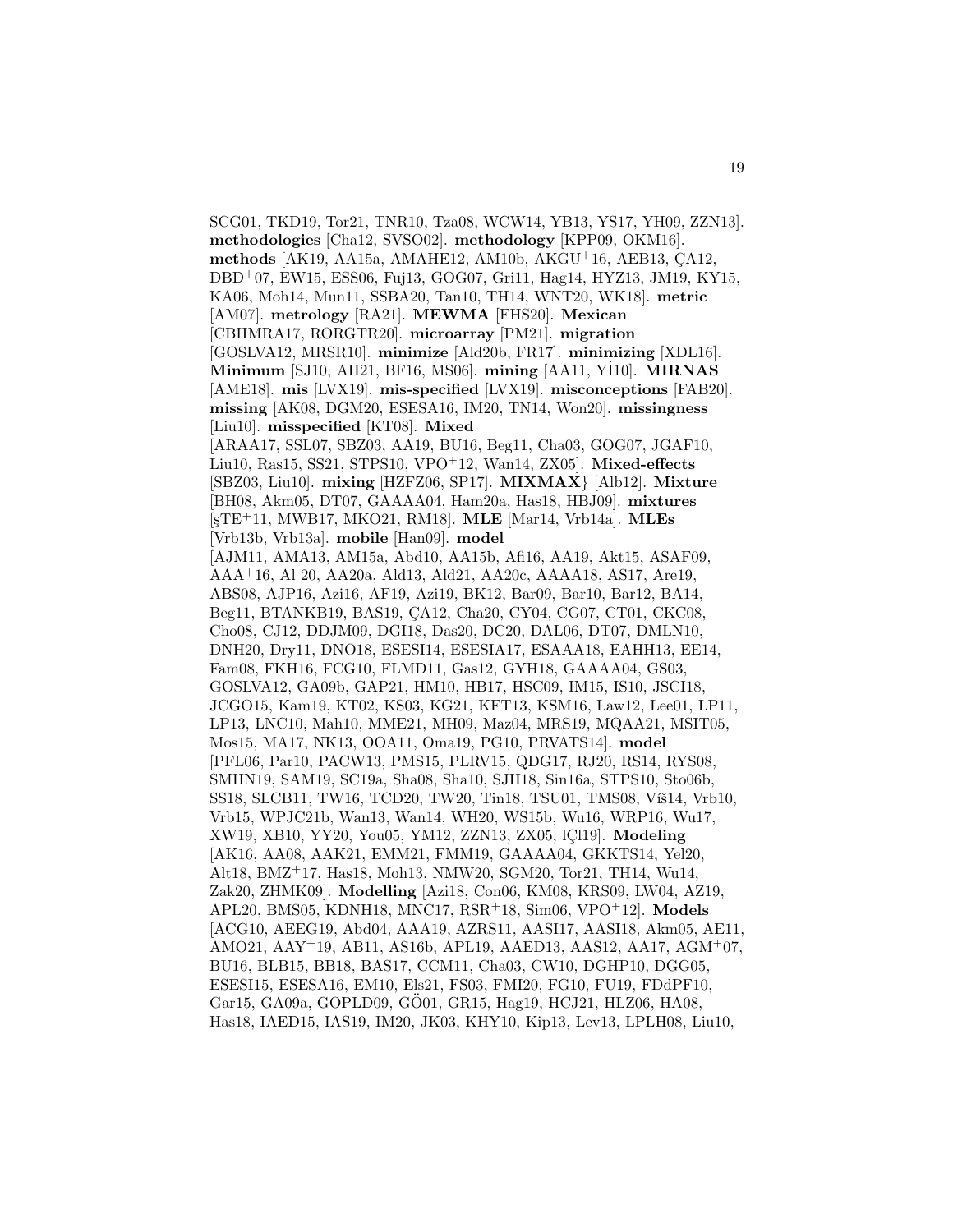LK06, MY15, MBSJ19, MFR<sup>+</sup>19, Moh13, MH12, Oma18, Özt01, PACW13, QF20, RZ14, Ras11, RG15, RSM<sup>+</sup>11, Ros20, RORGTR20, SV12, SS16, SSL07, Sho08, ST11, SBZ03, Sin16b, SB11, TW13, Thi08, Thi09, TS10, Tol12, TN14, TC05, UH13, VPKG12, Vrb17b, WH17, Wei15, Yeh16, Yel20, ZLZ06]. **modern** [SMYH19]. **Modification** [Oma19, EE17, JD16, LC01]. **Modified** [AR16, AZA<sup>+</sup>19, EJ04, GCN20, VVV06, CTF11, Vic08, WDM14, WRP16]. **molding** [Alt18]. **moment** [EOB07, SA10, Sto06a]. **Moments** [Vrb10, ZKZ13, AM10a, ASSS20, JSS19, MDTD10, Sel15b, Sin16b, Tza08]. **monetary** [DH20]. **money** [Din19]. **monitoring** [Dha18, Dog14, MRS19, PSA18, WZG11]. **Monte** [AAA19, AKAA20, BRR11, HBA04, RYAD12]. **monthly** [Cha20]. **mortality** [AK16, GD14, HLBF02, KHY10, Lev13, LTTD20, WNB13, ZBF18, ZP08]. **mortgage** [AMO21, LX12]. **mother** [AZ19]. **motion** [AMO20, AA20b, GR13, IS10, Yos15]. **Motor** [MFPO20]. **movement** [Nwa09]. **movements** [RMS<sup>+</sup>11]. **moving** [AS16b, AS17, AKA17, APL20, BAS17, HK20, IAED15, IAS19, SPA18, Tin18]. **MPI** [DA09]. **MR3060565** [Vrb13b]. **MRNAS** [AME18]. **MS** [AGW19]. **MSE** [MS06]. **Muktiharjo** [SPM20]. **Multi** [VPO<sup>+</sup>12, CTM18, EJ04, EB18, KNMM13, PK16, YKT14]. **multi-auxiliary** [EJ04]. **multi-block** [KNMM13]. **multi-group** [EB18]. **Multi-level** [VPO<sup>+</sup>12]. **multi-objective** [PK16]. **multi-way** [YKT14]. **multicollinearity** [KT08, QF20]. **Multidimensional** [BAZ20]. **Multilevel** [AZ19, AAS12]. **multimodal** [LWZ<sup>+</sup>17]. **multinomial** [BB06, uaSYHNQ20]. **multiobjective** [HTD18]. **Multiple** [Cho07, ARA<sup>+</sup>18, ARA<sup>+</sup>19, Al 20, Ami09, AKA17, DN17, KW02, KG21, LCP05, LNC10, Nis09, PPT02, PACW13, PSKF17, Tor21, TC05, WY14]. **multiplicative** [JOO18]. **multipoint** [Das09]. **multisample** [NC03, OO07]. **Multistage** [JAO07]. **Multivariate** [ASAF09, GD10, TPP07b, TPP07a, AZRS11, AMEGM12, Arb08, Beg11, CMT16, DGS08, FSH10, Haj08, LCP05, PMS15, TK04, Um05, Um08, WH17, ZW10]. **mutual** [GD10]. **myocardial** [EAHH13]. **Nadaraya** [JD16]. **Nakagami** [MNC17]. **names** [AA08]. **Nasser** [AAM<sup>+</sup>13].

**nationwide** [YQCSG10]. **natural** [LT20]. **navigation** [Fuj13, YAA16]. **NBU** [LKP04]. **NBU-ness** [LKP04]. **Negative** [APL20, PCB13, RCDO11]. **neighborhood** [SSBA20]. **neighborhoods** [SYO04]. **neoclassical** [Slo13]. **neonatal** [AK16]. **ness** [LKP04]. **nested** [Akt15, FR17]. **network** [BF16, LYK03, Moh14, SRMS17, SC19a]. **network-based** [LYK03]. **networks** [CTM18, IM09, LK06, Moh13, PvR04]. **Neural** [LYK03, LK06, CTM18, IM09, Moh13, Moh14, SC19a]. **neutrosophic** [PSKF17]. **Neyman** [BL01, PKKHM<sup>+</sup>16]. **NHANES** [GO15]. **NHPP** [Ami14, Bar10]. **Nigeria** [OO20, SOO08]. **Nigerian** [AOAS17]. **noise** [CL06, Cos09, Gar08, LHC01, TK04]. **noisy** [AS05]. **nominal** [AARCCA16, Um08, YMT10, YMT13, YT10]. **Non**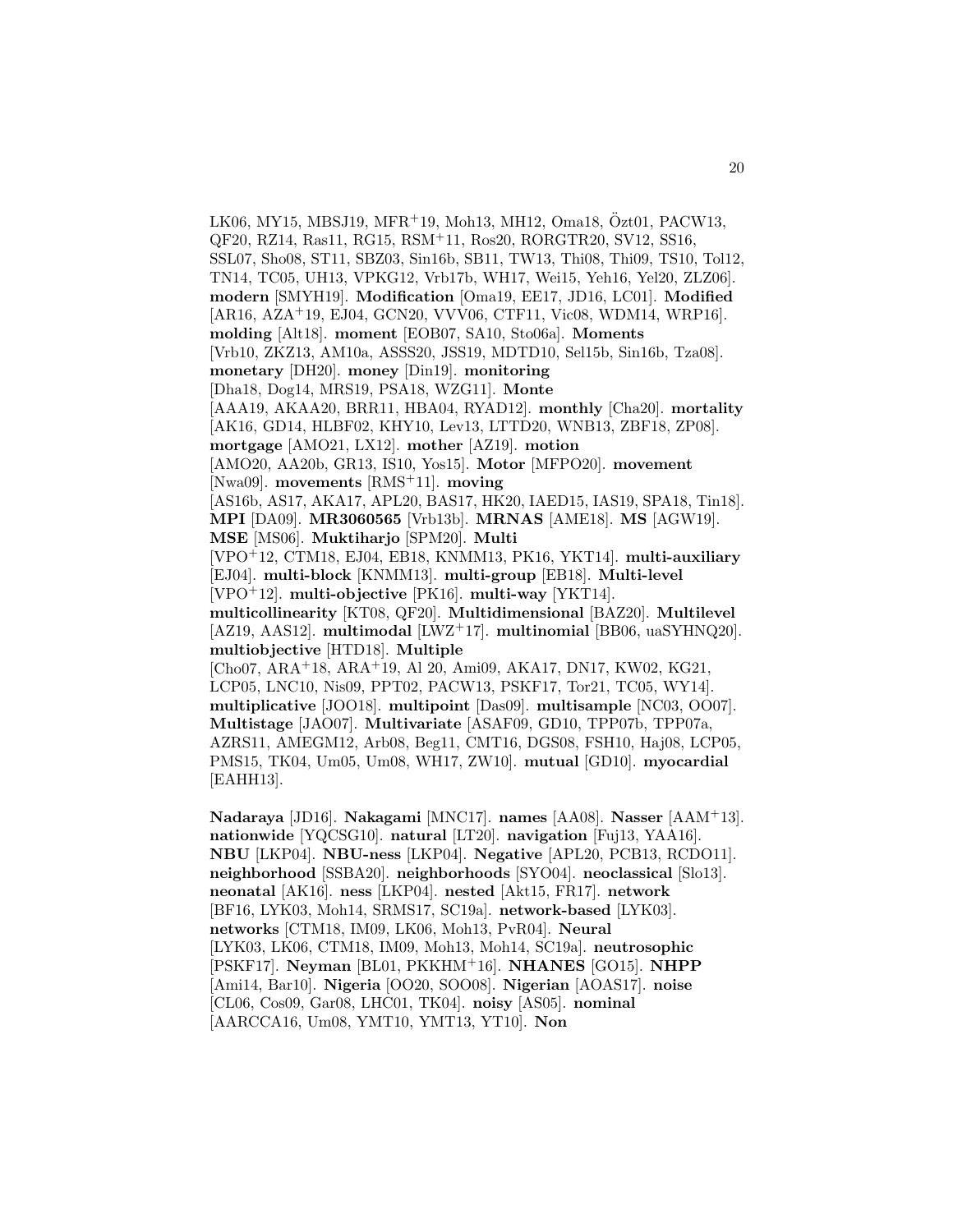[BDNN15, KY15, NBA04, Sha19, Sto06b, WPJC21a, AAM<sup>+</sup>13, AA15a, Ald20a, AACARC13, AARCCA16, Are19, Bar10, Bar12, DDJM09, DN10, EW15, FLMD11, GOG07, GA09a, Hag19, Kon13, LV18, LCL02, LK06, LTvR09, Mun11, Sae17, SRCTAA13, SR14c, Ven15, Won20, Yan08]. **Non-central** [NBA04, WPJC21a]. **non-homogeneous** [Bar12, DDJM09, DN10, Kon13]. **Non-Inferiority** [KY15, AACARC13, AARCCA16, Mun11, SRCTAA13]. **non-linear** [Ald20a, LTvR09]. **non-normal** [LV18, LCL02, Yan08]. **non-normality** [Sae17]. **non-orthogonality** [FLMD11]. **Non-Parametric** [BDNN15, Sto06b, AAM<sup>+</sup>13, AA15a, Bar10, Bar12, EW15, GOG07, GA09a, Hag19, LK06]. **non-separable** [Ven15]. **non-stationary** [Won20]. **noncentral** [HP04, Hua06]. **nonclassicality** [SdA12]. **nonconforming** [AAAJ17]. **noninformative** [Moa10]. **nonlinear** [AB01, Ald21, CKS01, FKE16, JWLZ14, LYK03, Liu10, MN18, SSRG16, Sin16a, Sin16b, STPS10, WJ13, XW14]. **nonlinearities** [EI07]. **nonmonotone** [JWLZ14]. **nonnegative** [DS08]. **Nonparametric** [Aly16, ACM07, BAAA02, BA04, LM11, CW08, El 11, FEW09, HZFZ06, RZ14, SP17]. **Norm** [HR07, CKS01]. **normal** [AJM11, AZIE19, AAE12, FSH10, Han11, Hsi10a, KK09, KNG11, LV18, LCL02, Lin02, LCP05, Mag19, NR05, NKaN11, NW16, aN16, RM18, SC19b, TNN17b, WaNN14, Yan08, YKK03]. **normal-Laplace** [AAE12]. **normal-normal** [AJM11]. **normality** [CBHMRA11, El 11, Sad10, Sae17, Sho08]. **normalized** [Sto11, Ven15]. **North** [AF08]. **Northern** [VPO<sup>+</sup>12, Van20]. **Note** [UH13, Che09, Cos09, FMTW10, GR13, KSM16, LP13, LPLH08, LC09, MSIT05, NR05, Pol19, RP15, Ram16b, Sha08, SLKP08, Wan13, WJ13, Wu16]. **novel** [CT01, KB11]. **Novick** [RIH20]. **null** [Bor12]. **number** [FM10, HB17, KLK04, KPS08, MED14, TW20]. **numbers** [PSKF17, RJ20, SZZ08, Sto11]. **Numerical** [FKE16, CEG09, DS08, KAK18, Sho08]. **nursing** [ZHMK09]. **Nuwara** [WH20].

**O** [MS06]. **O-BLUE** [MS06]. **Obesity** [HSC09, YQCSG10]. **objective** [PK16]. **observable** [GS08]. **observation** [Els21]. **observations** [AK08, Che09, IM20, Mad08, Sha08, SR14a]. **observers** [Um05]. **obtain** [AM10b]. **occasions** [LC09]. **occidental** [AAY<sup>+</sup>19]. **occurrence** [AA15b, EAHH13, WNT20]. **occurrences** [KDNH18]. **occurring** [HB17]. **oceanology** [RA21]. **Odd** [Lug16, AOM17, Sal19a, SMG12]. **odds** [TTT08, XB10, YQCSG10]. **offense** [DBD<sup>+</sup>07]. **official** [AAR19]. **offset** [AZIE19, Fuj13]. **oil** [AOAS17, Din18, SV12]. **Olkin** [Afi16, ¸sTE<sup>+</sup>11, CKC08, Cho08, EE20a]. **one** [Ram16a, TNN17a, TN18, TNN18]. **one-dimensional** [Ram16a]. **one-parameter** [TNN17a, TN18, TNN18]. **openness** [Bui20a]. **operation** [SV12]. **operational** [FKE16, LYZ15]. **opinions** [SHM19]. **Optimal**

21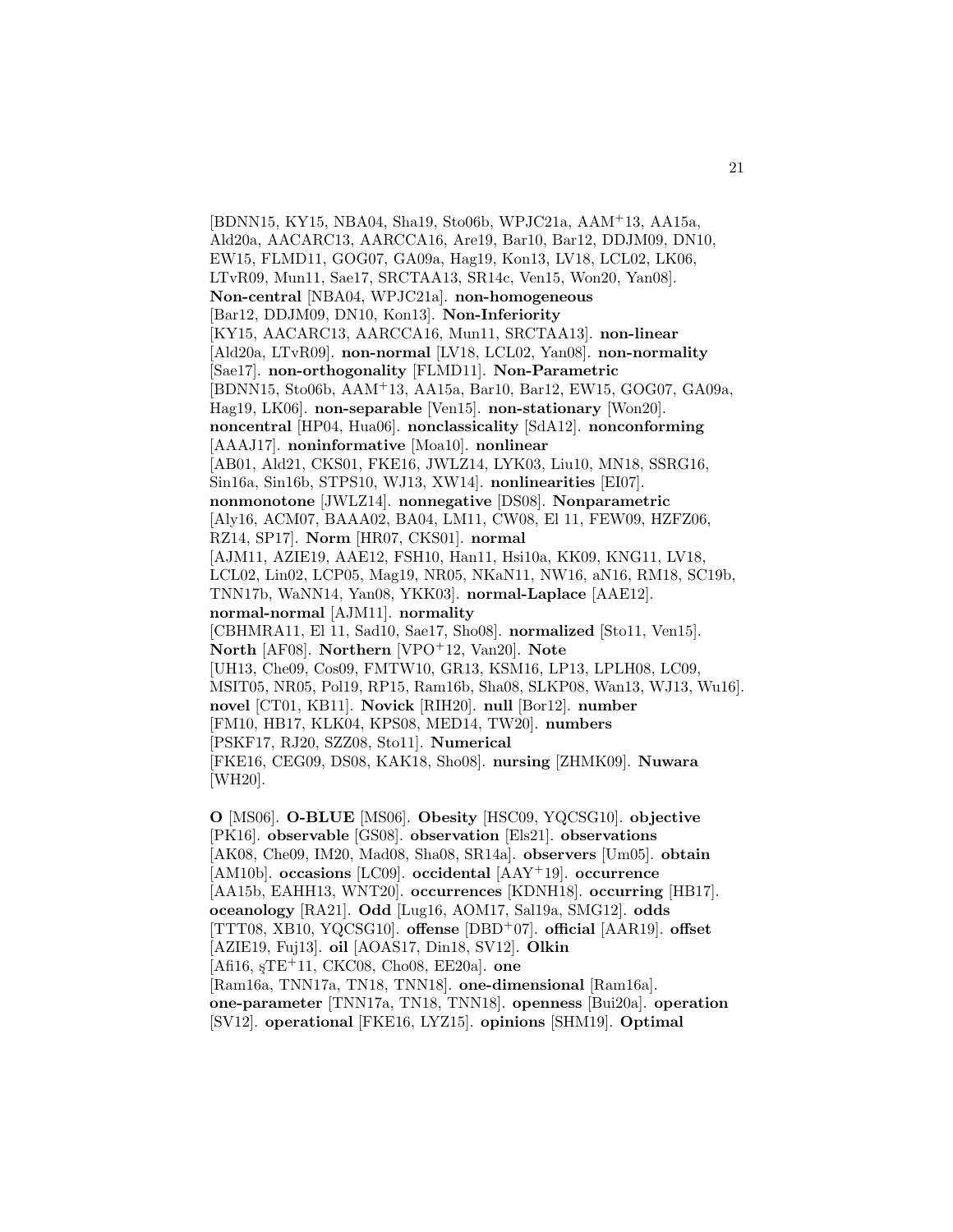[Beg11, CKS01, GLARM18, KBS05, LS07, MY15, TP02, YSK06, Zim08, Ald20b, BLB10, DP08, Das09, HCJ21, KM02, PvR04, PKKHM<sup>+</sup>16, Sha10, TNR10, UMV13]. **Optimization** [OKM16, Gri07, KS18, PK16, Ram16a]. **Optimizing** [Gar15, AE11]. **Optimum** [GAP21, HAE19, She20, KMT12]. **option** [FKL06, Muz12]. **options** [Lin09]. **oracle** [AY13]. **order** [ASSS20, Al 16, Ald13, BV21, BMS<sup>+</sup>19, CBHMRA12, CBHM14, DP08, DLM11, Dry11, EAM10, GS03, JSS19, KMT12, MKO21, MA19, MKM12, MKN16, PK17, SS19, SB20, TPP07b, VVV06, Vic08, Wan07, Yeh16, Zoi09]. **ordered** [Aly16, IT18, Kou02, KFT13, TH02, TMS08]. **ordering** [MA19, RAM15, YKK03]. **orderings** [OT07, WM08]. **ordinary** [¸SS10, Zim08]. **organizations** [GLARM18, XW19]. **Ornstein** [AMO20, DNO18]. **Orthogonal** [EOB07, AKGU<sup>+</sup>16]. **orthogonality** [FLMD11]. **oscillators** [AB01]. **other** [DMV13]. **outcomes** [FEW09, PD07, SB06]. **Outlier** [MBSJ19, YMM11]. **outliers** [AA20a, SKS08]. **over-dispersed** [Has20]. **overall** [ORMPL17]. **overlap** [ERH17]. **overweight** [YQCSG10]. **overweight-obesity** [YQCSG10].

**p** [Che02, Ham20b]. **P-A-L** [Ham20b]. **package** [XB10]. **pair** [SB20]. **pairing** [GS14]. **Pairwise** [KW02, VVV06]. **Pakistan** [BA19, RIT18]. **pandemic** [RORGTR20]. **panel**

[AAA19, AA12, ESESI14, ESAAA18, IM20, YM12]. **paradigm** [AAK21, OO07]. **Parameter**

[AB11, CMT16, JPW11, LP11, AEEG19, Afi16, AZIE19, Alt18, AS19, BL01, BKK13, CT01, DC20, EOB07, FKH16, Gun12, IuZHZ20, KAF12, KA20, Kip20, KFT13, Mad08, MS06, MME21, MPZ09, PAL11, RM18, SdA12, Sin16b, Tan10, TNN17a, TN18, TNN18, Tza08, Vrb10, XW14]. **Parameters** [BA15, KE19, AJM11, AYM15, AKAA20, Ald20a, AS19, AGM<sup>+</sup>07, DRW19, DC18, ES15, HEDA18, HA08, IM15, JZ20, Kou02, Li11, Li12, LP13, Moa10, NV20, Ozt01, RS14, Ras15, SAGKS17, SD19, Sin16a, Thi08, Tor21, TC05, ¨ UH13, Vrb15, WZG11, Zgh03]. **Parametric** [AAM<sup>+</sup>13, BDNN15, TC05, AA15a, Abd08, Bar10, Bar12, Beg11, BK02, CC08, EW15, GOG07, GA09a, Hag19, JOO18, LK06, MN15, Sto06b, SR14c, TH14].

**parametrized** [Kon13]. **Pareto** [AYM15, Bak03, Gun12, HZ10, Kam11, Kou02, PHTY07, Sal19b, WDM14]. **parity** [Muz12]. **Parsimonious** [BTANKB19]. **Partial** [Lop14, AMB11, JZTS17, KSM16, Wu16]. **partially** [GS08, KHY10, TCD20, ZLZ06]. **Particle** [XW14, ZRX10]. **partitions** [KPS08]. **past** [BA14]. **path** [IFVA06, lCl19]. **path-distances** [IFVA06]. **Patient** [DDJM09]. **patients** [CJ20, FAB20, NBL15, STPS10]. **Pattern** [Nwa09, Nin08]. **patterns** [AM12b, AKU20, Kip11]. **pavement** [BK12, LK06]. **payments** [GS03]. **PBIB** [GS14]. **peakedness** [Wu02]. **Pearson** [BL01, PKKHM<sup>+</sup>16, SRCT17]. **penalties** [AY13]. **Penicillium** [AB17]. **pension** [LYZ15, MQAA21, ZP08]. **percentile** [JAO06, JAO07].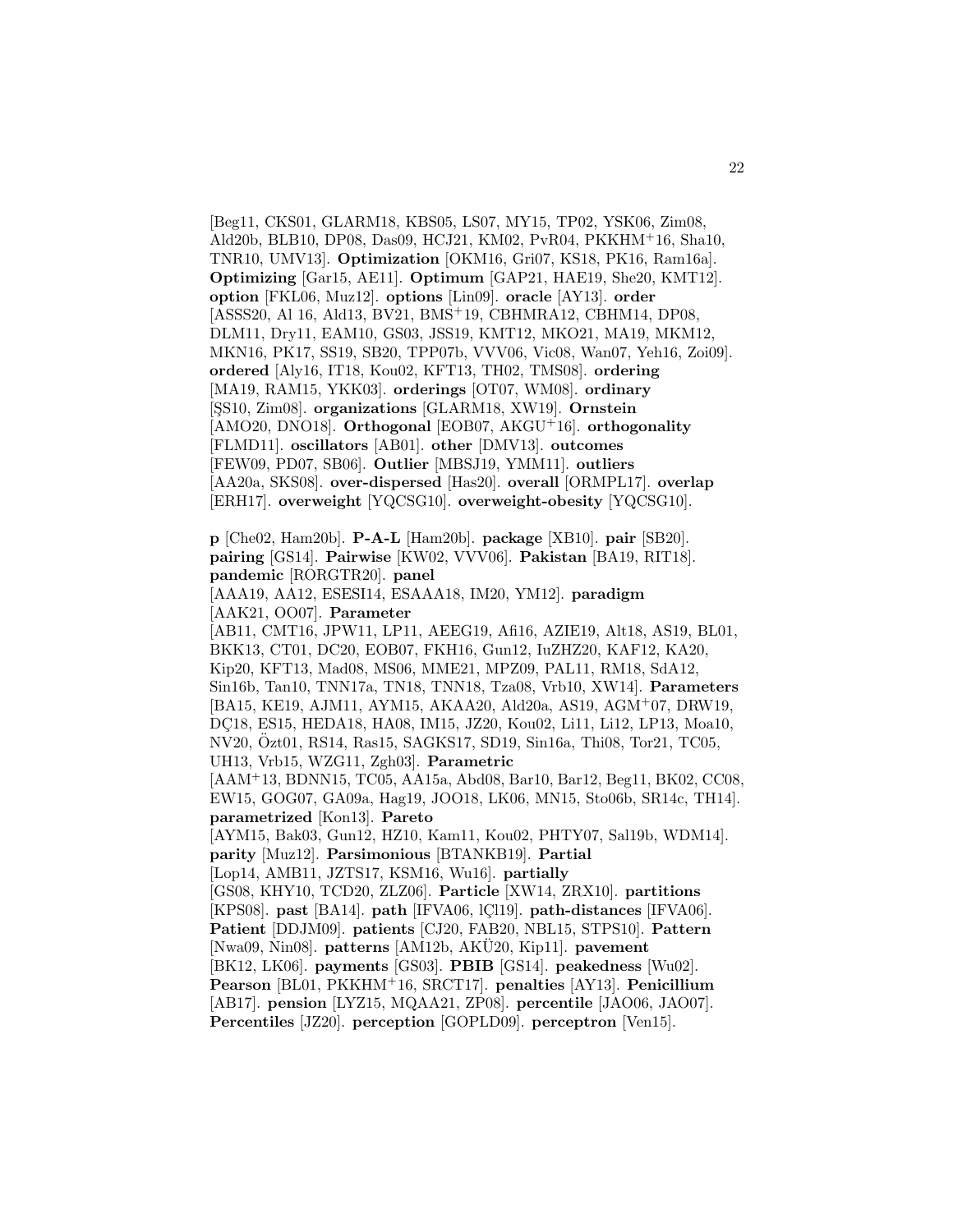**Performance** [BK02, AAK21, AA20b, Azi20, BSGOFGPF17, Dha18, FMI20, Fuj13, HSC09, LHC01, NL21, SMP21, SPM20, SR14c]. **performances** [FU19]. **period** [AAN21, AH21, Ald20b, OA09]. **Periodic** [WH20, BH08]. **periodicals** [Arr13]. **permissible** [GS03]. **Permutation** [Sal05, Arb08, OO07]. **persistence** [BB18]. **person** [Lee01]. **perspective** [BV09]. **perturbed** [AMO20]. **peso** [RORGTR20]. **pharmacokinetics** [BLB15]. **phase** [KM08]. **Philippine** [AC20]. **Physical** [Hun05]. **Pinto** [DMV13]. **pipes** [RMS<sup>+</sup>11]. **plan** [ARAA17, AAAJ17, Ham20b, KA20, MQAA21, SB09]. **planning** [HCJ21, Ram16b]. **plans** [LS07]. **plant** [ARA<sup>+</sup>18, ARA<sup>+</sup>19, KBS05, TRA<sup>+</sup>18]. **playing** [Han11]. **plethora** [AME18]. **PLS** [IÇ119]. **plus** [CL06]. **point**  $AKGU+16$ ,  $AAA+16$ ,  $BAAA02$ ,  $BuH04$ , BA04, CG07, Has18, PRVATS14, YKT14, Y˙ I10]. **point-symmetry** [YKT14]. **points** [BL01, Cha12, Cha18, Dia07, Sel15a]. **Poisson** [AZA<sup>+</sup>19, AAA<sup>+</sup>16, AAK21, Bar12, BLF11, BAS17, BAS19, FS03, Fam08, Has18, Has20, Hsi10a, Hsi10b, IS10, JSCI18, Kar20, Kip20, MME21, MFR<sup>+</sup>19, MM02, OMO19, PFL06, Par10, PSA18, RMdSC13, RYS08, SAGKS17, SS21, SPA18, Tan10, Y˙ I10]. **policies** [Fel11, Fel14]. **policy** [DH20, GB07, YSK06]. **policyholder** [YSK06]. **political** [DFBL<sup>+</sup>03]. **pollution** [AZRS11, Zak20]. **polykays** [DGS08]. **polynomial** [FM10, Kel06, MY15]. **polynomials** [FG11]. **pooling** [ACM07]. **population** [AK19, BLB10, BLB15, EJ04, HBJ09, IKA<sup>+</sup>20, JAO06, Kip17, LC09, QH18, QKH18, RZ14, SMG12, Swi08, UMV13, YQCSG10, Zam19]. **population-based** [YQCSG10]. **populations** [Cho07, GOdlFSLF08, Gun12, LCL02, PC13, TNN17a, TNN17b, TN18]. **Portfolio** [KS18, SSRG16, RJ20, ZP08]. **positive** [PK17]. **possibilities** [Nko09]. **possible** [Tor20, dA10a]. **post** [GO15, Wan14]. **post-stratified** [GO15]. **post-transplant** [Wan14]. **Potato** [Sal18]. **potential** [Zak20]. **pound** [ES16]. **poverty** [AAH18, BV09, Nko09]. **Power** [AA20c, TK04, TSU01, TH02, Al 16, Alk18, ABD05, ASM17, BU16, CBHMRA17, DGI18, ES15, Ess17, Fay19, JSS19, JZ20, JKS21a, JKS21b, Muz12, RA21, RAM15, YMM11, ZAJ20]. **Power-divergence** [TSU01, TH02]. **power-law** [CBHMRA17]. **power/sample** [BU16]. **practical** [Arr13, GZS18, KMT12, WCW14]. **practice** [Con06]. **pre** [AGW19, SJ12]. **pre-test** [SJ12]. **pre-treatment** [AGW19]. **precipitation** [TPP05, WNT20]. **predict** [MA17, SA16, SSBA20]. **predicted** [BM21]. **predicting** [AAY<sup>+</sup>19, BTANKB19, TW20]. **Prediction** [AK08, AR14, PACW13, AM15a, Abo10, ASAF09, AA20a, Cha20, CaN16, DBD<sup>+</sup>07, El 18, EE19, HYZ13, JCGO15, LTTD20, SR14c, TP02, VPG<sup>+</sup>14]. **Prediction-based** [PACW13]. **Predictive** [RSR<sup>+</sup>18, AK06, WH17]. **predictor** [WY14]. **predictors** [IE05, JZTS17]. **preference** [ACM07]. **preferences** [AC19, YSK06]. **pregnancy** [AZ19]. **pregnant** [MHW<sup>+</sup>19]. **Preliminary** [MPZ09, BuH04]. **prepayment** [LX12]. **presence** [AM10b, AA20a, DA10b, GAAAA04, PC14]. **preserving** [GD10]. **pressure**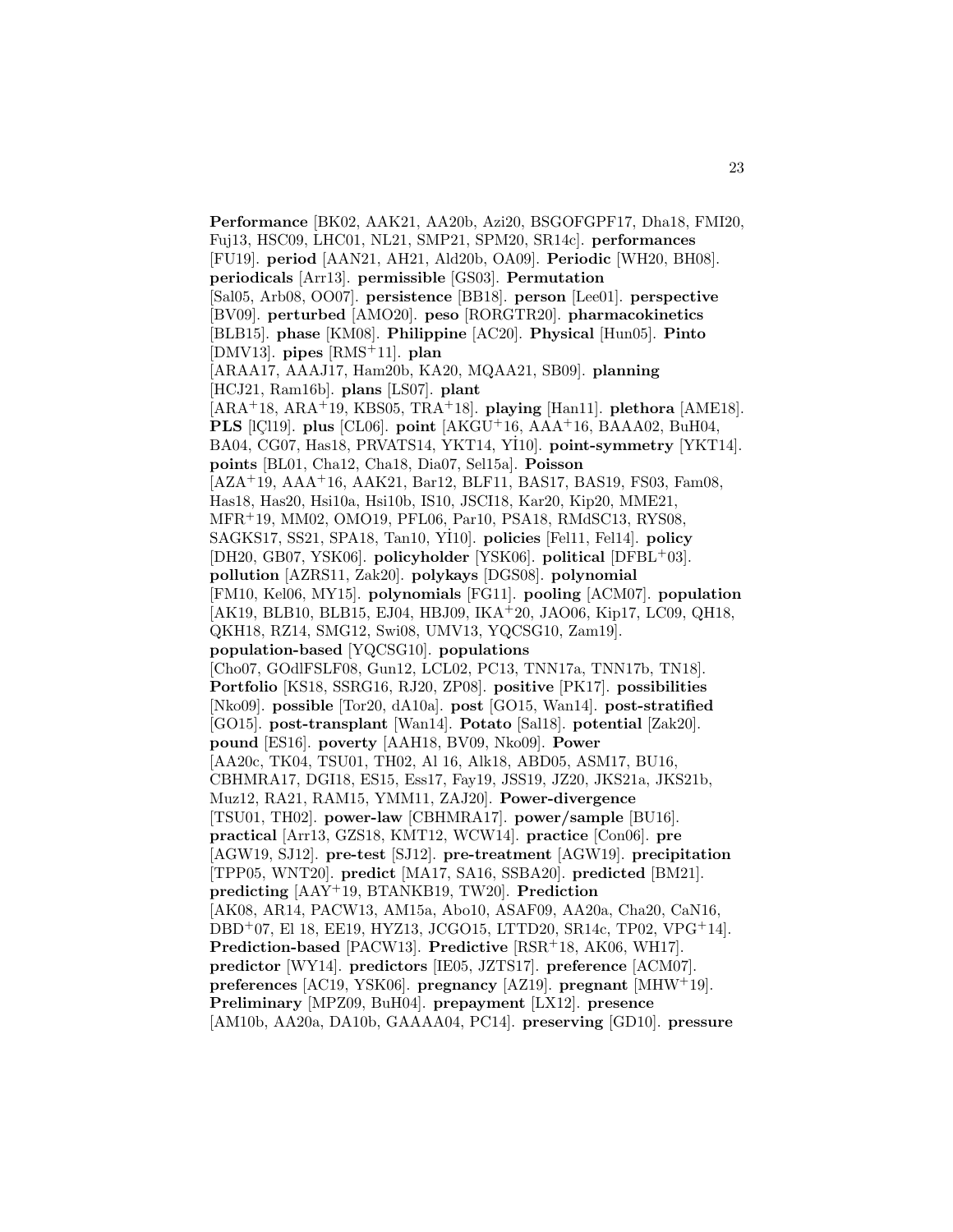[ZHMK09]. **prevalence** [GOdlFSLF08, HSC09]. **preventive** [Ald20b]. **price** [Cha20, CMT16, Din18, FMI20, Sal18, SMYH19]. **prices** [DRM15, Din18, FKL06, MQLA19]. **pricing** [ZZN13]. **primary** [Abd10, Con06]. **principal** [AIR18, LTvR09]. **principle** [Kam11]. **prior** [AZ19, IuZHZ20, Moa10]. **priori** [SB11]. **priors** [SAGKS17]. **private** [ES12, Hoa20]. **probabilistic** [CTM18]. **probabilities** [Abd04, CZ12, Kip11, LPKPS10, Ros20]. **probability** [CaN16, CF05, DS08, Gar15, IT18, KAK18, MN15, ND17, PC14, RP15, Tsa02]. **probit** [Azi16]. **problem** [BF16, CTM18, GÖ01, JGAF10, UMV13, UH13]. **problems** [CEG09, CY04, DN17, JWLZ14, PK16, ST11, ZRX10]. **procedure** [GPP12, Mek10, SSA16]. **procedures** [PCGOMF18, VPKG12]. **Process** [Lin02, SAM19, AMO20, Bar12, CaN16, Dha18, DNO18, Han03, HB17, Has18, IS10, JCACTIGO11, KBS05, KR01, Kip20, MM02, NL21, SPA18, Swi08, XW19, Y˙ I10]. **process-focused** [KBS05]. **processes** [AA12, CL06, Gar15, GP10, GS08, KAA08, KR01, LCL02, Lin02, MRSR10, El 20, PSA18, Pol19, SP17, Wan07, WM08, Zoi09]. **processing** [KG21]. **Procrustes** [LB16]. **product** [HH02, KAA08, LC09, MSP<sup>+</sup>13, QKH18]. **Production** [PG10, BTANKB19, DKS19, FMM19, SMYH19, Tin18]. **productivity** [AM15b]. **products** [AAED13, Sim06, YKK03]. **professionals** [FAB20]. **profiles** [AB17, HSL09]. **Profitability** [Doa20b, HK20, AF19, Din20]. **profits** [AAN21]. **programming** [Ald20a, Ald21, EFAEH17, ERH17, EB18, FKH16, HEDA18, HCJ21, HAE19, HTD18, SRMS17, SSRG16]. **progressive** [AA19, BA15, LS07, SJ12, SD19]. **progressively** [ES15, SJ10]. **projection** [EOB07]. **projects** [PLRaB18]. **proof** [Bor12]. **propensity** [LX12]. **Properties** [Hür05, NA05, APD<sup>+</sup>10, AMA20, AKEE18, BA20, BA14, ESAAA18, EE20a, EE20b, Fay19, Fel14, Gar17, KA19, MA19, ND17, PCB13, SD21, Sal19b, TCD20, TP02, You05]. **Propolis** [AGW19]. **proportion** [AK16, AARCMC20, RCAAMC19]. **proportional** [Afi17, Mos15, XB10, Zim08]. **proportions** [Kaw10, Kaw14, KY15, SRCTAA13]. **Proposal** [KKMMK20]. **Proposed** [AA15b, EAHH13]. **prostate** [MKM<sup>+</sup>15]. **proteomic** [DCKD13]. **prove** [Kho08]. **provide** [Maz04]. **Province** [SWCT19, TS10]. **provinces** [EMM20, PC18]. **pseudo** [Aze18, ND17]. **pseudo-bivariate** [Aze18]. **pseudo-probability** [ND17]. **psychological** [CFFVGO10]. **public** [AZA<sup>+</sup>19, JCACTIGO11, LYZ15]. **Put** [Muz12]. **Put-call** [Muz12].

**quadrant** [PK17]. **quadrat** [AM12b]. **quadratic** [CBHM14]. **qualitative** [KNMM13]. **quality** [AC19, Azi20, Haj08, KA20, Mek10, SCG01, lCl19]. **quantify** [Ali10]. **quantile**

[AAA19, Ame16, DS21, ESAAA18, El 11, FH14, FS08, OAA19, WK18, Yan12]. **quantiles** [CT01, Vrb17a]. **quantitative** [MQAA21]. **question** [MME21]. **questionnaires** [ACG10]. **questions** [DFBL<sup>+</sup>03]. **queue** [AS13, SPM20]. **queueing** [ASS10, RM14]. **queues** [FL09, OA09].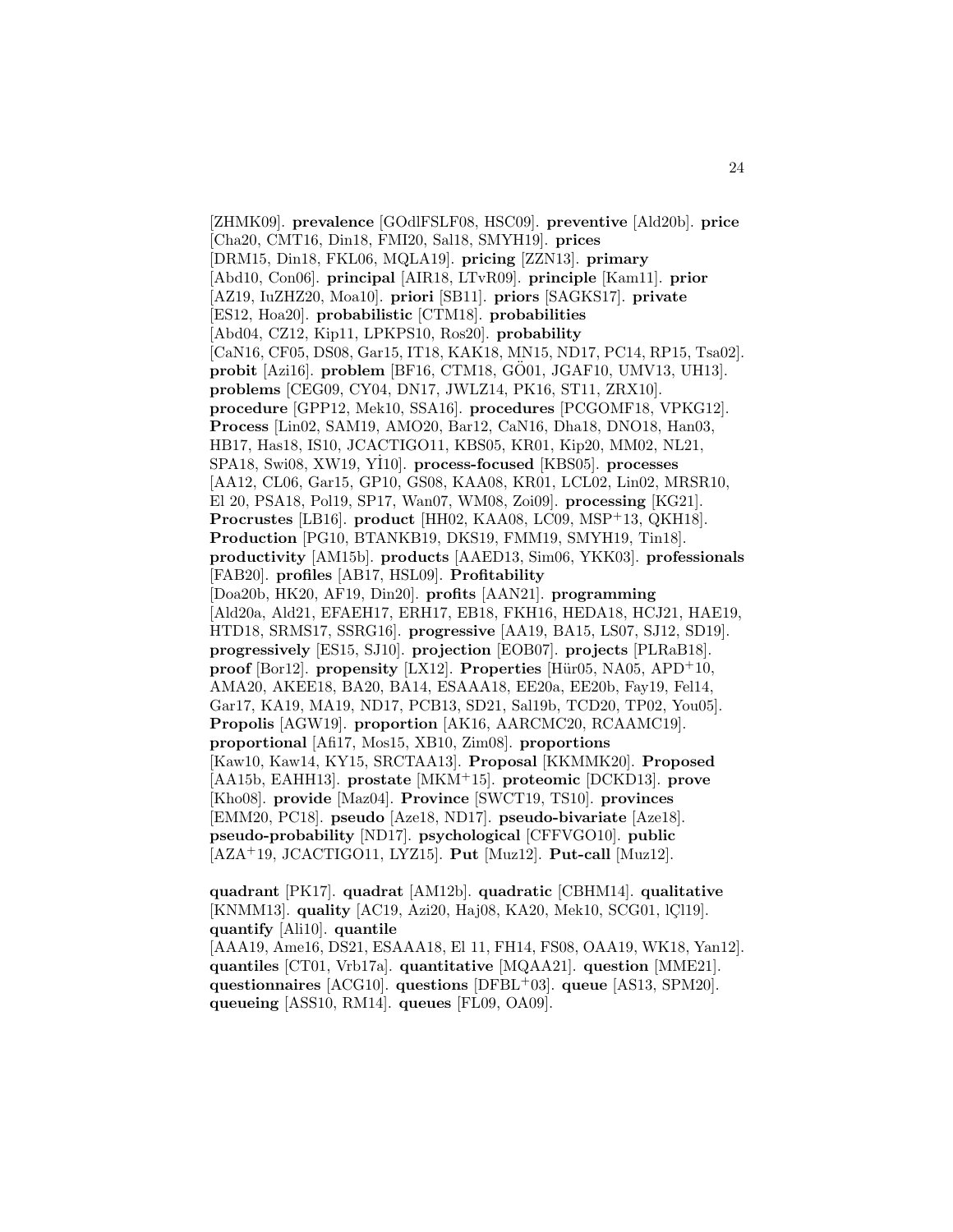**race** [WNB13]. **race-sex** [WNB13]. **racial** [NBL15]. **Radial** [ORMPL17]. **radiation** [SC19a]. **rainfall** [DKS19, TS10]. **Random** [FKL06, AAA<sup>+</sup>16, CY04, CT01, Cho08, CM13, DS08, ERH17, FM10, HB17, JL15, KR13, KLK04, MA19, MDTD10, QH18, Ryu04, SV12, UH13, WS15a, You05, Zam19]. **randomization** [Chr09, SR14b]. **Randomized** [Chr09, Arb08]. **randomly** [BAAA02, SR14a]. **range** [Sel15b]. **rank** [Ald13, AAE11, AIR18, Bor12, DMV13, TH14]. **rank-based** [TH14]. **ranked** [CCS16, GO15, JAO06, JAO07, Kou02]. **ranked-set** [Kou02]. **rankings** [RR03]. **rare** [MME21, SLKP08]. **rate** [AK06, AA20a, AC20, AAK10, DSG<sup>+</sup>09, ES16, HZFZ06, Hsi10b, Kam19, KAA08, Kip20, Li15, Mun11, Nwa09, RORGTR20, SB06]. **rates** [AA17, ASS10, Kel05, LS16, YMM11]. **ratings** [ACM07]. **Ratio** [CCS16, KAK18, AK12, BAS17, BAS19, Cha03, Cos09, EJ04, IKA<sup>+</sup>20, LHC01, MSIT05, NKaN11, PC13, QTH04, QKH18, SH09, TTT08, Wei15]. **ratio-of-uniforms** [SH09]. **ratios** [KB11, YQCSG10]. **Rayleigh** [AMAAEA19, AMA20, AM20, AAAA18, BA15, Li12, Lug16]. **RBC** [DRW19]. **Re** [AAS12]. **Re-sampling** [AAS12]. **reaction** [ABS08]. **Real** [AA15b, AAN21, Alm21, Bui20b, FM10, WYZ10, ZAJ20, Zak20]. **real-time** [Zak20]. **reasons** [Kam11]. **recapture** [TW13]. **recognition** [HKPGN09]. **Recommendation** [Han09]. **record** [Abo10, AS16a, Ald21, Ess17, EE19]. **records** [BA14]. **recurrence** [AS16a, EAHH13]. **recurrent** [STPS10]. **Recursive** [ASSS20, IAS19]. **Recycled** [BLB15]. **reduce** [KAAA21]. **reduced** [Ram16a]. **reduction** [BKK13, CFFVGO10, Hag14, JOO18, Kan16]. **reductions** [Stu02]. **reforms** [JKS21a, JKS21b]. **regarding** [SHM19]. **Regency** [AKGU<sup>+</sup>16]. **regime** [Sal18]. **region** [AAY<sup>+</sup>19, JWLZ14, KKBB18, Van20]. **regions** [CW08, FH14, KL15, MeMW19, Vrb11, Vrb13a, Vrb13b, Vrb15]. **Regression** [PC14, AE17, Abd04, AAN21, AAA19, AM12a, Abd10, AZA<sup>+</sup>19, AKA20, AKAA20, AAK21, AAY<sup>+</sup>19, AJP16, APL20, AAS12, AGM<sup>+</sup>07, Azi18, AF19, BR12, CJ20, DHSW20, DGHP10, DT19, ESAAA18, FEM<sup>+</sup>09, FS03, Fam08, FKH16, GD14, GO01, Hag14, Hag19, JD16, Kan01, Kha13, KKD09, KL15, ¨ KS03, KG21, LV18, LVX19, LCP05, LPLH08, MY15, MBSJ19, MA20, MESAF16, NV20, Oma18, Ozt01, PG10, PRVATS14, PFL06, Par10, PACW13, RZ14, RSW14, RS14, RYS08, RG15, SP17, Sha10, Sin16a, Sin16b, Tor21, TC05, TH14, TP02, WY14, WDM14, WK18, WS15b, YS17, You05, ZX05, uaSYHNQ20]. **regressions** [Ame16, MSP<sup>+</sup>13]. **regressors** [RSW14]. **Regular** [EKK04]. **regularly** [Sto06a]. **regulation** [Han11]. **regulatory** [RM14]. **rehabilitation** [BK12]. **reinforced** [RSM<sup>+</sup>11]. **reinforcing** [SCG01]. **reinsurance** [Zim08]. **related** [AM07, CF14, MSP<sup>+</sup>13, RAM15, TPP07a]. **relating** [Vrb17b]. **Relations** [JSS19, AS16a, EKK04]. **Relationship** [BA19, AAN21, JKS21b, KHY10, Mah10, Sha08]. **relationships** [MN18, VPO<sup>+</sup>12, Wan13, YB13]. **relative** [AAH18, BV09, CBHMRA17, Ma05, MKM<sup>+</sup>15, WY14, YS17]. **relevant**

25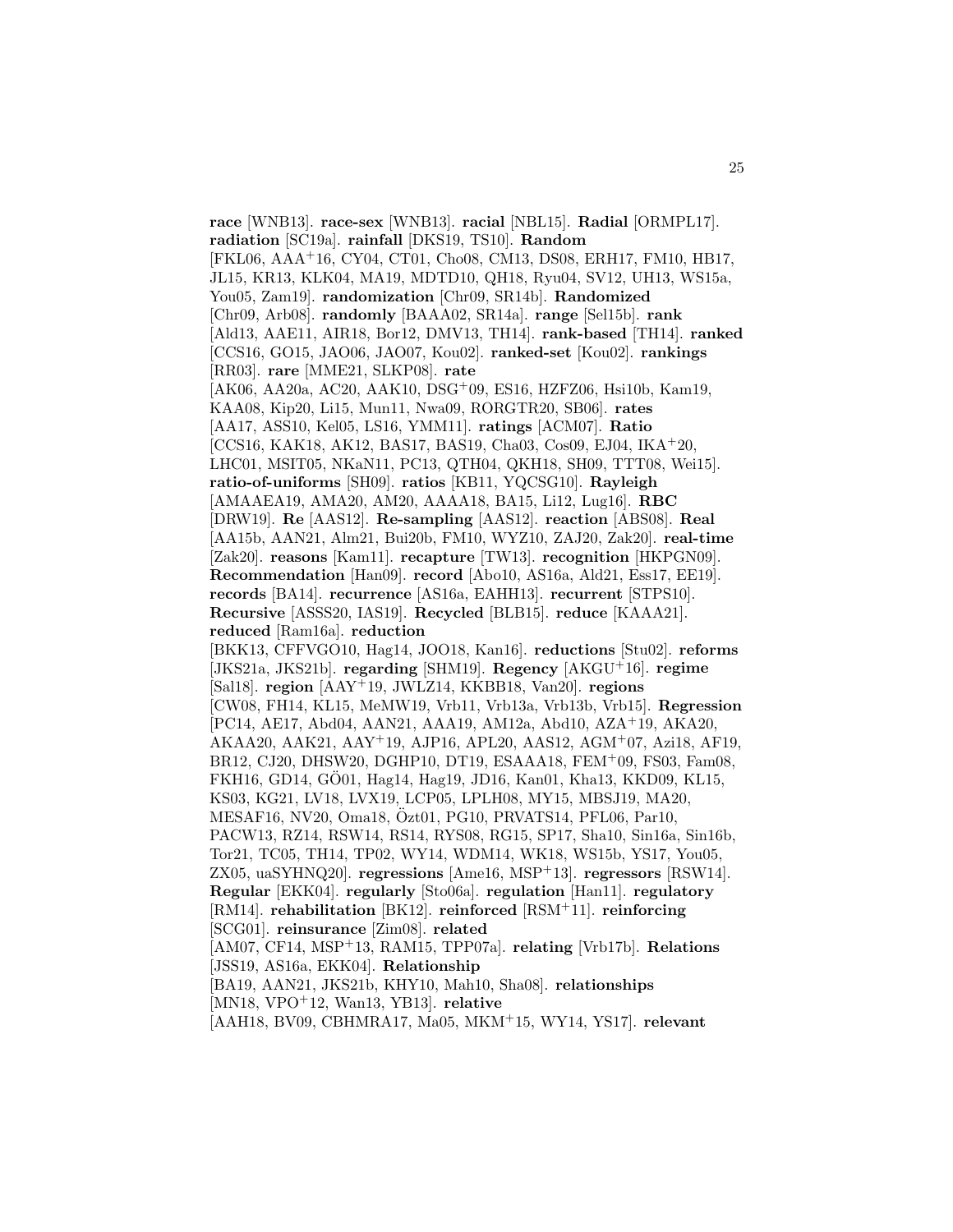[BMS05]. **Reliability** [ARA<sup>+</sup>18, ARA<sup>+</sup>19, DC20, KAF12, TRA<sup>+</sup>18, AEB13, AB17, AMAAEA19, Ald20a, Ami09, Ami14, BLV06, Bar09, Bar10, Bar12, HM10, HB17, MFPO20, UABW21]. **removals** [SJ10]. **Renewal** [HM14, WM08]. **repairable** [Ami14, AAED13]. **repairman** [Al 20]. **repairmen** [ARA<sup>+</sup>18, ARA<sup>+</sup>19, Al 20]. **repeated** [AS05, Arb08, ICBS14, Nis09]. **repetitive** [ARAA17]. **replicate** [Coz08]. **replicates** [IFVA06]. **Representation** [Viš15, Zoi09]. **representations** [ZZK13]. **Republic** [Moh13]. **requirements** [Lev13]. **resampling** [JM19]. **Research** [WZG11, PC18]. **Reserve** [DGPF12]. **reservoir** [DGW<sup>+</sup>10]. **reservoirs** [uaSYHNQ20]. **reset** [Lin09]. **Residual** [OOA11, Dia07]. **resolution** [EKK04]. **resource** [HCJ21]. **resources** [GLARM18, GS10, PLRaB18]. **respiratory** [FFX01]. **response** [AE11, Ali10, ABS08, BV21, Chr09, DGM20, FCG10, KPP09, Mül02, OKM16, VVV06]. **responses** [PC14, Wan07]. **Restricted** [GG07, KT08, TW16]. **restrictions** [KT08]. **resubmitted** [AAAJ17]. **result** [CBHMRA12, CBHM14]. **results** [Abu02, BM21, Bor12, RAM15, SB11, Tza08, Yos15]. **retail** [Sal18]. **retailers** [Arr13]. **retention** [AA12, DRW19, SSBA20]. **retrial** [ASS10, FL09]. **retrieval** [LYK03]. **return** [AH21, WDM14]. **returns** [AF08, LVM11, Moh13, ORMPL17, SSL07, Yel20]. **reveal** [SdA12]. **reversed** [Wan10]. **reversion** [DNO18]. **review** [Bis11, LCP05, PCGOMF18]. **revisited** [HP04]. **reweighted** [Ame16]. **rho** [DMV13]. **rice** [AC19, Tin18, Tsa02]. **Ridge** [Wu17, AKA20, AKAA20, FKH16, Kha13, Oma18]. **Ridge-Type** [Wu17]. **right** [CT01, ORMPL17, Ram16b, SR14a]. **risk** [ACG10, BFG21, EH12, FEM<sup>+</sup>09, FU19, Lev13, Ma05, MA20, Stu02, WYZ10, Wu01, ZP08, uaSYHNQ20]. **risks** [LYZ15]. **RMDSE** [AM07]. **road** [KAAA21, TW20]. **Robust** [AAH18, FHS20, IAS19, Özt01, TH14, AG07, DP08, PCSMGO11, SP17, TC05, Víš14, WCW14]. **robustness** [EI07]. **ROC** [ASFS11]. **rocket** [Lin09]. **rodding** [ARA<sup>+</sup>18, ARA<sup>+</sup>19]. **role** [Han11]. **root** [DA09, WCW14]. **roots** [KB11]. **rotatability** [BV21]. **rotatable** [KMT12, MKM12, MKN16, SB20, VVV06, Vic08]. **rotation** [TNR10]. **RRT** [MME21]. **rspca** [Zah14]. **rspca-type** [Zah14]. **RSS** [AS18]. **Ruin** [CY04]. **rules** [PD09]. **run** [AS16b, AS17, BAS17, SSA16, SPA18, TPP07a]. **run-related** [TPP07a]. **Russia** [AATD20].

**Saddle** [AAA<sup>+</sup>16]. **Saddlepoint** [AAE12, AAE11, Mar13]. **safety** [GOPLD09, KAAA21, Zim08]. **Salary** [BSGOFGPF17]. **sales** [AMA13]. **sample** [AJM11, AAE11, ABD05, BU16, BLB10, BK02, DGHP10, Guo11, JGAF10, PK17, SMG12, SJ12, Sel15b, Tan10, TNN17b, Tsa02, TP02, UH13, Vrb17a, You05, ZW10]. **samples**

[BLLR01, ERH17, FMA19, GO15, JAO06, JAO07, Kou02, Li11, Li15, Ras15]. **Sampling** [Ram16c, AK19, ARAA17, AAAJ17, AKA17, AAS12, Bak03, BLB10, BR12, BS04, CCS16, EAM10, ERH17, GS10, Ham20b, JL15, KAK18, KA20, Laa14, LC01, LC09, MN20, MH09, MEL16, PC14, QH18, QKH18,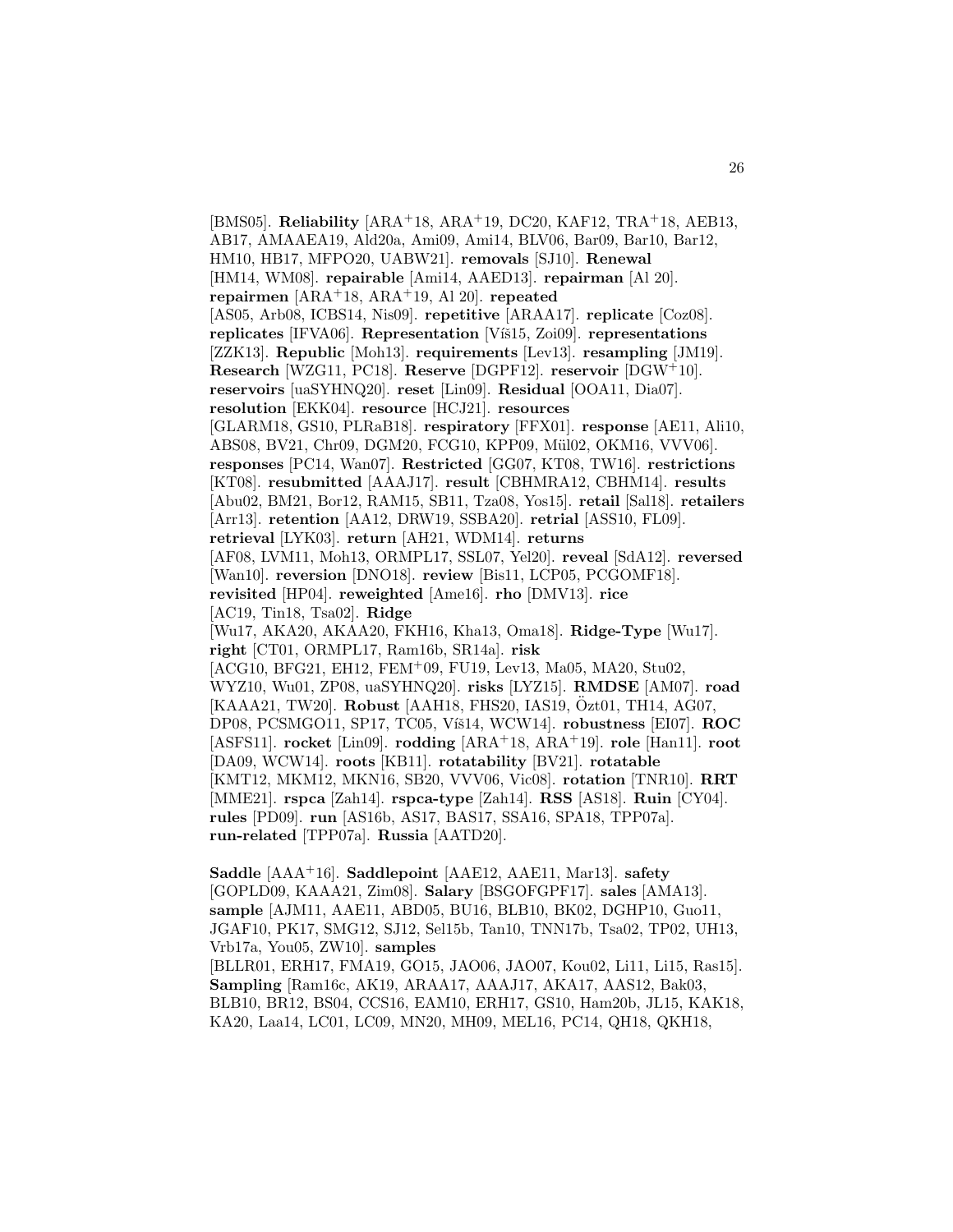RP15, SMP21, TNR10, Vrb14a, Zam19]. **S˜ao** [AZRS11]. **SARIMA** [OO20]. **SAS** [QDG17, XB10]. **satisfaction** [JZTS17, RIT18, lCl19]. **Saudi** [YAA16]. **Saunders** [AM10b]. **scalable** [YB13]. **scale**  $[AYM15, AZIE19, BMS05, LNC10, ORMPL17, Ozt01, Thi08, Zgh03]$ . scaled [CMT16]. **scales** [FEW09]. **scaling** [AM07]. **scheme** [Ami14, BMS<sup>+</sup>19]. **schemes** [BAS19]. **scholarships** [BSGOFGPF17]. **school** [RIT18]. **scores** [WH17]. **scoring** [Dry11]. **screening** [Sal05]. **SDE** [Gar08]. **seasonal** [Are19, CaN16, IAS19, LW04]. **seasonality** [DKS19, SOO08]. **second** [Abd10, Bak03, BV21, KMT12, MKN16, SB20, VVV06, Vic08, Zoi09]. **sectional** [AEH18, YQCSG10]. **sections** [RSM<sup>+</sup>11]. **sector** [Alm21, ES12, JKS21a, JKS21b, LLDD17]. **securities** [Moh13]. **seed** [KM08]. **seemingly** [AF19, Oma18]. **segmented** [RG15]. **seizure** [DGI18]. **selecting** [FKH16]. **Selection** [EB18, BMZ<sup>+</sup>17, Dry11, EW15, MSIT05, NM04, PG10, PACW13, PLRaB18, QF20, RJ20, Res04, SSRG16, Sha08, Sha10, Yeh16]. **self** [Han11, RM14, Sto11]. **self-normalized** [Sto11]. **self-regulation** [Han11]. **Semarang** [SPM20]. **semi** [DDJM09, JOO18, SR14c, WS15a]. **semi-Markov** [DDJM09]. **semi-martingales** [WS15a]. **semi-parametric** [JOO18]. **semiparametric** [Wu17]. **sensation** [SVSO02]. **sensitive** [MME21]. **Sensitivity** [AEEG19, KT08, ORMPL17]. **separability** [TMS08]. **separable** [Ven15]. **sequence** [Han03, KDNH18, Mun11, SZZ08]. **sequences** [Sto11, ZZF08]. **sequential** [SB09, XW14]. **serial** [Vrb17b, Wei15]. **series** [Alk18, AAK10, AAKAK11, ASM17, BM21, BLV06, BMZ<sup>+</sup>17, Bui20a, Cha20, CL06, GG07, KSM16, LM11, MBSJ19, NM04, OO20, PPT02, PMS15, QDG17, RORGTR20, SM12a, Slo13, Sto08, TK04, Won20, ZLZ06]. **serum** [Wan14]. **server** [AS13]. **servers** [RM14]. **service** [ACM07, ASS10, AS13, Azi20, BK12, Maz04, PLRV15, RZC08, SPM20, 1Cl19]. **services** [ASS10, DB20]. **set** [BDNN15, CCS16, GO15, JM19, JAO06, JAO07, Kou02, Yİ10, Yos15]. **set-indexed** [Yos15]. **sets** [MKN16]. **settlement** [AM12b]. **seven** [Nwa09]. **several** [Gun12, LB16, LPLH08, PKKHM<sup>+</sup>16, TNN17a, TNN17b, TN18, TH14, Um05]. **severe** [EMM20]. **sex** [WNB13]. **Shams** [EAHH13]. **shape** [AA20a, Gun12]. **Share** [AA20b, CMT16, MQLA19]. **Shared** [WPJC21b, AEEG19]. **shares** [FMI20]. **sharp** [RMS<sup>+</sup>11]. **shock** [Wan13]. **Short** [El 18, Bis11]. **shqc** [Yeh16]. **shrinkage** [AARCMC20, AS05, BuH04, LCP05]. **Sibuya** [LM11]. **sided** [SSA16]. **sieve** [GPP12]. **sigma** [Mag19]. **sigma-estimators** [Mag19]. **signal** [AS05, Cos09, LHC01]. **signal-to-noise** [Cos09, LHC01]. **signals** [Kon13, XW14]. **signed** [KB11]. **Significance** [DZS15, AARCCA16, SR14b]. **similarity** [HSL09]. **simple** [FEW09, Ram16b, Sad10, Sho08]. **Simulated** [MN20]. **simulation** [AAA19, AKA20, BMS<sup>+</sup>19, GR13, GZS18, KPS08, MFR<sup>+</sup>19, PCGOMF18, RYAD12, SH09, TCD20, YAA16, ZW10]. **simulations** [KA06]. **Simultaneous**

[CW08, AE17, BLB10, KKMMK20, El 20]. **simultaneously** [Mun11]. **Single** [DSG<sup>+</sup>09, FL09, Al 20, GZS18, Ham20b, HLZ06, PSKF17]. **singular** [AC20].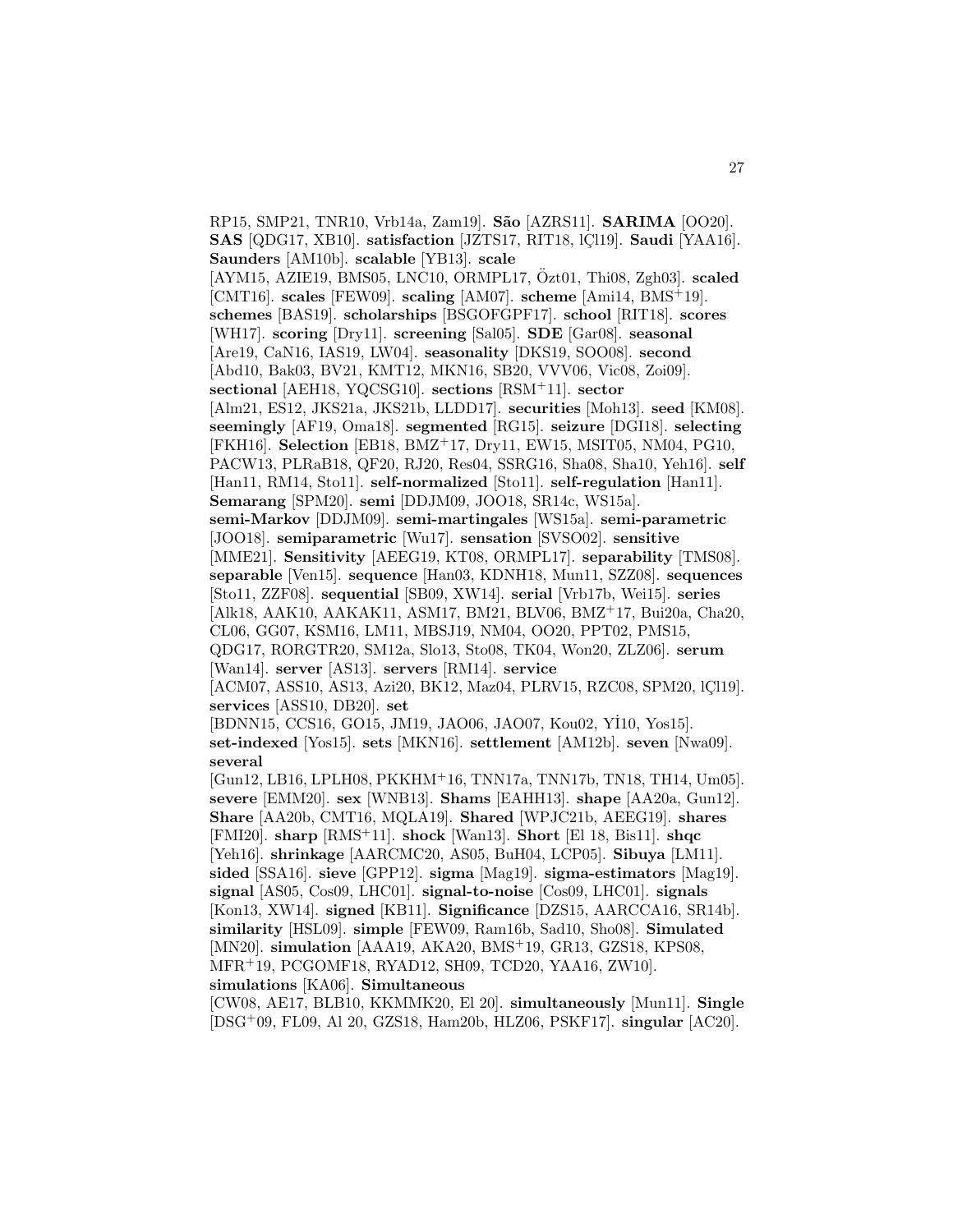**sites** [KDNH18]. **six** [KAF12]. **size**

[ABD05, BU16, BLB10, GS03, Guo11, Ras11]. **size-power** [ABD05]. **sizes** [AACARC13, AARCCA16, AASR17, SMG12, Tan10, Vic08]. **skew** [AJM11, AMEGM12, HNG16, Hur12, TH14, ZKZ13, ZZK13]. **skew-symmetric** [Hur12]. **slope** [BV21, SB20, Vic08]. **slopes** [MSP<sup>+</sup>13]. **small** [Azi16, BK02, Con06, DGHP10, DNH20, Ela10, SLKP08, Tan10, WNB13]. **small-sample** [DGHP10]. **Smith** [DZS15]. **smoke** [AZ19, MHW<sup>+</sup>19]. **smoking** [MM02]. **smooth** [CG07]. **smooth-abrupt** [CG07]. **smoothing** [APL19, GZS18, JWLZ14, RB03]. **SNPS** [EW15]. **Soares** [DMV13]. **social** [JKS21a, JKS21b]. **society** [Lee01]. **soft** [YS17]. **Software** [HB17, Ami14, Bar09, Bar10, Bar12, HM10]. **solar** [SC19a]. **solution** [Are19, BF16, FKE16, HTD18, Maz04]. **solutions** [AB01, Abu02, TKD19]. **Solvency** [Lev13, Ela10]. **solving** [JWLZ14]. **SOM** [Moh14]. **Some** [APD<sup>+</sup>10, Abu02, Gar17, RAM15, Tza08, Wu02, Yos15, AAR19, AB17, BB06, Bor12, CA12, CF05, CBHMRA17, HA08, ND17, YMM11, ZW10]. **Song** [Hoa20]. **sonorous** [SVSO02]. **soonest** [CEG09]. **source** [Tor20]. **sources** [TK04]. **South** [AF08, AAY<sup>+</sup>19, MeMW19]. **southern** [PC18]. **southernmost** [EMM20]. **southwestern** [SOO08]. **space** [BKK13, DLM11, ND17, Ram16a]. **Sparse** [AY13]. **Spatial** [GBHP<sup>+</sup>12, KKBB18, PDK06, AM12a, BMZ<sup>+</sup>17, BDNN15, HLBF02, JCACTIGO11, Kip11, SH09, WH17]. **Spearman** [DMV13, Wan13]. **special** [DN17]. **specific** [AA17, BMZ<sup>+</sup>17, MKM<sup>+</sup>15]. **specification** [KS03]. **specified** [LVX19, LKP04]. **spectral** [Azi18, DGI18, VPKG12]. **spectrum** [AC20]. **speed** [DNO18]. **spending** [JCACTIGO11]. **spline** [AG07, LT20]. **splintering** [XW19]. **square** [AS18, FH14, HP04, Hua06, IT18, KFT13, Law12, SRCT17, TMO07, YMT13]. **squared** [GK08]. **squares** [AKAA20, JZTS17, Kou02, KT08, SZZ08, SS10, Víš15, ZZF08]. **squeezed** [SdA12]. **Sri** [APL20, SC19a, WH20, DKS19, HCJ21, JKS21a, JKS21b]. **stable** [JS03, TKD19]. **stage** [AAA19, ESAAA18, FEW09, MME21, TO05]. **stages** [AS13]. **stair** [FR17]. **starch** [Cha20]. **start** [JOO18]. **State** [VPKG12, AKA17, DLM11]. **states** [MQLA19, SdA12, Slo13]. **Stationarity** [ZZF08]. **Stationary** [DGG05, AB01, KR01, Won20]. **statistic** [SRCT17, TMS08]. **Statistical** [AM15a, AM20, BA20, BU16, EK04, FMA19, FG10, Gas12, Gri07, Mah10, MNC17, RYS08, SMP21, AME18, AAM<sup>+</sup>13, AA15b, APD<sup>+</sup>10, AMA20, AKEE18, Azi16, Azi19, BB18, BRY13, CG07, Coz08, DLP12, EAHH13, EE14, FMI20, Fay19, GA09a, HKPGN09, JCACTIGO11, KDNH18, Kel05, KAAA21, LK06, MWB17, MA17, SA16, Sho08, Sim06, TKD19, VPKG12, YB13, Zak20]. **statistics** [AAR19, ASSS20, Al 16, Ald21, BLLR01, CBHMRA12, CBHM14, El 18, Hsi10a, HLBF02, JSS19, JL15, KY15, Kel06, MKO21, MA19, PK17, SS19, SKS08]. **steel** [SCG01]. **steepest** [KPP09]. **Stein** [MPZ09].

**Stein-type** [MPZ09]. **StEM** [DN10]. **Step**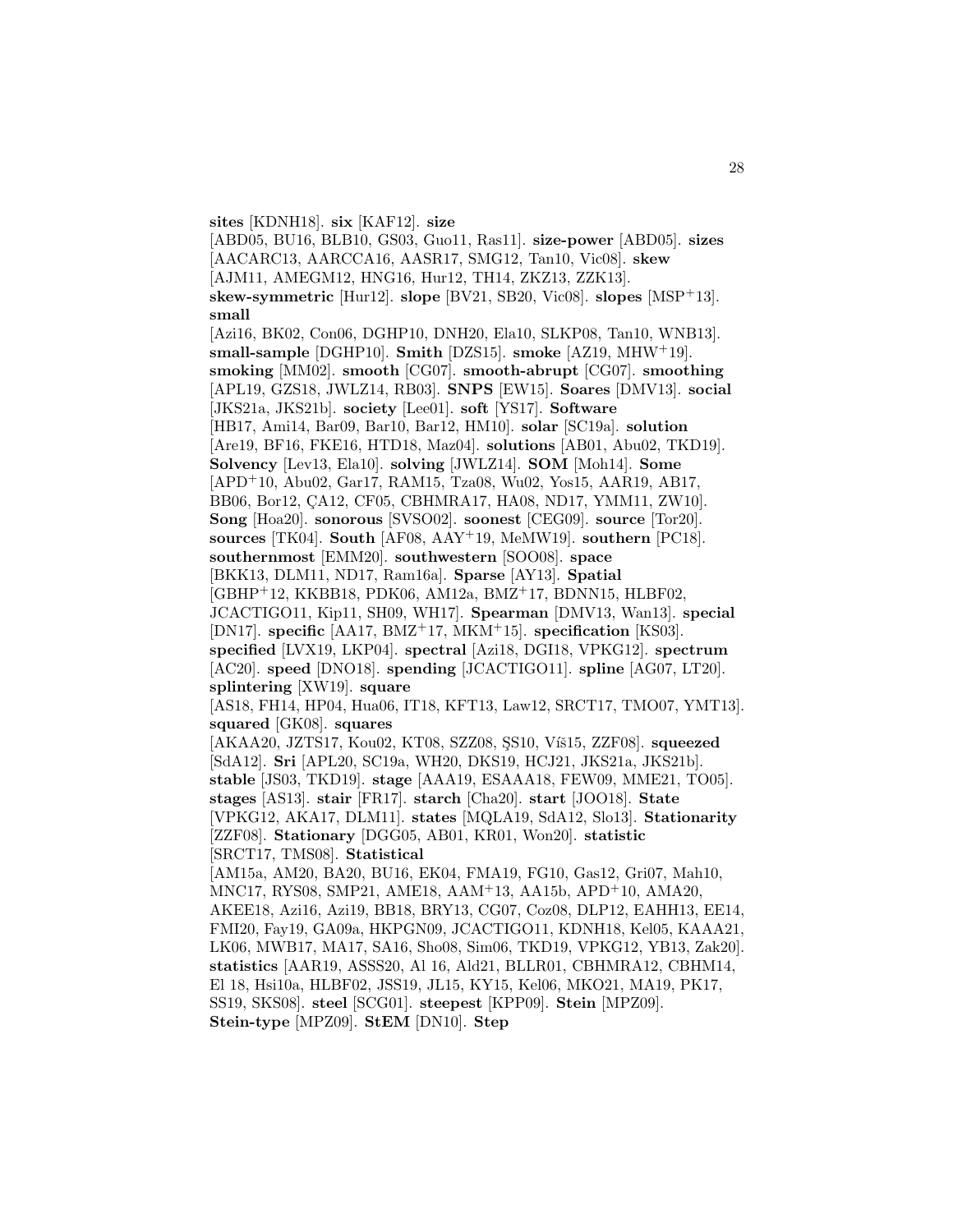[AMAAEA19, HAE19, LS07, Ram16b, She20]. **step-stress** [LS07, Ram16b, She20]. **Stepwise** [LPKPS10]. **stimulation** [Han11]. **Stochastic** [Wan07, WM08, Wu14, ZZK13, AZRS11, AMO21, Das20, EM10, FKE16, Gar08, IS10, JPW11, Lev13, MH12, PD09, PLRaB18, SGM20, WJ13, XW19, YY20]. **stochastically** [UMV13]. **stock** [AAKAK11, AF08, Azi18, BB18, CBHMRA17, DRM15, HK20, Moh14, MRS09, Stu02, Yel20]. **stockouts** [Arr13]. **stopping** [PD09]. **strategies** [Wan14]. **strategy** [KPP09, MME21, ZP08]. **stratification** [GAP21, Wu01]. **stratified** [BLB10, ERH17, GO15, JL15, MEL16, Zam19]. **stratum** [JL15]. **stream** [Oid11]. **strength** [DC20]. **stress** [AMAAEA19, DC20, HAE19, LS07, Ram16b, She20]. **stress-strength** [DC20]. **stroke** [EAHH13]. **Strong** [SP17, Kho08, SZZ08]. **structural** [AKU20, GYH18, GOPLD09, GOSLVA12, MN18]. ¨ **structure** [BV21, IE05, KNG11, KS03, SB20]. **structured** [SS16]. **student** [JZTS17, Mah10, SSBA20, FKL06, MH09, Pol19]. **Student-** [FKL06]. **studies** [AEEG19, BU16, ESS06, IM09, PCGOMF18, YQCSG10, YB13]. **Study** [BB06, RSM<sup>+</sup>11, AEH18, AAA19, AM12a, AA15b, AB17, AMO21, ABD05, BRY13, DLP12, DH20, EAHH13, ES16, FMI20, FDdPF10, GZS18, HBA04, HCJ21, HLBF02, JCACTIGO11, KHY10, KAK18, KAAA21, KPS08, LLDD17, MWB17, MFR<sup>+</sup>19, PG10, RYAD12, SA16, SB20, Tan10, Wu02, WRP16, YQCSG10, YAA16, ZW10]. **studying** [AA15b]. **sub** [PK17]. **sub-sample** [PK17]. **subset** [Res04]. **subsystem** [TRA<sup>+</sup>18]. **successful** [GOSLVA12]. **successive** [CW08]. **Sudanese** [AAN21]. **sufficiency** [FLMD11]. **sugarcane** [VPG<sup>+</sup>14]. **Suggested** [EE14, FMI20, Azi16, Azi19]. **sum** [AAA<sup>+</sup>16, AS17, DS08, FR17, MDTD10]. **summary** [Kvå11]. **sums** [Ryu04]. **superiority** [Mun11]. **superpopulation** [GAP21]. **superprocesses** [Dˆok06]. **supersaturated** [KM02]. **supervised** [LTTD20, QF20]. **supplementary** [MKN16]. **supply** [Din19, Nko10]. **Support** [KA06, ASFS11, DHSW20, Ram16c, SOAD06]. **supports** [RMS<sup>+</sup>11]. **sure** [Han03, SZZ08, YAA16]. **surface** [BV21, KPP09, LTvR09, OKM16, VVV06]. **surveillance** [Ami14]. **survey** [Cha12, Laa12, MEL16]. **surveys** [Ali10, DFBL<sup>+</sup>03, Zah14]. **Survival** [CJ20, RA21, AA15a, AOM17, CTF11, Ela10, FEW09, FWT12, GZS18, Hsi08, LL09, LNC10, MKM<sup>+</sup>15, NMW20, OMO19, Wan07, XW19]. **survivors** [GAAAA04]. **suspended** [Oid11]. **sustainability** [JKS21a, JKS21b, Kip17]. **sustainable** [HCJ21, MQAA21]. **SVM** [EW15]. **switching** [Sal18]. **symmetric** [ESESI15, HH02, Hur12, Kan01, SS16, WZG11, Yel20]. **symmetry** [ABD05, IT18, KFT13, Law12, NC03, YMT13, YKT14]. **symptoms** [MHW<sup>+</sup>19]. **syndrome** [FFX01]. **synthesis** [TKD19]. **system** [ASFS11, AEB13, ASS10, BLV06, BMS05, FDGP13, GS14, JPW11, LLDD17, LHC01, Nko10, PDK06, RM14, WJ13, Yan08, Zim08]. **systematic** [LC01, PCGOMF18, QH18, SOAD06]. **systems** [Ami14, Kel05, KBS05, RMS<sup>+</sup>11, SPM20].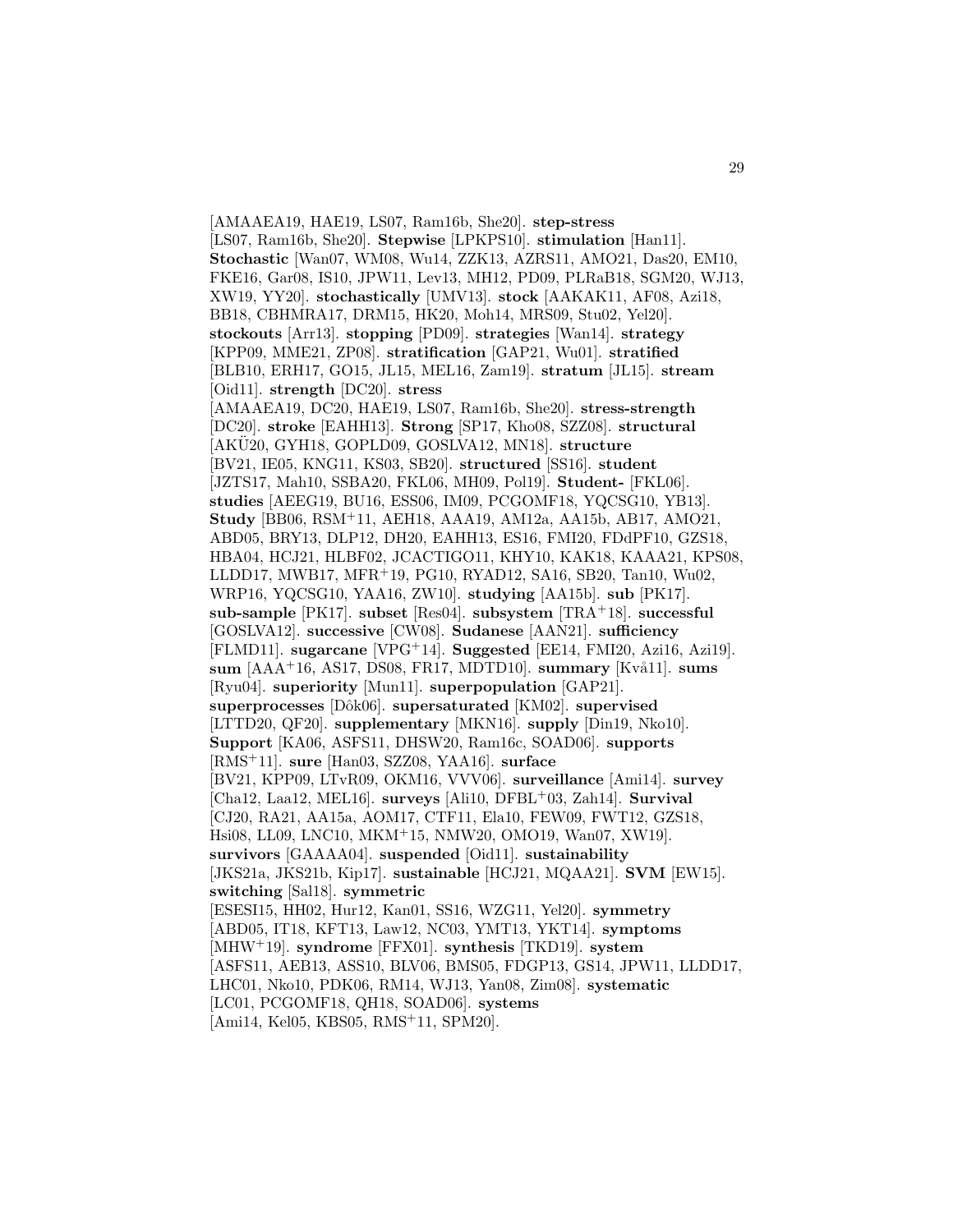**t** [CMT16]. **T.** [Sto08]. **table** [BR12, SRCT17]. **tables** [DT19, IT18, KNMM13, KFT13, Law12, LPKPS10, MSIT05, Mül02, SR14b, TTT08, TMO07, TMS08, YMT10, YMT13, YKT14]. **Tadawul** [AA20b]. **tag** [EW15]. **Taguchi** [Alt18, Cos09]. **tail** [Dor05, Tsa02]. **tailed** [FH14]. **Taiwan** [HLBF02]. **Tamim** [MA20]. **target** [Ram16c, ZRX10]. **TASI** [AA20b]. **tax** [AMA13, Fel14]. **tea** [DKS19, PBS<sup>+</sup>04]. **teacher** [PC18]. **teachers** [RIT18]. **Technical** [EH12, ES12, SB11]. **technique** [AKA20, CTM18, KS18, Mos15]. **techniques** [AAM<sup>+</sup>13, AA12, AGW19, AAS12, BMS05, Cha18, DBSH11, El 18, GF19, SMP21]. **technology** [DB20, SA16]. **telephone** [Zah14]. **teller** [LHC01]. **temperature** [BMS05, DS21, DNO18, MeMW19, WH20]. **temperatures** [AH21]. **temporal** [KKBB18]. **term** [CTF11, El 18, GAAAA04, WPJC21a]. **terminal** [BL01]. **terms** [AA12]. **terrorist** [GF19, XW19]. **Test** [Y˙ I10, AS18, AACARC13, AARCCA16, AASR17, AARCMC20, Aly16, ABD05, BB18, BuH04, CM13, CBHMRA11, DA09, FFX01, FLMD11, HAE19, Ham20b, KY15, Kel06, LS07, MPZ09, MSIT05, PC13, PCSMGO11, Ram16b, RE18, SJ12, SOAD06, SKS08, SR14a, SRCTAA13, SR14b, TMS08, Vrb14b, Wei15, YMM11]. **Testing** [AYM15, BMS<sup>+</sup>19, GA09a, HBJ09, LKP04, MSP<sup>+</sup>13, NC03, Slo13, CKC08, Cho08, CJ12, DZS15, DN17, HBA04, Mun11, PK17]. **Tests** [CBHMRA17, AR16, AAE11, Bak03, BR12, BAAA02, BA04, CBSBHM10, Dor05, HBA04, KNG11, KLK04, Mak14, Mül02, Sal05, She20, TC05, TP02, WCW14, YMM11, ZW10]. **Texas** [HLBF02]. **texture** [IWC03]. **th** [AS16a, BA14]. **Thailand** [Cha20, EMM20, IS21, PC18, SWCT19, TW20, TS10]. **their** [Has18, KPS08, Mah10, Maz04, RCAAMC19]. **theorem** [Dˆok06, KR01, SZZ08, Zoi09]. **theoretical** [DFBL<sup>+</sup>03, GR13]. **theories** [Slo13]. **theory** [DB20, EKK04, Ros20, XDL16, ZAJ20]. **Therapeutic** [PBS<sup>+</sup>04]. **third** [AE17, MKM12]. **three** [Abd04, AS13, DC20, EOB07, EKK03, KMT12, PAL11, RSM<sup>+</sup>11, Yel20]. **three-parameter** [EOB07, PAL11]. **three-way** [Abd04]. **threshold** [ABS08, GYH18]. **thresholds** [XDL16]. **tightly** [RR03]. **Time** [Cha20, CL06, NM04, WDGP10, AAK10, AAKAK11, ABS08, BM21, BMZ<sup>+</sup>17, Bui20a, CEG09, DRW19, DNO18, GG07, GS03, HM10, HB17, Has18, KSM16, LT20, LM11, LNC10, MBSJ19, MM02, OO20, PMS15, QDG17, RORGTR20, SGM20, SM12a, SV12, SMYH19, SWCT19, Slo13, STPS10, TK04, Wan07, Won20, YSK06, YQCSG10, Zak20, ZLZ06]. **time-dependent** [MM02]. **time-to-event** [SGM20]. **time-varying** [LT20]. **tobacco** [MHW<sup>+</sup>19]. **tolerances** [HH02]. **toll** [SPM20]. **Tomsk** [KKBB18]. **Tool** [SOAD06]. **tooling** [BMS05]. **Topp** [AM20, SD21]. **TOPSIS** [PSKF17]. **total** [Ald20b, RZ14]. **tracking** [SJH18, ZRX10]. **trade** [AATD20, Bui20a]. **traditional** [AKGU<sup>+</sup>16]. **traffic** [TW20, Y˙ I10]. **train** [Kam11]. **training** [AAN21]. **trajectories** [DBD<sup>+</sup>07]. **transcription** [KDNH18]. **transect** [EAM10]. **transfer** [Fel11]. **transform** [RE18]. **transformation** [KAF12]. **Transformations** [RW18]. **transforming**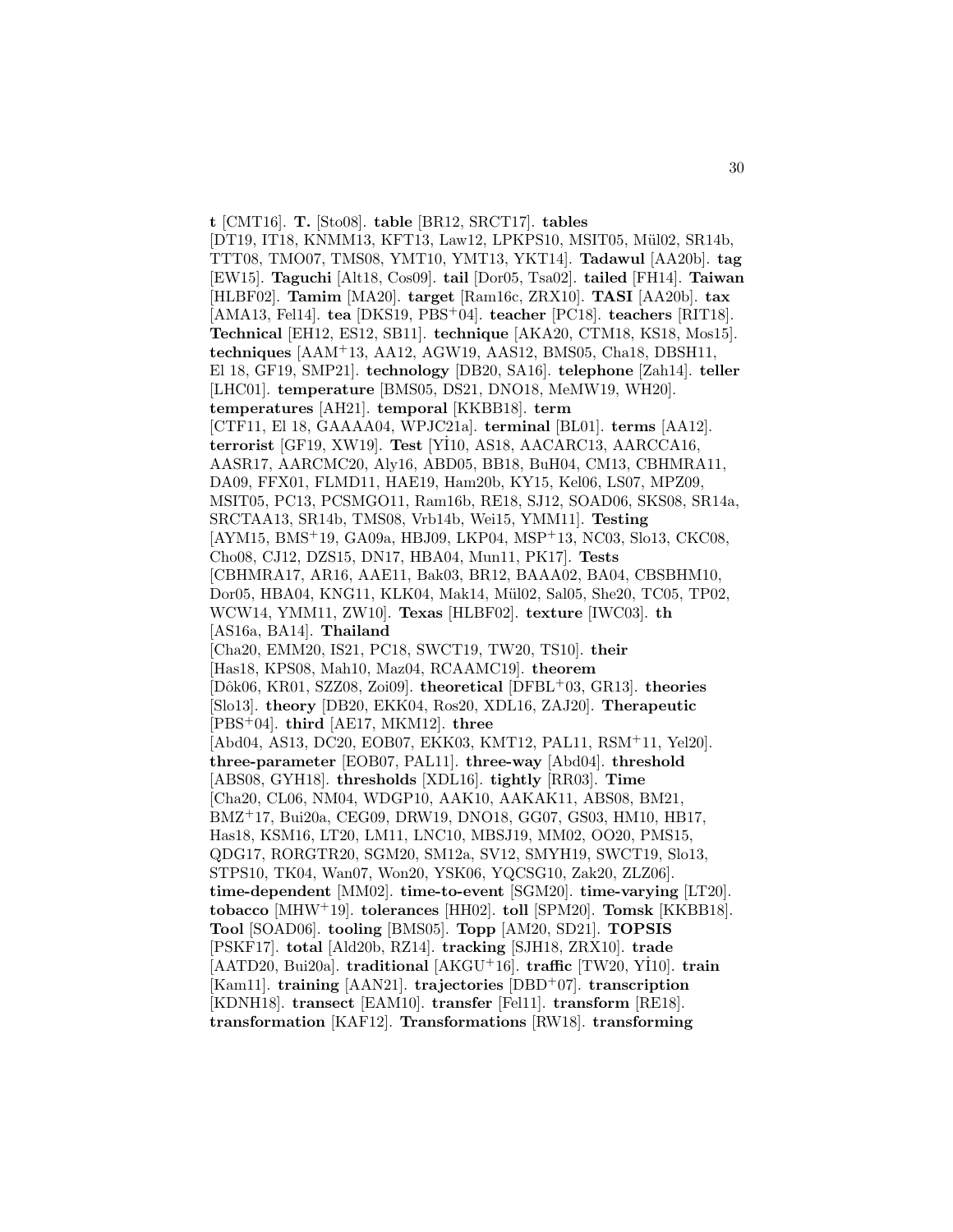[Yan08]. **transition** [KSM16, MHW<sup>+</sup>19]. **Transitions** [MHW<sup>+</sup>19]. **Transmission** [FFX01]. **transmutation** [Afi17]. **Transmuted** [SC19b, ASSS20]. **transparency** [Tor21]. **transplant** [Wan14]. **trapezoidal** [RJ20]. **treatment** [AGW19, AdC14, Mül02, NBL15, SS21]. **treatment-response** [M¨ul02]. **treatments** [CW08]. **tree** [SSBA20]. **tree-based** [SSBA20]. **trees** [PD07]. **Trend** [BM21, DS21, YQCSG10]. **tri** [DP08, SB20]. **tri-diagonal** [DP08, SB20]. **trial** [Arb08]. **trials** [CEG09]. **triplets** [GS14]. **tripped** [Azi16]. **trivariate** [CF14]. **truncated** [Bak03, BRIA17, EE20b, Ham20b, HZ10, NLI16]. **trust** [JWLZ14]. **Tsunami** [GBHP<sup>+</sup>12]. **ttr** [Zha20]. **tuberculosis** [LTTD20]. **Tunisia** [MJ11]. **tv** [PMS15]. **tv-ivar** [PMS15]. **Two** [AAA19, AZRS11, TO05, AK12, AYM15, AAY<sup>+</sup>19, AAE11, AS19, BAS17, BAS19, ESAAA18, EI07, EKK03, FFX01, FEW09, GOPLD09, GA09b, JM19, JGAF10, KAA08, Kaw10, Kaw14, KY15, KNMM13, LC09, MME21, Maz04, Nin08, Oma19, RSM<sup>+</sup>11, Sal05, SRCTAA13, SSA16, TMS08, UH13, WNT20, WDM14, XDL16, YMT10, ZW10]. **two-level** [Sal05]. **two-parameter** [AS19]. **two-sample** [JGAF10]. **two-sided** [SSA16]. **Two-stage** [AAA19, ESAAA18, FEW09, MME21]. **two-way** [GA09b, Nin08, TMS08, YMT10]. **Type** [Wu17, ASS10, CBSBHM10, EFAEH17, ES15, Hür15, IKA+20, KAF12, KAK18, KM08, LS07, LCL02, MPZ09, Mun11, NA05, Oma19, Ras15, SJ12, SJ10, Sin16a, TSU01, TH02, YMT10, YXY19, Zah14, ZBF18, AA19, AASI18, AM20, BA20, BA15, FMA19, Fay19, Ram16b, She20, TTM08, YMM11]. **Type-2** [TTM08]. **type-I** [Mun11, AA19, AASI18, Ram16b]. **type-II** [ES15, LS07, She20].

**U.S.** [ES16, GKKTS14]. **UAV** [TKD19]. **Uhlenbeck** [AMO20, DNO18]. **ulcer** [ZHMK09]. **ultimate** [Kip11]. **ultrasound** [MNC17]. **Unbalanced** [GA09b]. **unbiased** [SJ10, TTT08, TMO07, WS15b, Wu16]. **uncertainties** [Wu14]. **Uncertainty** [FU19, Laa12, YMT10]. **unconditional** [AGM<sup>+</sup>07, SAGKS17]. **unconditionally** [Nin08]. **under-dispersed** [Has20]. **underdeveloped** [Nwa09]. **underlying** [BAS17, BAS19]. **underreported** [PFL06]. **Underreporting** [Par10, SS21]. **understand** [GF19]. **understanding** [AME18, LX12]. **undetected** [Che09]. **unemployment** [LP13, LS16]. **unequal** [KAK18, RP15, Vic08]. **unified** [DB20, FWT12, Zoi09]. **Uniform** [HZFZ06, Tsa02, RGlHnSC20, TH02]. **uniformly** [NL21]. **uniforms** [SH09]. **unimodal** [LWZ<sup>+</sup>17]. **unit** [DA09, Kho08, ORMPL17, TRA<sup>+</sup>18, WCW14]. **United** [Slo13]. **units** [ARA<sup>+</sup>19]. **univariate** [ABD05, FSH10, KK09]. **universe** [Mag19]. **universities** [AM15b]. **university** [LVM11, RIT18, EAHH13, JZTS17]. **unknown** [Ald13]. **unlinked** [FFX01]. **unrelated** [AF19, MME21, Oma18]. **unsupervised** [GD10]. **until** [AATD20]. **Up-crossings** [KAA08]. **upon** [BL01, WM08]. **upper** [AS16a, EE19, SNaN14]. **urban** [SOO08, TPP05]. **USA** [LS16]. **Use** [AAN21, AM10b, DGW<sup>+</sup>10, Had19, Kam11, AEH18,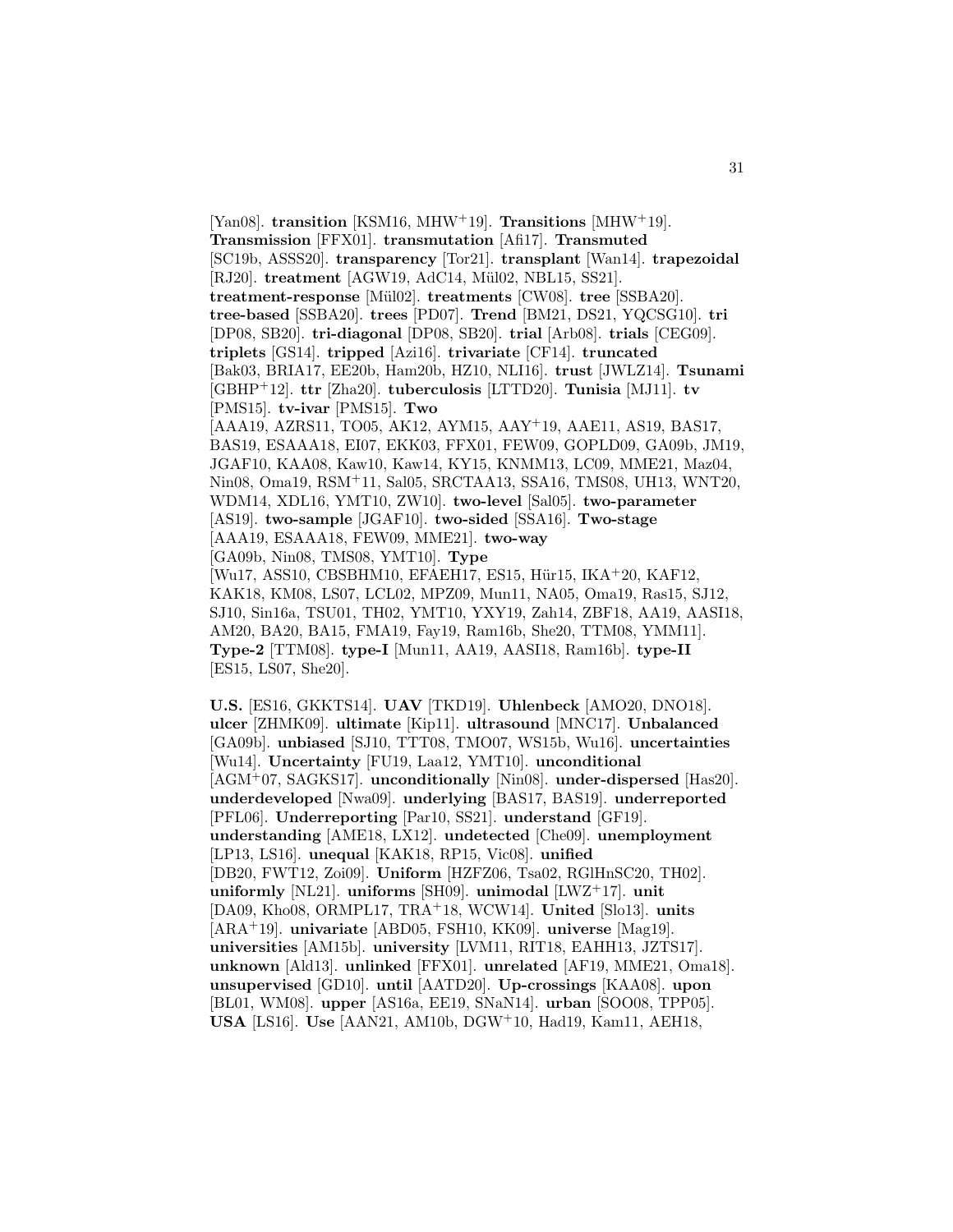BS04, DBSH11, DB20, JGAF10, SWCT19]. **Using** [AA11, Ald20a, Alm21, Azi20, ES12, Els21, Kho08, LHC01, MA20, SSBA20, AE17, Abd04, ASFS11, AM12a, AA15a, AM15b, AMAHE12, AH21, AKGU<sup>+</sup>16, Afi16, Afi17, ARAA17, Akt15, AKA20, AS18, AA12, AAK21, AA20b, AARCCA16, AM12b, AKU20, AKA17, Azi16, Azi18, AF19, BR12, BV21, CTM18, CW10, ¨  $CJ20, DBD+07, DC20, EAM10, ESAAA18, EB18, EW15, FEM+09, FHS20,$ GS14, Gar15, GAAAA04, GLARM18, GO15, GKKTS14, GA09b, HAE19, Has18, HKPGN09, IKA<sup>+</sup>20, IT18, IWC03, JCACTIGO11, JL15, KK09, KS18, KHY10, KA20, KSM16, LT20, Lee01, LYK03, LVM11, MED14, MN20, MME21, Mek10, Moa10, Moh14, Mos15, Mun11, MDTD10, MKN16, NM04, ORMPL17, OO20, PPT02, PD07, PLRaB18, PSKF17, QDG17, RZ14, Ram16a, SGM20, SJ12, SC19a, SAGKS17, SOAD06]. **using** [SJ10, STPS10, SMP21, SB20, TH14, TP02, VPKG12, VVV06, Vic08, WDM14, Yel20, Zam19, Zgh03, ZHMK09, Zim08, uaSYHNQ20]. **UTAUT** [DB20]. **utilization** [GLARM18].

**vacations** [AS13]. **validates** [SR14b]. **validating** [Gar17]. **validation** [AJP16, DBD<sup>+</sup>07, OOA11, WH17]. **validity** [Tsa02]. **valuation** [Lin09]. **value** [AKA20, FAB20, FG10, IS21, KK09, LL09, PC14, SNaN14, XDL16]. **valued** [PSA18, PSKF17]. **values**

[Abo10, AS16a, DGM20, ESESA16, Ess17, EE19, GA09b, TN14, Won20]. **VAR** [Ald13, GG07, Yan12]. **variability** [Dha18, MWB17]. **Variable** [Guo11, Ami09, AS17, AAAJ17, ASS10, BMZ<sup>+</sup>17, GAP21, KKD09, Mar13, TW16, Um08]. **variables** [Are19, DS08, EB18, KR13, KNMM13, MA19, MESAF16, MDTD10, Ryu04, VPG<sup>+</sup>14, WS15a, XDL16, YS17]. **Variance** [Maz04, RJ20, AJM11, Ali10, Cha03, FR17, HBA04, Hag19, MEL16, MDTD10, Oid11, QH18, Sel15a, SJ10, TN18, TNN18, Vrb17b, XDL16]. **variance-based** [Oid11]. **variances** [Aly16, FR17, Niw17, Sae17, TNN18]. **variants** [SA10]. **variate** [KNG11, NBA04, TTM08, ZKZ13, ZZK13]. **variation**

[Abd04, AK19, Con06, EE14, MS06, NKaN11, aN16, SNaN14, WaNN14]. **variational** [Fuj13]. **various** [VPKG12]. **varying**

[DNO18, LT20, SMYH19, Sto06a, WDGP10]. **vector**

[DHSW20, KA06, Nis09]. **vectors** [CM13, Ven15]. **version** [Ras13]. **versions** [DN10]. **vertical** [KNMM13]. **via** [EKK04, SH09, TH14, ZX05, ZP08]. **Vibrations** [RMS<sup>+</sup>11]. **Vietnam**

[AATD20, Din19, Din20, DNH20, DH20, Hoa20, Van20]. **Vietnamese** [HK20]. **view** [Chi14]. **VIKOR** [PSKF17]. **village** [HCJ21]. **violence** [SHM19]. **violent** [EMM20]. **virtual** [ORMPL17]. **Virus** [UABW21]. **visualization** [Laa12]. **vitality** [OT07]. **volatility** [AZRS11, AMO21, BB18, EM10, FKL06, IS10, LT20, MH12, Thi09, YXY19, Yel20, YY20]. **volkensii** [OKM16]. **Volterra** [FKE16]. **volume** [BMS<sup>+</sup>19]. **voter** [Ros20]. **voxel**  $[BMZ^+17]$ . **voxel-specific**  $[BMZ^+17]$ .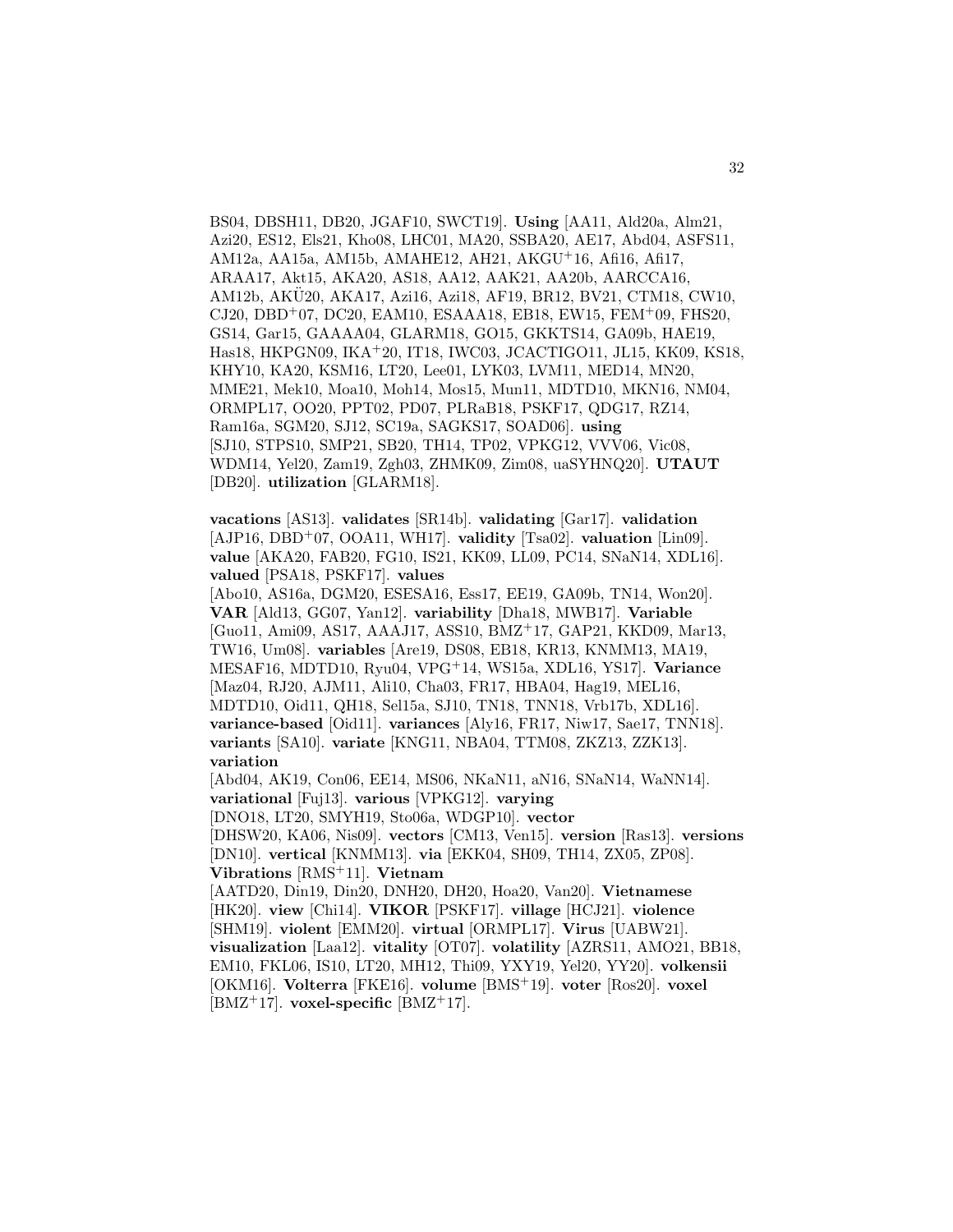**waiting** [CEG09]. **Wald** [AARCMC20]. **warranty** [AAED13]. **water** [uaSYHNQ20]. **Watson** [JD16]. **wave** [BKK13, Wu14]. **Wavelet** [AS05, Cha18, IWC03, SM12a]. **wavelets** [FKE16]. **way** [Abd04, GA09b, Nin08, TMS08, YMT10, YKT14]. **weak** [Sto11]. **wealth** [SSBA20, Zah14]. **weather** [VPO<sup>+</sup>12]. **Web** [RR03]. **Weibull** [Abd08, AM10a, Afi16, AR16, AASI17, AASI18, AMA20, Ald20a, AOM17, Aze18, Bar09, BLF11, <sub>S</sub>TE<sup>+</sup>11, CTF11, CT01, CJ12, DA10b, GNB01, Ham20a, Ham20b, HE16, Has18, KE19, KA20, Li11, Moa10, NMW20, OMO19, PRVATS14, Ras15, RCDO11, SS19, Sin16a, TG11, WRP16]. **Weibull-** [Aze18]. **Weibull-generalized** [Ham20a]. **Weibull-generated** [HE16]. **Weibull-type** [Sin16a]. **Weight** [Oma18, DMLN10, HSC09]. **Weighted** [BS21, ESESI15, KA19, Ald20a, AS16b, BRIA17, DMV13, Kub19, OT07, RA21, Ryu04, Víš15, YY20, YH09]. weighting [PvR04]. weights [JL15]. **well** [AOAS17, BAZ20]. **well-being** [BAZ20]. **wells** [SV12]. **wheat** [FMM19, MA17, VPKG12]. **whether** [Azi16, Azi19]. **which** [AGW19]. **white** [Gar08]. **Whitney** [Kel06]. **Whittle** [NK13]. **Wide** [RR03]. **Wilcoxon** [AIR18]. **wild** [Mak14]. **wind** [KS18]. **Winsorized** [QTH04]. **Winter** [Azi20]. **wise** [FHS20, Mun11]. **within** [PLRaB18]. **without** [Chr09, YT10]. **women** [MHW<sup>+</sup>19, SHM19]. **working** [CW10]. **World** [Din18, RR03]. **worldwide** [AM12a]. **wrapped** [JK03]. **WWLLN** [KKBB18].

**X** [NMN18]. **XBAR** [Ula15]. **XGBoost** [RORGTR20]. **XII** [GAAAA04, KAF12].

 $yield [VPKG12, VPO<sup>+</sup>12, VPG<sup>+</sup>14]$ .  $yields [AAY<sup>+</sup>19]$ .

**zero** [AZA<sup>+</sup>19, DT19, MFR<sup>+</sup>19, PC13, PC14]. **zero-inflated** [PC13]. **zerovalue** [PC14]. **zeros** [FM10]. **ZIB** [BAS17, BAS19]. **zone** [VPO<sup>+</sup>12].

# **References**

#### **Al-Anzi:2008:MAL**

[AA08] Fawaz S. Al-Anzi. Modeling Arabic language diacritized names Markovian chains. Advances and Applications in Statistics, 8 (2):177–192, April 2008. CODEN ???? ISSN 0972-3617. URL http://www.pphmj.com/abstract/3083.htm.

**Abdelaal:2011:UDM**

[AA11] Medhat M. A. Abdelaal and Essam Fawzy Aziz. Using data mining to evaluate the foreign investment efficiency in Egypt. Advances and Applications in Statistics, 23(2):135–152, August 2011. CODEN ???? ISSN 0972-3617. URL http://www. pphmj.com/abstract/6085.htm.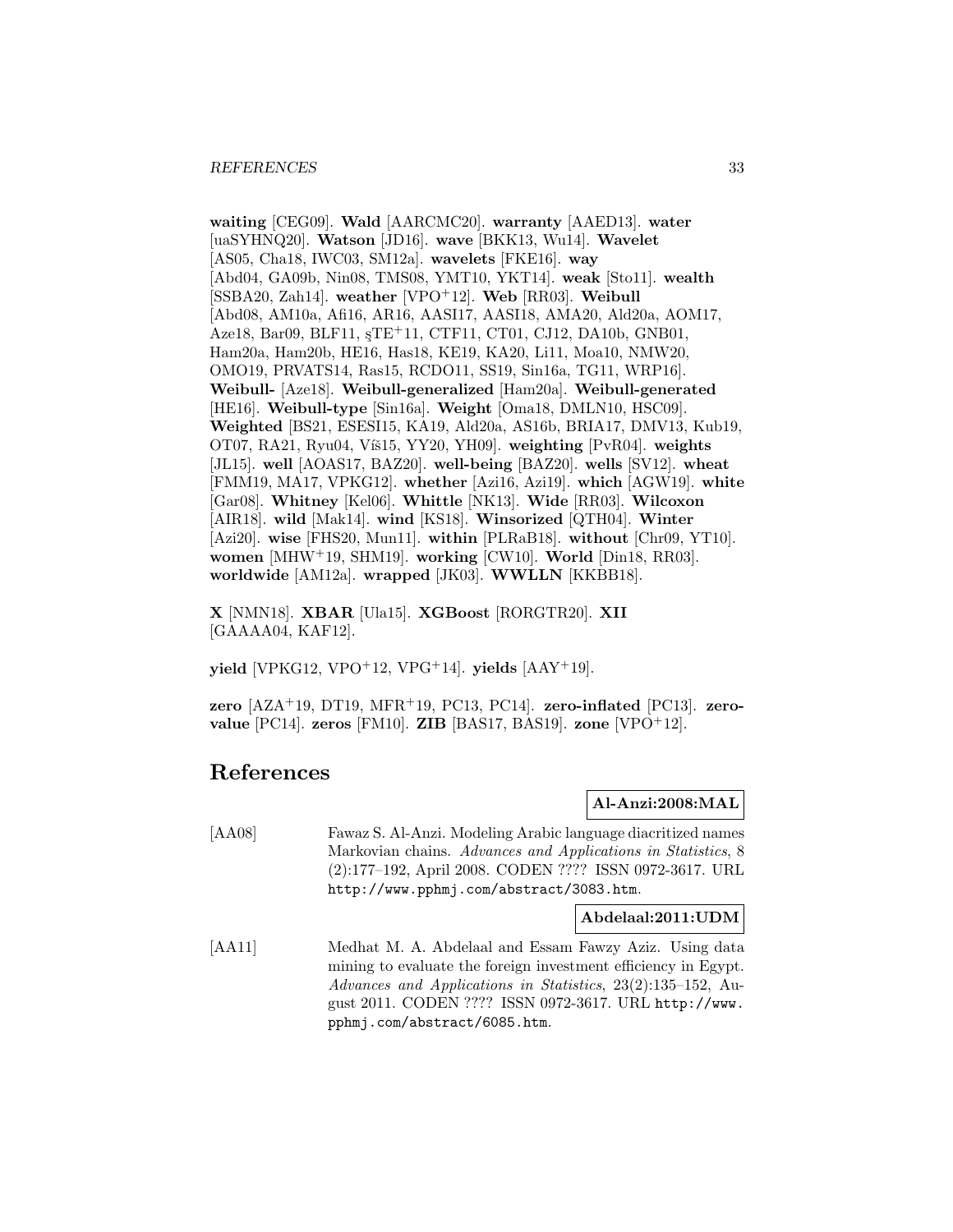#### **Alber:2012:FCR**

[AA12] Nader Alber and Essam Fawzy Aziz. Forecasting of customers' retention in terms of merger and acquisition processes of Egyptian banks using panel data techniques. Advances and Applications in Statistics, 29(1):63–79, July 2012. CODEN ???? ISSN 0972-3617. URL http://www.pphmj.com/abstract/ 7065.htm.

#### **Abdelaal:2015:ASD**

[AA15a] Medhat Mohamed Ahmed Abdelaal and Sally Hossam Eldin Ahmed. Analysis of survival data by using non-parametric methods. Advances and Applications in Statistics, 46(2):107– 117, August 2015. CODEN ???? ISSN 0972-3617. URL http://www.pphmj.com/abstract/9360.htm.

#### **AbdulRahman:2015:PSM**

[AA15b] Amr Ibrahim Abdul Rahman and Mohamed Alsayid Abdel Salam Abdel Rasoul. Proposed statistical model for identifying and studying the factors affecting the occurrence of financial failure case study: Egyptian Arab Real Estate Bank. Advances and Applications in Statistics, 47(3):189–210, December 2015. CODEN ???? ISSN 0972-3617. URL http:// www.pphmj.com/abstract/9558.htm.

### **Auda:2017:CAM**

[AA17] Hend Auda and Hend Attia. Comparative ARIMA models for age-specific fertility rates. Advances and Applications in Statistics, 51(5):367–388, November 2017. CODEN ???? ISSN 0972-3617. URL http://www.pphmj.com/abstract/11277. htm.

#### **Afify:2019:PTI**

[AA19] W. M. Afify and Dina H. Abdelhady. On progressive Type-I interval censored under mixed model. Advances and Applications in Statistics, 57(1):61–87, July 2019. CODEN ???? ISSN 0972-3617. URL http://www.pphmj.com/abstract/12714. htm.

#### **Alanzi:2020:BPI**

[AA20a] Ayed R. A. Alanzi and S. F. Niazi Ali. Bayesian prediction intervals for a new bathtub shape failure rate lifetime model in the presence of outliers. Advances and Applications in Statis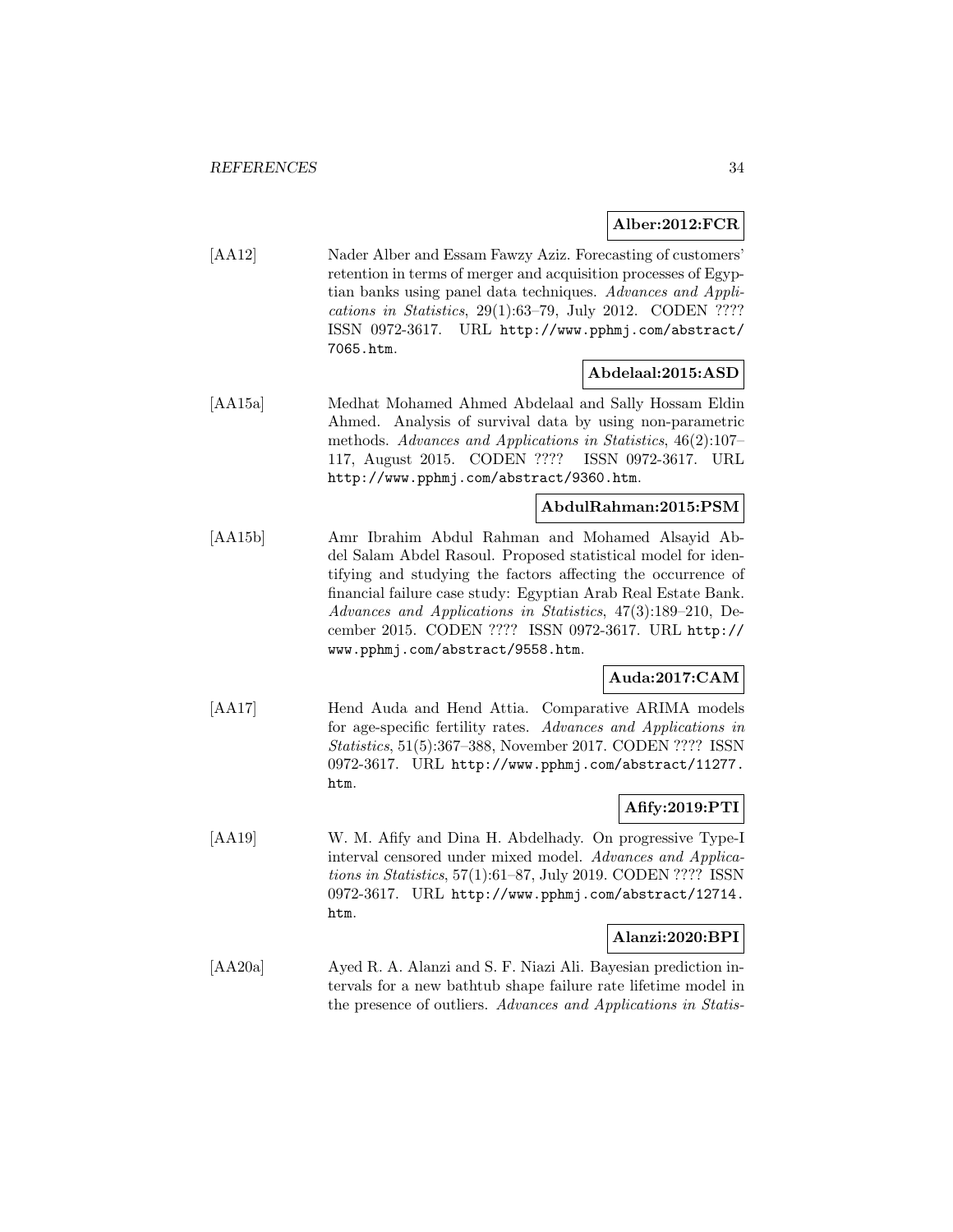tics, 63(1):1–22, July 2020. CODEN ???? ISSN 0972-3617. URL http://www.pphmj.com/abstract/13231.htm.

#### **Alhagyan:2020:FPT**

[AA20b] Mohammed Alhagyan and Fuad Alduais. Forecasting the performance of Tadawul All Share Index (TASI) using geometric Brownian motion and geometric fractional Brownian motion. Advances and Applications in Statistics, 62(1):55–65, May 2020. CODEN ???? ISSN 0972-3617. URL http://www. pphmj.com/abstract/13161.htm.

#### **Alkarni:2020:PLG**

[AA20c] Said H. Alkarni and Wafaa A. Alshehri. Power Lindley geometric distribution: a new model for failure analysis in business. Advances and Applications in Statistics, 61(1):1–18, March 2020. CODEN ???? ISSN 0972-3617. URL http://www. pphmj.com/abstract/13093.htm.

#### **AlMutairi:2016:SPA**

[AAA<sup>+</sup>16] Alya O. Al Mutairi, Ameenah Alofi, Mai Alsoubhi, Sara Alradadi, and Huda Alblwi. Saddle point approximation for the random sum Poisson–Bernoulli model. Advances and Applications in Statistics, 49(3):231–243, September 2016. CO-DEN ???? ISSN 0972-3617. URL http://www.pphmj.com/ abstract/10081.htm.

### **Abdel-Aziz:2019:TSQ**

[AAA19] Alaa A. Abdel-Aziz and Hossameldin A. Afify. Two-stage quantile regression for dynamic panel data models with fixed effects: Monte Carlo simulation study. Advances and Applications in Statistics, 54(1):21–30, January 2019. CODEN ???? ISSN 0972-3617. URL http://www.pphmj.com/abstract/ 12341.htm.

#### **Alshangiti:2018:EGD**

[AAAA18] Arwa M. Alshangiti, Samah A. Alghamdi, A. M. Abouammoh, and Asma H. Althagafi. Estimation of l-geometric-discrete Rayleigh model. Advances and Applications in Statistics, 52 (5):281–306, May 2018. CODEN ???? ISSN 0972-3617. URL http://www.pphmj.com/abstract/11686.htm.

#### **Aslam:2017:AVR**

[AAAJ17] Muhammad Aslam, Mansour Sattam Aldosari, Muhammad Azam, and Chi-Hyuck Jun. Attribute–variable resubmitted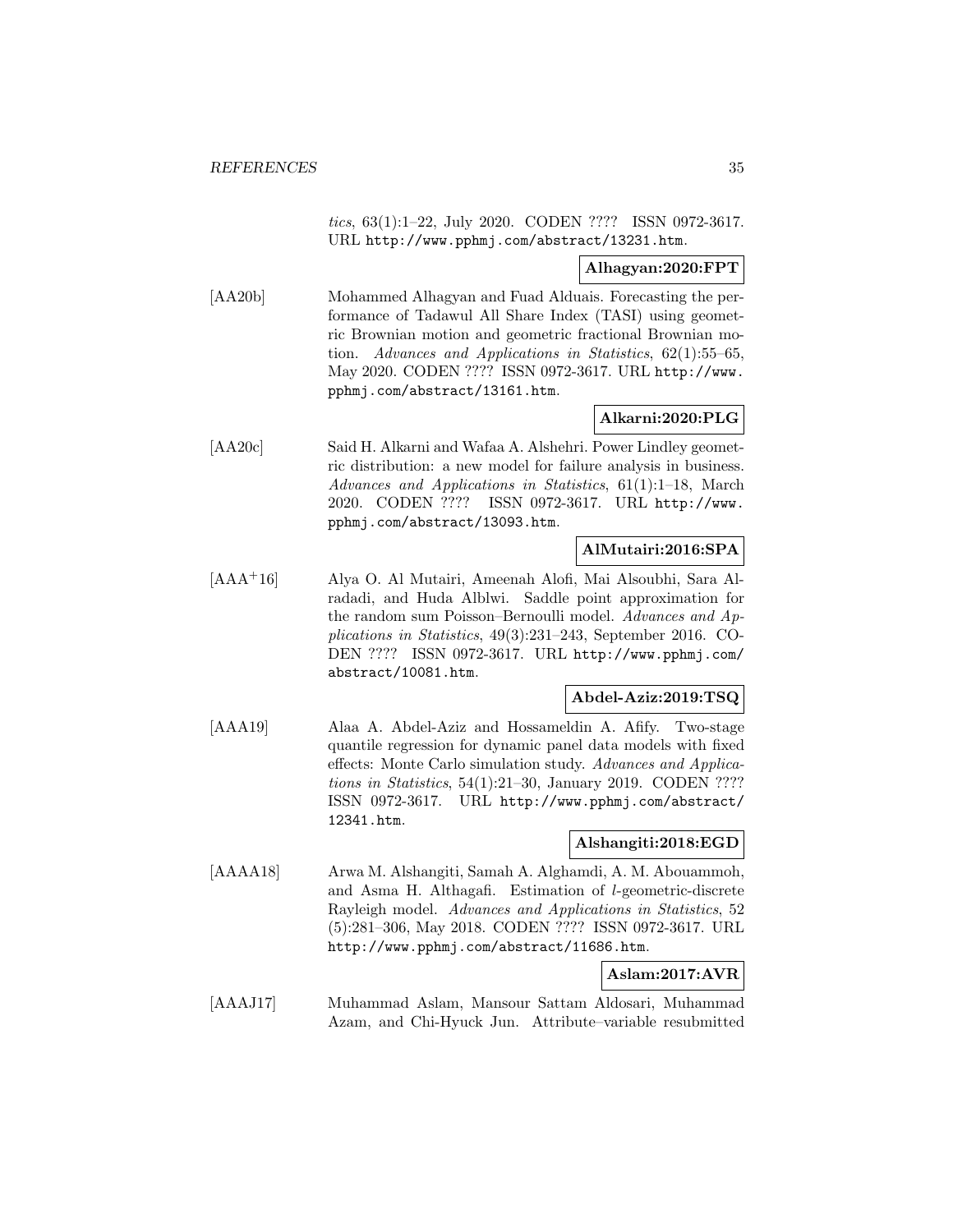sampling plan for controlling lot fraction nonconforming. Advances and Applications in Statistics, 50(3):243–259, March 2017. CODEN ???? ISSN 0972-3617. URL http://www. pphmj.com/abstract/10630.htm.

#### **Almendra-Arao:2013:CTS**

[AACARC13] Félix Almendra-Arao, José Juan Castro-Alva, and Hortensia Reyes-Cervantes. Convergence of test sizes for the Blackwelder's non-inferiority test. Advances and Applications in Statistics, 32(1):15–31, January 2013. CODEN ???? ISSN 0972-3617. URL http://www.pphmj.com/abstract/7388. htm.

## **AlyaO:2011:SAT**

[AAE11] Almutairi Alya O. and Ehab F. Abd-Elfattah. Saddlepoint approximation for two sample linear rank tests. Advances and Applications in Statistics, 23(1):43–52, July 2011. CO-DEN ???? ISSN 0972-3617. URL http://www.pphmj.com/ abstract/6079.htm.

### **Alahmadi:2012:SAL**

[AAE12] Shatha A. Alahmadi and Ehab F. Abd-Elfattah. Saddlepoint approximations for linear combination and generalization of normal-Laplace distribution. Advances and Applications in Statistics, 27(1):55–64, March 2012. CODEN ???? ISSN 0972- 3617. URL http://www.pphmj.com/abstract/6742.htm.

## **Attia:2013:HWC**

[AAED13] Ahmed F. Attia, Essam A. Ahmed, and Eman A. El-Dessouky. Hybrid warranty cost models for repairable products based on log-logistic lifetime distribution. Advances and Applications in Statistics, 33(1):37–53, March 2013. CODEN ???? ISSN 0972- 3617. URL http://www.pphmj.com/abstract/7456.htm.

#### **Abdelghaly:2017:ECC**

[AAEE17] Abdalla Abdelghaly, Essam Ahmed, Rasha Ebaid, and Walid Elbadawy. An extension of the Cuadras copula. Advances and Applications in Statistics, 50(2):97–106, February 2017. CODEN ???? ISSN 0972-3617. URL http://www.pphmj. com/abstract/10580.htm.

### **Auda:2018:RER**

[AAH18] Hend Auda, Nagwa Albehery, and Esraa Hassan. Robust estimator for relative poverty line with application to Egypt.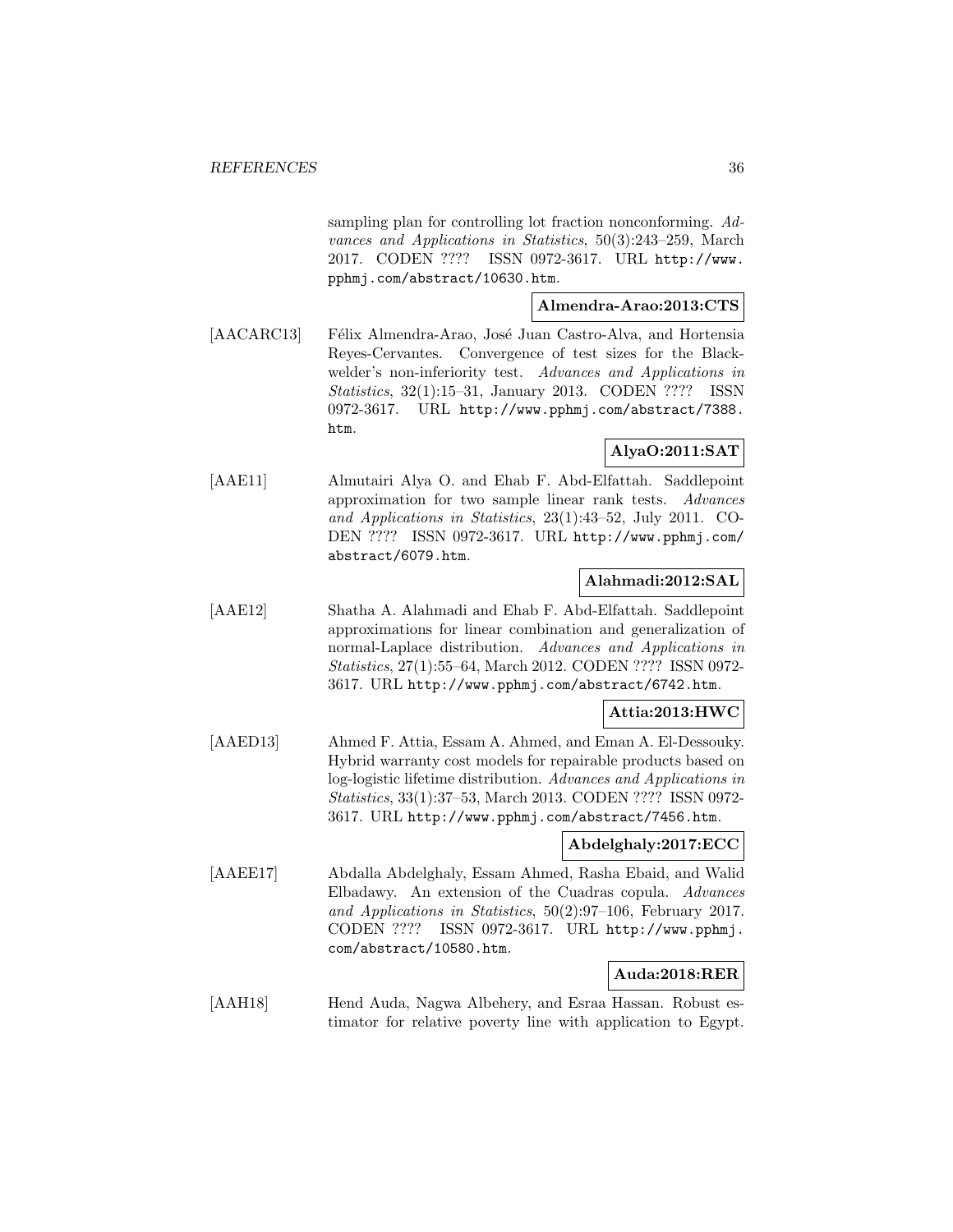Advances and Applications in Statistics, 53(4):379–400, October 2018. CODEN ???? ISSN 0972-3617. URL http://www. pphmj.com/abstract/12111.htm.

### **Alsaleh:2010:FER**

[AAK10] Mohammed Ahmed Ali Alsaleh and Ahmad Mohamad Al-Kandary. Forecasting exchange rate: a time series analysis. Advances and Applications in Statistics, 16(2):191–199, June 2010. CODEN ???? ISSN 0972-3617. URL http://www. pphmj.com/abstract/5162.htm.

## **Alghamdi:2021:MCD**

[AAK21] Nawal G. Alghamdi, Muhammad Aslam, and Khushnoor Khan. Modeling count data using Poisson regression in evaluation of educational performance: a new paradigm. Advances and Applications in Statistics, 66(1):77–95, January 2021. CO-DEN ???? ISSN 0972-3617. URL http://www.pphmj.com/ abstract/13618.htm.

## **Alsaleh:2011:TSA**

[AAKAK11] Mohammad Ahmad Alsaleh, Ahmad Mohamad Al-Kandary, and Wafaa Abdullah Al-Kharief. A time series analysis of Kuwait stock data. Advances and Applications in Statistics, 22(1):1–11, May 2011. CODEN ???? ISSN 0972-3617. URL http://www.pphmj.com/abstract/5911.htm.

### **Abdelaal:2013:PNP**

[AAM<sup>+</sup>13] Medhat Mohamed Ahmed Abdelaal, Muhamed Wael Farouq Abdelazim, Hisham Abdel-Tawab Mahran Morsy, Mona Mahmoud Mohamed Ebada, Hisham Mohamed Abdelaziz Saad, and Rashad Raouf Thabet Wahba. Parametric and nonparametric statistical techniques to investigate fisheries data in Lake Nasser Egypt. Advances and Applications in Statistics, 36(1):47–73, September 2013. CODEN ???? ISSN 0972-3617. URL http://www.pphmj.com/abstract/7905.htm.

## **Abdallah:2021:URA**

[AAN21] Ahmed Saied Rahama Abdallah and Hashmia Salih El-Jack Al-Nour. Use of regression analysis to identify the relationship between training and real profits for Sudanese banks for the period (2001–2014). Advances and Applications in Statistics, 66(2):115–144, February 2021. CODEN ???? ISSN 0972-3617. URL http://www.pphmj.com/abstract/13666.htm.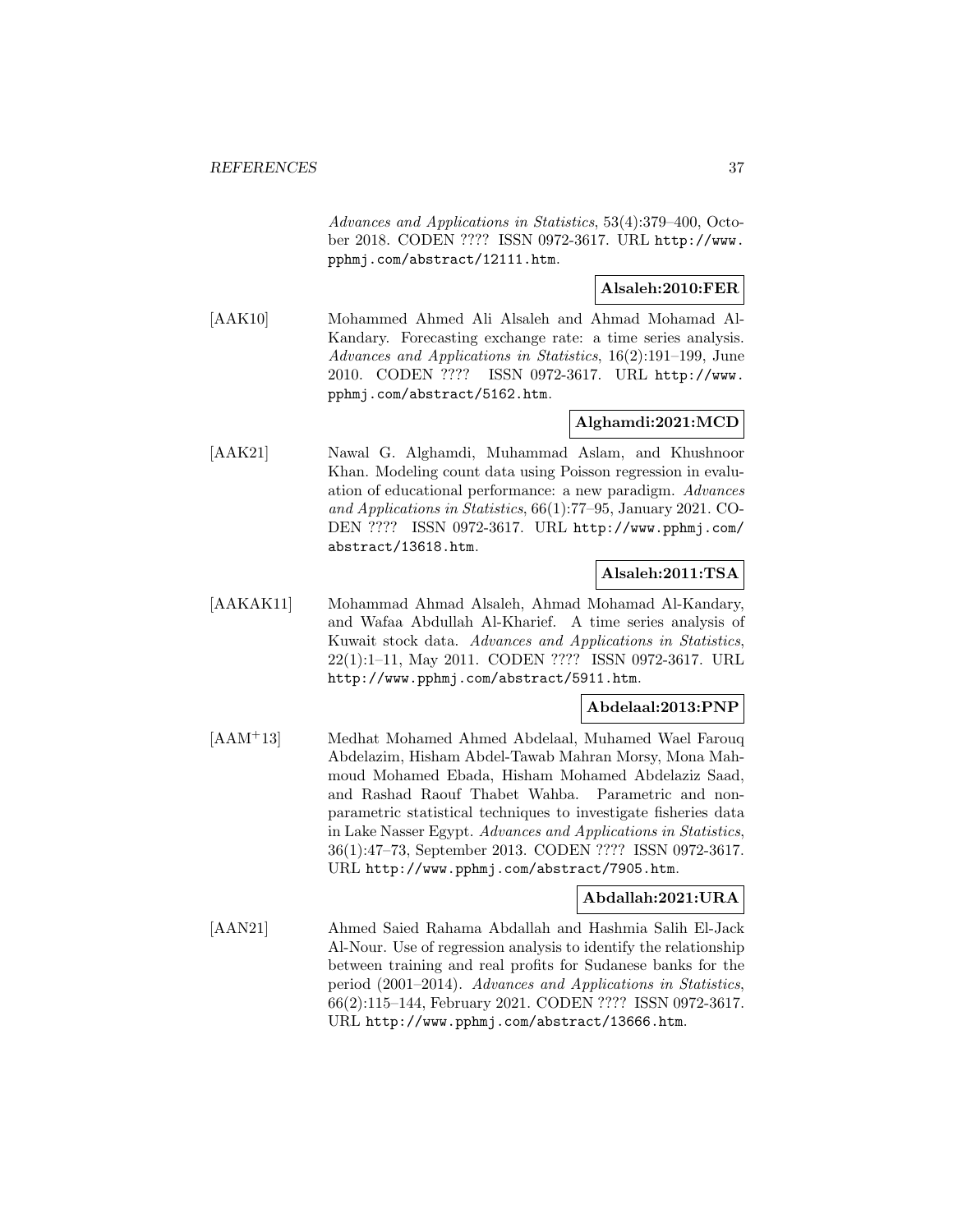#### **Abbas:2019:LBD**

[AAR19] Syed Wasim Abbas, Munir Ahmad, and Sajid Rasul. Leveraging big data for official statistics: some recent developments. Advances and Applications in Statistics, 54(1):99–136, January 2019. CODEN ???? ISSN 0972-3617. URL http://www. pphmj.com/abstract/12346.htm.

#### **Almendra-Arao:2016:ANS**

[AARCCA16] Félix Almendra-Arao, Hortensia Reyes-Cervantes, and José Juan Castro-Alva. Adjusting nominal significance levels and test sizes when using an asymptotic non-inferiority test. Advances and Applications in Statistics, 49(1):67–86, July 2016. CO-DEN ???? ISSN 0972-3617. URL http://www.pphmj.com/ abstract/10027.htm.

#### **Almendra-Arao:2020:BWT**

[AARCMC20] Félix Almendra-Arao, Hortensia J. Reyes-Cervantes, and Marcos Morales-Cortés. Behavior of the Wald's test for a proportion based on a shrinkage estimator. Advances and Applications in Statistics, 63(2):207–218, August 2020. CODEN ???? ISSN 0972-3617. URL http://www.pphmj.com/abstract/ 13295.htm.

### **Auda:2012:RST**

[AAS12] Hend A. Auda, Essam A. Ahmed, and Mahmoud M. Sadek. Re-sampling techniques in multilevel regression models. Advances and Applications in Statistics, 31(1):55–76, November 2012. CODEN ???? ISSN 0972-3617. URL http://www. pphmj.com/abstract/7187.htm.

### **Afsana-Al-Sharmin:2017:GWL**

[AASI17] Afsana-Al-Sharmin and M. Ataharul Islam. Generalized Weibull linear models with different link functions. Advances and Applications in Statistics, 50(5):367–384, May 2017. CO-DEN ???? ISSN 0972-3617. URL http://www.pphmj.com/ abstract/10824.htm.

#### **Afsana-Al-Sharmin:2018:GWL**

[AASI18] Afsana-Al-Sharmin and M. Ataharul Islam. Generalized Weibull linear models for Type-I censoring data. Advances and Applications in Statistics, 53(2):87–102, August 2018. CO-DEN ???? ISSN 0972-3617. URL http://www.pphmj.com/ abstract/11842.htm.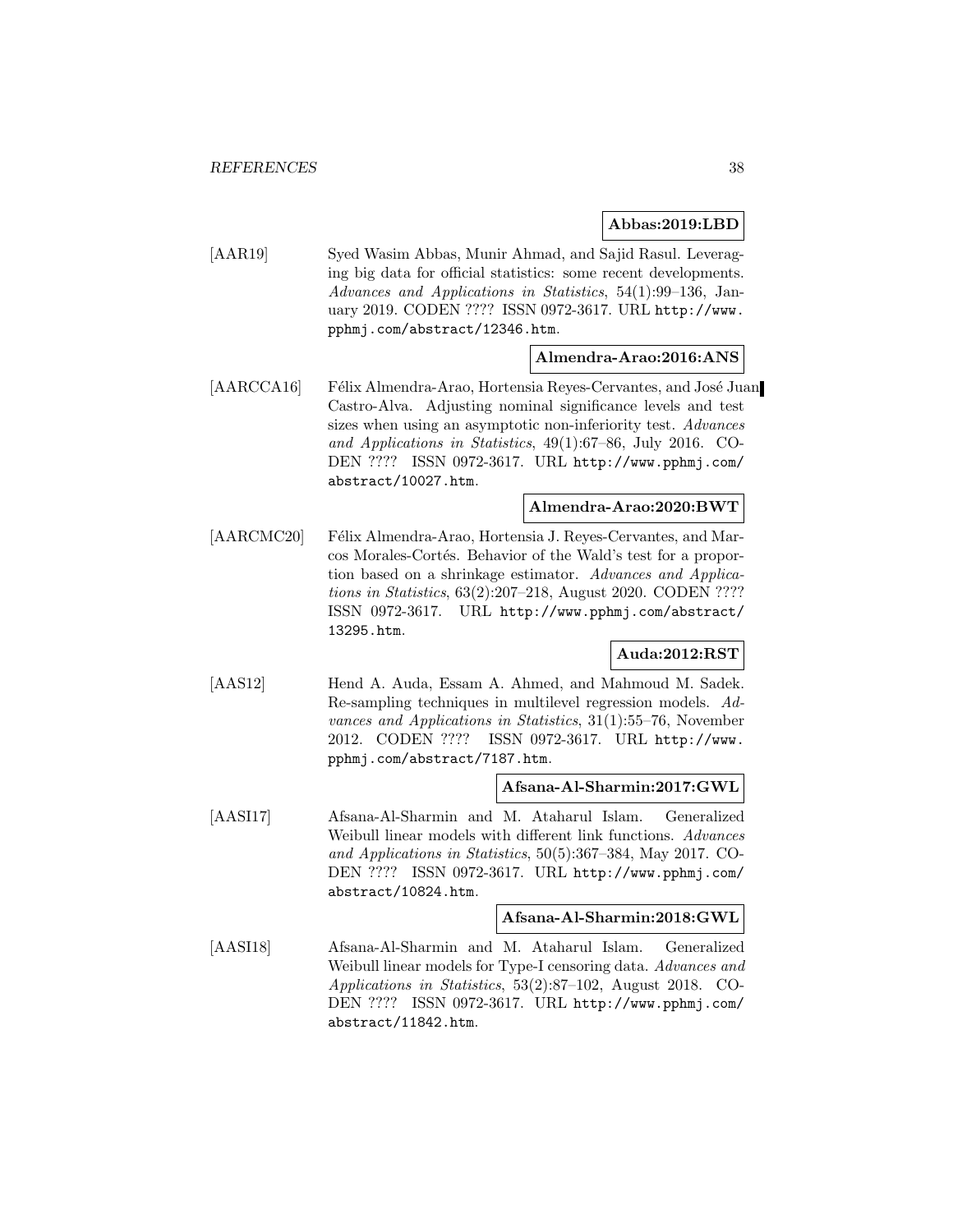#### **Almendra-Arao:2017:ATS**

[AASR17] Félix Almendra-Arao and David Sotres-Ramos. Assessing test sizes for the Farrington–Manning test. Advances and Applications in Statistics, 51(5):351–366, November 2017. CO-DEN ???? ISSN 0972-3617. URL http://www.pphmj.com/ abstract/11276.htm.

## **Anikin:2020:FDF**

[AATD20] B. A. Anikin, O. B. Anikin, N. Q. Thuong, and P. T. Dong. Forecasting the development of foreign trade of Russia and Vietnam until 2025 based on logistic curve. Advances and Applications in Statistics, 60(1):63–78, January 2020. CO-DEN ???? ISSN 0972-3617. URL http://www.pphmj.com/ abstract/12997.htm.

# **Ali:2019:CTR**

[AAY+19] Ouchar Cherif Ali, Stéphane Metchebon Takougang Aime, Rasmane Yaro, Youssouf Pare, and Blaise Some. Comparison of two regression models for predicting cotton yields in the Logone occidental region of South Chad. Advances and Applications in Statistics, 59(1):75–87, November 2019. CO-DEN ???? ISSN 0972-3617. URL http://www.pphmj.com/ abstract/12921.htm.

# **Abbaoui:2001:ESS**

[AB01] L. Abbaoui and A. Bendjeddou. Exact stationary solutions for a class of nonlinear oscillators. Advances and Applications in Statistics, 1(1):99–106, April 2001. CODEN ???? ISSN 0972-3617. URL http://www.pphmj.com/abstract/37.htm.

### **Allal:2011:PEM**

[AB11] Jelloul Allal and Mohammed Benmoumen. Parameter estimation for  $GARCH(1, 1)$  models based on Kalman filter. Advances and Applications in Statistics, 25(2):115–130, December 2011. CODEN ???? ISSN 0972-3617. URL http://www. pphmj.com/abstract/6477.htm.

#### **Al-Bossly:2017:RSS**

[AB17] Afrah Al-Bossly. A reliability study on some chemotaxonomic profiles of the genus Penicillium. Advances and Applications in Statistics, 50(1):1–20, January 2017. CODEN ???? ISSN 0972-3617. URL http://www.pphmj.com/abstract/10502. htm.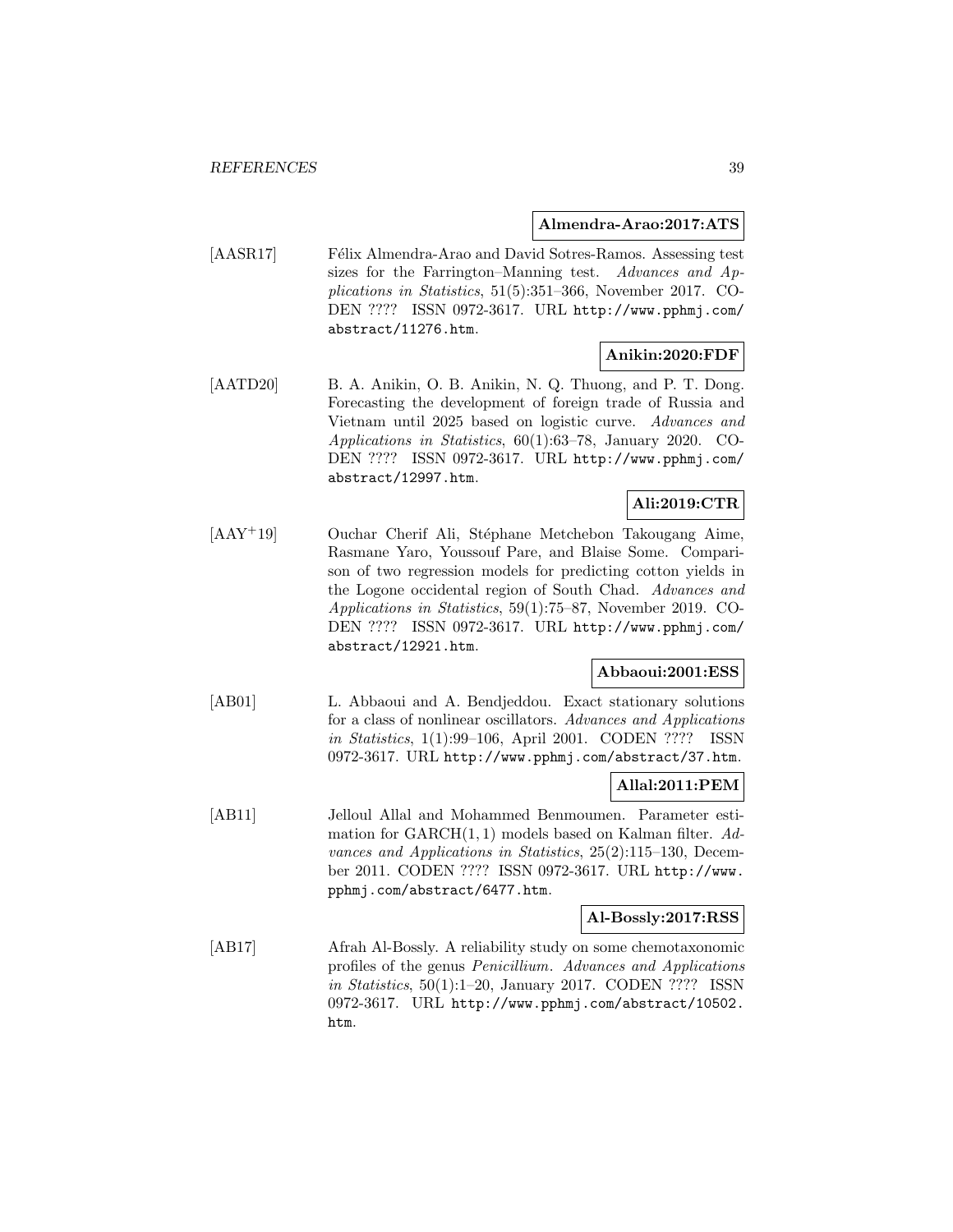#### **Abdalla:2004:EVB**

[Abd04] Ibrahim M. Abdalla. Extra-variation and Bayesian binomial regression models for estimating earnings probabilities using a three-way layout income data. Advances and Applications in Statistics, 4(3):253–264, December 2004. CODEN ???? ISSN 0972-3617. URL http://www.pphmj.com/abstract/ 435.htm.

#### **Annaert:2005:NLS**

[ABD05] J. Annaert, G. Brys, and M. De Ceuster. A new large sample test of univariate symmetry: a comparative size-power study. Advances and Applications in Statistics, 5(3):353–370, December 2005. CODEN ???? ISSN 0972-3617. URL http://www. pphmj.com/abstract/667.htm.

#### **Abdelfattah:2008:PEW**

[Abd08] Ezz H. Abdelfattah. A parametric estimation of Weibull density. Advances and Applications in Statistics, 10(1):131–147, October 2008. CODEN ???? ISSN 0972-3617. URL http:// www.pphmj.com/abstract/3504.htm.

## **Abdelrahman:2010:ALR**

[Abd10] Amr I. Abdelrahman. Applying logistic regression model to the second primary cancer data. Advances and Applications in Statistics, 17(2):191–210, August 2010. CODEN ???? ISSN 0972-3617. URL http://www.pphmj.com/abstract/5237. htm.

### **Aboubecrine:2010:PFR**

[Abo10] Mohamed M. Aboubecrine. On prediction of future k-record values. Advances and Applications in Statistics, 17(1):79–93, July 2010. CODEN ???? ISSN 0972-3617. URL http://www. pphmj.com/abstract/5167.htm.

#### **Asimit:2008:TME**

[ABS08] Jennifer L. Asimit, W. John Braun, and William A. Simpson. On a threshold model for estimating response bias and its application to choice reaction time data. Advances and Applications in Statistics, 10(2):207–218, December 2008. CO-DEN ???? ISSN 0972-3617. URL http://www.pphmj.com/ abstract/3722.htm.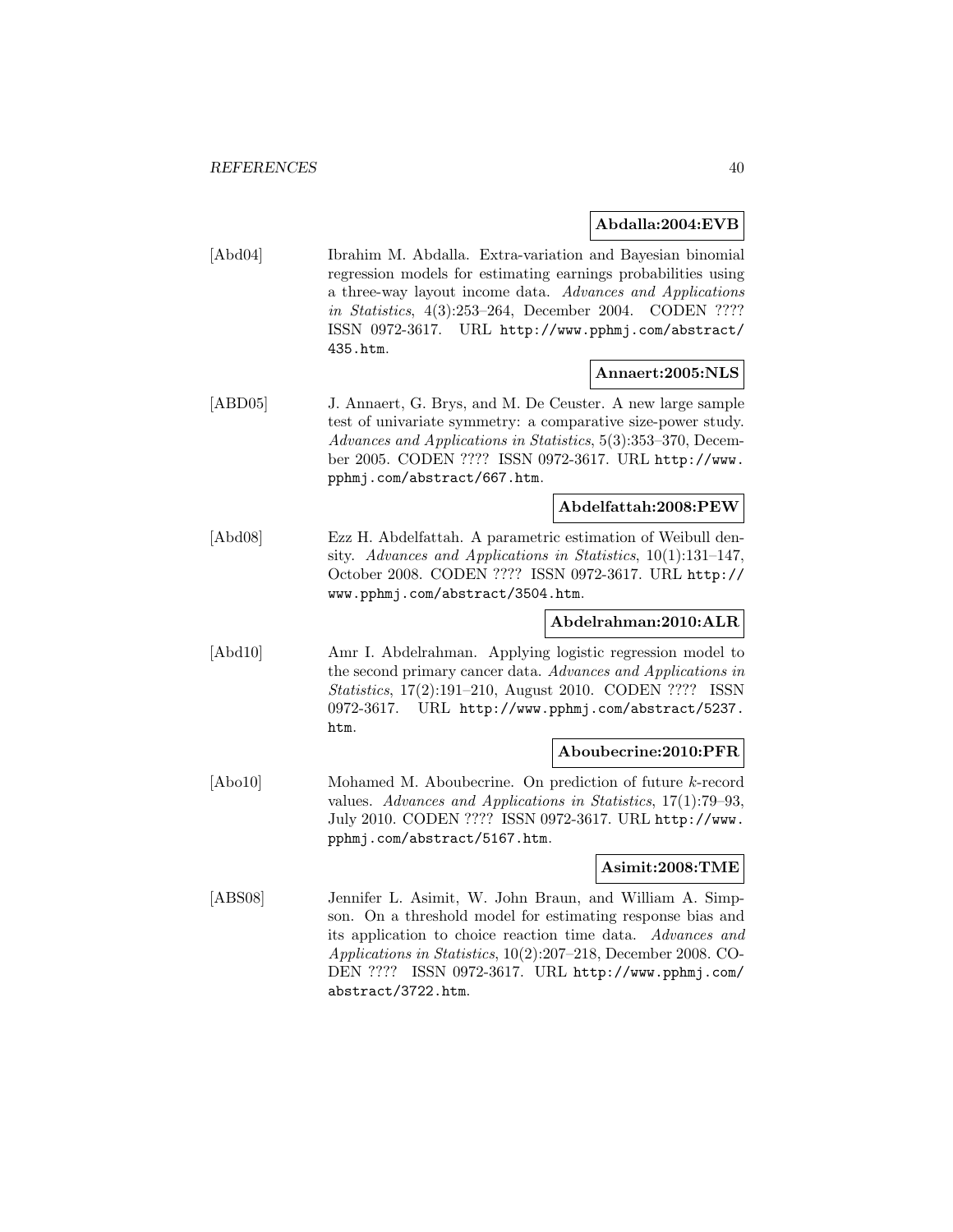**Abundo:2002:SCR**

|         | ADUI100.2002.5UR                                                                                                                                                                                                                                                                                                                               |
|---------|------------------------------------------------------------------------------------------------------------------------------------------------------------------------------------------------------------------------------------------------------------------------------------------------------------------------------------------------|
| [Abu02] | Mario Abundo. Some comparison results of solutions of diffu-<br>sion and jump-diffusion equations. Advances and Applications<br><i>in Statistics</i> , 2(1):51-78, April 2002. CODEN ????<br>ISSN<br>0972-3617. URL http://www.pphmj.com/abstract/72.htm;<br>http://www.pphmj.com/abstract/80.htm.                                             |
|         | Agbas:2019:CAC                                                                                                                                                                                                                                                                                                                                 |
| [AC19]  | Nikka S. Agbas and Roel F. Ceballos. On the conjoint analy-<br>sis of consumer's preferences on quality attributes of rice. Ad-<br>vances and Applications in Statistics, 58(1):45-55, September<br>ISSN 0972-3617. URL http://www.<br>2019. CODEN ????<br>pphmj.com/abstract/12820.htm.                                                       |
|         | Alderite:2020:CAS                                                                                                                                                                                                                                                                                                                              |
| [AC20]  | Arniel A. Alderite and Anthony F. Capili. Comparison of<br>ARIMA and singular spectrum analysis in forecasting the<br>Philippine inflation rate. Advances and Applications in Statis-<br>tics, 65(1):19-31, November 2020. CODEN ???? ISSN 0972-<br>3617. URL http://www.pphmj.com/abstract/13493.htm.                                         |
|         | Argentero:2010:MQD                                                                                                                                                                                                                                                                                                                             |
| [ACG10] | Piergiorgio Argentero, Paola Cerchiello, and Paolo Giudici.<br>Models for questionnaires data in injury risk management. Ad-<br>vances and Applications in Statistics, $14(1)$ :77-100, January<br>ISSN 0972-3617. URL http://www.<br>2010. CODEN ????<br>pphmj.com/abstract/4522.htm.                                                         |
|         | Arboretti:2007:NPP                                                                                                                                                                                                                                                                                                                             |
| [ACM07] | Rosa Arboretti, Livio Corain, and Marco Marozzi. Nonpara-<br>metric pooling of preference ratings for conjoint analysis ex-<br>periments with application on health assistance service. Ad-<br>vances and Applications in Statistics, $7(1):65-80$ , April 2007.<br>CODEN ???? ISSN 0972-3617. URL http://www.pphmj.<br>com/abstract/2427.htm. |
|         | Alves:2014:MBA                                                                                                                                                                                                                                                                                                                                 |
| [AdC14] | Patrick Franco Alves and Gustavo T. L. da Costa.<br>Mea-<br>suring bivariate average treatment effect. Advances and Ap-<br>plications in Statistics, $43(2):91-105$ , December 2014.<br>CO-<br>DEN ????<br>ISSN 0972-3617. URL http://www.pphmj.com/<br>abstract/8859.htm.                                                                     |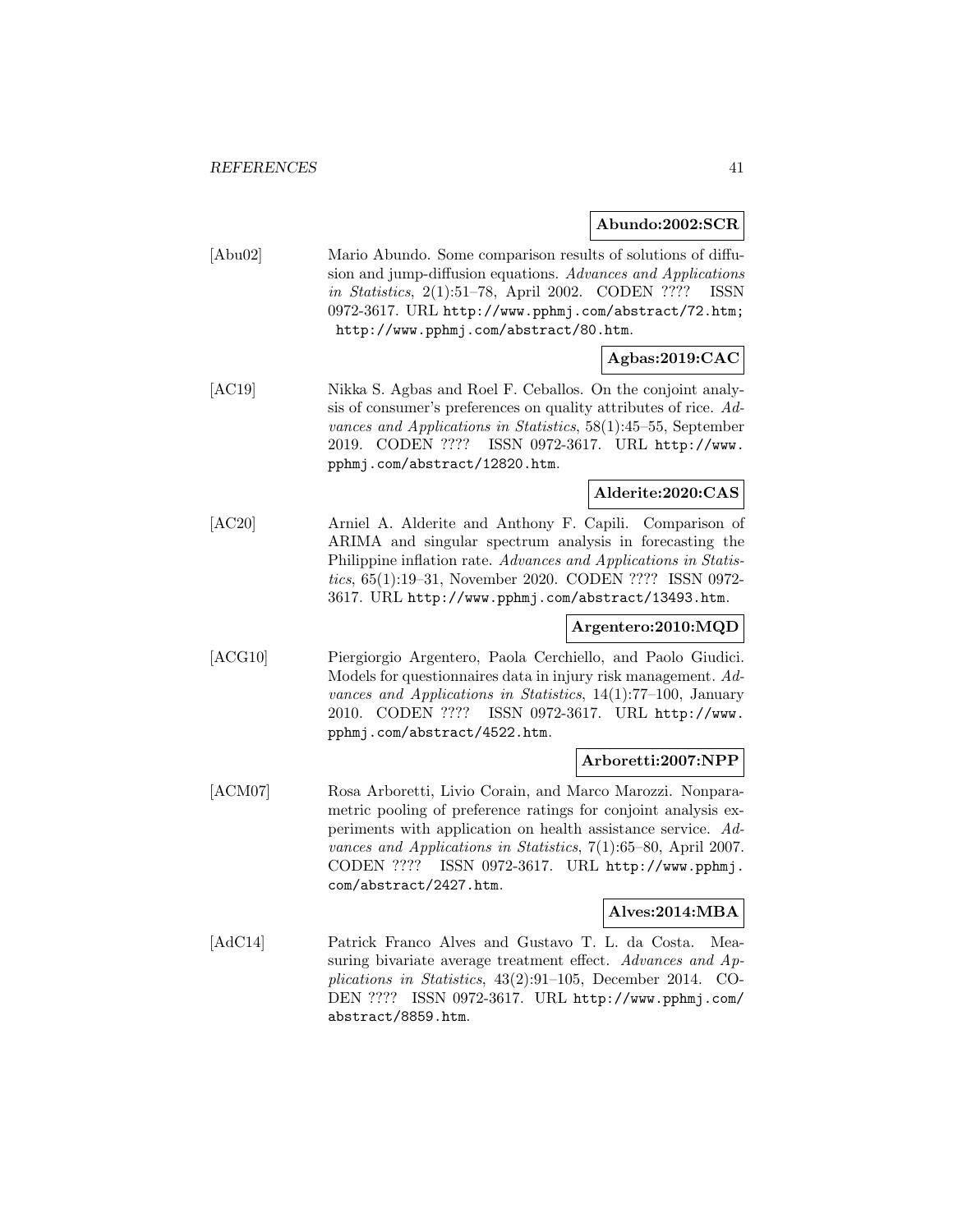### **Al-Eid:2011:AMO**

[AE11] Eid M. Al-Eid. An alternative method for optimizing response in general linear models. Advances and Applications in Statistics, 20(2):101–108, February 2011. CODEN ???? ISSN 0972- 3617. URL http://www.pphmj.com/abstract/5787.htm.

## **Abd:2017:IFE**

[AE17] Mostafa Sayed Mostafa Abd and El Hameed El Misery. The impact of female employment and the third birth event in Egypt using simultaneous hazard regression. Advances and Applications in Statistics, 51(4):283–293, October 2017. CO-DEN ???? ISSN 0972-3617. URL http://www.pphmj.com/ abstract/11236.htm.

## **Ahmed:2013:GMS**

[AEB13] Essam A. Ahmed and Walid M. El-Badawy. Generalized methods of system reliability estimation based on estimated component reliability. Advances and Applications in Statistics, 33 (2):115–136, April 2013. CODEN ???? ISSN 0972-3617. URL http://www.pphmj.com/abstract/7560.htm.

## **Abd-ElWahab:2019:SAI**

[AEEG19] Heba A. Abd-ElWahab, Rasha B. Elkholy, and Ahmed M. Gad. Sensitivity analysis index for shared parameter models in longitudinal studies. Advances and Applications in Statistics, 57(1):1–20, July 2019. CODEN ???? ISSN 0972-3617. URL http://www.pphmj.com/abstract/12711.htm.

### **Abd:2018:FDC**

[AEH18] Mostafa Sayed Mostafa Abd, El Hameed El Misery, and Mohamed Ali Hussein. Fertility decline and contraceptive use inequality: evidence from a cross-sectional study in Egypt. Advances and Applications in Statistics, 53(2):137–152, August 2018. CODEN ???? ISSN 0972-3617. URL http://www. pphmj.com/abstract/11845.htm.

### **Ane:2008:LDF**

[AF08] Thierry Ane and Guillaume Fabre. Local dependence functions for North and South American stock index returns. Advances and Applications in Statistics, 9(2):153–176, August 2008. CODEN ???? ISSN 0972-3617. URL http://www. pphmj.com/abstract/3445.htm.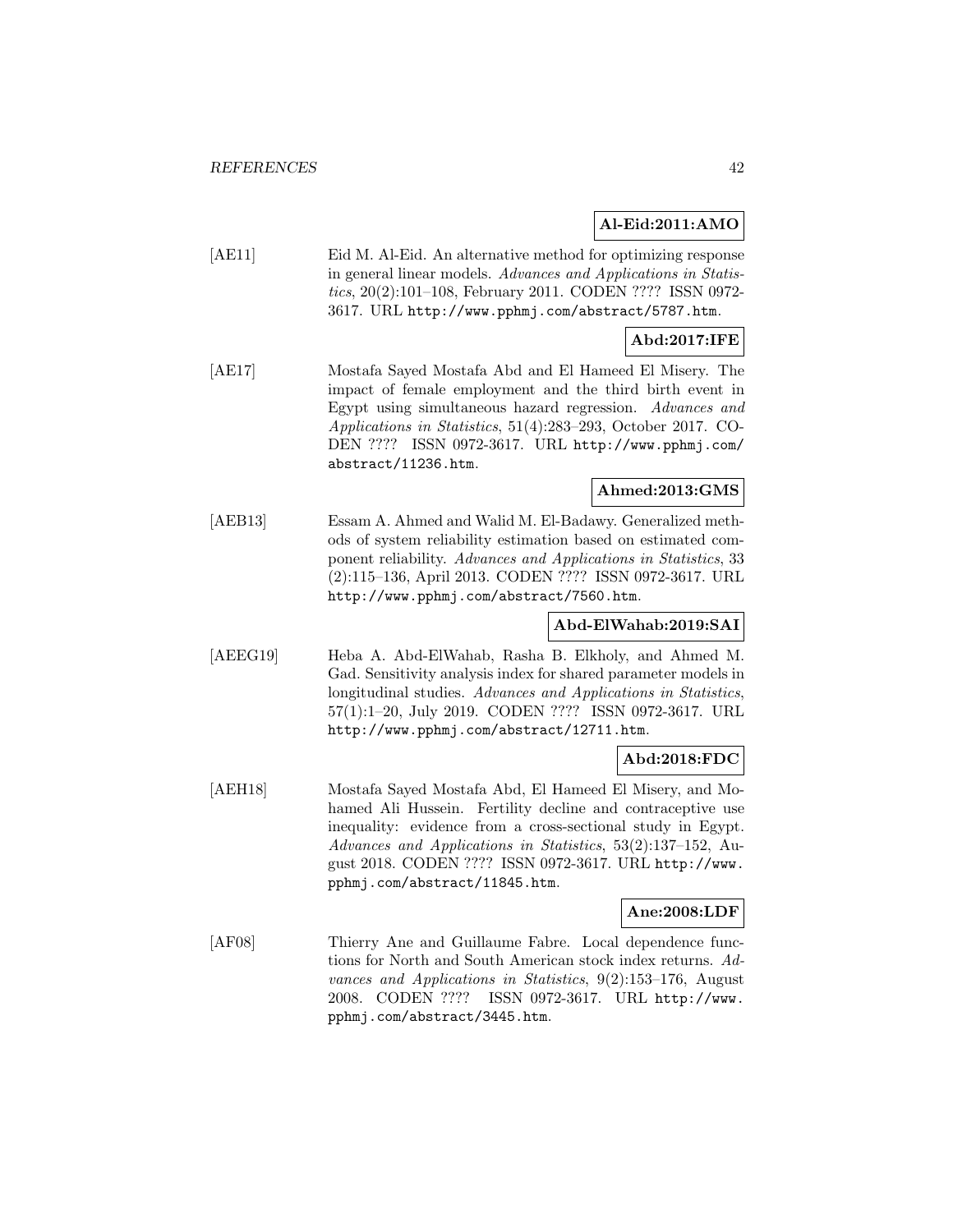## **Aziz:2019:DEB**

[AF19] Essam Fawzy Aziz and Nader Alber Fanous. Determinants of Egyptian bank's profitability using seemingly unrelated regression model. Advances and Applications in Statistics, 57 (2):145–153, August 2019. CODEN ???? ISSN 0972-3617. URL http://www.pphmj.com/abstract/12769.htm.

# **Afify:2016:ANP**

[Afi16] W. M. Afify. Adding a new parameter in flexible Weibull distribution using Marshall–Olkin model and its application. Advances and Applications in Statistics, 48(2):157–167, February 2016. CODEN ???? ISSN 0972-3617. URL http://www. pphmj.com/abstract/9783.htm.

# **Afify:2017:HDU**

[Afi17] W. M. Afify. Hybridization of distributions using transmutation and proportional hazard approach. Advances and Applications in Statistics, 51(6):445–468, December 2017. CO-DEN ???? ISSN 0972-3617. URL http://www.pphmj.com/ abstract/11388.htm.

### **Al-Ghamedi:2007:RES**

[AG07] Ateq A. Al-Ghamedi. A robust estimation of spline function. Advances and Applications in Statistics, 7(3):435–440, December 2007. CODEN ???? ISSN 0972-3617. URL http://www. pphmj.com/abstract/2722.htm.

## **Azam:2007:EPU**

[AGM<sup>+</sup>07] K. Azam, A. Grami, K. Mohammad, Gh. Jandaghi, M. Karimlou, and A. Kazemnejad. Estimation of parameters in unconditional categorical regression models with incomplete data in covariates. Advances and Applications in Statistics, 7(2):281– 290, August 2007. CODEN ???? ISSN 0972-3617.

### **Alghamdi:2019:IMT**

[AGW19] Abdulaziz Alghamdi, Alison Gray, and David Watson. Investigation of metabolomics techniques by analysis of MS Propolis data: which pre-treatment method is better? Advances and Applications in Statistics, 58(1):13–34, September 2019. CO-DEN ???? ISSN 0972-3617. URL http://www.pphmj.com/ abstract/12817.htm.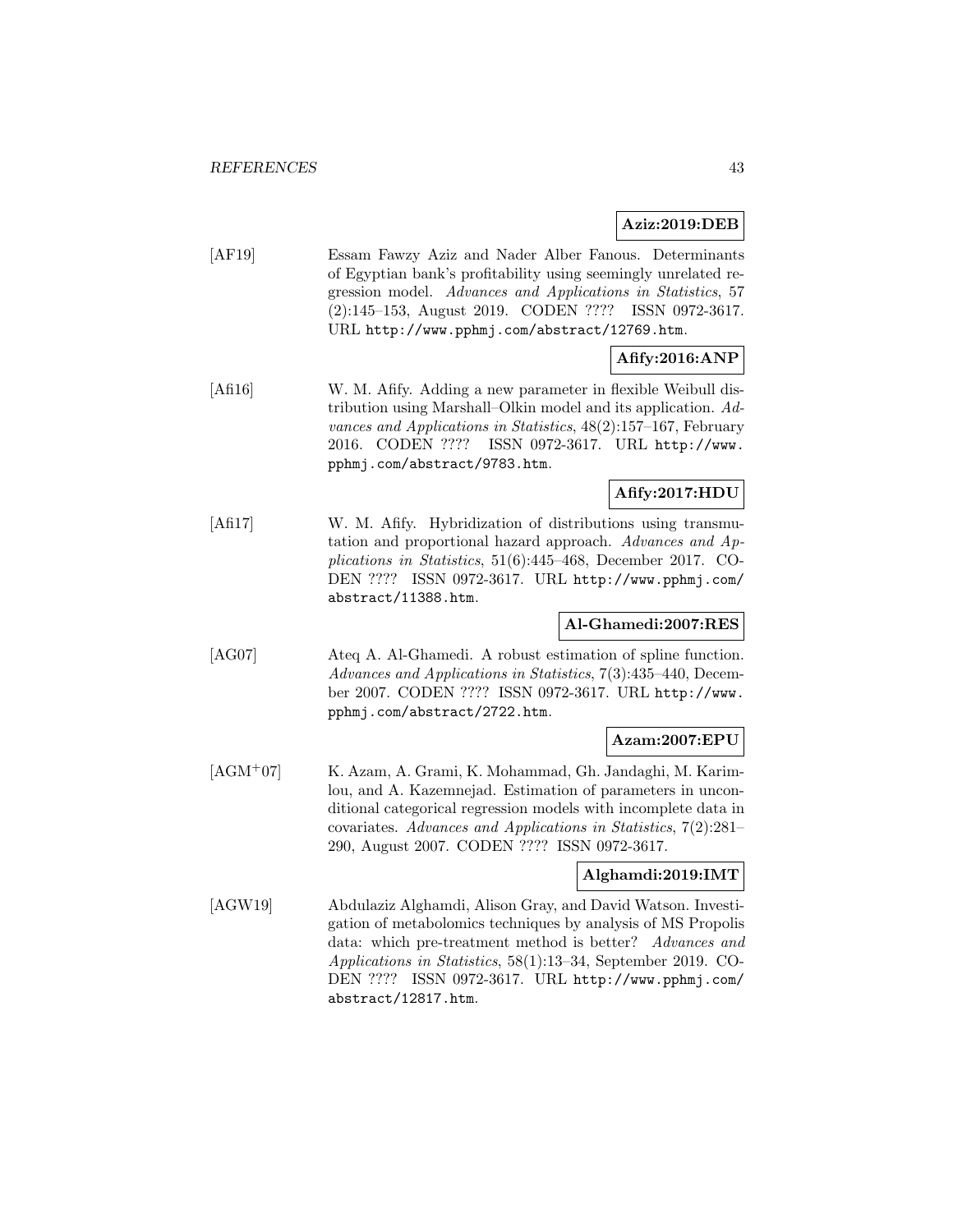## **Abraj:2021:JRP**

[AH21] M. A. M. Abraj and A. P. Hewaarachchi. Joint return period estimation of daily maximum and minimum temperatures using copula method. Advances and Applications in Statistics, 66(2):175–190, February 2021. CODEN ???? ISSN 0972-3617. URL http://www.pphmj.com/abstract/13669.htm.

# **Auda:2018:WRB**

[AIR18] Hend A. Auda, Mohamed A. Ismail, and Ali A. Rashed. Wilcoxon rank based principal component analysis. Advances and Applications in Statistics, 52(6):431–447, June 2018. CO-DEN ???? ISSN 0972-3617. URL http://www.pphmj.com/ abstract/11723.htm.

### **Abbasi:2011:EPS**

[AJM11] Narges Abbasi, Amrolah Jafari, and Iman Makhodom. Effect of parameters of skew normal-normal model on asymptotic distribution of sample variance. Advances and Applications in Statistics, 20(2):153–157, February 2011. CODEN ???? ISSN 0972-3617. URL http://www.pphmj.com/abstract/ 5791.htm.

## **Attanayake:2016:AFC**

[AJP16] A. M. C. H. Attanayake, D. D. M. Jayasundara, and T. S. G. Peiris. An application of 5-fold cross validation on a binary logistic regression model. Advances and Applications in Statistics, 49(6):443–451, December 2016. CODEN ???? ISSN 0972- 3617. URL http://www.pphmj.com/abstract/10381.htm.

### **Akman:2006:LBI**

[AK06] Olcay Akman and Sevtap Kestel. Length-biased inverse Gaussian hazard rate estimation: a predictive density approach. Advances and Applications in Statistics, 6(2):217–233, August 2006. CODEN ???? ISSN 0972-3617. URL http://www. pphmj.com/abstract/1850.htm.

### **Abramov:2008:PMO**

[AK08] Vyacheslav M. Abramov and Fima C. Klebaner. Prediction of missing observations by a control method. Advances and Applications in Statistics, 8(1):109–129, February 2008. CO-DEN ???? ISSN 0972-3617. URL http://www.pphmj.com/ abstract/2842.htm.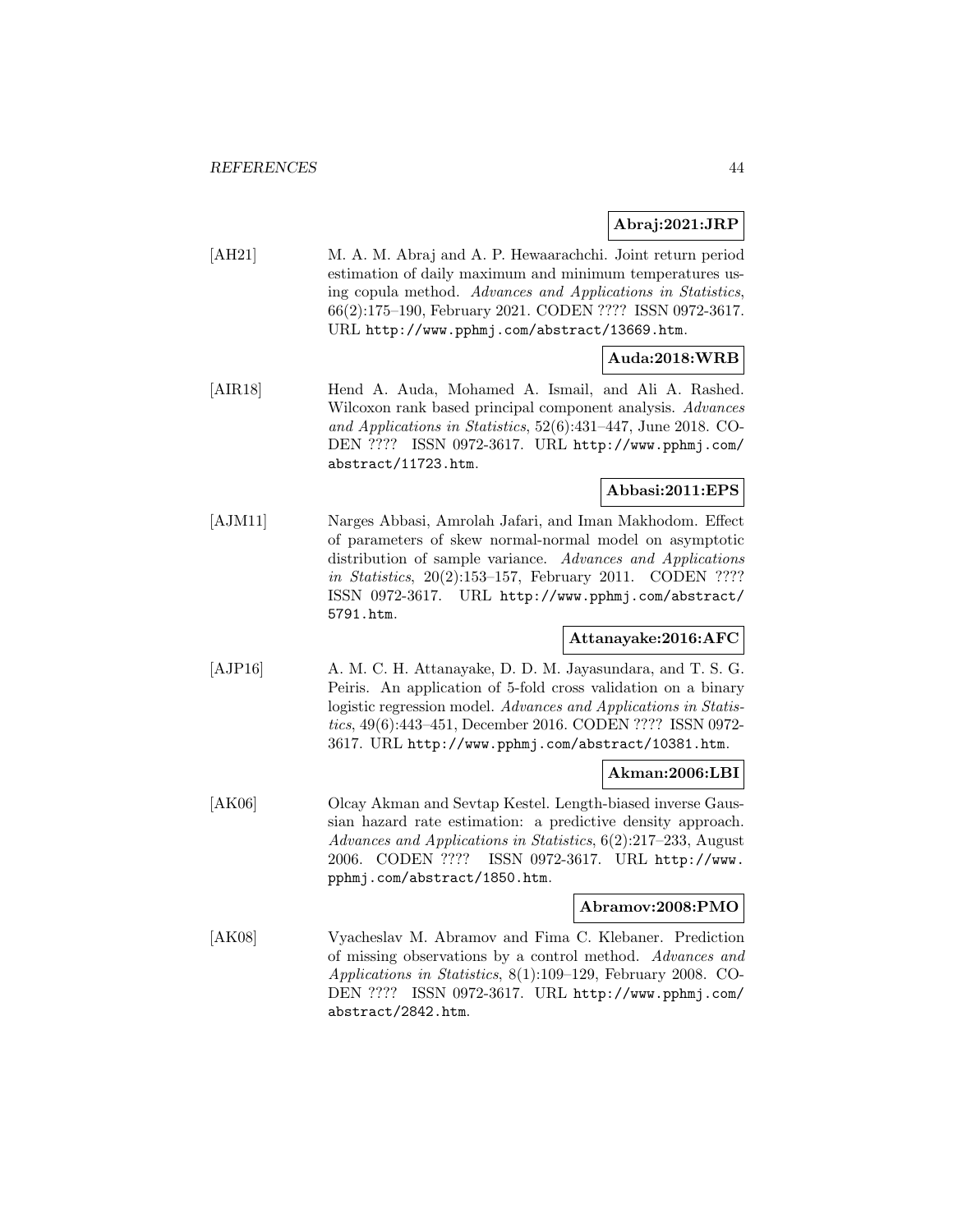#### **Abdel-Karim:2012:CIE**

[AK12] Amany Hassan Abdel-Karim. Confidence interval estimation for the ratio of means of two independent lognormal distributions with applications to health economics. Advances and Applications in Statistics, 26(1):41–62, January 2012. CO-DEN ???? ISSN 0972-3617. URL http://www.pphmj.com/ abstract/6619.htm.

## **Abdel-Karim:2016:MPN**

[AK16] Amany Hassan Abdel-Karim. Modeling the proportion of neonatal mortality. Advances and Applications in Statistics, 48(2):123–139, February 2016. CODEN ???? ISSN 0972-3617. URL http://www.pphmj.com/abstract/9781.htm.

# **Abdel-Karim:2019:EDS**

[AK19] Amany Hassan Abdel-Karim. Effect of different sampling methods on estimating the confidence interval of population coefficient of variation. Advances and Applications in Statistics, 55(2):221–236, April 2019. CODEN ???? ISSN 0972- 3617. URL http://www.pphmj.com/abstract/12500.htm.

## **Aslam:2017:EMA**

[AKA17] Muhammad Aslam, Nasrullah Khan, and Osama H. Arif. The EWMA moving average control chart for exponential distribution using multiple dependent state sampling. Advances and Applications in Statistics, 50(1):51–71, January 2017. CO-DEN ???? ISSN 0972-3617. URL http://www.pphmj.com/ abstract/10505.htm.

#### **Al-Kassab:2020:CBR**

[AKA20] M. M. T. Al-Kassab and M. Almousa. A comparison between ridge regression and least absolute value using simulation technique. Advances and Applications in Statistics, 60(2):137–146, February 2020. CODEN ???? ISSN 0972-3617. URL http:/ /www.pphmj.com/abstract/13042.htm.

## **Al-Kassab:2020:MCC**

[AKAA20] Mowafaq Muhammed Al-Kassab and Mohammed Qasim Al-Awjar. A Monte Carlo comparison between least squares and the new ridge regression parameters. Advances and Applications in Statistics, 62(1):97–105, May 2020. CODEN ???? ISSN 0972-3617. URL http://www.pphmj.com/abstract/ 13164.htm.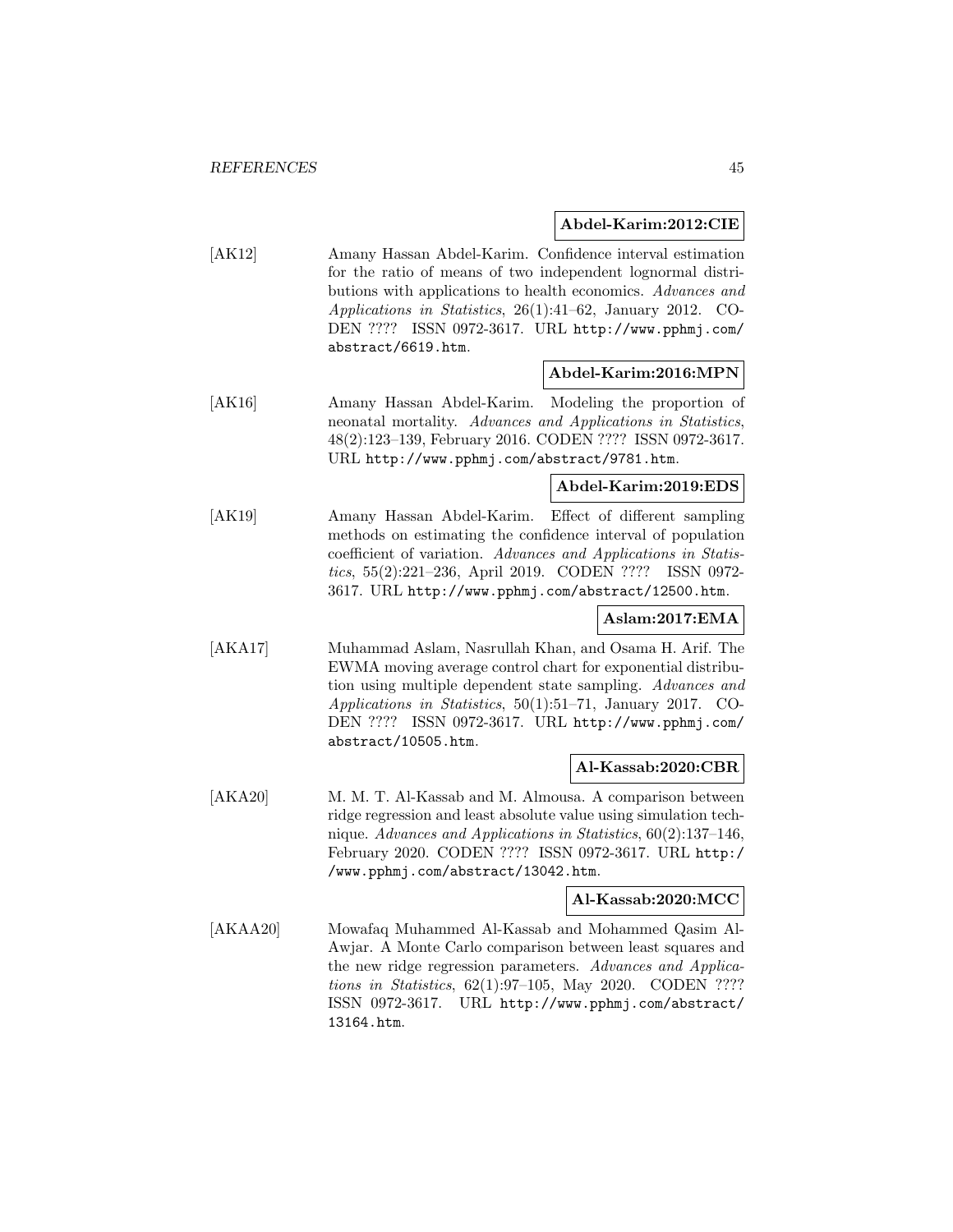#### **Almarashi:2018:EHL**

[AKEE18] Abdullah M. Almarashi, Mohamed G. Khalil, M. Elgarhy, and Mamhoud M. ElSehetry. Exponentiated half logistic exponential distribution with statistical properties and applications. Advances and Applications in Statistics, 53(4):423–440, October 2018. CODEN ???? ISSN 0972-3617. URL http://www. pphmj.com/abstract/12114.htm.

## **Adi-Kusumo:2016:CCD**

[AKGU<sup>+</sup>16] Fajar Adi-Kusumo, Gunardi, Herni Utami, Aluicius Irwan Endrayanto, Mulyono Nitisapto, Tony Agus Wijaya, Ardhasena Sopaheluwakan, and Titus Christiawan. Climate changes detection using Bayesian change point methods and empirical orthogonal function for improving the traditional cropping calendar in Gunung Kidul Regency of Indonesia. Advances and Applications in Statistics, 49(5):387–398, November 2016. CO-DEN ???? ISSN 0972-3617. URL http://www.pphmj.com/ abstract/10275.htm.

## **Akman:2005:IME**

[Akm05] Olcay Akman. Iterative mixture estimation for models with length-biased component. Advances and Applications in Statistics, 5(2):171–182, August 2005. CODEN ???? ISSN 0972-3617. URL http://www.pphmj.com/abstract/ 451.htm.

### **Aktas:2015:ACI**

[Akt15] Serpil Aktaş. Analysis of cancer incidence data using generalized linear model with nested effect. Advances and Applications in Statistics, 44(1):43–56, January 2015. CODEN ???? ISSN 0972-3617. URL http://www.pphmj.com/abstract/ 9016.htm.

## **Arslan:2020:USP**

 $[AKÜ20]$  G. Arslan, B. Karabulut, and H. M. Ünver. On using structural patterns in data for classification. Advances and Applications in Statistics, 65(1):33–56, November 2020. CO-DEN ???? ISSN 0972-3617. URL http://www.pphmj.com/ abstract/13494.htm.

## **AlMutairi:2016:DOS**

[Al 16] Alya O. Al Mutairi. Distribution of the order statistics of the generalized power function. Advances and Applications in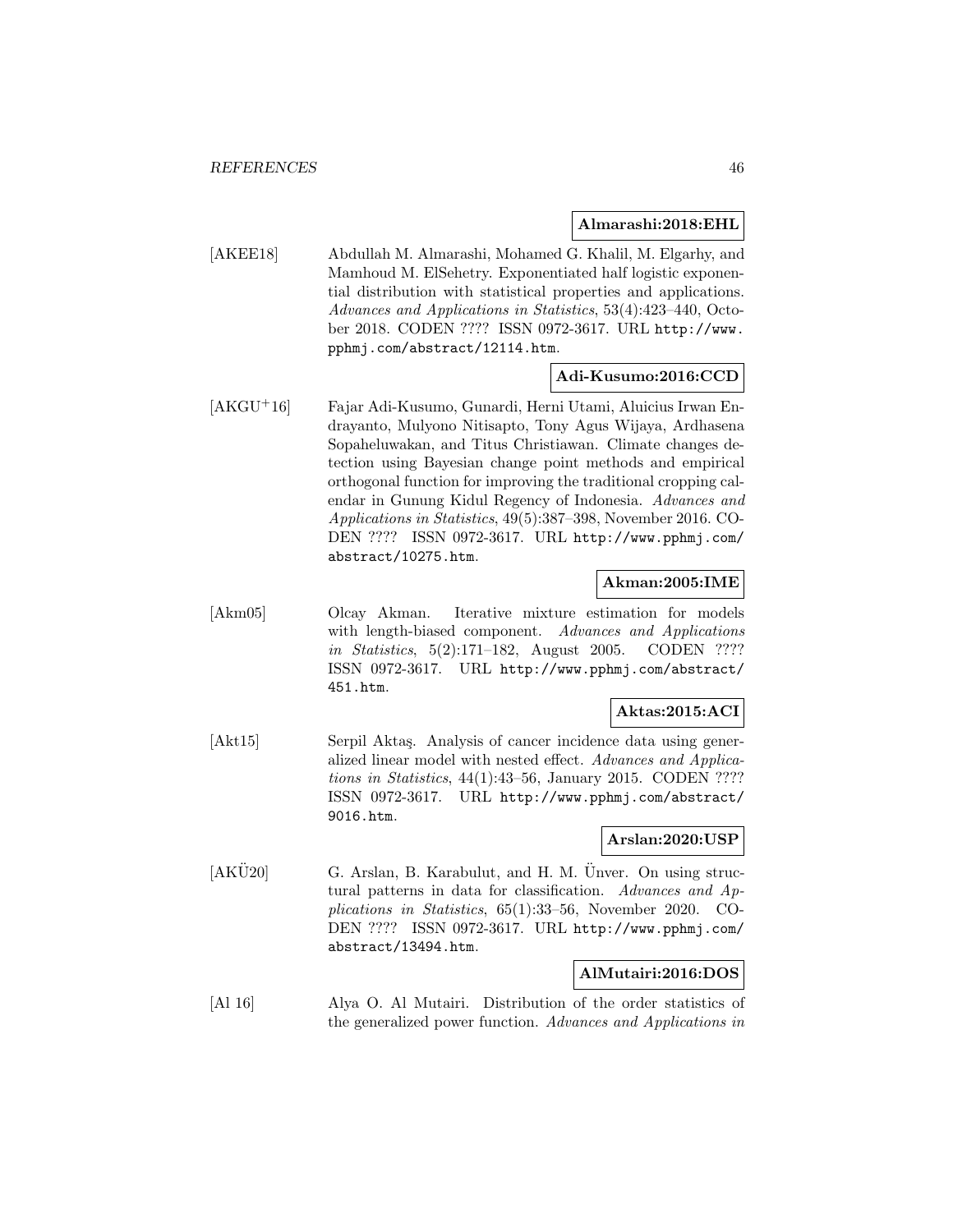Statistics, 49(2):87–104, August 2016. CODEN ???? ISSN 0972-3617. URL http://www.pphmj.com/abstract/10074. htm.

### **AlRahbi:2020:CAB**

[Al 20] Yaqoob Al Rahbi. A comparative analysis between a model of multiple components with a single repairman and a model of multiple components with many repairmen. Advances and Applications in Statistics, 65(1):143–150, November 2020. CO-DEN ???? ISSN 0972-3617. URL http://www.pphmj.com/ abstract/13500.htm.

## **Albers:2012:MC**

[Alb12] Willem Albers. MIXMAX charts. Advances and Applications in Statistics, 31(2):77–101, December 2012. CODEN ???? ISSN 0972-3617. URL http://www.pphmj.com/abstract/ 7328.htm.

### **Alderiny:2013:BDC**

[Ald13] Mahmoud M. Alderiny. Bootstrap determination of the cointegration rank with unknown lag order in VAR model: application on Egypt's imports from the main crops. Advances and Applications in Statistics, 37(1):73–94, November 2013. CODEN ???? ISSN 0972-3617. URL http://www.pphmj. com/abstract/7936.htm.

### **Alduais:2020:UNL**

[Ald20a] Fuad Alduais. Using non-linear programming to determine weighted coefficient of balanced loss function for estimating parameters and reliability function of Weibull distribution. Advances and Applications in Statistics, 62(1):31–53, May 2020. CODEN ???? ISSN 0972-3617. URL http://www. pphmj.com/abstract/13160.htm.

#### **Alduais:2020:DOP**

[Ald20b] Fuad S. Alduais. Determination of the optimal period for carrying out preventive maintenance to minimize expected total cost. Advances and Applications in Statistics, 65(2):227–246, December 2020. CODEN ???? ISSN 0972-3617. URL http: //www.pphmj.com/abstract/13575.htm.

## **Alduais:2021:BAR**

[Ald21] Fuad S. Alduais. A Bayesian analysis of record statistics from the Lomax model under balanced loss functions with nonlinear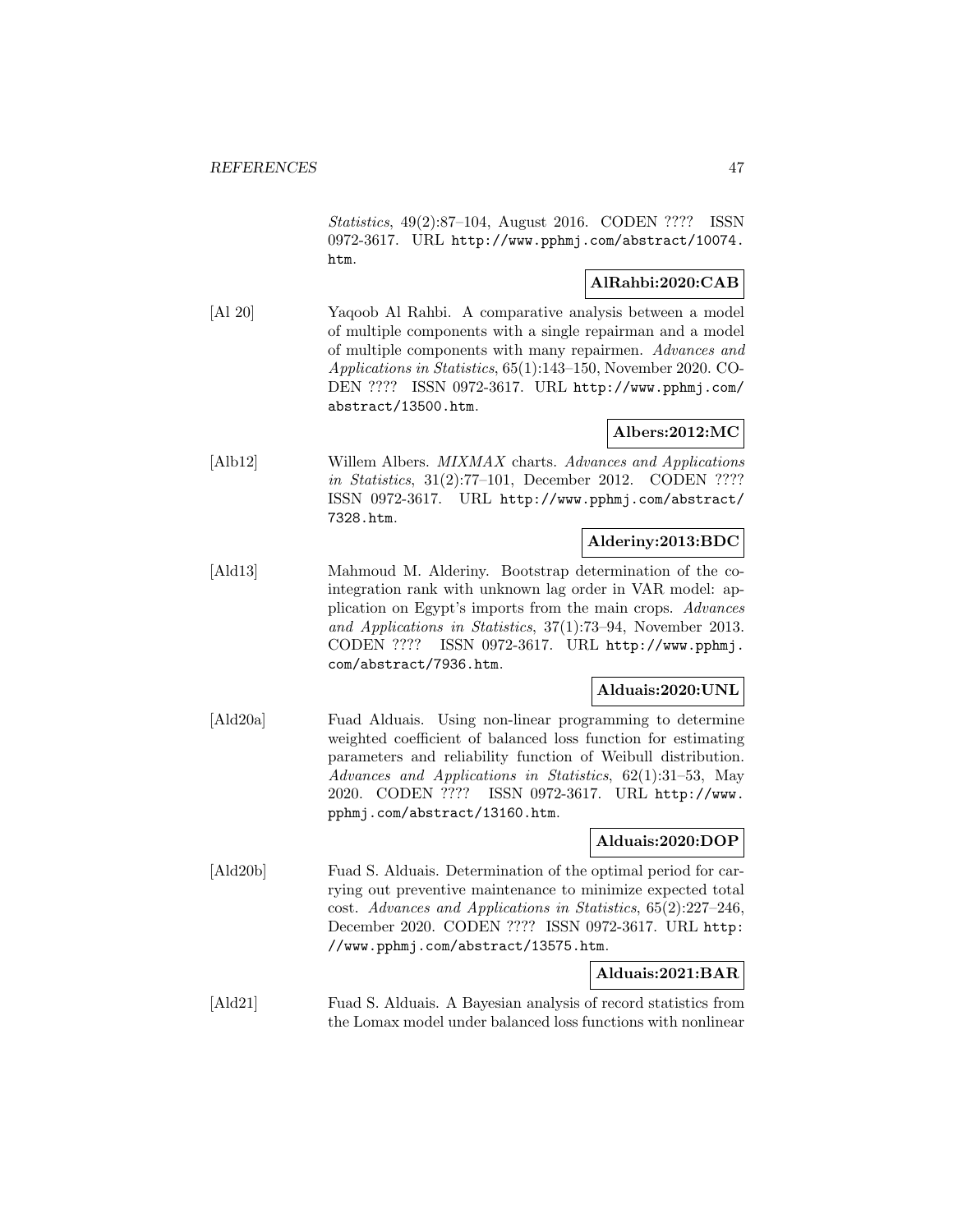programming. Advances and Applications in Statistics, 67(1): 33–45, March 2021. CODEN ???? ISSN 0972-3617. URL http://www.pphmj.com/abstract/13711.htm.

# **Alimohammadi:2010:DAQ**

[Ali10] Roshanak Alimohammadi. A different approach to quantify response variance in surveys. Advances and Applications in Statistics, 16(2):141–145, June 2010. CODEN ???? ISSN 0972-3617. URL http://www.pphmj.com/abstract/5158. htm.

## **Alkarni:2018:GLP**

[Alk18] Said H. Alkarni. Generalized Lindley power series family of distributions. Advances and Applications in Statistics, 53(5): 537–567, November 2018. CODEN ???? ISSN 0972-3617. URL http://www.pphmj.com/abstract/12163.htm.

#### **Almansour:2021:UBD**

[Alm21] Aseel Almansour. Using big data in the real estate sector. Advances and Applications in Statistics, 67(2):207–224, April 2021. CODEN ???? ISSN 0972-3617. URL http://www. pphmj.com/abstract/13759.htm.

### **Altarazi:2018:ECI**

[Alt18] Safwan Altarazi. Enhancing conformance of injection blow molding by integrating machine learning modeling and Taguchi parameter design. Advances and Applications in Statistics, 53(5):519–535, November 2018. CODEN ???? ISSN 0972-3617. URL http://www.pphmj.com/abstract/12162. htm.

## **Aly:2016:NTO**

[Aly16] Emad-Eldin A. A. Aly. Nonparametric test for ordered variances. Advances and Applications in Statistics, 49(5):399–408, November 2016. CODEN ???? ISSN 0972-3617. URL http: //www.pphmj.com/abstract/10276.htm.

#### **Arenas:2007:RER**

[AM07] C. Arenas and F. Mestres. RMDSE: an extension to related metric scaling. Advances and Applications in Statistics, 7(1): 97–113, April 2007. CODEN ???? ISSN 0972-3617. URL http://www.pphmj.com/abstract/2429.htm.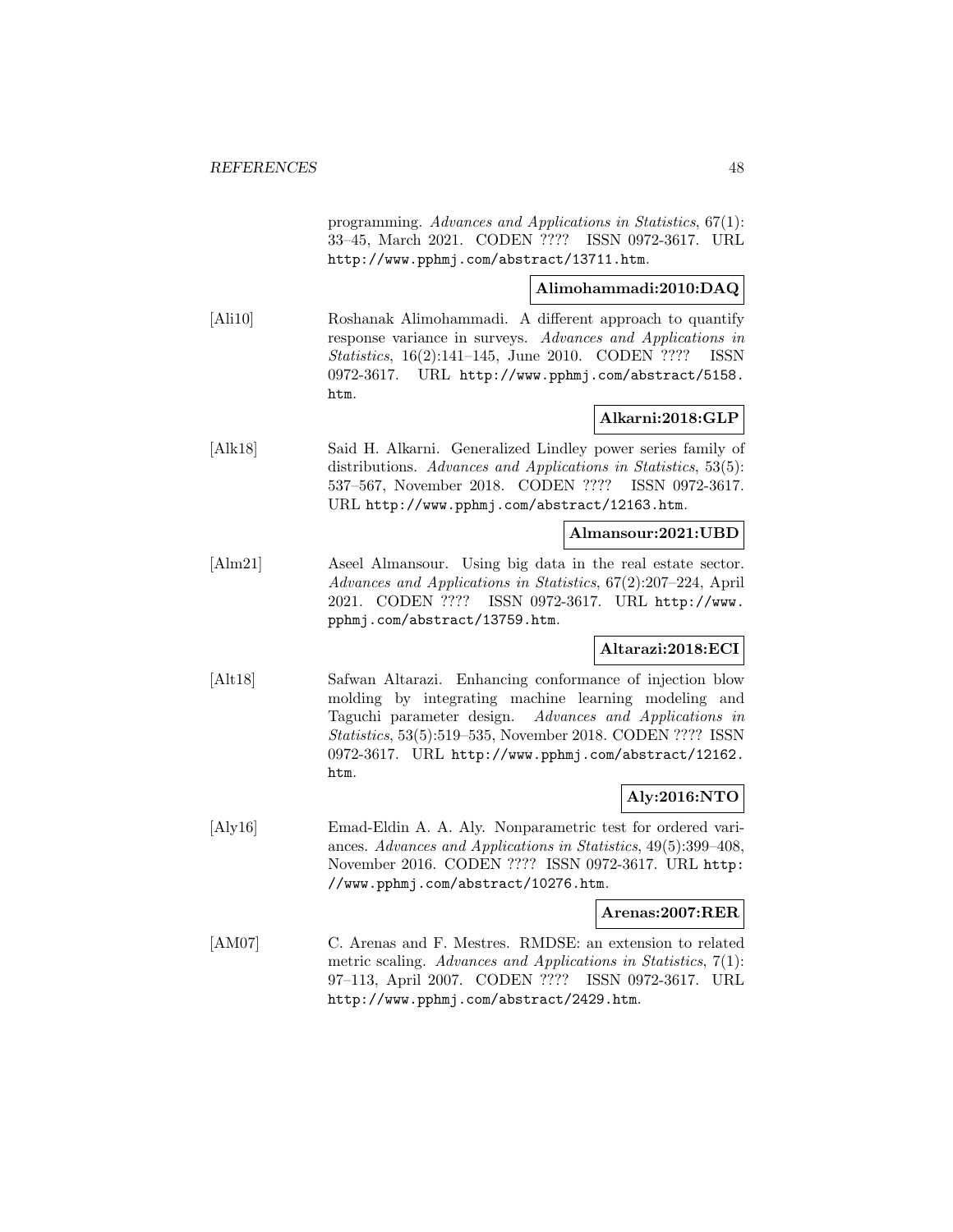#### **Abdul-Moniem:2010:MME**

[AM10a] Ibrahim B. Abdul-Moniem. TL-moments and L-moments estimation for the Weibull distribution. Advances and Applications in Statistics, 15(1):83–99, March 2010. CODEN ???? ISSN 0972-3617. URL http://www.pphmj.com/abstract/ 4862.htm.

## **Achcar:2010:UMM**

[AM10b] Jorge Alberto Achcar and Fernando Antônio Moala. Use of MCMC methods to obtain Bayesian inferences for the Birnbaum–Saunders distribution in the presence of censored data and covariates. Advances and Applications in Statistics, 17(1):1–27, July 2010. CODEN ???? ISSN 0972-3617. URL http://www.pphmj.com/abstract/5163.htm.

## **Abdelaal:2012:SEW**

[AM12a] Medhat Mohamed Ahmed Abdelaal and Hisham Abdel-Tawab Mahran Morsy. A study of the effect of worldwide governance and corruption indicators on the human development index using spatial regression analysis. Advances and Applications in Statistics, 26(2):97–112, February 2012. CO-DEN ???? ISSN 0972-3617. URL http://www.pphmj.com/ abstract/6683.htm.

### **Altavilla:2012:AIS**

[AM12b] Anna Maria Altavilla and Angelo Mazza. On the analysis of immigrant settlement patterns using quadrat counts. The case of the city of Catania (Italy). Advances and Applications in Statistics, 29(2):111–123, August 2012. CODEN ???? ISSN 0972-3617. URL http://www.pphmj.com/abstract/ 7129.htm.

## **Abdelaal:2015:SME**

[AM15a] Medhat Mohamed Ahmed Abdelaal and Saeed Farouk Saber Mohamed. Statistical model of Egyptian economic growth prediction. Advances and Applications in Statistics, 47(3):225– 246, December 2015. CODEN ???? ISSN 0972-3617. URL http://www.pphmj.com/abstract/9560.htm.

### **Abdelaal:2015:MPG**

[AM15b] Medhat Mohamed Ahmed Abdelaal and Hisham Abdel-Tawab Mahran Morsy. The measurement of productivity growth in Egyptian universities using DEA-based Malmquist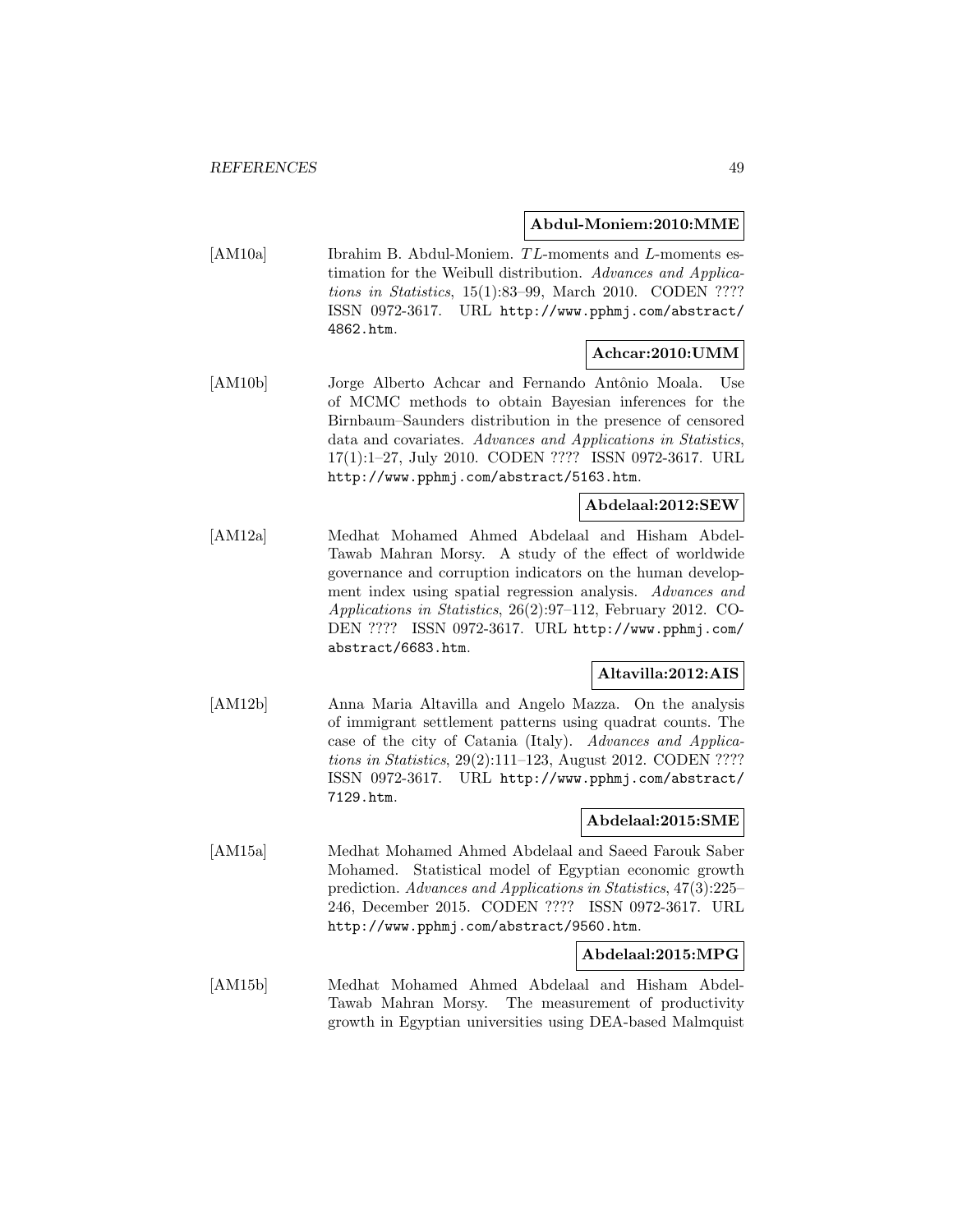productivity index. Advances and Applications in Statistics, 46(3):159–181, September 2015. CODEN ???? ISSN 0972- 3617. URL http://www.pphmj.com/abstract/9425.htm.

**Al-Marzouki:2020:SIT**

[AM20] Sanaa Al-Marzouki. Statistical inference of Type II Topp Leone inverse Rayleigh distribution. Advances and Applications in Statistics, 63(2):141–150, August 2020. CODEN ???? ISSN 0972-3617. URL http://www.pphmj.com/abstract/ 13291.htm.

### **Abdelaal:2013:HMM**

[AMA13] Medhat M. A. Abdelaal, Moustafa Galal Moustafa, and Dalia Mohamed Samy Aglan. Hybrid model of MARIMA and ANNBP for forecasting sales tax in Egypt. Advances and Applications in Statistics, 37(1):37–71, November 2013. CO-DEN ???? ISSN 0972-3617. URL http://www.pphmj.com/ abstract/7935.htm.

## **Al-Marzouki:2020:KWR**

[AMA20] Sanaa Al-Marzouki and Sharifah Alrajhi. Kumaraswamy Weibull Rayleigh distribution: statistical properties and application. Advances and Applications in Statistics, 64(2):251– 266, October 2020. CODEN ???? ISSN 0972-3617. URL http://www.pphmj.com/abstract/13441.htm.

### **Al-Marshadi:2019:SSR**

[AMAAEA19] A. H. Al-Marshadi, A. H. Alharbey, A. M. Abd-Elfattah, and Muhammad Aslam. Step–stress reliability for generalized Rayleigh distribution based on censoring data. Advances and Applications in Statistics, 58(2):159–178, October 2019. CODEN ???? ISSN 0972-3617. URL http://www.pphmj. com/abstract/12878.htm.

#### **Abdul-Moniem:2012:ELE**

[AMAHE12] I. B. Abdul-Moniem, H. F. Abdel-Hameed, and Y. M. Abo Essa. Estimation in linear exponential distribution using different methods. Advances and Applications in Statistics, 26(1): 63–77, January 2012. CODEN ???? ISSN 0972-3617. URL http://www.pphmj.com/abstract/6620.htm.

# **Arora:2011:APM**

[AMB11] Sangeeta Arora, Kalpana K. Mahajan, and Pooja Bansal. Absolute partial mean curve: a new curve of inequality. Advances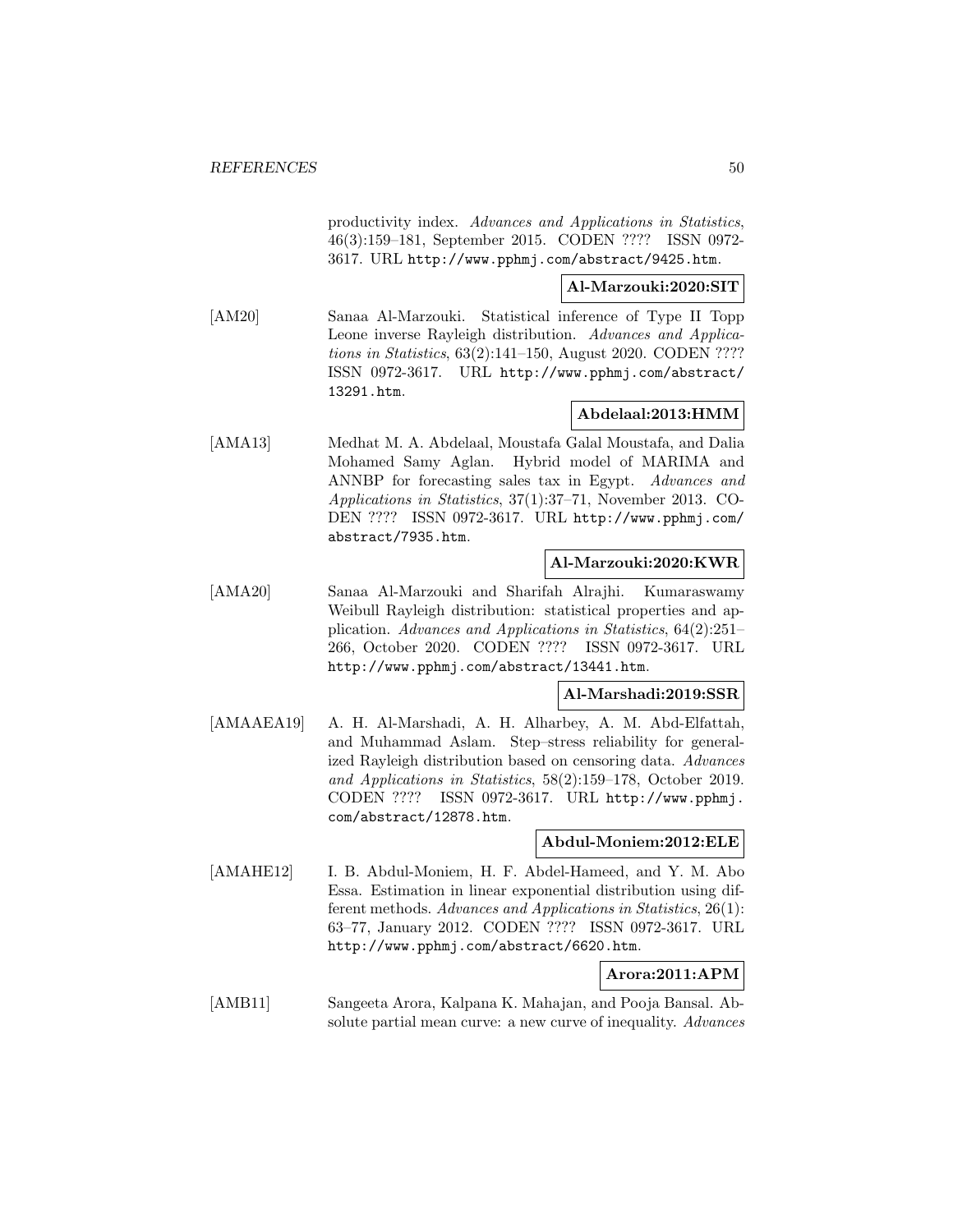and Applications in Statistics, 24(2):139–156, October 2011. CODEN ???? ISSN 0972-3617. URL http://www.pphmj. com/abstract/6281.htm.

#### **Amerise:2016:IRC**

[Ame16] Ilaria L. Amerise. Iteratively reweighted constrained quantile regressions. Advances and Applications in Statistics, 49(6): 417–441, December 2016. CODEN ???? ISSN 0972-3617. URL http://www.pphmj.com/abstract/10380.htm.

## **Aal:2018:SAU**

[AME18] Medhat M. Abdel Aal, Mamdouh A. Alim Saad Mowafy, and Nehal Etman. A statistical approach for understanding the plethora of MIRNAS and MRNAS interplay. Advances and Applications in Statistics, 53(6):693–713, December 2018. CO-DEN ???? ISSN 0972-3617. URL http://www.pphmj.com/ abstract/12232.htm.

### **Al-Mousawi:2012:MES**

[AMEGM12] Howraa Al-Mousawi, Hassan Elsalloukh, Jose H. Guardiola, and Thomas McMillan. The multivariate epsilon-skew Laplace distribution. Advances and Applications in Statistics, 27(1): 9–26, March 2012. CODEN ???? ISSN 0972-3617. URL http://www.pphmj.com/abstract/6739.htm.

### **Aminzadeh:2009:BEV**

[Ami09] M. S. Aminzadeh. Bayes estimation of K-variable reliability for multiple exponential distributions. Advances and Applications in Statistics, 12(1):127–136, June 2009. CODEN ???? ISSN 0972-3617. URL http://www.pphmj.com/abstract/ 4004.htm.

#### **Aminzadeh:2014:SSR**

[Ami14] M. S. Aminzadeh. A surveillance scheme for reliability growth of repairable systems and software based on NHPP. Advances and Applications in Statistics, 39(2):149–160, April 2014. CO-DEN ???? ISSN 0972-3617. URL http://www.pphmj.com/ abstract/8321.htm.

#### **Alhagyan:2020:EEG**

[AMO20] Mohammed Alhagyan, Masnita Misiran, and Zurni Omar. Efficient estimators for geometric fractional Brownian motion perturbed by fractional Ornstein–Uhlenbeck process. Advances and Applications in Statistics, 62(2):203–226, June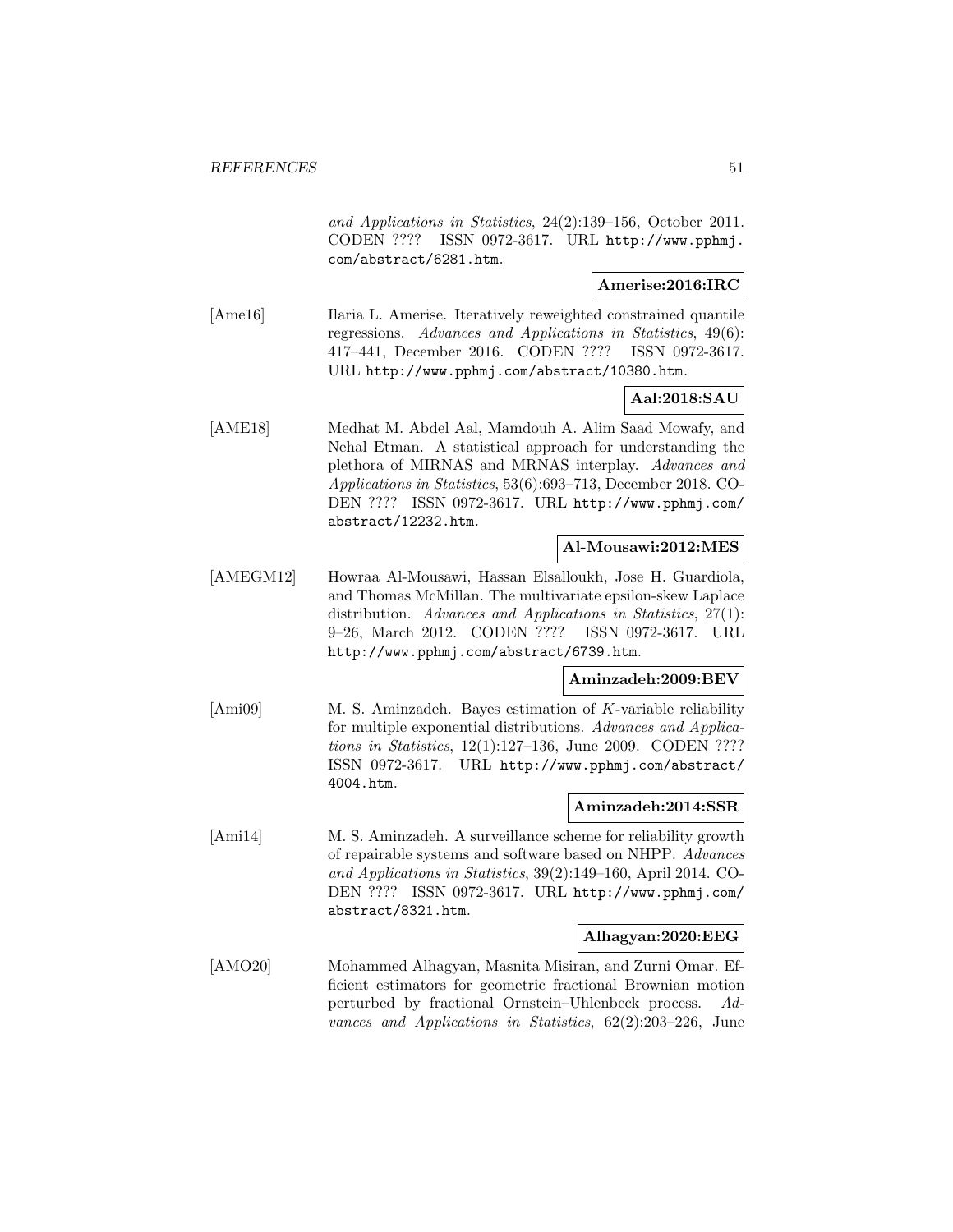2020. CODEN ???? ISSN 0972-3617. URL http://www. pphmj.com/abstract/13215.htm.

### **Alhagyan:2021:ESV**

[AMO21] Mohammed Alhagyan, Masnita Misiran, and Zurni Omar. On effects of stochastic volatility and long memory towards mortgage insurance models: an empirical study. Advances and Applications in Statistics, 66(2):165–174, February 2021. CO-DEN ???? ISSN 0972-3617. URL http://www.pphmj.com/ abstract/13668.htm.

## **Niwitpong:2016:CIDb**

[aN16] Sa aat Niwitpong. Confidence intervals for the difference between normal means with a known coefficient of variation. Advances and Applications in Statistics, 49(1):49–65, July 2016. CODEN ???? ISSN 0972-3617. URL http://www.pphmj. com/abstract/10026.htm.

## **Ayodeji:2017:CCA**

[AOAS17] I. O. Ayodeji, T. O. Obilade, O. A. Adelodun, and K. O. Sofowora. Canonical correlation analysis approach for the geochemistry of a Nigerian crude oil well. Advances and Applications in Statistics, 50(1):37–49, January 2017. CODEN ???? ISSN 0972-3617. URL http://www.pphmj.com/abstract/ 10504.htm.

# **Atem:2017:OKI**

[AOM17] Bol A. M. Atem, George O. Orwa, and Levi N. Mbugua. The odd Kumaraswamy inverse Weibull distribution with application to survival data. Advances and Applications in Statistics, 51(5):309–335, November 2017. CODEN ???? ISSN 0972- 3617. URL http://www.pphmj.com/abstract/11274.htm.

# **Abreu:2010:SSP**

[APD<sup>+</sup>10] G. C. G. Abreu, A. Pinheiro, R. D. Drummond, S. R. Camargo, and M. Menossi. Some statistical properties of gene expression clustering for array data. Advances and Applications in Statistics, 14(2):191–204, February 2010. CODEN ???? ISSN 0972-3617. URL http://www.pphmj.com/abstract/ 4607.htm.

## **Attanayake:2019:CFA**

[APL19] A. M. C. H. Attanayake, S. S. N. Perera, and U. P. Liyanage. Combining forecasts of ARIMA and exponential smoothing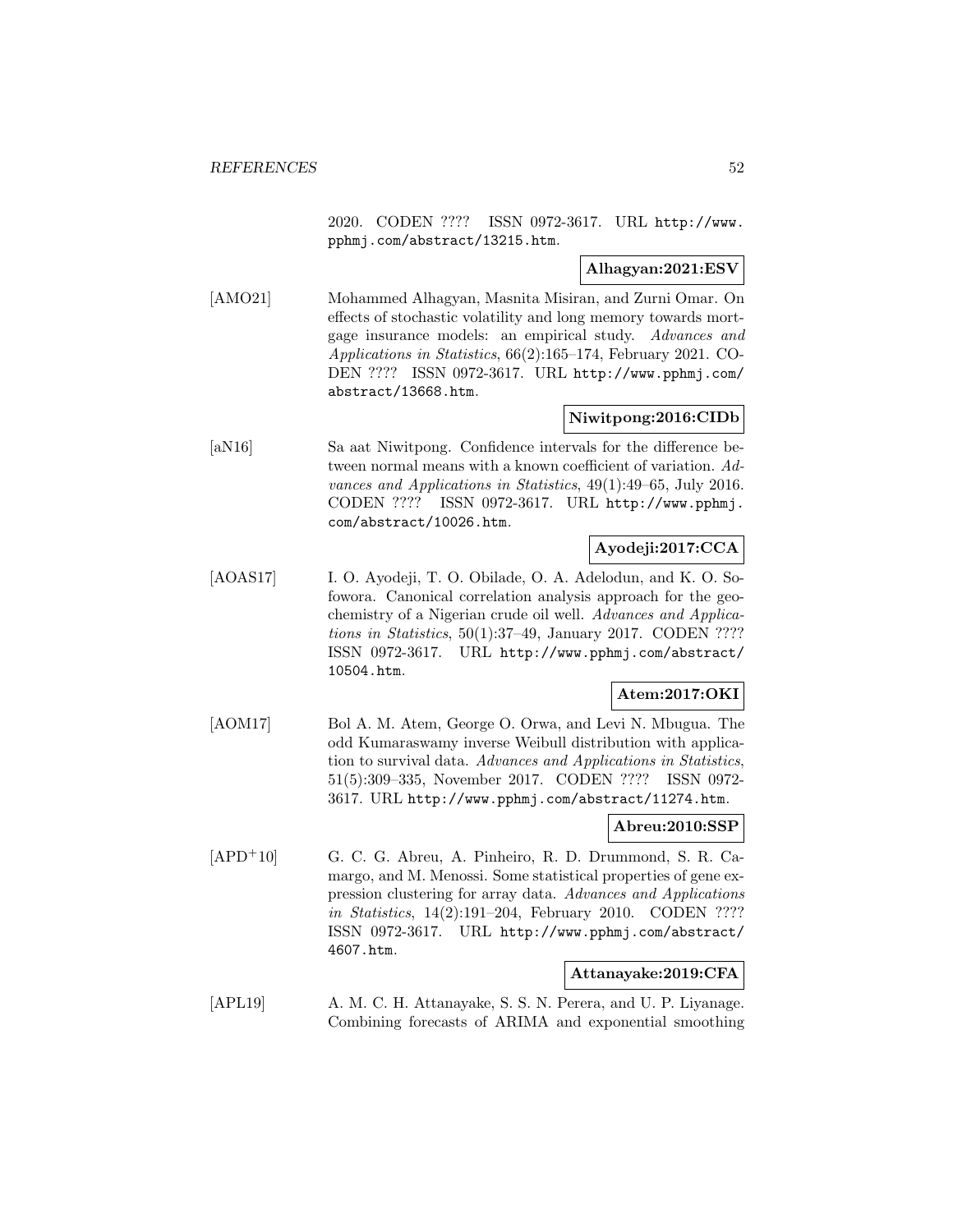models. Advances and Applications in Statistics, 59(2):199– 208, December 2019. CODEN ???? ISSN 0972-3617. URL http://www.pphmj.com/abstract/12957.htm.

## **Attanayake:2020:NBR**

[APL20] A. M. C. H. Attanayake, S. S. N. Perera, and U. P. Liyanage. Negative binomial regression + autoregressive integrated moving average modelling of dengue disease in Colombo, Sri Lanka. Advances and Applications in Statistics, 64(1):103– 112, September 2020. CODEN ???? ISSN 0972-3617. URL http://www.pphmj.com/abstract/13337.htm.

### **Ateya:2014:PUB**

[AR14] Saieed F. Ateya and Mohamed M. Rizk. Prediction under bivariate generalized exponential distribution. Advances and Applications in Statistics, 38(2):129–147, February 2014. CO-DEN ???? ISSN 0972-3617. URL http://www.pphmj.com/ abstract/8172.htm.

# **Afify:2016:MGF**

[AR16] W. M. Afify and Ahmed Ramzy. Modified goodness of fit tests for the inverse flexible Weibull distribution. Advances and Applications in Statistics, 48(4):257–272, April 2016. CO-DEN ???? ISSN 0972-3617. URL http://www.pphmj.com/ abstract/9852.htm.

### **AlRahbi:2018:RAR**

[ARA<sup>+</sup>18] Yaqoob Al Rahbi, S. M. Rizwan, B. M. Alkali, Andrew Cowell, and G. Taneja. Reliability analysis of rodding anode plant in an aluminum industry with multiple repairmen. Advances and Applications in Statistics, 53(5):569–597, November 2018. CODEN ???? ISSN 0972-3617. URL http://www.pphmj. com/abstract/12164.htm.

## **AlRahbi:2019:RAM**

[ARA<sup>+</sup>19] Yaqoob Al Rahbi, S. M. Rizwan, B. M. Alkali, Andrew Cowell, and G. Taneja. Reliability analysis of multiple units with multiple repairmen of rodding anode plant in aluminum industry. Advances and Applications in Statistics, 54(1):151–178, January 2019. CODEN ???? ISSN 0972-3617. URL http:// www.pphmj.com/abstract/12348.htm.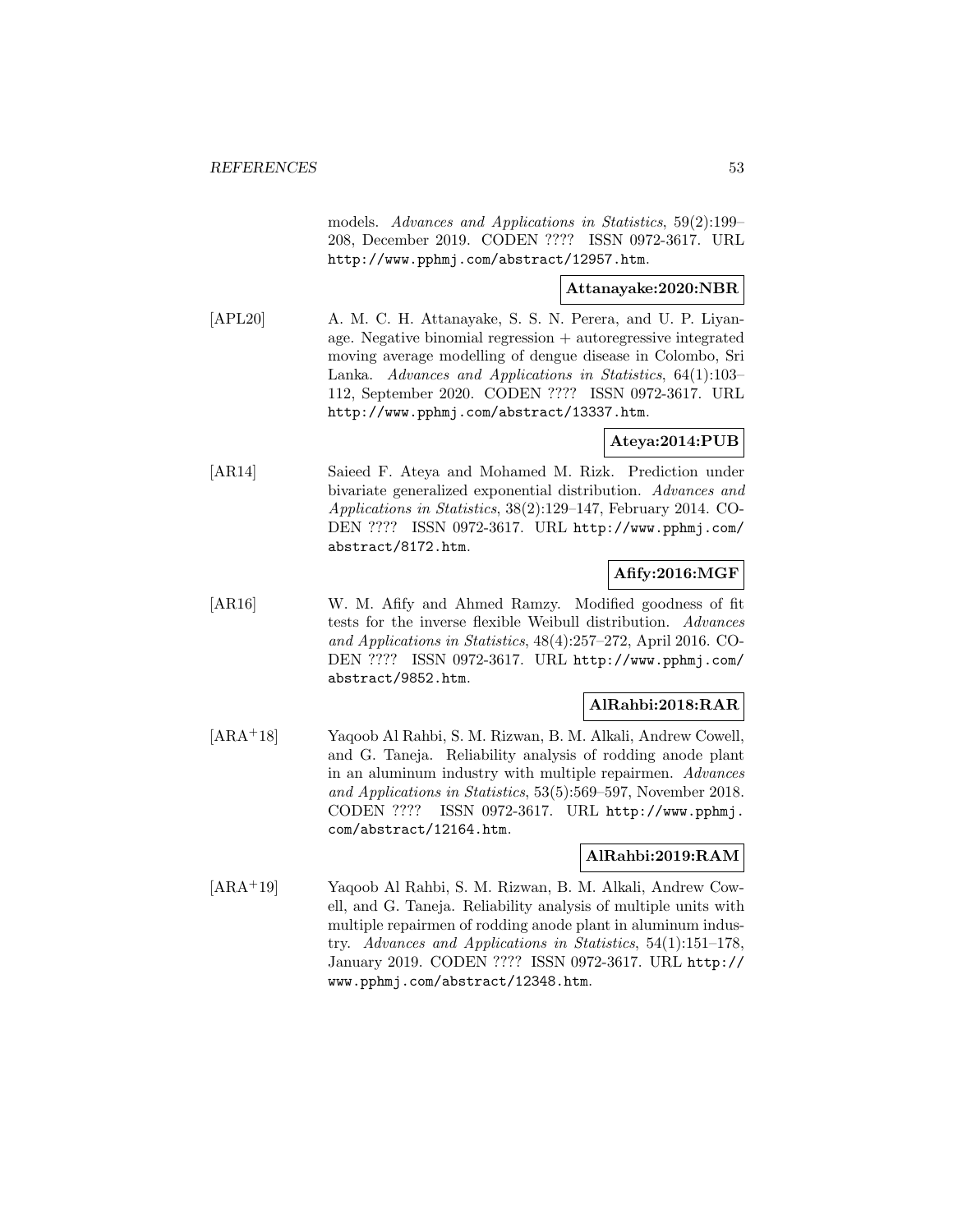#### **Ahmad:2017:MRS**

[ARAA17] Liaquat Ahmad, Iqra Rafiq, Mansour Sattam Aldosari, and Muhammad Aslam. Mixed repetitive sampling plan using EWMA. Advances and Applications in Statistics, 51(3):167– 186, September 2017. CODEN ???? ISSN 0972-3617. URL http://www.pphmj.com/abstract/11133.htm.

## **Arboretti:2008:PAM**

[Arb08] Rosa Arboretti. A permutation approach for multivariate repeated measures with application to a complex randomized clinical trial. Advances and Applications in Statistics, 9(2): 261–282, August 2008. CODEN ???? ISSN 0972-3617. URL http://www.pphmj.com/abstract/3450.htm.

## **Areepong:2019:ESA**

[Are19] Yupaporn Areepong. The exact solution of ARL on EWMA chart for non seasonal AR model with exogenous variables. Advances and Applications in Statistics, 57(1):41–59, July 2019. CODEN ???? ISSN 0972-3617. URL http://www.pphmj. com/abstract/12713.htm.

### **Arrizabalaga:2013:PAE**

[Arr13] Jose Mari Eguzkitza Arrizabalaga. A practical approach for estimating demand in periodicals with many retailers and infrequent stockouts. Advances and Applications in Statistics, 32(1):1–13, January 2013. CODEN ???? ISSN 0972-3617. URL http://www.pphmj.com/abstract/7387.htm.

### **Amato:2005:WSA**

[AS05] Umberto Amato and Theofanis Sapatinas. Wavelet shrinkage approaches to baseline signal estimation from repeated noisy measurements. Advances and Applications in Statistics, 5(1): 21–50, April 2005. CODEN ???? ISSN 0972-3617. URL http://www.pphmj.com/abstract/443.htm.

## **Ayyappan:2013:BAQ**

[AS13] G. Ayyappan and K. Sathiya. Batch arrival queue with three stages of service having server vacations and service interruptions. Advances and Applications in Statistics, 35(2):111–126, August 2013. CODEN ???? ISSN 0972-3617. URL http:// www.pphmj.com/abstract/7845.htm.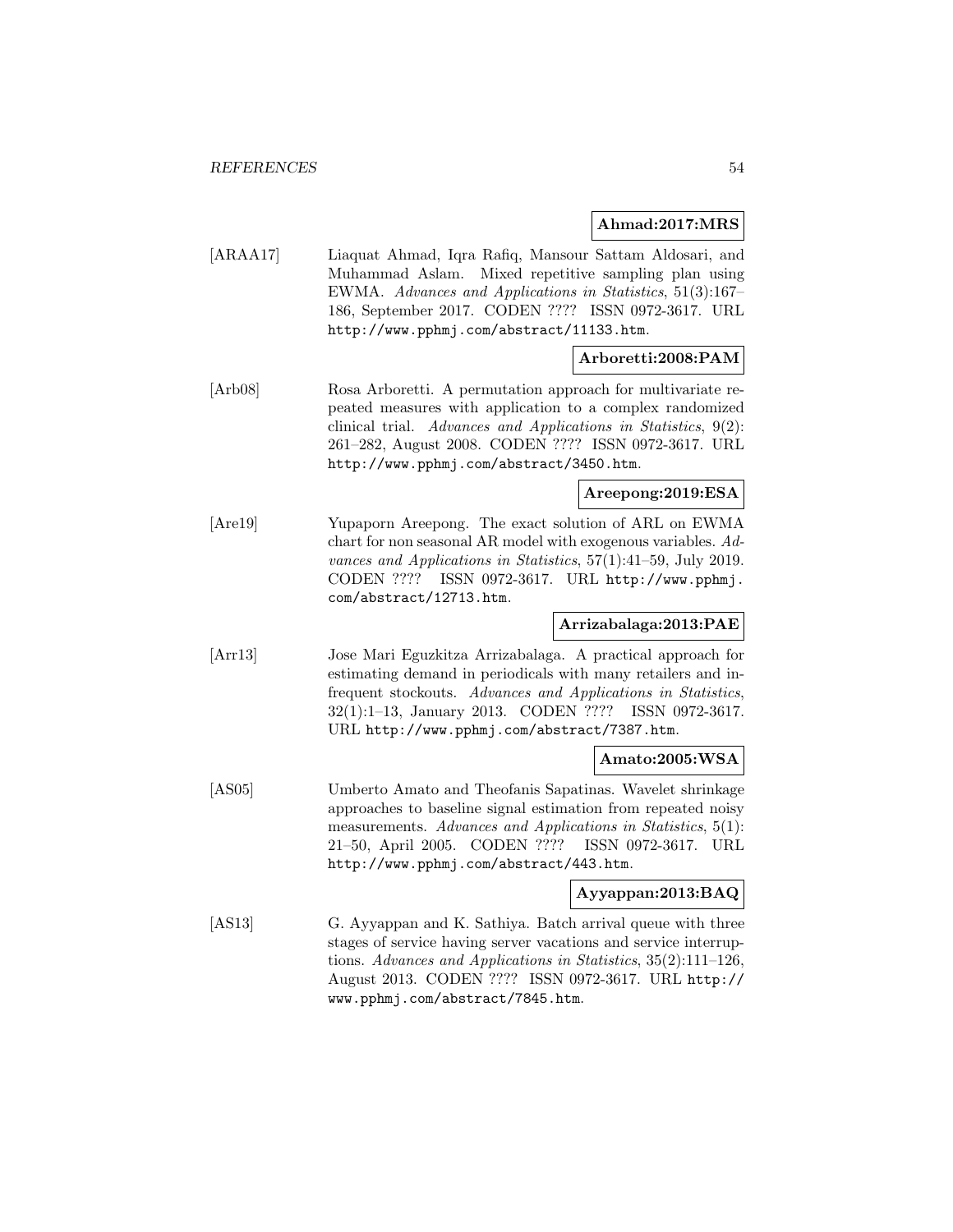**Al-Shomrani:2016:CRR**

[AS16a] Ali A. Al-Shomrani. Characterization and recurrence relations of certain distributions of  $k$  th upper record values. Advances and Applications in Statistics, 48(5):349–361, May 2016. CO-DEN ???? ISSN 0972-3617. URL http://www.pphmj.com/ abstract/9913.htm.

## **Areepong:2016:EEA**

[AS16b] Yupaporn Areepong and Saowanit Sukparungsee. An explicit expression of average run length of exponentially weighted moving average control chart with  $ARIMA(p, d, q)(P, D, Q)_L$ models. Advances and Applications in Statistics, 49(5):369– 385, November 2016. CODEN ???? ISSN 0972-3617. URL http://www.pphmj.com/abstract/10274.htm.

## **Areepong:2017:EFA**

[AS17] Yupaporn Areepong and Saowanit Sukparungsee. Explicit formulas of average run length of cumulative sum control chart for autoregressive integrated moving average with exogenous variable model. Advances and Applications in Statistics, 50(1): 21–36, January 2017. CODEN ???? ISSN 0972-3617. URL http://www.pphmj.com/abstract/10503.htm.

### **Al-Subh:2018:CST**

[AS18] Sameer Ahmad Hasan Al-Subh. Chi-square test for Laplace distribution using extreme and median RSS. Advances and Applications in Statistics, 53(5):611–623, November 2018. CO-DEN ???? ISSN 0972-3617. URL http://www.pphmj.com/ abstract/12166.htm.

# **Amer:2019:BCM**

[AS19] Yasser M. Amer and Rania M. Shalabi. Bias-corrected maximum likelihood estimation of the parameters of the twoparameter Lindley distribution. Advances and Applications in Statistics, 58(2):137–158, October 2019. CODEN ???? ISSN 0972-3617. URL http://www.pphmj.com/abstract/12877. htm.

#### **Al-Saleh:2009:MMB**

[ASAF09] Mohammad Ahmad Ali Al-Saleh and Suhaila Humoud Al-Farhoud. Multivariate model for bankruptcy prediction. Advances and Applications in Statistics, 11(1):29–45, February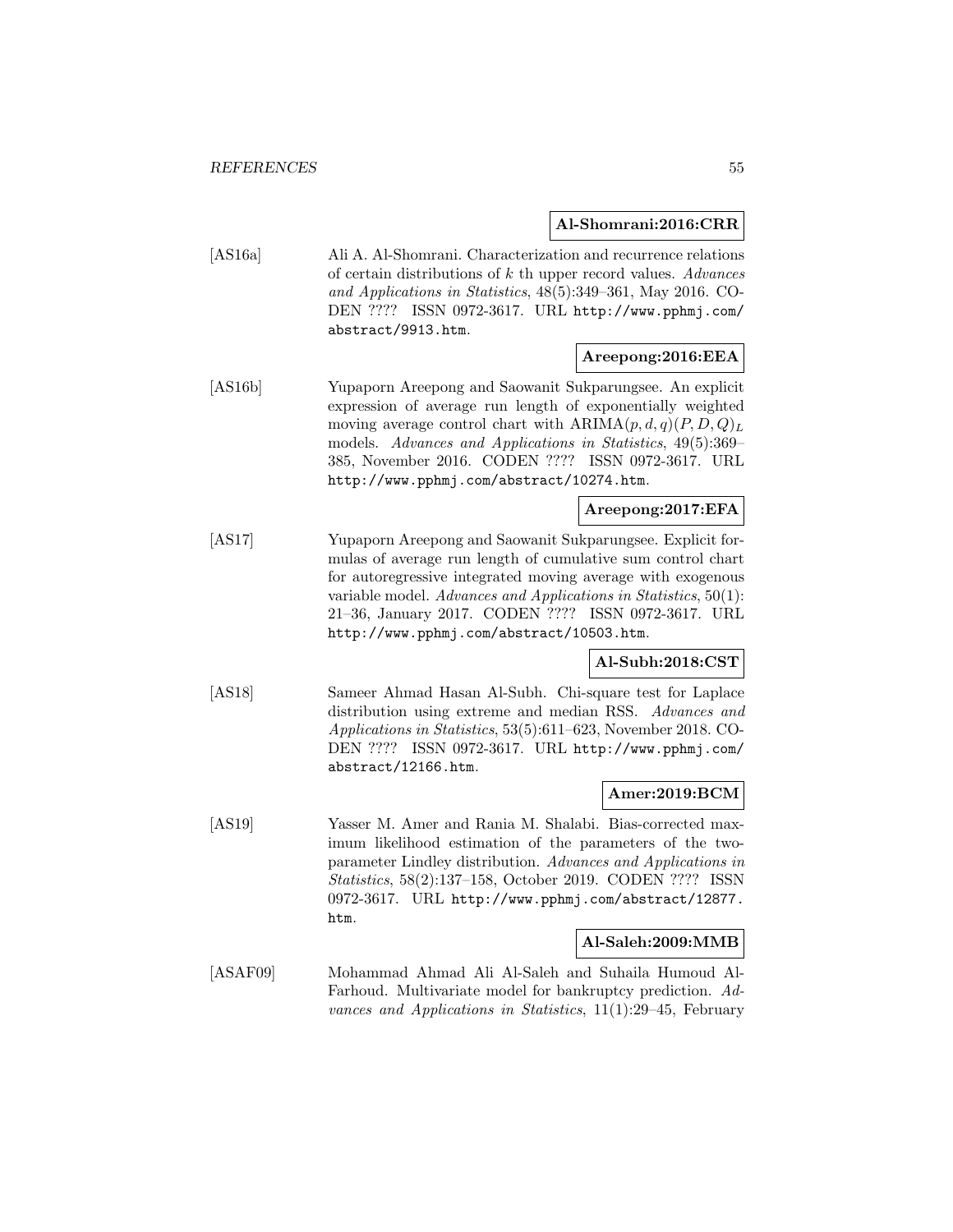2009. CODEN ???? ISSN 0972-3617. URL http://www. pphmj.com/abstract/3970.htm.

#### **Abdelaal:2011:DSS**

[ASFS11] Medhat Mohamed Ahmed Abdelaal, Hala Abou Sena, Muhamed Wael Farouq, and Abdel Badeeh Mohamed Salem. Decision support system for the classification of breast cancer diagnosis using ROC. Advances and Applications in Statistics, 21(2):105–124, April 2011. CODEN ???? ISSN 0972-3617. URL http://www.pphmj.com/abstract/5819.htm.

# **Ashour:2017:LEK**

[ASM17] S. K. Ashour, D. R. Said, and M. A. Mostafa. Logexponentiated Kumaraswamy power series family of distributions. Advances and Applications in Statistics, 51(2):85–129, August 2017. CODEN ???? ISSN 0972-3617. URL http:// www.pphmj.com/abstract/11079.htm.

### **Ayyappan:2010:MMR**

[ASS10] G. Ayyappan, Gopal Sekar, and A. Muthu Ganapathi Subramanian. M/M/1 retrial queueing system with variable service rates under Erlang k-type services. Advances and Applications in Statistics, 18(2):189–208, October 2010. CO-DEN ???? ISSN 0972-3617. URL http://www.pphmj.com/ abstract/5406.htm.

#### **Al-Sobhi:2020:RCM**

[ASSS20] Mashail Al-Sobhi, Saman Hanif Shahbaz, and Muhammad Qaiser Shahbaz. Recursive computation for moments of order statistics for transmuted exponential distribution. Advances and Applications in Statistics, 63(2):175–189, August 2020. CODEN ???? ISSN 0972-3617. URL http://www. pphmj.com/abstract/13293.htm.

#### **Al-Sobhi:2018:GHF**

[ASSSAZ18] Mashail Al-Sobhi, Saman H. Shahbaz, Muhammad Qaiser Shahbaz, and Bander Al-Zahrani. The Gauss hypergeometric family of distributions. Advances and Applications in Statistics, 52(5):307–326, May 2018. CODEN ???? ISSN 0972-3617. URL http://www.pphmj.com/abstract/11687.htm.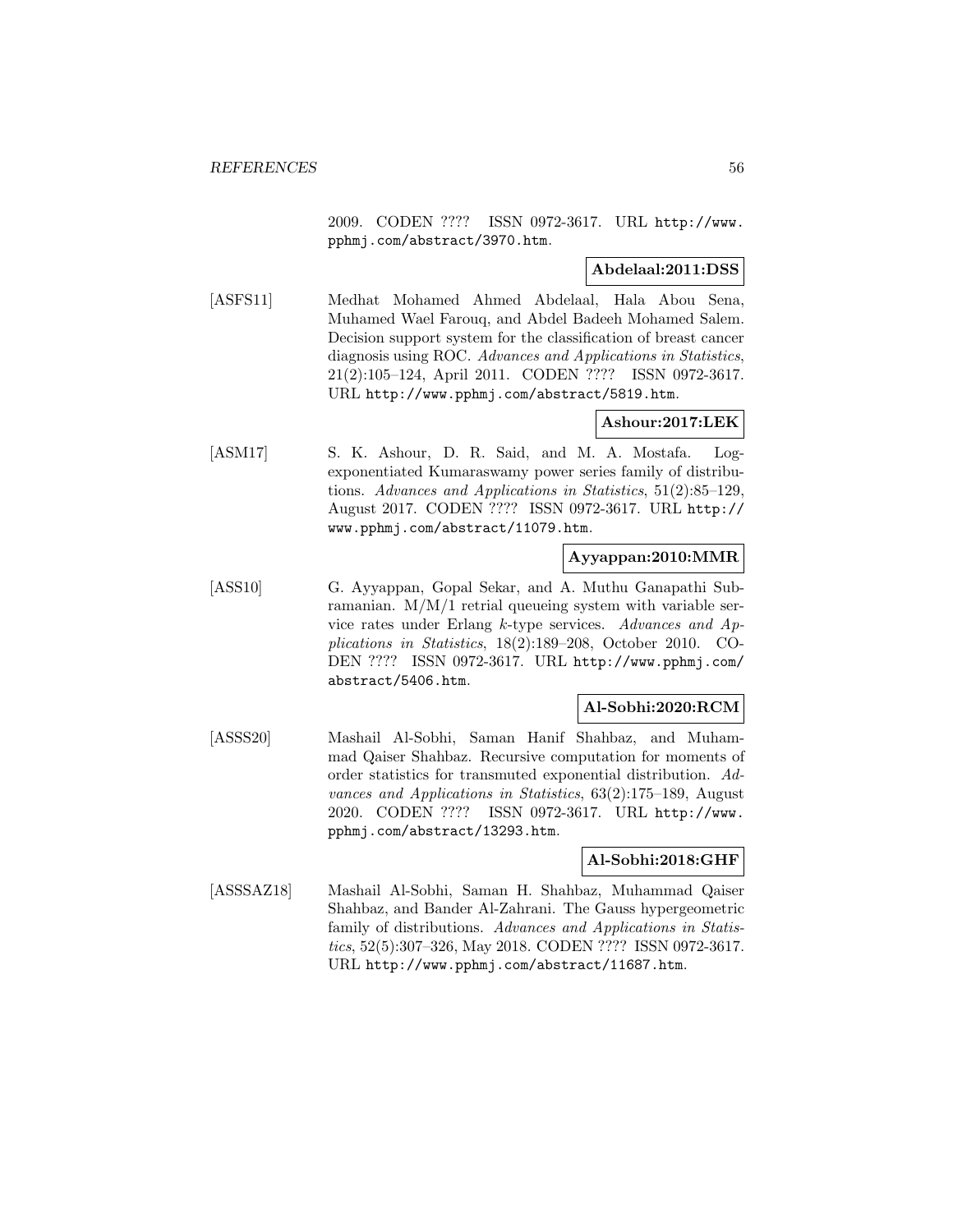#### **Alkenani:2013:SMO**

[AY13] Ali Alkenani and Keming Yu. Sparse MAVE with oracle penalties. Advances and Applications in Statistics, 34(2):85–105, June 2013. CODEN ???? ISSN 0972-3617. URL http:// www.pphmj.com/abstract/7662.htm.

### **Abdollahnezhad:2015:TES**

[AYM15] K. Abdollahnezhad, F. Yaghmaei, and S. Mahmoudi. Testing equality of the scale parameters of Pareto distributions; two computational approaches. Advances and Applications in Statistics, 45(1):45–57, April 2015. CODEN ???? ISSN 0972- 3617. URL http://www.pphmj.com/abstract/9141.htm.

### **Abo-Zaid:2019:MME**

[AZ19] Ghada Abo-Zaid. Multilevel modelling to examine the effect of mothers' smoke prior to pregnancy on childhood and adulthood asthma. Advances and Applications in Statistics, 57(2): 105–119, August 2019. CODEN ???? ISSN 0972-3617. URL http://www.pphmj.com/abstract/12766.htm.

## **Ahmad:2019:MZI**

[AZA<sup>+</sup>19] Wan Muhamad Amir W. Ahmad, Nursyabiha Zafakali, Nor Azlida Aleng, Mohd Shafiq Ibrahim, Ruhaya Hasan, and Kasypi Mokhtar. Modified zero inflated Poisson regression analysis and its application to public health data. Advances and Applications in Statistics, 55(1):1–18, March 2019. CO-DEN ???? ISSN 0972-3617. URL http://www.pphmj.com/ abstract/12440.htm.

#### **Azedine:2018:PBW**

[Aze18] Grine Azedine. A pseudo-bivariate Weibull-G family. Advances and Applications in Statistics, 53(5):473–486, November 2018. CODEN ???? ISSN 0972-3617. URL http://www. pphmj.com/abstract/12159.htm.

#### **Aziz:2016:SSM**

[Azi16] Essam Fawzy Aziz. A suggested statistical model for whether a small industrial business is tripped or not in Great Cairo using probit model. Advances and Applications in Statistics, 48(2):141–156, February 2016. CODEN ???? ISSN 0972-3617. URL http://www.pphmj.com/abstract/9782.htm.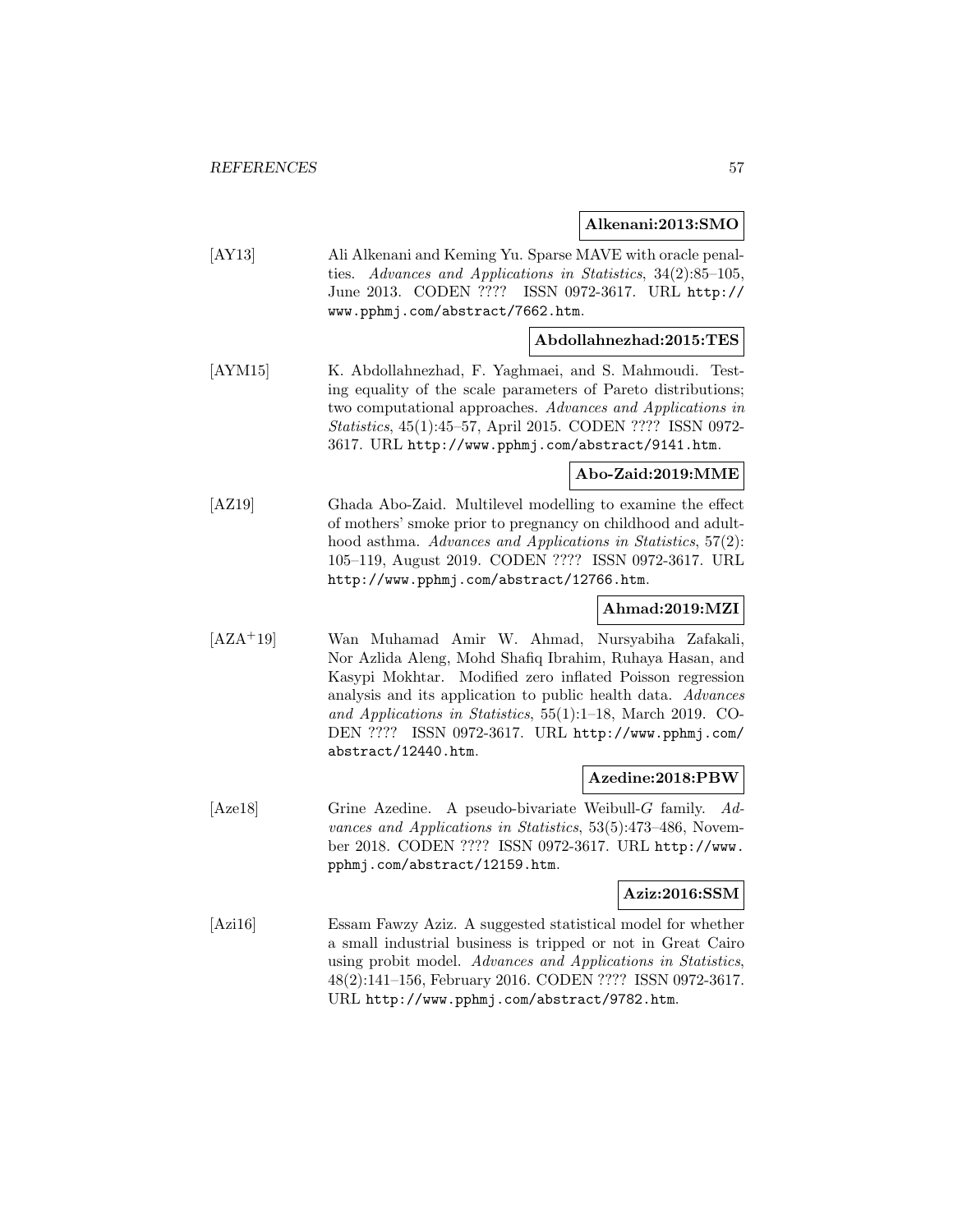#### **Aziz:2018:MEE**

| [Azi18] | Essam Fawzy Aziz. Modelling EGX30 of Egyptian stock mar-      |
|---------|---------------------------------------------------------------|
|         | ket using spectral analysis and harmonic regression. Advances |
|         | and Applications in Statistics, 53(4):325-343, October 2018.  |
|         | CODEN ???? ISSN 0972-3617. URL http://www.pphmj.              |
|         | com/abstract/12108.htm.                                       |

# **Aziz:2019:SSM**

[Azi19] Essam Fawzy Aziz. A suggested statistical model for whether the liver is cirrhosed or not. Advances and Applications in Statistics, 56(1):43–51, May 2019. CODEN ???? ISSN 0972- 3617. URL http://www.pphmj.com/abstract/12565.htm.

## **Aziz:2020:UHM**

[Azi20] Essam Fawzy Aziz. Using Holt's method and Holt–Winter's method to improve the performance quality of e-service FIFA2018. Advances and Applications in Statistics, 60(2):169– 177, February 2020. CODEN ???? ISSN 0972-3617. URL http://www.pphmj.com/abstract/13044.htm.

## **Ahmed:2019:EIS**

[AZIE19] Amani A. Ahmed, Alyaa R. Zahran, Moshira A. Ismail, and Abd El Naser Saad. The effect of introducing a scale parameter on the estimation of offset normal distribution. Advances and Applications in Statistics, 59(2):173–197, December 2019. CODEN ???? ISSN 0972-3617. URL http://www.pphmj. com/abstract/12956.htm.

#### **Achcar:2011:TMS**

[AZRS11] Jorge A. Achcar, Henrique C. Zozolotto, Eliane R. Rodrigues, and Paulo H. Nascimento Saldiva. Two multivariate stochastic volatility models applied to air pollution data from São Paulo, Brazil. Advances and Applications in Statistics, 20(1):1–23, January 2011. CODEN ???? ISSN 0972-3617. URL http:// www.pphmj.com/abstract/5746.htm.

#### **BuHamra:2004:NCP**

[BA04] Sana S. BuHamra and Emad-Eldin A. A. Aly. Nonparametric change point tests for LTRC data. Advances and Applications in Statistics, 4(1):27–44, April 2004. CODEN ???? ISSN 0972- 3617. URL http://www.pphmj.com/abstract/419.htm.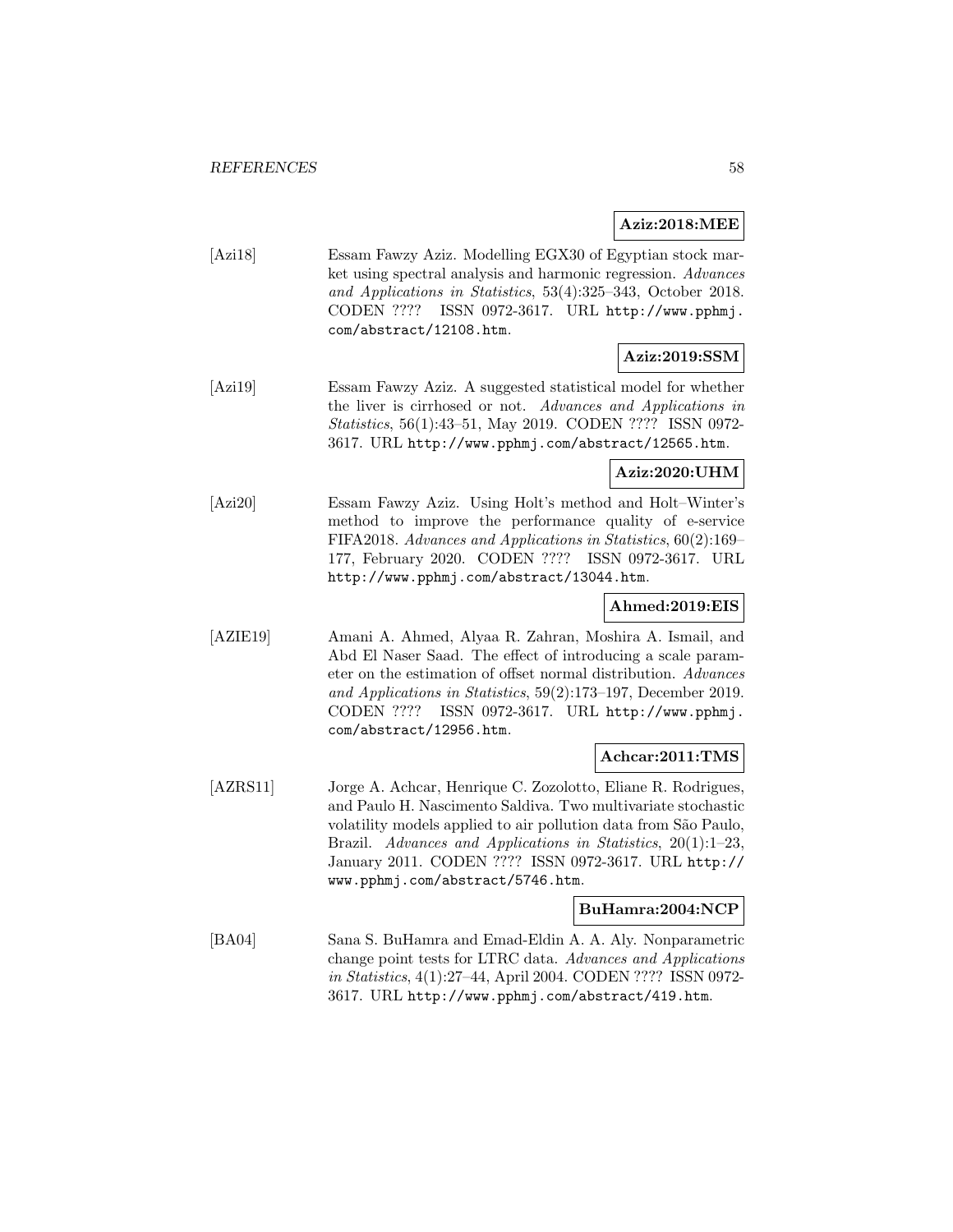## **Bdair:2014:ACP**

[BA14] Omar M. Bdair and Raed R. Abu Awwad. Aging and characterization properties of  $k$  th records under mean past lifetime model. Advances and Applications in Statistics, 42(1):47–64, September 2014. CODEN ???? ISSN 0972-3617. URL http: //www.pphmj.com/abstract/8699.htm.

### **Bakoban:2015:PEG**

[BA15] R. A. Bakoban and M. I. Abubaker. Parameters estimation of the generalized inverted Rayleigh distribution based on progressive Type II censoring. Advances and Applications in Statistics, 47(1):19–50, October 2015. CODEN ???? ISSN 0972-3617. URL http://www.pphmj.com/abstract/9471. htm.

### **Bashir:2019:RBG**

[BA19] Aideed Bashir and Abeera Amir. Relationship between government expenditure on education and GDP per capita in Pakistan: an ARDL approach to cointegration. Advances and Applications in Statistics, 55(1):77–103, March 2019. CO-DEN ???? ISSN 0972-3617. URL http://www.pphmj.com/ abstract/12445.htm.

### **Badr:2020:SIG**

[BA20] Majdah M. Badr and Arwa A. Alhijji. Statistical inference of generalized logistic distribution of Type I and its properties. Advances and Applications in Statistics, 61(2):193–216, April 2020. CODEN ???? ISSN 0972-3617. URL http://www. pphmj.com/abstract/13145.htm.

### **BuHamra:2002:NCP**

[BAAA02] Sana S. BuHamra, Emad-Eldin A. A. Aly, and Shafeeqah A. Al-Awadhi. Nonparametric change point tests for randomly censored data. Advances and Applications in Statistics, 2(2): 199–216, August 2002. CODEN ???? ISSN 0972-3617. URL http://www.pphmj.com/abstract/119.htm.

### **Baklizi:2003:ASB**

[Bak03] Ayman Baklizi. Acceptance sampling based on truncated life tests in the Pareto distribution of the second kind. Advances and Applications in Statistics, 3(1):33–48, April 2003. CO-DEN ???? ISSN 0972-3617. URL http://www.pphmj.com/ abstract/157.htm.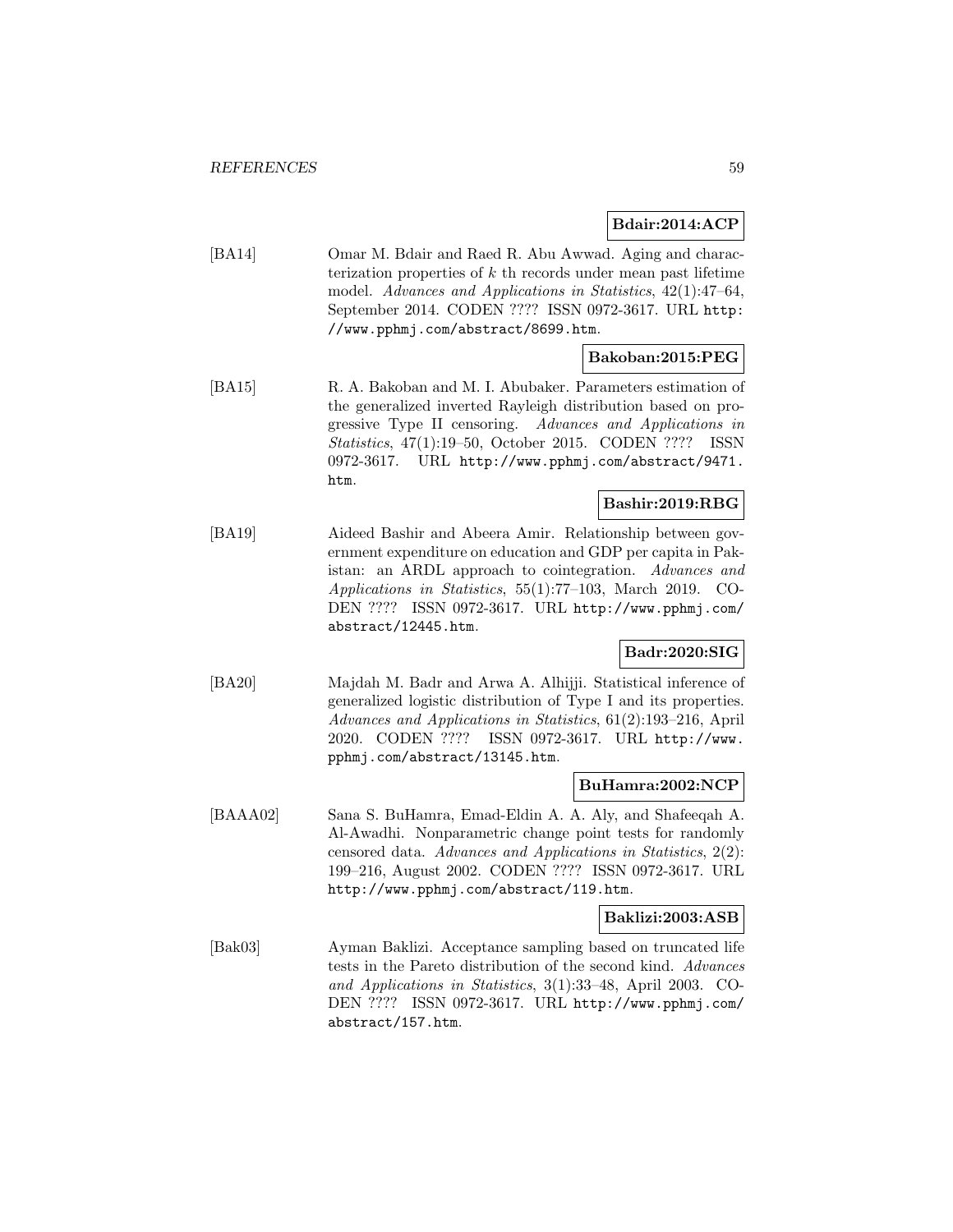### **Barghout:2009:EWS**

[Bar09] May Barghout. An exponentiated Weibull software reliability model. Advances and Applications in Statistics, 13(1):111-130, October 2009. CODEN ???? ISSN 0972-3617. URL http://www.pphmj.com/abstract/4207.htm.

## **Barghout:2010:NPN**

[Bar10] May Barghout. A non-parametric NHPP software reliability model. Advances and Applications in Statistics, 14(1):31–47, January 2010. CODEN ???? ISSN 0972-3617. URL http:// www.pphmj.com/abstract/4518.htm.

### **Barghout:2012:NNP**

[Bar12] May Barghout. A new non-parametric non-homogeneous Poisson process software reliability model. Advances and Applications in Statistics, 29(2):81–99, August 2012. CODEN ???? ISSN 0972-3617. URL http://www.pphmj.com/abstract/ 7127.htm.

### **Bualuang:2017:EEA**

[BAS17] Direk Bualuang, Yupaporn Areepong, and Saowanit Sukparungsee. Explicit expressions of average run length of double moving average control chart for ZIB models when the underlying distribution is ratio of two Poisson means. Advances and Applications in Statistics, 51(3):187–204, September 2017. CODEN ???? ISSN 0972-3617. URL http://www.pphmj. com/abstract/11134.htm.

#### **Bualuang:2019:ACC**

[BAS19] Direk Bualuang, Yupaporn Areepong, and Saowanit Sukparungsee. ARL of CUSUM control schemes for ZIB model when the underlying distribution is the ratio of two Poisson means. Advances and Applications in Statistics, 56(2):95–112, June 2019. CODEN ???? ISSN 0972-3617. URL http://www. pphmj.com/abstract/12637.htm.

#### **Bahaddad:2020:MCW**

[BAZ20] Ashwaq Bahaddad, Bothinah Altaf, and Alyaa R. Zahran. Multidimensional child well-being in Jordan: a dominance approach. Advances and Applications in Statistics, 61(2):119– 147, April 2020. CODEN ???? ISSN 0972-3617. URL http: //www.pphmj.com/abstract/13140.htm.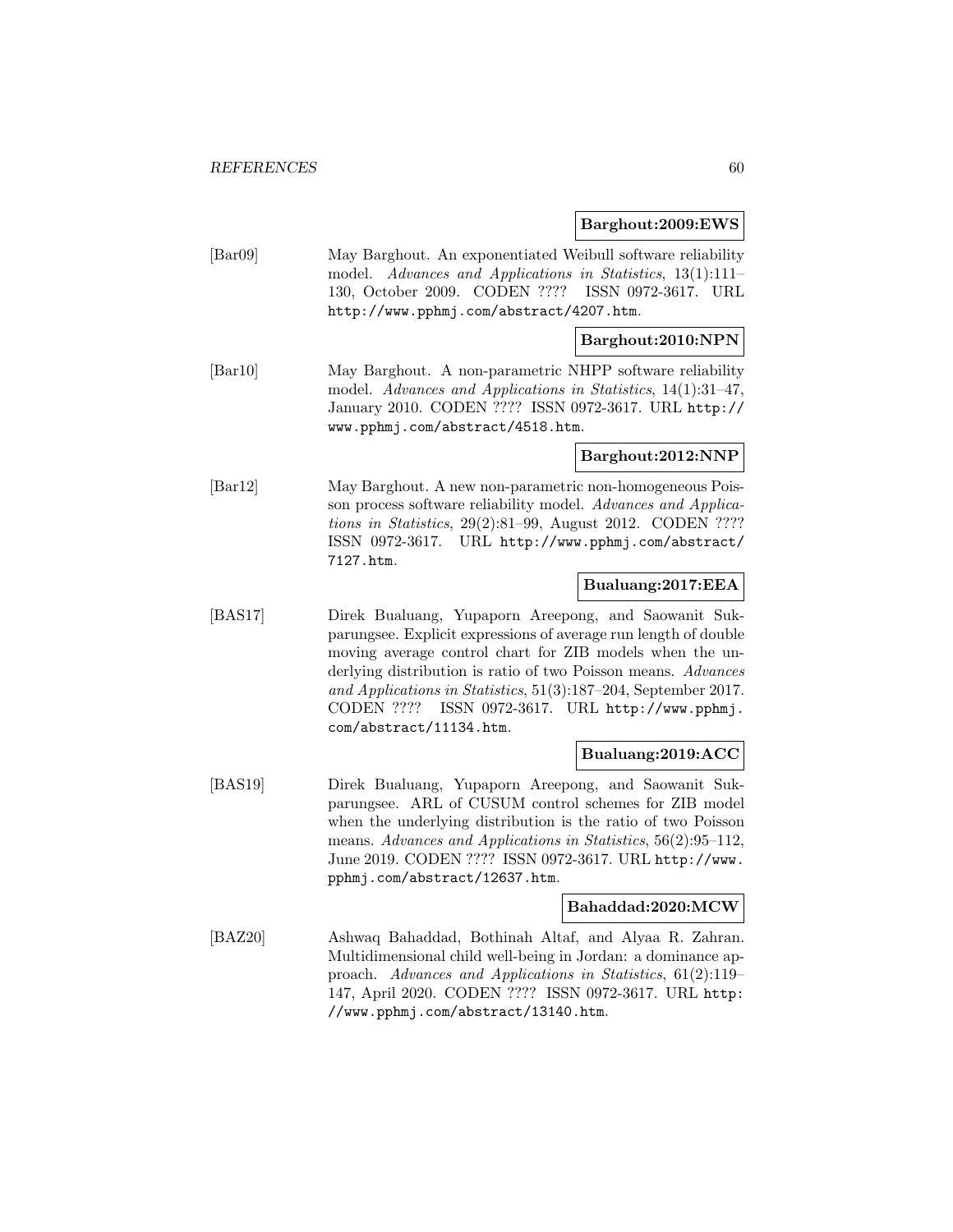#### **BenMabrouk:2006:SSM**

[BB06] Anouar Ben Mabrouk and Nidhal Ben Abdallah. Study of some multinomial cascades. Advances and Applications in Statistics, 6(3):295–303, December 2006. CODEN ???? ISSN 0972-3617. URL http://www.pphmj.com/abstract/2215. htm.

### **Benaid:2018:STV**

[BB18] B. Benaid and H. Bouzahir. A statistical test of volatility persistence in GARCH models and application to stock exchange. Advances and Applications in Statistics, 52(6):363–374, June 2018. CODEN ???? ISSN 0972-3617. URL http://www. pphmj.com/abstract/11718.htm.

## **Bouka:2015:NPL**

[BDNN15] Stéphane Bouka, Sophie Dabo-Niang, and Guy Martial Nkiet. Non-parametric level set estimation for spatial data. Advances and Applications in Statistics, 46(2):119–158, August 2015. CODEN ???? ISSN 0972-3617. URL http://www.pphmj. com/abstract/9361.htm.

## **Beganu:2011:OEP**

[Beg11] Gabriela Beganu. Optimal estimable parametric functions in a multivariate mixed linear model. Advances and Applications in Statistics, 21(1):77–83, March 2011. CODEN ???? ISSN 0972- 3617. URL http://www.pphmj.com/abstract/5795.htm.

## **Banikhademi:2016:SIM**

[BF16] Hajar Banikhademi and Hasan Salehi Fathabadi. A solution to the inverse minimum cut problem in dynamic network flows. Advances and Applications in Statistics, 49(4):267–285, October 2016. CODEN ???? ISSN 0972-3617. URL http://www. pphmj.com/abstract/10225.htm.

### **Bonelli:2021:ECR**

[BFG21] Federico Bonelli, Silvia Figini, and Alessandra Grossi. Ensemble churn risk analytics. Advances and Applications in Statistics, 66(1):61–76, January 2021. CODEN ???? ISSN 0972-3617. URL http://www.pphmj.com/abstract/13617. htm.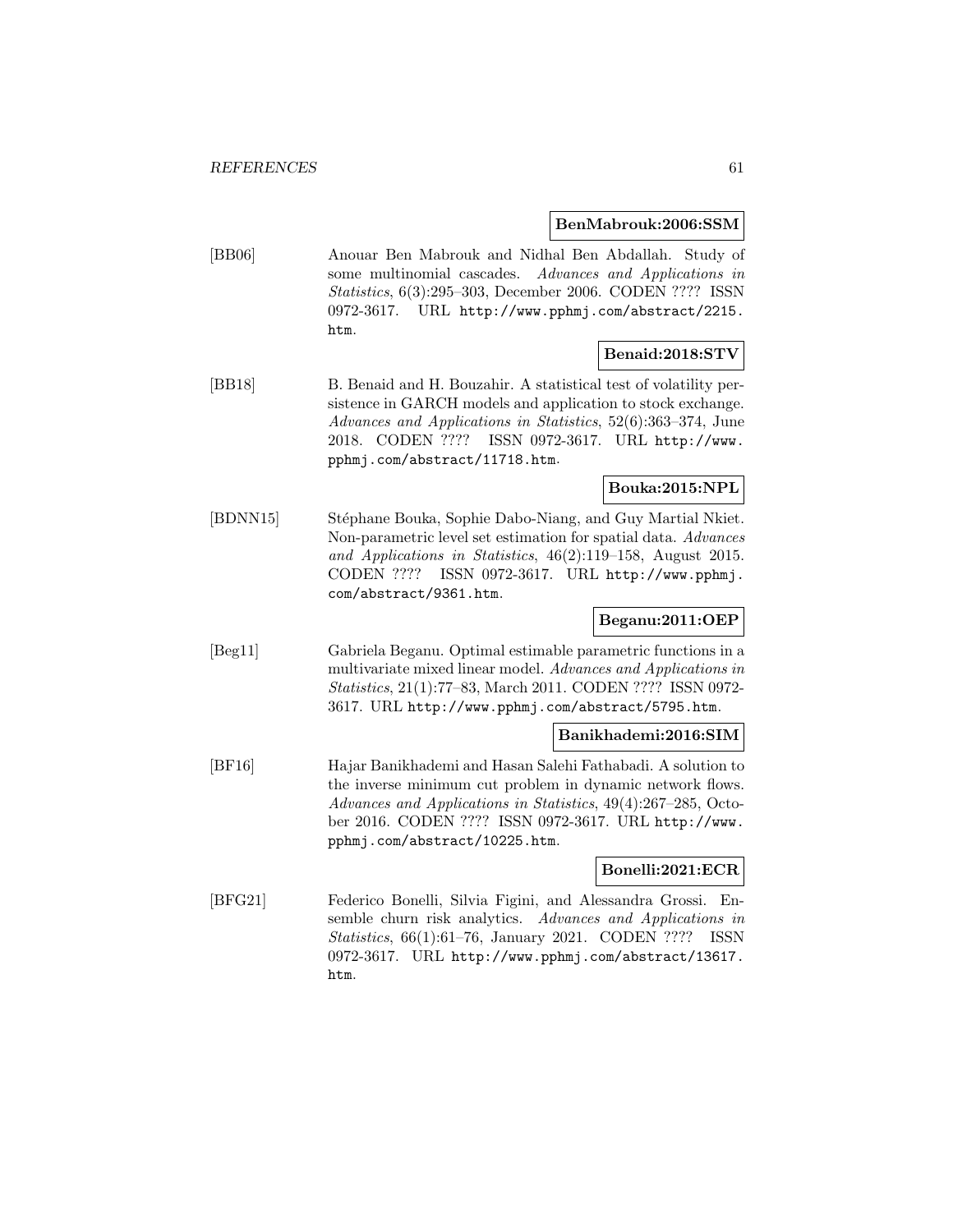#### **Bentarzi:2008:MPA**

[BH08] Mohamed Bentarzi and Fay?? Hamdi. Mixture periodic autoregression with periodic ARCH errors. Advances and Applications in Statistics, 8(2):219–246, April 2008. CODEN ???? ISSN 0972-3617. URL http://www.pphmj.com/abstract/ 3086.htm.

### **Bishwal:2011:FES**

[Bis11] Jaya Bishwal. Financial extremes: a short review. Advances and Applications in Statistics, 25(1):1–14, November 2011. CODEN ???? ISSN 0972-3617. URL http://www.pphmj. com/abstract/6427.htm.

### **Benton:2002:PPB**

[BK02] Denise Benton and K. Krishnamoorthy. Performance of the parametric bootstrap method in small sample interval estimates. Advances and Applications in Statistics, 2(3):269–285, December 2002. CODEN ???? ISSN 0972-3617. URL http: //www.pphmj.com/abstract/129.htm.

## **Badr:2012:DME**

[BK12] Atef Badr and Aristides G. Karlaftis. Duration model estimation for pavement rehabilitation and service life. Advances and Applications in Statistics, 31(1):1–19, November 2012. CO-DEN ???? ISSN 0972-3617. URL http://www.pphmj.com/ abstract/7184.htm.

### **Budzynski:2013:GPS**

[BKK13] Robert J. Budzyński, Witold Kondracki, and Andrzej Królak. On the geometry of the parameter space reduction with application to gravitational wave data analysis. Advances and Applications in Statistics, 34(1):49–63, May 2013. CODEN ???? ISSN 0972-3617. URL http://www.pphmj.com/abstract/ 7683.htm.

### **Bar-Lev:2001:ANP**

[BL01] Shaul K. Bar-Lev. Applying the Neyman–Pearson lemma to distributions with terminal points depending upon a parameter. Advances and Applications in Statistics, 1(3):221–225, December 2001. CODEN ???? ISSN 0972-3617. URL http: //www.pphmj.com/abstract/91.htm.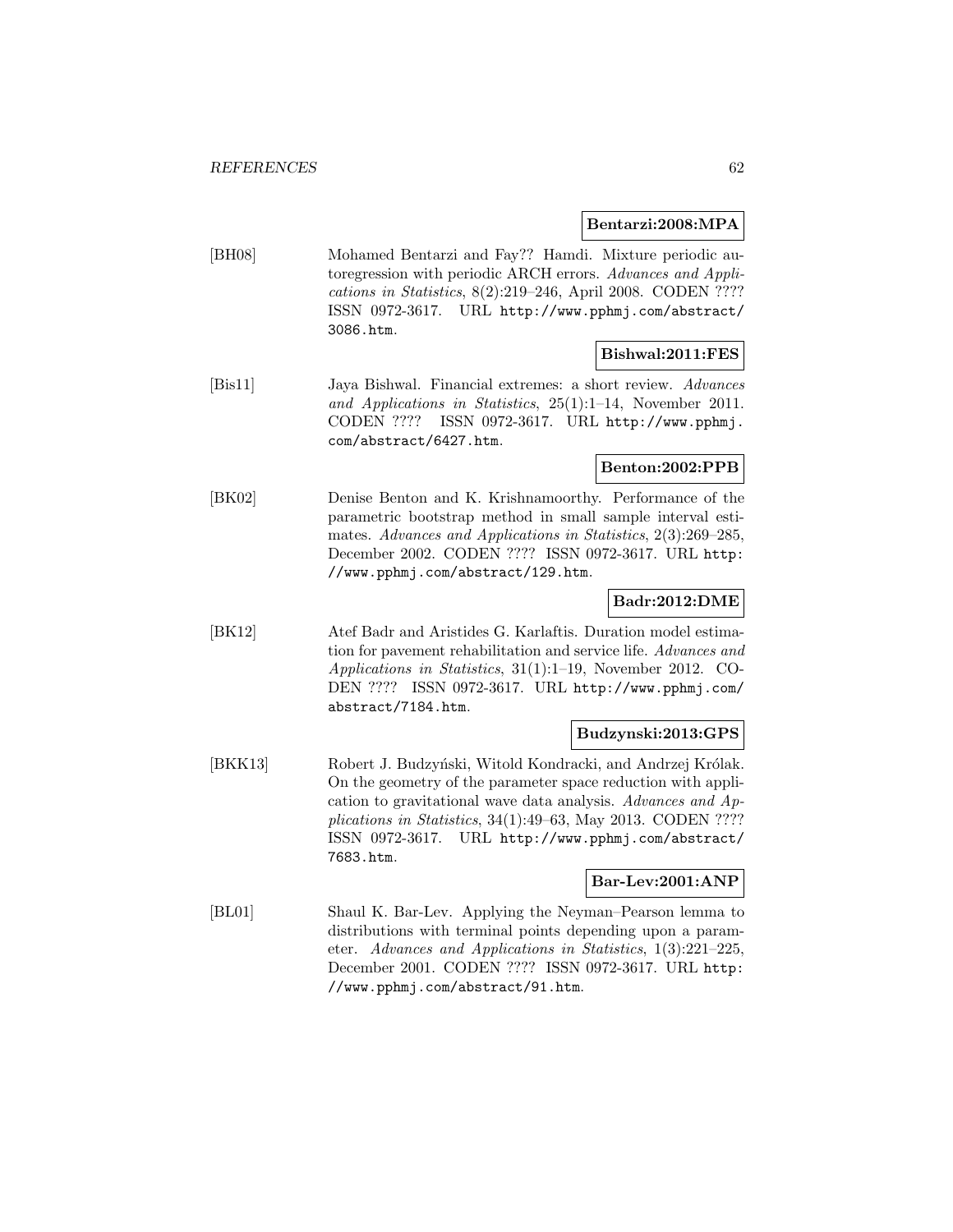### **Bar-Lev:2010:SDO**

[BLB10] Shaul K. Bar-Lev and Benzion Boukai. A simultaneous determination of the optimal sample size and sampling allocations from a stratified finite population. Advances and Applications in Statistics, 15(1):49–59, March 2010. CODEN ???? ISSN 0972-3617. URL http://www.pphmj.com/abstract/ 4859.htm.

## **Bar-Lev:2015:REP**

[BLB15] Shaul K. Bar-Lev and Benzion Boukai. Recycled estimation of population pharmacokinetics models. Advances and Applications in Statistics, 47(3):247–263, December 2015. CO-DEN ???? ISSN 0972-3617. URL http://www.pphmj.com/ abstract/9561.htm.

### **Bereta:2011:PWD**

[BLF11] Estela M. P. Bereta, Francisco Louzada, and Maria A. P. Franco. The Poisson–Weibull distribution. Advances and Applications in Statistics, 22(2):107–118, June 2011. CO-DEN ???? ISSN 0972-3617. URL http://www.pphmj.com/ abstract/6042.htm.

### **Bar-Lev:2001:LDS**

[BLLR01] Shaul K. Bar-Lev, Naftali A. Langberg, and Benjamin Reiser. Limiting distributions for statistics based on different samples. Advances and Applications in Statistics, 1(1):27–48, April 2001. CODEN ???? ISSN 0972-3617. URL http:// www.pphmj.com/abstract/33.htm.

### **Bar-Lev:2006:LBI**

[BLV06] Shaul K. Bar-Lev and Frank A. Van Der Duyn Schouten. Likelihood-based inference for series system reliability. Advances and Applications in Statistics, 6(3):277–294, December 2006. CODEN ???? ISSN 0972-3617. URL http://www. pphmj.com/abstract/2214.htm.

#### **Balasubramanyam:2021:TBC**

[BM21] P. Balasubramanyam and K. Sreenivasa Murthy. Trend based correction to the predicted results for time series forecasting. Advances and Applications in Statistics, 66(1):103–114, January 2021. CODEN ???? ISSN 0972-3617. URL http://www. pphmj.com/abstract/13620.htm.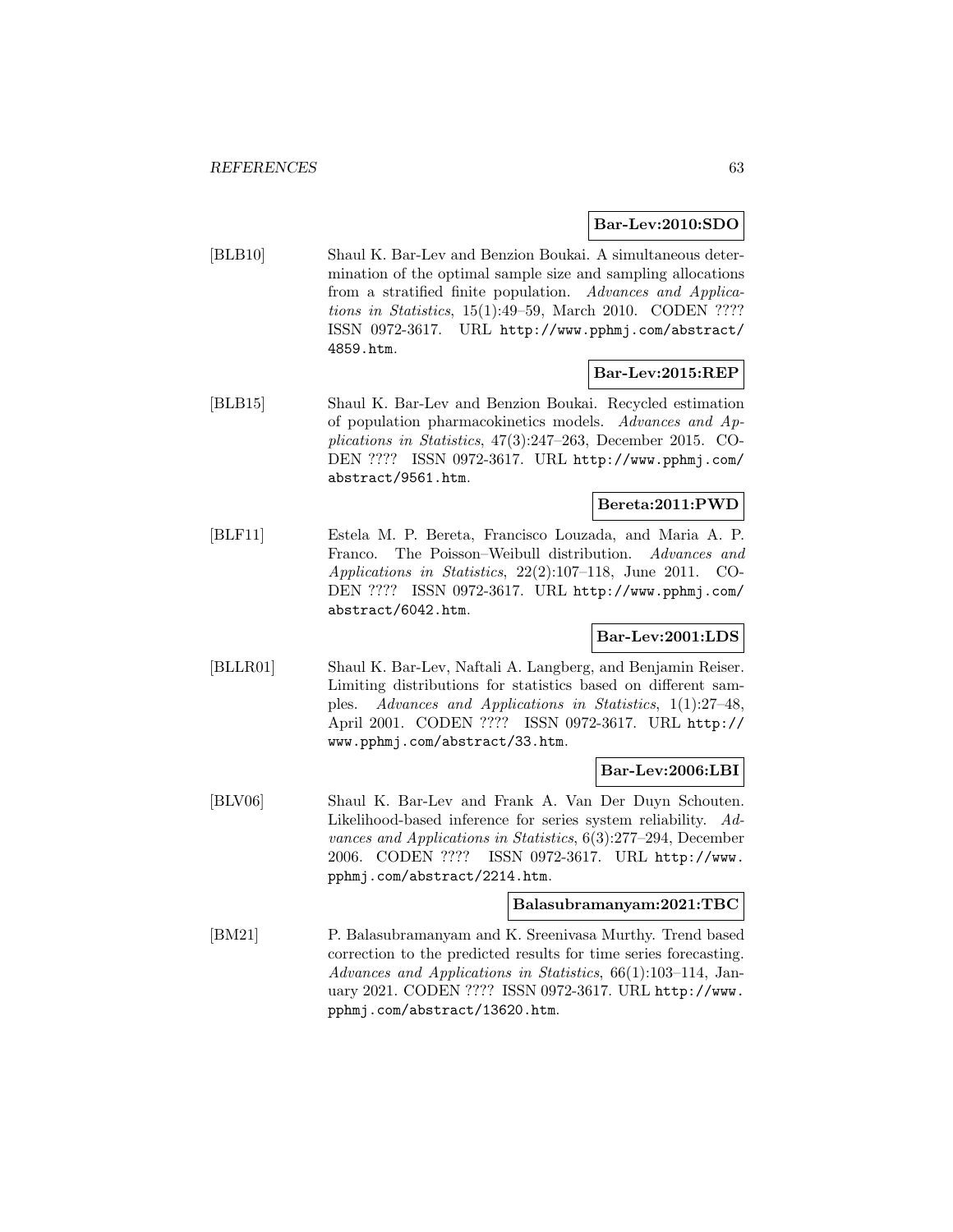## **Berti:2005:DTA**

[BMS05] G. A. Berti, M. Monti, and L. Salmaso. DoE techniques applied to the modelling of scale in hot forging and relevant effects on temperature distribution and forging load in the tooling system. Advances and Applications in Statistics, 5(3):257– 269, December 2005. CODEN ???? ISSN 0972-3617. URL http://www.pphmj.com/abstract/657.htm.

## **Busaman:2019:TAG**

[BMS<sup>+</sup>19] Anurak Busaman, Khamron Mekchay, Suchada Siripant, Somporn Chuai-Aree, and Rhysa McNeil. Testing an adaptive grid-based first order finite volume scheme for dam-break simulation. Advances and Applications in Statistics, 59(1):55–73, November 2019. CODEN ???? ISSN 0972-3617. URL http: //www.pphmj.com/abstract/12920.htm.

### **Borumandnia:2017:BDS**

[BMZ<sup>+</sup>17] Nasrin Borumandnia, Hamid Alavi Majd, Farid Zayeri, Ahmad Reza Baghestani, Mahmood Reza Gohari, Seyyed Mohammad Tabatabaei, and Fariborz Faeghi. Bayesian 3 dimensional spatial variable selection modeling of voxelspecific HRFS for localization in FMRI time series data. Advances and Applications in Statistics, 51(6):397–426, December 2017. CODEN ???? ISSN 0972-3617. URL http://www. pphmj.com/abstract/11386.htm.

#### **Borroni:2012:EPS**

[Bor12] Claudio Giovanni Borroni. Extended proof of some results concerning the finite null distribution of a rank correlation measure. Advances and Applications in Statistics, 31(2):125– 152, December 2012. CODEN ???? ISSN 0972-3617. URL http://www.pphmj.com/abstract/7330.htm.

### **Barthel:2012:CCT**

[BR12] Brian P. Barthel and Mezbahur Rahman. Comparing contingency table tests in logistic regression using bootstrap sampling. Advances and Applications in Statistics, 30(1):45–75, September 2012. CODEN ???? ISSN 0972-3617. URL http: //www.pphmj.com/abstract/7135.htm.

## **Basit:2017:CEM**

[BRIA17] Abdul Basit, Anam Riaz, Zafar Iqbal, and Munir Ahmad. On comparison of entropy measures for weighted and truncated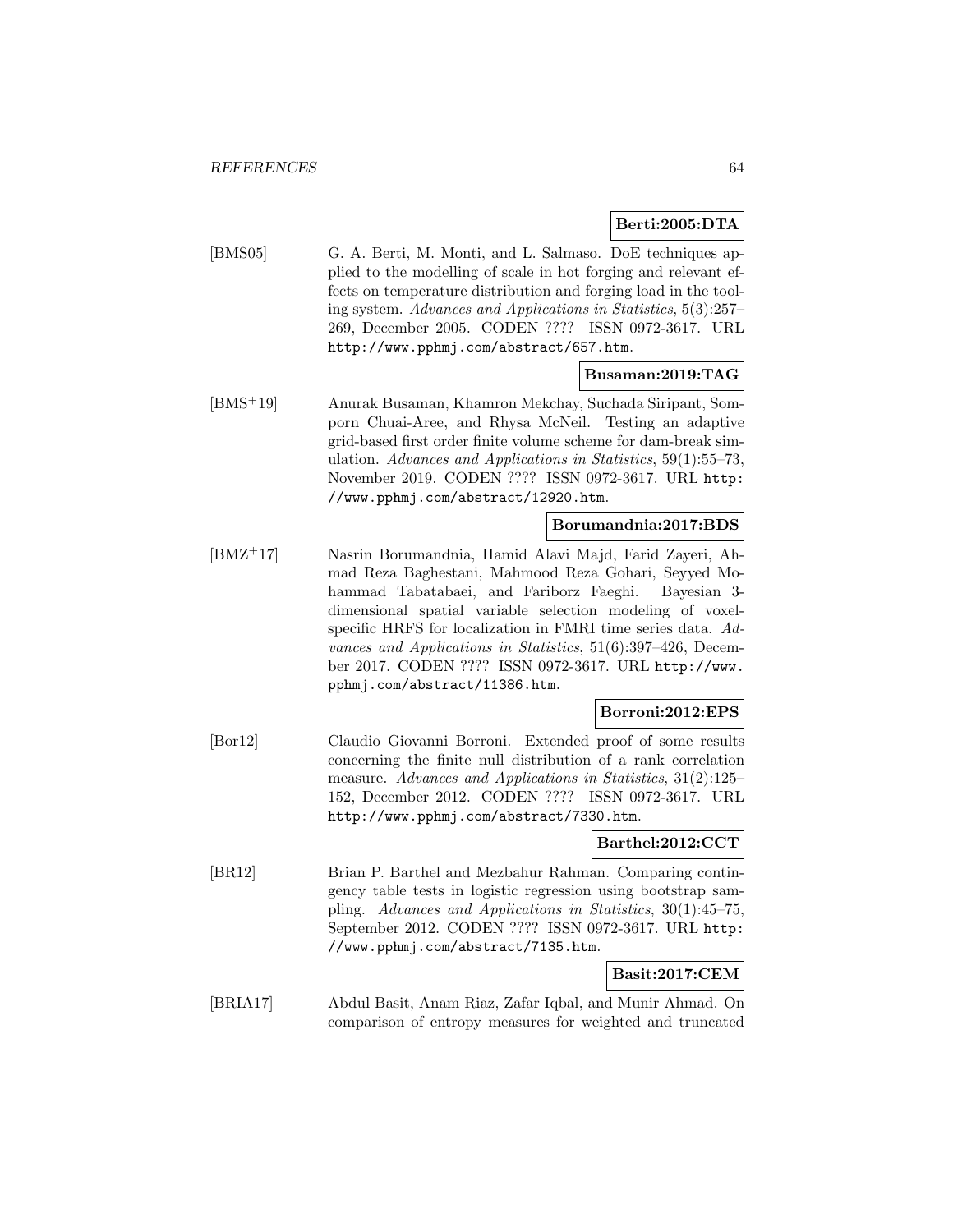weighted exponential distributions. Advances and Applications in Statistics, 50(6):477–495, June 2017. CODEN ???? ISSN 0972-3617. URL http://www.pphmj.com/abstract/10942. htm.

# **Bai:2011:CCA**

[BRR11] Yan Bai, Gareth O. Roberts, and Jeffrey S. Rosenthal. On the containment condition for adaptive Markov chain Monte Carlo algorithms. Advances and Applications in Statistics, 21 (1):1–54, March 2011. CODEN ???? ISSN 0972-3617. URL http://www.pphmj.com/abstract/5793.htm.

## **Bodwin:2013:SAJ**

[BRY13] Kelly Bodwin, Jeffrey S. Rosenthal, and Albert H. Yoon. A statistical approach to judicial authorship: a case study of Judge Easterbrook. Advances and Applications in Statistics, 37(2):123–148, December 2013. CODEN ???? ISSN 0972- 3617. URL http://www.pphmj.com/abstract/7969.htm.

## **Bhullar:2004:UDE**

[BS04] B. S. Bhullar and Pritpal Singh. On the use of design of experiments in the cluster sampling. Advances and Applications in Statistics, 4(2):195–207, August 2004. CODEN ???? ISSN 0972-3617. URL http://www.pphmj.com/abstract/ 431.htm.

## **Bimali:2021:WLB**

[BS21] Milan Bimali and Khimraj Shrestha. Weighted likelihoodbased approach to hierarchical clustering. Advances and Applications in Statistics, 66(2):209–226, February 2021. CO-DEN ???? ISSN 0972-3617. URL http://www.pphmj.com/ abstract/13671.htm.

#### **Berlanga-Silvente:2017:SSF**

[BSGOFGPF17] Vanesa Berlanga-Silvente, Joan Guàrdia-Olmos, Pilar Figuera-Gazo, and Ernest Pons-Fanals. Salary scholarships as a factor associated with improved academic performance. Advances and Applications in Statistics, 50(4):329–348, April 2017. CO-DEN ???? ISSN 0972-3617. URL http://www.pphmj.com/ abstract/10643.htm.

## **Buabeng:2019:PMP**

[BTANKB19] A. Buabeng, S. Twumasi-Ankrah, K. A. Nyantakyi, and B. Kumi-Boateng. Parsimonious model for predicting cocoa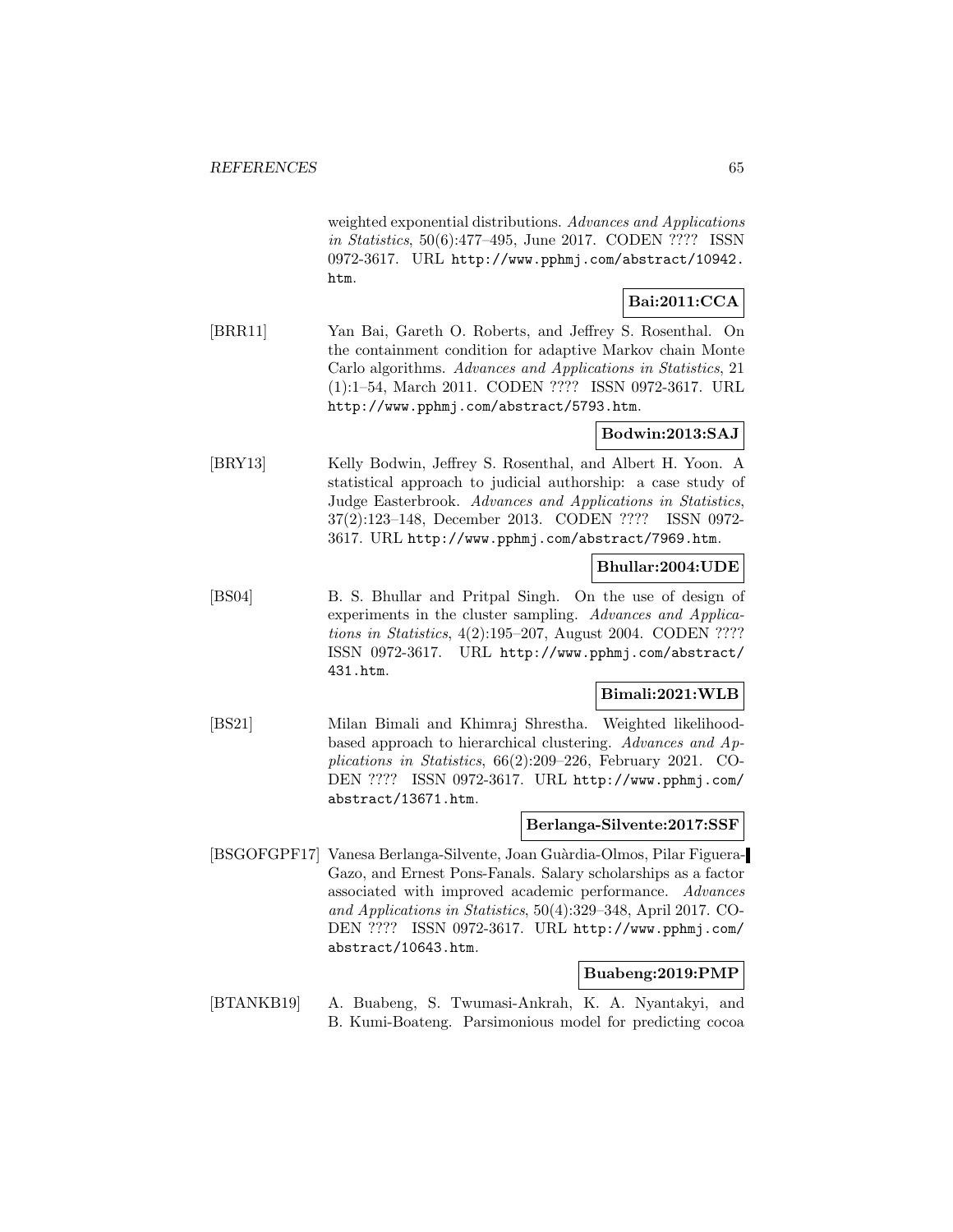production in Ghana. Advances and Applications in Statistics, 55(2):193–220, April 2019. CODEN ???? ISSN 0972-3617. URL http://www.pphmj.com/abstract/12499.htm.

## **Bahcecitapar:2016:SPS**

[BU16] Melike Bahçecitapar and Mehmet Uysal. Statistical power/ sample size analysis for linear mixed effects models with  $MA(1)$  and  $ARMA(1, 1)$  autocorrelated errors in longitudinal studies. Advances and Applications in Statistics, 49(3):211– 229, September 2016. CODEN ???? ISSN 0972-3617. URL http://www.pphmj.com/abstract/10080.htm.

### **BuHamra:2004:APT**

[BuH04] Sana S. BuHamra. Application of preliminary test and shrinkage estimation in change point analysis. Advances and Applications in Statistics, 4(2):139–153, August 2004. CODEN ???? ISSN 0972-3617. URL http://www.pphmj.com/abstract/ 427.htm.

#### **Bui:2020:FDT**

[Bui20a] Toan Ngoc Bui. Financial development and trade openness: a time series analysis. Advances and Applications in Statistics, 62(1):67–77, May 2020. CODEN ???? ISSN 0972-3617. URL http://www.pphmj.com/abstract/13162.htm.

### **Bui:2020:HDF**

[Bui20b] Toan Ngoc Bui. How does financial depth influence real estate market? Evidence from the global financial crisis. Advances and Applications in Statistics, 61(1):65–75, March 2020. CO-DEN ???? ISSN 0972-3617. URL http://www.pphmj.com/ abstract/13096.htm.

### **Betti:2009:FMI**

[BV09] Gianni Betti and Vijay Verma. Fuzzy measures of the incidence of relative poverty and deprivation: a longitudinal and comparative perspective. Advances and Applications in Statistics, 12(2):235–273, August 2009. CODEN ???? ISSN 0972- 3617. URL http://www.pphmj.com/abstract/4138.htm.

#### **Beeraka:2021:MSR**

[BV21] Sulochana Beeraka and B. Re. Victorbabu. Measure of slope rotatability for second order response surface designs under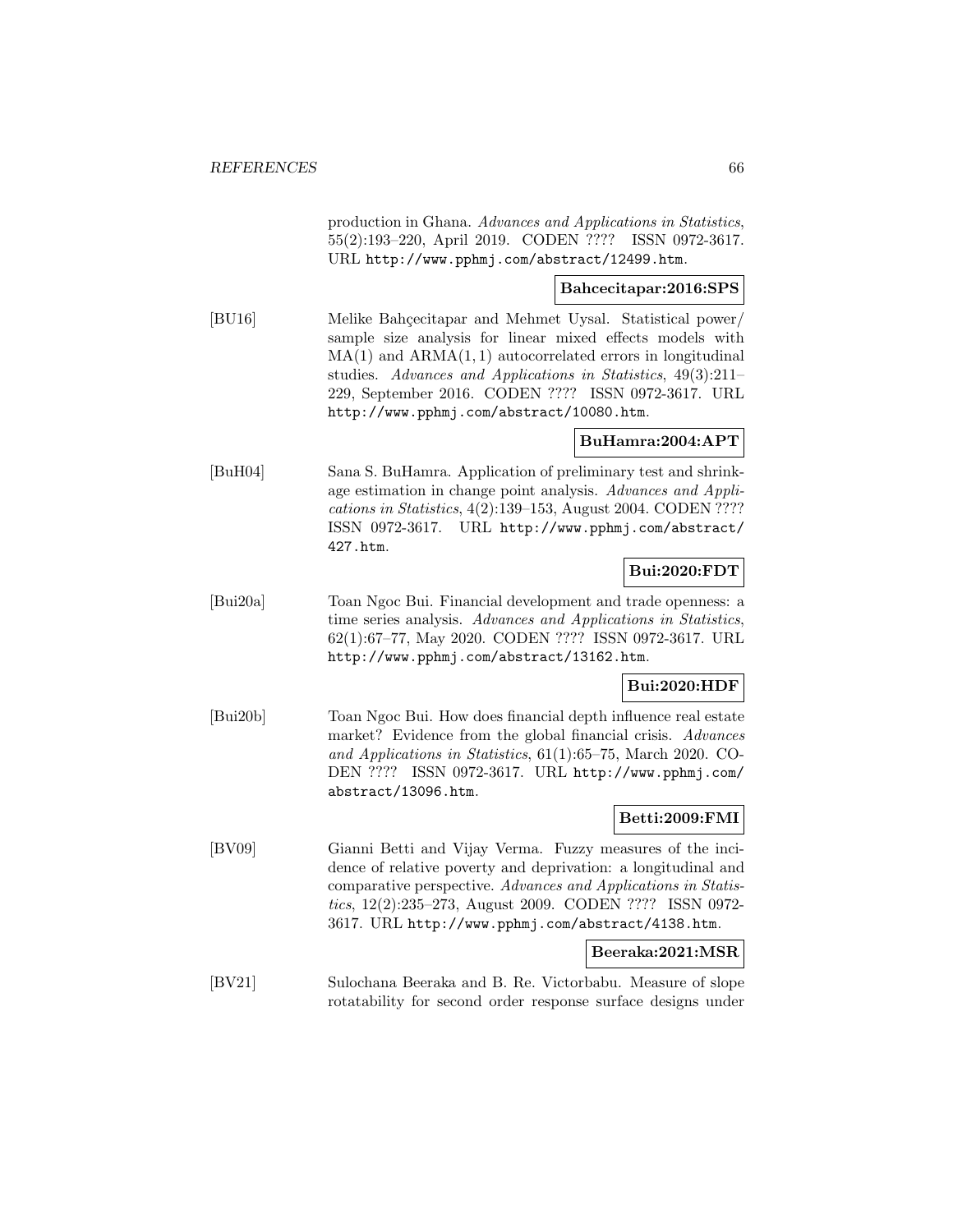intra-class correlated structure of errors using balanced incomplete block designs. Advances and Applications in Statistics, 67(2):179–205, April 2021. CODEN ???? ISSN 0972-3617. URL http://www.pphmj.com/abstract/13758.htm.

## **Cabuk:2012:AGM**

[CA12] H. Altan Çabuk and Fikri Akdeniz. An application of generalized maximum entropy and some biased estimation methods for the Almon distributed lag model: bootstrap efficiency. Advances and Applications in Statistics, 31(2):103–124, December 2012. CODEN ???? ISSN 0972-3617. URL http://www. pphmj.com/abstract/7329.htm.

## **Chiangpradit:2016:CPP**

[CaN16] Monchaya Chiangpradit and Sa aat Niwitpong. Coverage probability of a prediction interval for a seasonal AR(1) process. Advances and Applications in Statistics, 48(4):241–255, April 2016. CODEN ???? ISSN 0972-3617. URL http:// www.pphmj.com/abstract/9851.htm.

### **Coronel-Brizio:2014:RCQ**

[CBHM14] H. F. Coronel-Brizio and A. R. Hernandez-Montoya. A result concerning quadratic forms in functions of order statistics. Advances and Applications in Statistics, 41(1):1–9, July 2014. CODEN ???? ISSN 0972-3617. URL http://www. pphmj.com/abstract/8625.htm.

### **Coronel-Brizio:2011:CTB**

[CBHMRA11] H. F. Coronel-Brizio, A. R. Hernández-Montoya, and M. E. Rodríguez-Achach. A correlation test for bivariate normality. Advances and Applications in Statistics, 24(2):157–162, October 2011. CODEN ???? ISSN 0972-3617. URL http:// www.pphmj.com/abstract/6282.htm.

### **Coronel-Brizio:2012:RAE**

[CBHMRA12] H. F. Coronel-Brizio, A. R. Hernández-Montoya, and M. E. Rodríguez-Achach. A result on the asymptotic eigenvectors of covariance matrices of order statistics. Advances and Applications in Statistics, 30(2):151–155, October 2012. CO-DEN ???? ISSN 0972-3617. URL http://www.pphmj.com/ abstract/7153.htm.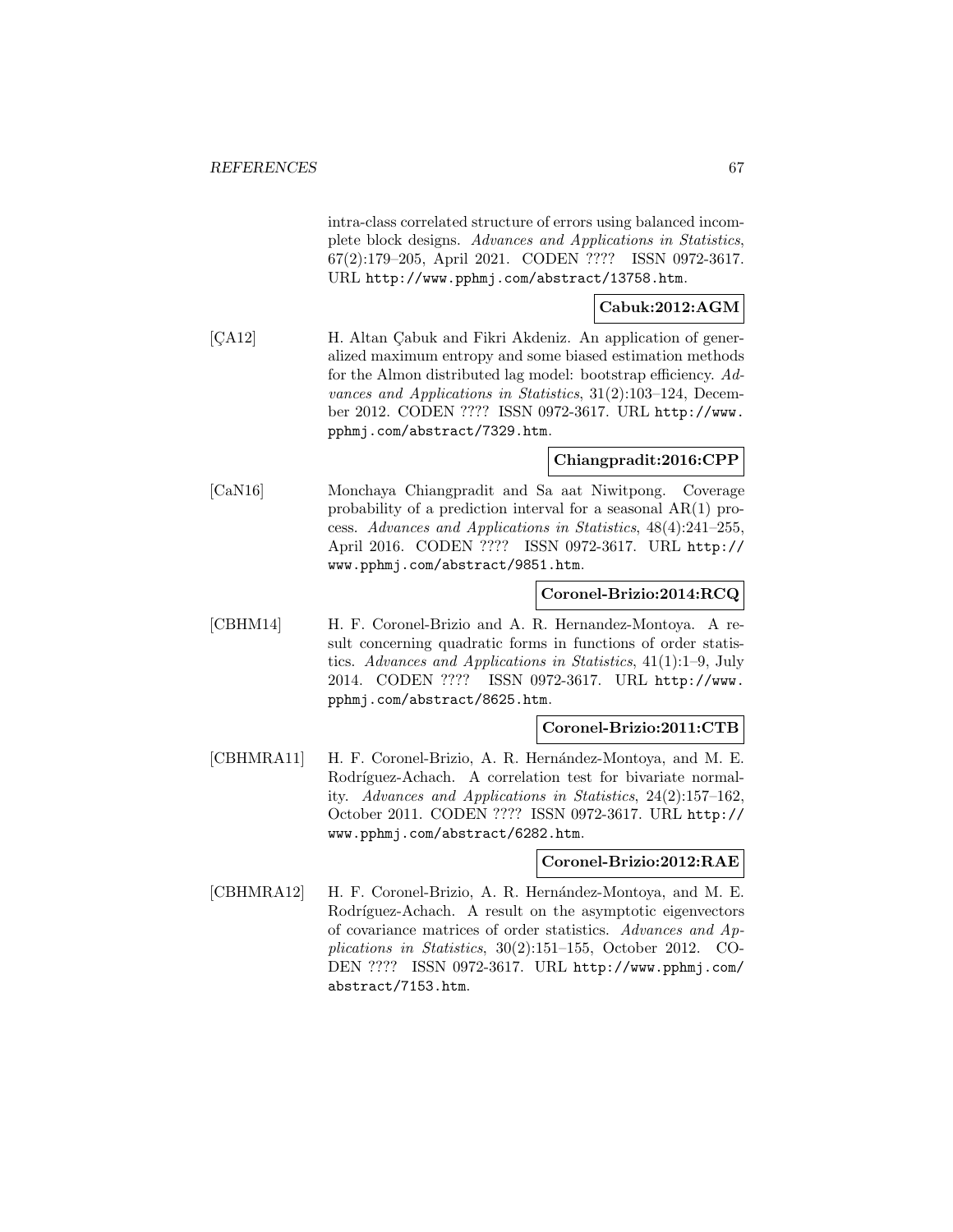#### **Coronel-Brizio:2017:TFP**

[CBHMRA17] H. F. Coronel-Brizio, A. R. Hernández-Montoya, and M. E. Rodríguez-Achach. Tests of fit for the power-law distribution and some applications to the Mexican stock market index relative changes. Advances and Applications in Statistics, 50(2): 123–136, February 2017. CODEN ???? ISSN 0972-3617. URL http://www.pphmj.com/abstract/10582.htm.

### **Coronel-Brizio:2010:ETE**

[CBSBHM10] H. F. Coronel-Brizio, A. I. Shawky, R. A. Bakoban, and A. R. Hernández-Montoya. EDF tests for the exponentiated gamma distribution under type II censoring. Advances and Applications in Statistics, 17(1):95–104, July 2010. CODEN ???? ISSN 0972-3617. URL http://www.pphmj.com/abstract/ 5168.htm.

### **Craiu:2008:CPF**

[CC08] Mariana Craiu and Radu V. Craiu. Choice of parametric families of copulas. Advances and Applications in Statistics, 10(1): 25–40, October 2008. CODEN ???? ISSN 0972-3617. URL http://www.pphmj.com/abstract/3498.htm.

# **Carvalho:2011:MLM**

[CCM11] F. Carvalho, R. Covas, and J. T. Mexia. Manipulating lightmodels built through covering. Advances and Applications in Statistics, 22(1):13–24, May 2011. CODEN ???? ISSN 0972- 3617. URL http://www.pphmj.com/abstract/5912.htm.

### **Chutiman:2016:REA**

[CCS16] Nipaporn Chutiman, Monchaya Chiangpradit, and Sujitta Suraphee. Ratio estimator in adaptive cluster sampling based on ranked set. Advances and Applications in Statistics, 49(2): 105–116, August 2016. CODEN ???? ISSN 0972-3617. URL http://www.pphmj.com/abstract/10075.htm.

### **Chaderjian:2009:NAD**

[CEG09] Bruce Chaderjian, Morteza Ebneshahrashoob, and Tangan Gao. A numerical algorithm for distributions of soonest waiting time problems in Markov dependent trials. Advances and Applications in Statistics, 13(1):95–109, October 2009. CO-DEN ???? ISSN 0972-3617. URL http://www.pphmj.com/ abstract/4206.htm.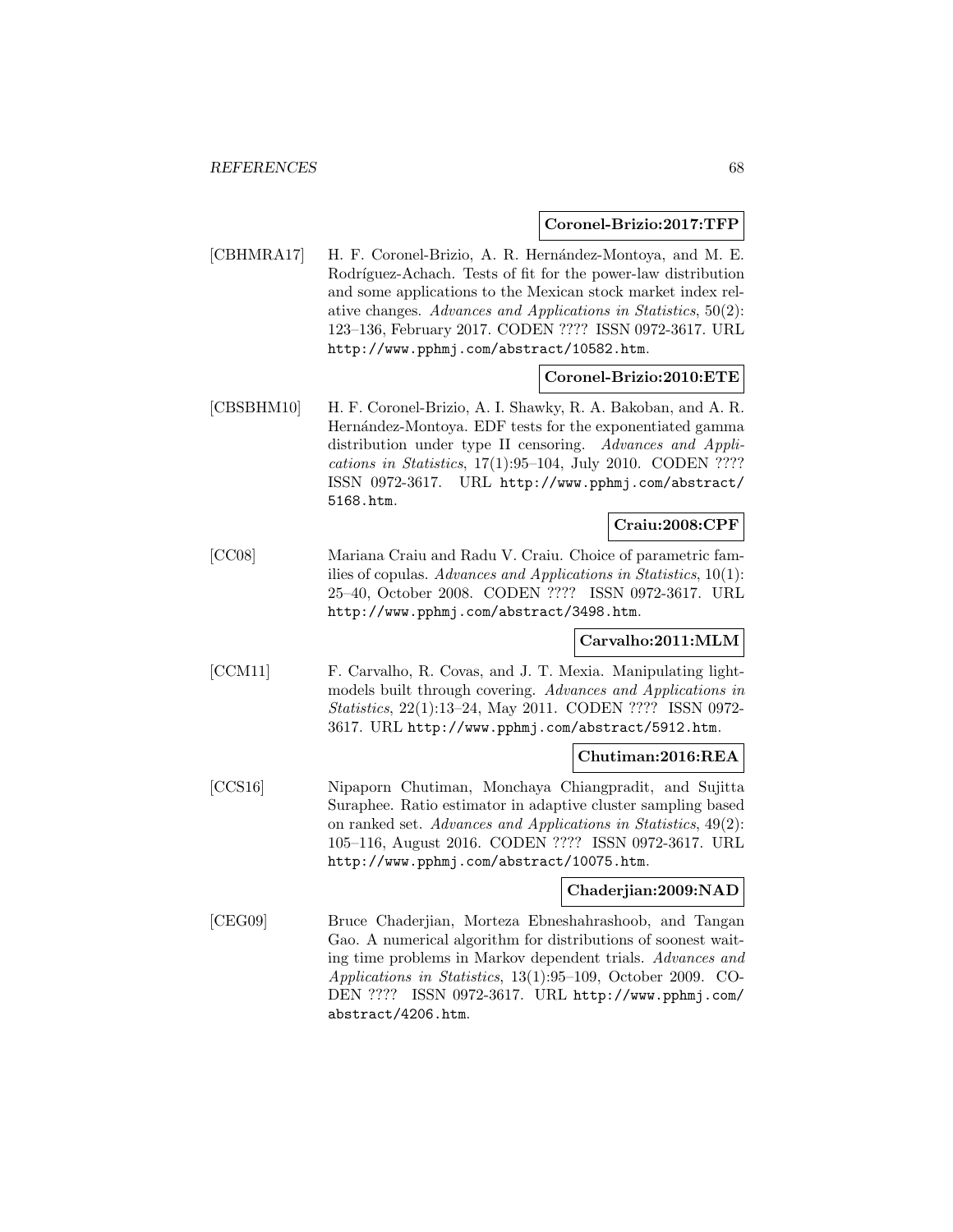#### **Consul:2005:DPD**

[CF05] P. C. Consul and Felix Famoye. Dev probability distribution and some of its applications. Advances and Applications in Statistics, 5(3):271–287, December 2005. CODEN ???? ISSN 0972-3617. URL http://www.pphmj.com/abstract/ 658.htm.

## **Chu:2014:TBD**

[CF14] David P. Chu and Ali Reza Fotouhi. A trivariate beta distribution and related distances. Advances and Applications in Statistics, 43(1):21–36, November 2014. CODEN ???? ISSN 0972-3617. URL http://www.pphmj.com/abstract/8843. htm.

#### **Carrera-Fernandez:2010:EAC**

[CFFVGO10] María Jesús Carrera-Fernández, Guillem Feixas-Viaplana, and Joan Guàrdia-Olmos. Effect of attenuation correction for the reduction of bias in psychological measurement. Advances and Applications in Statistics, 16(1):49–64, May 2010. CO-DEN ???? ISSN 0972-3617. URL http://www.pphmj.com/ abstract/5017.htm.

# **Chen:2007:BAS**

[CG07] Jie Chen and A. K. Gupta. A Bayesian approach to the statistical analysis of a smooth-abrupt change point model. Advances and Applications in Statistics, 7(1):115–126, April 2007. CODEN ???? ISSN 0972-3617. URL http://www. pphmj.com/abstract/2430.htm.

# **Charif:2003:CIV**

[Cha03] H. A. Charif. Confidence intervals for the variance ratio in mixed linear models. Advances and Applications in Statistics, 3(3):229–241, December 2003. CODEN ???? ISSN 0972-3617. URL http://www.pphmj.com/abstract/180.htm.

### **Chatterjee:2012:DCP**

[Cha12] Arunendu Chatterjee. Detection of change points: a survey of methodologies. Advances and Applications in Statistics, 27 (2):131–165, April 2012. CODEN ???? ISSN 0972-3617. URL http://www.pphmj.com/abstract/6747.htm.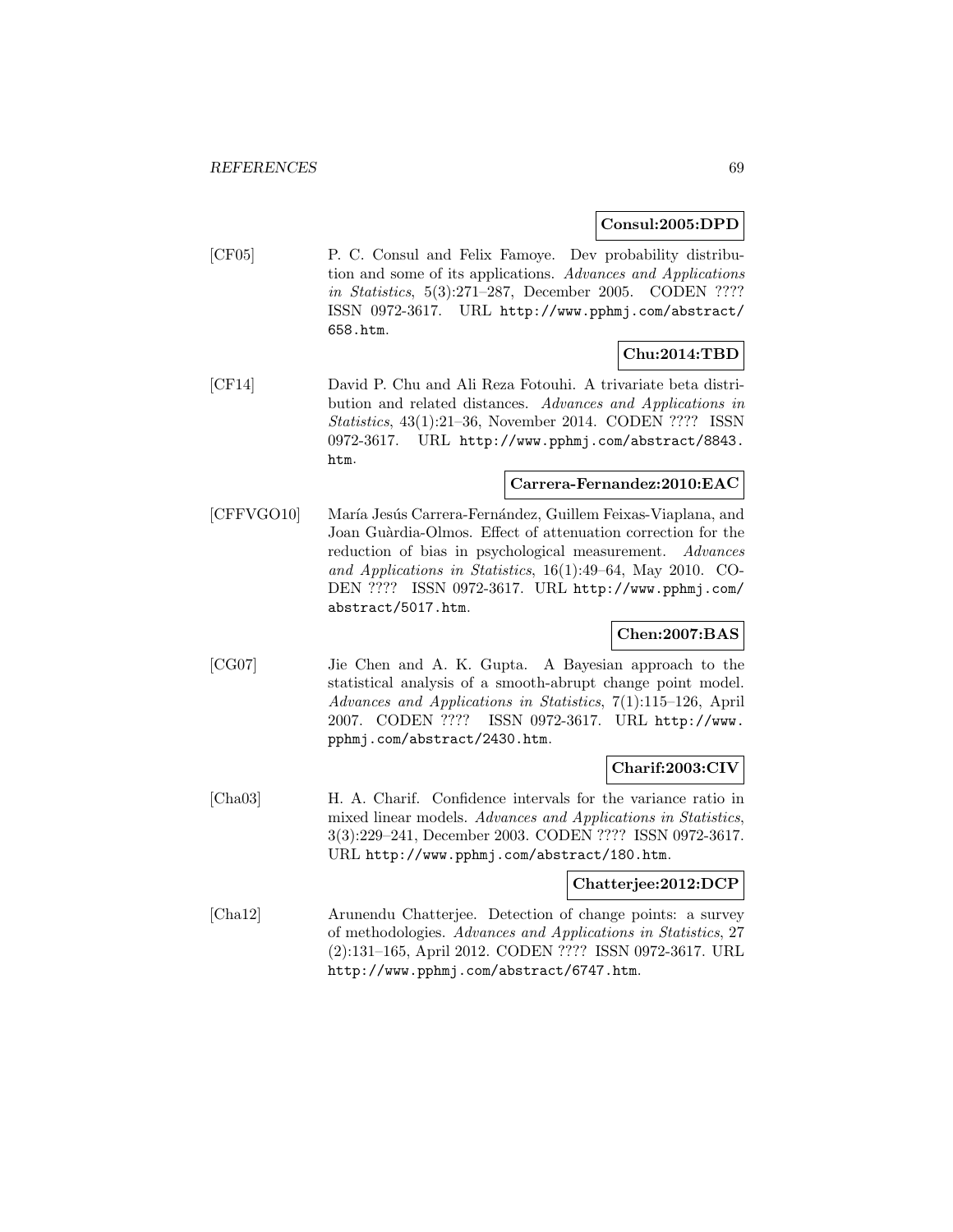**Chatterjee:2018:CDW**

[Cha18] Arunendu Chatterjee. Comparison of different wavelet techniques for finding change points. Advances and Applications in Statistics, 53(4):363–378, October 2018. CODEN ???? ISSN 0972-3617. URL http://www.pphmj.com/abstract/12110. htm.

## **Chaipitak:2020:TSA**

[Cha20] Saowapa Chaipitak. Time series ARIMA model for prediction of Thailand's monthly average cassava starch domestic price. Advances and Applications in Statistics, 63(2):191–205, August 2020. CODEN ???? ISSN 0972-3617. URL http:// www.pphmj.com/abstract/13294.htm.

## **Chen:2002:EBP**

[Che02] Jann-Pygn Chen. Evaluating the bootstrap p control chart. Advances and Applications in Statistics, 2(1):19–30, April 2002. CODEN ???? ISSN 0972-3617. URL http://www. pphmj.com/abstract/60.htm.

### **Chen:2009:NAD**

[Che09] Zhenmin Chen. A note on analyzing data with undetected observations. Advances and Applications in Statistics, 12(2): 137–144, August 2009. CODEN ???? ISSN 0972-3617. URL http://www.pphmj.com/abstract/4131.htm.

## **Chiu:2014:IIV**

[Chi14] Wan-Yi Chiu. The impact of investor's view on hedging effectiveness. Advances and Applications in Statistics, 38(2): 113–128, February 2014. CODEN ???? ISSN 0972-3617. URL http://www.pphmj.com/abstract/8171.htm.

### **Cho:2007:MCF**

[Cho07] Jang Sik Cho. Multiple comparisons for Freund's bivariate exponential populations based on fractional Bayes factor. Advances and Applications in Statistics, 7(3):441–449, December 2007. CODEN ???? ISSN 0972-3617. URL http://www. pphmj.com/abstract/2723.htm.

### **Cho:2008:BTM**

[Cho08] Jang Sik Cho. Bayesian testing in Marshall and Olkin's bivariate exponential model with bivariate random censored data.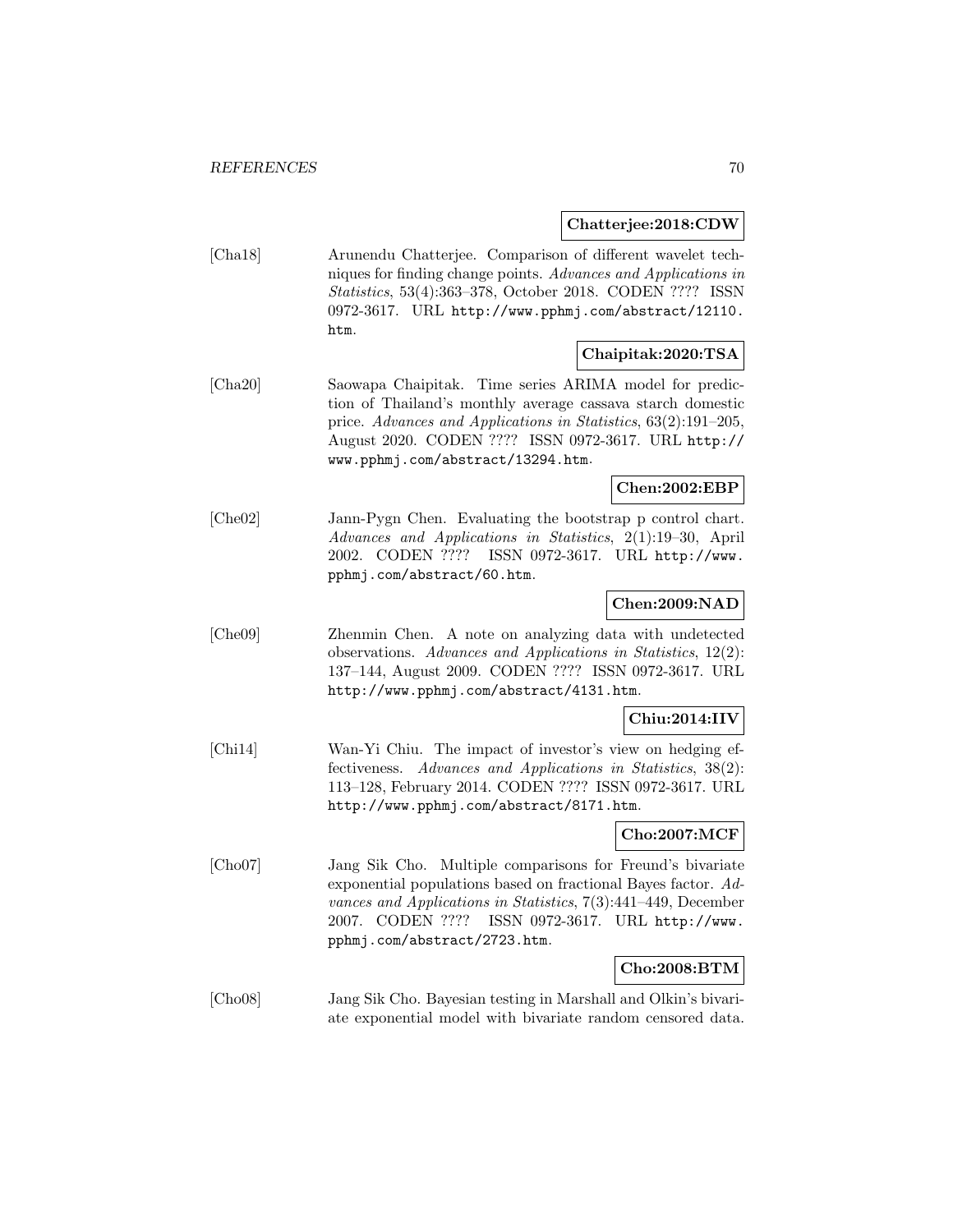Advances and Applications in Statistics, 10(2):285–293, December 2008. CODEN ???? ISSN 0972-3617. URL http:// www.pphmj.com/abstract/3731.htm.

### **Christofides:2009:RRR**

[Chr09] Tasos C. Christofides. Randomized response without a randomization device. Advances and Applications in Statistics, 11(1):15–28, February 2009. CODEN ???? ISSN 0972-3617. URL http://www.pphmj.com/abstract/3969.htm.

## **Cho:2012:BIT**

[CJ12] Jangsik Cho and Yong S. Joe. Bayesian independent testing in a bivariate Weibull model. Advances and Applications in Statistics, 28(2):123–131, June 2012. CODEN ???? ISSN 0972-3617. URL http://www.pphmj.com/abstract/ 7081.htm.

#### **Cuarteros:2020:SAH**

[CJ20] Kennet G. Cuarteros and Noel G. Cuarteros Jr. Survival analysis on hemodialysis patients using Cox regression. Advances and Applications in Statistics, 65(2):165–187, December 2020. CODEN ???? ISSN 0972-3617. URL http://www.pphmj. com/abstract/13572.htm.

# **Cho:2008:BTI**

[CKC08] Jang Sik Cho, Chang Wan Kang, and Seung Bae Choi. Bayesian testing for independence in Marshall and Olkin's bivariate exponential model. Advances and Applications in Statistics, 8(1):101–107, February 2008. CODEN ???? ISSN 0972-3617. URL http://www.pphmj.com/abstract/2841. htm.

### **Choi:2001:ONN**

[CKS01] Seung Hoe Choi, Hae Kyung Kim, and Byung Heum Song. Optimal nonlinear  $L_p$ -norm estimation. Advances and Applications in Statistics, 1(1):119–131, December 2001. CO-DEN ???? ISSN 0972-3617. URL http://www.pphmj.com/ abstract/39.htm.

#### **Chinipardaz:2006:TSD**

[CL06] Rahim Chinipardaz and Seyed Mahmoud Latifi. Time series discriminant analysis of  $AR(p)$  plus noise processes: a time domain approach. Advances and Applications in Statistics, 6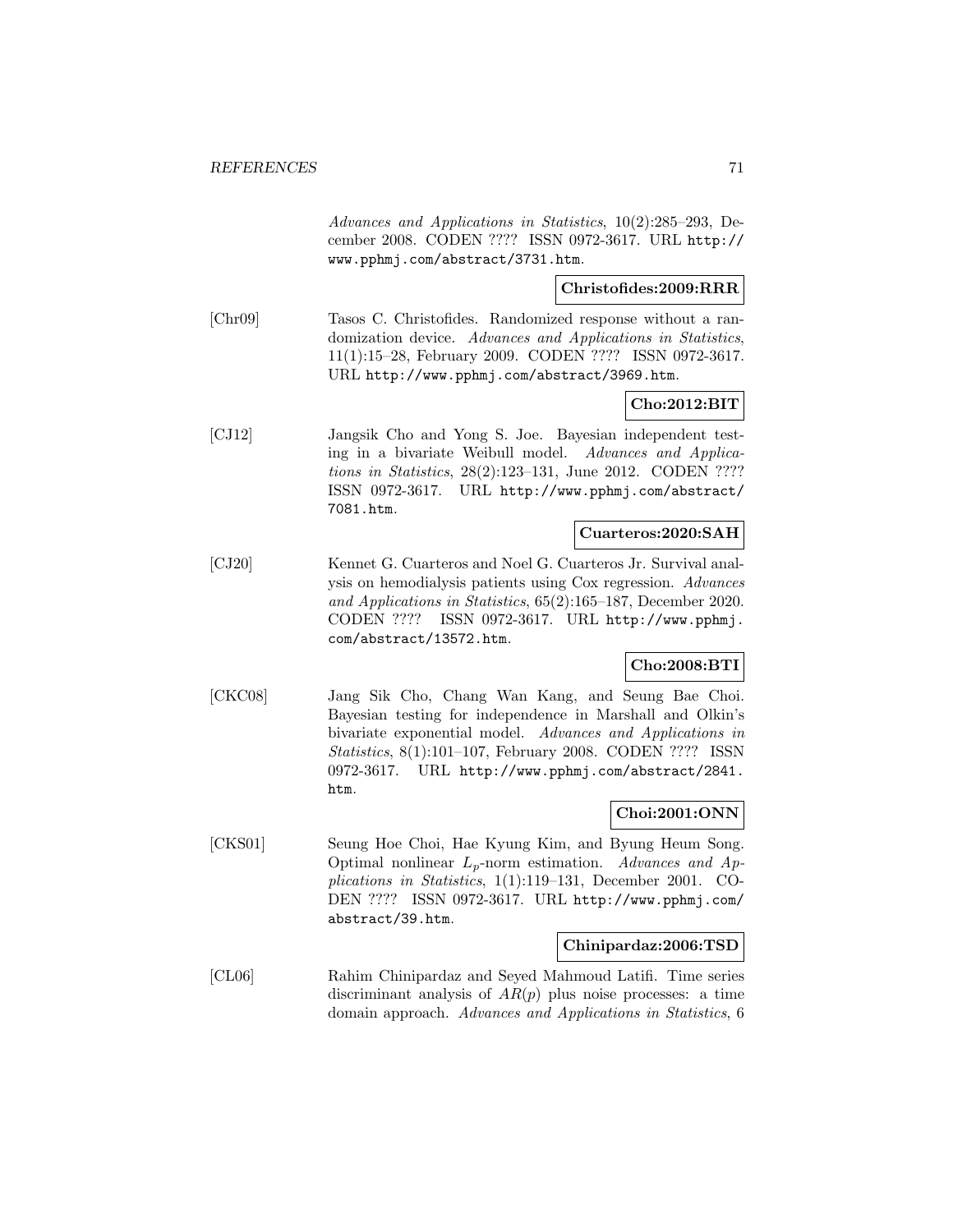(2):129–144, August 2006. CODEN ???? ISSN 0972-3617. URL http://www.pphmj.com/abstract/1847.htm.

## **Colin:2013:ETI**

[CM13] Bernard Colin and Ernest Monga. An empirical test of independence between random vectors. Advances and Applications in Statistics, 35(2):75–110, August 2013. CODEN ???? ISSN 0972-3617. URL http://www.pphmj.com/abstract/ 7844.htm.

#### **Chandrasekara:2016:PEM**

[CMT16] N. V. Chandrasekara, M. A. Mammadov, and C. D. Tilakaratne. Parameter estimation of multivariate scaled t distribution: an application to all share price index. Advances and Applications in Statistics, 49(4):287–303, October 2016. CODEN ???? ISSN 0972-3617. URL http://www.pphmj. com/abstract/10226.htm.

### **Congdon:2006:MHA**

[Con06] Peter Congdon. Modelling hospital activity: accounting for small area and primary care practice variation. Advances and Applications in Statistics, 6(3):335–351, December 2006. CO-DEN ???? ISSN 0972-3617. URL http://www.pphmj.com/ abstract/2218.htm.

### **Cossari:2009:NET**

[Cos09] Anthony Cossari. A note on the efficiency of Taguchi signalto-noise ratio. Advances and Applications in Statistics, 12(2): 199–206, August 2009. CODEN ???? ISSN 0972-3617. URL http://www.pphmj.com/abstract/4135.htm.

#### **Cozzucoli:2008:GRD**

[Coz08] Paolo C. Cozzucoli. On the genuine replicate design for statistical calibration. Advances and Applications in Statistics, 10 (1):111–130, October 2008. CODEN ???? ISSN 0972-3617. URL http://www.pphmj.com/abstract/3503.htm.

#### **Chiou:2001:NME**

[CT01] Kuo-Ching Chiou and Lee-Ing Tong. A novel means of estimating quantiles for 2-parameter Weibull distribution under the right random censoring model. Advances and Applications in Statistics, 1(1):1–26, April 2001. CODEN ???? ISSN 0972- 3617. URL http://www.pphmj.com/abstract/32.htm.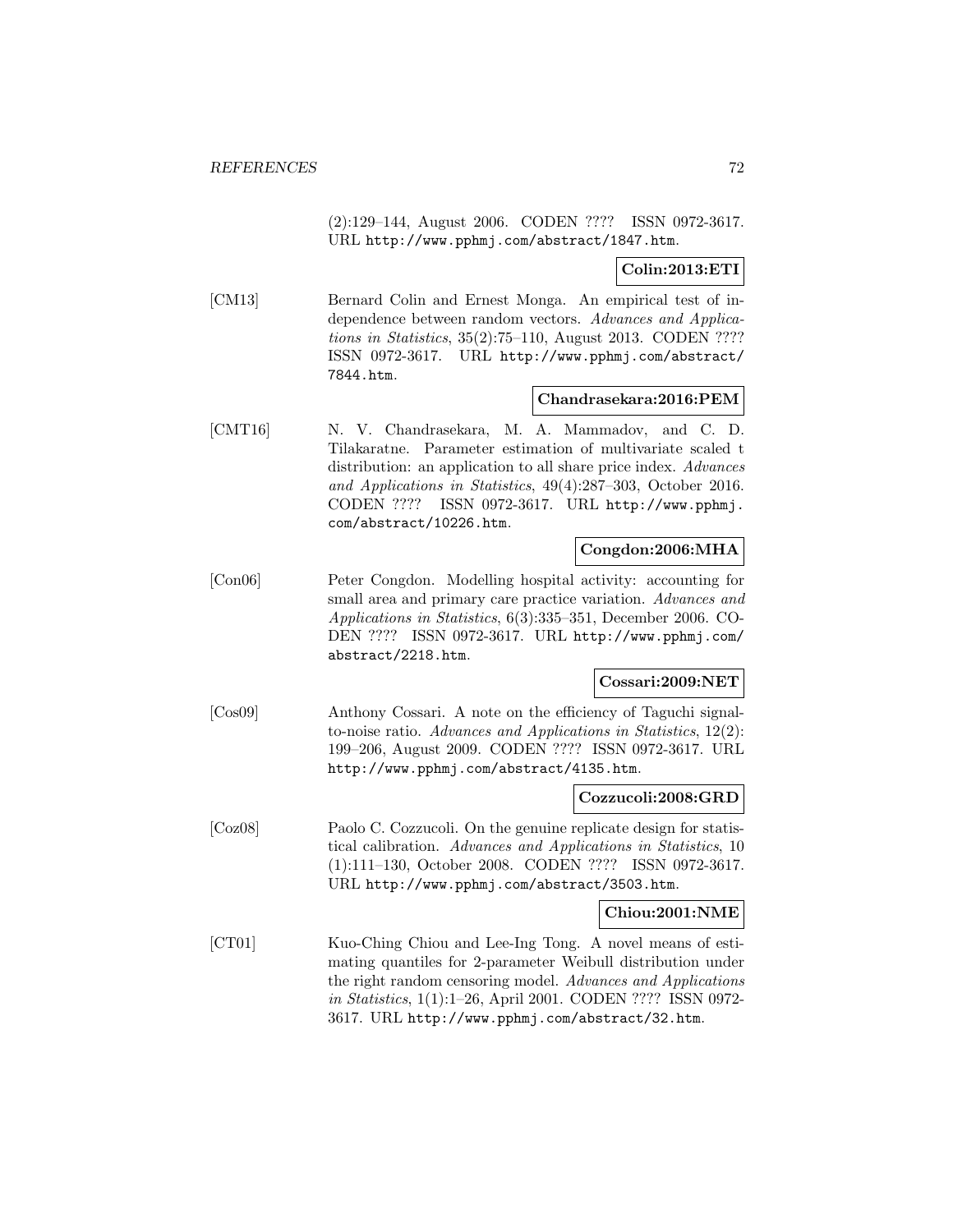#### **Calsavara:2011:FGM**

[CTF11] Vinicius F. Calsavara, Vera L. D. Tomazella, and José C. Fogo. Family generalized modified Weibull for analyzing long-term survival data. Advances and Applications in Statistics, 23(1): 59–76, July 2011. CODEN ???? ISSN 0972-3617. URL http: //www.pphmj.com/abstract/6081.htm.

#### **Chandrasekara:2018:ETM**

[CTM18] N. V. Chandrasekara, C. D. Tilakaratne, and M. A. Mammadov. An ensemble technique for multi class imbalanced problem using probabilistic neural networks. Advances and Applications in Statistics, 53(6):647–658, December 2018. CO-DEN ???? ISSN 0972-3617. URL http://www.pphmj.com/ abstract/12230.htm.

### **Chen:2008:SNC**

[CW08] Yuh-Ing Chen and Kuang-Lu Wang. Simultaneous nonparametric confidence regions for comparing successive treatments. Advances and Applications in Statistics, 9(1):127–139, June 2008. CODEN ???? ISSN 0972-3617. URL http://www. pphmj.com/abstract/3289.htm.

### **Chen:2010:BUW**

[CW10] Zhao-Guo Chen and Ka Ho Wu. Benchmarking using working error-models. Advances and Applications in Statistics, 19(2): 113–148, December 2010. CODEN ???? ISSN 0972-3617. URL http://www.pphmj.com/abstract/5679.htm.

#### **Chan:2004:RPU**

[CY04] Gary K. C. Chan and Hailiang Yang. Ruin problems under feedback model with random interest. Advances and Applications in Statistics, 4(3):379–395, December 2004. CO-DEN ???? ISSN 0972-3617. URL http://www.pphmj.com/ abstract/441.htm.

#### **Chimka:2012:EPG**

[CZ12] Justin R. Chimka and Jia Zhou. Error probabilities for gamma-distributed individual measurements. Advances and Applications in Statistics, 27(2):97–108, April 2012. CO-DEN ???? ISSN 0972-3617. URL http://www.pphmj.com/ abstract/6745.htm.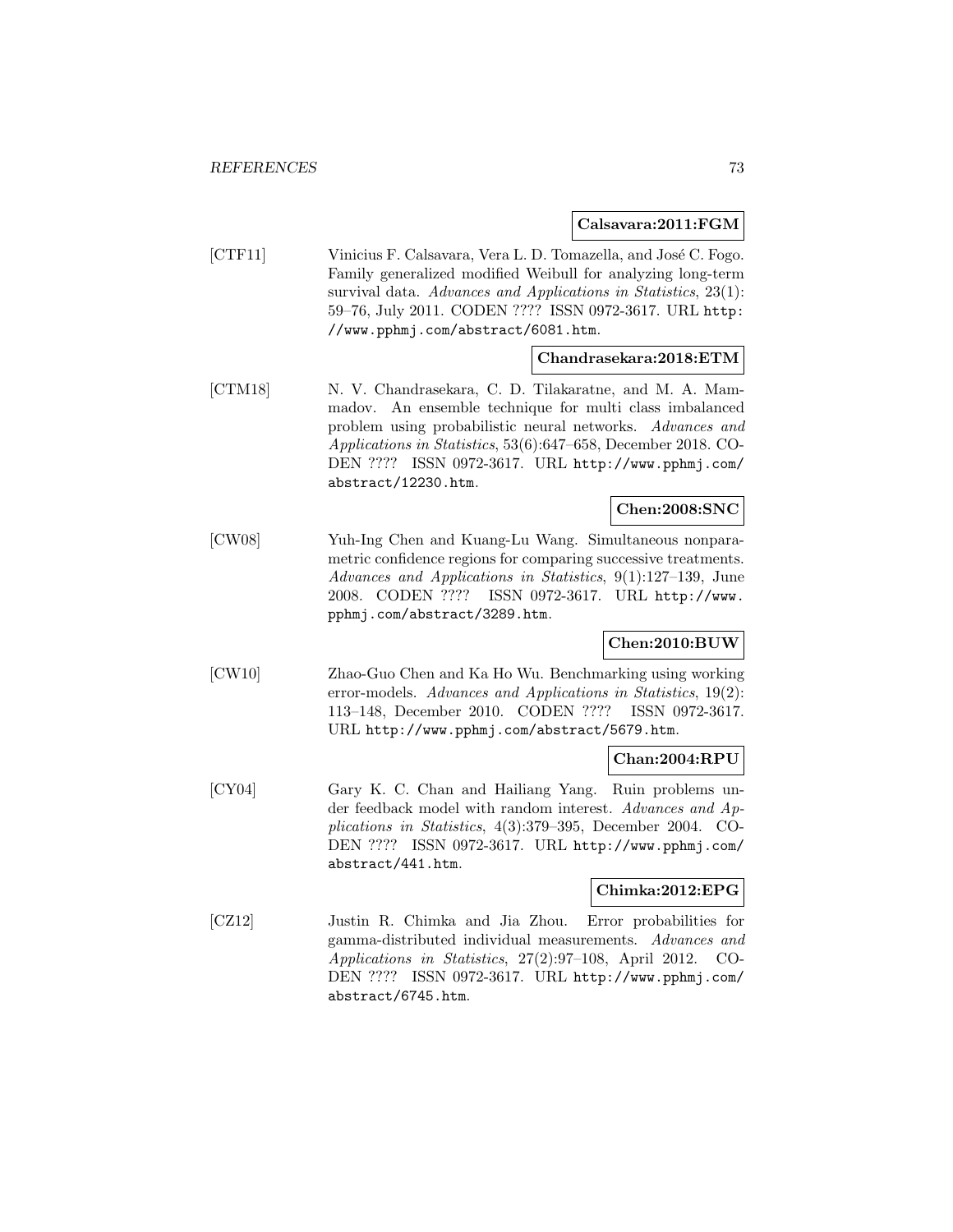**DeJuan:2009:IBA**

| [DA09] | Aránzazu De Juan and Antonio S. M. Arroyo. An inverted           |
|--------|------------------------------------------------------------------|
|        | beta approximation to a MPI unit root test. Advances and         |
|        | Applications in Statistics, $13(2):131-164$ , December 2009. CO- |
|        | DEN ???? ISSN 0972-3617. URL http://www.pphmj.com/               |
|        | abstract/4445.htm.                                               |

#### **deAlmeida:2010:PIC**

[dA10a] Norton G. de Almeida. A possible implication of the coherent access hypothesis. Advances and Applications in Statistics, 19 (1):33–38, November 2010. CODEN ???? ISSN 0972-3617. URL http://www.pphmj.com/abstract/5495.htm.

#### **DosSantos:2010:BAB**

[DA10b] Carlos Aparecido Dos Santos and Jorge Alberto Achcar. A Bayesian analysis for bivariate Weibull distributions derived from copula functions in the presence of covariates and censored data. Advances and Applications in Statistics, 15(1): 1–25, March 2010. CODEN ???? ISSN 0972-3617. URL http://www.pphmj.com/abstract/4857.htm.

#### **Dimitrakopoulou:2006:GFM**

[DAL06] Theodora Dimitrakopoulou, Konstantinos Adamidis, and Sotirios Loukas. On the gamma frailty model. Advances and Applications in Statistics, 6(1):41–52, April 2006. CO-DEN ???? ISSN 0972-3617. URL http://www.pphmj.com/ abstract/16.htm.

#### **Dasgupta:2009:OAM**

[Das09] Nairanjana Dasgupta. D- and A-optimal allocations in a multipoint grouped logit designed experiment. Advances and Applications in Statistics, 12(2):145–162, August 2009. CO-DEN ???? ISSN 0972-3617. URL http://www.pphmj.com/ abstract/4132.htm.

### **Das:2020:GEC**

[Das20] Arabinda Das. Gmm estimation of a copula-based stochastic frontier model. Advances and Applications in Statistics, 64(2): 165–180, October 2020. CODEN ???? ISSN 0972-3617. URL http://www.pphmj.com/abstract/13437.htm.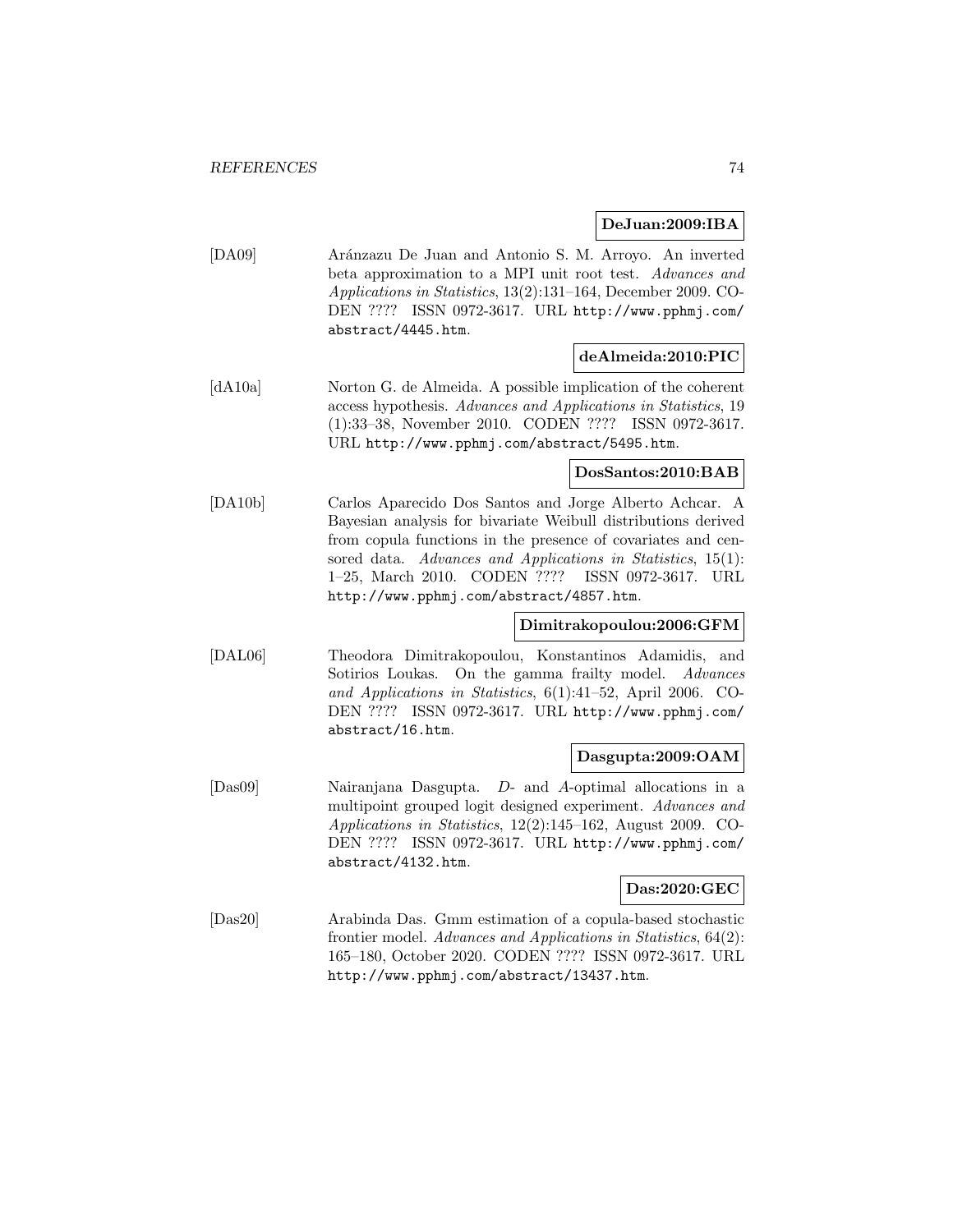#### **Doan:2020:IUD**

[DB20] Thu-Trang Thi Doan and Toan Ngoc Bui. Intention to use debit card services: an analysis in the light of the unified theory of acceptance and use of technology (UTAUT). Advances and Applications in Statistics, 65(1):133–142, November 2020. CODEN ???? ISSN 0972-3617. URL http://www.pphmj. com/abstract/13499.htm.

### **Day:2007:CAO**

[DBD<sup>+</sup>07] David M. Day, Irene Bevc, Thierry Duchesne, Jeffrey S. Rosenthal, Lianne Rossman, and Frances Theodor. Comparison of adult offense prediction methods based on juvenile offense trajectories using cross-validation. Advances and Applications in Statistics, 7(1):1–46, April 2007. CODEN ???? ISSN 0972- 3617. URL http://www.pphmj.com/abstract/2425.htm.

#### **DeTVieira:2011:UEC**

[DBSH11] Marcel De T. Vieira, Ronaldo R. Bastos, Augusto C. Souza, and Henrique S. Hippert. On the use of exploratory and confirmatory longitudinal data analysis techniques. Advances and Applications in Statistics, 22(2):129–156, June 2011. CO-DEN ???? ISSN 0972-3617. URL http://www.pphmj.com/ abstract/6044.htm.

#### **Demirel:2018:DDE**

[DC18] A. Kübra Demirel and H. Eray Çelik. Dirichlet distribution and estimation of parameters. Advances and Applications in Statistics, 53(4):401–421, October 2018. CODEN ???? ISSN 0972-3617. URL http://www.pphmj.com/abstract/12113. htm.

#### **Deepthi:2020:RES**

[DC20] K. S. Deepthi and V. M. Chacko. Reliability estimation of stress-strength model using three parameter generalized Lindley distribution. Advances and Applications in Statistics, 65 (1):69–88, November 2020. CODEN ???? ISSN 0972-3617. URL http://www.pphmj.com/abstract/13496.htm.

### **Dasgupta:2013:CCA**

[DCKD13] Nairanjana Dasgupta, Yibing Chen, Ananth Kalyanaraman, and Sayed Daoud. Comparison of clustering algorithms: an example with proteomic data. Advances and Applications in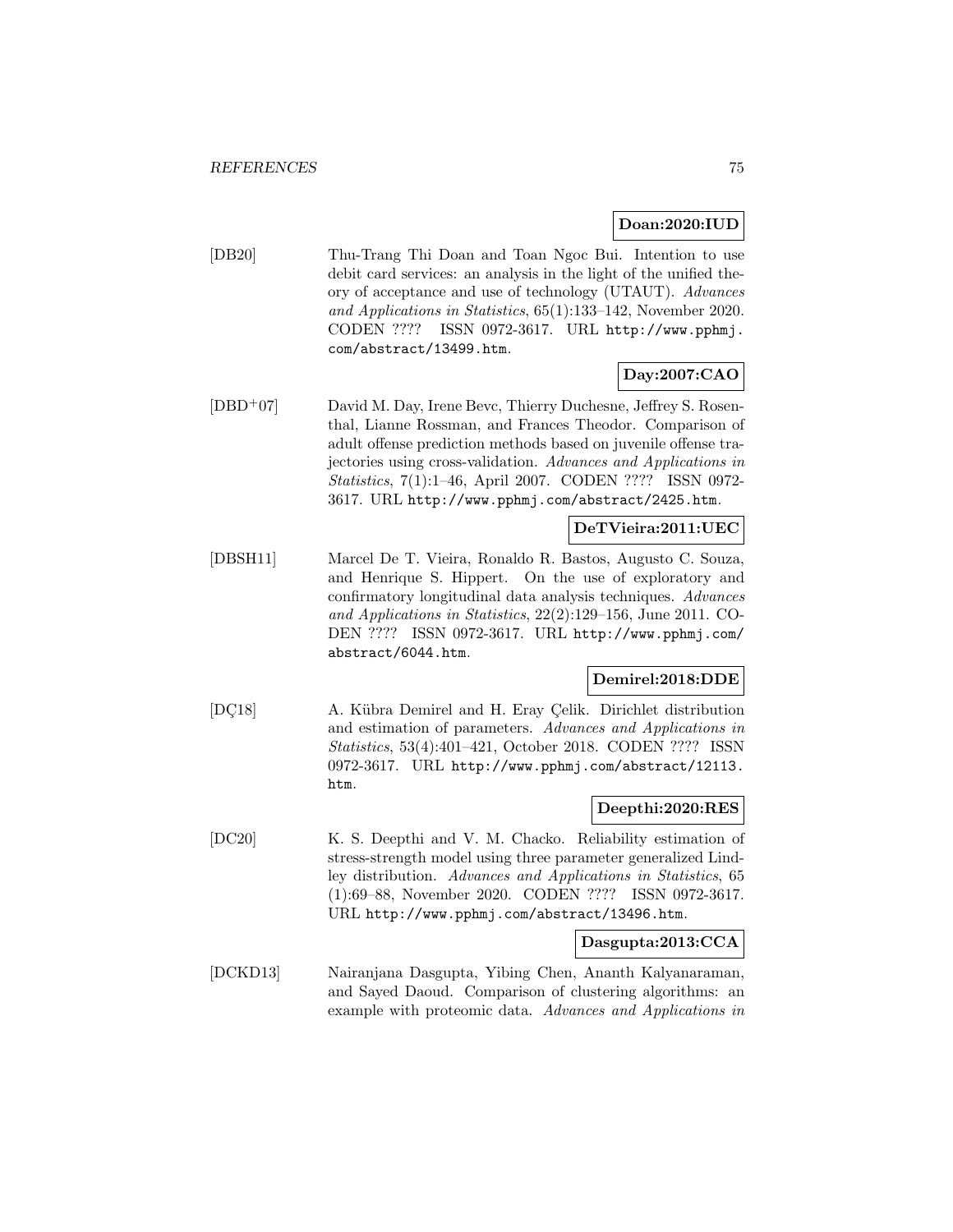Statistics, 33(1):63–81, March 2013. CODEN ???? ISSN 0972- 3617. URL http://www.pphmj.com/abstract/7458.htm.

#### **DAmico:2009:PAD**

[DDJM09] Guglielmo D'Amico, Giuseppe Di Biase, Jacques Janssen, and Raimondo Manca. Patient's age depending HIV/AIDS evolution analysis by means of a non-homogeneous semi-Markov model. Advances and Applications in Statistics, 11(2):199–215, April 2009. CODEN ???? ISSN 0972-3617. URL http://www. pphmj.com/abstract/3979.htm.

### **Doron:2003:DFC**

[DFBL<sup>+</sup>03] Gideon Doron, Camil Fuchs, Shaul K. Bar-Lev, David Navon, and Hani Zubida. Deferred forced choice questions: theoretical aspects and empirical experimentation in political surveys. Advances and Applications in Statistics, 3(1):49–66, April 2003. CODEN ???? ISSN 0972-3617. URL http://www.pphmj. com/abstract/158.htm.

#### **Dorea:2005:SDE**

[DGG05] C. C. Y. Dorea, G. L. Gilardoni, and C. R. Gonçalves. Stationary distribution estimation in hidden Markov models. Advances and Applications in Statistics, 5(2):183–195, August 2005. CODEN ???? ISSN 0972-3617. URL http://www. pphmj.com/abstract/452.htm.

#### **Deutsch:2010:MLE**

[DGHP10] Roland C. Deutsch, John M. Grego, Brian Habing, and Walter W. Piegorsch. Maximum likelihood estimation with binarydata regression models: small-sample and large-sample features. Advances and Applications in Statistics, 14(2):101–116, February 2010. CODEN ???? ISSN 0972-3617. URL http:/ /www.pphmj.com/abstract/4602.htm.

#### **Dabye:2018:DES**

[DGI18] A. S. Dabye, L. Gueye, and M. A. Issaka. On detection of epileptic seizure with an approach based on power spectral density with an AR model. Advances and Applications in Statistics, 52(1):1–31, January 2018. CODEN ???? ISSN 0972-3617. URL http://www.pphmj.com/abstract/11482. htm.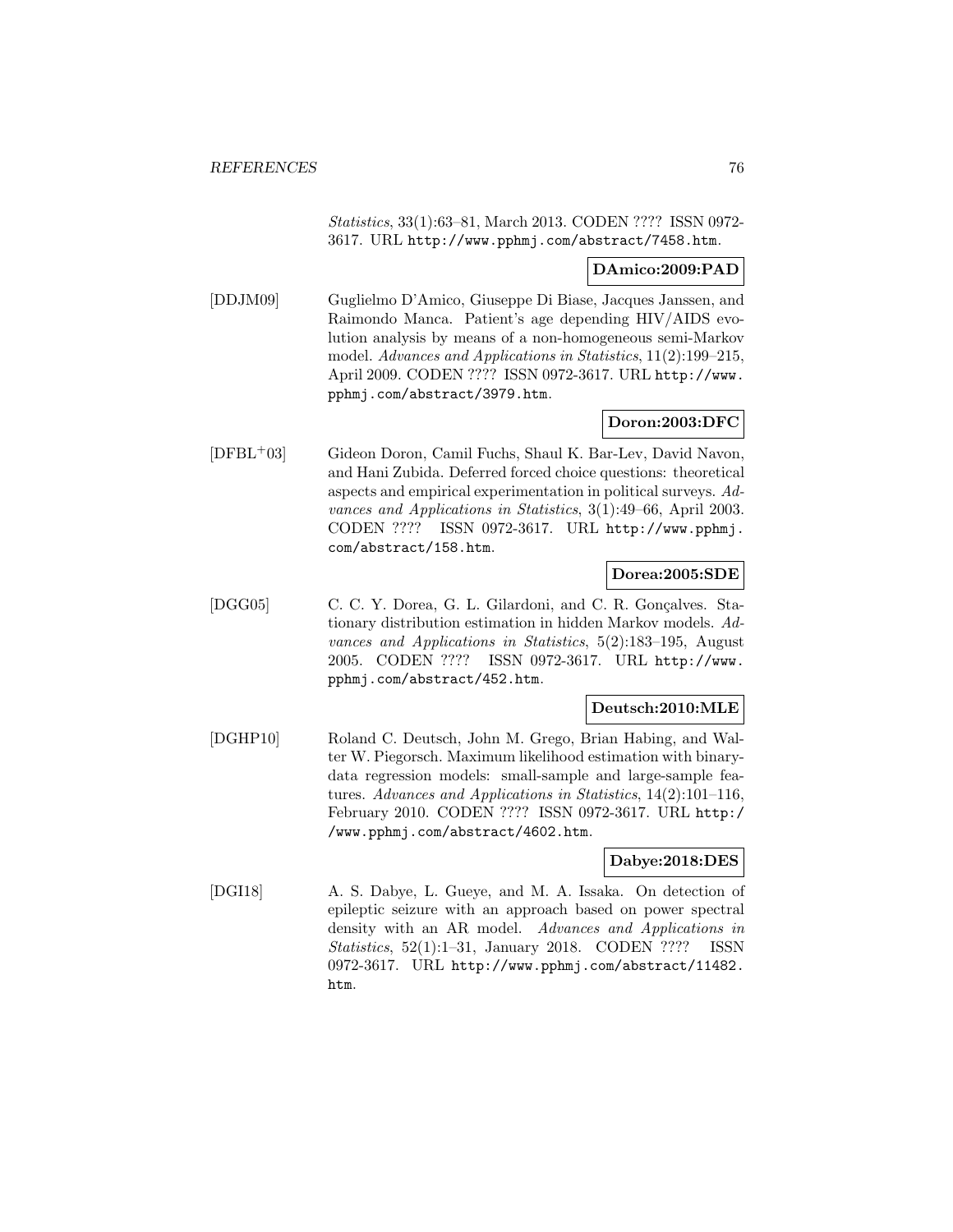#### **Darwish:2020:FLD**

[DGM20] Nesma M. Darwish, Ahmed M. Gad, and Ramadan H. Mohamed. Fitting longitudinal data with missing values in the response and covariates. Advances and Applications in Statistics, 64(2):127–142, October 2020. CODEN ???? ISSN 0972- 3617. URL http://www.pphmj.com/abstract/13435.htm.

### **Darwis:2012:RE**

[DGPF12] Sutawanir Darwis, Agus Yodi Gunawan, Asep K. Permadi, and Nina Fitriyati. Reserve estimation. Advances and Applications in Statistics, 28(1):45–54, May 2012. CODEN ???? ISSN 0972-3617. URL http://www.pphmj.com/abstract/ 6857.htm.

### **DiNardo:2008:MAP**

[DGS08] E. Di Nardo, G. Guarino, and D. Senato. A Maple algorithm for polykays and multivariate polykays. Advances and Applications in Statistics, 8(1):19–36, February 2008. CO-DEN ???? ISSN 0972-3617. URL http://www.pphmj.com/ abstract/2836.htm.

### **Darwis:2010:UEK**

[DGW<sup>+</sup>10] Sutawanir Darwis, Agus Yodi Gunawan, Sri Wahyuningsih, Nurtiti Sunusi, Aceng Komarudin Mutaqin, and Nina Fitriyati. Use of ensemble Kalman filter for bounded reservoir. Advances and Applications in Statistics, 18(2):161–173, October 2010. CODEN ???? ISSN 0972-3617. URL http://www. pphmj.com/abstract/5404.htm.

#### **Dong:2020:ESE**

[DH20] P. T. Dong and T. T. Hung. An empirical study of the effect of monetary policy on the economic growth of Vietnam. Advances and Applications in Statistics, 62(1):19–29, May 2020. CODEN ???? ISSN 0972-3617. URL http://www.pphmj. com/abstract/13159.htm.

### **Dhakonlayodhin:2018:PFC**

[Dha18] Boonkong Dhakonlayodhin. The performance of fuzzy control chart for monitoring process mean and variability. Advances and Applications in Statistics, 53(4):313–324, October 2018. CODEN ???? ISSN 0972-3617. URL http://www.pphmj. com/abstract/12107.htm.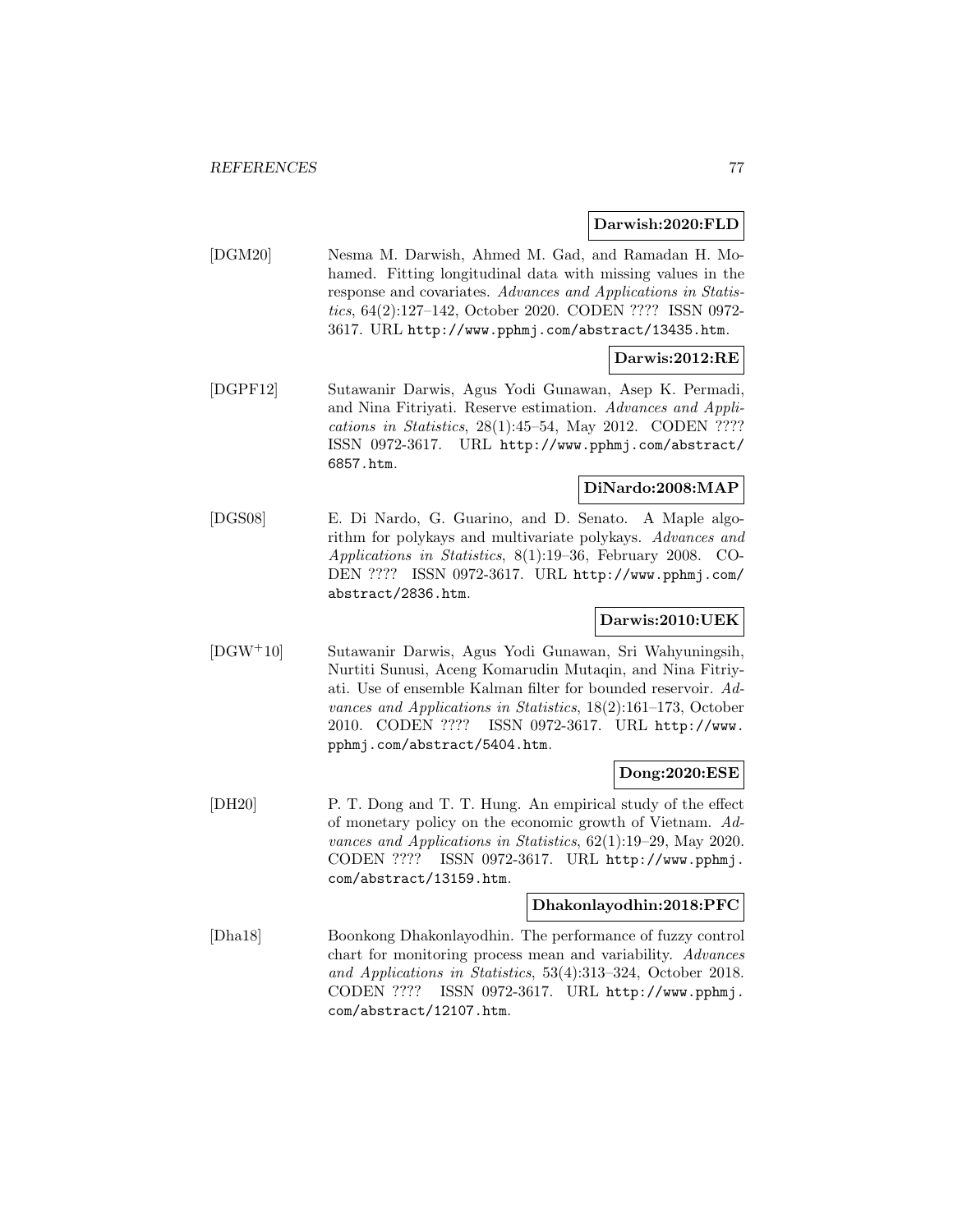**Darwis:2020:ESV**

[DHSW20] Sutawanir Darwis, Nusar Hajarisman, Suliadi, and Achmad Widodo. Exploring support vector regression for bearing degradation. Advances and Applications in Statistics, 60(1): 1–10, January 2020. CODEN ???? ISSN 0972-3617. URL http://www.pphmj.com/abstract/12993.htm.

# **Darwis:2015:KFA**

[DHY<sup>+</sup>15] Sutawanir Darwis, Nusar Hajarisman, Teti Sofia Yanti, Mohammad Sobri, and Irfan Muharam. Kalman filtering applied to engine fault detection. Advances and Applications in Statistics, 46(3):225–236, September 2015. CODEN ???? ISSN 0972-3617. URL http://www.pphmj.com/abstract/ 9428.htm.

# **Diallo:2007:ECP**

[Dia07] Sara Diallo. Estimation of the change-points of the mean residual life function. Advances and Applications in Statistics,  $7(2)$ : 157–174, August 2007. CODEN ???? ISSN 0972-3617.

# **Dinh:2018:WCO**

[Din18] Doan Van Dinh. World crude oil prices impact on consumer price index. Advances and Applications in Statistics, 52(1): 33–54, January 2018. CODEN ???? ISSN 0972-3617. URL http://www.pphmj.com/abstract/11483.htm.

### **Dinh:2019:AMS**

[Din19] Doan Van Dinh. Analysed money supply and inflation: evidence from Vietnam economy. Advances and Applications in Statistics, 56(2):125–142, June 2019. CODEN ???? ISSN 0972-3617. URL http://www.pphmj.com/abstract/12639. htm.

### **Dinh:2020:DCB**

[Din20] Doan Van Dinh. Determinants of commercial banks' profitability: evidence from Vietnam. Advances and Applications in Statistics, 63(1):39–58, July 2020. CODEN ???? ISSN 0972-3617. URL http://www.pphmj.com/abstract/13233. htm.

### **Dalpatadu:2019:ISR**

[DKS19] Rohan J. Dalpatadu, Kasun S. Kodikara, and Ashok K. Singh. Impact of seasonality and rainfall on tea production in Sri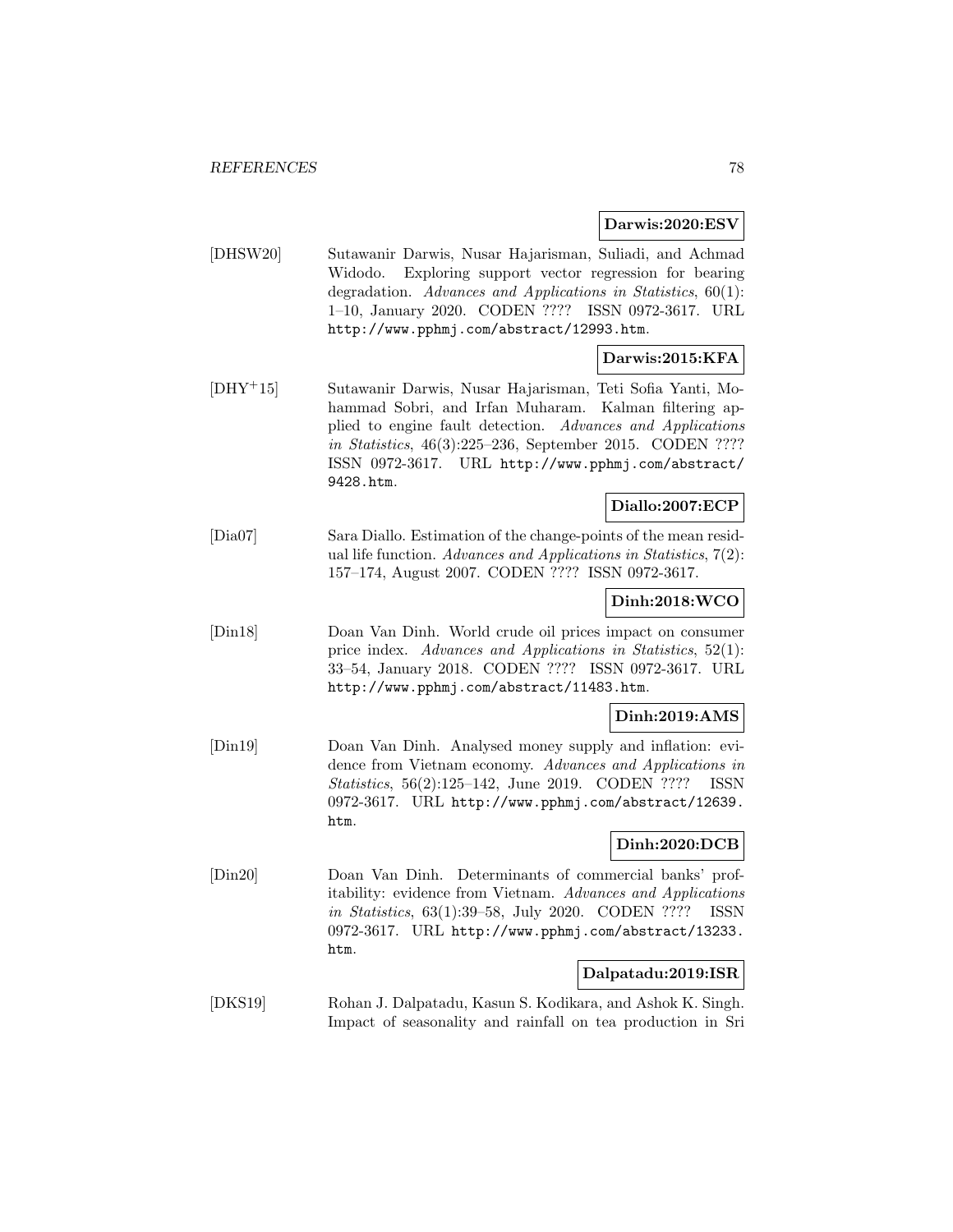Lanka. Advances and Applications in Statistics, 59(2):103– 123, December 2019. CODEN ???? ISSN 0972-3617. URL http://www.pphmj.com/abstract/12953.htm.

# **Dorea:2011:ABE**

[DLM11] Chang C. Y. Dorea, Jaques S. Lopes, and Ary V. Medino. AIC, BIC and EDC criteria for higher order Markov chain with denumerable state space. Advances and Applications in Statistics, 25(1):15–29, November 2011. CODEN ???? ISSN 0972- 3617. URL http://www.pphmj.com/abstract/6428.htm.

#### **Ding:2012:SSF**

[DLP12] Hua Ding, Xuewen Lu, and Lingxue Pan. A statistical study on the factors influencing CSR disclosure of listed companies in China. Advances and Applications in Statistics, 27(1):65–79, March 2012. CODEN ???? ISSN 0972-3617. URL http:// www.pphmj.com/abstract/6743.htm.

### **Diniz:2010:HBG**

[DMLN10] Carlos Alberto Ribeiro Diniz, Lia Hanna Martins Morita, and Francisco Louzada-Neto. Heteroscedastic von Bertalanffy growth model and an application to a Kubbard female chicken corporeal weight growth data. Advances and Applications in Statistics, 15(1):71–81, March 2010. CODEN ???? ISSN 0972- 3617. URL http://www.pphmj.com/abstract/4861.htm.

#### **Dancelli:2013:PCS**

[DMV13] Livia Dancelli, Marica Manisera, and Marika Vezzoli. On Pinto da Costa and Soares' and other weighted rank correlation measures deriving from the Spearman's rho. Advances and Applications in Statistics, 36(2):83–104, October 2013. CODEN ???? ISSN 0972-3617. URL http://www.pphmj. com/abstract/7885.htm.

#### **Dorea:2010:CNH**

[DN10] C. C. Y. Dorea and D. S. B. Martins Neto. Convergence of nonhomogeneous versions of the MCEM and StEM algorithms. Advances and Applications in Statistics, 15(2):101–113, April 2010. CODEN ???? ISSN 0972-3617. URL http://www. pphmj.com/abstract/4901.htm.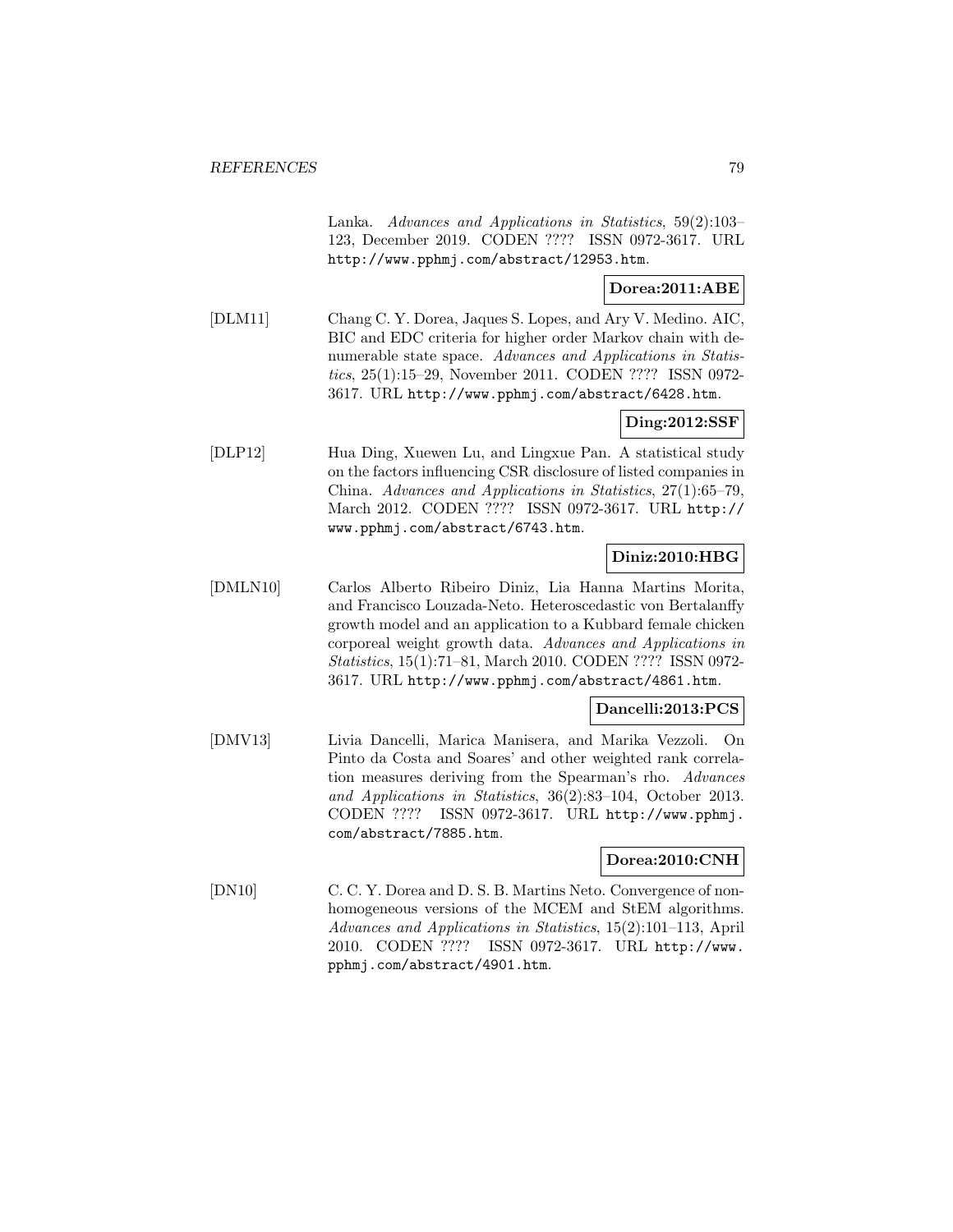#### **Dayanian:2017:SCI**

[DN17] R. Dayanian and L. Navaei. On special case of r-identification problems of multiple hypotheses testing for Markov chains. Advances and Applications in Statistics, 50(1):73–83, January 2017. CODEN ???? ISSN 0972-3617. URL http://www. pphmj.com/abstract/10506.htm.

# **Dong:2020:ALM**

[DNH20] P. T. Dong, N. T. Hong Nham, and V. D. Hoa. The application of logistic model in identifying factors affecting capital access of small and medium enterprises in Vietnam. Advances and Applications in Statistics, 61(1):19–32, March 2020. CO-DEN ???? ISSN 0972-3617. URL http://www.pphmj.com/ abstract/13094.htm.

### **Dzupire:2018:LPB**

[DNO18] Nelson Christopher Dzupire, Philip Ngare, and Leo Odongo. Lévy process based Ornstein–Uhlenbeck temperature model with time varying speed of mean reversion. Advances and Applications in Statistics, 53(3):199–224, September 2018. CO-DEN ???? ISSN 0972-3617. URL http://www.pphmj.com/ abstract/12012.htm.

### **Doan:2020:CHC**

[Doa20a] Thu-Trang Thi Doan. Cash holdings of consumer goods companies: applying GMM. Advances and Applications in Statistics, 62(2):173–184, June 2020. CODEN ???? ISSN 0972-3617. URL http://www.pphmj.com/abstract/13213.htm.

#### **Doan:2020:PCB**

[Doa20b] Thu-Trang Thi Doan. Profitability of commercial banks: applying GMM. Advances and Applications in Statistics, 61(1): 77–87, March 2020. CODEN ???? ISSN 0972-3617. URL http://www.pphmj.com/abstract/13097.htm.

### **Dogo:2014:ALM**

[Dog14] Samson Henry Dogo. An adaptation of LAN method for monitoring cumulative correlations. Advances and Applications in Statistics, 43(1):1–20, November 2014. CODEN ???? ISSN 0972-3617. URL http://www.pphmj.com/abstract/ 8842.htm.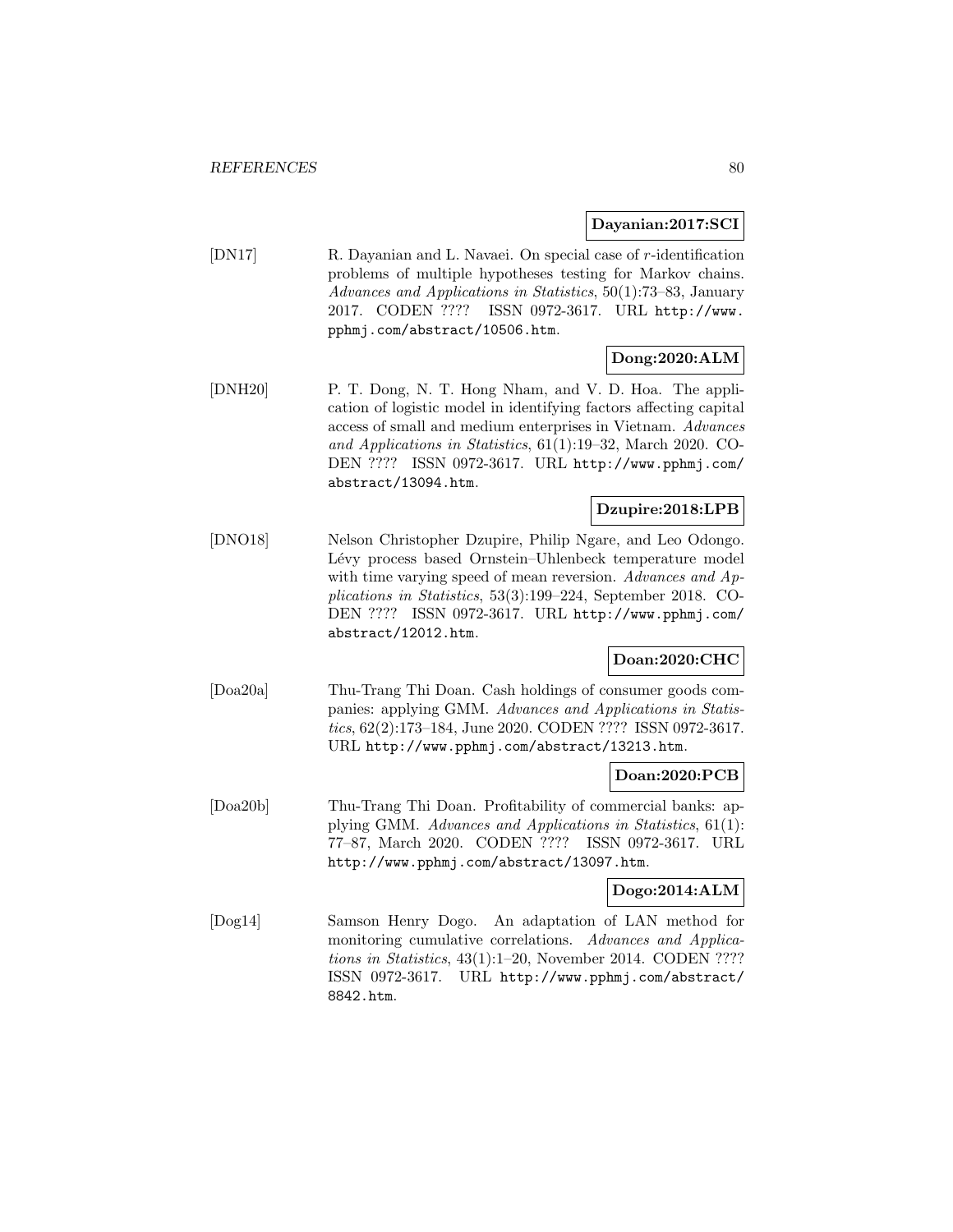#### **Doku:2006:CCI**

[Dôk06] Isamu Dôku. A certain class of immigration superprocesses and its limit theorem. Advances and Applications in Statistics, 6(2):145–205, August 2006. CODEN ???? ISSN 0972-3617. URL http://www.pphmj.com/abstract/1848.htm.

### **Dorea:2005:MAD**

[Dor05] Chang C. Y. Dorea. Measuring asymptotic dependence of extremes and tests based on tail indexes. Advances and Applications in Statistics, 5(2):209–227, August 2005. CODEN ???? ISSN 0972-3617. URL http://www.pphmj.com/abstract/ 1487.htm.

# **Das:2008:ORF**

[DP08] Rabindra Nath Das and Sung H. Park. On D-optimal robust first order designs with tri-diagonal errors. Advances and Applications in Statistics, 9(1):37–51, June 2008. CO-DEN ???? ISSN 0972-3617. URL http://www.pphmj.com/ abstract/3284.htm.

### **DCunha:2015:ABI**

[DRM15] Juliet Gratia D'Cunha, K. Aruna Rao, and T. Mallikarjunappa. Application of Bayesian inference for the analysis of stock prices. Advances and Applications in Statistics, 46(1): 57–78, July 2015. CODEN ???? ISSN 0972-3617. URL http: //www.pphmj.com/abstract/9332.htm.

#### **Daudpoto:2019:IER**

[DRW19] Muhammad Rafique Daudpoto, Abdul Raziq, and Muhammad Ismail Wassan. Investigating the effect of RBC on different parameters through hydraulic retention time. Advances and Applications in Statistics, 57(2):135–144, August 2019. CODEN ???? ISSN 0972-3617. URL http://www.pphmj. com/abstract/12768.htm.

#### **Dryver:2011:FLS**

[Dry11] Arthur L. Dryver. Focusing on the lower scoring data in order to improve credit scoring model selection. Advances and Applications in Statistics, 20(1):25–41, January 2011. CO-DEN ???? ISSN 0972-3617. URL http://www.pphmj.com/ abstract/5748.htm.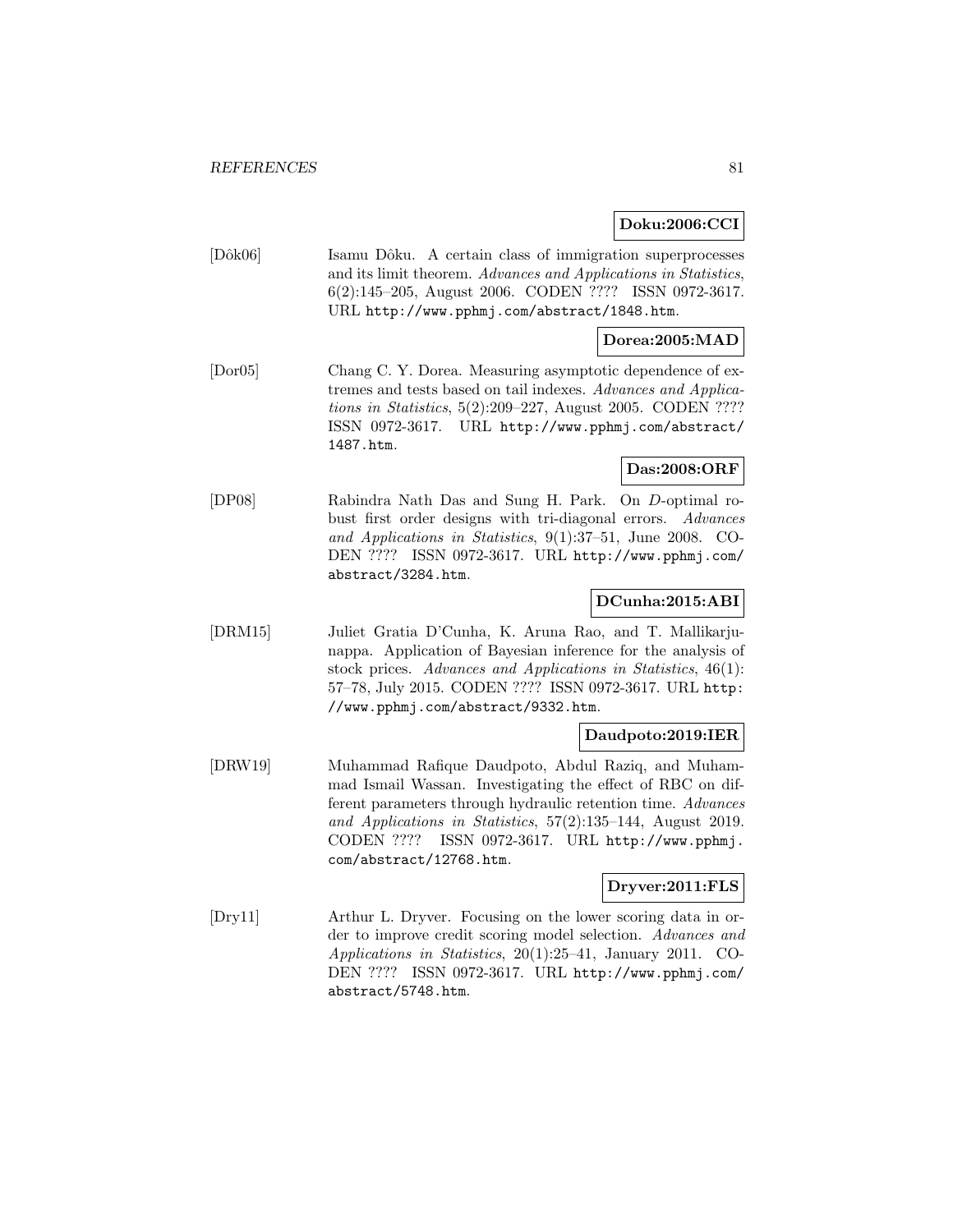#### **Dalpatadu:2008:NMC**

[DS08] Rohan J. Dalpatadu and Ashok K. Singh. A numerical method for computing the probability distribution of a finite sum of independent nonnegative random variables. Advances and Applications in Statistics,  $9(1):145-152$ , June 2008. CODEN ???? ISSN 0972-3617. URL http://www.pphmj.com/abstract/ 3291.htm.

### **Das:2021:CCB**

[DS21] Diponkar Das and Nazneen Sultana. Climate change in Bangladesh: a quantile trend of temperature. Advances and Applications in Statistics, 66(2):145–164, February 2021. CO-DEN ???? ISSN 0972-3617. URL http://www.pphmj.com/ abstract/13667.htm.

### **Darwis:2009:SDA**

[DSG<sup>+</sup>09] S. Darwis, N. Sunusi, A. Y. Gunawan, I. W. Mangku, and S. Wahyuningsih. Single decrement approach for estimating earthquake hazard rate. Advances and Applications in Statistics, 11(2):229–237, April 2009. CODEN ???? ISSN 0972- 3617. URL http://www.pphmj.com/abstract/3981.htm.

### **Dimitri:2007:MAF**

[DT07] A. Dimitri and M. Talamo. A meta-analysis framework based on hierarchical mixture model. Advances and Applications in Statistics, 7(3):341–356, December 2007. CODEN ???? ISSN 0972-3617. URL http://www.pphmj.com/abstract/ 2717.htm.

# **Dureh:2019:CLR**

[DT19] Nurin Dureh and Phattrawan Tongkumchum. A comparison of logistic regression and machine learning algorithms applied to zero counts data in contingency tables. Advances and Applications in Statistics, 55(1):67–76, March 2019. CODEN ???? ISSN 0972-3617. URL http://www.pphmj.com/abstract/ 12444.htm.

#### **Dasgupta:2015:STA**

[DZS15] Nairanjana Dasgupta, Ruojin Zhang, and Tory Schmidt. Significance testing of alternate bearing in 'Granny Smith' apple. Advances and Applications in Statistics, 45(1):29–44, April 2015. CODEN ???? ISSN 0972-3617. URL http://www. pphmj.com/abstract/9140.htm.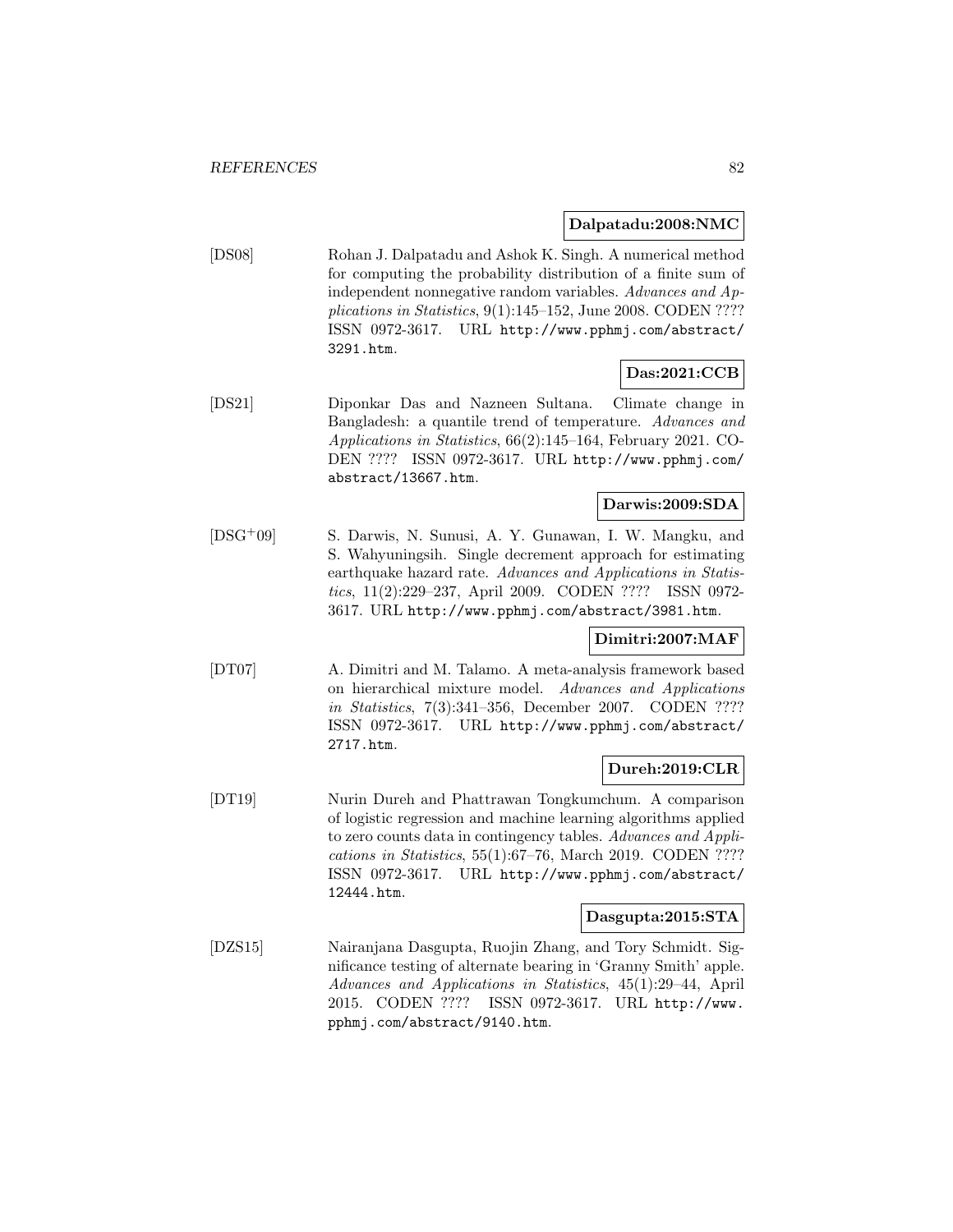#### **Elatraby:2013:PSM**

[EAHH13] Amr I. A. Elatraby, Dina H. Abdel-Hady, and Abeer R. Azazy Hassan. A proposed statistical model to study the factors affecting the recurrence of an individual's stroke by myocardial infarction occurrence with application in Ain Shams University hospitals. Advances and Applications in Statistics, 32(1): 57–81, January 2013. CODEN ???? ISSN 0972-3617. URL http://www.pphmj.com/abstract/7390.htm.

### **Eidous:2010:FOK**

[EAM10] Omar M. Eidous and Abedel-Qader Al-Masri. Fourth-order kernel method using line transect sampling. Advances and Applications in Statistics, 19(1):65–79, November 2010. CO-DEN ???? ISSN 0972-3617. URL http://www.pphmj.com/ abstract/5500.htm.

#### **ElReheemSalem:2018:SVM**

[EB18] Hanaa Abd El Reheem Salem and Mona N. Abdel Bary. Selection of variables in multi-group discriminant analysis using mathematical programming and classical approaches. Advances and Applications in Statistics, 53(6):625–645, December 2018. CODEN ???? ISSN 0972-3617. URL http://www. pphmj.com/abstract/12229.htm.

#### **Elatraby:2014:SSM**

[EE14] Amr Ibrahim Abdelrahman Elatraby and Ahmed Fathy Abdelaal Elwaqdy. Suggested statistical model for describing the fluctuations in the conditional variation with application on the general index of the Egyptian capital market. Advances and Applications in Statistics, 38(1):1–36, January 2014. CO-DEN ???? ISSN 0972-3617. URL http://www.pphmj.com/ abstract/8126.htm.

#### **Ebaid:2017:NMC**

[EE17] Rasha Ebaid and Walid Elbadawy. A new modification of the Cuadras copula. Advances and Applications in Statistics, 50 (5):423–434, May 2017. CODEN ???? ISSN 0972-3617. URL http://www.pphmj.com/abstract/10828.htm.

### **Essam:2019:EPK**

[EE19] A. Amin Essam and A. El-Dessouky Eman. Estimation and prediction for Kumaraswamy exponential distribution based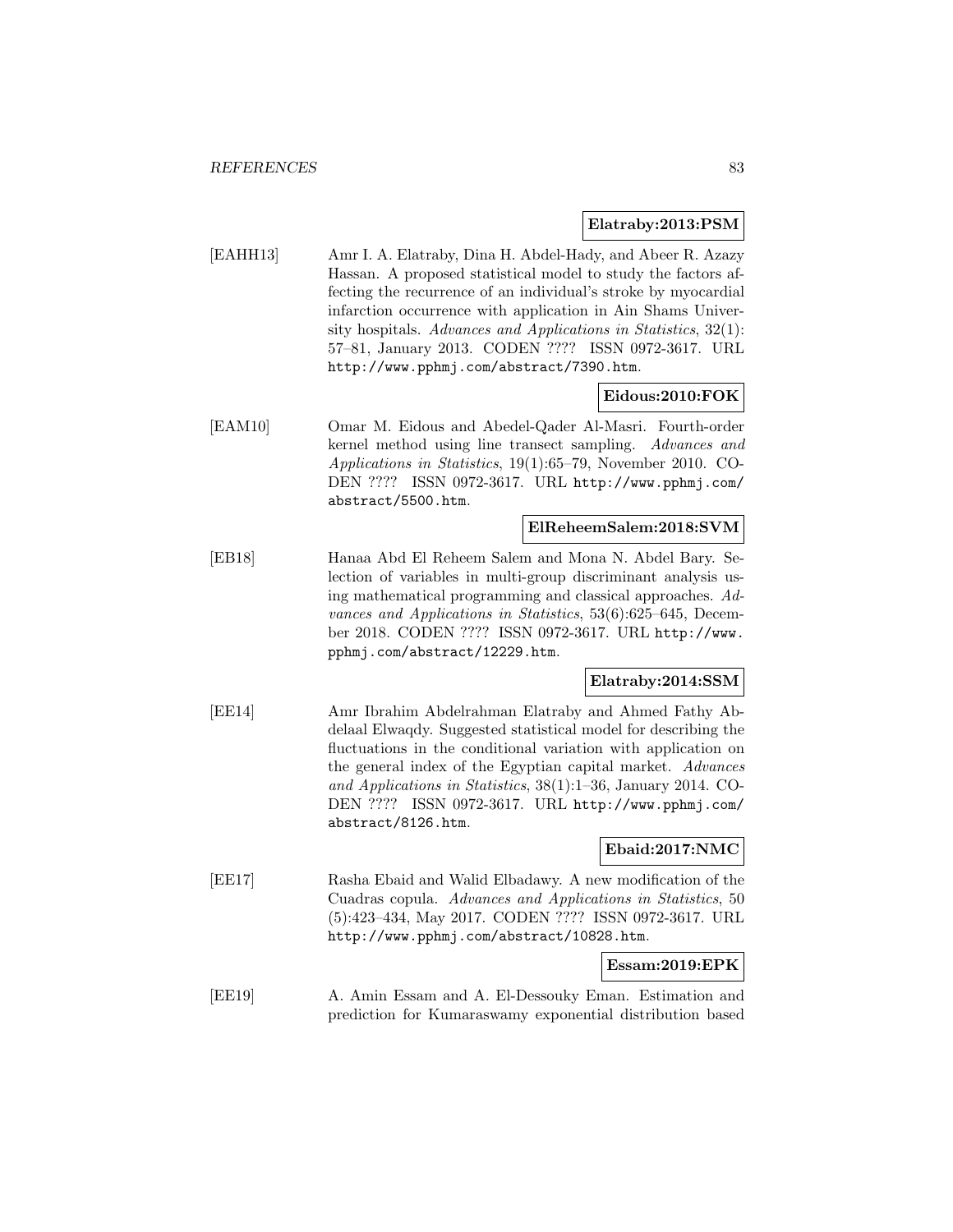on upper record values. Advances and Applications in Statistics, 57(1):21–39, July 2019. CODEN ???? ISSN 0972-3617. URL http://www.pphmj.com/abstract/12712.htm.

#### **Elbatal:2020:EMO**

[EE20a] I. Elbatal and M. Elgarhy. Extended Marshall–Olkin lengthbiased exponential distribution: properties and application. Advances and Applications in Statistics, 64(1):113–125, September 2020. CODEN ???? ISSN 0972-3617. URL http: //www.pphmj.com/abstract/13338.htm.

### **Elbatal:2020:NGE**

[EE20b] I. Elbatal and M. Elgarhy. A new generalization of Erlangtruncated exponential distribution: properties and applications. Advances and Applications in Statistics, 64(1):63–74, September 2020. CODEN ???? ISSN 0972-3617. URL http: //www.pphmj.com/abstract/13334.htm.

#### **Ebaid:2017:MPA**

[EFAEH17] Rasha Ebaid, Rasha Farghali, and Samah Abo-El-Hadid. A mathematical programming approach for liu-type estimator. Advances and Applications in Statistics, 50(4):293–314, April 2017. CODEN ???? ISSN 0972-3617. URL http://www. pphmj.com/abstract/10641.htm.

### **Elatraby:2012:TEC**

[EH12] Amr I. A. Elatraby and Badrya M. M. Halaby. Technical efficiency and credit risk assessment for commercial banks under Basel II accord. Advances and Applications in Statistics, 29 (1):33–61, July 2012. CODEN ???? ISSN 0972-3617. URL http://www.pphmj.com/abstract/7064.htm.

#### **Essi:2007:RCB**

[EI07] I. D. Essi and J. O. Iyaniwura. On robustness and choosing between two nonlinearities. Advances and Applications in Statistics, 7(3):451–462, December 2007. CODEN ???? ISSN 0972- 3617. URL http://www.pphmj.com/abstract/2724.htm.

#### **Eapen:2004:MRE**

[EJ04] Merry Eapen and K. K. Jose. Modified ratio estimators of the finite population mean based on multi-auxiliary information. Advances and Applications in Statistics, 4(1):109–115, April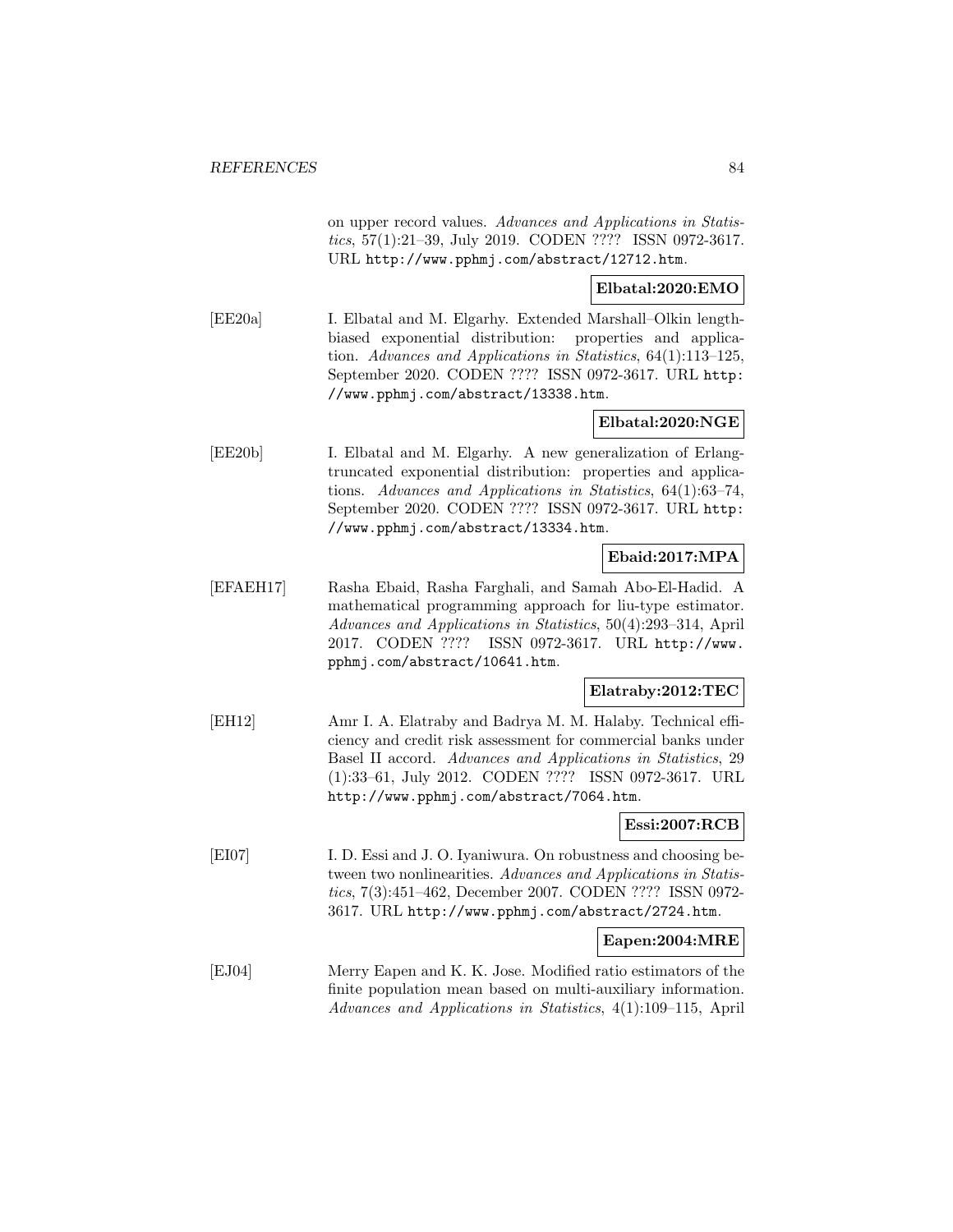2004. CODEN ???? ISSN 0972-3617. URL http://www. pphmj.com/abstract/424.htm.

**Evangelaras:2004:SCE**

[EK04] H. Evangelaras and C. Koukouvinos. Statistical criteria for evaluating fractional factorial designs. Advances and Applications in Statistics, 4(2):181–193, August 2004. CODEN ???? ISSN 0972-3617. URL http://www.pphmj.com/abstract/ 430.htm.

#### **Evangelaras:2003:AGB**

[EKK03] H. Evangelaras, I. Kotsireas, and C. Koukouvinos. Application of Gröbner bases to the analysis of certain two or three level factorial designs. Advances and Applications in Statistics, 3 (1):1–13, April 2003. CODEN ???? ISSN 0972-3617. URL http://www.pphmj.com/abstract/148.htm.

**Evangelaras:2004:RFF**

[EKK04] H. Evangelaras, E. Kolaiti, and C. Koukouvinos. Regular fractional factorial designs: resolution, defining relations and blocking via coding theory. Advances and Applications in Statistics, 4(1):45–58, April 2004. CODEN ???? ISSN 0972- 3617. URL http://www.pphmj.com/abstract/420.htm.

#### **ElBahi:2011:ANN**

[El 11] Mostefa El Bahi. Asymptotic normality of the nonparametric conditional quantile under censorship for dependent functional data. Advances and Applications in Statistics, 23(2):107–134, August 2011. CODEN ???? ISSN 0972-3617. URL http:// www.pphmj.com/abstract/6084.htm.

#### **ElBiely:2018:SLT**

[El 18] Mona Mustafa El Biely. Short and long-term prediction based on complex statistics and artificial intelligence techniques. Advances and Applications in Statistics, 52(4):267–280, April 2018. CODEN ???? ISSN 0972-3617. URL http://www. pphmj.com/abstract/11668.htm.

**Misery:2020:FEF**

[El 20] Mostafa Sayed Mostafa Abd-El Hameed El Misery. Female education and first birth event in Egypt as simultaneous processes. Advances and Applications in Statistics, 63(1):23–37,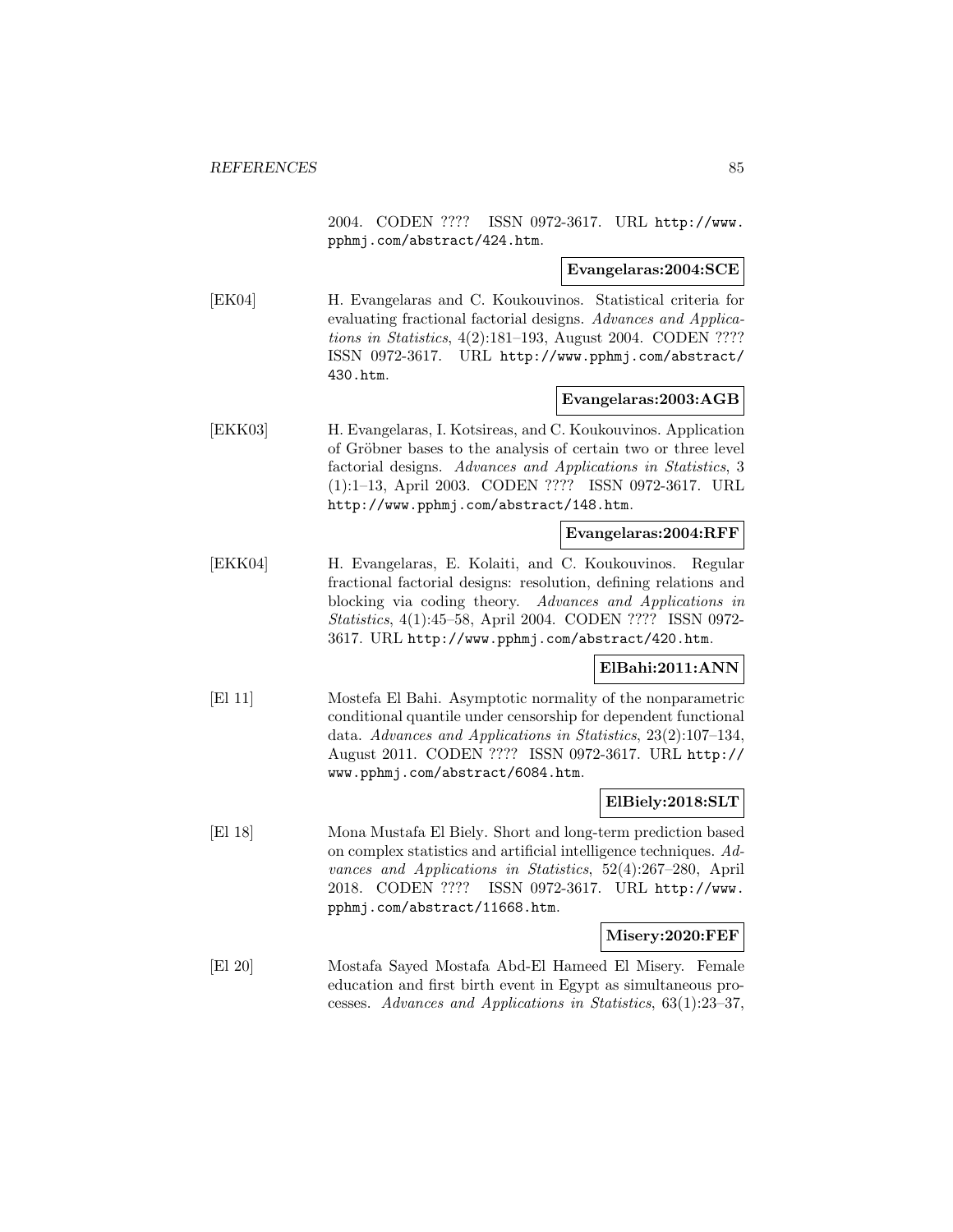July 2020. CODEN ???? ISSN 0972-3617. URL http://www. pphmj.com/abstract/13232.htm.

### **Elatraby:2010:FAS**

[Ela10] Amr I. A. Elatraby. Factors affecting the survival and solvency of small industrial businesses in Egypt. Advances and Applications in Statistics, 17(2):105–126, August 2010. CO-DEN ???? ISSN 0972-3617. URL http://www.pphmj.com/ abstract/5232.htm.

#### **Elsaied:2021:UOD**

[Els21] Hanan Elsaied. Using observation driven models to fit count daily new confirmed cases of "COVID 19" in Egypt. Advances and Applications in Statistics, 68(1):71–91, May 2021. CO-DEN ???? ISSN 0972-3617. URL http://www.pphmj.com/ abstract/13789.htm.

#### **Elabed:2010:BAS**

[EM10] Asma Graja Elabed and Afif Masmoudi. Bayesian analysis of stochastic volatility models. Advances and Applications in Statistics, 19(2):81–95, December 2010. CODEN ???? ISSN 0972-3617. URL http://www.pphmj.com/abstract/5677. htm.

### **Eso:2020:FAS**

[EMM20] Mayuening Eso, Rhysa McNeil, and Abdunfattah Masamae. Factors associated with severe violent events in the southernmost provinces of Thailand. Advances and Applications in Statistics, 63(1):59–74, July 2020. CODEN ???? ISSN 0972- 3617. URL http://www.pphmj.com/abstract/13234.htm.

#### **Elrazik:2021:MCD**

[EMM21] Enayat M. Abd Elrazik, Mahmoud M. Mansour02a, and Salah M. Mohamed. Modeling COVID-19 daily cases in Egypt. Advances and Applications in Statistics, 68(1):111–124, May 2021. CODEN ???? ISSN 0972-3617. URL http://www. pphmj.com/abstract/13791.htm.

#### **ElAdlouni:2007:OPM**

[EOB07] S. El Adlouni, T. B. M. J. Ouarda, and B. Bobée. Orthogonal projection L-moment estimators for three-parameter distributions. Advances and Applications in Statistics, 7(2):193–209, August 2007. CODEN ???? ISSN 0972-3617.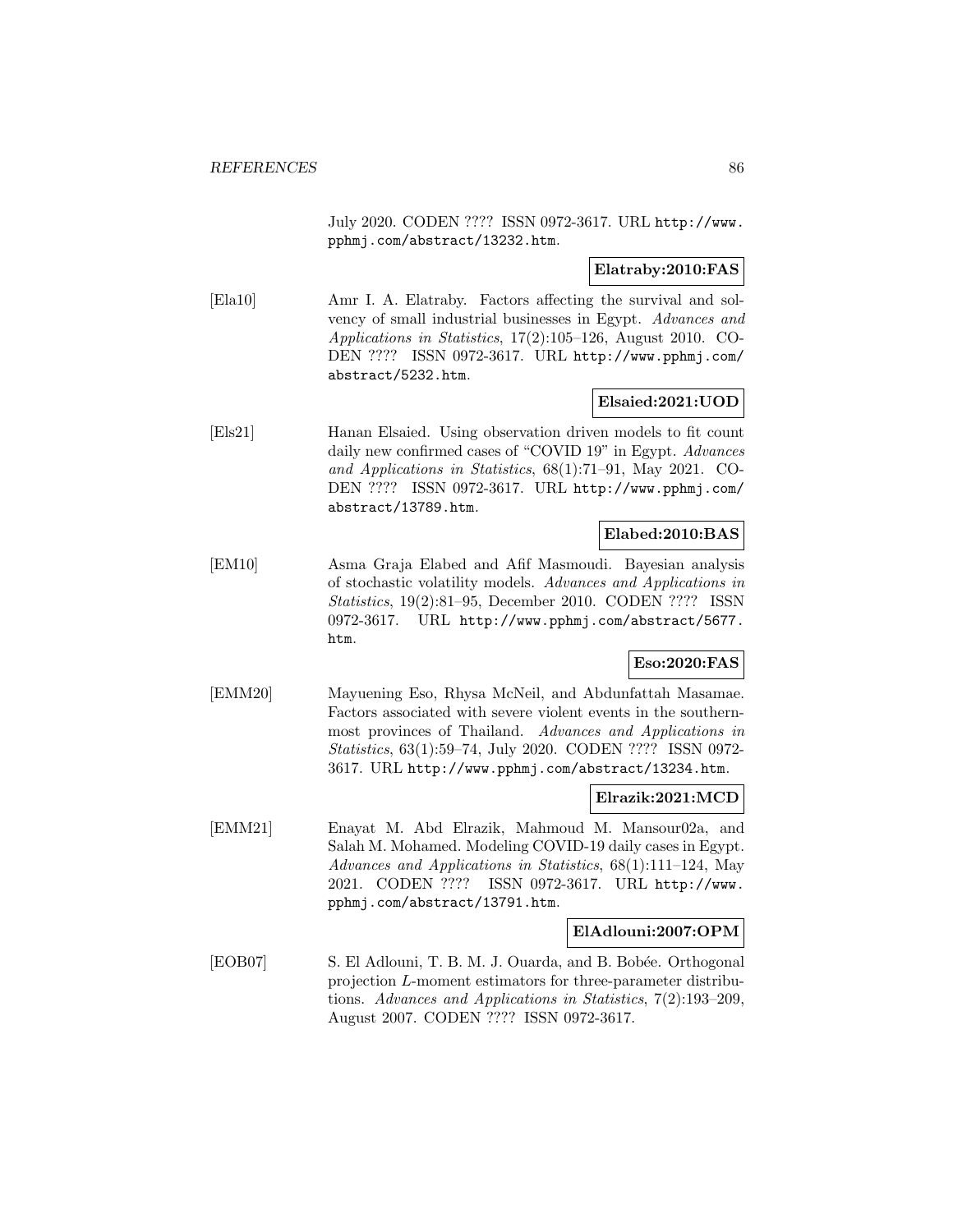### **ElAty:2017:GPA**

[ERH17] Nihal Abd El Aty, Mahmoud Rashwan, and Ramdan Hamed. A goal programming approach for samples overlap in stratified random sampling. Advances and Applications in Statistics, 51 (1):39–57, July 2017. CODEN ???? ISSN 0972-3617. URL http://www.pphmj.com/abstract/11016.htm.

### **Elatraby:2012:UDE**

[ES12] Amr I. A. Elatraby and Wahid A. M. Shehata. Using data envelopment analysis and discriminant analysis to evaluate the technical efficiency of private sector hospitals in Egypt. Advances and Applications in Statistics, 30(2):121–133, October 2012. CODEN ???? ISSN 0972-3617. URL http://www. pphmj.com/abstract/7151.htm.

### **El-Sagheer:2015:EPL**

[ES15] Rashad M. El-Sagheer. Estimation of the parameters of life for distributions having power hazard function based on progressively type-II censored data. Advances and Applications in Statistics, 45(1):1–27, April 2015. CODEN ???? ISSN 0972- 3617. URL http://www.pphmj.com/abstract/9139.htm.

#### **Elatraby:2016:FER**

[ES16] Amr I. A. Elatraby and Hisham Mohamed Abdelaziz Saad. Forecasting the exchange rate of the Egyptian pound against the U.S. dollar: an empirical study. Advances and Applications in Statistics, 48(1):49–67, January 2016. CODEN ???? ISSN 0972-3617. URL http://www.pphmj.com/abstract/ 9619.htm.

### **El-Sheikh:2018:PQR**

[ESAAA18] Ahmed A. El-Sheikh, Alaa A. Abdel-Aziz, and Hossameldin A. Afify. On the properties of quantile regression for dynamic panel data model using two-stage approach. Advances and Applications in Statistics, 53(5):599–609, November 2018. CO-DEN ???? ISSN 0972-3617. URL http://www.pphmj.com/ abstract/12165.htm.

#### **El-Sayed:2016:EMM**

[ESESA16] Sayed Mesheal El-Sayed, Ahmed Amin El-Sheikh, and Mahmoud Mohamed Abdelwahab. Estimation of AR(1) models with missing values. Advances and Applications in Statistics,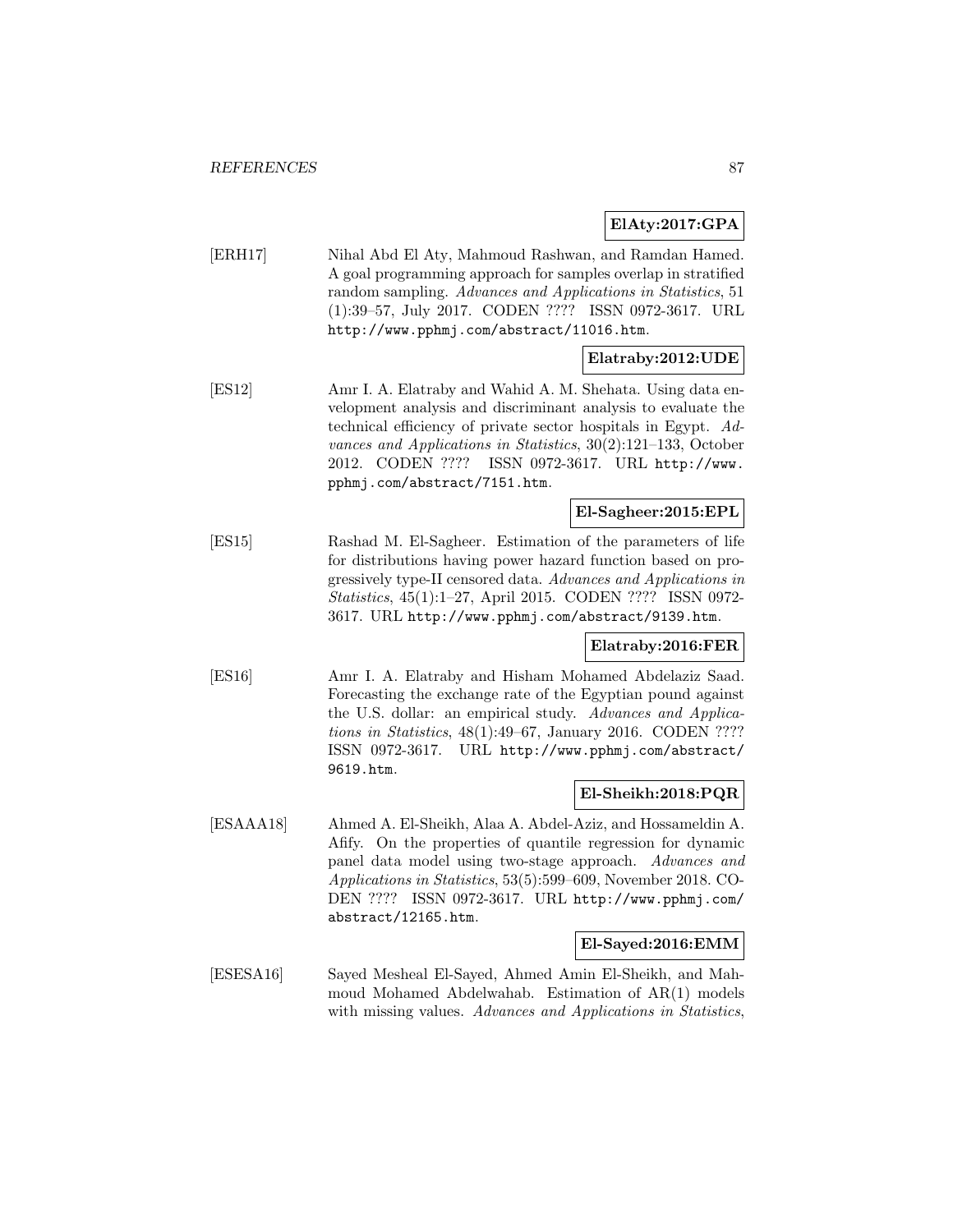49(6):485–492, December 2016. CODEN ???? ISSN 0972- 3617. URL http://www.pphmj.com/abstract/10383.htm.

#### **El-Sayed:2014:NEP**

[ESESI14] Sayed Mesheal El-Sayed, Ahmed Amin El-Sheikh, and Mohamed Khalifa Ahmed Issa. New estimators of AR(2) panel data model. Advances and Applications in Statistics, 41(2): 129–136, August 2014. CODEN ???? ISSN 0972-3617. URL http://www.pphmj.com/abstract/8694.htm.

### **El-Sayed:2015:WSE**

[ESESI15] Sayed Mesheal El-Sayed, Ahmed Amin El-Sheikh, and Mohamed Khalifa Ahmed Issa. Weighted symmetric estimators of autoregressive models. Advances and Applications in Statistics, 47(2):145–152, November 2015. CODEN ???? ISSN 0972- 3617. URL http://www.pphmj.com/abstract/9495.htm.

### **El-Sayed:2017:CFB**

[ESESIA17] Sayed Mesheal El-Sayed, Ahmed Amin El-Sheikh, Mohamed Khalifa Ahmed Issa, and Hadia Faried Mohamed Ahmed Azmy. A closed form of biased AR(1) model. Advances and Applications in Statistics, 50(3):191–199, March 2017. CO-DEN ???? ISSN 0972-3617. URL http://www.pphmj.com/ abstract/10627.htm.

#### **Erickson:2006:BMB**

[ESS06] Janelle S. Erickson, James D. Stamey, and John W. Seaman. Bayesian methods for bioequivalence studies. Advances and Applications in Statistics, 6(1):71–85, April 2006. CO-DEN ???? ISSN 0972-3617. URL http://www.pphmj.com/ abstract/19.htm.

### **Essam:2017:RVP**

[Ess17] A. Amin Essam. On record values of the power Lomax distribution. Advances and Applications in Statistics, 50(6):497– 515, June 2017. CODEN ???? ISSN 0972-3617. URL http:/ /www.pphmj.com/abstract/10943.htm.

#### **Elatraby:2015:FSU**

[EW15] Amr I. A. Elatraby and Rashad R. T. Wahba. Features selection using parametric and non-parametric methods: tag SNPS selection using GA-SVM and GA-KNN. Advances and Applications in Statistics, 45(2):105–123, May 2015. CODEN ????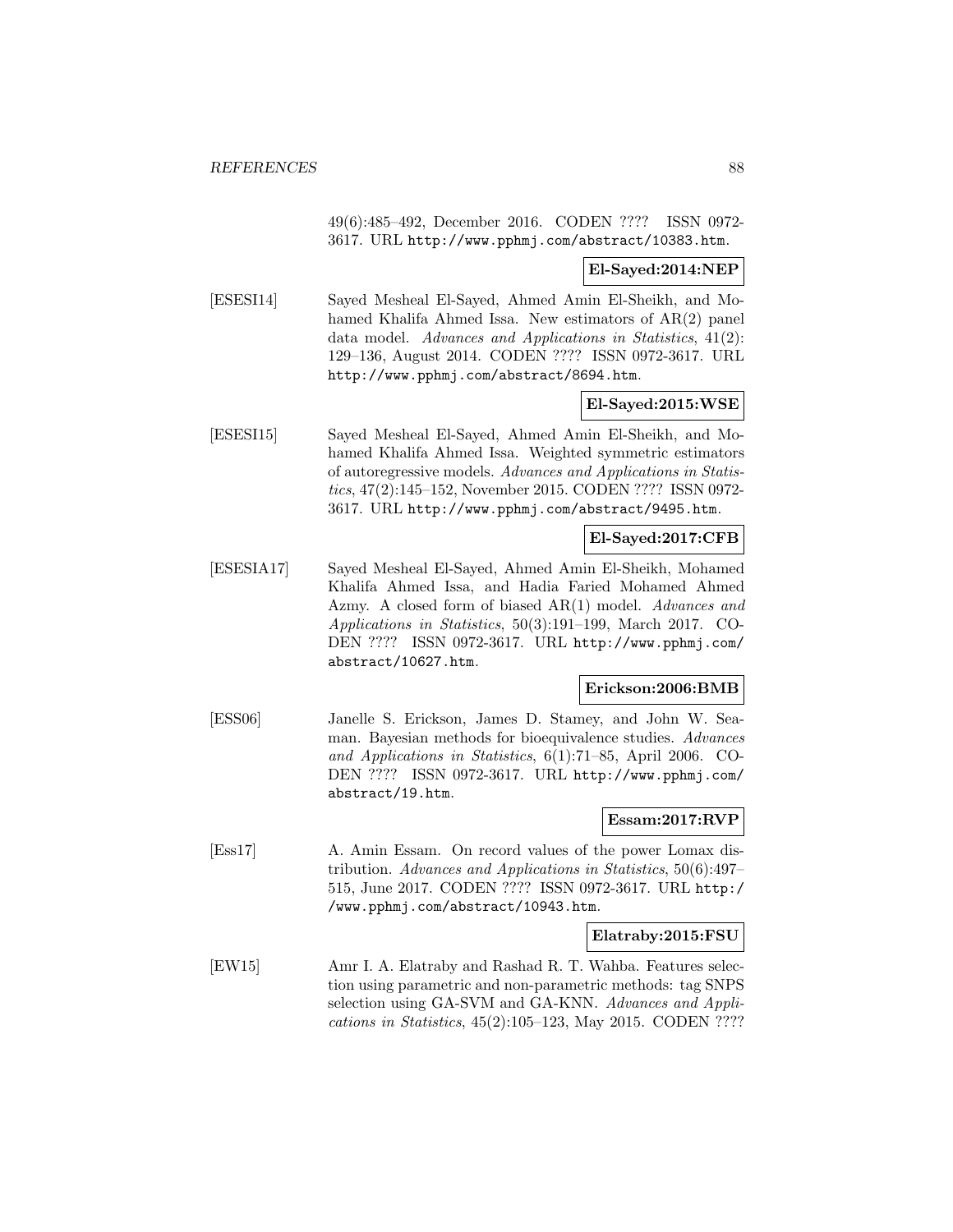ISSN 0972-3617. URL http://www.pphmj.com/abstract/ 9175.htm.

### **Ferreira:2020:VMH**

[FAB20] Carina Ferreira, Teresa Abreu, and Mário Basto. p-value misconceptions in health professionals and patients. Advances and Applications in Statistics, 63(1):75–83, July 2020. CO-DEN ???? ISSN 0972-3617. URL http://www.pphmj.com/ abstract/13235.htm.

### **Famoye:2008:BGP**

[Fam08] Felix Famoye. Bivariate generalized Poisson regression model. Advances and Applications in Statistics, 9(1):53–69, June 2008. CODEN ???? ISSN 0972-3617. URL http://www. pphmj.com/abstract/3285.htm.

### **Fayomi:2019:THL**

[Fay19] Aisha Fayomi. Type I half logistic power Lomax distribution: statistical properties and application. Advances and Applications in Statistics, 54(1):85–98, January 2019. CO-DEN ???? ISSN 0972-3617. URL http://www.pphmj.com/ abstract/12345.htm.

### **Ferrao:2010:DFI**

[FCG10] M. E. Ferrão, P. Costa, and J. M. R. Gama. Distribution-free item response model based on marginal maximum likelihood estimation. Advances and Applications in Statistics, 18(2): 109–126, October 2010. CODEN ???? ISSN 0972-3617. URL http://www.pphmj.com/abstract/5402.htm.

# **Furlan:2010:ELL**

[FDdPF10] Camila Pedrozo Rodrigues Furlan, Carlos Alberto Ribeiro Diniz, and Maria Aparecida de Paiva Franco. Estimation of lag length in distributed lag models: a comparative study. Advances and Applications in Statistics, 17(2):127–142, August 2010. CODEN ???? ISSN 0972-3617. URL http://www. pphmj.com/abstract/5233.htm.

#### **Fitriyati:2013:EEC**

[FDGP13] Nina Fitriyati, Sutawanir Darwis, Agus Yodi Gunawan, and Asep Kurnia Permadi. Exploring EnKF convergence for linear dynamical system. Advances and Applications in Statistics, 32 (2):151–162, February 2013. CODEN ???? ISSN 0972-3617. URL http://www.pphmj.com/abstract/7444.htm.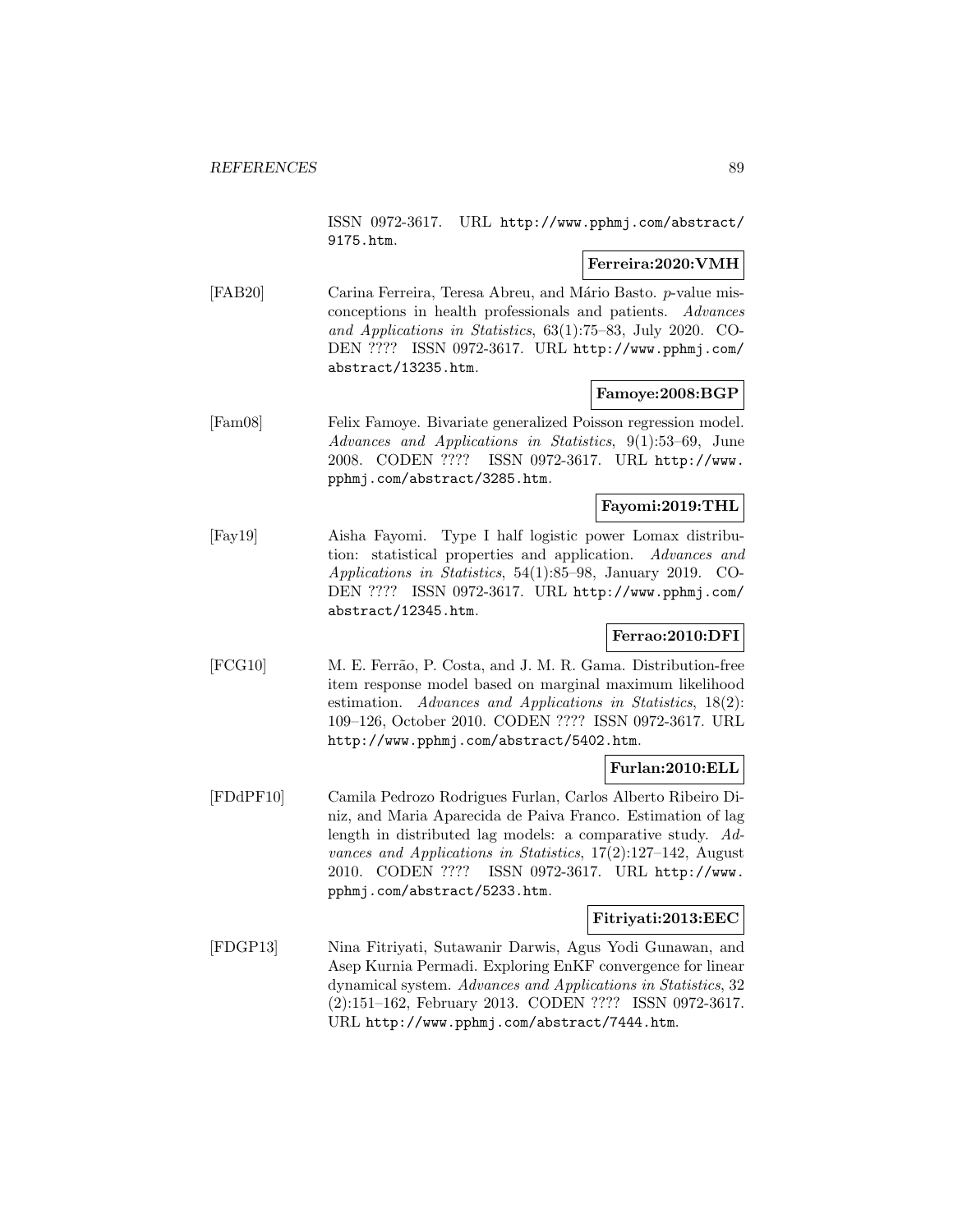#### **Fellman:2011:DTP**

[Fel11] Johan Fellman. Discontinuous transfer policies with a given Lorenz curve. Advances and Applications in Statistics, 20(2): 133–141, February 2011. CODEN ???? ISSN 0972-3617. URL http://www.pphmj.com/abstract/5789.htm.

#### **Fellman:2014:PCT**

[Fel14] Johan Fellman. The properties of a class of tax policies. Advances and Applications in Statistics, 39(2):125–148, April 2014. CODEN ???? ISSN 0972-3617. URL http://www. pphmj.com/abstract/8320.htm.

#### **Fallah:2009:DMA**

[FEM<sup>+</sup>09] Nader Fallah, Mohammad Reza Eshraghian, Kazem Mohammad, Keramat Nourijelyani, Reza Hamidian, and Mahdi Najafi. Does magnesium affect the risk of atrial fibrillation? An approach using generalized additive logistic regression. Advances and Applications in Statistics, 12(1):11–23, June 2009. CODEN ???? ISSN 0972-3617. URL http://www.pphmj. com/abstract/3998.htm.

### **Feng:2009:SNA**

[FEW09] Changyong Feng, Carlo Ercoli, and Hongyue Wang. A simple nonparametric approach of survival data with two-stage outcomes of different scales. Advances and Applications in Statistics, 12(1):1–9, June 2009. CODEN ???? ISSN 0972-3617. URL http://www.pphmj.com/abstract/3997.htm.

### **Fan:2001:TDT**

[FFX01] Ruzong Fan, Joanna Floros, and Momiao Xiong. Transmission disequilibrium test of two unlinked disease loci; application to respiratory distress syndrome. Advances and Applications in Statistics, 1(3):277–308, December 2001. CODEN ???? ISSN 0972-3617. URL http://www.pphmj.com/abstract/95.htm.

#### **Figini:2010:SMC**

[FG10] Silvia Figini and Paolo Giudici. Statistical models for customer lifetime value. Advances and Applications in Statistics, 18(1): 41–55, September 2010. CODEN ???? ISSN 0972-3617. URL http://www.pphmj.com/abstract/5369.htm.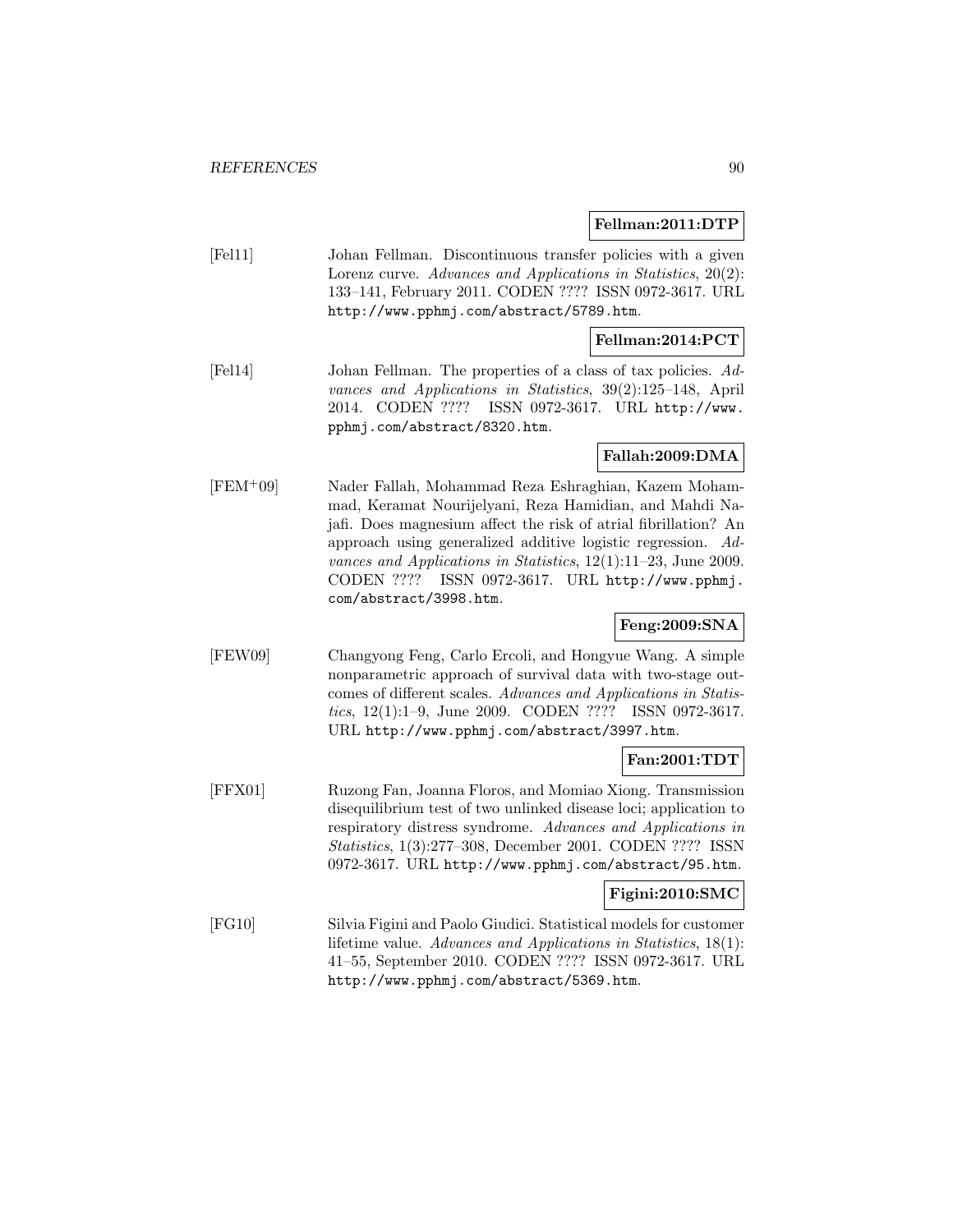#### **Farahmand:2011:EMA**

[FG11] K. Farahmand and Jianliang Gao. Exceedance measure of amplified and de-amplified classes of algebraic polynomials. Advances and Applications in Statistics, 20(2):89–99, February 2011. CODEN ???? ISSN 0972-3617. URL http://www. pphmj.com/abstract/5786.htm.

#### **Fajardo:2014:LSM**

[FH14] Val Andrei Fajardo and Mei Ling Huang. A least square method on confidence regions for high quantile of heavy tailed distributions. Advances and Applications in Statistics, 38(2): 81–111, February 2014. CODEN ???? ISSN 0972-3617. URL http://www.pphmj.com/abstract/8170.htm.

### **Faridzah:2020:RAM**

[FHS20] J. Faridzah, H. A. Hazlina, and S. Y. Sharipah Soaad. Robust alternatives to MEWMA control chart using distancebased and coordinate-wise robust estimators. Advances and Applications in Statistics, 60(1):11–33, January 2020. CO-DEN ???? ISSN 0972-3617. URL http://www.pphmj.com/ abstract/12994.htm.

#### **Farahani:2016:NSS**

[FKE16] B. Farahani, M. Khodabin, and R. Ezzati. Numerical solution of stochastic nonlinear Volterra integral equations by a stochastic operational matrix based on Haar wavelets. Advances and Applications in Statistics, 48(5):317–336, May 2016. CODEN ???? ISSN 0972-3617. URL http://www. pphmj.com/abstract/9911.htm.

#### **Farag:2016:MPM**

[FKH16] Aya Farag, Ragaa Kassem, and Ramadan Hamed. Mathematical programming model for selecting generalized ridge regression parameter. Advances and Applications in Statistics, 48 (6):391–409, June 2016. CODEN ???? ISSN 0972-3617. URL http://www.pphmj.com/abstract/9997.htm.

#### **Fielding:2006:RVO**

[FKL06] Mark Fielding, Fima C. Klebaner, and Zinoviy Landsman. Random volatility and option prices with the generalized Student-t distribution. Advances and Applications in Statistics, 6(1):111–120, April 2006. CODEN ???? ISSN 0972-3617. URL http://www.pphmj.com/abstract/21.htm.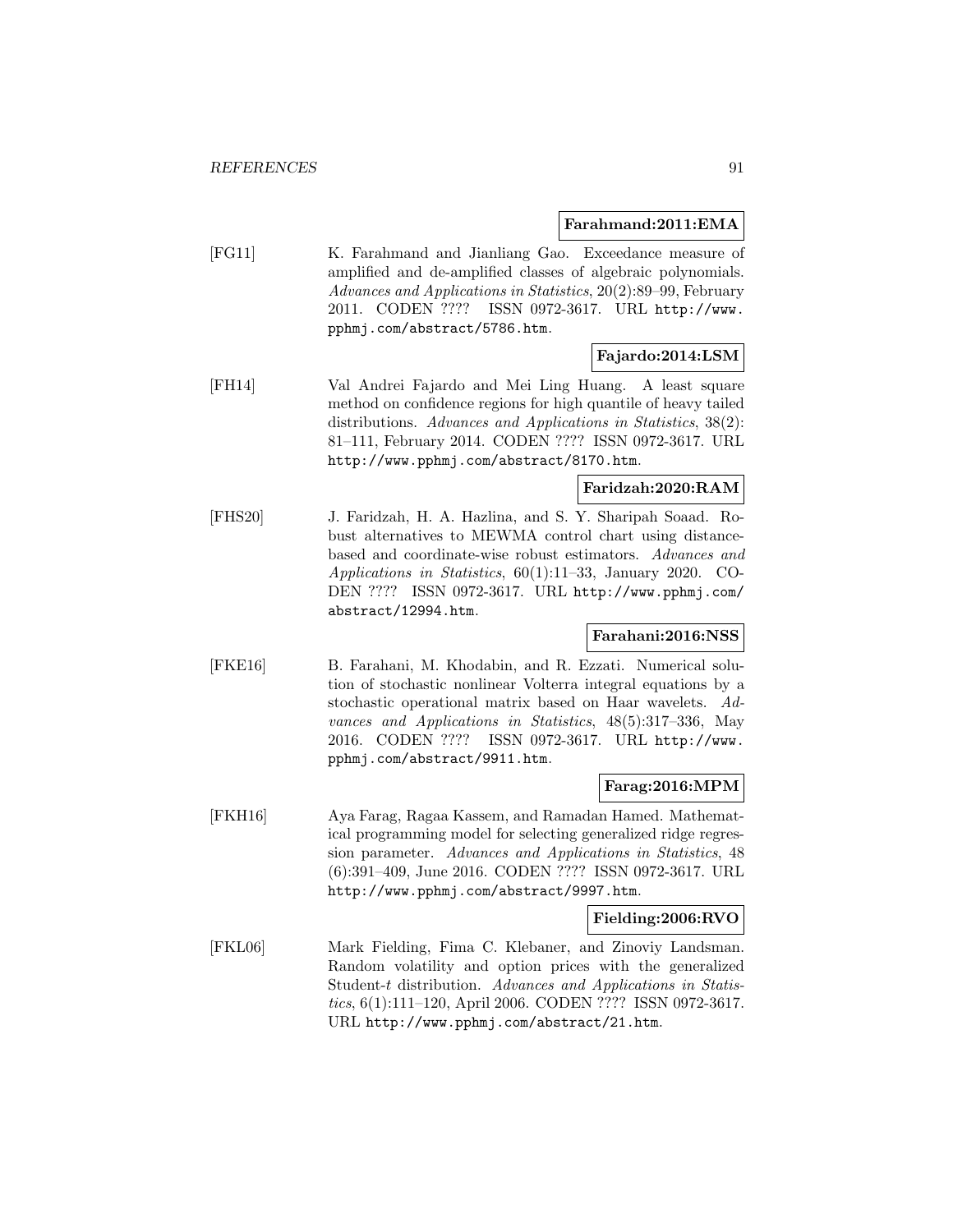#### **Farahmand:2009:SRQ**

[FL09] K. Farahmand and T. Li. Single retrial queues with loss of customers. Advances and Applications in Statistics, 11(2):185– 197, April 2009. CODEN ???? ISSN 0972-3617. URL http: //www.pphmj.com/abstract/3978.htm.

#### **Firoozi:2011:LMT**

[FLMD11] Fathali Firoozi, Donald Lien, Saeid Mahdavi, and Lynda De La Vina. A linear model test of sufficiency for nonorthogonality of matrices. Advances and Applications in Statistics, 22(2):119–127, June 2011. CODEN ???? ISSN 0972-3617. URL http://www.pphmj.com/abstract/6043. htm.

### **Farahmand:2010:CNR**

[FM10] K. Farahmand and B. Mcguinness. Covariance of the number of real zeros of a random algebraic polynomial. Advances and Applications in Statistics, 16(1):17–24, May 2010. CO-DEN ???? ISSN 0972-3617. URL http://www.pphmj.com/ abstract/5014.htm.

### **Fayomi:2019:SIE**

[FMA19] Aisha Fayomi, Dalal Mal, and Samia Adham. Statistical inference of the exponentiated Kumaraswamy–exponential distribution based on complete and Type II censored samples. Advances and Applications in Statistics, 54(2):273–288, February 2019. CODEN ???? ISSN 0972-3617. URL http://www. pphmj.com/abstract/12401.htm.

### **Fawzy:2020:SSM**

[FMI20] Essam Fawzy, Khaled Mohamed, and Fatma Ibrahim. Suggested statistical models to study the affecting factors on the performance of shares and forecast the daily closing price (applied study on the shares of Google company). Advances and Applications in Statistics, 65(2):247–262, December 2020. CO-DEN ???? ISSN 0972-3617. URL http://www.pphmj.com/ abstract/13576.htm.

### **Fawzy:2019:MFW**

[FMM19] Essam Fawzy, Badrya Mahmoud, and Aya Mongy. Modeling and forecasting of wheat production in Egypt. Advances and Applications in Statistics, 59(1):89–101, November 2019.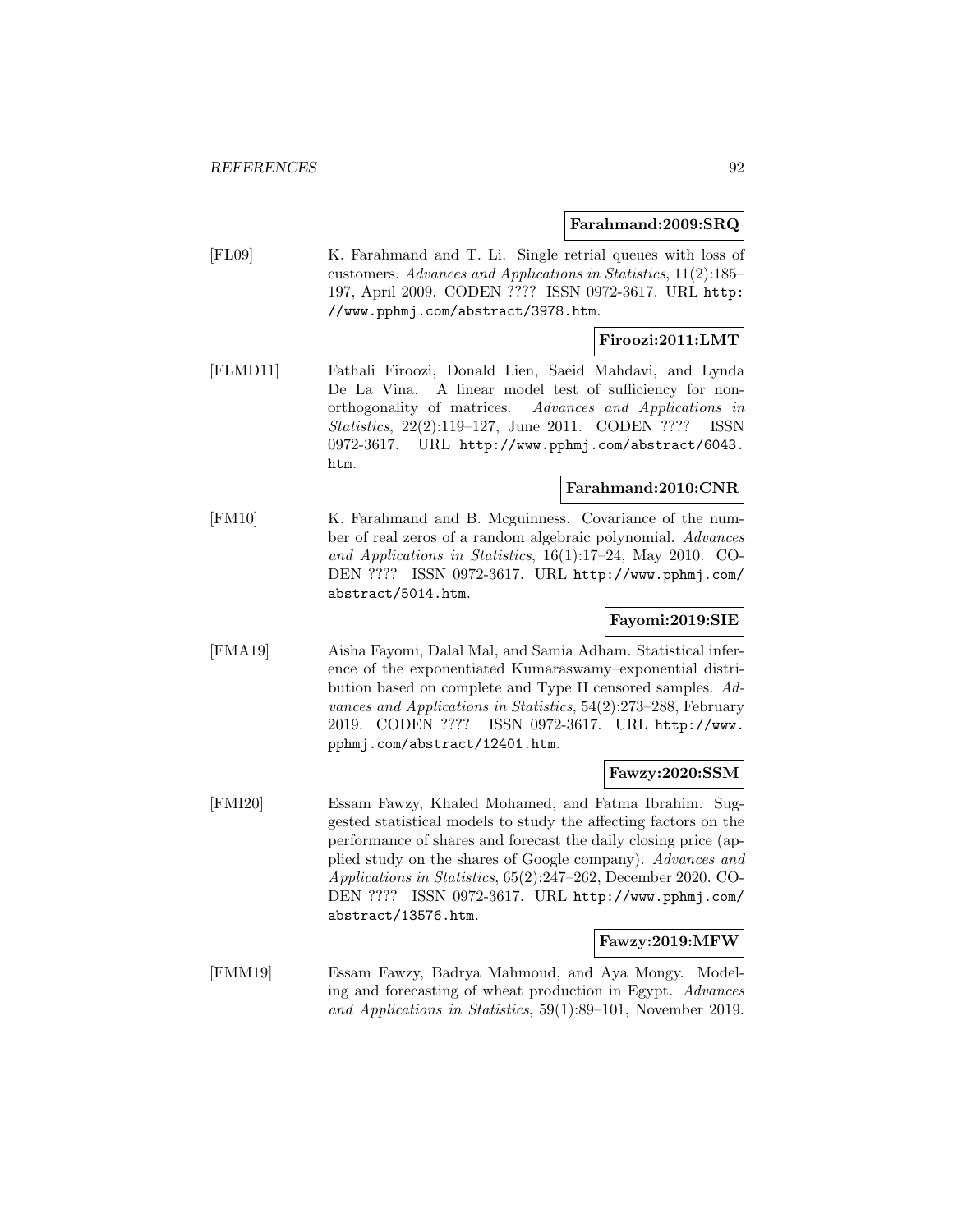CODEN ???? ISSN 0972-3617. URL http://www.pphmj. com/abstract/12922.htm.

**Feng:2010:NCC**

[FMTW10] Changyong Feng, Yan Ma, Xin M. Tu, and Hongyue Wang. A note on the concordance correlation coefficient. Advances and Applications in Statistics, 15(2):195–205, April 2010. CO-DEN ???? ISSN 0972-3617. URL http://www.pphmj.com/ abstract/4907.htm.

#### **Fernandes:2017:MMS**

[FR17] C. Fernandes and P. Ramos. A method to minimize the sum of the variances of the estimators of the variance components in stair nested designs. Advances and Applications in Statistics, 51(4):277–282, October 2017. CODEN ???? ISSN 0972-3617. URL http://www.pphmj.com/abstract/11235.htm.

#### **Famoye:2003:IGP**

[FS03] Felix Famoye and Karan P. Singh. On inflated generalized Poisson regression models. Advances and Applications in Statistics, 3(2):145–158, August 2003. CODEN ???? ISSN 0972-3617. URL http://www.pphmj.com/abstract/ 167.htm.

#### **Frydman:2008:DQE**

[FS08] Halina Frydman and Gary Simon. Discrete quantile estimation. Advances and Applications in Statistics, 9(2):177–203, August 2008. CODEN ???? ISSN 0972-3617. URL http:// www.pphmj.com/abstract/3446.htm.

#### **Furukatsu:2010:CUN**

[FSH10] Taichi Furukatsu, Daisuke Shimamoto, and Hiroto Hyakutake. On comparison of univariate normal mean and elements of multivariate normal mean. Advances and Applications in Statistics, 16(2):147–161, June 2010. CODEN ???? ISSN 0972-3617. URL http://www.pphmj.com/abstract/ 5159.htm.

### **Figini:2019:UIA**

[FU19] Silvia Figini and Pierpaolo Uberti. Uncertainty interval to assess performances of credit risk models. Advances and Applications in Statistics, 57(2):121–133, August 2019. CODEN ???? ISSN 0972-3617. URL http://www.pphmj.com/abstract/ 12767.htm.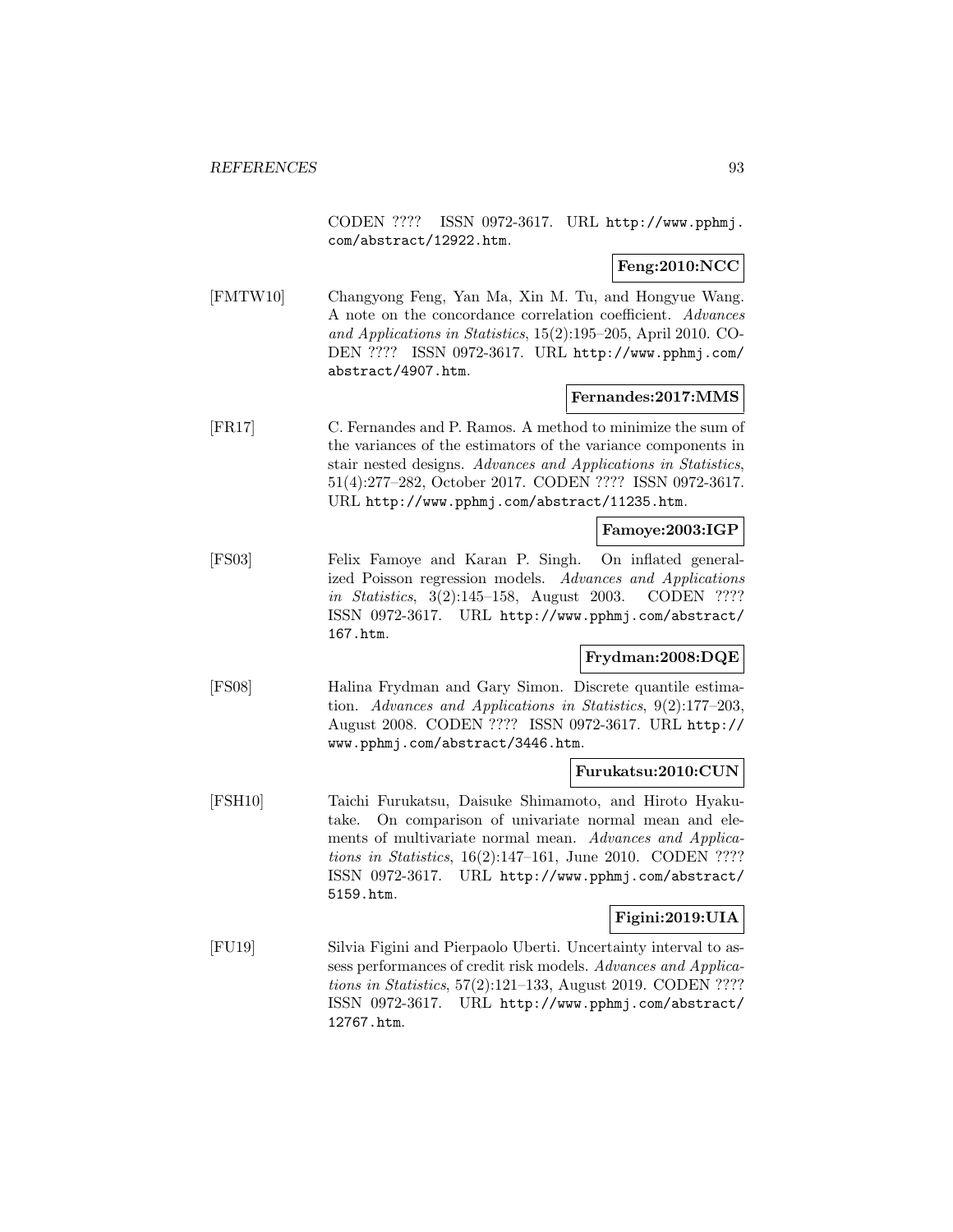**Fujita:2013:ENP**

|                 | Fujita:2013:ENP                                                                                                                                                                                                                                                                                                            |
|-----------------|----------------------------------------------------------------------------------------------------------------------------------------------------------------------------------------------------------------------------------------------------------------------------------------------------------------------------|
| [Fuj13]         | Masato Fujita. Estimation of navigation performance and off-<br>set by the EM algorithm and the variational Bayesian meth-<br>ods. Advances and Applications in Statistics, 35(1):1-27, July<br>CODEN ????<br>ISSN 0972-3617. URL http://www.<br>2013.<br>pphmj.com/abstract/7782.htm.                                     |
|                 | Feng:2012:UDC                                                                                                                                                                                                                                                                                                              |
| [FWT12]         | Changyong Feng, Hongyue Wang, and Xin M. Tu. A unified<br>definition of conditional expectation and its applications in<br>survival analysis. Advances and Applications in Statistics, 27<br>(2):81-95, April 2012. CODEN ???? ISSN 0972-3617. URL<br>http://www.pphmj.com/abstract/6744.htm.                              |
|                 | Gil-Alana:2009:TSM                                                                                                                                                                                                                                                                                                         |
| [GA09a]         | Luis A. Gil-Alana. Testing of $I(d)$ statistical models with non-<br>parametric disturbances. Advances and Applications in Statis-<br>tics, 13(2):205-223, December 2009. CODEN ???? ISSN 0972-<br>3617. URL http://www.pphmj.com/abstract/4449.htm.                                                                       |
|                 | Gunasekera:2009:UTW                                                                                                                                                                                                                                                                                                        |
| $[{\rm GA09b}]$ | Sumith Gunasekera and Malwane M. A. Ananda. Unbalanced<br>two-way ANOVA additive model under heteroscedasticity us-<br>ing generalized <i>p</i> -values. Advances and Applications in Statis-<br><i>tics</i> , $11(1):1-13$ , February 2009. CODEN ????<br>ISSN 0972-<br>3617. URL http://www.pphmj.com/abstract/3968.htm. |
|                 | Ghitany:2004:MPL                                                                                                                                                                                                                                                                                                           |
| [GAAAA04]       | M. E. Ghitany, F. A. Al-Awadhi, and S. A. Al-Awadhi. Model-<br>ing the presence of long-term survivors using generalized Burr<br>XII mixture model. Advances and Applications in Statistics,<br>4(1):15-26, April 2004. CODEN ???? ISSN 0972-3617. URL<br>http://www.pphmj.com/abstract/319.htm.                           |
|                 | Ghitany:2003:GGD                                                                                                                                                                                                                                                                                                           |
| [GAM03]         | M. E. Ghitany and D. K. Al-Mutairi. A generalized geometric<br>distribution and its application. Advances and Applications in<br>Statistics, 3(1):67-76, April 2003. CODEN ???? ISSN 0972-<br>3617. URL http://www.pphmj.com/abstract/160.htm.                                                                             |
|                 | Gupt:2021:OSA                                                                                                                                                                                                                                                                                                              |
| [GAP21]         | Bhuwaneshwar Kumar Gupt, Md. Irphan Ahamed,<br>and<br>Manoshi Phukon. Optimum stratification for an auxiliary vari-                                                                                                                                                                                                        |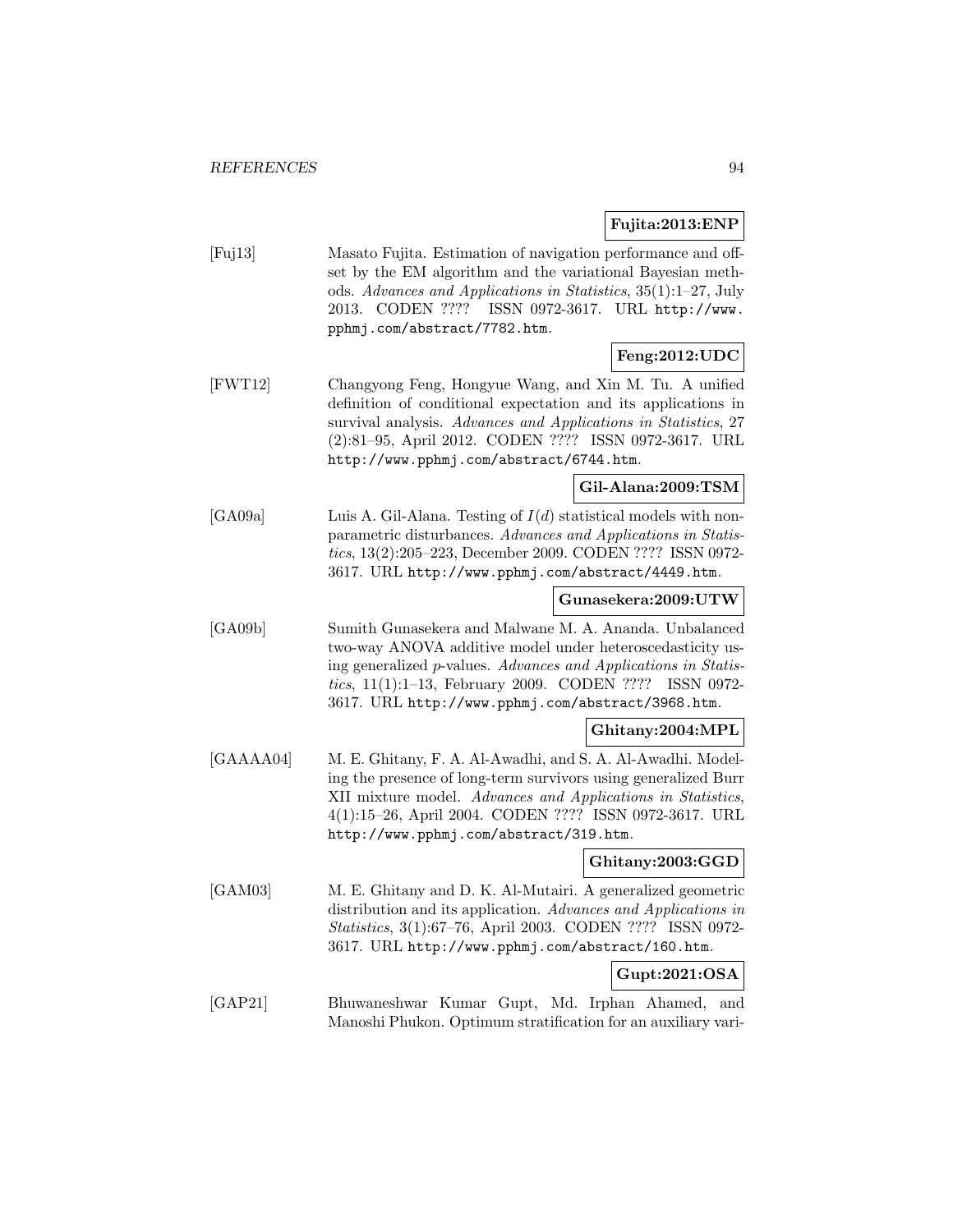able optimum allocation under a superpopulation model. Advances and Applications in Statistics, 67(1):1–20, March 2021. CODEN ???? ISSN 0972-3617. URL http://www.pphmj. com/abstract/13709.htm.

### **Garcia:2008:CSI**

[Gar08] Jorge Garcia. Convergence of stochastic integrals and SDE's associated to approximations of the Gaussian white noise. Advances and Applications in Statistics, 10(2):155–177, December 2008. CODEN ???? ISSN 0972-3617. URL http://www. pphmj.com/abstract/3718.htm.

### **Gargoum:2015:OPC**

[Gar15] Ali S. Gargoum. Optimizing probability computations on dynamic processes using graphical models. Advances and Applications in Statistics, 44(2):145–161, February 2015. CO-DEN ???? ISSN 0972-3617. URL http://www.pphmj.com/ abstract/9022.htm.

### **Gargoum:2017:SNP**

[Gar17] Ali. S. Gargoum. Some new properties of Hellinger distance for validating approximations in Bayesian analysis. Advances and Applications in Statistics, 51(4):261–276, October 2017. CODEN ???? ISSN 0972-3617. URL http://www.pphmj. com/abstract/11234.htm.

#### **Gasmi:2012:SII**

[Gas12] Soufiane Gasmi. Statistical inference of an imperfect maintenance model. Advances and Applications in Statistics, 30(2): 93–120, October 2012. CODEN ???? ISSN 0972-3617. URL http://www.pphmj.com/abstract/7150.htm.

#### **Goulionis:2007:MPU**

[GB07] John E. Goulionis and V. K. Benos. A maintenance policy under Markovian deterioration. Advances and Applications in Statistics, 7(3):357–388, December 2007. CODEN ???? ISSN 0972-3617. URL http://www.pphmj.com/abstract/ 2718.htm.

#### **Grancher:2012:SIC**

[GBHP<sup>+</sup>12] D. Grancher, A. Bar-Hen, R. Paris, F. Lavigne, and D. Brunstein. Spatial interpolation of circular data: application to Tsunami of December 2004. Advances and Applications in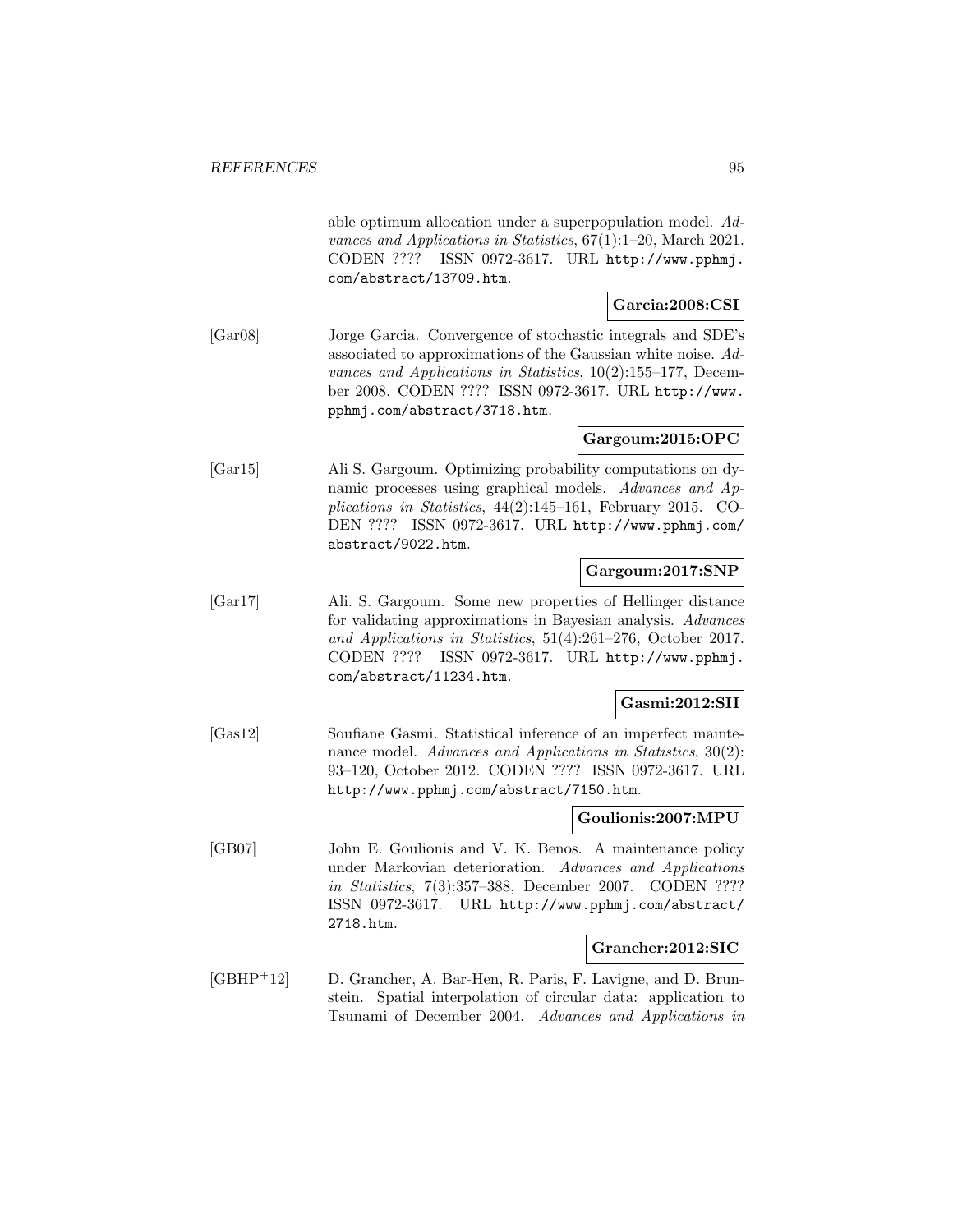Statistics, 30(1):19–29, September 2012. CODEN ???? ISSN 0972-3617. URL http://www.pphmj.com/abstract/7133. htm.

### **Gamage:2020:MJE**

[GCN20] Ramadha D. Piyadi Gamage, Ying-Ju Chen, and Wei Ning. Modified jackknife empirical likelihood. Advances and Applications in Statistics, 60(2):201–215, February 2020. CO-DEN ???? ISSN 0972-3617. URL http://www.pphmj.com/ abstract/13047.htm.

# **Ghattas:2010:MUD**

[GD10] Badih Ghattas and Claude Deniau. Multivariate unsupervised discretization preserving mutual information. Advances and Applications in Statistics, 19(1):49–64, November 2010. CO-DEN ???? ISSN 0972-3617. URL http://www.pphmj.com/ abstract/5499.htm.

# **Geneti:2014:CUF**

[GD14] Kasahun Takele Geneti and Teshome Kebede Deressa. Correlates of under five child mortality in Ethiopia: a logistic regression analysis. Advances and Applications in Statistics, 39 (1):61–79, March 2014. CODEN ???? ISSN 0972-3617. URL http://www.pphmj.com/abstract/8239.htm.

# **Galvani:2019:MLT**

[GF19] Marta Galvani and Silvia Figini. Machine learning techniques to understand the dynamics of terrorist events. Advances and Applications in Statistics, 56(1):53–76, May 2019. CO-DEN ???? ISSN 0972-3617. URL http://www.pphmj.com/ abstract/12566.htm.

#### **Gomez:2007:RVF**

[GG07] Nicolas Gomez and Victor M. Guerrero. Restricted VAR forecasts of economic time series with contemporaneous constraints. Advances and Applications in Statistics, 7(3):313– 340, December 2007. CODEN ???? ISSN 0972-3617. URL http://www.pphmj.com/abstract/2716.htm.

### **Gupta:2008:DMS**

[GK08] A. K. Gupta and D. G. Kabe. On the distribution of the magnitude-squared coherence estimator. Advances and Applications in Statistics, 10(2):195–200, December 2008. CO-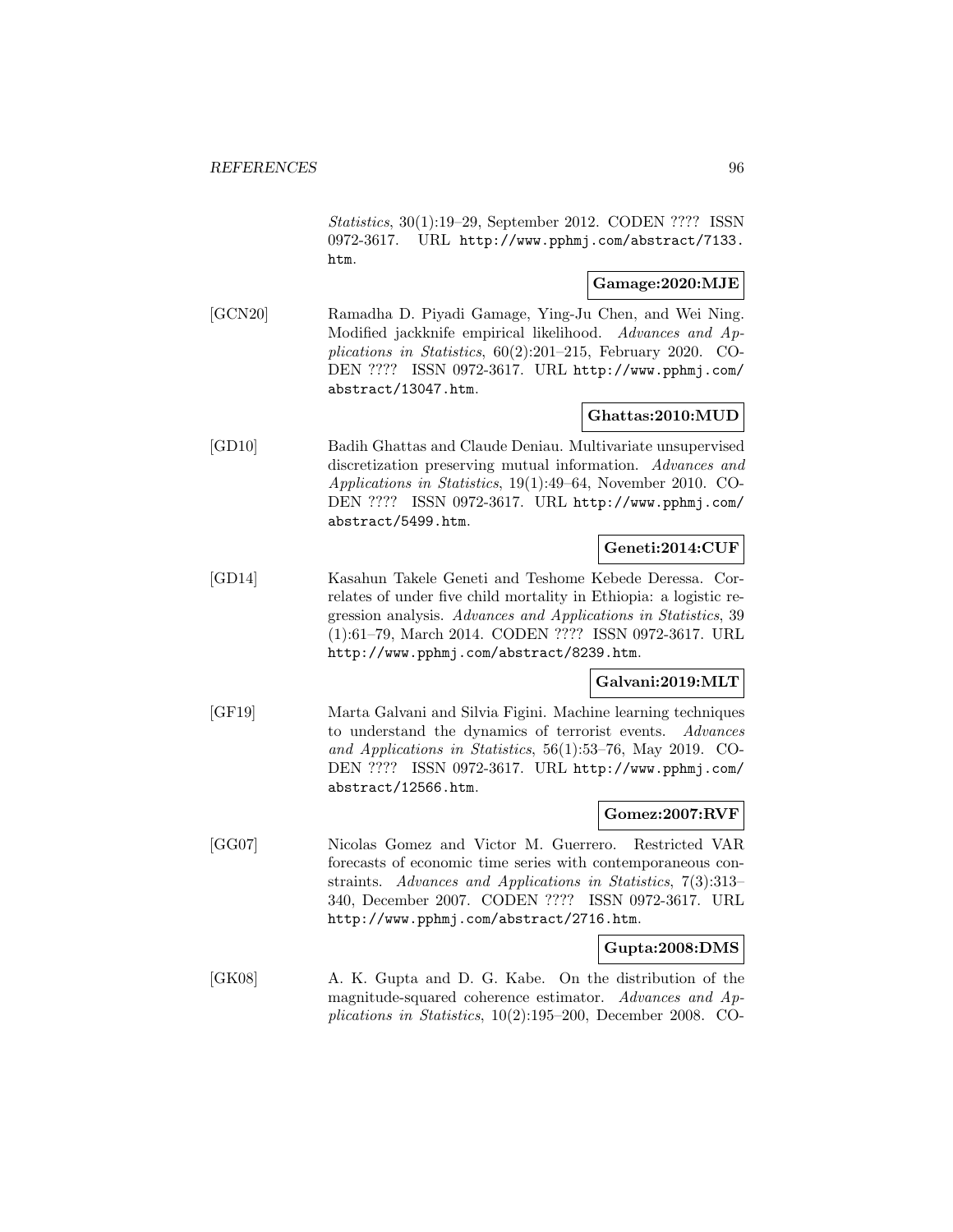DEN ???? ISSN 0972-3617. URL http://www.pphmj.com/ abstract/3720.htm.

#### **Guemmegne:2014:MDU**

[GKKTS14] J. T. Guemmegne, J-J Kengwoung-Keumo, M. A. Tabatabai, and K. P. Singh. Modeling the dynamics of the U.S. healthcare expenditure using a hyperbolastic function. Advances and Applications in Statistics, 42(2):95–117, October 2014. CO-DEN ???? ISSN 0972-3617. URL http://www.pphmj.com/ abstract/8724.htm.

### **Gildeh:2018:OUR**

[GLARM18] Fatemeh Keshavarz Gildeh, Farhad Hosseinzadeh Lotfi, Alireza Amirteimoori, and Mohsen Rostamy-Malkhalifeh. Optimal utilization of resources in organizations using data envelopment analysis. Advances and Applications in Statistics, 52(2):73–95, February 2018. CODEN ???? ISSN 0972-3617. URL http://www.pphmj.com/abstract/11504.htm.

### **Gandomi:2001:LBE**

[GNB01] A. Gandomi, S. Noorbaloochi, and A. Bozorgnia. Linex Bayes estimation of Weibull distribution. Advances and Applications in Statistics, 1(1):107–118, April 2001. CODEN ???? ISSN 0972-3617. URL http://www.pphmj.com/abstract/38.htm.

#### **Gurcan:2001:EPL**

[GÖ01] M. Gürcan and Y. Öner. On the existence problem in logistic regression models by alternative form. Advances and Applications in Statistics, 1(2):165–174, August 2001. CO-DEN ???? ISSN 0972-3617. URL http://www.pphmj.com/ abstract/43.htm.

# **Gory:2015:ANI**

[GO15] Jeffrey Gory and Omer Ozturk. Analysis of the NHANES III data set using ranked set and judgment post-stratified samples. Advances and Applications in Statistics, 47(1):65–89, October 2015. CODEN ???? ISSN 0972-3617. URL http:// www.pphmj.com/abstract/9473.htm.

#### **Guardia-Olmos:2008:BIB**

[GOdlFSLF08] Joan Guàrdia-Olmos, Emilia I. de la Fuente-Solana, and Luis Manuel Lozano-Fernández. Bayesian inference for binomial populations. Bayesian estimation for child depression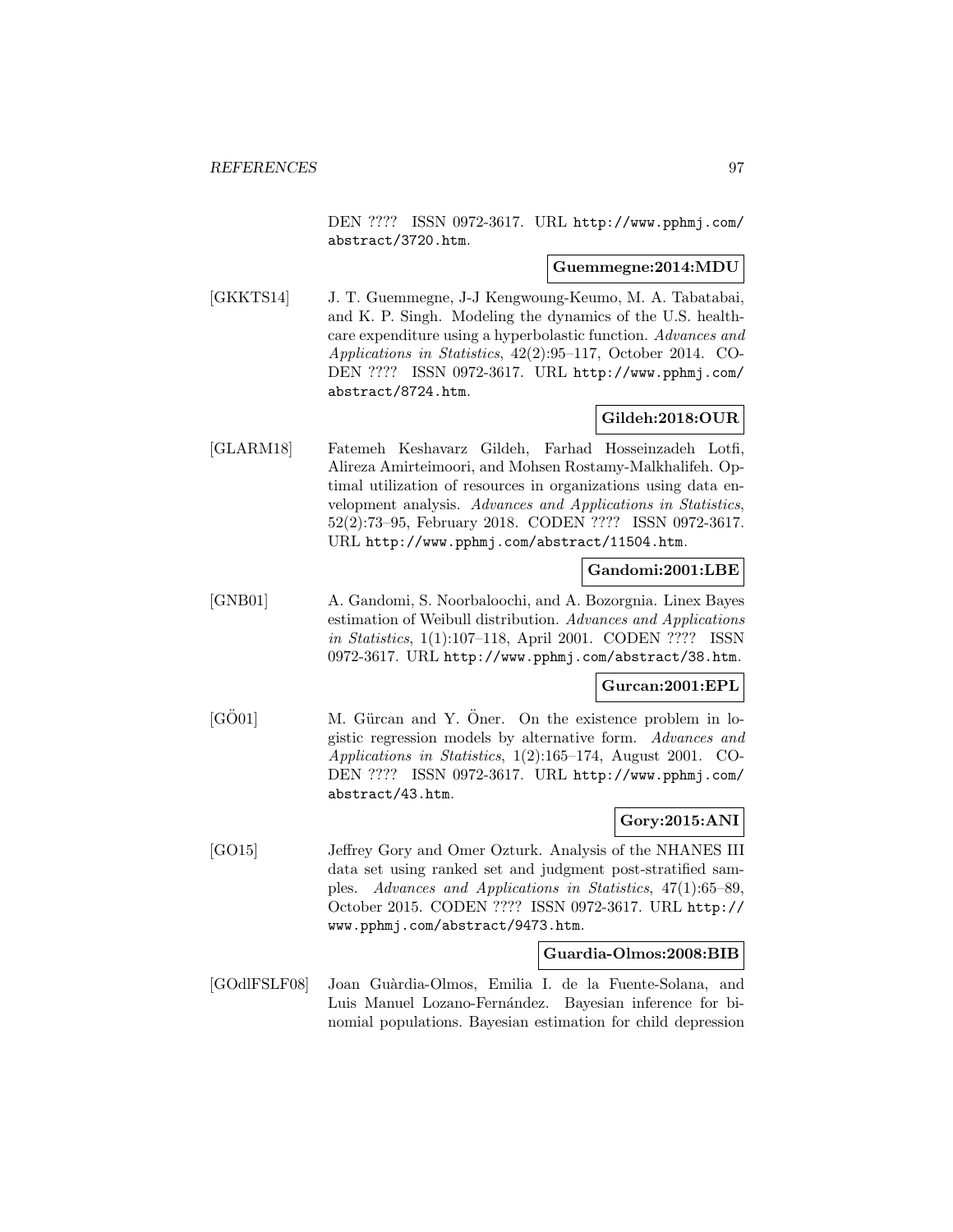prevalence. Advances and Applications in Statistics, 9(1):13– 35, June 2008. CODEN ???? ISSN 0972-3617. URL http:// www.pphmj.com/abstract/3283.htm.

# **Galan:2007:ACD**

[GOG07] Ferran Galán, Francesc Oliva, and Joan Guàrdia. Assessment and comparison of discriminant analysis methods and nonparametric error estimators with mixed data. Advances and Applications in Statistics, 7(2):255–280, August 2007. CO-DEN ???? ISSN 0972-3617.

### **Guardia-Olmos:2009:BSE**

[GOPLD09] Joan Gu`ardia-Olmos, Sergi Valera Pertegas, Daniel Carro Lemos, and Emilia Inmaculada De La Fuente Solana. Bayesian structural equation models: analysis of two alternative models about safety perception. Advances and Applications in Statistics, 11(2):157–172, April 2009. CODEN ???? ISSN 0972- 3617. URL http://www.pphmj.com/abstract/3976.htm.

### **Guardia-Olmos:2012:SMA**

[GOSLVA12] Joan Guàrdia-Olmos, Esther Subirà-Lobera, and José María Vilas-Aventín. A structural model to assess the factors that influence successful brand migration. Advances and Applications in Statistics, 31(1):21–42, November 2012. CODEN ???? ISSN 0972-3617. URL http://www.pphmj.com/abstract/ 7185.htm.

# **Gonzalez:2010:CCG**

[GP10] Eduardo Gutiérrez González and Olga Vladimirovna Panteleeva. Control charts for generalized log-gamma processes. Advances and Applications in Statistics, 18(1):89–107, September 2010. CODEN ???? ISSN 0972-3617. URL http: //www.pphmj.com/abstract/5372.htm.

### **Gerolimetto:2012:PDH**

[GPP12] M. Gerolimetto, C. Pizzi, and I. Procidano. A procedure to detect hidden cointegration with the sieve bootstrap. Advances and Applications in Statistics, 30(2):77–92, October 2012. CO-DEN ???? ISSN 0972-3617. URL http://www.pphmj.com/ abstract/7149.htm.

### **Gaines:2013:TNS**

[GR13] G. Gaines and F. Ruymgaart. A theoretical note on the simulation of Brownian motion. Advances and Applications in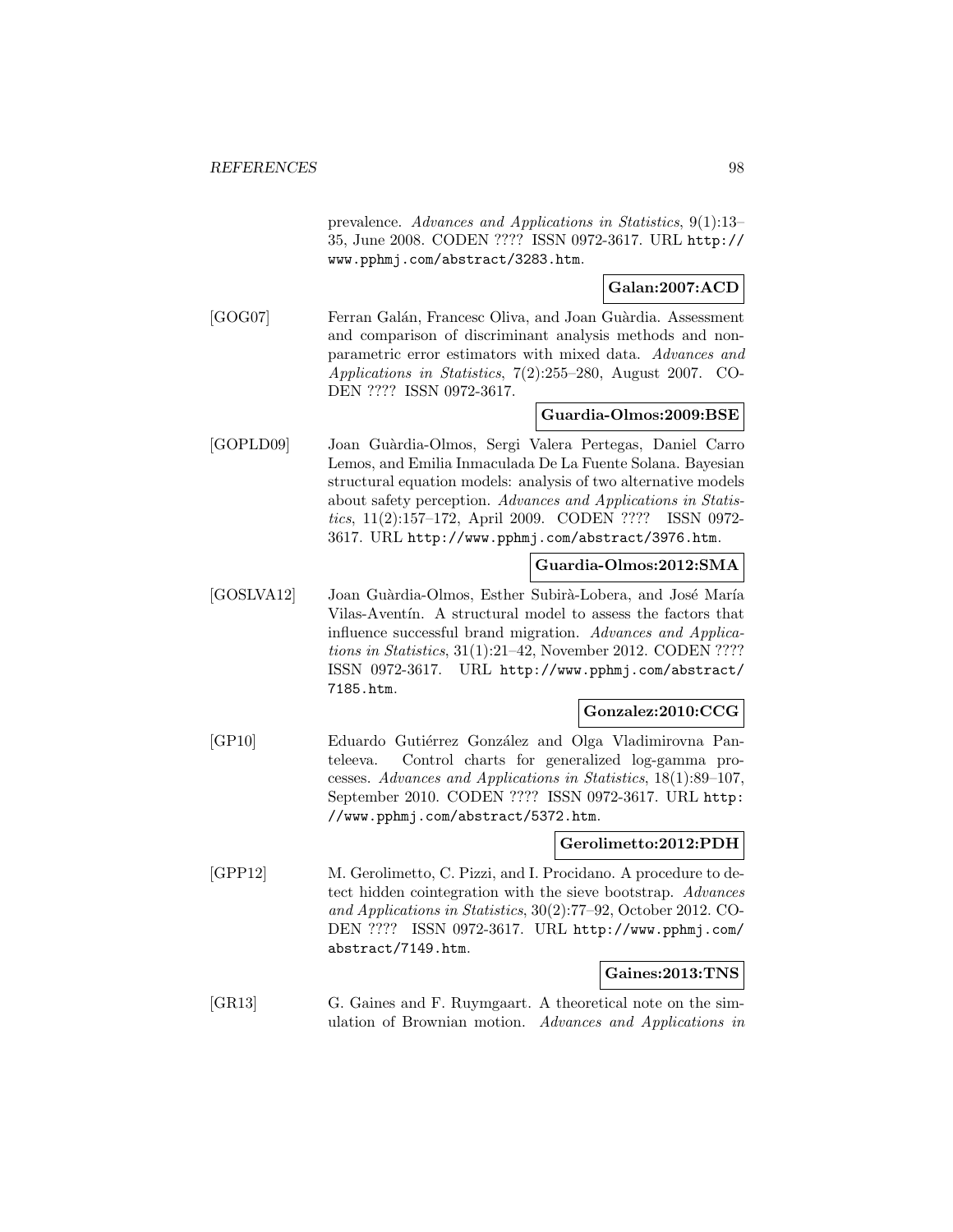Statistics, 33(2):99–106, April 2013. CODEN ???? ISSN 0972- 3617. URL http://www.pphmj.com/abstract/7558.htm.

### **Guria:2015:DLL**

[GR15] Sibnarayan Guria and Sugata Sen Roy. Diagnostics in loglinear models. Advances and Applications in Statistics, 44(2): 163–176, February 2015. CODEN ???? ISSN 0972-3617. URL http://www.pphmj.com/abstract/9023.htm.

#### **Grillenzoni:2007:SOD**

[Gri07] Carlo Grillenzoni. Statistical optimization of digital image enhancement. Advances and Applications in Statistics, 7(2): 229–244, August 2007. CODEN ???? ISSN 0972-3617.

#### **Grillenzoni:2011:AMF**

[Gri11] Carlo Grillenzoni. Adaptive methods for financial decisions. Advances and Applications in Statistics, 21(2):125–139, April 2011. CODEN ???? ISSN 0972-3617. URL http://www. pphmj.com/abstract/5820.htm.

# **Gor:2003:OLL**

[GS03] Ravi Gor and Nita H. Shah. An order level lot-size model with time dependent deterioration and permissible delay in payments. Advances and Applications in Statistics, 3(2):159– 172, August 2003. CODEN ???? ISSN 0972-3617. URL http://www.pphmj.com/abstract/170.htm.

#### **Goulionis:2008:POM**

[GS08] John E. Goulionis and Dimitrios I. Stengos. The partially observable Markov decision processes framework in medical decision making. Advances and Applications in Statistics, 9 (2):205–232, August 2008. CODEN ???? ISSN 0972-3617. URL http://www.pphmj.com/abstract/3447.htm.

### **Guo:2010:EAS**

[GS10] Bao-Cai Guo and Li-Rong Sun. The effect of the allocation of sampling resources to the efficiency of  $\bar{x}$  control chart. Advances and Applications in Statistics, 14(1):65–76, January 2010. CODEN ???? ISSN 0972-3617. URL http://www. pphmj.com/abstract/4521.htm.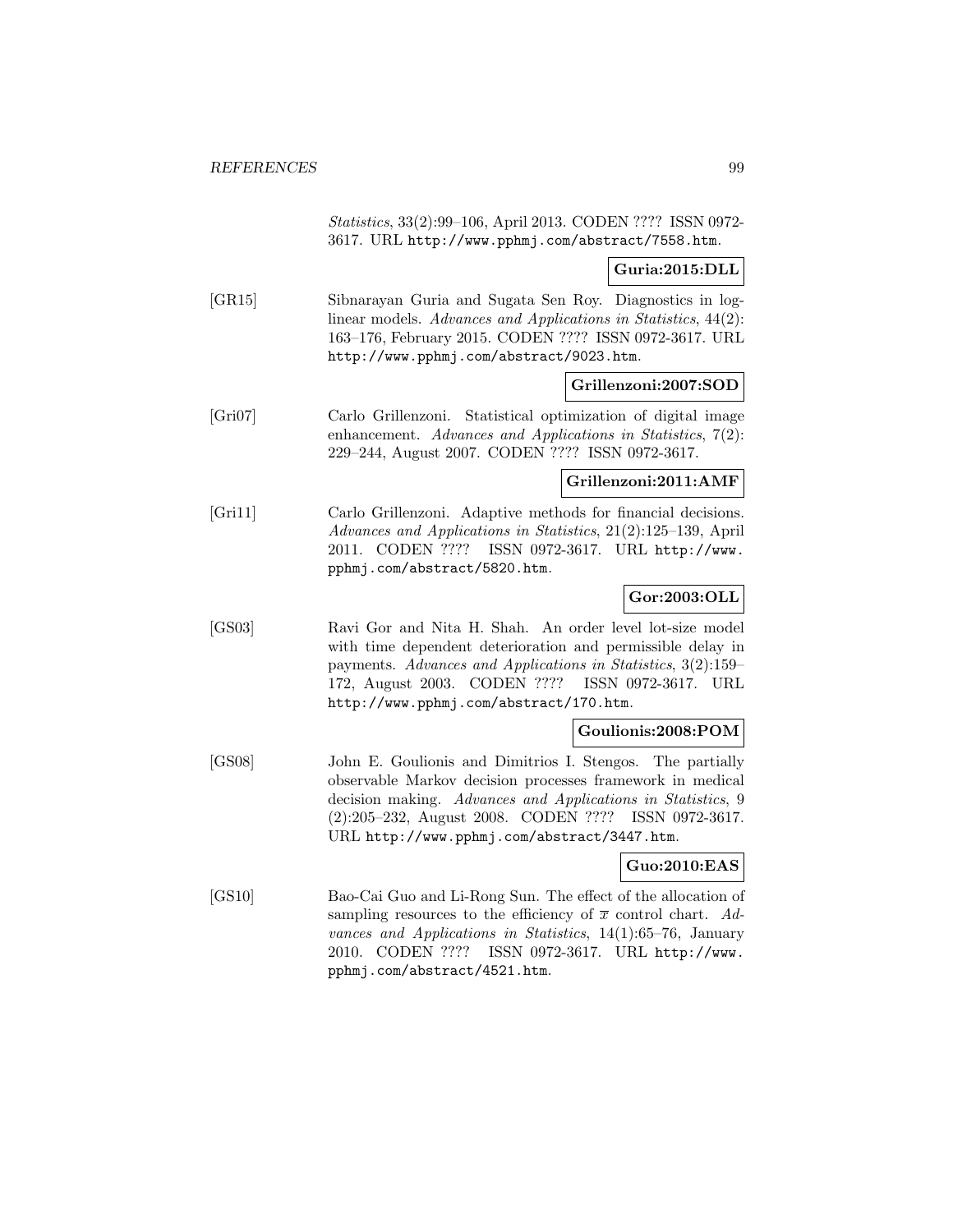#### **Garg:2014:CFA**

[GS14] Davinder Kumar Garg and Gurinder Pal Singh. Construction of four associate class PBIB designs using pairing in triplets system. Advances and Applications in Statistics, 41(1):11–20, July 2014. CODEN ???? ISSN 0972-3617. URL http://www. pphmj.com/abstract/8626.htm.

### **Gunasekera:2012:GIC**

[Gun12] Sumith Gunasekera. Generalized inferences for the common shape parameter of several Pareto populations. Advances and Applications in Statistics, 26(2):137–152, February 2012. CO-DEN ???? ISSN 0972-3617. URL http://www.pphmj.com/ abstract/6685.htm.

### **Guo:2011:VSS**

[Guo11] Baocai Guo. Variable sample size  $\overline{X}$  charts. Advances and Applications in Statistics, 20(2):143–151, February 2011. CO-DEN ???? ISSN 0972-3617. URL http://www.pphmj.com/ abstract/5790.htm.

#### **Gencturk:2018:NMD**

[GYH18] Yasemin Gençtürk, Ayten Yiğiter, and Canan Hamurkaroğlu. A new model for data with structural change at threshold: composite exponential-lognormal model. Advances and Applications in Statistics, 53(4):441–456, October 2018. CO-DEN ???? ISSN 0972-3617. URL http://www.pphmj.com/ abstract/12115.htm.

#### **Ghanbari:2018:PMB**

[GZS18] Saeed Ghanbari, Najaf Zare, and Zahra Shayan. A practical method based on functional data analysis and single exponential smoothing to combine survival curves in meta-analysis: a simulation study. Advances and Applications in Statistics, 53 (2):179–197, August 2018. CODEN ???? ISSN 0972-3617. URL http://www.pphmj.com/abstract/11848.htm.

#### **Hanagal:2008:BEP**

[HA08] David D. Hanagal and Kambiz Ahmadi Angali. Bayesian estimation of parameters in some bivariate exponential models. Advances and Applications in Statistics, 10(2):179–193, December 2008. CODEN ???? ISSN 0972-3617. URL http:// www.pphmj.com/abstract/3719.htm.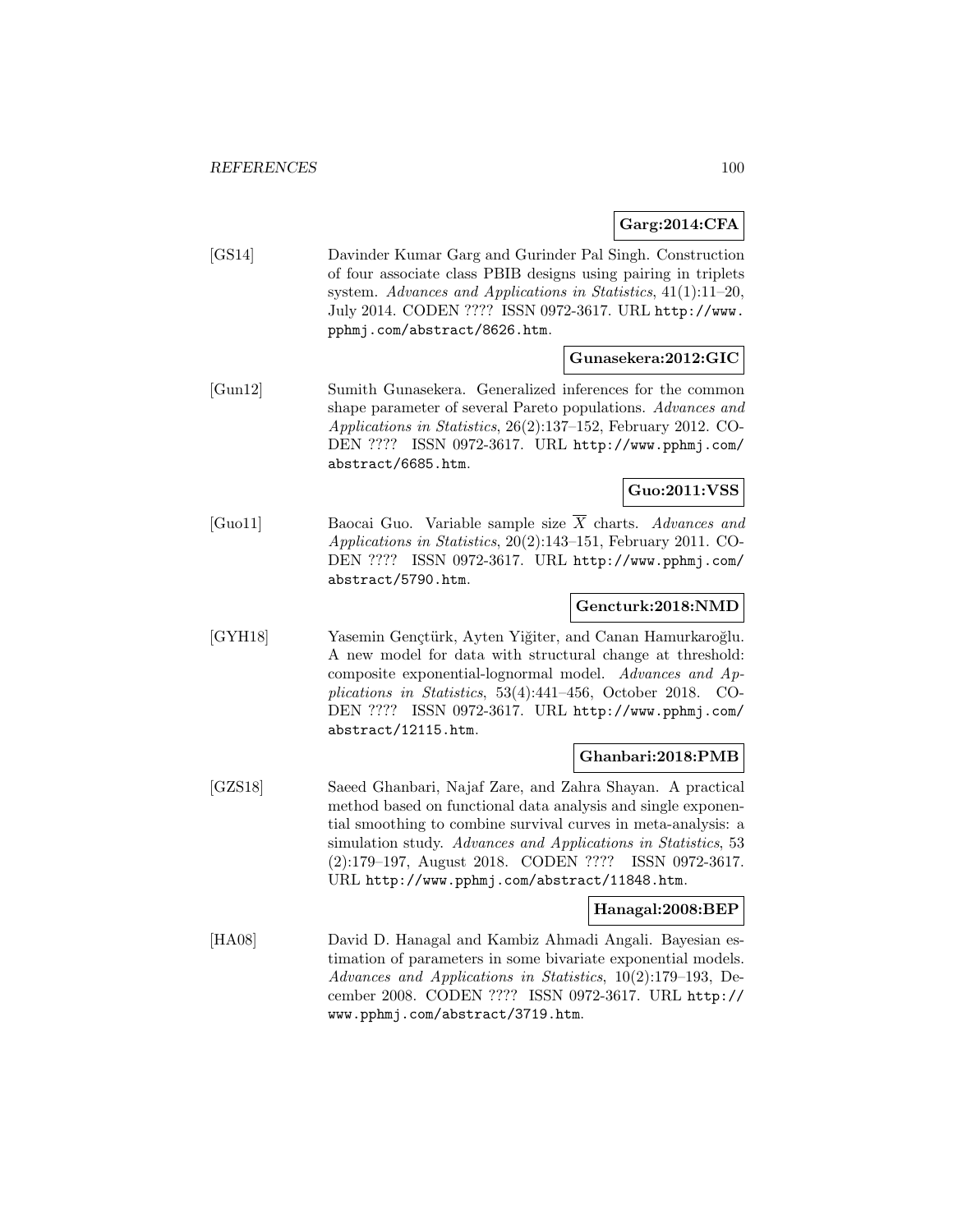### **Hady:2019:UED**

[Had19] Dina H. Abdel Hady. Use of exponential distribution for hybridization of distributions. Advances and Applications in Statistics, 58(1):57–75, September 2019. CODEN ???? ISSN 0972-3617. URL http://www.pphmj.com/abstract/12821. htm.

### **Hamed:2019:OSS**

[HAE19] Ramadan Hamed, Hanan Aly, and Heba ElDeeb. Optimum step stress accelerated degradation test using goal programming. Advances and Applications in Statistics, 56(1):21–36, May 2019. CODEN ???? ISSN 0972-3617. URL http://www. pphmj.com/abstract/12563.htm.

### **Haggag:2014:CDR**

[Hag14] Magda M. M. Haggag. Combining of dimension reduction regression methods. Advances and Applications in Statistics, 40(2):133–156, June 2014. CODEN ???? ISSN 0972-3617. URL http://www.pphmj.com/abstract/8572.htm.

#### **Haggag:2019:NDM**

[Hag19] Magda M. M. Haggag. A new difference method for variance estimation in non-parametric regression models. Advances and Applications in Statistics, 57(2):155–189, August 2019. CO-DEN ???? ISSN 0972-3617. URL http://www.pphmj.com/ abstract/12770.htm.

### **Hajlaoui:2008:MEQ**

[Haj08] Mekki Hajlaoui. On multivariate economical quality control. Advances and Applications in Statistics, 8(2):193–207, April 2008. CODEN ???? ISSN 0972-3617. URL http://www. pphmj.com/abstract/3084.htm.

#### **Hamed:2020:MWG**

[Ham20a] M. S. Hamed. The mixture Weibull-generalized gamma distribution. Advances and Applications in Statistics, 62(2):139– 171, June 2020. CODEN ???? ISSN 0972-3617. URL http:/ /www.pphmj.com/abstract/13212.htm.

### **Hamed:2020:SAS**

[Ham20b] M. S. Hamed. A single acceptance sampling plan for truncated life test having the (P-A-L) extended Weibull distribution. Advances and Applications in Statistics, 61(2):149–159,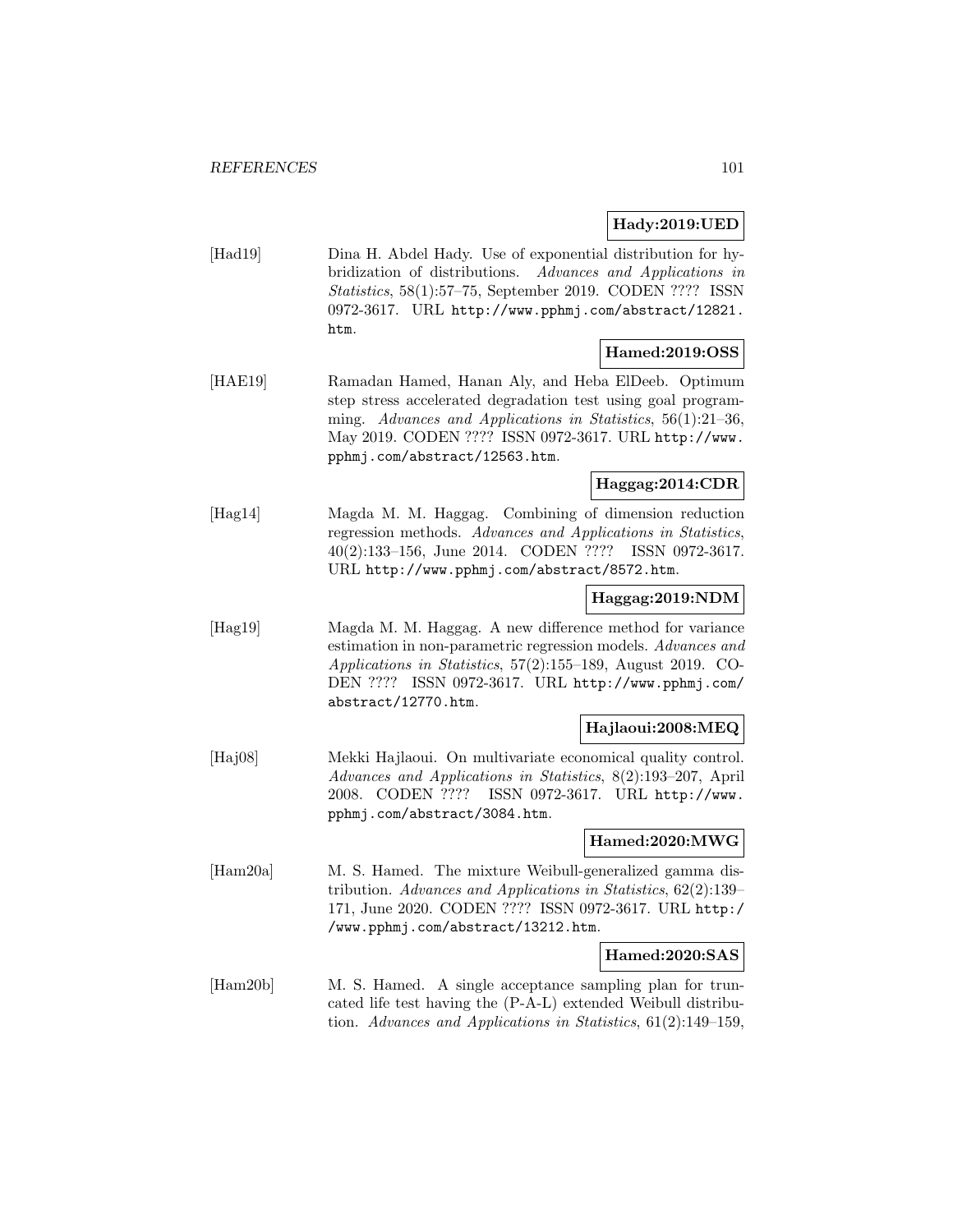April 2020. CODEN ???? ISSN 0972-3617. URL http:// www.pphmj.com/abstract/13141.htm.

### **Han:2003:ASC**

[Han03] Kwang-Hee Han. Almost sure convergence for a linear process generated by NA sequence. Advances and Applications in Statistics, 3(2):183–189, August 2003. CODEN ???? ISSN 0972-3617. URL http://www.pphmj.com/abstract/ 172.htm.

### **Han:2009:RCE**

[Han09] Sun-Ah Han. Recommendation of child education contents in the mobile Internet. Advances and Applications in Statistics, 13(1):41–48, October 2009. CODEN ???? ISSN 0972-3617. URL http://www.pphmj.com/abstract/4203.htm.

### **Han:2011:DFR**

[Han11] Sun Ah Han. Difference of father's role playing, home environment stimulation, and child's self-regulation between fatherchildren family and normal family. Advances and Applications in Statistics, 25(1):63–71, November 2011. CODEN ???? ISSN 0972-3617. URL http://www.pphmj.com/abstract/ 6431.htm.

### **Hassan:2018:JMC**

[Has18] M. Y. Hassan. Joint modeling of correlated time durations and their marks using a Weibull–Poisson marked point process mixture models. Advances and Applications in Statistics, 52 (4):215–234, April 2018. CODEN ???? ISSN 0972-3617. URL http://www.pphmj.com/abstract/11665.htm.

#### **Hassan:2020:DUD**

[Has20] Mohamed Yusuf Hassan. An over-dispersed and underdispersed generalized Poisson distribution. Advances and Applications in Statistics, 61(2):183–192, April 2020. CO-DEN ???? ISSN 0972-3617. URL http://www.pphmj.com/ abstract/13144.htm.

#### **Harishchandra:2017:SRM**

[HB17] K. Harishchandra and Balakrishna. Software reliability model when a random number of faults occurring at a time with correction process. Advances and Applications in Statistics, 50(4):315–327, April 2017. CODEN ???? ISSN 0972-3617. URL http://www.pphmj.com/abstract/10642.htm.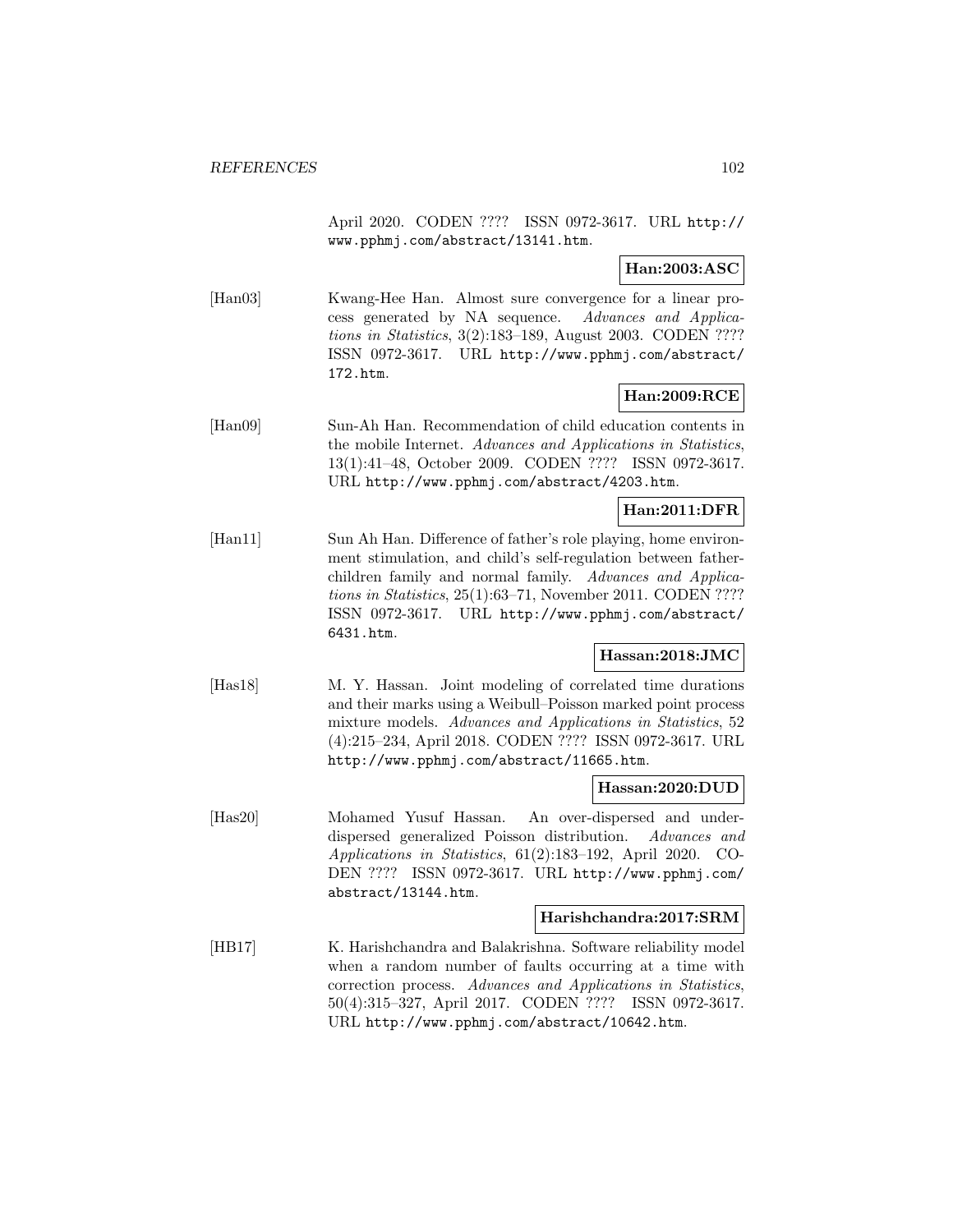### **Habib:2004:TCV**

[HBA04] Mohamed G. Habib, Adel I. Bargal, and Emad-Eldin A. A. Aly. On testing for a change in variance: new tests and a Monte Carlo study. Advances and Applications in Statistics, 4 (3):303–326, December 2004. CODEN ???? ISSN 0972-3617. URL http://www.pphmj.com/abstract/438.htm.

# **Hurley:2009:TDP**

[HBJ09] W. J. Hurley, Jack Brimberg, and D. L. James. Testing the difference in population means for a Bernoulli-exponential mixture. Advances and Applications in Statistics, 12(2):191–198, August 2009. CODEN ???? ISSN 0972-3617. URL http:// www.pphmj.com/abstract/4134.htm.

# **Hakmanage:2021:ALP**

[HCJ21] N. M. Hakmanage, N. V. Chandrasekara, and D. D. M. Jayasundara. Application of linear programming models for optimal resource planning and management in sustainable cultivation — a case study in a farming village of Sri Lanka. Advances and Applications in Statistics, 67(1):21–31, March 2021. CODEN ???? ISSN 0972-3617. URL http://www. pphmj.com/abstract/13710.htm.

# **Hassan:2016:KWG**

[HE16] Amal S. Hassan and M. Elgarhy. Kumaraswamy Weibullgenerated family of distributions with applications. Advances and Applications in Statistics, 48(3):205–239, March 2016. CODEN ???? ISSN 0972-3617. URL http://www.pphmj. com/abstract/9845.htm.

#### **Hafez:2018:JCC**

[HEDA18] Nada Hafez, Afaf El-Dash, and Nagwa Albehery. Joint chance constrained programming with dependent parameters. Advances and Applications in Statistics, 53(1):1–12, July 2018. CODEN ???? ISSN 0972-3617. URL http://www.pphmj. com/abstract/11777.htm.

#### **Huang:2002:CAE**

[HH02] M. L. Huang and Y. H. Hung. Capability analysis for an entire product with symmetric tolerances. Advances and Applications in Statistics, 2(3):217–231, December 2002. CO-DEN ???? ISSN 0972-3617. URL http://www.pphmj.com/ abstract/123.htm.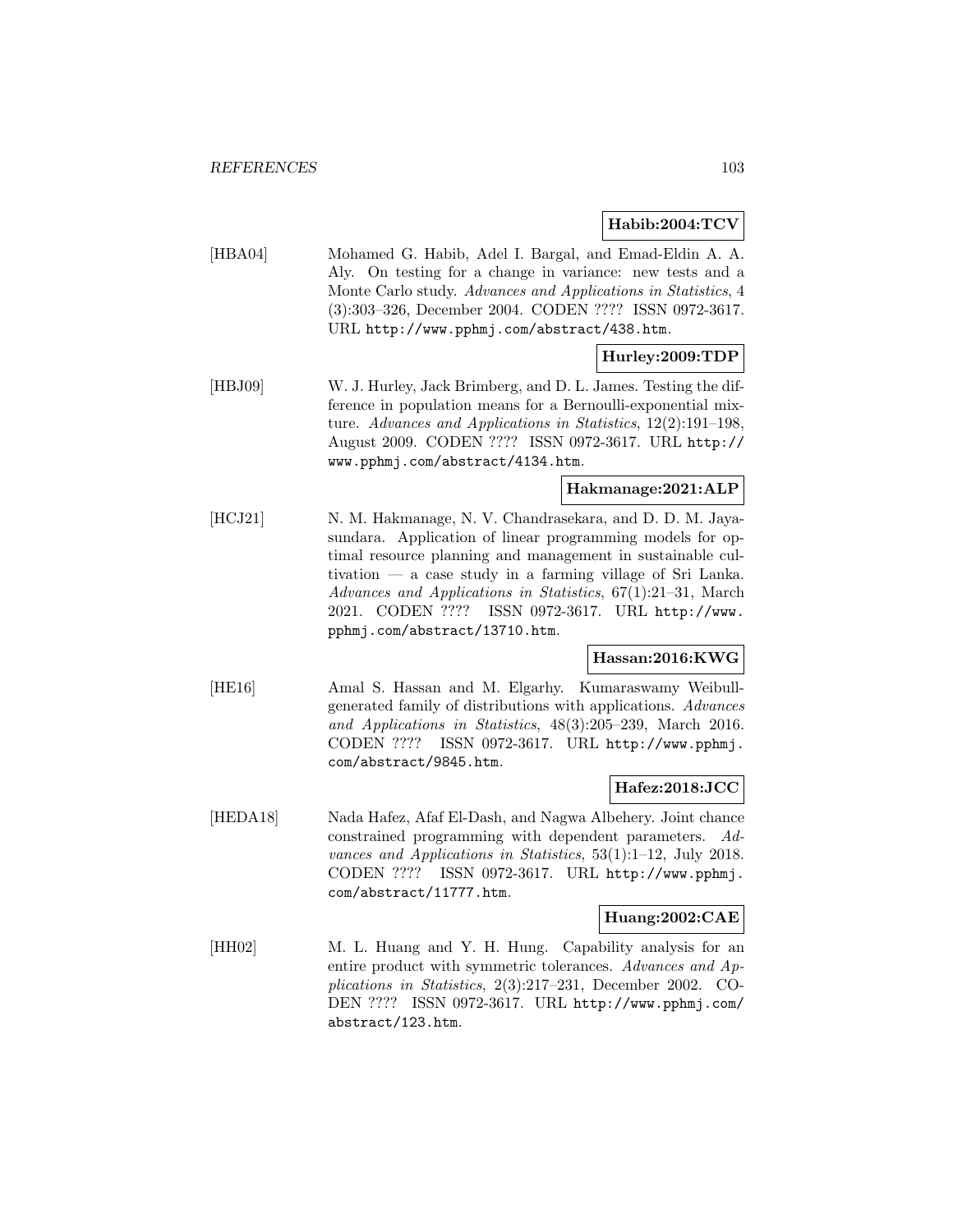#### **Hung:2020:PMA**

[HK20] Nguyen Hoang Hung and Tran Tuan Kien. Profitability of moving average convergence divergence and moving average on Vietnamese stock: a comparison. Advances and Applications in Statistics, 60(2):147–168, February 2020. CODEN ???? ISSN 0972-3617. URL http://www.pphmj.com/abstract/ 13043.htm.

#### **Hervet:2009:ERU**

[HKPGN09] Eric Hervet, Mustapha Kardouchi, Thu Pham-Gia, and Francis Niyomwungere. Eye recognition using a statistical approach. Advances and Applications in Statistics, 12(2):207– 221, August 2009. CODEN ???? ISSN 0972-3617. URL http://www.pphmj.com/abstract/4136.htm.

### **Hsu:2002:ABI**

[HLBF02] Chiehwen Ed Hsu, Dejian Lai, Charles Begley, and Luisa Franzini. The association between income and mortality in Texas and Taiwan — a comparative study of spatial statistics. Advances and Applications in Statistics, 2(2):149–176, August 2002. CODEN ???? ISSN 0972-3617. URL http:// www.pphmj.com/abstract/110.htm.

### **Han:2006:ISI**

[HLZ06] Fulong Han, Yiqiung Lu, and Riquan Zhang. Inferences on single index models. Advances and Applications in Statistics, 6(2):249–259, August 2006. CODEN ???? ISSN 0972-3617. URL http://www.pphmj.com/abstract/1855.htm.

#### **Harishchandra:2010:MLB**

[HM10] K. Harishchandra and K. M. Manjunatha. Maximum likelihood and Bayesian estimation in a software reliability model with exponential fault correction time. Advances and Applications in Statistics, 18(2):175–188, October 2010. CODEN ???? ISSN 0972-3617. URL http://www.pphmj.com/abstract/ 5405.htm.

#### **Helvaci:2014:RAF**

[HM14] Dilcu B. Helvaci and Saeed Maghsoodloo. Renewal and availability functions. Advances and Applications in Statistics, 43 (1):65–89, November 2014. CODEN ???? ISSN 0972-3617. URL http://www.pphmj.com/abstract/8846.htm.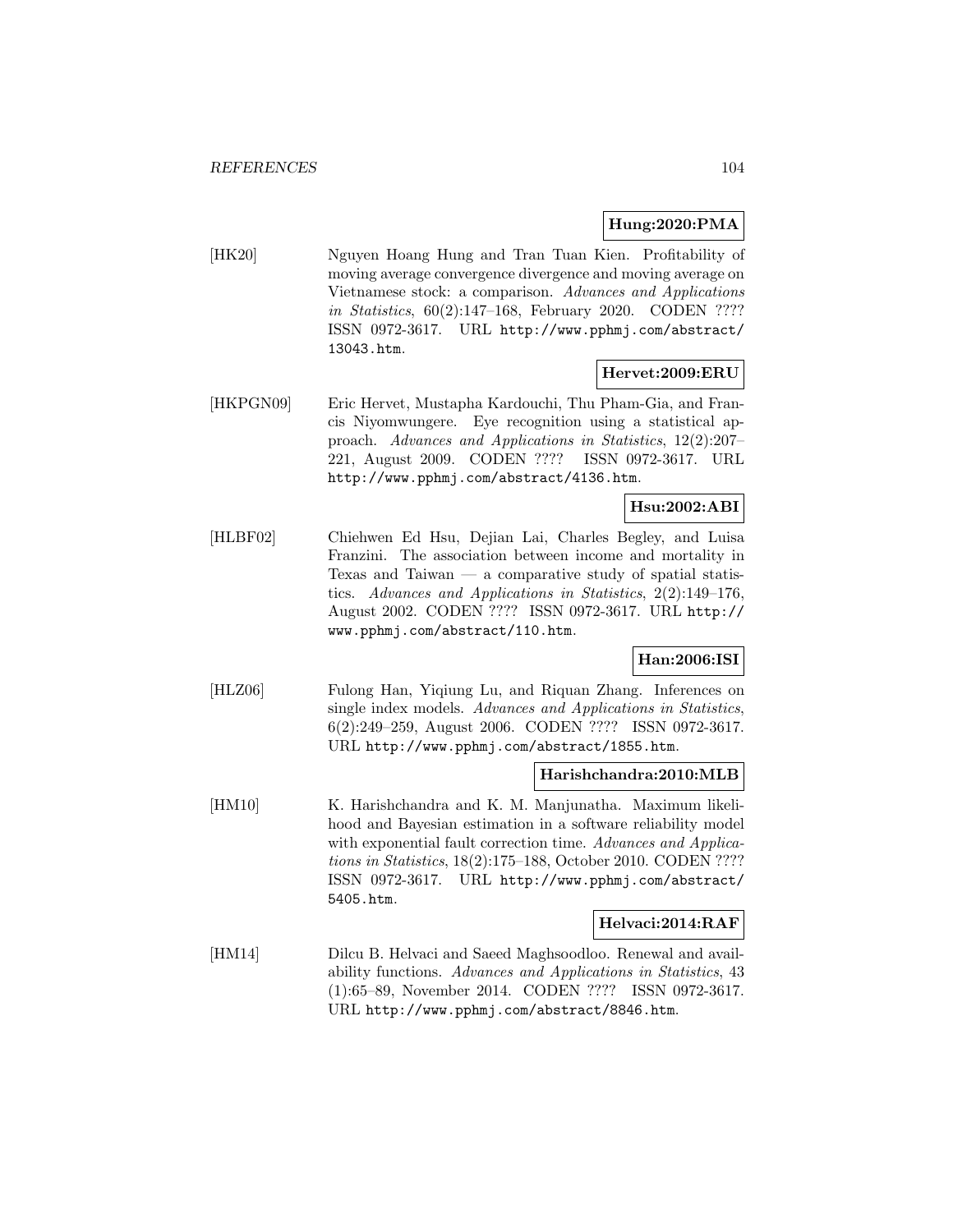### **Hasan:2016:NAS**

[HNG16] Abeer Hasan, Wei Ning, and Arjun Gupta. A new approach for skew t distribution with applications to environmental data. Advances and Applications in Statistics, 49(2):117–136, August 2016. CODEN ???? ISSN 0972-3617. URL http://www. pphmj.com/abstract/10076.htm.

# **Hoa:2020:EFA**

[Hoa20] Vu Dinh Hoa. Estimation of factors affecting competitiveness of private business in the Song Hong Delta, Vietnam. Advances and Applications in Statistics, 62(2):107–125, June 2020. CODEN ???? ISSN 0972-3617. URL http://www. pphmj.com/abstract/13210.htm.

### **Huang:2004:NCS**

[HP04] Wei-Kwang Huang and Wan-Kai Pang. The noncentral chisquare distribution revisited. Advances and Applications in Statistics, 4(1):59–64, April 2004. CODEN ???? ISSN 0972- 3617. URL http://www.pphmj.com/abstract/421.htm.

#### **Hobert:2007:NCD**

[HR07] James P. Hobert and Jeffrey S. Rosenthal. Norm comparisons for data augmentation. Advances and Applications in Statistics, 7(2):291–302, August 2007. CODEN ???? ISSN 0972-3617.

#### **Hung:2009:OPE**

[HSC09] Chang-Hung Hung, Jung-Chi Su, and Wen-Tzung Chen. Obesity prevalence and an evaluation model for weight control performance. Advances and Applications in Statistics, 11(2): 217–228, April 2009. CODEN ???? ISSN 0972-3617. URL http://www.pphmj.com/abstract/3980.htm.

### **Hsieh:2008:EDE**

[Hsi08] John J. Hsieh. Exact distributions of the empirical generalized survival and distribution functions. Advances and Applications in Statistics, 10(1):85–109, October 2008. CODEN ???? ISSN 0972-3617. URL http://www.pphmj.com/abstract/ 3502.htm.

# **Hsieh:2010:ANS**

[Hsi10a] John J. Hsieh. Asymptotic normal statistics for Poisson and compound Poisson distributions. Advances and Applications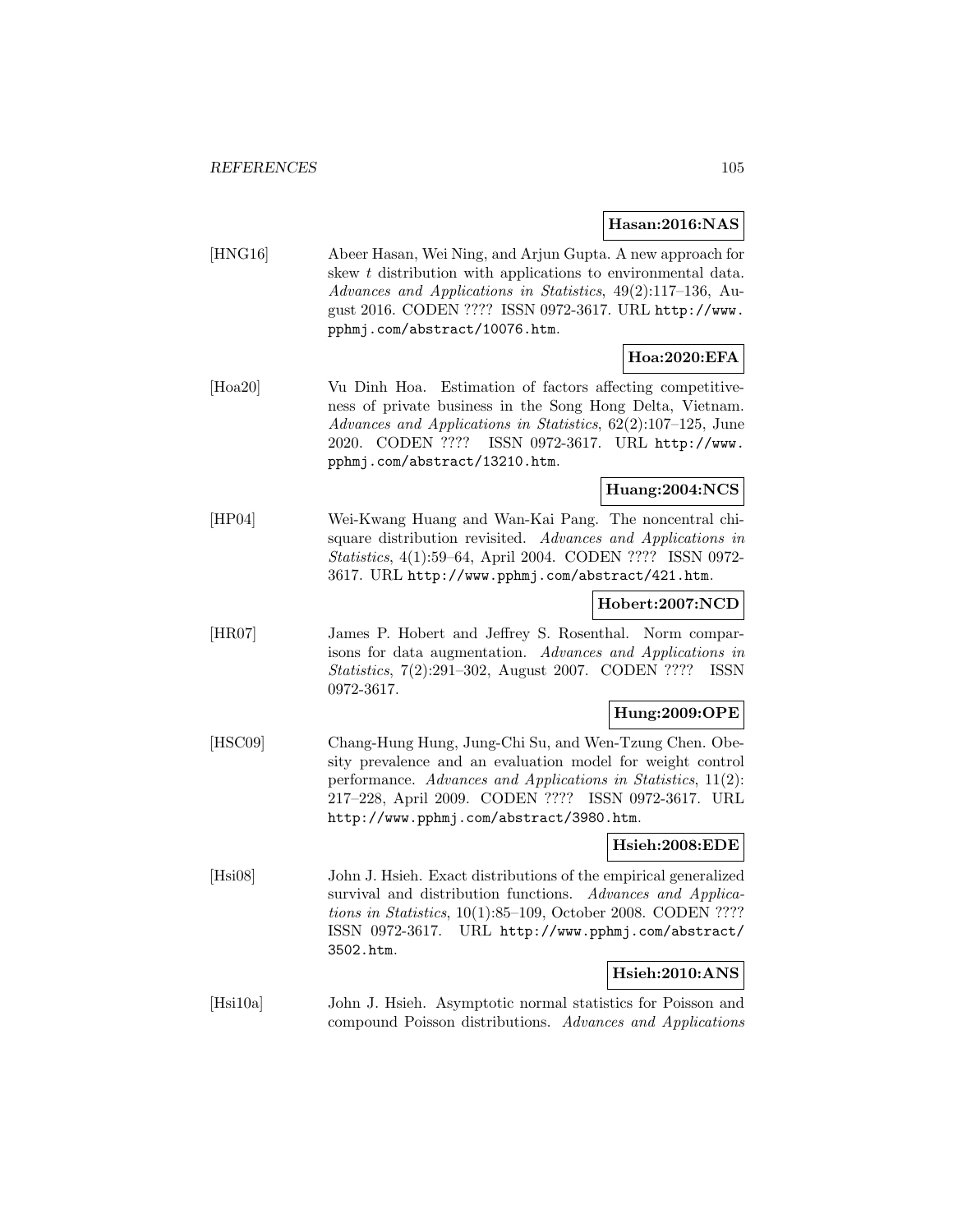in Statistics, 17(1):61–77, July 2010. CODEN ???? ISSN 0972- 3617. URL http://www.pphmj.com/abstract/5166.htm.

### **Hsieh:2010:DPR**

[Hsi10b] John J. Hsieh. On the duality of the Poisson rate. Advances and Applications in Statistics, 16(2):163–190, June 2010. CO-DEN ???? ISSN 0972-3617. URL http://www.pphmj.com/ abstract/5160.htm.

### **Hsieh:2009:GIA**

[HSL09] Hsin-Neng Hsieh, Hsiu-Yuan Su, and Xuewen Lu. A generalized inference on assessment of similarity between dissolution profiles. Advances and Applications in Statistics, 12(2):163– 190, August 2009. CODEN ???? ISSN 0972-3617. URL http://www.pphmj.com/abstract/4133.htm.

#### **Hozzar:2018:ESM**

[HTD18] Behnam Hozzar, Ghasem Tohidi, and Behroz Daneshian. On efficient solution of multiobjective linear programming. Advances and Applications in Statistics, 53(5):487–499, November 2018. CODEN ???? ISSN 0972-3617. URL http://www. pphmj.com/abstract/12160.htm.

# **Huang:2006:NCS**

[Hua06] Wei Kwang Huang. On the noncentral chi-square distribution — a computer-aided approach. Advances and Applications in Statistics, 6(1):17–32, April 2006. CODEN ???? ISSN 0972- 3617. URL http://www.pphmj.com/abstract/14.htm.

#### **Hung:2005:PFI**

[Hun05] Chang-Hung Hung. Physical fitness indices. Advances and Applications in Statistics, 5(3):289–299, December 2005. CO-DEN ???? ISSN 0972-3617. URL http://www.pphmj.com/ abstract/659.htm.

#### **Hurlimann:2003:GBL**

[Hür03] Werner Hürlimann. A generalized Benford law and its application. Advances and Applications in Statistics, 3(3):217–228, December 2003. CODEN ???? ISSN 0972-3617. URL http: //www.pphmj.com/abstract/177.htm.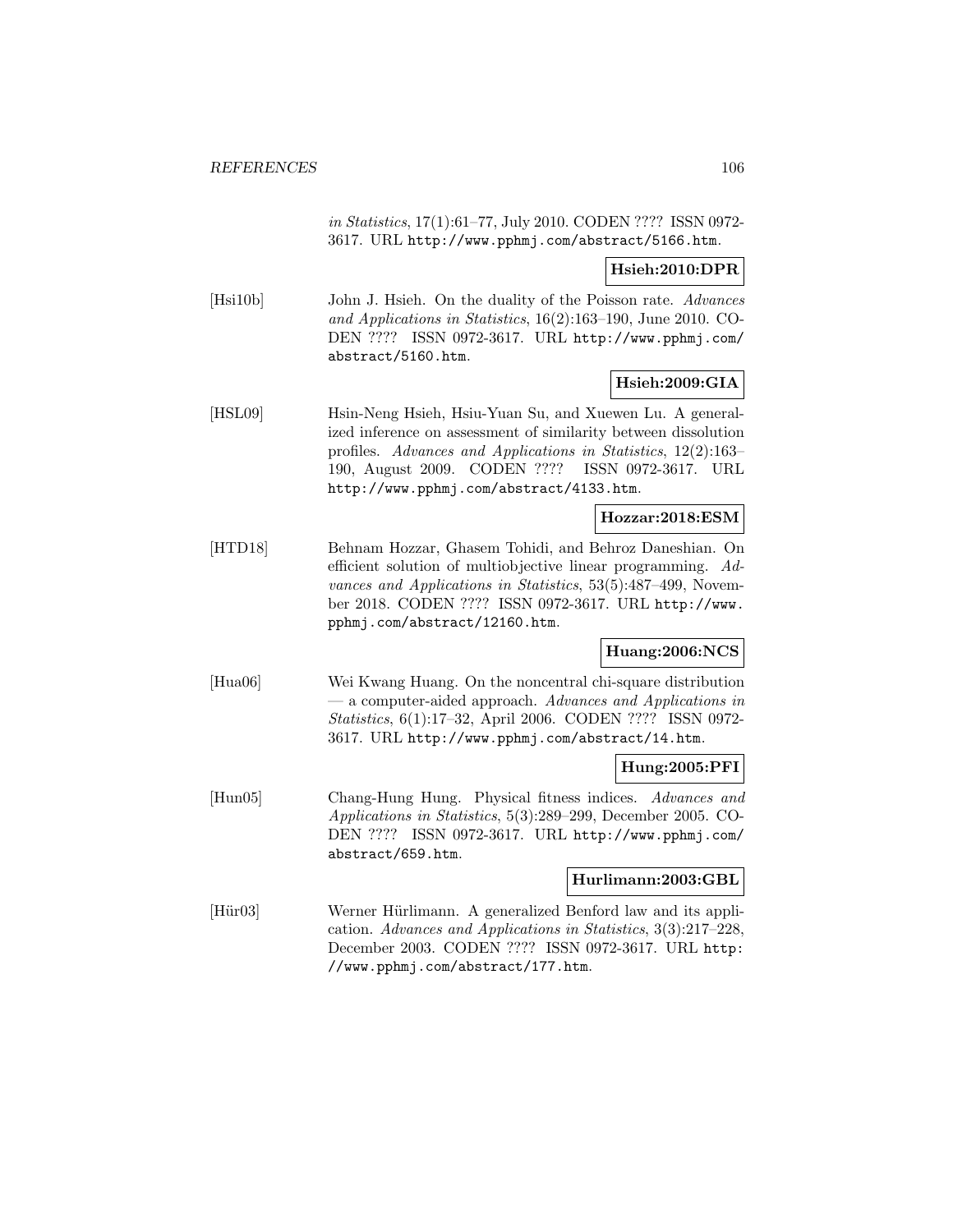# **Hurlimann:2005:PMD**

|                                       | 19111111111111200011 1111                                                                                                                                                                                                                                                                                                        |
|---------------------------------------|----------------------------------------------------------------------------------------------------------------------------------------------------------------------------------------------------------------------------------------------------------------------------------------------------------------------------------|
| $[\text{H}\ddot{\text{u}}\text{r}05]$ | Werner Hürlimann. Properties and measures of dependence for<br>the Archimax copula. Advances and Applications in Statistics,<br>5(2):125-143, August 2005. CODEN ???? ISSN 0972-3617.<br>URL http://www.pphmj.com/abstract/448.htm.                                                                                              |
|                                       | Hurlimann:2012:CMS                                                                                                                                                                                                                                                                                                               |
| [Hur12]                               | Werner Hurlimann. On the CVaR measure of skew-symmetric<br>families. Advances and Applications in Statistics, 26(1):25-39,<br>January 2012. CODEN ???? ISSN 0972-3617. URL http://<br>www.pphmj.com/abstract/6618.htm.                                                                                                           |
|                                       | Hurlimann:2015:ACI                                                                                                                                                                                                                                                                                                               |
| $[\text{Hür15}]$                      | Werner Hürlimann. Angle correlation inequalities of De Finetti<br>type. Advances and Applications in Statistics, 47(3):175-187,<br>December 2015. CODEN ???? ISSN 0972-3617. URL http:<br>//www.pphmj.com/abstract/9557.htm.                                                                                                     |
|                                       | Huang:2013:EMC                                                                                                                                                                                                                                                                                                                   |
| [HYZ13]                               | Mei Ling Huang, Wai Kong Yuen, and Miao Zhang. Efficient<br>methods on confidence intervals for prediction intervals. Ad-<br>vances and Applications in Statistics, $33(1):1-21$ , March 2013.<br>CODEN ???? ISSN 0972-3617. URL http://www.pphmj.<br>com/abstract/7454.htm.                                                     |
|                                       | Huang:2010:ETP                                                                                                                                                                                                                                                                                                                   |
| [HZ10]                                | Mei Ling Huang and Ke Zhao. On estimation of the truncated<br>Pareto distribution. Advances and Applications in Statistics,<br>16(1):83-102, May 2010. CODEN ???? ISSN 0972-3617. URL<br>http://www.pphmj.com/abstract/5019.htm.                                                                                                 |
|                                       | Han:2006:UCR                                                                                                                                                                                                                                                                                                                     |
| [HZFZ06]                              | Fulong Han, Riquan Zhang, Jingyan Feng, and Zhiqiang<br>Uniform coverage rate of nonparametric kernel es-<br>Zhang.<br>timate under mixing dependent data.<br>Advances and Ap-<br>plications in Statistics, $6(3):353-359$ , December 2006.<br>$CO-$<br>DEN ???? ISSN 0972-3617. URL http://www.pphmj.com/<br>abstract/2219.htm. |
|                                       | Ismail:2015:IMA                                                                                                                                                                                                                                                                                                                  |
| [IAED15]                              | Mohamed A. Ismail, Essam A. Ahmed, and Howaida M. Ezz                                                                                                                                                                                                                                                                            |

El-Din. Identification of moving average models: a Bayesian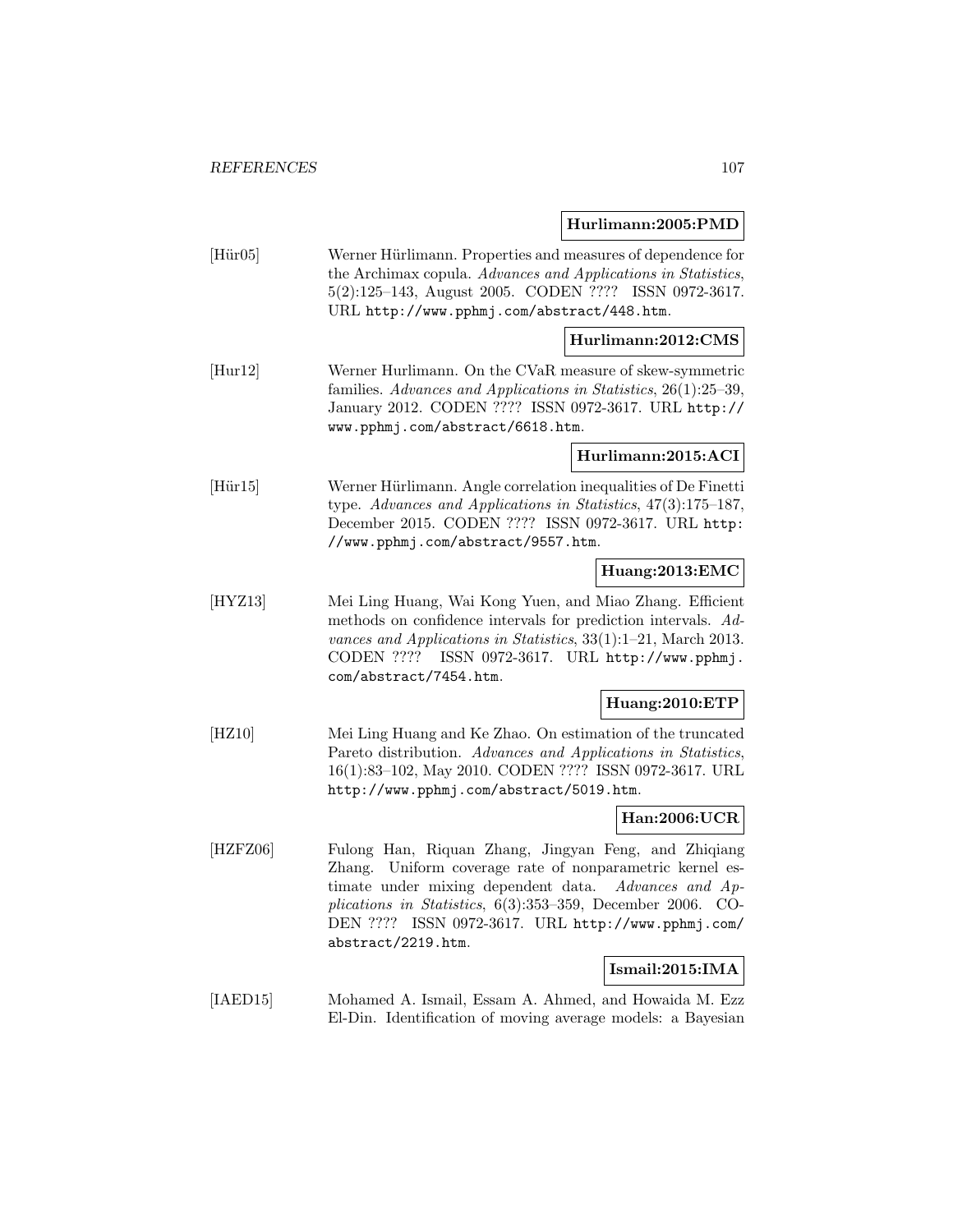approach. Advances and Applications in Statistics, 46(2):79– 96, August 2015. CODEN ???? ISSN 0972-3617. URL http: //www.pphmj.com/abstract/9358.htm.

### **Ismail:2019:RRA**

[IAS19] Mohamed A. Ismail, Hend A. Auda, and Mahmoud M. Sadek. Robust recursive analysis of seasonal moving average models. Advances and Applications in Statistics, 54(1):43–67, January 2019. CODEN ???? ISSN 0972-3617. URL http://www. pphmj.com/abstract/12343.htm.

# **Islam:2014:AAR**

[ICBS14] M. A. Islam, R. I. Chowdhury, S. Bae, and K. P. Singh. Assessing the association in repeated measures of depression. Advances and Applications in Statistics, 42(2):83–93, October 2014. CODEN ???? ISSN 0972-3617. URL http://www. pphmj.com/abstract/8723.htm.

#### **Ismail:2005:BIP**

[IE05] Mohamed A. Ismail and Tarek I. Eldomiaty. Bayesian identification of the predictors for capital structure in Egypt. Advances and Applications in Statistics, 5(1):1–20, April 2005. CODEN ???? ISSN 0972-3617. URL http://www.pphmj. com/abstract/442.htm.

#### **Irigoien:2006:CCA**

[IFVA06] I. Irigoien, E. Fernandez, S. Vives, and C. Arenas. Clapper: a clustering algorithm based on path-distances for experimental replicates. Advances and Applications in Statistics, 6(3):377– 398, December 2006. CODEN ???? ISSN 0972-3617. URL http://www.pphmj.com/abstract/2221.htm.

### **Ijaz:2020:NRT**

[IKA<sup>+</sup>20] Muhammad Ijaz, Atta Ullah Khan, Syed Muhammad Asim, Yousaf Hayat, Syed Habib Shah, Muhammad Farooq, Kashif Ali, Neelam, and Seema Zubair. A new ratio type estimator to estimate the population mean using auxiliary information. Advances and Applications in Statistics, 63(1):97–108, July 2020. CODEN ???? ISSN 0972-3617. URL http://www. pphmj.com/abstract/13237.htm.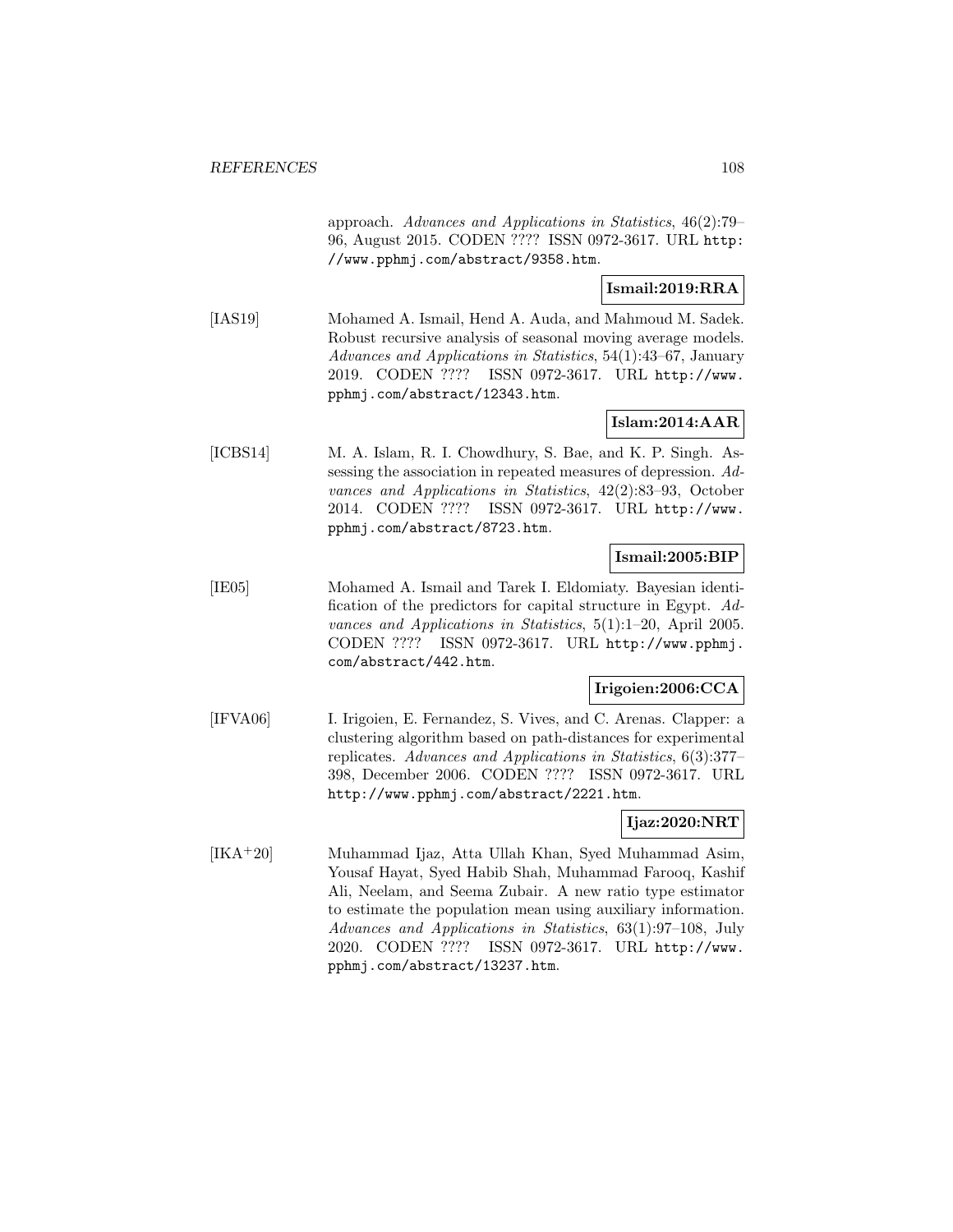**Ingrassia:2009:CSE**

|        | Ingrassia:2009:CSE                                                                                                                                                                                                                                                                                                        |
|--------|---------------------------------------------------------------------------------------------------------------------------------------------------------------------------------------------------------------------------------------------------------------------------------------------------------------------------|
| [IM09] | Salvatore Ingrassia and Isabella Morlini. Computational stud-<br>ies with equivalent degrees of freedoms in neural networks.<br>Advances and Applications in Statistics, 13(1):49-81, October<br>2009. CODEN ???? ISSN 0972-3617. URL http://www.<br>pphmj.com/abstract/4204.htm.                                         |
|        | Inaba:2015:BMC                                                                                                                                                                                                                                                                                                            |
| [IM15] | Yosuke Inaba and Etsuo Miyaoka.<br>Bootstrapping method<br>for constructing confidential intervals for estimated param-<br>eters of the hidden Markov model.<br>Advances and Applica-<br>tions in Statistics, $46(2):97-105$ , August 2015. CODEN ????<br>ISSN 0972-3617. URL http://www.pphmj.com/abstract/<br>9359.htm. |
|        | Issa:2020:EAP                                                                                                                                                                                                                                                                                                             |
| [IM20] | Mohamed Khalifa Ahmed Issa and Mahmoud Mohamed Ab-<br>delwahab Mahmoud. Estimation of $AR(1)$ panel data mod-<br>els with missing observations. Advances and Applications in<br>Statistics, 63(1):109-117, July 2020. CODEN ???? ISSN 0972-<br>3617. URL http://www.pphmj.com/abstract/13238.htm.                         |
|        | Intarasit:2010:GBM                                                                                                                                                                                                                                                                                                        |
| [IS10] | A. Intarasit and P. Sattayatham. A geometric Brownian mo-<br>tion model with compound Poisson process and fractional<br>stochastic volatility. Advances and Applications in Statistics,<br>16(1):25-47, May 2010. CODEN ???? ISSN 0972-3617. URL<br>http://www.pphmj.com/abstract/5015.htm.                               |
|        | Intarapak:2021:FIV                                                                                                                                                                                                                                                                                                        |
| [IS21] | Sukanya Intarapak and Thidaporn Supapakorn. Forecasting<br>the import value of Thailand. Advances and Applications in<br>Statistics, 68(1):57-70, May 2021. CODEN ???? ISSN 0972-<br>3617. URL http://www.pphmj.com/abstract/13788.htm.                                                                                   |
|        | Iki:2018:MDS                                                                                                                                                                                                                                                                                                              |
| [T18]  | Kiyotaka Iki and Sadao Tomizawa. Measure of departure from<br>symmetry using cumulative probability for square contingency<br>tables with ordered categories. Advances and Applications in<br><i>Statistics</i> , $52(6):401-412$ , June 2018.<br>CODEN ????<br>ISSN                                                      |

0972-3617. URL http://www.pphmj.com/abstract/11721.

htm.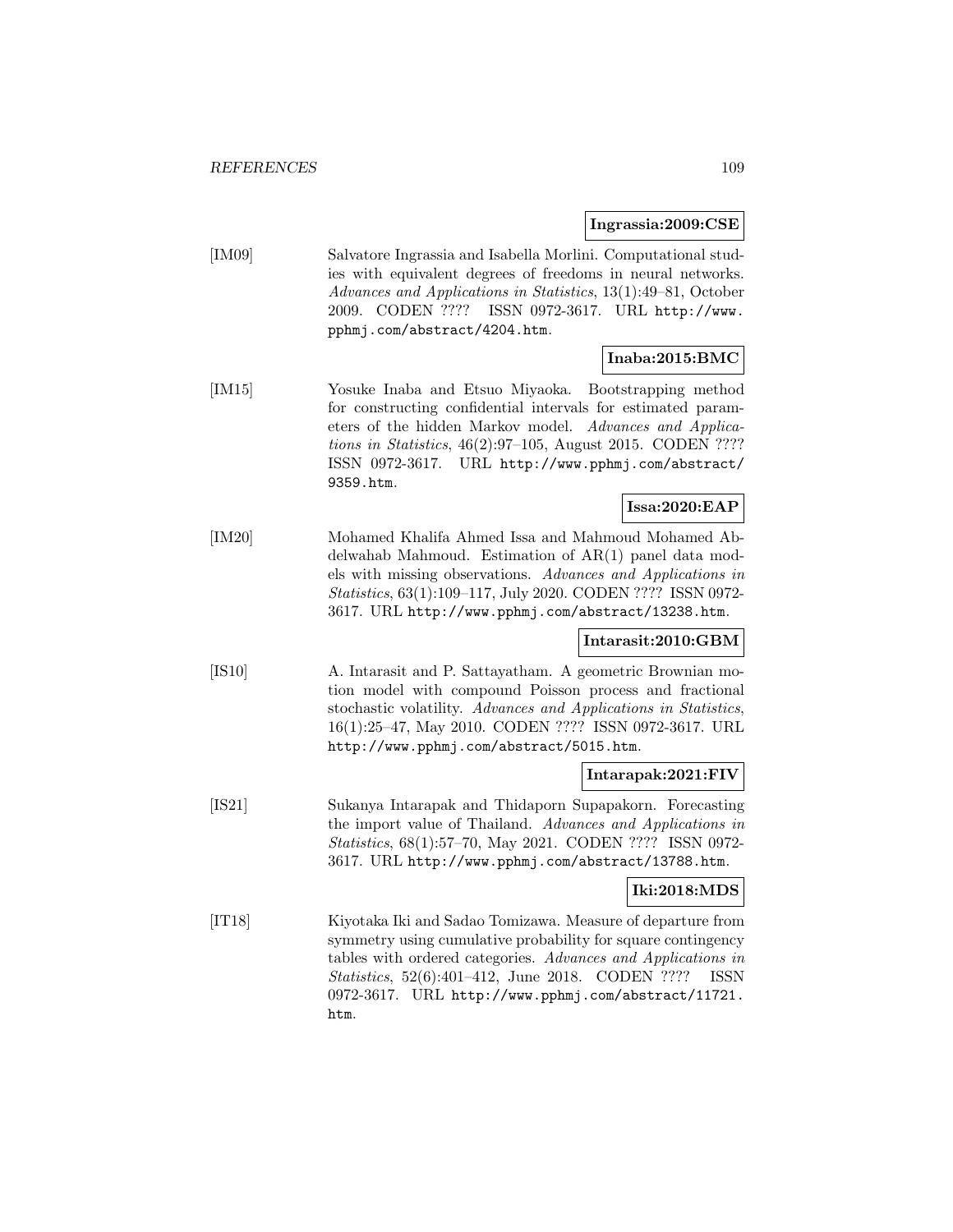## **Ijaz:2020:BEP**

[IuZHZ20] Muhammad Ijaz, Qamar uz Zaman, Yousaf Hayat, and Zafar Zaheer. Bayesian estimation of the parameter of exponential distribution under Jeffery prior. Advances and Applications in Statistics, 60(2):189–199, February 2020. CODEN ???? ISSN 0972-3617. URL http://www.pphmj.com/abstract/13046. htm.

# **Ip:2003:IBT**

[IWC03] Wai-Cheung Ip, Heung Wong, and Qinghu Chen. Identification of ballistic texture using wavelet decomposition. Advances and Applications in Statistics, 3(3):191–198, December 2003. CODEN ???? ISSN 0972-3617. URL http://www.pphmj. com/abstract/174.htm.

## **Jemain:2006:DPR**

[JAO06] Abdul Aziz Jemain and Amer Ibrahim Al-Omari. Double percentile ranked set samples for estimating the population mean. Advances and Applications in Statistics, 6(3):261–276, December 2006. CODEN ???? ISSN 0972-3617. URL http://www. pphmj.com/abstract/2213.htm.

## **Jemain:2007:MPR**

[JAO07] Abdul Aziz Jemain and Amer Ibrahim Al-Omari. Multistage percentile ranked set samples. Advances and Applications in Statistics, 7(1):127–139, April 2007. CODEN ???? ISSN 0972- 3617. URL http://www.pphmj.com/abstract/2431.htm.

### **Jaria-Chacon:2011:SPS**

[JCACTIGO11] Natalia Jaría-Chacón, Pilar Aparicio-Chueca, Xavier M. Triadó-Ivern, and Joan Guàrdia-Olmos. A study of public spending on higher education institutions in Europe in the framework of the Bologna process using statistical fitting with spatial analysis. Advances and Applications in Statistics, 25 (2):83–102, December 2011. CODEN ???? ISSN 0972-3617. URL http://www.pphmj.com/abstract/6474.htm.

### **Jaria-Chacon:2015:HEE**

[JCGO15] Natalia Jaría-Chacón and Joan Guàrdia-Olmos. A higher education expenditure prediction model: evidence from European countries. Advances and Applications in Statistics, 47(2):153– 174, November 2015. CODEN ???? ISSN 0972-3617. URL http://www.pphmj.com/abstract/9496.htm.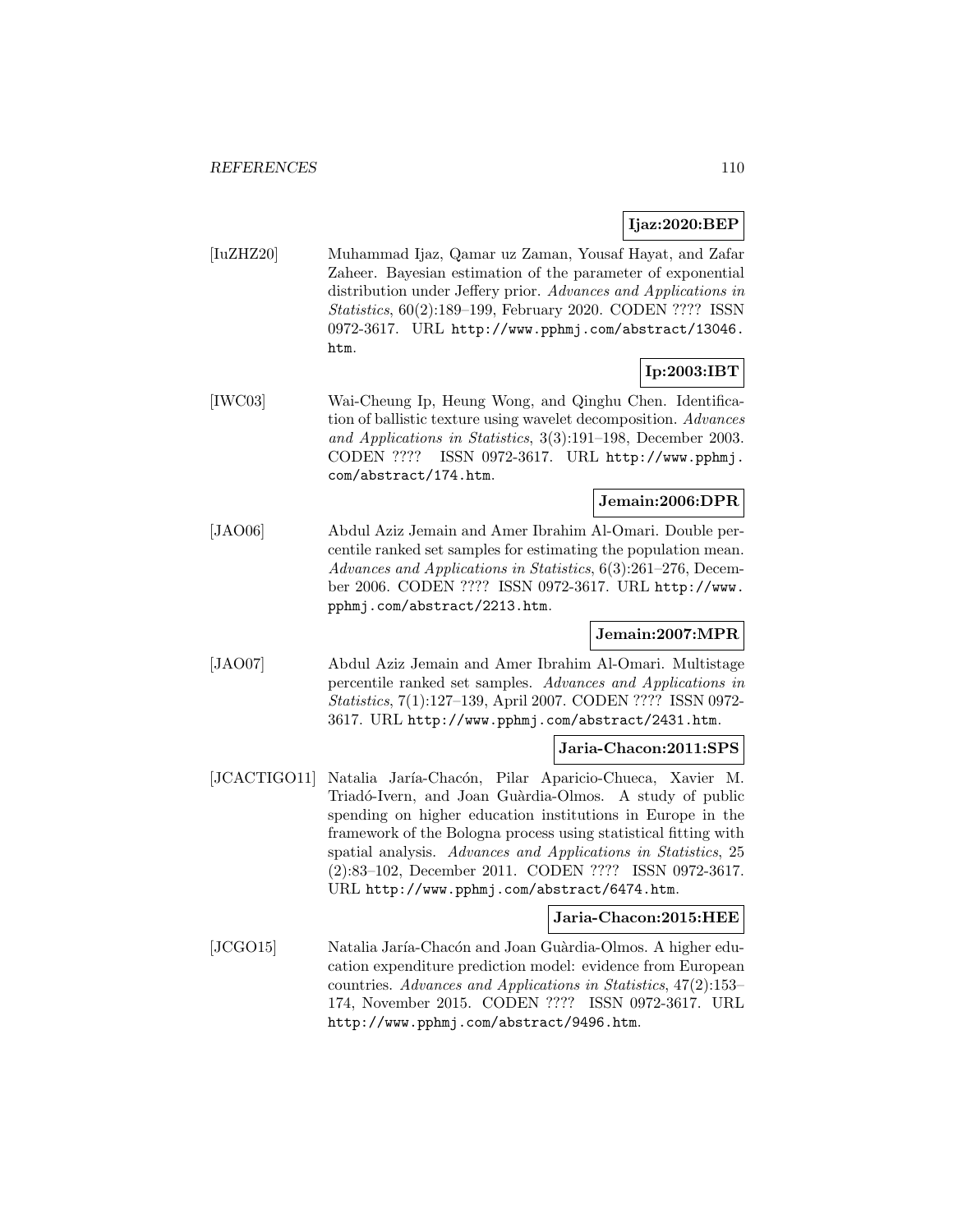# **Joshi:2016:NMA**

|          |                                                                                                                                                                                                                                                                                                                                                                               | <b>OODIII:4010.11101A</b>       |
|----------|-------------------------------------------------------------------------------------------------------------------------------------------------------------------------------------------------------------------------------------------------------------------------------------------------------------------------------------------------------------------------------|---------------------------------|
| [JD16]   | Venkatesh B. Joshi and Bhargavi Deshpande. A new modifica-<br>tion to the adaptive Nadaraya–Watson kernel regression esti-<br>mator. Advances and Applications in Statistics, 49(4):245-256,<br>October 2016. CODEN ???? ISSN 0972-3617. URL http://<br>www.pphmj.com/abstract/10223.htm.                                                                                     |                                 |
|          |                                                                                                                                                                                                                                                                                                                                                                               | Jimenez-Gamero:2010:UKL         |
| [JGAF10] | M. D. Jiménez-Gamero and M. V. Alba-Fernández. On the use<br>of the Kullback-Leibler distance for the two-sample problem<br>with mixed data. Advances and Applications in Statistics, 17<br>(2):161-173, August 2010. CODEN ????<br>URL http://www.pphmj.com/abstract/5235.htm.                                                                                               | ISSN 0972-3617.                 |
|          |                                                                                                                                                                                                                                                                                                                                                                               | Jammalamadaka:2003:NFC          |
| [JK03]   | S. Rao Jammalamadaka and Tomasz J. Kozubowski. A new<br>family of circular models: the wrapped Laplace distributions.<br>Advances and Applications in Statistics, 3(1):77-103, April<br>2003. CODEN ????<br>ISSN 0972-3617. URL http://www.<br>pphmj.com/abstract/162.htm.                                                                                                    |                                 |
|          |                                                                                                                                                                                                                                                                                                                                                                               | Jayawardena:2021:EPS            |
| [JKS21a] | J. G. L. S. Jayawardena, U. Anura Kumara, and M. A. K.<br>Sriyalatha. Effectiveness of power sector reforms on social<br>aspect of corporate sustainability of electricity generation in<br>Sri Lanka. Advances and Applications in Statistics, 68(1):43-<br>56, May 2021. CODEN ???? ISSN 0972-3617. URL http://<br>www.pphmj.com/abstract/13787.htm.                        |                                 |
|          |                                                                                                                                                                                                                                                                                                                                                                               | Jayawardena:2021:MRP            |
| [JKS21b] | J. G. L. S. Jayawardena, U. Anura Kumara, and M. A. K.<br>Sriyalatha. Measurement of relationship of power sector re-<br>forms and social aspect of corporate sustainability of elec-<br>tricity generation of Sri Lanka — exploratory factor analysis.<br>Advances and Applications in Statistics, 66(1):39-60, January<br>2021. CODEN ????<br>pphmj.com/abstract/13616.htm. | ISSN 0972-3617. URL http://www. |
|          |                                                                                                                                                                                                                                                                                                                                                                               | Jitthavech:2015:EUW             |
|          |                                                                                                                                                                                                                                                                                                                                                                               |                                 |

[JL15] Jirawan Jitthavech and Vichit Lorchirachoonkul. Estimators using weights based on stratum statistics in stratified random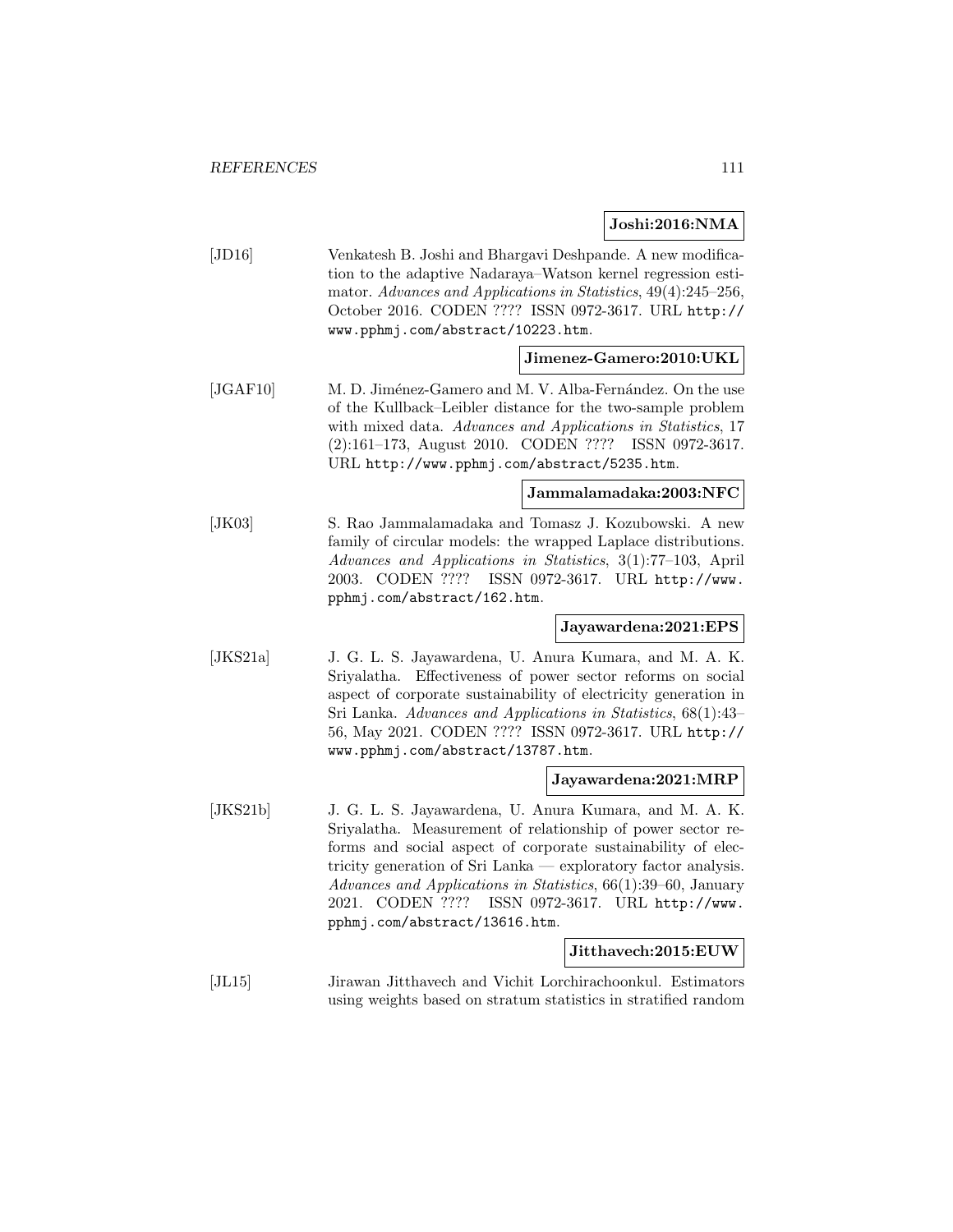sampling. Advances and Applications in Statistics, 44(2):87– 116, February 2015. CODEN ???? ISSN 0972-3617. URL http://www.pphmj.com/abstract/9019.htm.

# **J:2019:ERM**

[JM19] Hakiim J. and Nor Idayu Mahat. The effects of resampling methods on linear discriminant analysis for data set with two imbalanced groups: an empirical evidence. Advances and Applications in Statistics, 59(1):17–42, November 2019. CO-DEN ???? ISSN 0972-3617. URL http://www.pphmj.com/ abstract/12918.htm.

# **Jakperik:2018:SPM**

[JOO18] Dioggban Jakperik, Romanus Odhiambo Otieno, and George Otieno Orwa. A semi-parametric multiplicative bias reduction density with a parametric start. Advances and Applications in Statistics, 53(6):715–729, December 2018. CODEN ???? ISSN 0972-3617. URL http://www.pphmj.com/abstract/12233. htm.

### **Josephy:2011:PES**

[JPW11] N. Josephy, M. Predescu, and S. Woolford. Parameter estimation in a system of stochastic difference equations. Advances and Applications in Statistics, 24(1):49–66, September 2011. CODEN ???? ISSN 0972-3617. URL http://www.pphmj. com/abstract/6189.htm.

### **Jayakumar:2003:DSL**

[JS03] K. Jayakumar and P. C. Sreenivas. On discrete stable laws. Advances and Applications in Statistics, 3(3):255–266, December 2003. CODEN ???? ISSN 0972-3617. URL http://www. pphmj.com/abstract/309.htm.

### **Jahan:2018:PPM**

[JSCI18] Farzana Jahan, Borhan Siddika, Rafiqul I. Chowdhury, and M. Ataharul Islam. A Poisson–Poisson model to analyze congestion data. Advances and Applications in Statistics, 52(1): 55–71, January 2018. CODEN ???? ISSN 0972-3617. URL http://www.pphmj.com/abstract/11484.htm.

### **Jabeen:2019:RMG**

[JSS19] Riffat Jabeen, Saman Hanif Shahbaz, and Muhammad Qaiser Shahbaz. Relations for moments of generalized order statistics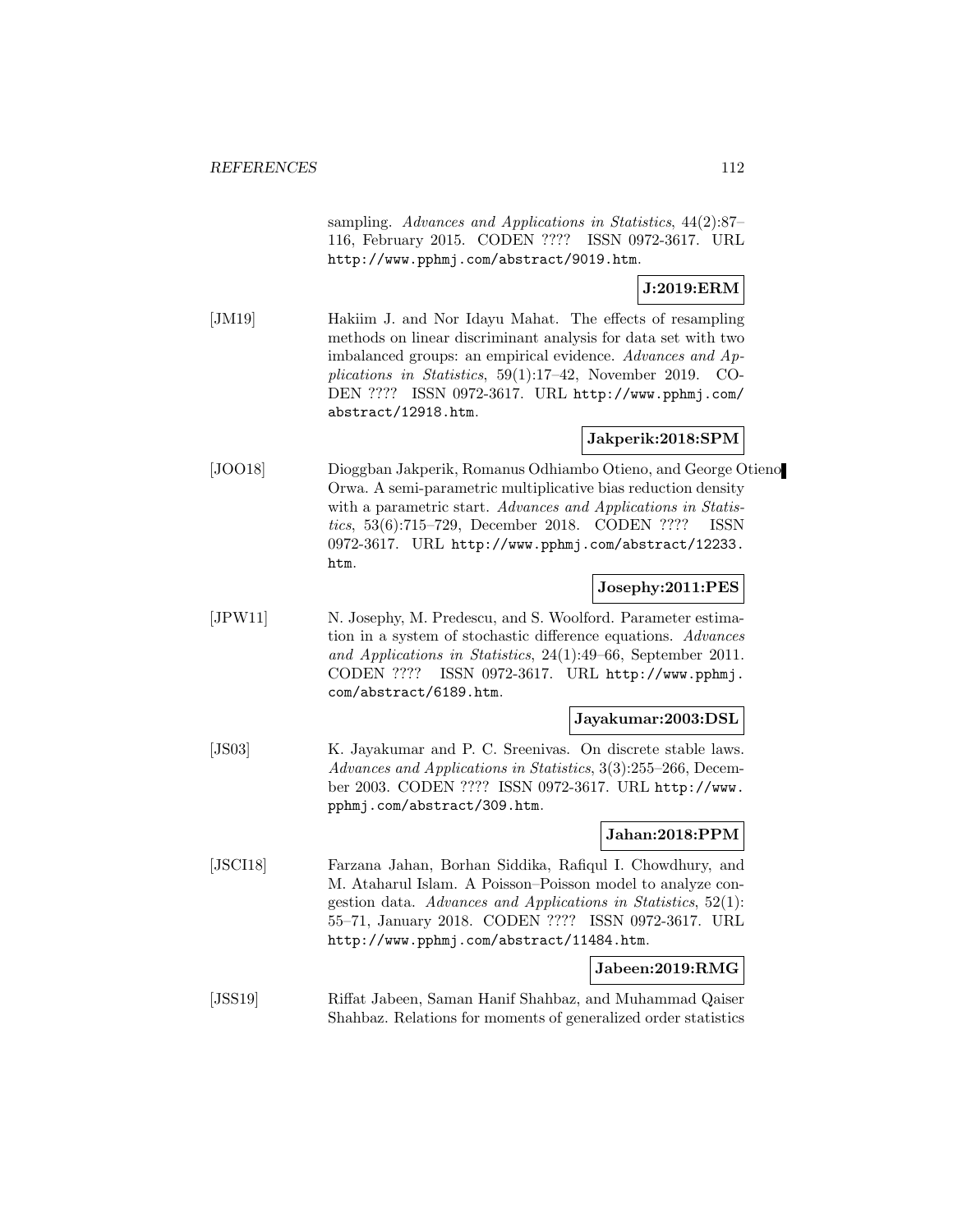for power Lindley distribution. Advances and Applications in Statistics, 56(2):113–124, June 2019. CODEN ???? ISSN 0972-3617. URL http://www.pphmj.com/abstract/12638. htm.

# **Ji:2014:NSN**

[JWLZ14] Ying Ji, Tienan Wang, Yijun Li, and Yong Zhou. A new smoothing nonmonotone trust region method for solving nonlinear complementarity problems. Advances and Applications in Statistics, 40(1):31–60, May 2014. CODEN ???? ISSN 0972-3617. URL http://www.pphmj.com/abstract/8460. htm.

## **Jabeen:2020:PEP**

[JZ20] Riffat Jabeen and Azam Zaka. Percentiles estimation for the parameters of power function distribution. Advances and Applications in Statistics, 62(2):127–137, June 2020. CO-DEN ???? ISSN 0972-3617. URL http://www.pphmj.com/ abstract/13211.htm.

### **Jaouadi:2017:PSS**

[JZTS17] Said Jaouadi, Ilhem Zorgui, Slaheddine Trabelsi, and Rafik Ben Samida. The predictors of students' satisfaction in Jazan University: evidence from partial least squares. Advances and Applications in Statistics, 50(3):229–242, March 2017. CODEN ???? ISSN 0972-3617. URL http://www. pphmj.com/abstract/10629.htm.

## **Kim:2006:SVM**

[KA06] Tae-Soo Kim and Jung-Ho Ahn. Support vector machine with kernel methods and simulations. Advances and Applications in Statistics, 6(2):207–216, August 2006. CODEN ???? ISSN 0972-3617. URL http://www.pphmj.com/abstract/ 1849.htm.

### **Kanwal:2019:WFD**

[KA19] Shamsa Kanwal and Munir Ahmad. Weighted Fréchet distribution (area-biased): properties and application. Advances and Applications in Statistics, 59(1):1–15, November 2019. CODEN ???? ISSN 0972-3617. URL http://www.pphmj. com/abstract/12917.htm.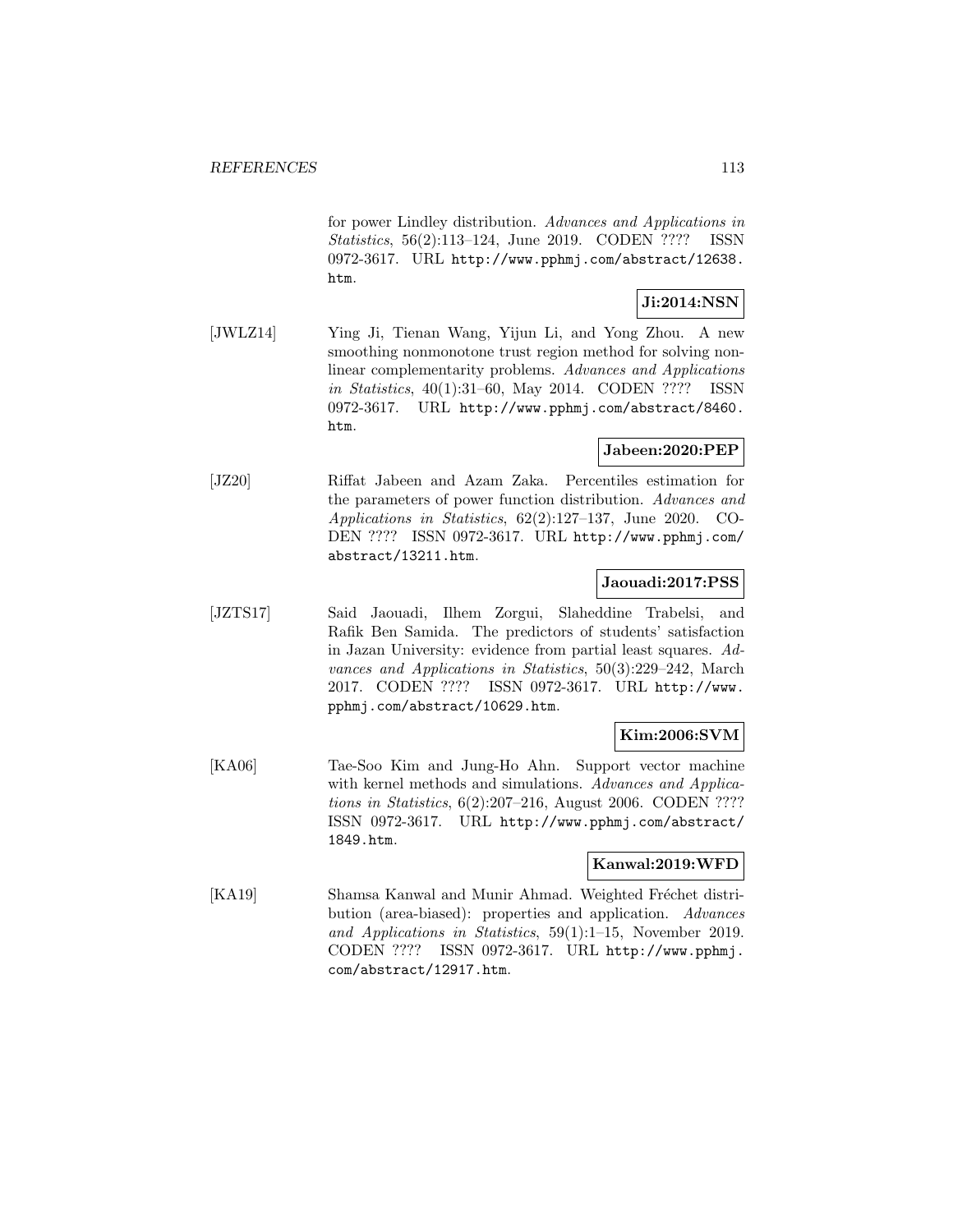## **Khan:2020:GAS**

[KA20] Khushnoor Khan and Ali Algarni. A group acceptance sampling plan using mean lifetime as a quality parameter for inverse Weibull distribution. Advances and Applications in Statistics, 64(2):237–249, October 2020. CODEN ???? ISSN 0972-3617. URL http://www.pphmj.com/abstract/13440. htm.

### **Katatbeh:2008:CRP**

[KAA08] Q. D. Katatbeh, M. T. Alodat, and K. M. Aludaat. Upcrossings rate by the product of two Gaussian processes. Advances and Applications in Statistics, 10(2):295–301, December 2008. CODEN ???? ISSN 0972-3617. URL http://www. pphmj.com/abstract/3732.htm.

## **Khan:2021:SSS**

[KAAA21] Khushbakht Khan, Muhammad Riaz Ahmad, Mohammed Albassam, and Muhammad Aslam. A statistical study on safety factors to reduce the road accidents. Advances and Applications in Statistics, 68(1):93–109, May 2021. CODEN ???? ISSN 0972-3617. URL http://www.pphmj.com/abstract/ 13790.htm.

### **Khamnei:2012:RSP**

[KAF12] Hossein Jabbari Khamnei, Ali Abolhasani, and Parvin Fathipour. Reliability for six parameter generalized Burrtype XII distribution with transformation method. Advances and Applications in Statistics, 29(2):101–110, August 2012. CODEN ???? ISSN 0972-3617. URL http://www.pphmj. com/abstract/7128.htm.

### **Khan:2018:RTE**

[KAK18] Hina Khan, Muhammad Aslam, and Masood Amjad Khan. Ratio type estimators in unequal probability sampling: a numerical study. Advances and Applications in Statistics, 53(4): 457–471, October 2018. CODEN ???? ISSN 0972-3617. URL http://www.pphmj.com/abstract/12116.htm.

### **Kamel:2011:UPC**

[Kam11] Maie M. Kamel. Use of Pareto charts and principle component analysis to determine the main reasons for train accidents in Egypt. Advances and Applications in Statistics, 23(1):29–41,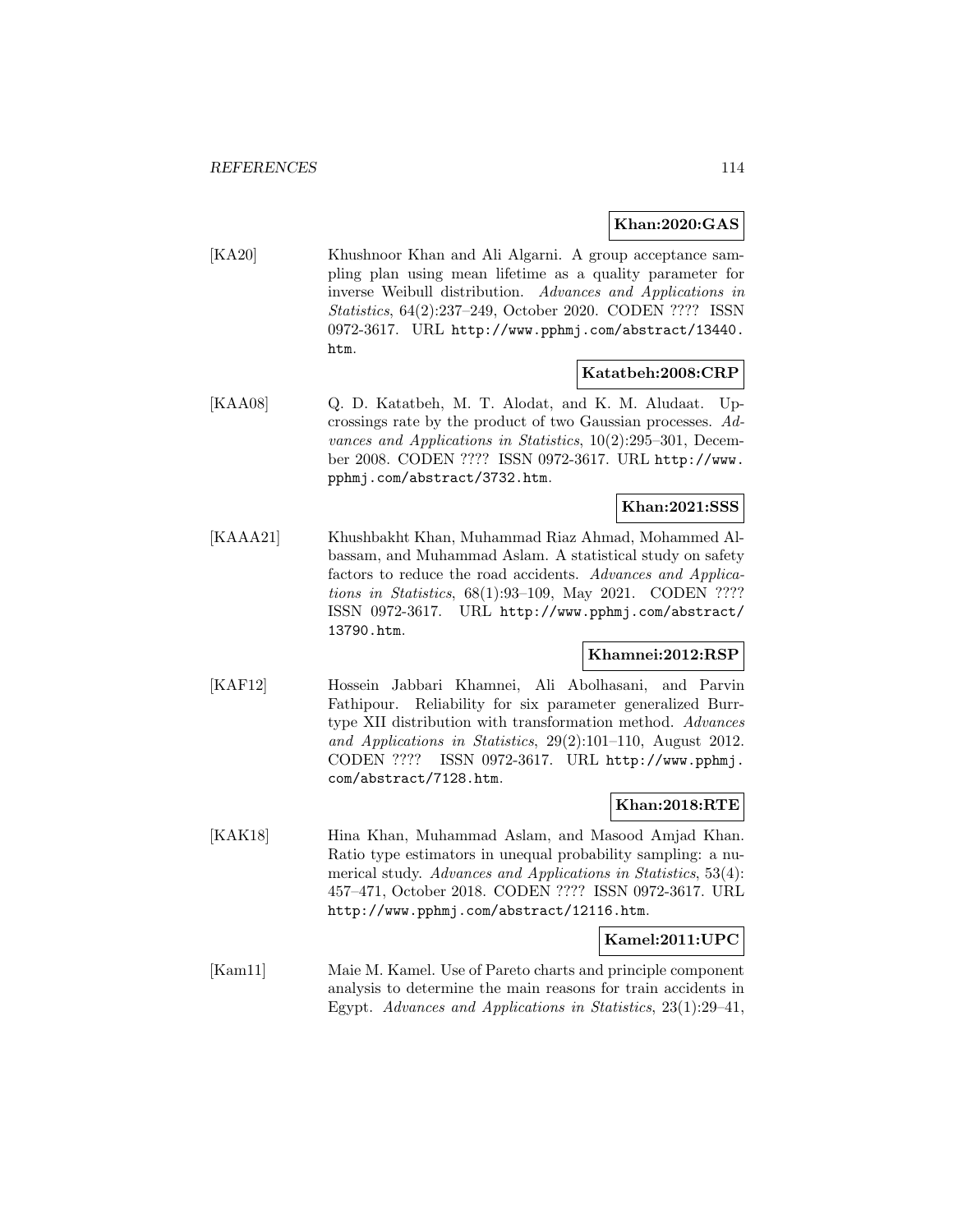July 2011. CODEN ???? ISSN 0972-3617. URL http://www. pphmj.com/abstract/6078.htm.

## **Kamel:2019:IME**

[Kam19] Maie M. Kamel. Intervention model for exchange rate in Egypt. Advances and Applications in Statistics, 54(1):31–42, January 2019. CODEN ???? ISSN 0972-3617. URL http:// www.pphmj.com/abstract/12342.htm.

# **Kang:2001:AER**

[Kan01] Kee-Hoon Kang. On adaptive estimation of regression coefficients with symmetric errors. Advances and Applications in Statistics, 1(2):207–220, August 2001. CODEN ???? ISSN 0972-3617. URL http://www.pphmj.com/abstract/46.htm.

## **Kang:2016:ABR**

[Kan16] Kee-Hoon Kang. An approach for bias reduction in density estimation. Advances and Applications in Statistics, 48(2): 109–121, February 2016. CODEN ???? ISSN 0972-3617. URL http://www.pphmj.com/abstract/9780.htm.

# **Karuppusamy:2020:IPL**

[Kar20] Sadasivan Karuppusamy. Improved Poisson–Lindley distribution. Advances and Applications in Statistics, 65(1):57–68, November 2020. CODEN ???? ISSN 0972-3617. URL http: //www.pphmj.com/abstract/13495.htm.

### **Kawasaki:2010:CEC**

[Kaw10] Youhei Kawasaki. Comparison of exact confidence intervals for the difference between two independent binomial proportions. Advances and Applications in Statistics, 15(2):157–170, April 2010. CODEN ???? ISSN 0972-3617. URL http://www. pphmj.com/abstract/4904.htm.

### **Kawasaki:2014:NCI**

[Kaw14] Yohei Kawasaki. A new confidence interval for the difference between two independent binomial proportions. Advances and Applications in Statistics, 38(1):71–80, January 2014. CO-DEN ???? ISSN 0972-3617. URL http://www.pphmj.com/ abstract/8129.htm.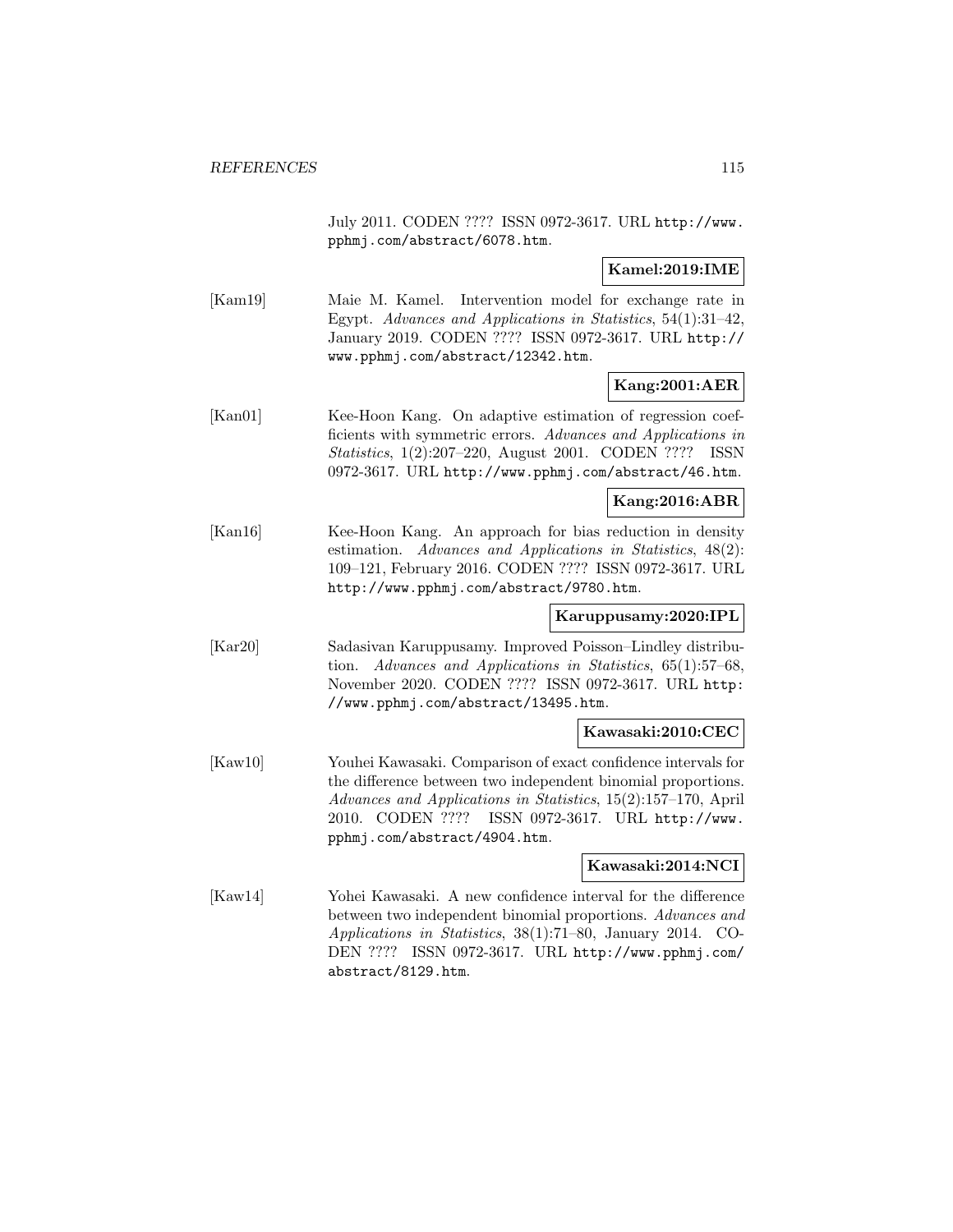### **Kharroubi:2011:NFA**

[KB11] Samer A. Kharroubi and Alan Brennan. A novel formulation for approximation Bayesian computation based on signed roots of log-density ratios. Advances and Applications in Statistics, 22(1):57–76, May 2011. CODEN ???? ISSN 0972- 3617. URL http://www.pphmj.com/abstract/5914.htm.

### **Khoshnevisan:2005:OPL**

[KBS05] M. Khoshnevisan, Sukanto Bhattacharya, and Florentin Smarandache. Optimal plant layout design for process-focused systems. Advances and Applications in Statistics, 5(2):197– 208, August 2005. CODEN ???? ISSN 0972-3617. URL http://www.pphmj.com/abstract/454.htm.

## **Kallah-Dagadu:2018:FSM**

[KDNH18] G. Kallah-Dagadu, B. K. Nkansah, and N. K. Howard. Flexible statistical modelling of the occurrences of transcription factor binding sites along a DNA sequence. Advances and Applications in Statistics, 53(6):659–691, December 2018. CO-DEN ???? ISSN 0972-3617. URL http://www.pphmj.com/ abstract/12231.htm.

# **Kalantan:2019:PEB**

[KE19] Zakiah Ibrahim Kalantan and Mervat Khalifah Abd Elaal. Parameters estimations on bivariate Weibull G distributions: a new family. Advances and Applications in Statistics, 58(2): 77–122, October 2019. CODEN ???? ISSN 0972-3617. URL http://www.pphmj.com/abstract/12875.htm.

### **Kelarev:2005:SAC**

[Kel05] A. V. Kelarev. A statistical algorithm for computing information rates of codes with computer algebra systems. Advances and Applications in Statistics, 5(1):87–90, April 2005. CO-DEN ???? ISSN 0972-3617. URL http://www.pphmj.com/ abstract/445.htm.

#### **Kelarev:2006:CSP**

[Kel06] A. V. Kelarev. Computing statistics for polynomial codes: an algorithm based on the Mann–Whitney U-test. Advances and Applications in Statistics, 6(1):53–56, April 2006. CO-DEN ???? ISSN 0972-3617. URL http://www.pphmj.com/ abstract/17.htm.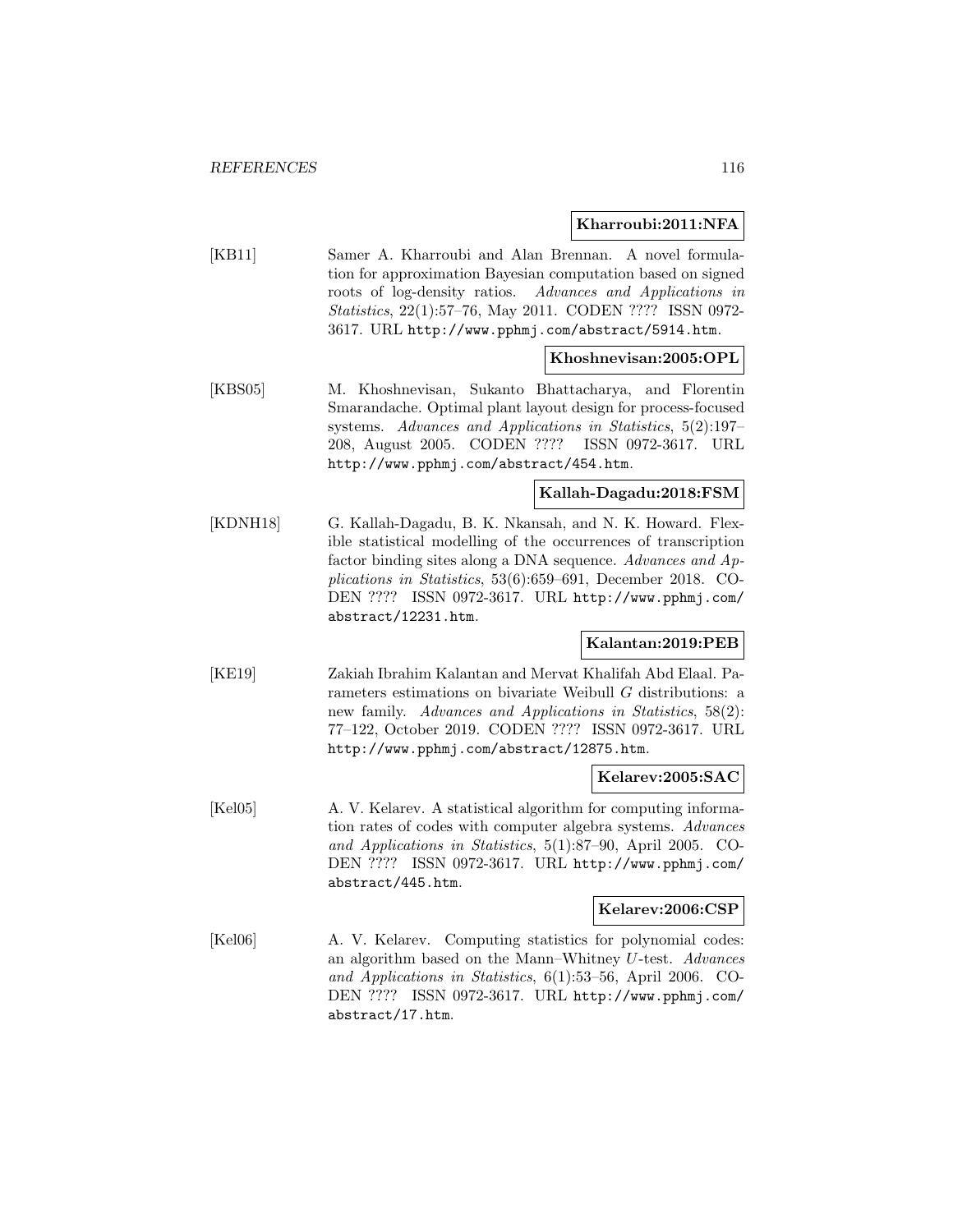### **Kurakami:2013:IDP**

[KFT13] Hiroyuki Kurakami, Akihiro Fujimura, and Sadao Tomizawa. Incomplete diagonals-parameter symmetry model for ordered square contingency tables. Advances and Applications in Statistics, 33(2):107–113, April 2013. CODEN ???? ISSN 0972-3617. URL http://www.pphmj.com/abstract/7559. htm.

# **Kumari:2021:AMR**

[KG21] Anupma Kumari and Amisha Gupta. Application of multiple regression model to determine the impact of foreign direct investment and export on economic growth of food processing industry in India. Advances and Applications in Statistics, 68 (1):1–21, May 2021. CODEN ???? ISSN 0972-3617. URL http://www.pphmj.com/abstract/13785.htm.

### **Khalaf:2013:HRR**

[Kha13] Ghadban Khalaf. The helpful ridge regression estimator. Advances and Applications in Statistics, 34(1):39–48, May 2013. CODEN ???? ISSN 0972-3617. URL http://www.pphmj. com/abstract/7682.htm.

### **Khodabakhshi:2008:UFD**

[Kho08] M. Khodabakhshi. Using feasible directions to prove the existence of strong efficient unit in data envelopment analysis. Advances and Applications in Statistics, 10(2):201–206, December 2008. CODEN ???? ISSN 0972-3617. URL http:// www.pphmj.com/abstract/3721.htm.

## **Khamis:2010:SRB**

[KHY10] Faisal G. Khamis, Muna F. Hanoon, and Saad G. Yaseen. On a study of the relationship between education and mortality using fully and partially latent models. Advances and Applications in Statistics, 14(2):157–172, February 2010. CO-DEN ???? ISSN 0972-3617. URL http://www.pphmj.com/ abstract/4605.htm.

### **Kipchirchir:2011:UEP**

[Kip11] I. C. Kipchirchir. On ultimate extinction probabilities and mean behaviour of spatial patterns. Advances and Applications in Statistics, 25(1):31–45, November 2011. CODEN ???? ISSN 0972-3617. URL http://www.pphmj.com/abstract/ 6429.htm.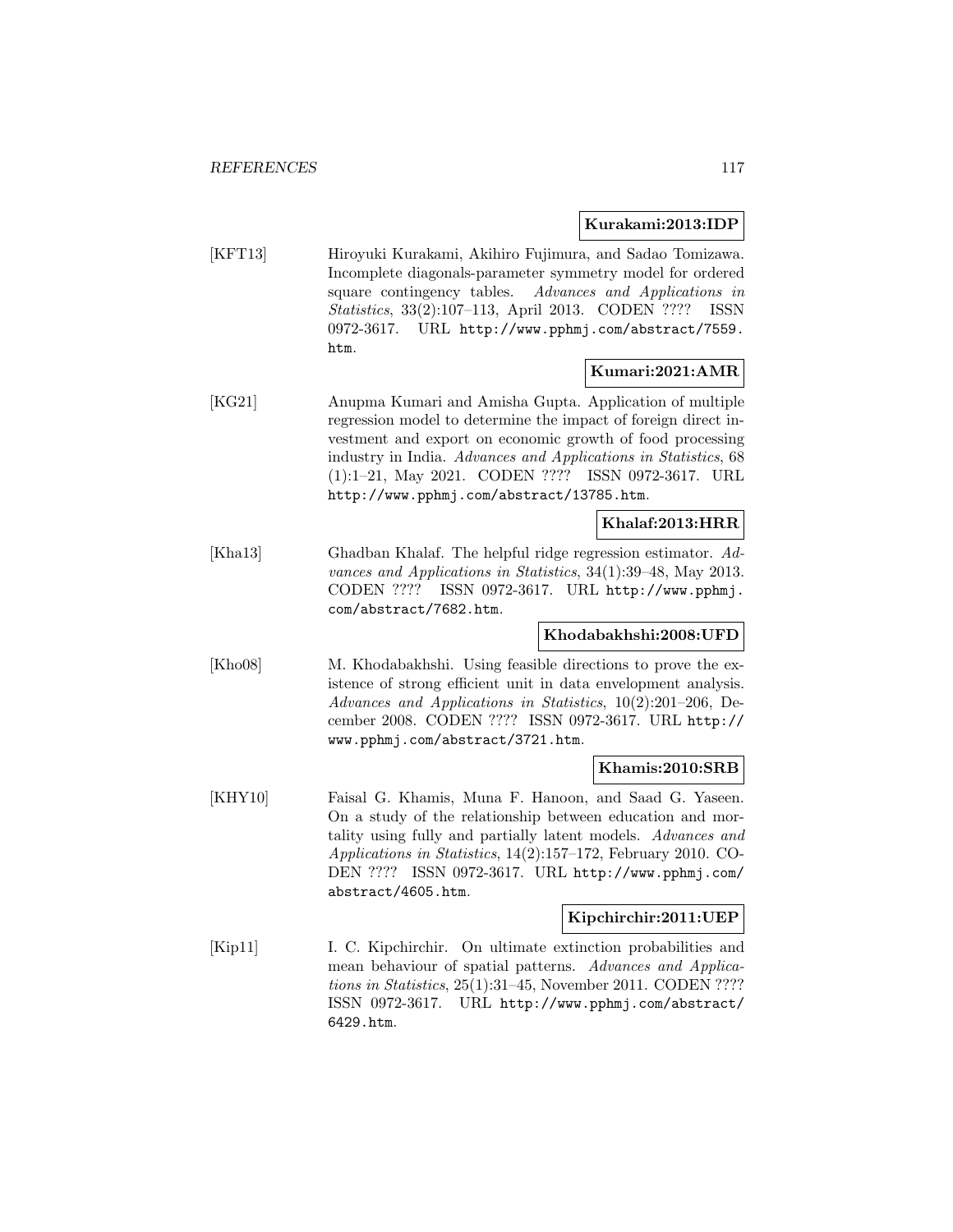## **Kipchirchir:2013:CAD**

[Kip13] I. C. Kipchirchir. Comparative analysis of dispersion models. Advances and Applications in Statistics, 37(1):13–35, November 2013. CODEN ???? ISSN 0972-3617. URL http://www. pphmj.com/abstract/7934.htm.

## **Kipchirchir:2017:CAE**

[Kip17] I. C. Kipchirchir. Comparative analysis of the effect of dispersion and competition on population sustainability. Advances and Applications in Statistics, 51(1):17–38, July 2017. CO-DEN ???? ISSN 0972-3617. URL http://www.pphmj.com/ abstract/11015.htm.

### **Kipchirchir:2020:EED**

[Kip20] I. C. Kipchirchir. Estimating an exponentially decaying function of rate parameter of a Poisson process. Advances and Applications in Statistics, 65(1):1–17, November 2020. CO-DEN ???? ISSN 0972-3617. URL http://www.pphmj.com/ abstract/13492.htm.

### **Kabir:2009:EUN**

[KK09] Md. Enamul Kabir and Shahjahan Khan. Estimation of univariate normal mean using p-value. Advances and Applications in Statistics, 13(2):241–256, December 2009. CODEN ???? ISSN 0972-3617. URL http://www.pphmj.com/abstract/ 4451.htm.

## **Karanina:2018:STD**

[KKBB18] S. Yu. Karanina, N. A. Kocheeva, M. Yu. Belikova, and N. V. Baranovskiy. Spatial and temporal distribution of lightning discharges over Tomsk region according to WWLLN data for 2010–2015. Advances and Applications in Statistics, 52(5): 339–362, May 2018. CODEN ???? ISSN 0972-3617. URL http://www.pphmj.com/abstract/11689.htm.

### **Kokonendji:2009:AKR**

[KKD09] Célestin C. Kokonendji, Tristan Senga Kiessé, and Clarice G. B. Demétrio. Appropriate kernel regression on a count explanatory variable and applications. Advances and Applications in Statistics, 12(1):99–125, June 2009. CODEN ???? ISSN 0972-3617. URL http://www.pphmj.com/abstract/ 4003.htm.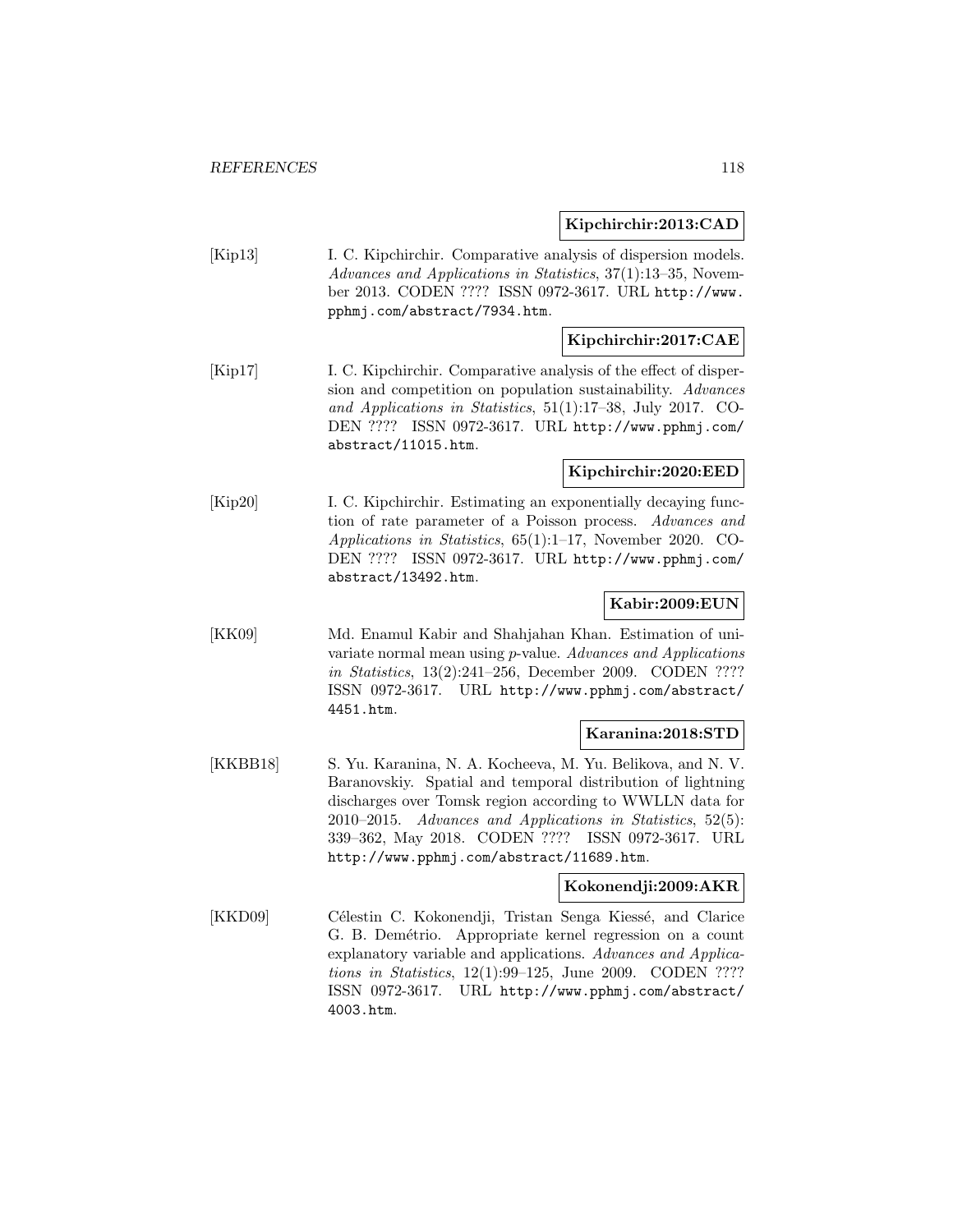**Kossa-Kongbowali:2020:PDS**

[KKMMK20] José-Salathiel Kossa-Kongbowali, Boniface Mfourga, Roger Armand Makany, and Gabriel Kissita. Proposal of dual simultaneous co-inertia analysis: Dscia. Advances and Applications in Statistics, 61(1):95–118, March 2020. CODEN ???? ISSN 0972-3617. URL http://www.pphmj.com/abstract/13099. htm.

## **Kubrusly:2015:CRI**

[KL15] Jessica Kubrusly and Hélio Lopes. Constructive regression on implicit regions. Advances and Applications in Statistics, 45 (3):201–223, June 2015. CODEN ???? ISSN 0972-3617. URL http://www.pphmj.com/abstract/9260.htm.

**Kim:2004:CRN**

[KLK04] Tae Soo Kim, Joung Nam Lee, and Jong Hyouk Kim. On the combinations of random number generators and empirical tests. Advances and Applications in Statistics, 4(2):155–166, August 2004. CODEN ???? ISSN 0972-3617. URL http:// www.pphmj.com/abstract/428.htm.

## **Koukouvinos:2002:OSD**

[KM02] C. Koukouvinos and P. Mantas.  $E(s^2)$ -optimal supersaturated designs constructed from conference matrices. Advances and Applications in Statistics, 2(3):287–300, December 2002. CO-DEN ???? ISSN 0972-3617. URL http://www.pphmj.com/ abstract/132.htm.

### **Kumar:2008:MSG**

[KM08] K. Aneesh Kumar and M. Manoharan. Modelling seed germination — an application of phase type distribution.  $Advances$ and Applications in Statistics, 8(1):1–18, February 2008. CO-DEN ???? ISSN 0972-3617. URL http://www.pphmj.com/ abstract/2835.htm.

## **Koske:2012:CPO**

[KMT12] J. K. Koske, J. M. Mutiso, and I. K. Tum. Construction of a practical optimum second order rotatable design in three dimensions. Advances and Applications in Statistics, 30(1): 31–43, September 2012. CODEN ???? ISSN 0972-3617. URL http://www.pphmj.com/abstract/7134.htm.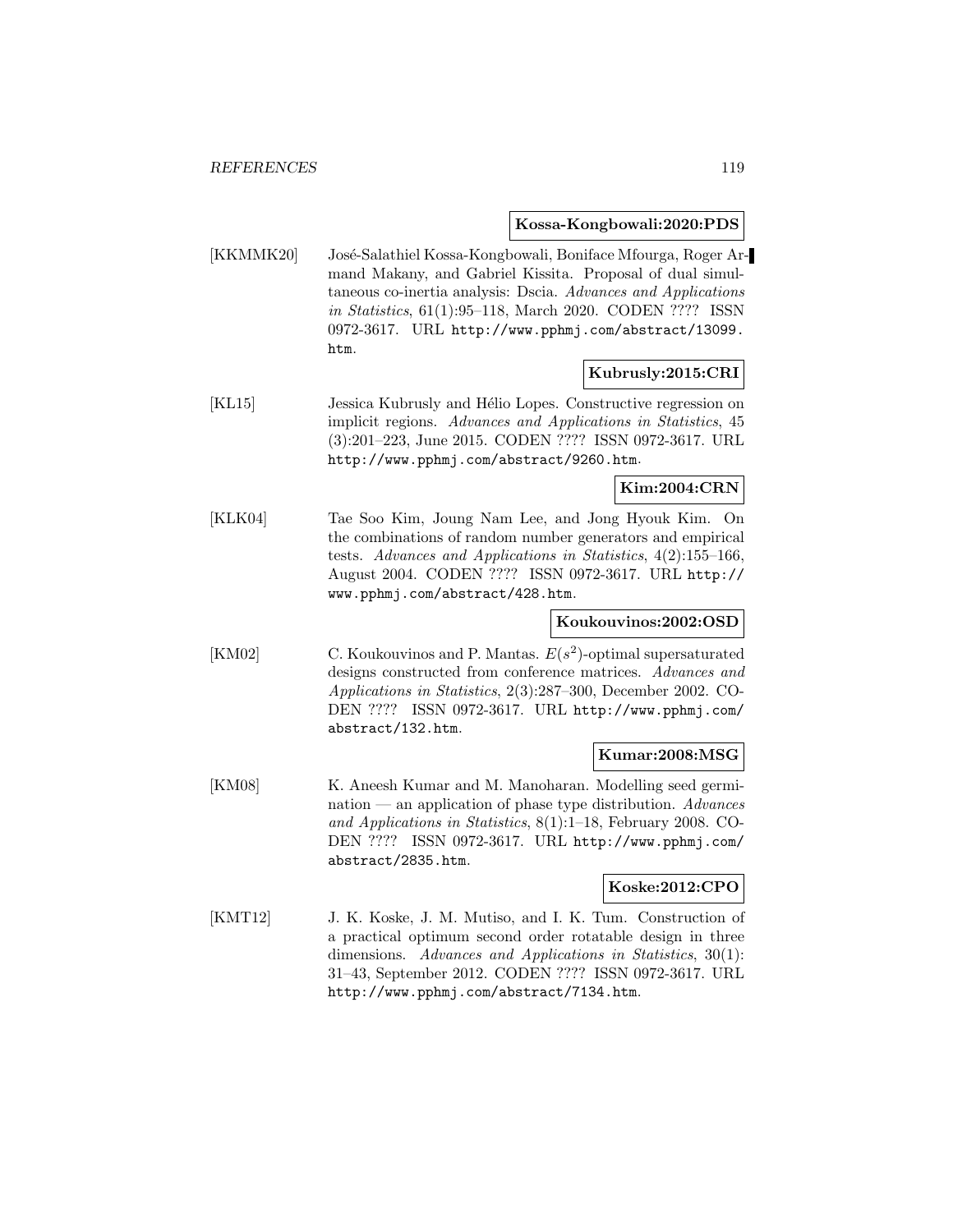### **Kasturiratna:2011:CVN**

[KNG11] Dhanuja Kasturiratna, Truc T. Nguyen, and Arjun K. Gupta. Characterization of k-variate normal distribution with covariance structure,  $\sigma^2 \Sigma_0$  and EDF goodness-of-fit tests. Advances and Applications in Statistics, 20(1):67–88, January 2011. CO-DEN ???? ISSN 0972-3617. URL http://www.pphmj.com/ abstract/5751.htm.

## **Kissita:2013:CCA**

[KNMM13] Gabriel Kissita, Léonard Niere, Roger Armand Makany, and Dominique Mizere. Canonical correlation analysis between two vertical multi-block tables and applications to qualitative variables. Advances and Applications in Statistics, 34(1):11–38, May 2013. CODEN ???? ISSN 0972-3617. URL http://www. pphmj.com/abstract/7681.htm.

## **Konate:2013:LPC**

[Kon13] Lamine Konaté. On LAN for parametrized continuous signals in non-homogeneous diffusion. Advances and Applications in Statistics, 37(1):1–12, November 2013. CODEN ???? ISSN 0972-3617. URL http://www.pphmj.com/abstract/ 7933.htm.

### **Kouider:2002:LSE**

[Kou02] Elies Kouider. Least-squares estimation of Pareto parameters by judgment ordered ranked-set samples. Advances and Applications in Statistics, 2(2):101–117, August 2002. CO-DEN ???? ISSN 0972-3617. URL http://www.pphmj.com/ abstract/99.htm.

#### **Kiani:2009:ESS**

[KPP09] Mehdi Kiani, John Panaretos, and Stelios Psarakis. Extensions to the strategy of the steepest ascent for response surface methodology. Advances and Applications in Statistics, 13 (1):1–17, October 2009. CODEN ???? ISSN 0972-3617. URL http://www.pphmj.com/abstract/4201.htm.

## **Kourlaba:2008:DAC**

[KPS08] G. Kourlaba, D. Panagiotakos, and V. Stavrinos. The diagnostic accuracy of composite indices is associated with the number of partitions of their components: a simulation study. Advances and Applications in Statistics, 8(1):89–99, February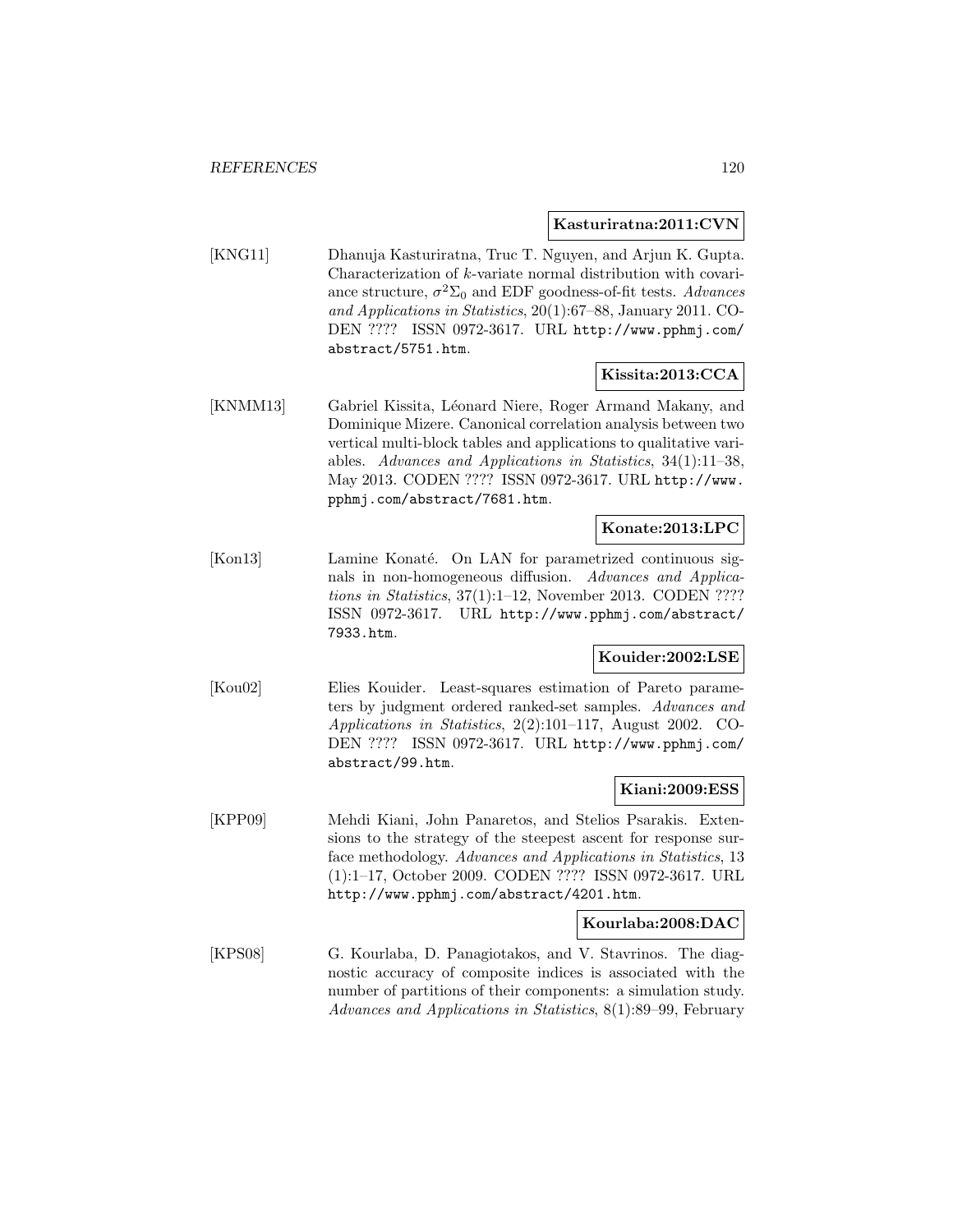2008. CODEN ???? ISSN 0972-3617. URL http://www. pphmj.com/abstract/2840.htm.

**Kim:2001:CLT**

[KR01] Tae-Sung Kim and Dae-Hee Ryu. A central limit theorem for stationary linear processes generated by associated process. Advances and Applications in Statistics, 1(1):89–98, April 2001. CODEN ???? ISSN 0972-3617. URL http:// www.pphmj.com/abstract/36.htm.

### **Khosravani:2013:DBD**

[KR13] Azar Khosravani and Constantin Rasinariu. n-digit Benford distributed random variables. Advances and Applications in Statistics, 36(2):119–130, October 2013. CODEN ???? ISSN 0972-3617. URL http://www.pphmj.com/abstract/7887. htm.

### **Kumar:2009:MGG**

[KRS09] Kuldeep Kumar, Gulasekaran Rajaguru, and Samir Shrivastava. Modelling the glitter in gold. Advances and Applications in Statistics, 13(2):225–239, December 2009. CODEN ???? ISSN 0972-3617. URL http://www.pphmj.com/abstract/ 4450.htm.

### **Kumar:2003:SES**

[KS03] Kuldeep Kumar and Mukesh Srivastava. On the specification of error structure in the linear regression model. Advances and Applications in Statistics, 3(2):105–133, August 2003. CO-DEN ???? ISSN 0972-3617. URL http://www.pphmj.com/ abstract/165.htm.

## **Kaushal:2018:POU**

[KS18] Kshma Kaushal and Sukhdev Singh. Portfolio optimization using wind driven optimization technique. Advances and Applications in Statistics, 53(3):225–241, September 2018. CO-DEN ???? ISSN 0972-3617. URL http://www.pphmj.com/ abstract/12013.htm.

#### **Kurosawa:2016:NUM**

[KSM16] Takuma Kurosawa, Asanao Shimokawa, and Etsuo Miyaoka. A note on using the maximum partial likelihood estimator of transition model for binary time series. Advances and Applications in Statistics, 48(1):69–90, January 2016. CODEN ????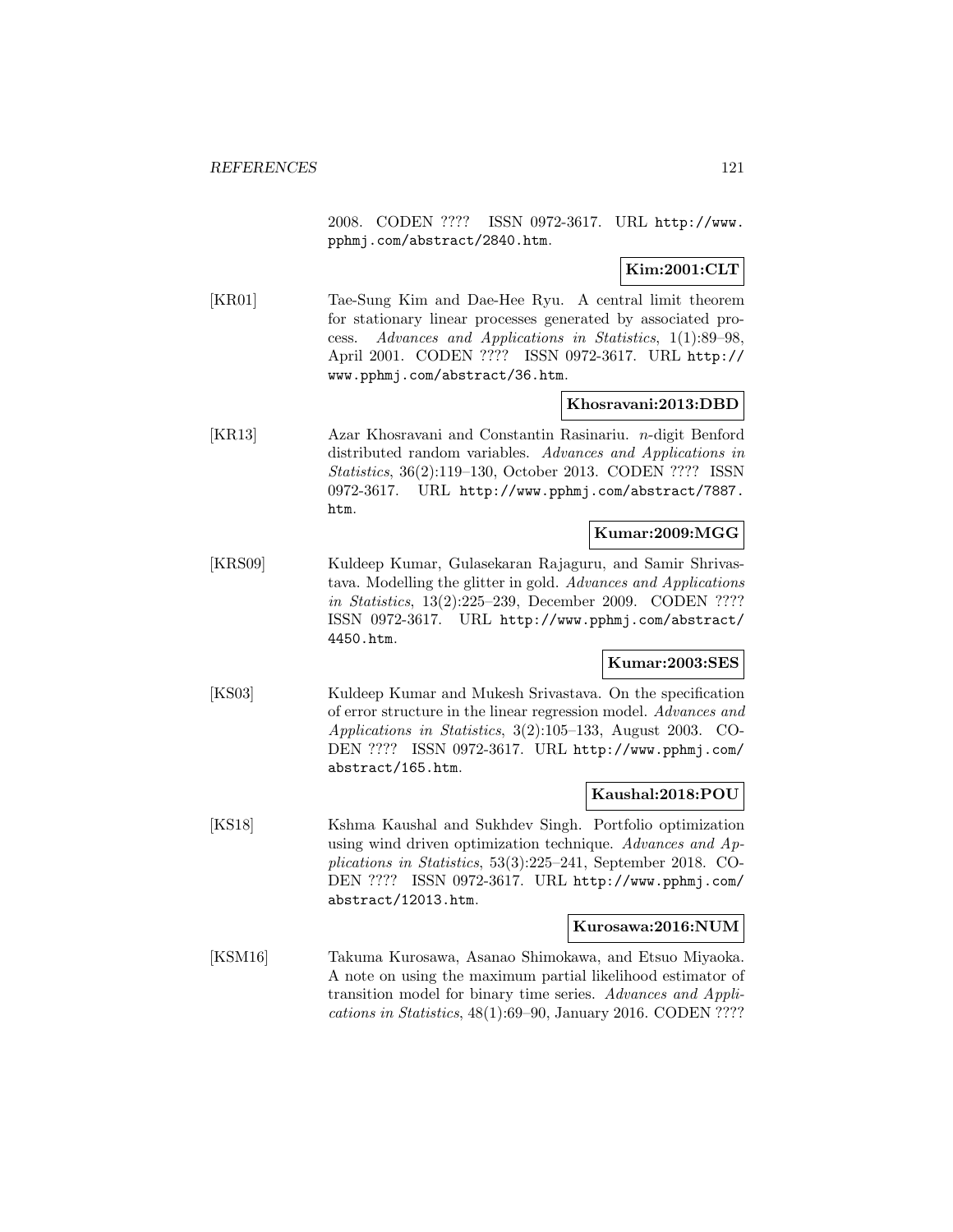ISSN 0972-3617. URL http://www.pphmj.com/abstract/ 9620.htm.

## **Kokla:2002:MMG**

[KT02] Anna Kokla and George Tzavelas. A mathematical model for the Gensini index. Advances and Applications in Statistics, 2 (1):39–50, April 2002. CODEN ???? ISSN 0972-3617. URL http://www.pphmj.com/abstract/68.htm.

### **Kreuzmair:2008:SRL**

[KT08] Ingrid Kreuzmair and Helge Toutenburg. Sensitivity of the restricted least squares estimator under misspecified restrictions and multicollinearity. Advances and Applications in Statistics, 8(2):153–175, April 2008. CODEN ???? ISSN 0972-3617. URL http://www.pphmj.com/abstract/3082.htm.

## **Kubaychuk:2019:FCA**

[Kub19] Oksana Kubaychuk. Fast correction algorithms for weighted empirical distribution functions. Advances and Applications in Statistics, 54(2):315–326, February 2019. CODEN ???? ISSN 0972-3617. URL http://www.pphmj.com/abstract/12404. htm.

# **Kvaalseth:2011:LDA**

[Kvå11] Tarald O. Kvålseth. The lambda distribution and its applications to categorical summary measures. Advances and Applications in Statistics, 24(2):83–106, October 2011. CO-DEN ???? ISSN 0972-3617. URL http://www.pphmj.com/ abstract/6278.htm.

## **Krzysko:2002:PMD**

[KW02] Miroslaw Krzysko and Waldemar Wolynski. Pairwise multiple discriminant analysis. Advances and Applications in Statistics, 2(3):249–268, December 2002. CODEN ???? ISSN 0972-3617. URL http://www.pphmj.com/abstract/126.htm.

#### **Kawasaki:2015:NIT**

[KY15] Yohei Kawasaki and Hiroshi Yamada. Non-inferiority test statistics for two independent binomial proportions: comparison of eight methods. Advances and Applications in Statistics, 46(3):183–196, September 2015. CODEN ???? ISSN 0972- 3617. URL http://www.pphmj.com/abstract/9426.htm.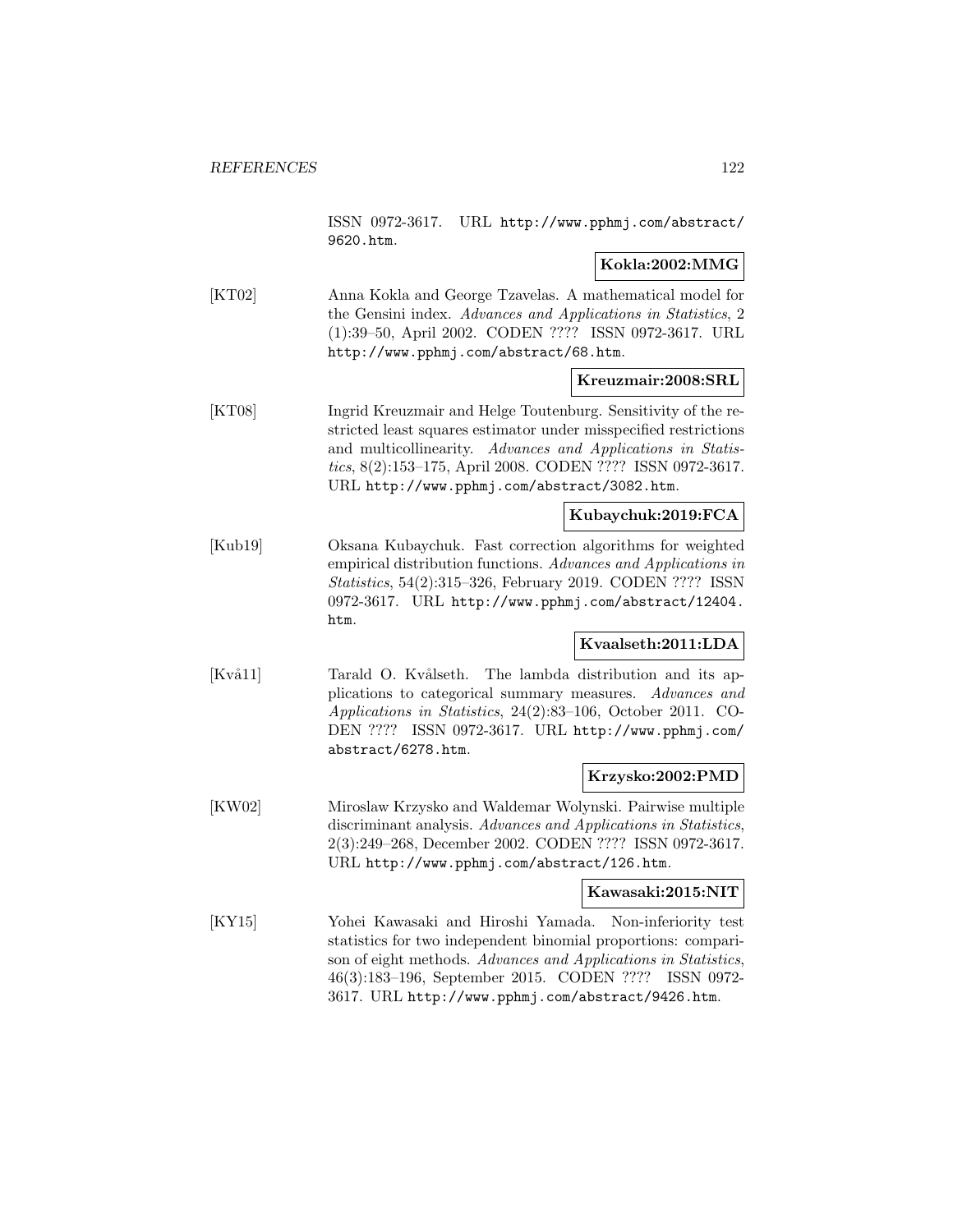### **Laaksonen:2012:NVU**

[Laa12] Seppo Laaksonen. A new visualization for uncertainty intervals with survey examples. Advances and Applications in Statistics, 28(2):133–140, June 2012. CODEN ???? ISSN 0972-3617. URL http://www.pphmj.com/abstract/7082. htm.

### **Laaksonen:2014:ISD**

[Laa14] Seppo Laaksonen. Introduction to sampling design data file. Advances and Applications in Statistics, 40(2):169–179, June 2014. CODEN ???? ISSN 0972-3617. URL http://www. pphmj.com/abstract/8574.htm.

# **Lawal:2012:MDS**

[Law12] Bayo H. Lawal. Measure of departure from symmetry model for square contingency tables. Advances and Applications in Statistics, 28(2):109–121, June 2012. CODEN ???? ISSN 0972-3617. URL http://www.pphmj.com/abstract/7080. htm.

## **Lavalle:2016:ABG**

[LB16] Andrea Lavalle and Sergio Bramardi. An algorithm based on generalized Procrustes analysis to find the consensus of several configurations of individuals connected by common checks. Advances and Applications in Statistics, 49(1):31–48, July 2016. CODEN ???? ISSN 0972-3617. URL http://www. pphmj.com/abstract/10025.htm.

## **Leu:2001:MCS**

[LC01] Ching-Ho Leu and K. S. Chen. On a modification of the circular systematic sampling. Advances and Applications in Statistics, 1(3):227–246, December 2001. CODEN ???? ISSN 0972-3617. URL http://www.pphmj.com/abstract/92.htm.

### **Luengo:2009:NST**

[LC09] Amelia V. Garc´ıa Luengo and Inmaculada O˜na Casado. A note on sampling over two occasions for the estimation of current population product. Advances and Applications in Statistics, 11(1):87–99, February 2009. CODEN ???? ISSN 0972-3617. URL http://www.pphmj.com/abstract/3973.htm.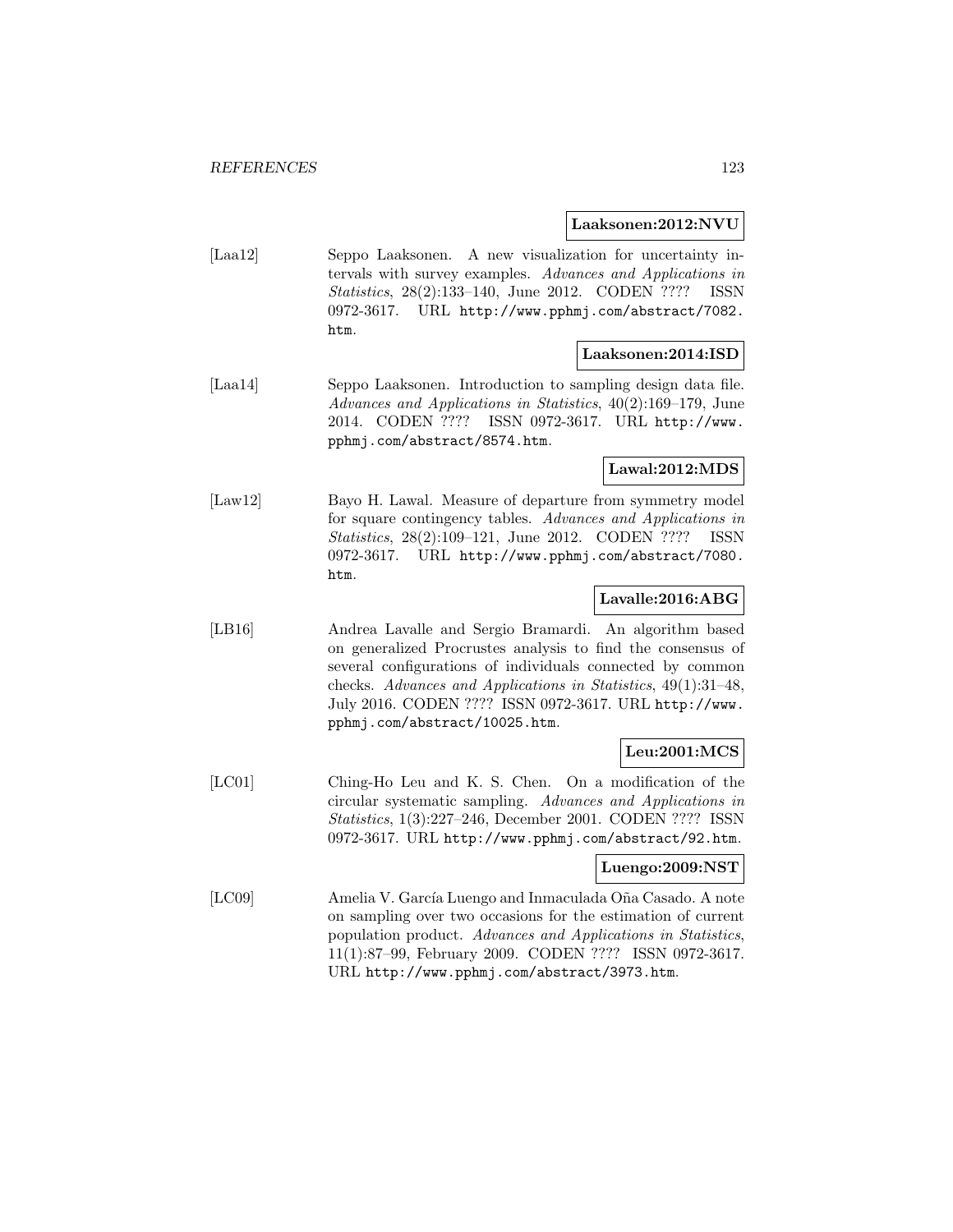## **Liao:2002:CEP**

[LCL02] S. J. Liao, K. S. Chen, and R. K. Li. Capability evaluation for processes of the larger-the-better type for non-normal populations. Advances and Applications in Statistics, 2(2):189–198, August 2002. CODEN ???? ISSN 0972-3617. URL http:// www.pphmj.com/abstract/115.htm.

## **lmaz:2019:HSQ**

[ICl19] Seda Başar Yılmaz, H. Eray Çelik, and Veysel Yılmaz. Healthcare service quality — customer satisfaction: PLS path model. Advances and Applications in Statistics, 54(2):289–300, February 2019. CODEN ???? ISSN 0972-3617. URL http://www. pphmj.com/abstract/12402.htm.

# **Lin:2005:BRS**

[LCP05] Jyh-Jiuan Lin, Ching-Hui Chang, and Nabendu Pal. A brief review of shrinkage estimation of a multivariate normal mean with extension to multiple linear regression. Advances and Applications in Statistics, 5(3):371–399, December 2005. CO-DEN ???? ISSN 0972-3617. URL http://www.pphmj.com/ abstract/668.htm.

## **Lee:2001:CPG**

[Lee01] Seonha Lee. Classification of the person groups using the individual behavior model in the information society. Advances and Applications in Statistics, 1(2):195–205, August 2001. CODEN ???? ISSN 0972-3617. URL http://www. pphmj.com/abstract/45.htm.

### **Levantesi:2013:SCR**

[Lev13] Susanna Levantesi. Solvency capital requirements for longevity risk under different stochastic mortality models. Advances and Applications in Statistics, 33(2):137–160, April 2013. CODEN ???? ISSN 0972-3617. URL http://www. pphmj.com/abstract/7561.htm.

### **Liang:2001:USN**

[LHC01] S. K. Liang, Y. H. Hung, and K. S. Chen. Using the signal-tonoise ratio to evaluate the teller performance in the banking system. Advances and Applications in Statistics, 1(2):133–148, August 2001. CODEN ???? ISSN 0972-3617. URL http:// www.pphmj.com/abstract/41.htm.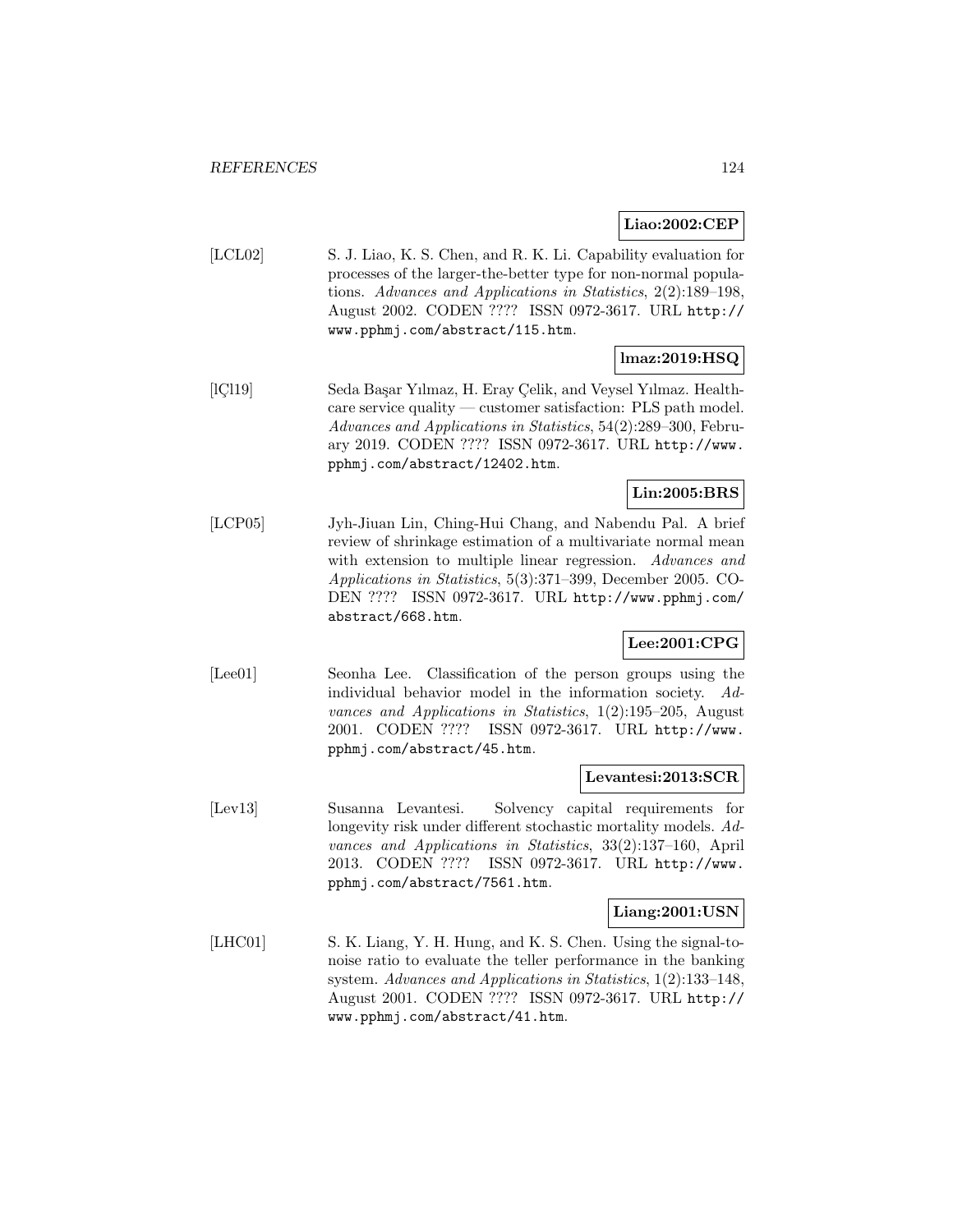## **Li:2011:EPW**

| [Li11] | Jiexiang Li. Estimation of the parameters of Weibull dis-           |
|--------|---------------------------------------------------------------------|
|        | tribution when samples are doubly censored. Advances and            |
|        | <i>Applications in Statistics</i> , 25(1):73-81, November 2011. CO- |
|        | DEN ???? ISSN 0972-3617. URL http://www.pphmj.com/                  |
|        | abstract/6432.htm.                                                  |

## **Li:2012:EPR**

[Li12] Jiexiang Li. Estimation of parameters of Rayleigh distributions. Advances and Applications in Statistics, 27(1):1–8, March 2012. CODEN ???? ISSN 0972-3617. URL http:// www.pphmj.com/abstract/6738.htm.

## **Li:2015:IEL**

[Li15] Jiexiang Li. Interval estimation for a lifetime distribution with increasing failure rate when samples are doubly censored. Advances and Applications in Statistics, 44(3):177–189, March 2015. CODEN ???? ISSN 0972-3617. URL http://www. pphmj.com/abstract/9121.htm.

# **Lin:2002:PII**

[Lin02] G. H. Lin. Process incapability index for contaminated normal processes. Advances and Applications in Statistics, 2(2):119– 130, August 2002. CODEN ???? ISSN 0972-3617. URL http://www.pphmj.com/abstract/102.htm.

### **Lin:2009:RDA**

[Lin09] Yue-Xian Lin. A rocket discarding algorithm for the valuation of Asian reset options. Advances and Applications in Statistics, 13(1):19–39, October 2009. CODEN ???? ISSN 0972-3617. URL http://www.pphmj.com/abstract/4202.htm.

### **Liu:2010:BAN**

[Liu10] Wei Liu. A Bayesian approach to nonlinear mixed-effects models with measurement errors and missingness in covariates. Advances and Applications in Statistics, 18(1):73–87, September 2010. CODEN ???? ISSN 0972-3617. URL http://www. pphmj.com/abstract/5371.htm.

#### **Loizos:2006:NNN**

[LK06] Andreas Loizos and Matthew G. Karlaftis. Neural networks and non-parametric statistical models: a comparative analysis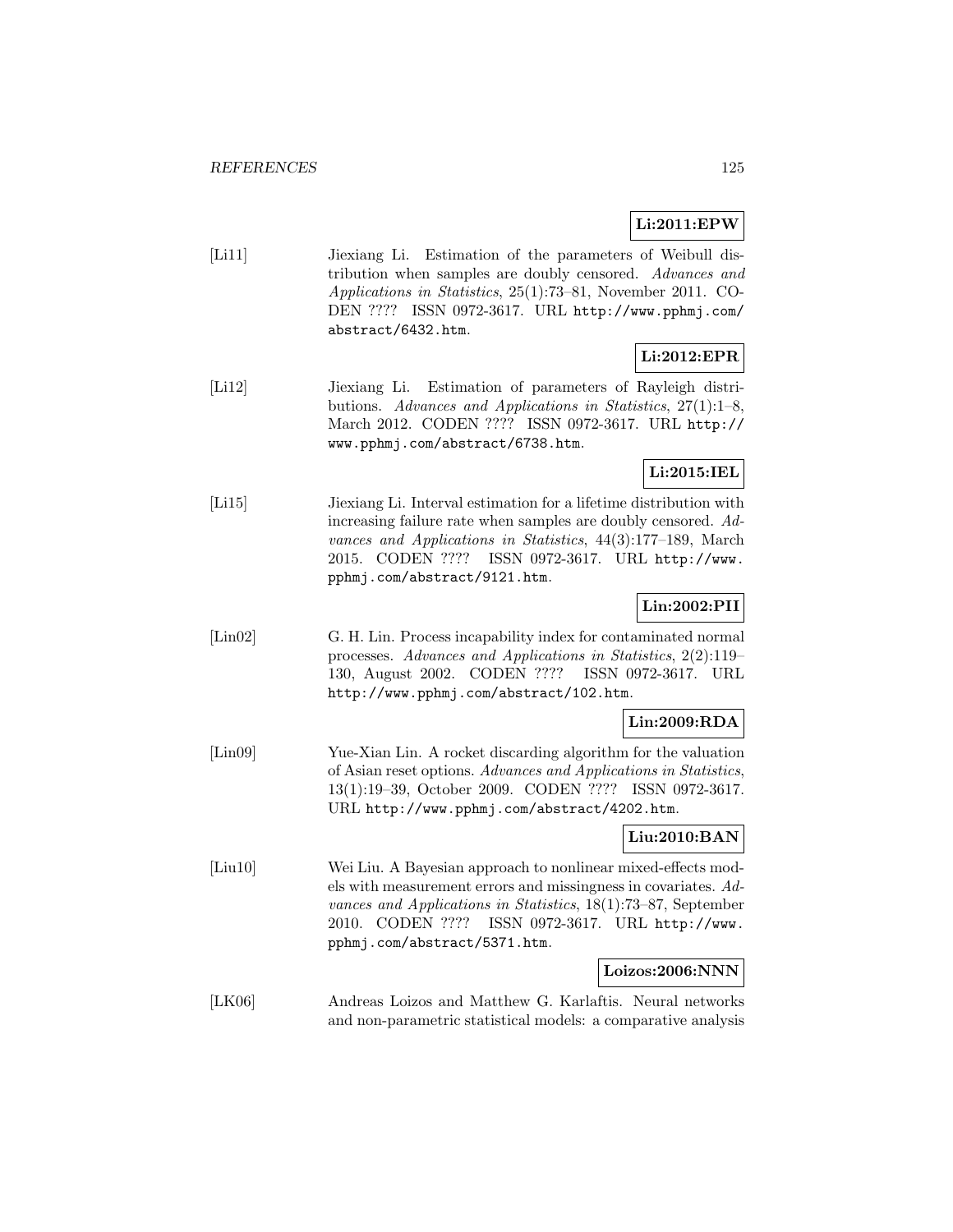in pavement condition assessment. Advances and Applications in Statistics, 6(1):87–110, April 2006. CODEN ???? ISSN 0972-3617. URL http://www.pphmj.com/abstract/20.htm.

## **Lim:2004:TEN**

[LKP04] Jae-Hak Lim, Dae-Kyoung Kim, and Dong Ho Park. Testing the equality of NBU-ness at a specified age. Advances and Applications in Statistics, 4(1):97–108, April 2004. CO-DEN ???? ISSN 0972-3617. URL http://www.pphmj.com/ abstract/423.htm.

## **Lee:2009:CIS**

[LL09] Seung-Hwan Lee and Eun-Joo Lee. Confidence interval of survival function for extreme value distribution with censored data. Advances and Applications in Statistics, 11(2):239–253, April 2009. CODEN ???? ISSN 0972-3617. URL http:// www.pphmj.com/abstract/3982.htm.

### **Lassina:2017:SBM**

[LLDD17] Diabaté Lassina, Kané Ladji, Diawara Daouda, and Diarra Diby. A study of the bonus–malus system in the case of the car insurance sector in Mali. Advances and Applications in Statistics, 51(4):295–307, October 2017. CODEN ???? ISSN 0972-3617. URL http://www.pphmj.com/abstract/11237. htm.

### **Latif:2011:NES**

[LM11] Sumaia A. Latif and Pedro A. Morettin. Nonparametric estimation of Sibuya's measure of local dependence for time series. Advances and Applications in Statistics, 23(1):1–27, July 2011. CODEN ???? ISSN 0972-3617. URL http://www. pphmj.com/abstract/6076.htm.

### **Louzada-Neto:2010:MTS**

[LNC10] Francisco Louzada-Neto and Juliana Cobre. A multiple time scale survival model. Advances and Applications in Statistics, 14(1):1–16, January 2010. CODEN ???? ISSN 0972-3617. URL http://www.pphmj.com/abstract/4516.htm.

### **Lopes:2014:PDC**

[Lop14] Kim Samejima M. Lopes. Partial directed coherence applications on EEG data. Advances and Applications in Statistics,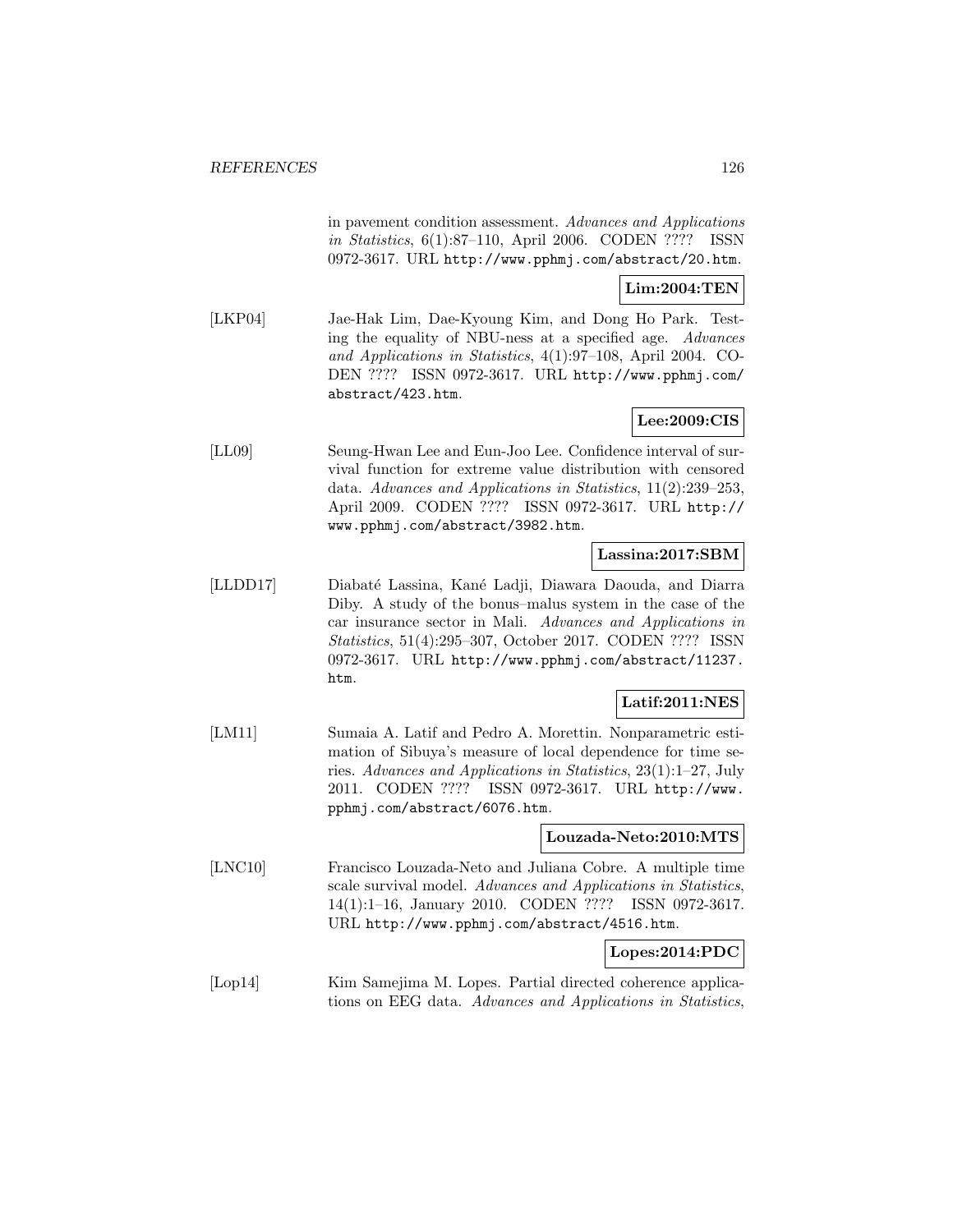42(1):65–82, September 2014. CODEN ???? ISSN 0972-3617. URL http://www.pphmj.com/abstract/8700.htm.

## **Li:2011:PEM**

[LP11] M. Li and M. Predescu. Parameter estimation in a model of the labor market. Advances and Applications in Statistics, 21 (2):141–158, April 2011. CODEN ???? ISSN 0972-3617. URL http://www.pphmj.com/abstract/5821.htm.

# **Li:2013:NUM**

[LP13] M. Li and M. Predescu. A note on an unemployment model dynamics and estimation of parameters. Advances and Applications in Statistics, 37(2):171–186, December 2013. CO-DEN ???? ISSN 0972-3617. URL http://www.pphmj.com/ abstract/7971.htm.

# **Lee:2010:SEC**

[LPKPS10] Sang Eun Lee, C. J. Park, Yonghee Kim-Park, and Key-Il Shin. Stepwise estimation of cell probabilities in 2 by 2 independent contingency tables. Advances and Applications in Statistics, 16(2):123–139, June 2010. CODEN ???? ISSN 0972-3617. URL http://www.pphmj.com/abstract/5157. htm.

# **Liu:2008:NCS**

[LPLH08] Wei Liu, Wan-Kai Pang, Ping-Kei Leung, and Shui-Hung Hou. A note on the comparison of several linear regression models. Advances and Applications in Statistics, 9(2):293–301, August 2008. CODEN ???? ISSN 0972-3617. URL http://www. pphmj.com/abstract/3452.htm.

## **Leu:2007:OSS**

[LS07] Lii-Yuh Leu and Kuan-Fu Shen. Optimal step-stress accelerated life test plans with progressive type-II censoring. Advances and Applications in Statistics, 7(1):81–95, April 2007. CODEN ???? ISSN 0972-3617. URL http://www.pphmj. com/abstract/2428.htm.

## **Luo:2016:EDA**

[LS16] Jia Luo and Junfeng Shang. Exploratory data analysis on unemployment rates in USA. Advances and Applications in Statistics, 48(4):303–316, April 2016. CODEN ???? ISSN 0972-3617. URL http://www.pphmj.com/abstract/9854. htm.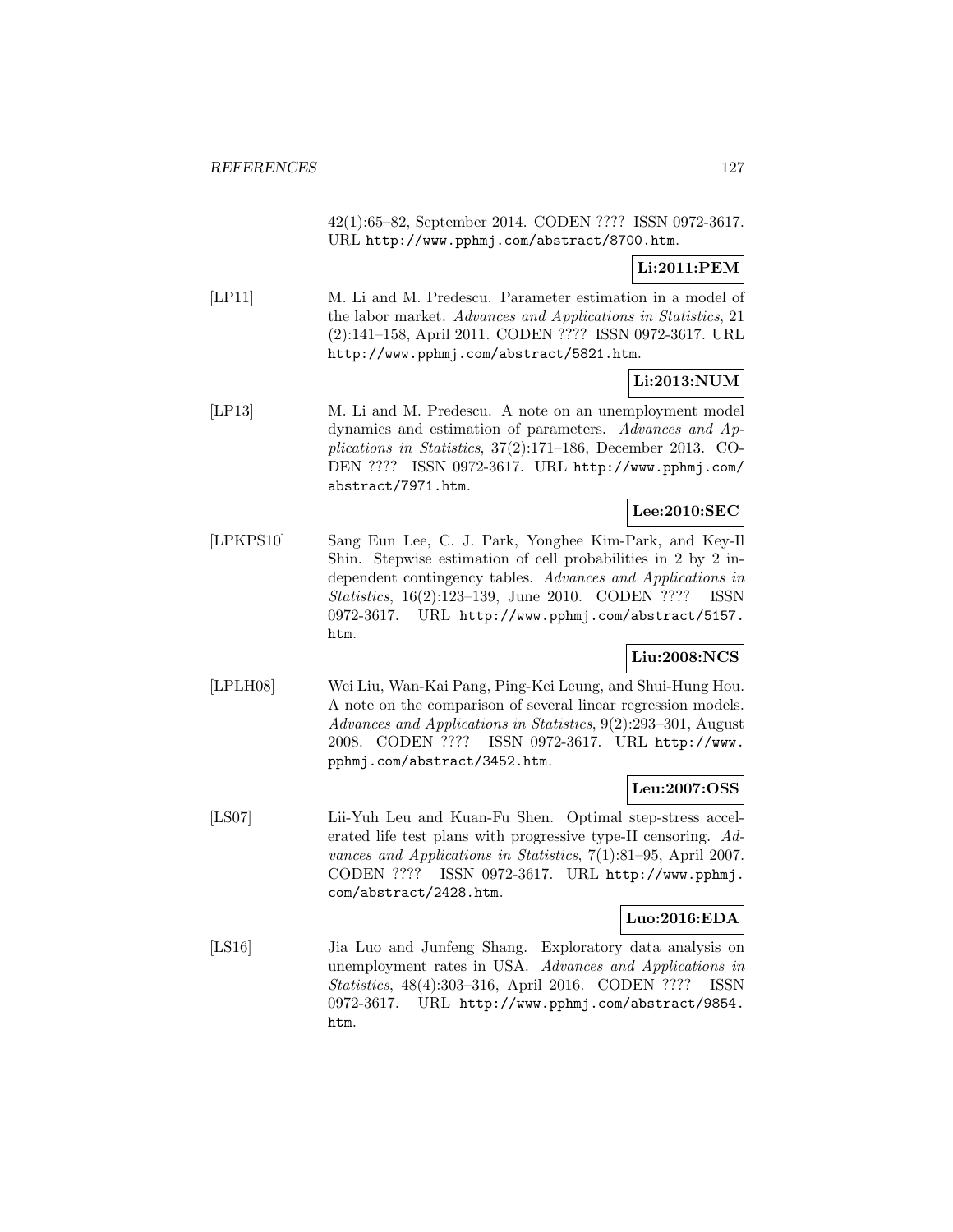**Laipaporn:2020:TVC**

[LT20] Jetsada Laipaporn and Phattrawan Tongkumchum. The timevarying correlation estimator using the natural cubic spline volatility. Advances and Applications in Statistics, 62(1):79– 95, May 2020. CODEN ???? ISSN 0972-3617. URL http:// www.pphmj.com/abstract/13163.htm.

# **Lim:2020:CDS**

[LTTD20] Apiradee Lim, Muhamad Rifki Taufik, Phattrawan Tongkumchum, and Nurin Dureh. Comparison of different supervised machine learning algorithms for the prediction of tuberculosis mortality. Advances and Applications in Statistics, 62(2): 185–201, June 2020. CODEN ???? ISSN 0972-3617. URL http://www.pphmj.com/abstract/13214.htm.

# **Lombardo:2009:ANL**

[LTvR09] R. Lombardo, G. Tessitore, and J. L. A. van Rijckevorsel. Adaptive non-linear principal component and surface analysis. Advances and Applications in Statistics, 12(1):85–98, June 2009. CODEN ???? ISSN 0972-3617. URL http://www. pphmj.com/abstract/4002.htm.

## **Luguterah:2016:OGE**

[Lug16] Albert Luguterah. Odd generalized exponential Rayleigh distribution. Advances and Applications in Statistics, 48(1):33– 48, January 2016. CODEN ???? ISSN 0972-3617. URL http://www.pphmj.com/abstract/9618.htm.

# **Li:2018:LRN**

[LV18] Na Li and Jan Vrbik. Linear regression with non-normal errors. Advances and Applications in Statistics, 53(2):153–164, August 2018. CODEN ???? ISSN 0972-3617. URL http:// www.pphmj.com/abstract/11846.htm.

### **Lovaglio:2011:EER**

[LVM11] P. G. Lovaglio, S. Verzillo, and M. Mezzanzanica. Estimation of educational returns using university and labour market administrative archives. Advances and Applications in Statistics, 23(2):77–105, August 2011. CODEN ???? ISSN 0972-3617. URL http://www.pphmj.com/abstract/6083.htm.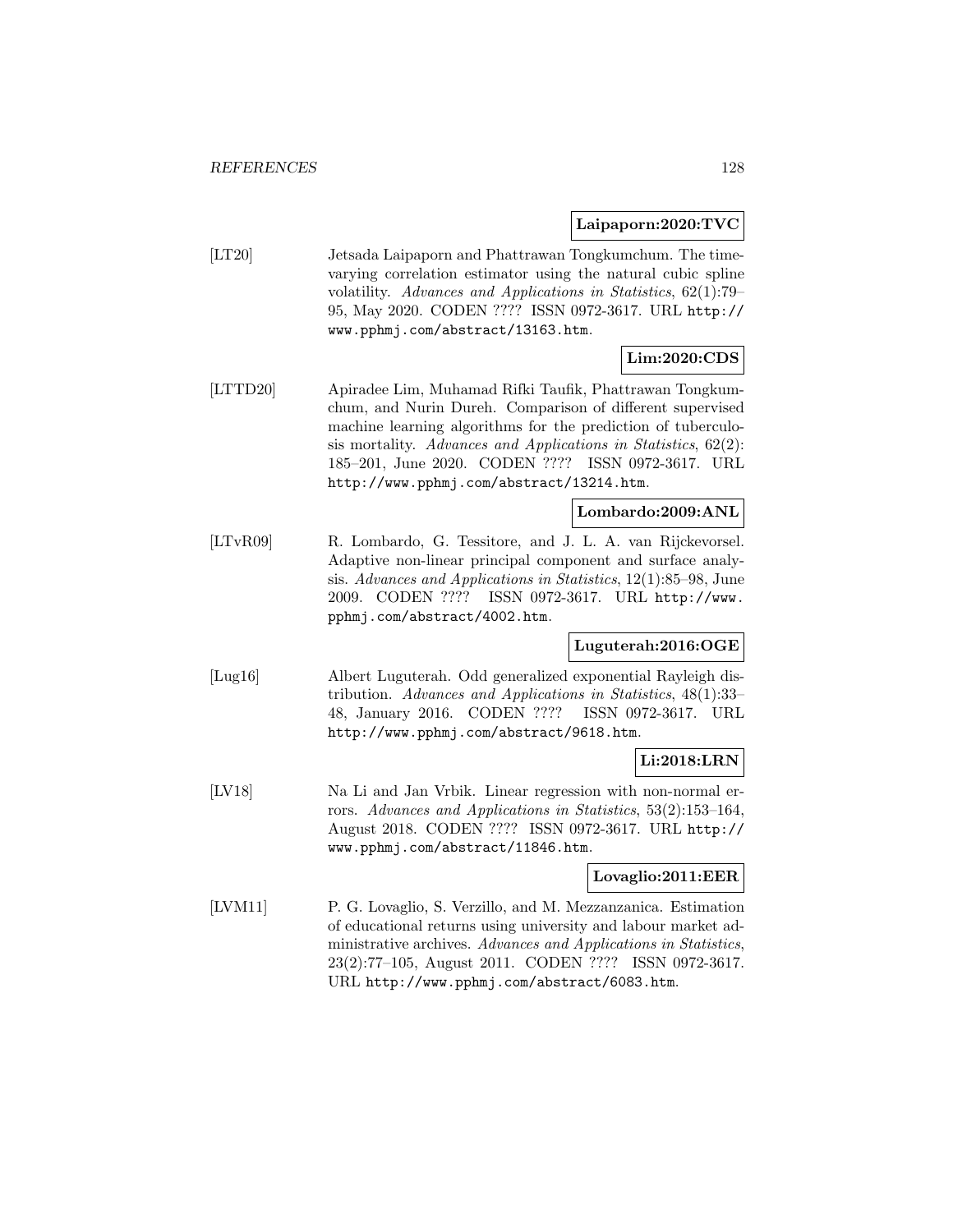# **Li:2019:LRM**

[LVX19] Na Li, Jan Vrbik, and Xiaojian Xu. Linear regression with mis-specified error distribution. Advances and Applications in Statistics, 54(2):237–253, February 2019. CODEN ???? ISSN 0972-3617. URL http://www.pphmj.com/abstract/12399. htm.

## **Lau:2004:MSC**

[LW04] Salina S. T. Lau and H. Wong. Modelling seasonal conditional heteroscedasticity. Advances and Applications in Statistics, 4 (3):327–355, December 2004. CODEN ???? ISSN 0972-3617. URL http://www.pphmj.com/abstract/439.htm.

# **Li:2017:CUD**

[LWZ<sup>+</sup>17] Xiaowu Li, Lin Wang, Mingsheng Zhang, Linke Hou, and Juan Liang. On convolution of unimodal distribution and multimodal distribution. Advances and Applications in Statistics, 50(5):385–395, May 2017. CODEN ???? ISSN 0972-3617. URL http://www.pphmj.com/abstract/10825.htm.

# **Li:2012:BFA**

[LX12] Xiangke Li and Dejun Xie. A behavior finance approach for understanding prepayment propensity of mortgage loans. Advances and Applications in Statistics, 29(2):125–134, August 2012. CODEN ???? ISSN 0972-3617. URL http://www. pphmj.com/abstract/7130.htm.

# **Lee:2003:NNB**

[LYK03] Teag-Hee Lee, Bo-Hyun Yun, and Young-Chul Kim. Neural network-based image retrieval using nonlinear combining of heterogeneous features. Advances and Applications in Statistics, 3(3):243–254, December 2003. CODEN ???? ISSN 0972- 3617. URL http://www.pphmj.com/abstract/181.htm.

## **Li:2015:CEO**

[LYZ15] Jiaorui Li, Yuan Yao, and Li Zheng. Comprehensive evaluation of operational risks of Chinese public pension fund. Advances and Applications in Statistics, 44(2):117–132, February 2015. CODEN ???? ISSN 0972-3617. URL http://www.pphmj. com/abstract/9020.htm.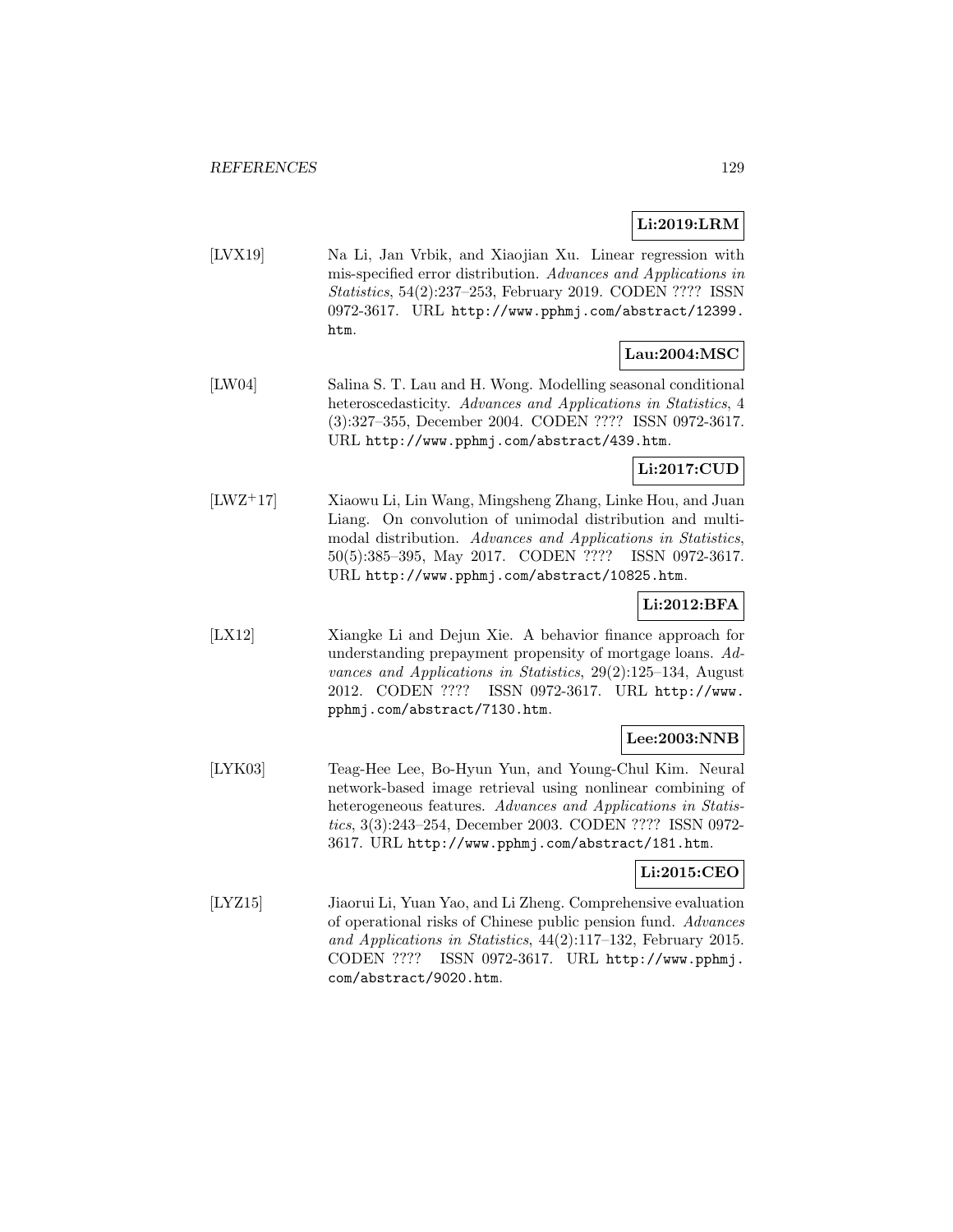**Ma:2005:CML**

[Ma05] Shuangge Ma. Constraint maximum likelihood estimation of relative risk. Advances and Applications in Statistics, 5(3): 313–323, December 2005. CODEN ???? ISSN 0972-3617. URL http://www.pphmj.com/abstract/662.htm.

### **Mowafy:2017:SMP**

[MA17] Mamdouh Abdel Alim Saad Mowafy and Hanaa Hussein Ali Abou Alela. A statistical model to predict the food gap of the wheat crop in Egypt. Advances and Applications in Statistics, 51(3):205–230, September 2017. CODEN ???? ISSN 0972-3617. URL http://www.pphmj.com/abstract/11135. htm.

## **Mesfioui:2019:NOP**

[MA19] Mhamed Mesfioui and Ali Algarni. New ordering properties of order statistics from dependent random variables. Advances and Applications in Statistics, 54(1):69–84, January 2019. CO-DEN ???? ISSN 0972-3617. URL http://www.pphmj.com/ abstract/12344.htm.

## **Mohammed:2020:ULR**

[MA20] Mohammed Omar Musa Mohammed and Ahmed Saied Rahama Abdallah. Using logistic regression to investigate the risk factors of diabetes in Hotat Bani Tamim Governorate. Advances and Applications in Statistics, 64(2):181–201, October 2020. CODEN ???? ISSN 0972-3617. URL http://www. pphmj.com/abstract/13438.htm.

## **Mady:2008:BAE**

[Mad08] Afaf M. Mady. A Bayesian approach for an exponential parameter with delayed observations. Advances and Applications in Statistics, 10(2):277–284, December 2008. CODEN ???? ISSN 0972-3617. URL http://www.pphmj.com/abstract/ 3730.htm.

### **Maghsoodloo:2019:SEN**

[Mag19] Saeed Maghsoodloo. On sigma-estimators from a normal universe. Advances and Applications in Statistics, 54(2):199–236, February 2019. CODEN ???? ISSN 0972-3617. URL http:/ /www.pphmj.com/abstract/12398.htm.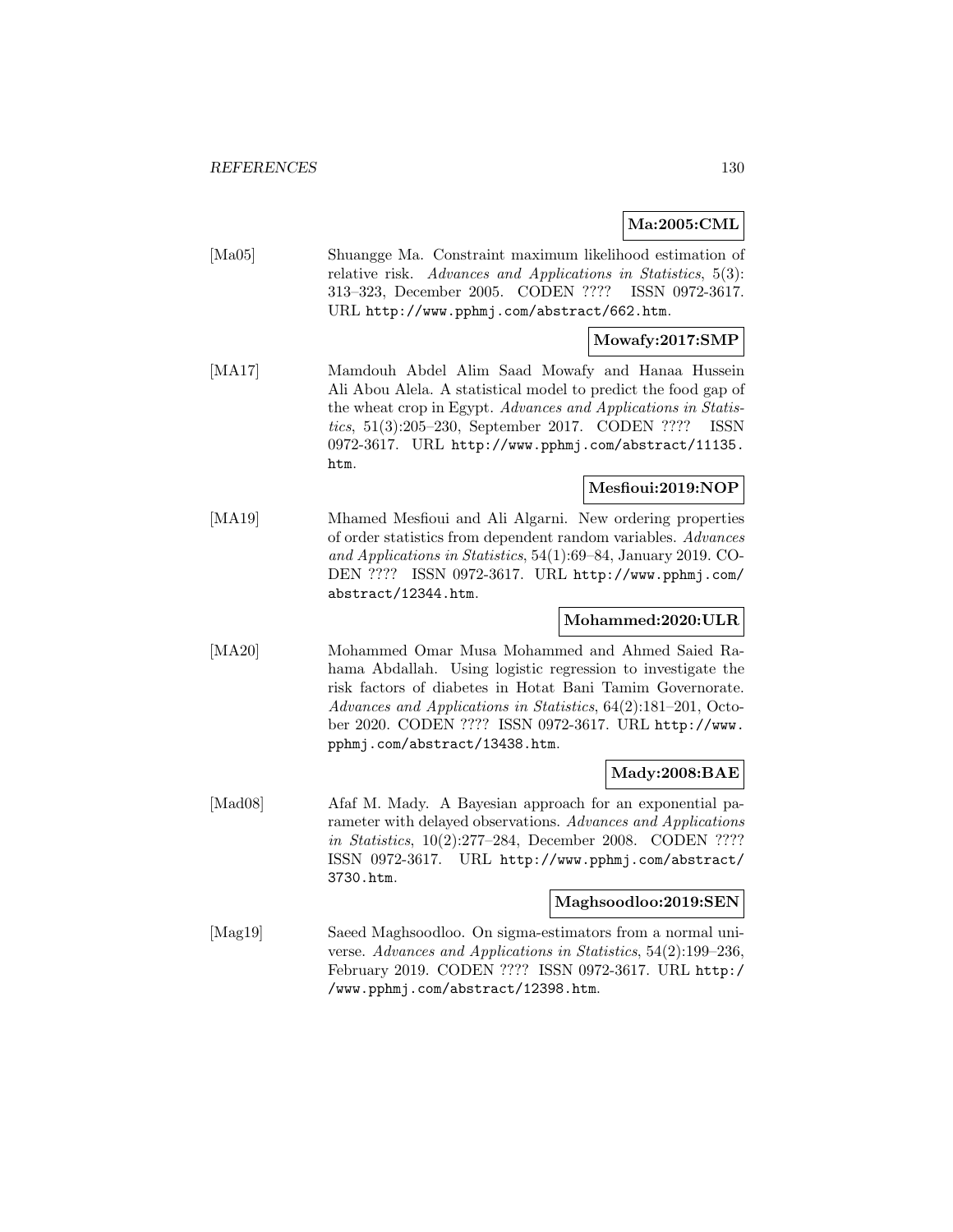### **Mahmoud:2010:SLM**

[Mah10] Marie M. Mahmoud. Statistical logistic model for fitting the relationship between students' grades and their gender. Advances and Applications in Statistics, 15(2):137–155, April 2010. CODEN ???? ISSN 0972-3617. URL http://www. pphmj.com/abstract/4903.htm.

# **Maki:2014:CLT**

[Mak14] Daiki Maki. A comparison of linearity tests based on wild bootstrap. Advances and Applications in Statistics, 40(2):93– 107, June 2014. CODEN ???? ISSN 0972-3617. URL http:/ /www.pphmj.com/abstract/8570.htm.

## **Marsh:2013:SAE**

[Mar13] Patrick Marsh. Saddlepoint approximations for the estimator on a lagged dependent variable. Advances and Applications in Statistics, 36(2):105–118, October 2013. CODEN ???? ISSN 0972-3617. URL http://www.pphmj.com/abstract/ 7886.htm.

## **Marsh:2014:ACD**

[Mar14] Patrick Marsh. Approximation for the conditional distribution of the MLE with application to autoregression. Advances and Applications in Statistics, 42(1):15–32, September 2014. CODEN ???? ISSN 0972-3617. URL http://www.pphmj. com/abstract/8697.htm.

### **Mazmanoglu:2004:VAA**

[Maz04] Adnan Mazmanoğlu. Variance analyses of advantages and disadvantages of the service that active financial associations provide their customers solution by the model of hierarchy classification with two factors and their applications. Advances and Applications in Statistics, 4(2):209–222, August 2004. CO-DEN ???? ISSN 0972-3617. URL http://www.pphmj.com/ abstract/432.htm.

## **Maqsood:2019:ODL**

[MBSJ19] Arfa Maqsood, S. M. Aqil Burney, Suboohi Safdar, and Tahseen Ahmed Jilani. Outlier detection in linear time series regression models. Advances and Applications in Statistics, 55 (2):253–268, April 2019. CODEN ???? ISSN 0972-3617. URL http://www.pphmj.com/abstract/12502.htm.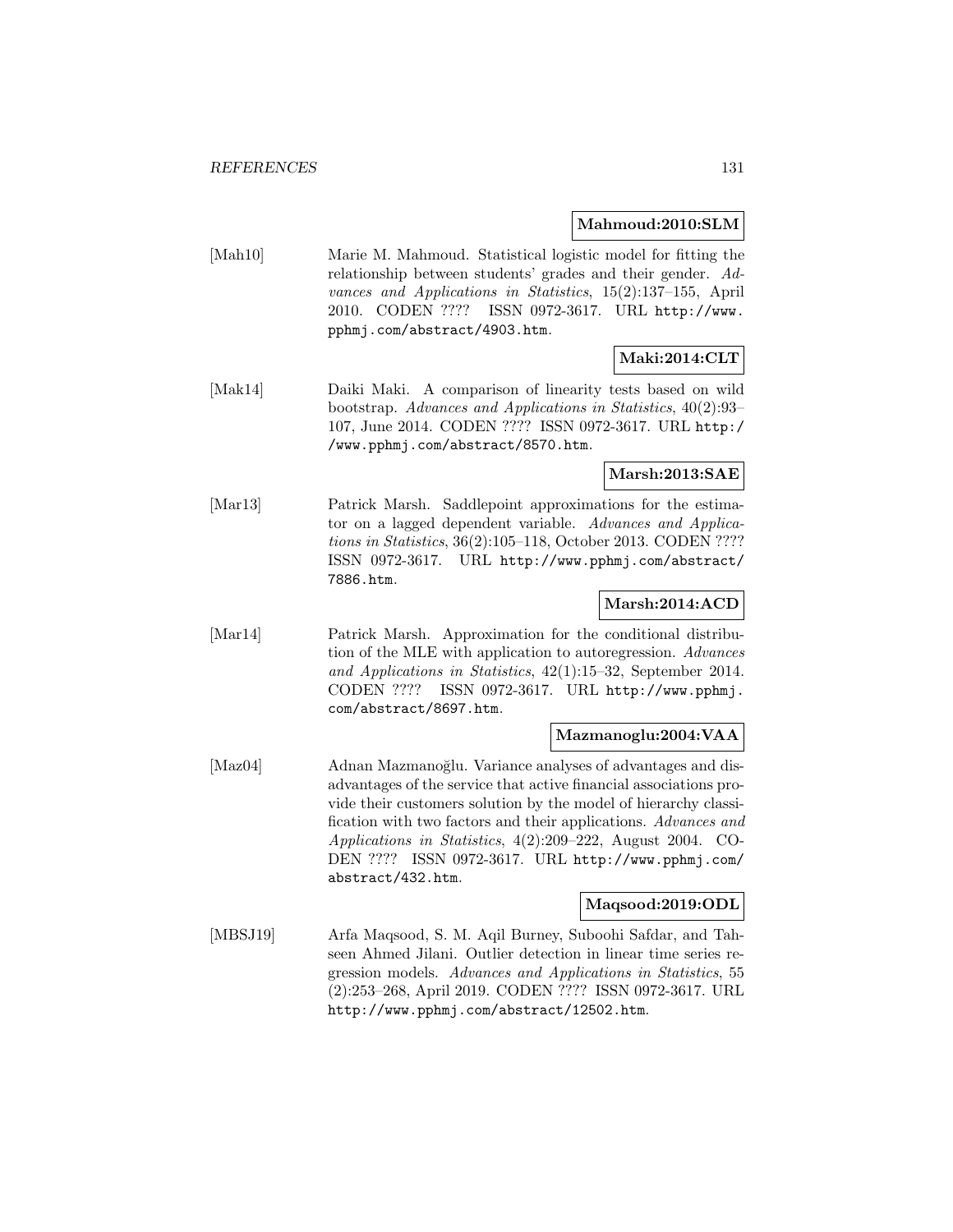## **Mutaqin:2010:EMV**

[MDTD10] Aceng Komarudin Mutaqin, Sutawanir Darwis, Dumaria Rulina Tampubolon, and Rianto Ahmadi Djojosugito. Estimating mean and variance of sum of correlated random variables using empirical moments. Advances and Applications in Statistics, 16(1):65–81, May 2010. CODEN ???? ISSN 0972-3617. URL http://www.pphmj.com/abstract/5018.htm.

## **Mahmoud:2014:ENE**

[MED14] Osama H. Mahmoud and Eman A. El-Dessouky. Estimating the number excess of loss claims using the exponentiatedexponential distribution. Advances and Applications in Statistics, 38(1):51–69, January 2014. CODEN ???? ISSN 0972- 3617. URL http://www.pphmj.com/abstract/8128.htm.

## **Mekki:2010:GQC**

[Mek10] Hajlaoui Mekki. A graphical quality control procedure using data depth. Advances and Applications in Statistics, 19(2): 97–111, December 2010. CODEN ???? ISSN 0972-3617. URL http://www.pphmj.com/abstract/5678.htm.

### **Mousa:2016:GDG**

[MEL16] A. M. Mousa, S. M. El Sayed, and S. H. Abdel Latif. A general delete-group jackknife variance estimator for stratified sampling survey. Advances and Applications in Statistics, 49 (5):327–341, November 2016. CODEN ???? ISSN 0972-3617. URL http://www.pphmj.com/abstract/10271.htm.

### **Me-ead:2019:CRS**

[MeMW19] Cherdchai Me-ead, Rhysa McNeil, and Wandee Wanishsakpong. Clustering regions in South Asia based on factor analysis of temperature anomalies. Advances and Applications in Statistics, 58(1):1–12, September 2019. CODEN ???? ISSN 0972-3617. URL http://www.pphmj.com/abstract/12816. htm.

#### **Mousa:2016:GRB**

[MESAF16] Amany M. Mousa, Ahmed A. El-Sheikh, and Mahmoud A. Abdel-Fattah. A gamma regression for bounded continuous variables. Advances and Applications in Statistics, 49(4):305– 326, October 2016. CODEN ???? ISSN 0972-3617. URL http://www.pphmj.com/abstract/10227.htm.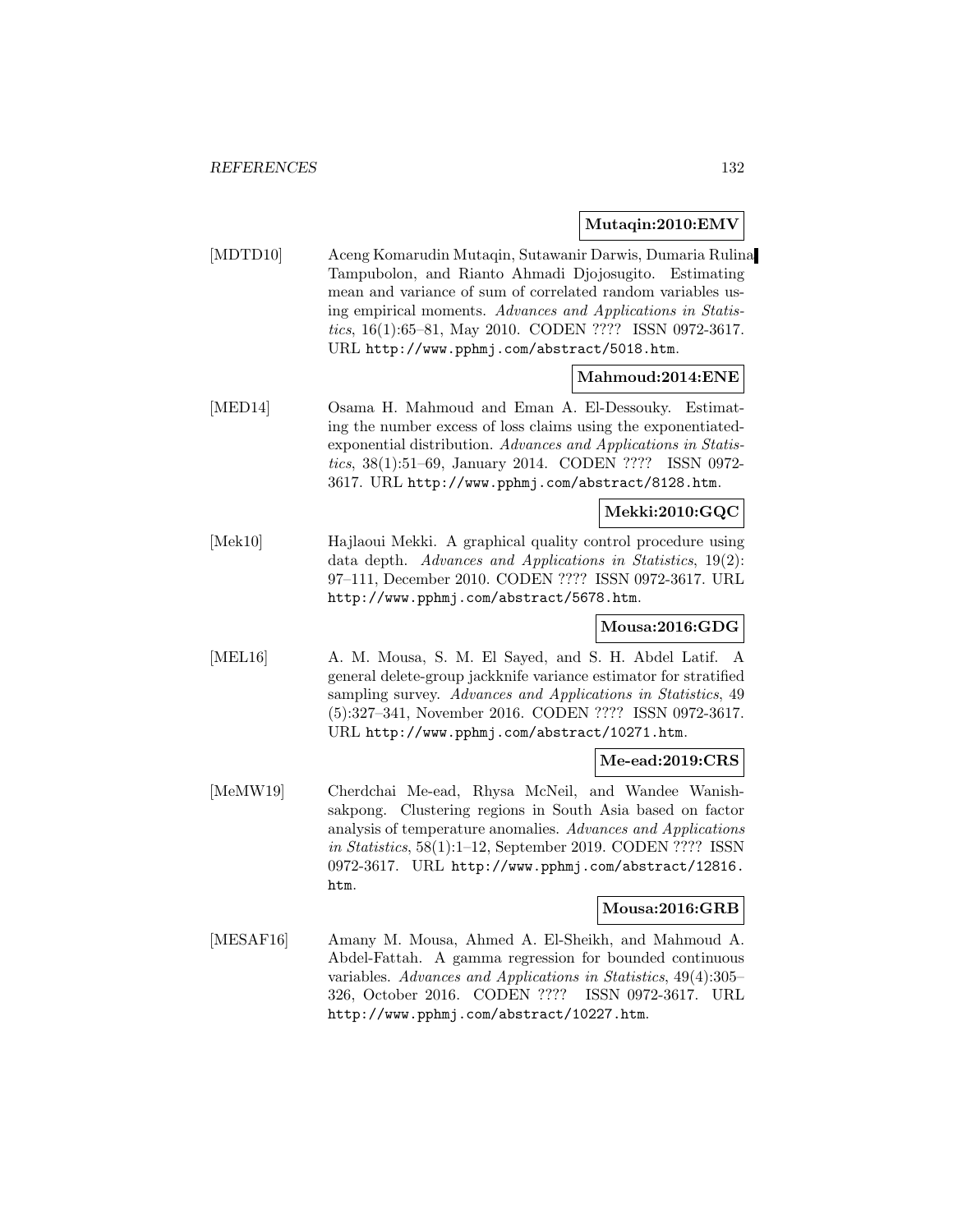### **Medina:2020:MER**

[MFPO20] Marcos Salazar Medina, José Luis Martinez Flores, Diana Sánchez Partida, and Patricia Cano Olivo. Motor equipment reliability analysis. Advances and Applications in Statistics, 63(2):151–174, August 2020. CODEN ???? ISSN 0972- 3617. URL http://www.pphmj.com/abstract/13292.htm.

# **Mehdi:2019:CBZ**

[MFR<sup>+</sup>19] Tabatabaee Seyed Mehdi, Zayeri Farid, Baghestani Ahmad Reza, Ghorbani Zahra, and Akbarzadeh Baghban Alireza. A comparison between zero and doubly inflated Poisson models based on a simulation study. Advances and Applications in Statistics, 56(1):77–93, May 2019. CODEN ???? ISSN 0972- 3617. URL http://www.pphmj.com/abstract/12567.htm.

## **Marchev:2009:ESS**

[MH09] Dobrin Marchev and James P. Hobert. Exact sampling from the Student's t model. Advances and Applications in Statistics, 13(2):165–179, December 2009. CODEN ???? ISSN 0972- 3617. URL http://www.pphmj.com/abstract/4446.htm.

### **Motta:2012:ISV**

[MH12] Anderson C. O. Motta and Luiz K. Hotta. Influence in stochastic volatility models. Advances and Applications in Statistics, 27(1):27–45, March 2012. CODEN ???? ISSN 0972-3617. URL http://www.pphmj.com/abstract/6740.htm.

### **Mbah:2019:TDS**

[MHW<sup>+</sup>19] Alfred K. Mbah, Wei Wei He, Ronee Wilson, O'Neil Lynch, Karen Bruder, and Hamisu M. Salihu. Transitions in depressive symptoms among pregnant women exposed to environmental tobacco smoke: an application of latent transition analysis. Advances and Applications in Statistics, 55(1):19–34, March 2019. CODEN ???? ISSN 0972-3617. URL http:// www.pphmj.com/abstract/12441.htm.

#### **Monia:2011:AFE**

[MJ11] Landolsi Monia and Ben Rejeb Jaleleddine. ARIMA forecasting of energy consumption in Tunisia. Advances and Applications in Statistics, 25(2):153–164, December 2011. CO-DEN ???? ISSN 0972-3617. URL http://www.pphmj.com/ abstract/6480.htm.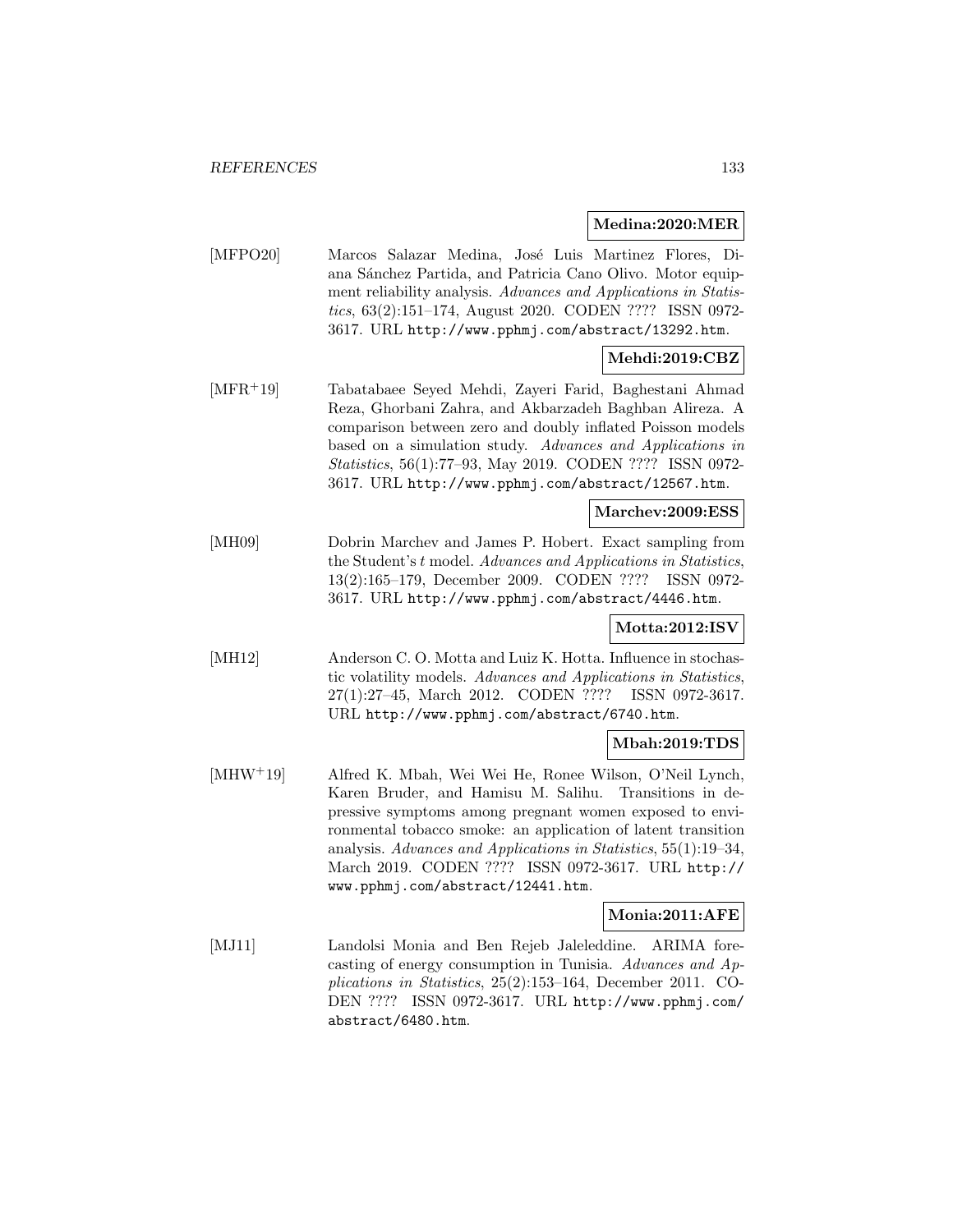### **Mutai:2012:CFD**

[MKM12] Charles K. Mutai, Joseph K. Koske, and John M. Mutiso. Construction of a four dimensional third order rotatable design through balanced incomplete block designs. Advances and Applications in Statistics, 27(1):47–53, March 2012. CO-DEN ???? ISSN 0972-3617. URL http://www.pphmj.com/ abstract/6741.htm.

## **Morrell:2015:EPC**

[MKM<sup>+</sup>15] Christopher H. Morrell, Michael W. Kattan, F. Roy MacKintosh, Stephen Van Den Eeden, and Thomas B. Neville. Estimating prostate cancer relative survival and cancer-specific death. Advances and Applications in Statistics, 46(3):197–223, September 2015. CODEN ???? ISSN 0972-3617. URL http: //www.pphmj.com/abstract/9427.htm.

## **Mutiso:2016:CFL**

[MKN16] J. M. Mutiso, G. K. Kerich, and H. M. Ng'eno. Construction of five level second order rotatable designs using supplementary difference sets. Advances and Applications in Statistics, 49 (1):21–30, July 2016. CODEN ???? ISSN 0972-3617. URL http://www.pphmj.com/abstract/10024.htm.

### **Mecha:2021:GDM**

[MKO21] Peter N. Mecha, Isaac C. Kipchirchir, and Joseph A. M. Ottieno. Generators for discrete mixtures based on order statistics with application to exponential distribution. Advances and Applications in Statistics, 67(2):161–178, April 2021. CO-DEN ???? ISSN 0972-3617. URL http://www.pphmj.com/ abstract/13757.htm.

### **Mun:2002:TDP**

[MM02] Yong Mun and Jisun Mun. A time-dependent Poisson process approach to chain smoking behavior. Advances and Applications in Statistics, 2(2):177–187, August 2002. CODEN ???? ISSN 0972-3617. URL http://www.pphmj.com/abstract/ 113.htm.

#### **Mansour:2021:ISE**

[MME21] Mahmoud M. Mansour, Salah M. Mohamed, and Enayat M. Abd Elrazik. An improved strategy to estimate the rare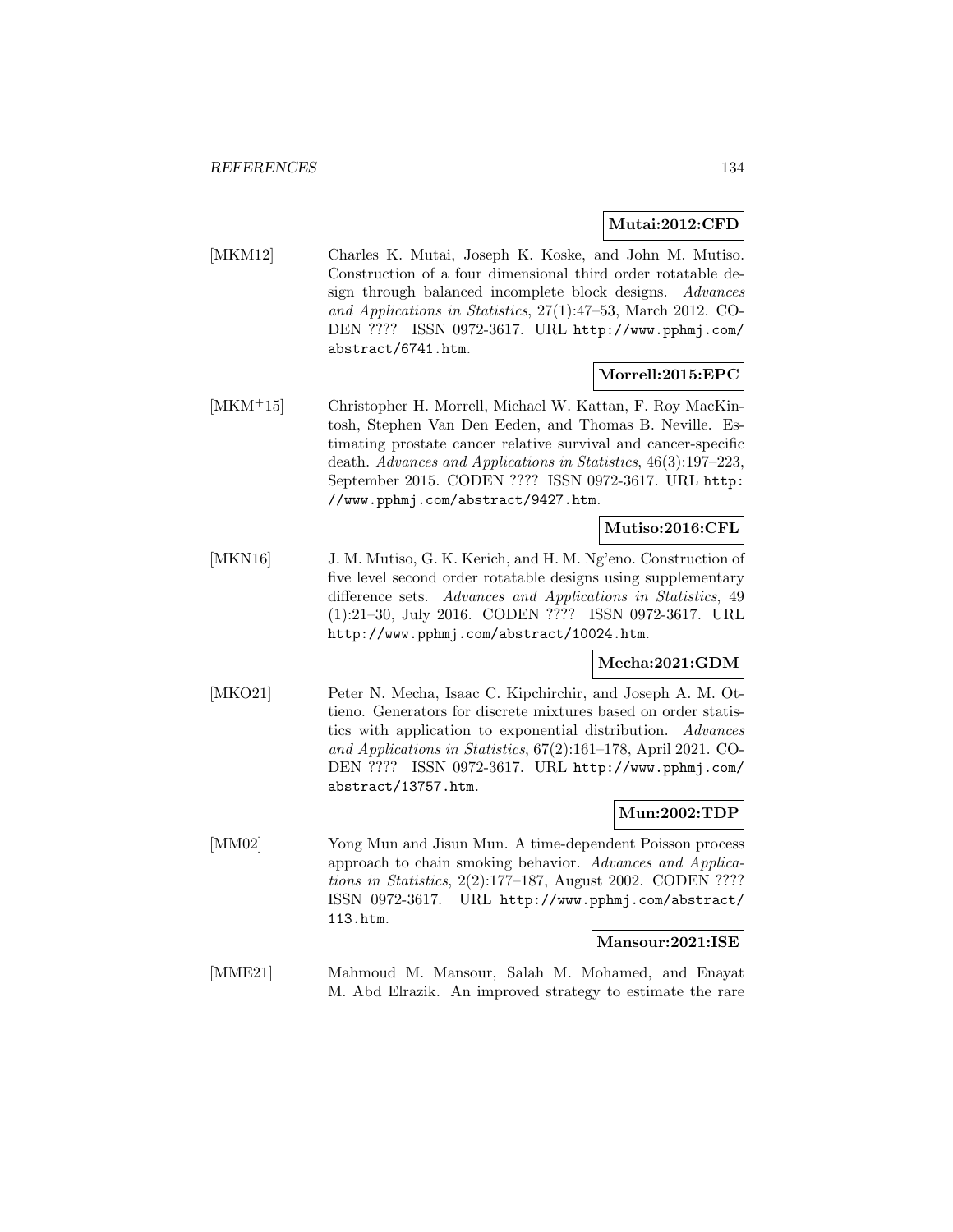sensitive parameter under Poisson distribution by using twostage unrelated question RRT model. Advances and Applications in Statistics, 67(1):85–116, March 2021. CODEN ???? ISSN 0972-3617. URL http://www.pphmj.com/abstract/ 13714.htm.

# **Mak:2015:PAE**

[MN15] T. K. Mak and F. Nebebe. A parametric approach for estimating conditional probability distributions. Advances and Applications in Statistics, 44(2):133–143, February 2015. CO-DEN ???? ISSN 0972-3617. URL http://www.pphmj.com/ abstract/9021.htm.

**Mak:2018:ENS**

[MN18] T. K. Mak and F. Nebebe. Estimating nonlinear structural relationships. Advances and Applications in Statistics, 52(5): 327–338, May 2018. CODEN ???? ISSN 0972-3617. URL http://www.pphmj.com/abstract/11688.htm.

## **Mak:2020:SLE**

[MN20] Tak K. Mak and Fassil Nebebe. Simulated likelihood estimation using iterative importance sampling. Advances and Applications in Statistics, 60(1):45–62, January 2020. CO-DEN ???? ISSN 0972-3617. URL http://www.pphmj.com/ abstract/12996.htm.

## **Maiti:2017:SML**

[MNC17] Suchismita Maiti, Debashis Nandi, and Baisakhi Chakraborty. Statistical modelling of log-compressed Nakagami distributed ultrasound echo envelope. Advances and Applications in Statistics, 50(5):349–366, May 2017. CODEN ???? ISSN 0972-3617. URL http://www.pphmj.com/abstract/10823. htm.

## **Moala:2010:BAW**

[Moa10] Fernando A. Moala. Bayesian analysis for the Weibull parameters by using noninformative prior distributions. Advances and Applications in Statistics, 14(2):117–143, February 2010. CODEN ???? ISSN 0972-3617. URL http://www.pphmj. com/abstract/4603.htm.

### **Mohamed:2013:CBM**

[Moh13] Rania Ahmed Hamed Mohamed. A comparison between the models ARIMA/GARCH and artificial neural networks in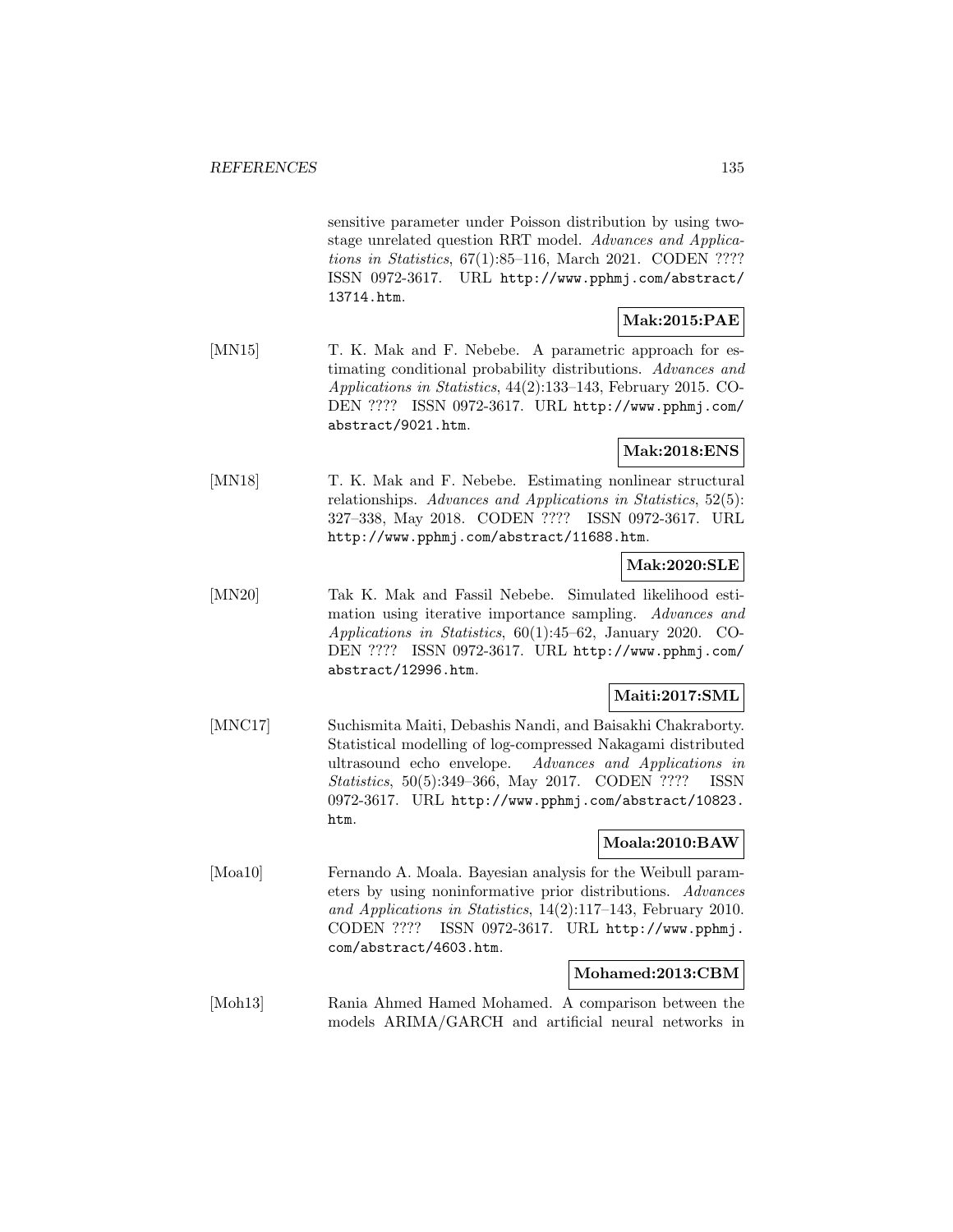modeling financial returns to the Arab Republic of Egypt market securities. Advances and Applications in Statistics, 36(2): 131–150, October 2013. CODEN ???? ISSN 0972-3617. URL http://www.pphmj.com/abstract/7888.htm.

# **Mohamed:2014:CCL**

[Moh14] Rania Ahmed Hamed Mohamed. Classification of the companies listed on the Egyptian stock using SOM neural network, K-means and hierarchical clustering methods. Advances and Applications in Statistics, 38(2):149–159, February 2014. CO-DEN ???? ISSN 0972-3617. URL http://www.pphmj.com/ abstract/8174.htm.

## **Mostafa:2015:BAT**

[Mos15] Ayman A. Mostafa. Bayesian analysis technique for generalized Cox's proportional hazards model using bugs: applications in medical data. Advances and Applications in Statistics, 46(1):1–36, July 2015. CODEN ???? ISSN 0972-3617. URL http://www.pphmj.com/abstract/9330.htm.

### **Menendez:2009:PTS**

[MPZ09] M. L. Menéndez, L. Pardo, and K. Zografos. Preliminary test and Stein-type estimation of location parameter for elliptically contoured distributions. Advances and Applications in Statistics, 11(1):101–136, February 2009. CODEN ???? ISSN 0972- 3617. URL http://www.pphmj.com/abstract/3974.htm.

### **Mettle:2021:QMS**

[MQAA21] Felix Okoe Mettle, Enoch NiiBoi Quaye, Dennis Arku, and Emmanuel Kojo Aidoo. A quantitative model for a sustainable pension plan in a developing economy. Advances and Applications in Statistics, 67(1):47–64, March 2021. CODEN ???? ISSN 0972-3617. URL http://www.pphmj.com/abstract/ 13712.htm.

## **Mettle:2019:ASP**

[MQLA19] Felix O. Mettle, Enoch N. B. Quaye, Ravenhill A. Laryea, and Louis Asiedu. Analysis of share prices as Markov chains with countably infinite states. Advances and Applications in Statistics, 54(1):1–20, January 2019. CODEN ???? ISSN 0972-3617. URL http://www.pphmj.com/abstract/12340. htm.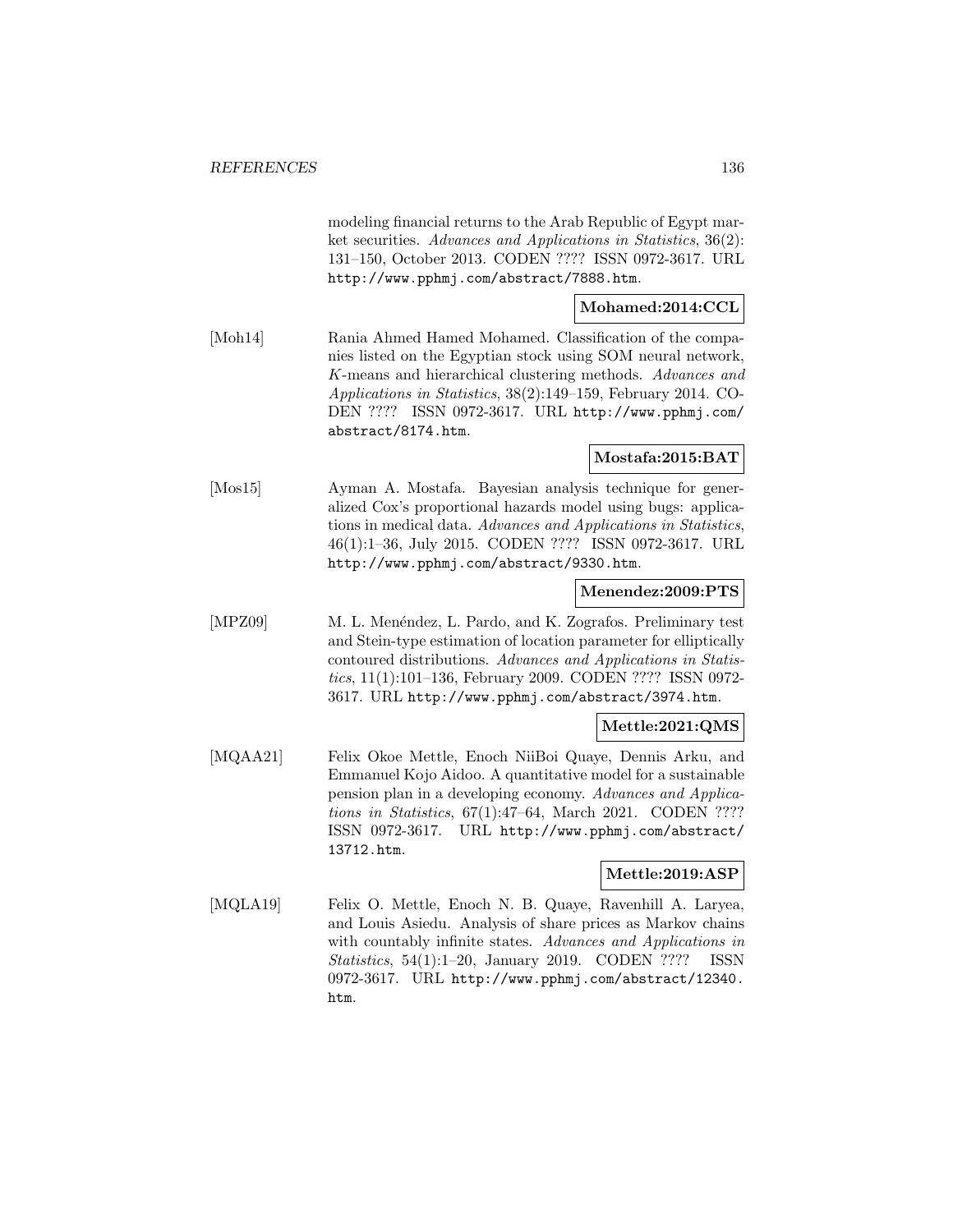**Morlanes:2009:EEA**

[MRS09] José Igor Morlanes, Antti Rasila, and Tommi Sottinen. Empirical evidence on arbitrage by changing the stock exchange. Advances and Applications in Statistics, 12(2):223–233, August 2009. CODEN ???? ISSN 0972-3617. URL http://www. pphmj.com/abstract/4137.htm.

# **Md:2019:ACD**

[MRS19] Kamruzzaman Md, Md. Arafat Rahman, and Muhammad Shuaib. Analysis of count data fitting GEE model: an application to adolescent behavioral monitoring data. Advances and Applications in Statistics, 54(1):137–149, January 2019. CODEN ???? ISSN 0972-3617. URL http://www.pphmj. com/abstract/12347.htm.

# **Mata:2010:FHM**

[MRSR10] M. C. Juan Antonio González Mata, M. C. Ramón Luévanos Rojas, M. C. Cesar Uranga Sifuentes, and Arnulfo Luévanos Rojas. Forecasting of human migration flow in the Comarca Lagunera through the application of Markov processes. Advances and Applications in Statistics, 18(1):1–26, September 2010. CODEN ???? ISSN 0972-3617. URL http://www. pphmj.com/abstract/5367.htm.

## **Mandal:2006:BMM**

[MS06] S. Mandal and M. Samanta. O-BLUE and minimum MSE linear estimator of the location parameter of an exponential distribution with known coefficient of variation. Advances and Applications in Statistics, 6(2):121–128, August 2006. CO-DEN ???? ISSN 0972-3617. URL http://www.pphmj.com/ abstract/1846.htm.

### **Miyamoto:2005:NDS**

[MSIT05] Nobuko Miyamoto, Satoshi Shinohara, Akira Inoue, and Sadao Tomizawa. A note on different selection of best-fitting model by likelihood ratio test and Akaike information criterion for the analysis of contingency tables. Advances and Applications in Statistics, 5(3):301–312, December 2005. CO-DEN ???? ISSN 0972-3617. URL http://www.pphmj.com/ abstract/660.htm.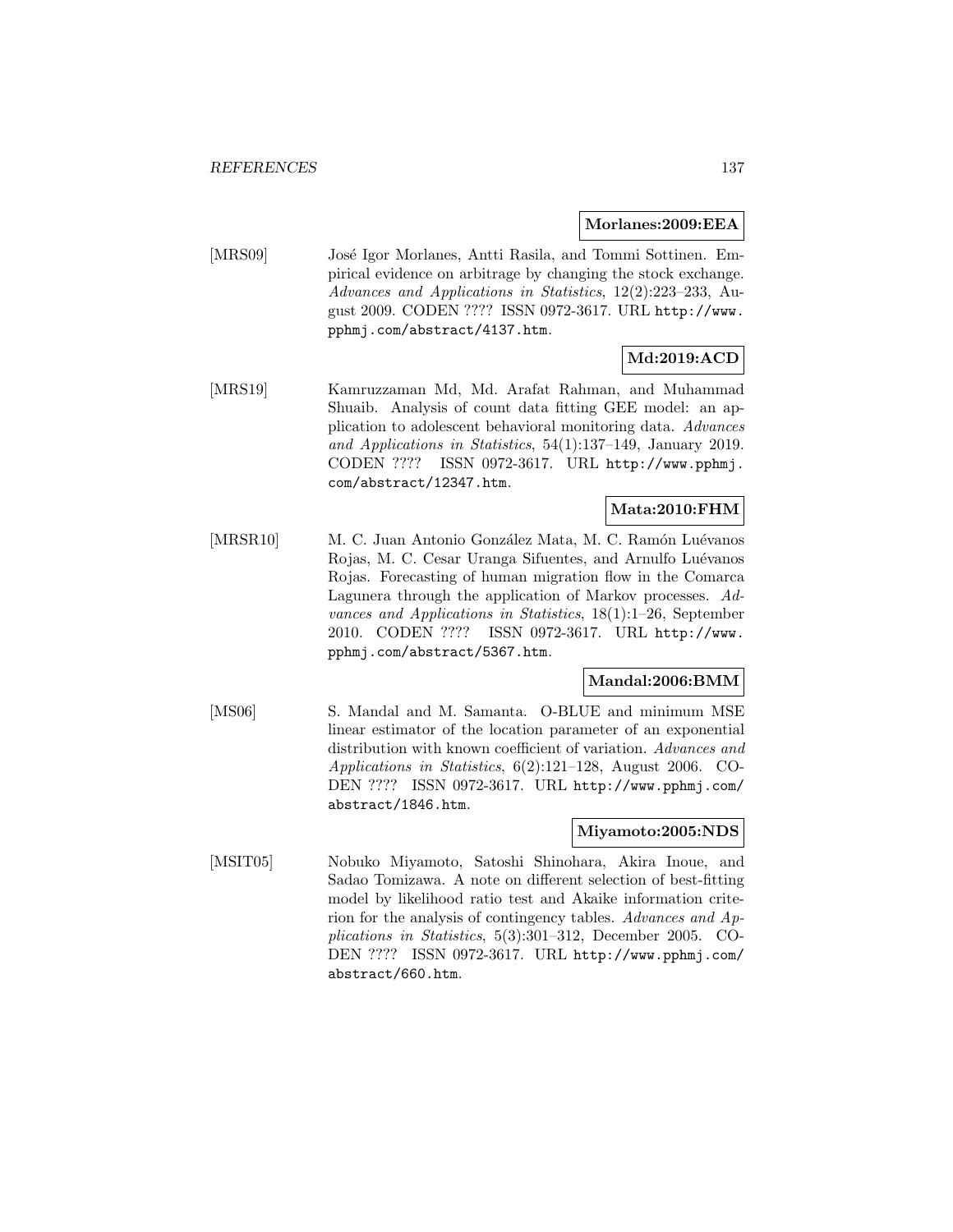### **Morrell:2013:TPS**

[MSP<sup>+</sup>13] Christopher H. Morrell, Veena Shetty, Terry Phillips, Thiruma V. Arumugam, Mark P. Mattson, and Ruiqian Wan. Testing the product of slopes in related regressions. Advances and Applications in Statistics, 36(1):29–46, September 2013. CODEN ???? ISSN 0972-3617. URL http://www.pphmj. com/abstract/7904.htm.

### **Muller:2002:FBT**

[Mül02] Matthias J. Müller. Finite biprediction tests in treatmentresponse contingency tables. Advances and Applications in Statistics, 2(1):1–18, April 2002. CODEN ???? ISSN 0972- 3617. URL http://www.pphmj.com/abstract/57.htm.

### **Mun:2011:ICF**

[Mun11] Yong Mun. Issues of controlling family-wise type-I error rate (FWER) when simultaneously evaluating non-inferiority and superiority using sequence testing methods. Advances and Applications in Statistics, 23(1):53–57, July 2011. CODEN ???? ISSN 0972-3617. URL http://www.pphmj.com/abstract/ 6080.htm.

## **Muzzioli:2012:PCP**

[Muz12] S. Muzzioli. Put-call parity and options' forecasting power. Advances and Applications in Statistics, 30(1):1–17, September 2012. CODEN ???? ISSN 0972-3617. URL http://www. pphmj.com/abstract/7132.htm.

### **Maghsoodloo:2017:SSV**

[MWB17] Saeed Maghsoodloo, Randy West, and Dilcu Barnes. A statistical study on the variability of aggregate characteristics of asphalt mixtures. Advances and Applications in Statistics, 51 (6):427–444, December 2017. CODEN ???? ISSN 0972-3617. URL http://www.pphmj.com/abstract/11387.htm.

#### **Mandal:2015:ODP**

[MY15] S. Mandal and Y. Yang.  $D_s$ -optimal designs in polynomial regression models. Advances and Applications in Statistics, 45 (3):167–179, June 2015. CODEN ???? ISSN 0972-3617. URL http://www.pphmj.com/abstract/9258.htm.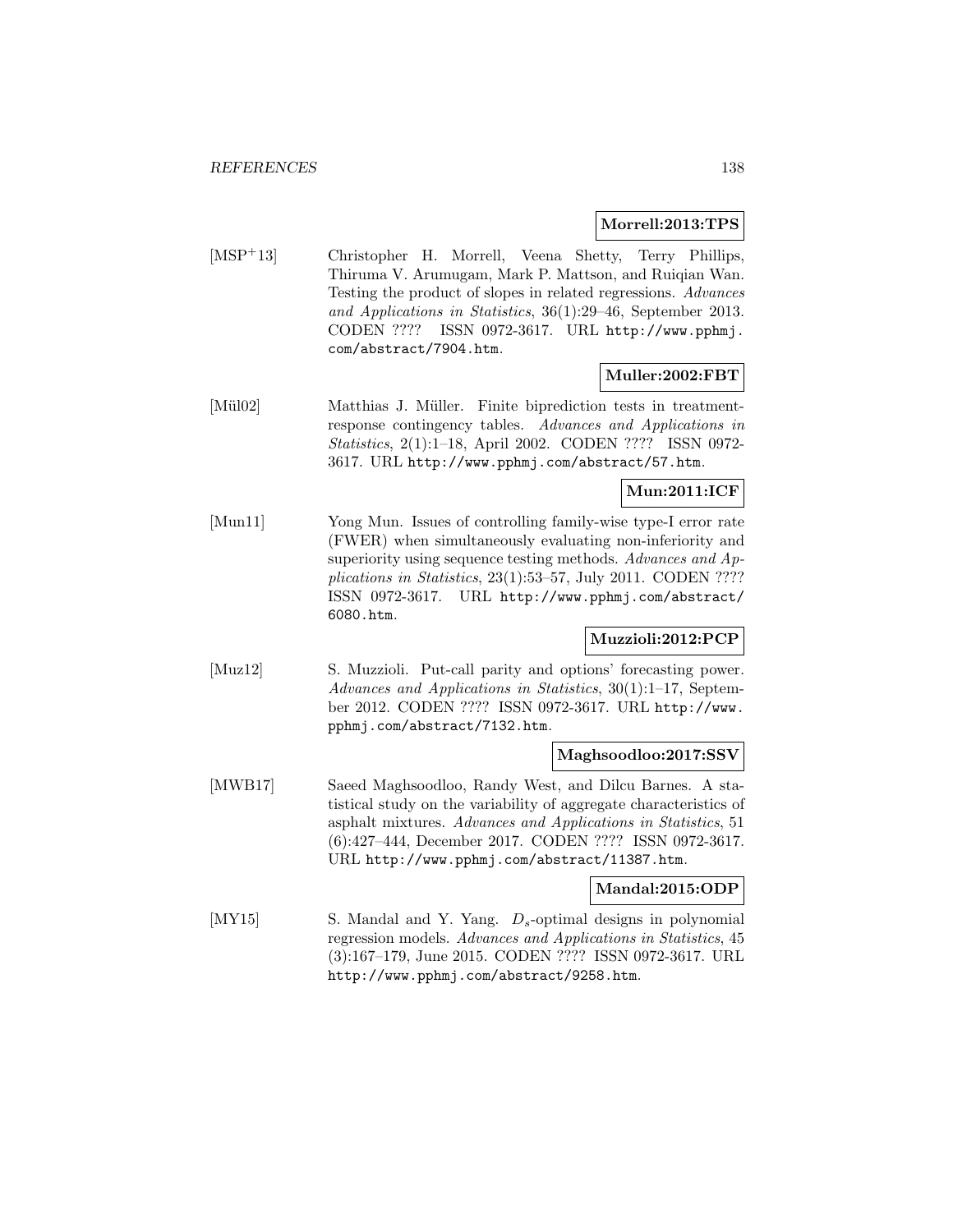### **Nagar:2005:PHF**

[NA05] Daya K. Nagar and José Angel Alvarez. Properties of the hypergeometric function type I distribution. Advances and Applications in Statistics, 5(3):341–351, December 2005. CO-DEN ???? ISSN 0972-3617. URL http://www.pphmj.com/ abstract/666.htm.

## **Nagar:2004:NCC**

[NBA04] Daya K. Nagar, Elizabeth Bedoya, and Elkin Lubin Arias. Non-central complex matrix-variate beta distribution. Advances and Applications in Statistics, 4(3):287–302, December 2004. CODEN ???? ISSN 0972-3617. URL http://www. pphmj.com/abstract/437.htm.

## **Nandram:2015:BAR**

[NBL15] Balgobin Nandram, Dhiman Bhadra, and Yiwei Liu. A Bayesian analysis of racial differences in treatment among breast cancer patients. Advances and Applications in Statistics, 45(2):75–104, May 2015. CODEN ???? ISSN 0972-3617. URL http://www.pphmj.com/abstract/9174.htm.

## **Nagar:2003:TMC**

[NC03] Daya K. Nagar and María Eugenia Castañeda. Testing multisample compound symmetry. Advances and Applications in Statistics, 3(3):285–292, December 2003. CODEN ???? ISSN 0972-3617. URL http://www.pphmj.com/abstract/ 313.htm.

## **Navaei:2017:SPP**

[ND17] L. Navaei and R. Dayanian. On some properties of a pseudoprobability space. Advances and Applications in Statistics, 50 (2):85–95, February 2017. CODEN ???? ISSN 0972-3617. URL http://www.pphmj.com/abstract/10579.htm.

## **Ning:2008:DUI**

[Nin08] Wei Ning. Detecting an unconditionally identifiable pattern in two-way ANOVA. Advances and Applications in Statistics, 9(2):247–260, August 2008. CODEN ???? ISSN 0972-3617. URL http://www.pphmj.com/abstract/3449.htm.

## **Nishiyama:2009:MCA**

[Nis09] Takahiro Nishiyama. On the multiple comparisons among the components of the mean vector in repeated measure design.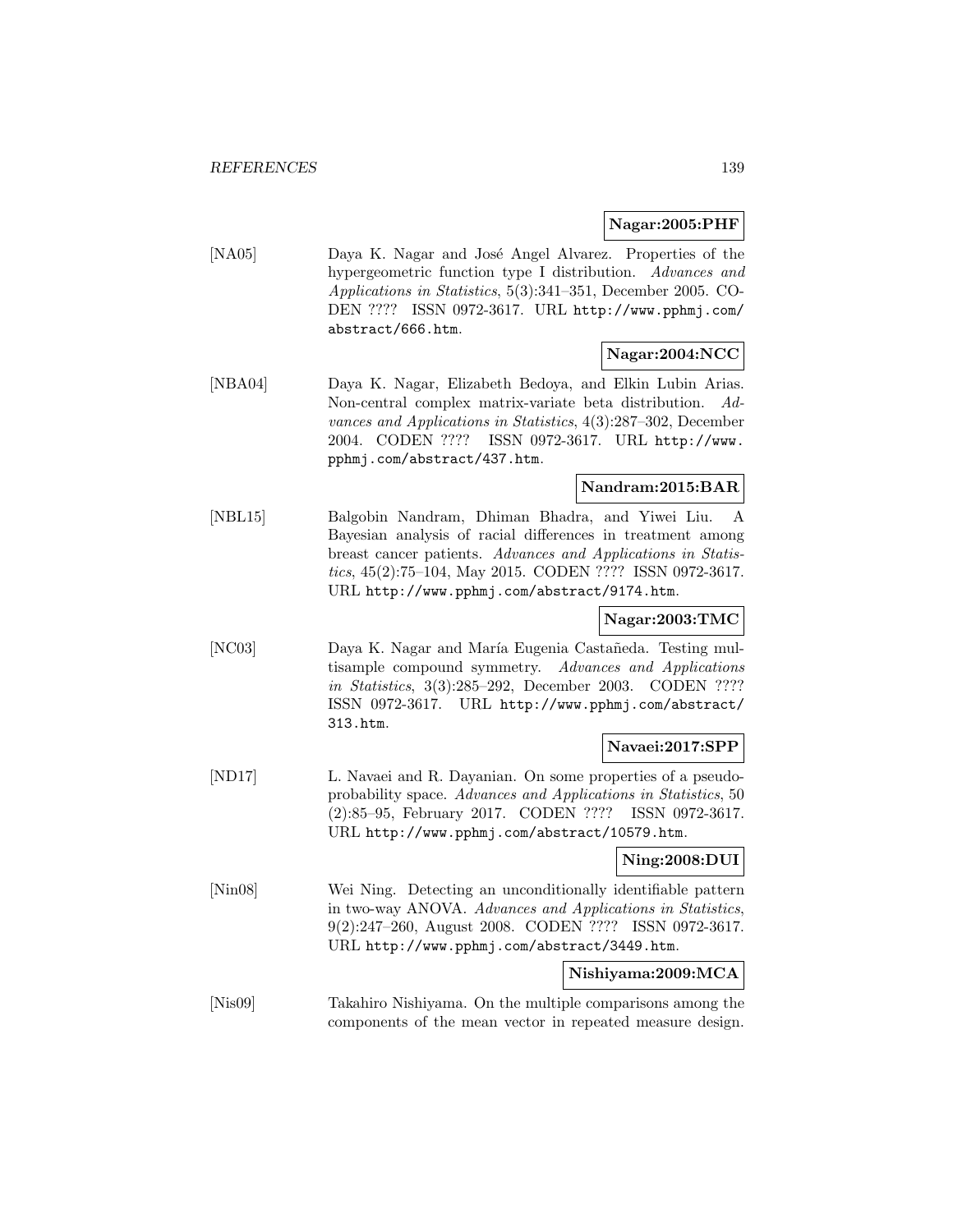Advances and Applications in Statistics, 11(2):255–272, April 2009. CODEN ???? ISSN 0972-3617. URL http://www. pphmj.com/abstract/3983.htm.

# **Niwitpong:2017:GCI**

[Niw17] Suparat Niwitpong. Generalized confidence intervals for function of variances of lognormal distributions. Advances and Applications in Statistics, 51(2):151–163, August 2017. CO-DEN ???? ISSN 0972-3617. URL http://www.pphmj.com/ abstract/11081.htm.

## **Nishino:2013:BWE**

[NK13] Haruhisa Nishino and Kazuhiko Kakamu. Bayesian Whittle estimation of ARFIMA model. Advances and Applications in Statistics, 37(2):149–170, December 2013. CODEN ???? ISSN 0972-3617. URL http://www.pphmj.com/abstract/ 7970.htm.

## **Niwitpong:2011:CIR**

[NKaN11] Suparat Niwitpong, Sanoe Koonprasert, and Sa aat Niwitpong. Confidence intervals for the ratio of normal means with a known coefficient of variation. Advances and Applications in Statistics, 25(1):47–61, November 2011. CODEN ???? ISSN 0972-3617. URL http://www.pphmj.com/abstract/ 6430.htm.

## **Nkodia:2009:APE**

[Nko09] Merlin Guy Nkodia. Amortization possibilities in the explosive evolution of poverty in Congo–Brazzaville: an econometrical approach. Advances and Applications in Statistics, 11(1):65– 85, February 2009. CODEN ???? ISSN 0972-3617. URL http://www.pphmj.com/abstract/3972.htm.

### **Nkodia:2010:ILS**

[Nko10] Merlin Guy Nkodia. Impact of the labour supply on an economic system: an econometrical approach on Congolese data. Advances and Applications in Statistics, 18(2):127–160, October 2010. CODEN ???? ISSN 0972-3617. URL http://www. pphmj.com/abstract/5403.htm.

## **Nidsunkid:2021:PCC**

[NL21] Sudarat Nidsunkid and Mena Lao. The performance of control chart for individual measurements when the process data are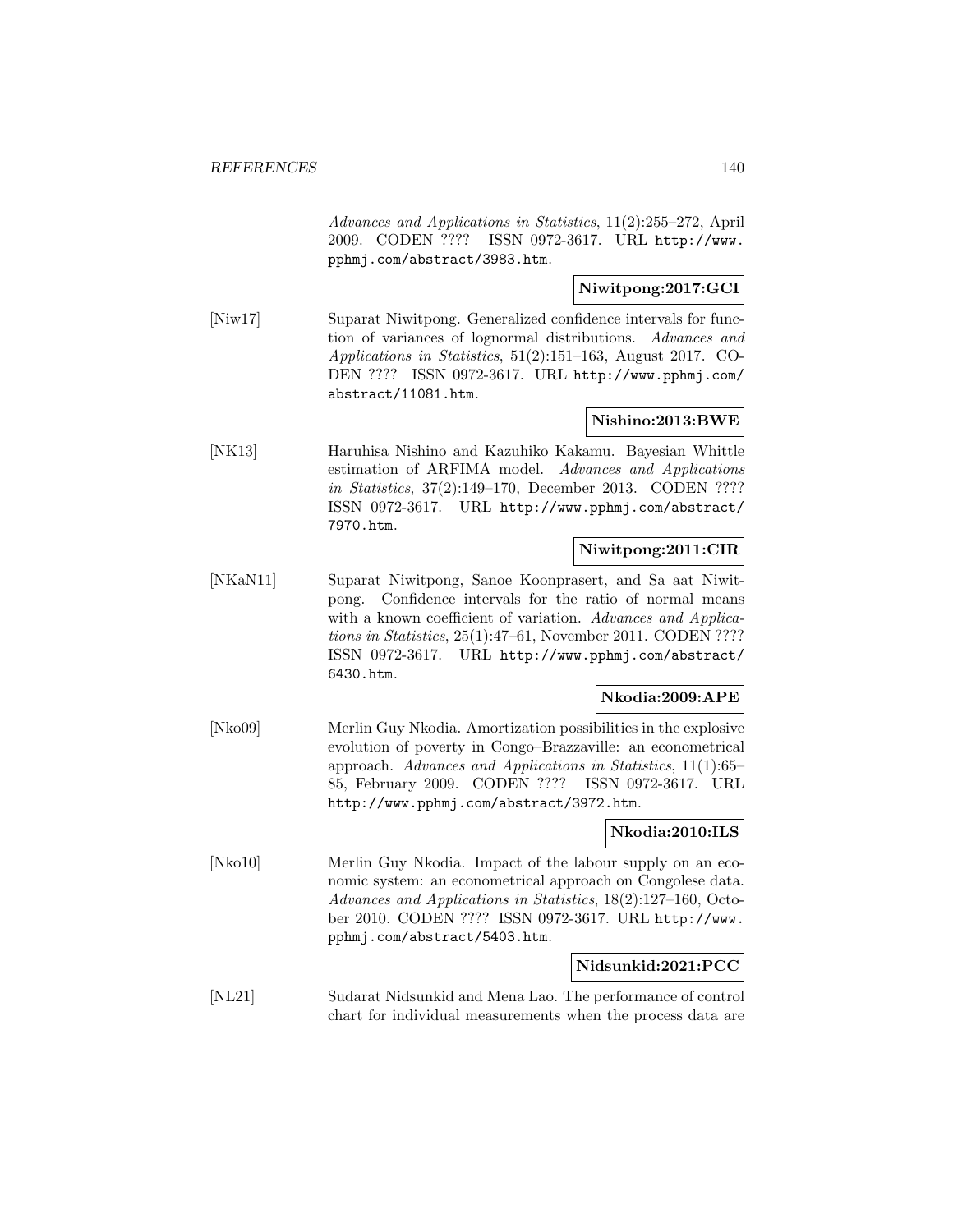uniformly distributed. Advances and Applications in Statistics, 67(1):65–83, March 2021. CODEN ???? ISSN 0972-3617. URL http://www.pphmj.com/abstract/13713.htm.

## **Nasiru:2016:GET**

[NLI16] Suleman Nasiru, Albert Luguterah, and Mohammed Muniru Iddrisu. Generalized Erlang-truncated exponential distribution. Advances and Applications in Statistics, 48(4):273–301, April 2016. CODEN ???? ISSN 0972-3617. URL http:// www.pphmj.com/abstract/9853.htm.

## **Nag:2004:TSL**

[NM04] Ashok K. Nag and Amit Mitra. Time series lag selection using genetic algorithm. Advances and Applications in Statistics, 4 (2):233–251, August 2004. CODEN ???? ISSN 0972-3617. URL http://www.pphmj.com/abstract/434.htm.

## **Nasiru:2018:EGH**

[NMN18] Suleman Nasiru, Peter N. Mwita, and Oscar Ngesa. Exponentiated generalized half logistic Burr X distribution. Advances and Applications in Statistics, 52(3):145–169, March 2018. CODEN ???? ISSN 0972-3617. URL http://www. pphmj.com/abstract/11562.htm.

### **Nduati:2020:AKI**

[NMW20] Dorcas W. Nduati, Levi N. Mbugua, and Moses W. Wakoli. Application of Kumaraswamy inverse Weibull distribution in modeling survival data. Advances and Applications in Statistics, 64(1):1–22, September 2020. CODEN ???? ISSN 0972- 3617. URL http://www.pphmj.com/abstract/13331.htm.

#### **Navarro:2005:NDN**

[NR05] Jorge Navarro and José M. Ruiz. A note on the discrete normal distribution. Advances and Applications in Statistics, 5(2): 229–245, August 2005. CODEN ???? ISSN 0972-3617. URL http://www.pphmj.com/abstract/558.htm.

### **Noskov:2020:ACD**

[NV20] S. I. Noskov and A. S. Vergasov. Application criterion of displacement when choosing the method of evaluating the parameters of regression equations. Advances and Applications in Statistics, 61(1):89–94, March 2020. CODEN ???? ISSN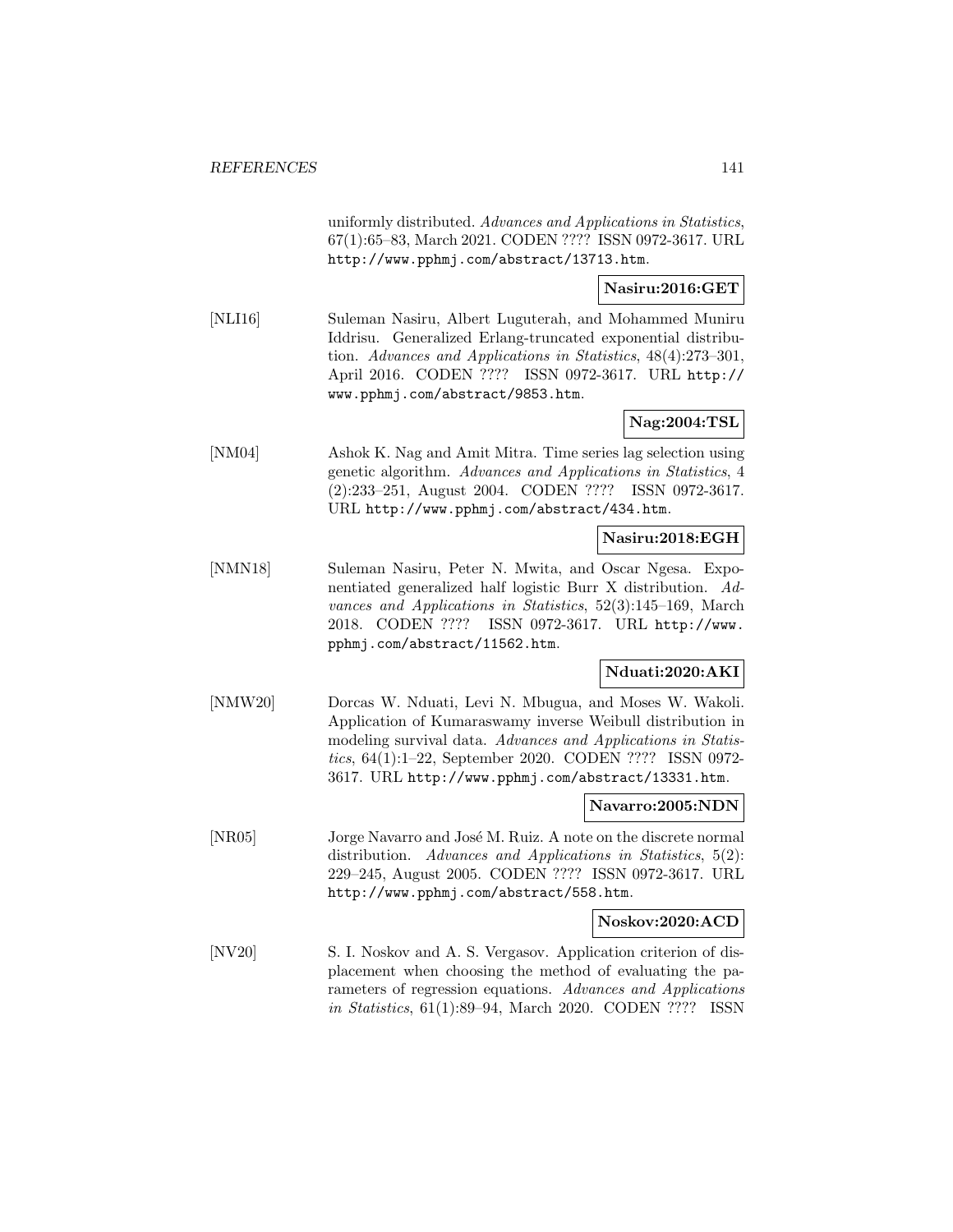0972-3617. URL http://www.pphmj.com/abstract/13098. htm.

## **Niwitpong:2016:CIDa**

[NW16] Suparat Niwitpong and Arunee Wongkhao. Confidence intervals for the difference between inverse of normal means. Advances and Applications in Statistics, 48(5):337–347, May 2016. CODEN ???? ISSN 0972-3617. URL http://www. pphmj.com/abstract/9912.htm.

### **Nwabueze:2009:PER**

[Nwa09] Joy Chioma Nwabueze. Pattern of exchange rate movement of seven underdeveloped countries. Advances and Applications in Statistics, 13(2):193–204, December 2009. CODEN ???? ISSN 0972-3617. URL http://www.pphmj.com/abstract/ 4448.htm.

### **Oukid:2009:BBP**

[OA09] Nadia Oukid and Amar Aissani. Bounds on busy period for queues with breakdowns. Advances and Applications in Statistics, 11(2):137–156, April 2009. CODEN ???? ISSN 0972- 3617. URL http://www.pphmj.com/abstract/3975.htm.

# **Okagbue:2019:CFE**

[OAA19] Hilary I. Okagbue, Muminu O. Adamu, and Timothy A. Anake. Closed form expression of the quantile function of Maxwell–Boltzmann distribution. Advances and Applications in Statistics, 54(2):179–197, February 2019. CODEN ???? ISSN 0972-3617. URL http://www.pphmj.com/abstract/ 12397.htm.

### **Oida:2011:EVB**

[Oid11] Kazumasa Oida. Enhanced variance-based suspended stream detection. Advances and Applications in Statistics, 24(1):7– 33, September 2011. CODEN ???? ISSN 0972-3617. URL http://www.pphmj.com/abstract/6187.htm.

# **Okango:2016:OGC**

[OKM16] Ayubu Anapapa Okango, Joseph Kipsigei Koske, and John Muindi Mutiso. Optimization of germination conditions of Melia volkensii by response surface methodology. Advances and Applications in Statistics, 49(3):195–210, September 2016. CODEN ???? ISSN 0972-3617. URL http://www.pphmj. com/abstract/10079.htm.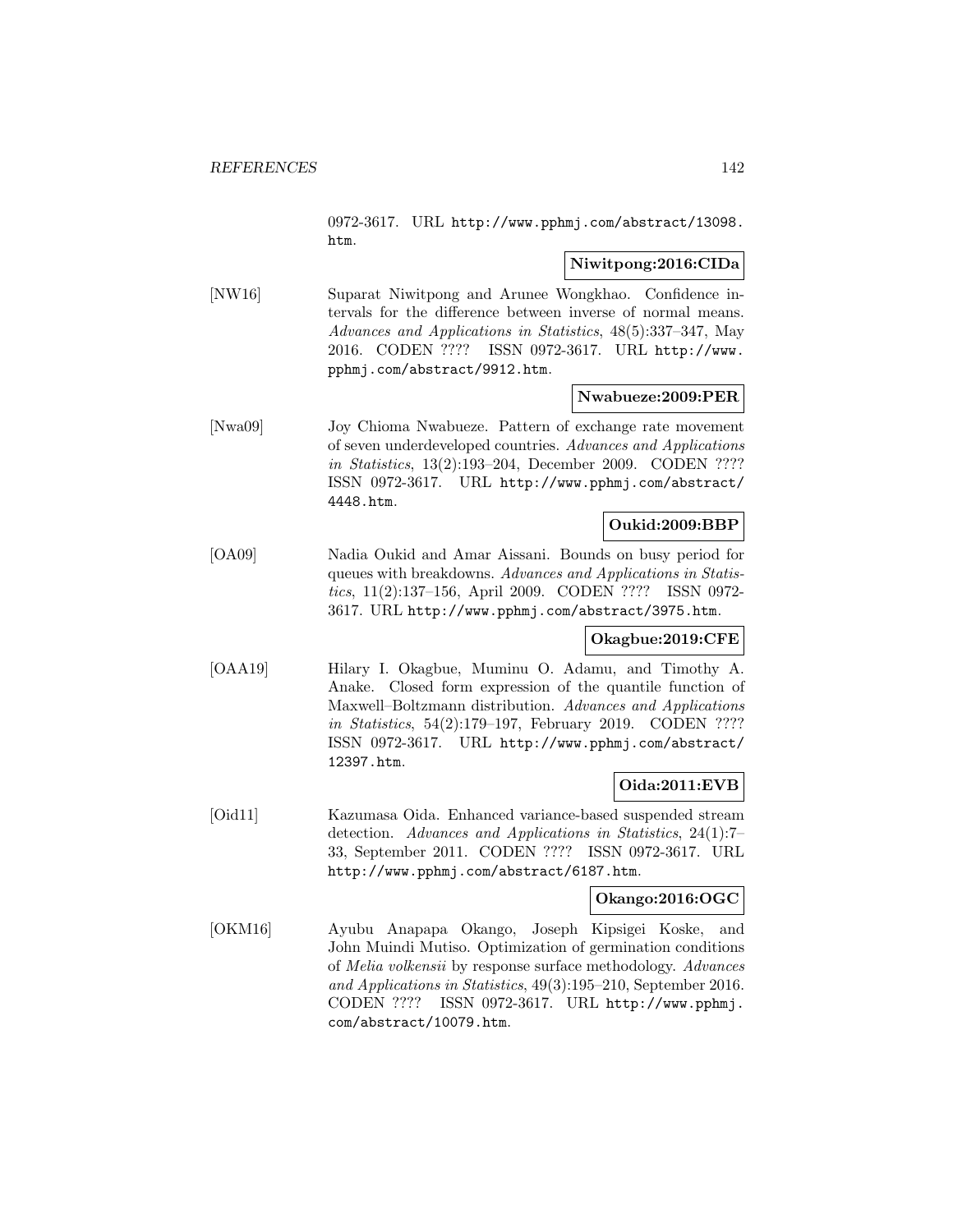#### **Omara:2018:WLW**

[Oma18] Tarek M. Omara. Weight LAD and weight LAD ridge estimator for seemingly unrelated regression models. Advances and Applications in Statistics, 52(6):375–389, June 2018. CO-DEN ???? ISSN 0972-3617. URL http://www.pphmj.com/ abstract/11719.htm.

## **Omara:2019:MLT**

[Oma19] Tarek M. Omara. Modification of Liu-type estimator for two SUR model. Advances and Applications in Statistics, 55(1): 47–66, March 2019. CODEN ???? ISSN 0972-3617. URL http://www.pphmj.com/abstract/12443.htm.

## **Ogola:2019:GIW**

[OMO19] Anthony C. Ogola, Levi N. Mbugua, and George O. Orwa. The gamma inverse Weibull Poisson distribution with application to survival data. Advances and Applications in Statistics, 59 (2):149–172, December 2019. CODEN ???? ISSN 0972-3617. URL http://www.pphmj.com/abstract/12955.htm.

### **Odiase:2007:EPP**

[OO07] J. I. Odiase and S. M. Ogbonmwan. Exact permutation paradigm in multisample experiments. Advances and Applications in Statistics, 7(3):417–434, December 2007. CO-DEN ???? ISSN 0972-3617. URL http://www.pphmj.com/ abstract/2721.htm.

### **Omoregie:2020:FNP**

[OO20] David E. Omoregie and Patrick Osatohanmwen. Forecasting Nigeria's per capita disposable income using the SARIMA time series framework. Advances and Applications in Statistics, 64(1):23–32, September 2020. CODEN ???? ISSN 0972- 3617. URL http://www.pphmj.com/abstract/13332.htm.

## **Olatayo:2011:RBM**

[OOA11] T. O. Olatayo, A. I. Oredein, and A. A. Akomolafe. Residual bootstrap method: an approach to model validation. Advances and Applications in Statistics, 25(2):109–113, December 2011. CODEN ???? ISSN 0972-3617. URL http://www.pphmj. com/abstract/6476.htm.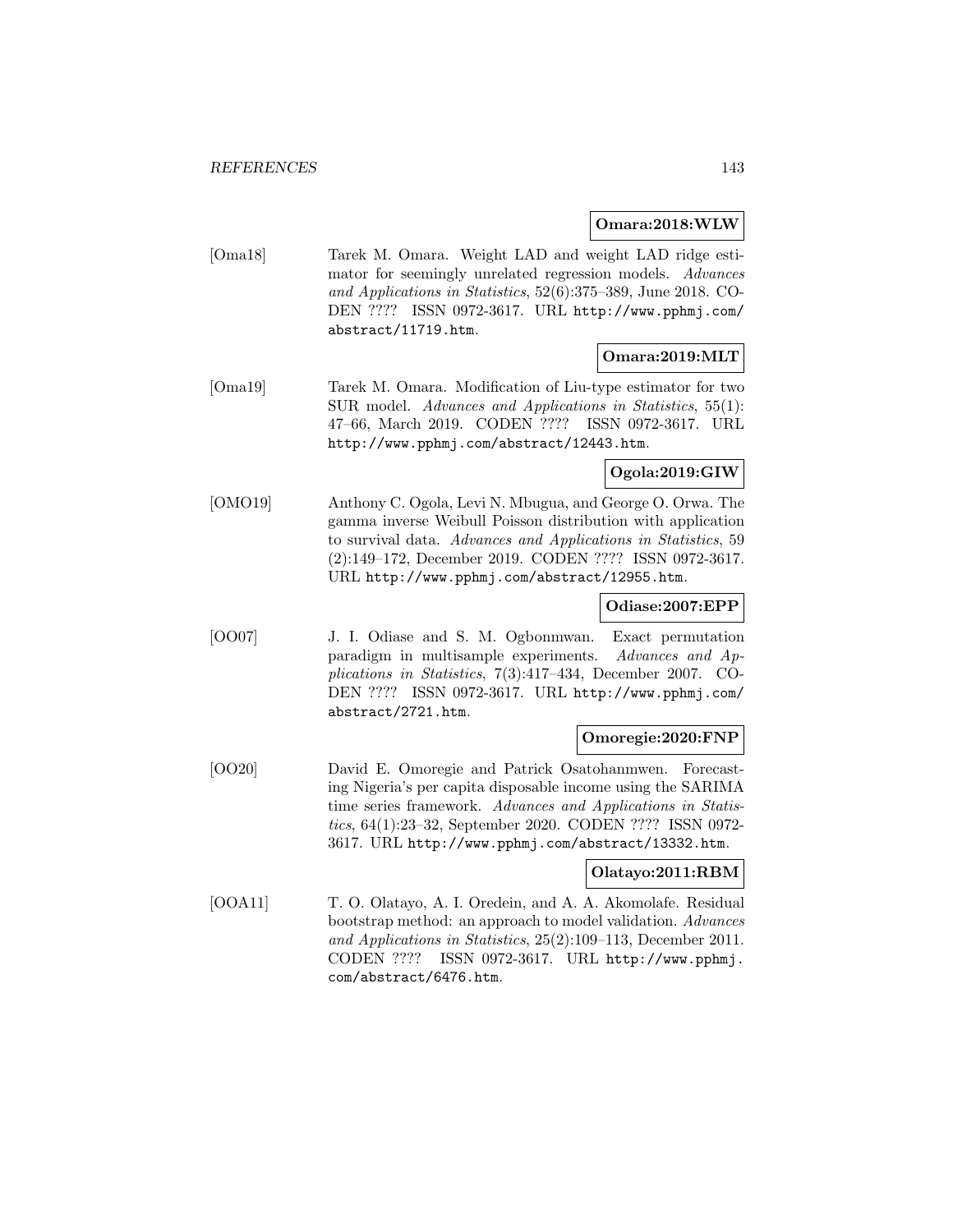## **Omidi:2017:RSA**

[ORMPL17] Mostafa Omidi, Mohsen Rostamy-Malkhalifeh, Ali Payan, and Farhad Hosseinzadeh Lotfi. Radial sensitivity analysis of left, right, and overall returns to scale using the virtual anti-ideal unit. Advances and Applications in Statistics, 50(2):137–171, February 2017. CODEN ???? ISSN 0972-3617. URL http:/ /www.pphmj.com/abstract/10583.htm.

## **Oluyede:2007:WCV**

[OT07] Broderick O. Oluyede and Mekki Terbeche. On weighted covariance and vitality orderings with application to the exponential family. Advances and Applications in Statistics, 7(2): 175–192, August 2007. CODEN ???? ISSN 0972-3617.

## **Ozturk:2001:RER**

 $[Oz t01]$  –  $Omer Oztürk$ . Robust estimation of regression and scale parameters in linear models. Advances and Applications in Statistics, 1(1):59–87, April 2001. CODEN ???? ISSN 0972- 3617. URL http://www.pphmj.com/abstract/35.htm.

## **Pintar:2013:PBM**

[PACW13] Adam L. Pintar, Christine M. Anderson-Cook, and Huaiqing Wu. Prediction-based model selection for Bayesian multiple regression models. Advances and Applications in Statistics, 32 (2):83–117, February 2013. CODEN ???? ISSN 0972-3617. URL http://www.pphmj.com/abstract/7441.htm.

## **Pappas:2011:TPL**

[PAL11] Vasileios Pappas, Konstantinos Adamidis, and Sotirios Loukas. A three-parameter lifetime distribution. Advances and Applications in Statistics, 20(2):159–167, February 2011. CODEN ???? ISSN 0972-3617. URL http://www.pphmj. com/abstract/5792.htm.

### **Pararai:2010:UGP**

[Par10] Mavis Pararai. Underreporting in generalized Poisson regression model with an application to demand for medical care data. Advances and Applications in Statistics, 16(1):1–15, May 2010. CODEN ???? ISSN 0972-3617. URL http:// www.pphmj.com/abstract/5013.htm.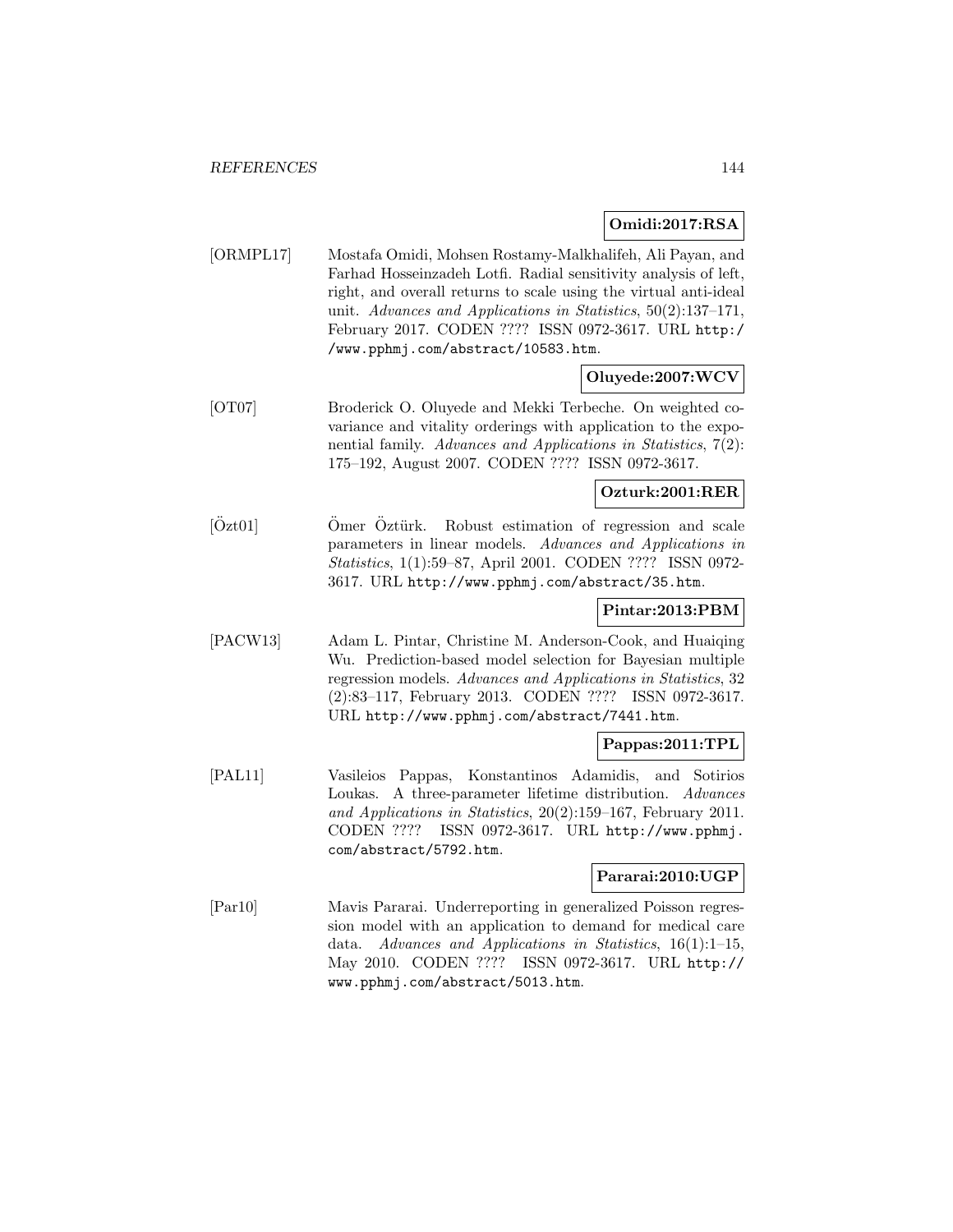#### **Peschell:2004:TEA**

[PBS<sup>+</sup>04] K. J. Peschell, S. Bae, R. Shanmugam, A. A. Bartolucci, and K. P. Singh. Therapeutic equivalence assessment (TEA) for exponential data. Advances and Applications in Statistics, 4 (1):1–14, April 2004. CODEN ???? ISSN 0972-3617. URL http://www.pphmj.com/abstract/317.htm.

## **Pailden:2013:ELR**

[PC13] Junvie Pailden and Hanfeng Chen. Empirical likelihood ratio test for difference of the means of zero-inflated populations. Advances and Applications in Statistics, 35(1):29–55, July 2013. CODEN ???? ISSN 0972-3617. URL http://www. pphmj.com/abstract/7783.htm.

## **Paneru:2014:RAU**

[PC14] Khyam Paneru and Hanfeng Chen. Regression analysis under complex probability sampling designs in presence of many zero-value responses. Advances and Applications in Statistics, 40(1):1–29, May 2014. CODEN ???? ISSN 0972-3617. URL http://www.pphmj.com/abstract/8459.htm.

### **Panityakul:2018:AMA**

[PC18] Thammarat Panityakul and Ronnason Chinram. Applied meta-analysis for teacher research in southern border provinces of Thailand. Advances and Applications in Statistics, 52(6):391–400, June 2018. CODEN ???? ISSN 0972-3617. URL http://www.pphmj.com/abstract/11720.htm.

### **Percontini:2013:NBF**

[PCB13] Ana Percontini, Gauss M. Cordeiro, and Marcelo Bourguignon. The G-negative binomial family: general properties and applications. Advances and Applications in Statistics, 35 (2):127–160, August 2013. CODEN ???? ISSN 0972-3617. URL http://www.pphmj.com/abstract/7846.htm.

#### **Pero-Cebollero:2018:SRS**

[PCGOMF18] Maribel Peró-Cebollero, Joan Guàrdia-Olmos, and Núria Mancho-Fora. A systematic review of simulation procedures for FMRI connectivity studies. Advances and Applications in Statistics, 53(1):29–69, July 2018. CODEN ???? ISSN 0972- 3617. URL http://www.pphmj.com/abstract/11779.htm.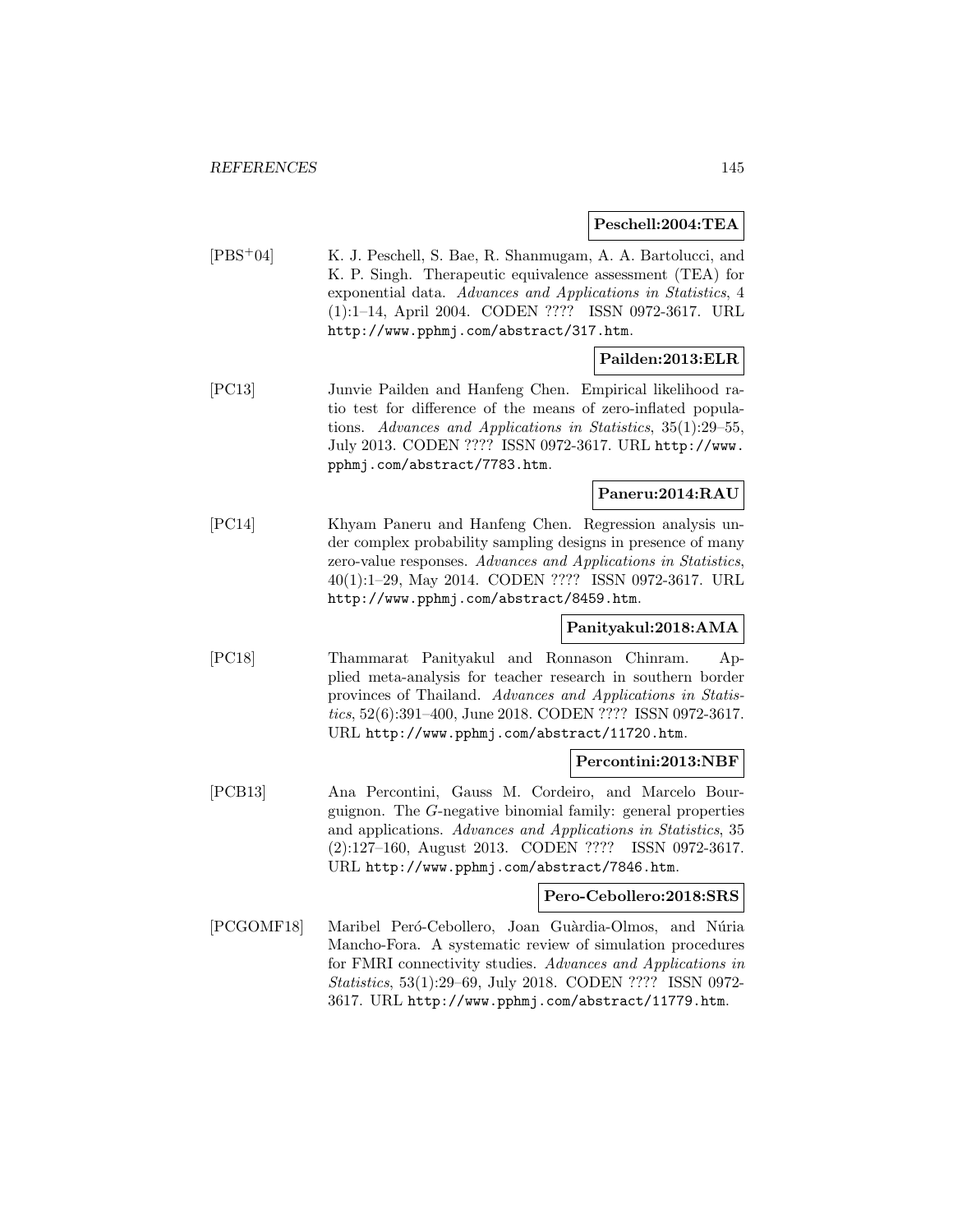### **Pero-Cebollero:2011:CCI**

[PCSMGO11] Maribel Peró-Cebollero, Juan Delgado Sánchez-Mateos, and Joan Guàrdia-Olmos. Comparison of confidence intervals based on the median as a robust alternative to the classic hypotheses test. Advances and Applications in Statistics, 24(1): 67–82, September 2011. CODEN ???? ISSN 0972-3617. URL http://www.pphmj.com/abstract/6190.htm.

### **Panagiotakos:2007:CTD**

[PD07] Demosthenes B. Panagiotakos and George Dedoussis. Classification trees in determining health outcomes, using genetic information. Advances and Applications in Statistics, 7(2): 303–311, August 2007. CODEN ???? ISSN 0972-3617.

**Panagiotakos:2009:ESR**

[PD09] Demosthenes B. Panagiotakos and Urania Dafni. Evaluation of stopping rules for stochastic curtailment. Advances and Applications in Statistics, 12(1):25–36, June 2009. CODEN ???? ISSN 0972-3617. URL http://www.pphmj.com/abstract/ 3999.htm.

## **Paraguas:2006:SLA**

[PDK06] Ferdinand J. Paraguas, Madan Mohan Dey, and Anton Abdulbasah Kamil. Spatial linear approximate to almost ideal demand system. Advances and Applications in Statistics, 6 (3):361–375, December 2006. CODEN ???? ISSN 0972-3617. URL http://www.pphmj.com/abstract/2220.htm.

#### **Pararai:2006:GPR**

[PFL06] Mavis Pararai, Felix Famoye, and Carl Lee. Generalized Poisson regression model for underreported counts. Advances and Applications in Statistics, 6(3):305–322, December 2006. CO-DEN ???? ISSN 0972-3617. URL http://www.pphmj.com/ abstract/2216.htm.

## **Pacella:2010:PCE**

[PG10] Massimo Pacella and Antonio Grieco. Production cost estimation by linear regression analysis: a case study of model selection in manufacturing. Advances and Applications in Statistics, 16(2):103–121, June 2010. CODEN ???? ISSN 0972-3617. URL http://www.pphmj.com/abstract/5156.htm.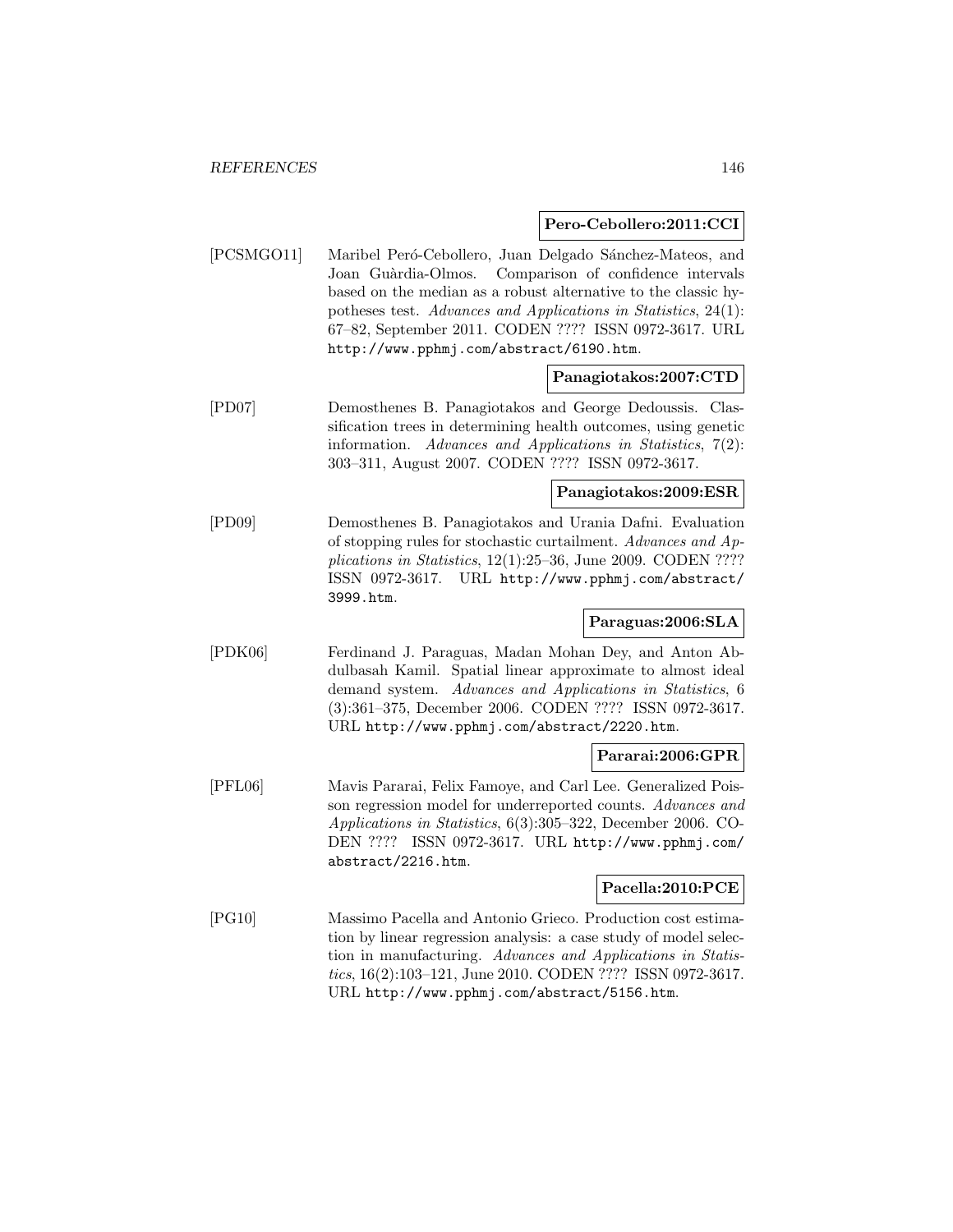### **Pang:2007:BAE**

[PHTY07] Wan Kai Pang, Shui Hung Hou, Marvin D. Troutt, and Bosco Wing Tong Yu. A Bayesian approach to the estimation of Pareto distribution with an application in insurance. Advances and Applications in Statistics, 7(3):389–401, December 2007. CODEN ???? ISSN 0972-3617. URL http://www.pphmj. com/abstract/2719.htm.

### **Pirouz:2016:CAB**

[PK16] Behzad Pirouz and Esmaile Khorram. A computational approach based on the e-constraint method in multi-objective optimization problems. Advances and Applications in Statistics, 49(6):453–483, December 2016. CODEN ???? ISSN 0972-3617. URL http://www.pphmj.com/abstract/10382. htm.

## **Pandit:2017:TAP**

[PK17] Parameshwar V. Pandit and Savitha Kumari. On testing against positive quadrant dependence based on sub-sample order statistics. Advances and Applications in Statistics, 50(2): 107–121, February 2017. CODEN ???? ISSN 0972-3617. URL http://www.pphmj.com/abstract/10581.htm.

## **Pourahmad:2016:OCS**

[PKKHM<sup>+</sup>16] Saeedeh Pourahmad, Mahmood Kharrati-Kopaei, Zahra Hosseini-Moghadam, Sadat Nouri, and Mojgan Akbarzadeh Jahromi. An optimal combination of several binary markers based on Neyman–Pearson lemma: with an application to immunohistochemical markers for the diagnosis of classical Hodgkin lymphoma. Advances and Applications in Statistics, 48(5):369–389, May 2016. CODEN ???? ISSN 0972-3617. URL http://www.pphmj.com/abstract/9915.htm.

## **Piri:2018:SPW**

[PLRaB18] Maliheh Piri, Farhad Hosseinzadeh Lotfi, Mohsen Rostamyalkhalifeh, and Mohammad Hasan Behzadi. The selection of projects within constrained resources using stochastic data envelopment analysis. Advances and Applications in Statistics, 52(3):171–201, March 2018. CODEN ???? ISSN 0972-3617. URL http://www.pphmj.com/abstract/11563.htm.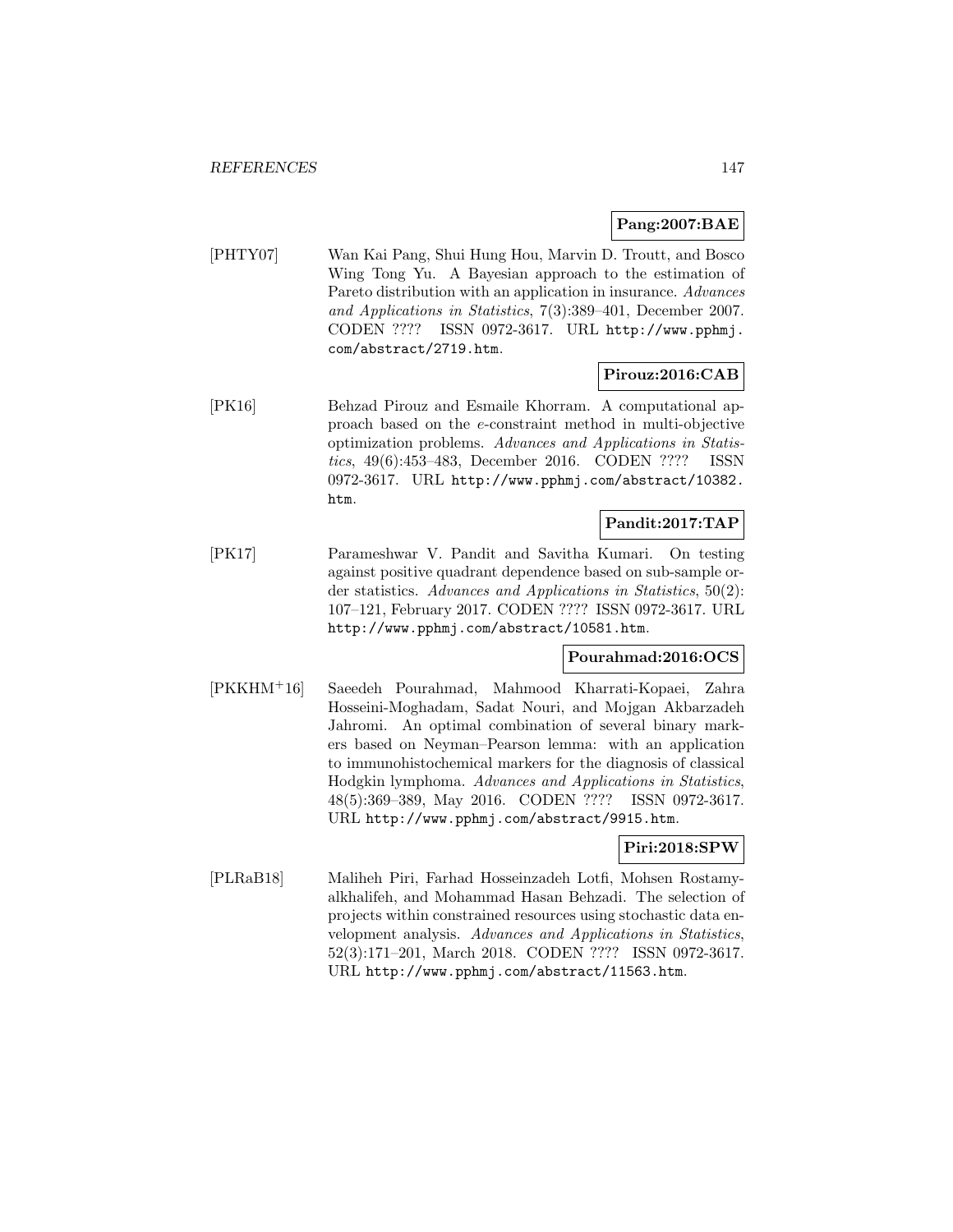# **Prado:2015:DSM**

| [PLRV15]   | Silvia Maria Prado, Francisco Louzada, José Gilberto Rinaldi,<br>and Marcio Luis Lanfredi Viola. A distribution for service<br>model. Advances and Applications in Statistics, 44(1):1-19,<br>January 2015. CODEN ???? ISSN 0972-3617. URL http://<br>www.pphmj.com/abstract/9014.htm.                                                                  |
|------------|---------------------------------------------------------------------------------------------------------------------------------------------------------------------------------------------------------------------------------------------------------------------------------------------------------------------------------------------------------|
|            | Punathumparambath:2021:NAE                                                                                                                                                                                                                                                                                                                              |
| [PM21]     | Bindu Punathumparambath and Kannan Vadakkadath Meethal.<br>New approach for estimating differentially expressed genes in<br>microarray. Advances and Applications in Statistics, 66(2):<br>191-208, February 2021. CODEN ???? ISSN 0972-3617. URL<br>http://www.pphmj.com/abstract/13670.htm.                                                           |
|            | Porto:2015:TIM                                                                                                                                                                                                                                                                                                                                          |
| [PMS15]    | Rogério F. Porto, Oscar E. Molina, and Gladys E. Salcedo. A<br>tv-ivar model for multivariate irregular time series. Advances<br>and Applications in Statistics, 45(3):181-200, June 2015. CO-<br>DEN ???? ISSN 0972-3617. URL http://www.pphmj.com/<br>abstract/9259.htm.                                                                              |
|            | Polymenis:2019:NAD                                                                                                                                                                                                                                                                                                                                      |
| [Pol19]    | Athanase Polymenis. A note on the asymptotic distribution of<br>Student's $t$ for $AR(1)$ processes. Advances and Applications in<br>Statistics, 56(1):37-42, May 2019. CODEN ???? ISSN 0972-<br>3617. URL http://www.pphmj.com/abstract/12564.htm.                                                                                                     |
|            | Panagiotakos:2002:AAS                                                                                                                                                                                                                                                                                                                                   |
| [PPT02]    | D. B. Panagiotakos, C. Pitsavos, and G. Tzavelas. An attempt<br>to analyze series of epidemiological data using multiple corre-<br>spondence analysis: an application to cardio2000 database.<br>Advances and Applications in Statistics, 2(2):139-147, August<br>CODEN ????<br>ISSN 0972-3617. URL http://www.<br>2002.<br>pphmj.com/abstract/107.htm. |
|            | Palmeros-Rojas:2014:ECP                                                                                                                                                                                                                                                                                                                                 |
| [PRVATS14] | Oscar Palmeros-Rojas, José A. Villaseñor-Alva, and Fran-<br>cisco S. Tajonar-Sanabria. Estimation of a change-point in<br>the Weibull regression model. Advances and Applications<br>in Statistics, 43(2):107-118, December 2014. CODEN ????<br>ISSN 0972-3617. URL http://www.pphmj.com/abstract/<br>8860.htm.                                         |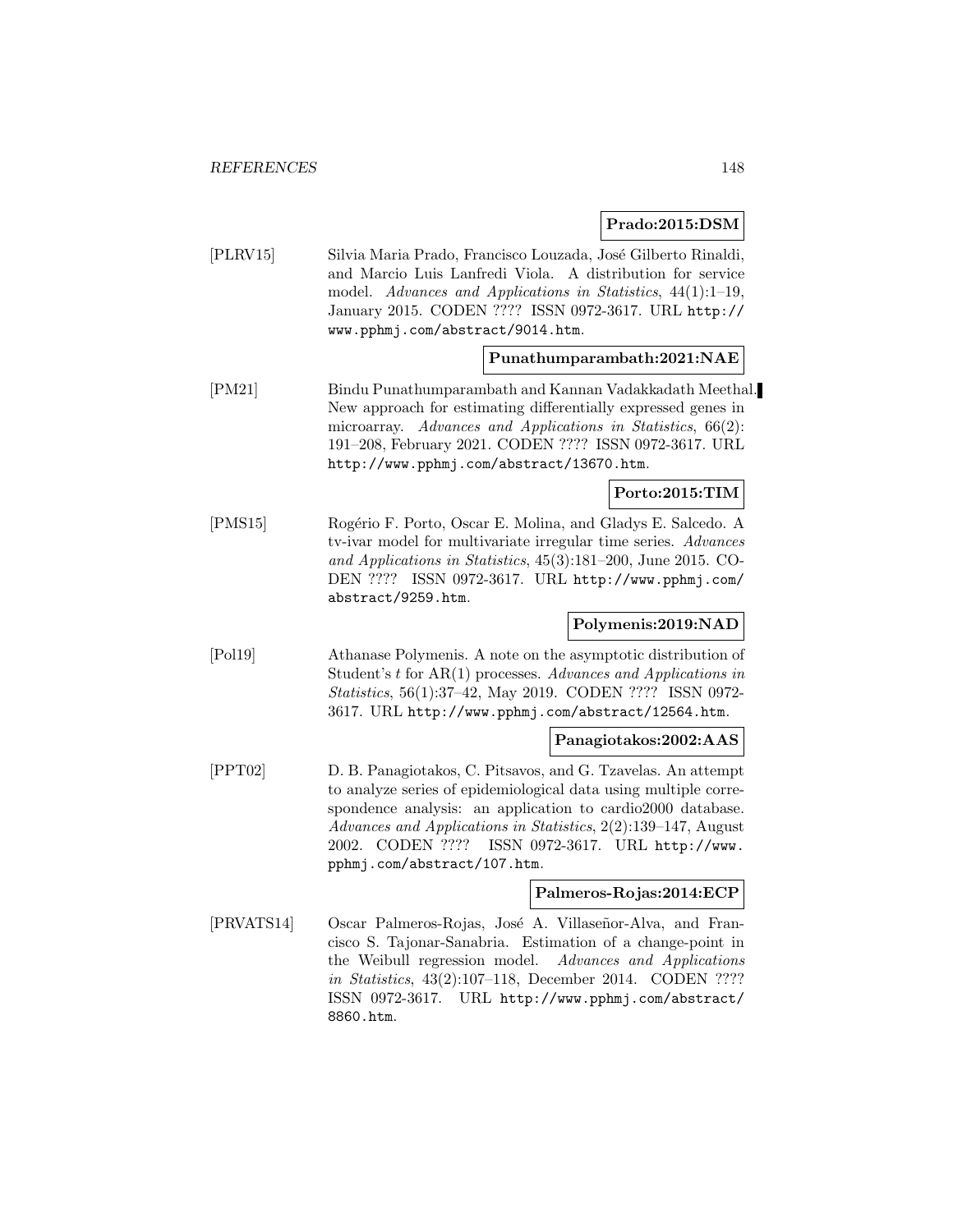## **Phantu:2018:DCM**

[PSA18] Suganya Phantu, Saowanit Sukparungsee, and Yupaporn Areepong. Dma chart monitoring of the first integer-valued autoregressive processes of Poisson counts. Advances and Applications in Statistics, 52(2):97–119, February 2018. CO-DEN ???? ISSN 0972-3617. URL http://www.pphmj.com/ abstract/11505.htm.

### **Pouresmaeil:2017:EMU**

[PSKF17] Hassan Pouresmaeil, Elyas Shivanian, Esmaile Khorram, and Hassan Salehi Fathabadi. An extended method using TOP-SIS and VIKOR for multiple attribute decision making with multiple decision makers and single valued neutrosophic numbers. Advances and Applications in Statistics, 50(4):261–292, April 2017. CODEN ???? ISSN 0972-3617. URL http:// www.pphmj.com/abstract/10640.htm.

## **Pavlenko:2004:OWH**

[PvR04] Tatjana Pavlenko and Dietrich von Rosen. On the optimal weighting of high-dimensional Bayesian networks. Advances and Applications in Statistics, 4(3):357–377, December 2004. CODEN ???? ISSN 0972-3617. URL http://www.pphmj. com/abstract/440.htm.

## **Qumsiyeh:2017:BAT**

[QDG17] Maher Qumsiyeh, Robert Deis, and Dalton Gannon. Bootstrapping an autoregressive time series model using SAS. Advances and Applications in Statistics, 50(6):435–467, June 2017. CODEN ???? ISSN 0972-3617. URL http://www. pphmj.com/abstract/10940.htm.

### **Qyrana:2020:FSM**

[QF20] Mishel Qyrana and Silvia Figini. Feature selection and multicollinearity in supervised models. Advances and Applications in Statistics, 65(2):151–164, December 2020. CODEN ???? ISSN 0972-3617. URL http://www.pphmj.com/abstract/ 13571.htm.

### **Qureshi:2018:GEP**

[QH18] Naureen Riaz Muhammad Nouman Qureshi and Muhammad Hanif. Generalized estimator for population variance in systematic random sampling. Advances and Applications in Statistics, 53(6):771–788, December 2018. CODEN ???? ISSN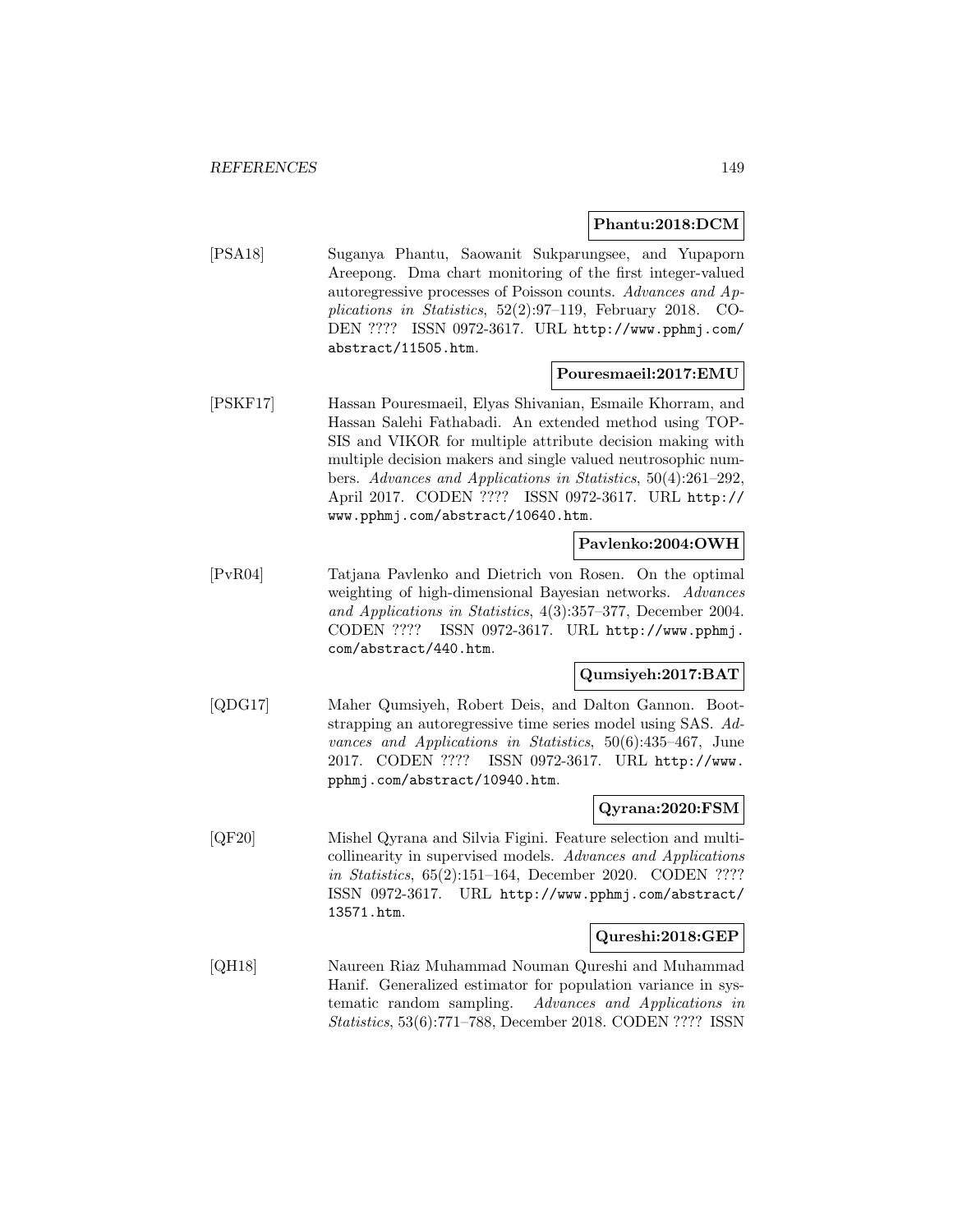0972-3617. URL http://www.pphmj.com/abstract/12235. htm.

## **Qureshi:2018:JIE**

[QKH18] Muhammad Nouman Qureshi, Sadia Khalil, and Muhammad Hanif. Joint influence of exponential ratio and exponential product estimator for the estimation clustered population mean in adaptive cluster sampling. Advances and Applications in Statistics, 53(1):13–28, July 2018. CODEN ???? ISSN 0972- 3617. URL http://www.pphmj.com/abstract/11778.htm.

## **Qin:2004:ELR**

[QTH04] Gengsheng Qin, Min Tsao, and Yu-Sheng Hsu. Empirical likelihood ratio confidence interval for the Winsorized mean. Advances and Applications in Statistics, 4(2):167–180, August 2004. CODEN ???? ISSN 0972-3617. URL http://www. pphmj.com/abstract/429.htm.

## **Rashid:2021:SWP**

[RA21] Muhammad Zahid Rashid and Ahmad Saeed Akhter. Survival weighted power function distribution with applications to medical, oceanology and metrology data. Advances and Applications in Statistics, 67(2):133–160, April 2021. CO-DEN ???? ISSN 0972-3617. URL http://www.pphmj.com/ abstract/13756.htm.

## **Rattan:2015:SRO**

[RAM15] Preety Rattan, Sangeeta Arora, and Kalpana K. Mahajan. Some results on ordering of Lorenz and related curves for power function distribution. Advances and Applications in Statistics, 44(1):21–41, January 2015. CODEN ???? ISSN 0972-3617. URL http://www.pphmj.com/abstract/9015. htm.

## **Ramadan:2016:EMG**

[Ram16a] Saleem Z. Ramadan. An efficient method for global optimization of black-box functions using one-dimensional interpolation and reduced design space. Advances and Applications in Statistics, 48(1):1–31, January 2016. CODEN ???? ISSN 0972- 3617. URL http://www.pphmj.com/abstract/9617.htm.

## **Ramadan:2016:NPS**

[Ram16b] Saleem Z. Ramadan. A note on planning the simple stepstress accelerated life test under Bayesian method and Type-I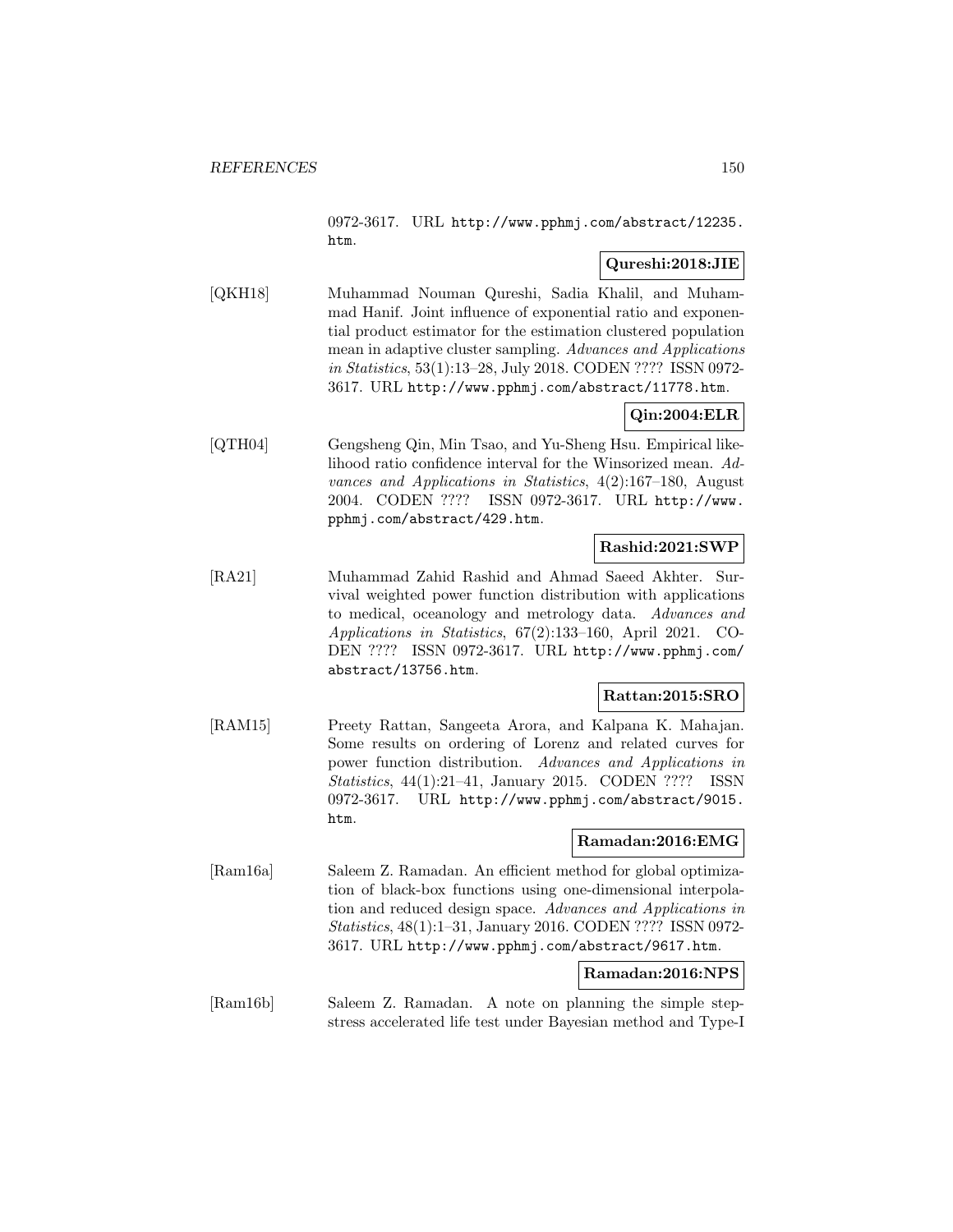right censoring. Advances and Applications in Statistics, 48 (3):185–204, March 2016. CODEN ???? ISSN 0972-3617. URL http://www.pphmj.com/abstract/9844.htm.

### **Ramadan:2016:STD**

[Ram16c] Saleem Z. Ramadan. Sampling target distributions based on support alteration and discretization. Advances and Applications in Statistics, 48(6):445–471, June 2016. CODEN ???? ISSN 0972-3617. URL http://www.pphmj.com/abstract/ 10000.htm.

## **Rasch:2011:DSE**

[Ras11] Dieter Rasch. Determining the size of experiments for ANOVA models. Advances and Applications in Statistics, 21(2):85–104, April 2011. CODEN ???? ISSN 0972-3617. URL http://www. pphmj.com/abstract/5818.htm.

### **Rashwan:2013:LBV**

[Ras13] Nasr Ibrahim Rashwan. A length-biased version of the generalized gamma distribution. Advances and Applications in Statistics, 32(2):119–137, February 2013. CODEN ???? ISSN 0972- 3617. URL http://www.pphmj.com/abstract/7442.htm.

#### **Rashwan:2015:EPM**

[Ras15] Nasr Ibrahim Rashwan. Estimation of the parameters of mixed exponentiated Weibull and exponentiated exponential from censored type I samples. Advances and Applications in Statistics, 47(1):1–18, October 2015. CODEN ???? ISSN 0972-3617. URL http://www.pphmj.com/abstract/9469.htm.

### **Reschenhofer:2003:ACS**

[RB03] Erhard Reschenhofer and Lakdere Benkherouf. Automatic continuous smoothing. Advances and Applications in Statistics, 3(1):15–32, April 2003. CODEN ???? ISSN 0972-3617. URL http://www.pphmj.com/abstract/156.htm.

## **Reyes-Cervantes:2019:CCI**

[RCAAMC19] Hortensia Reyes-Cervantes, Félix Almendra-Arao, and Marcos Morales-Cortés. A comparison of confidence intervals for a proportion and criteria for their application. Advances and Applications in Statistics, 58(1):35–43, September 2019. CO-DEN ???? ISSN 0972-3617. URL http://www.pphmj.com/ abstract/12819.htm.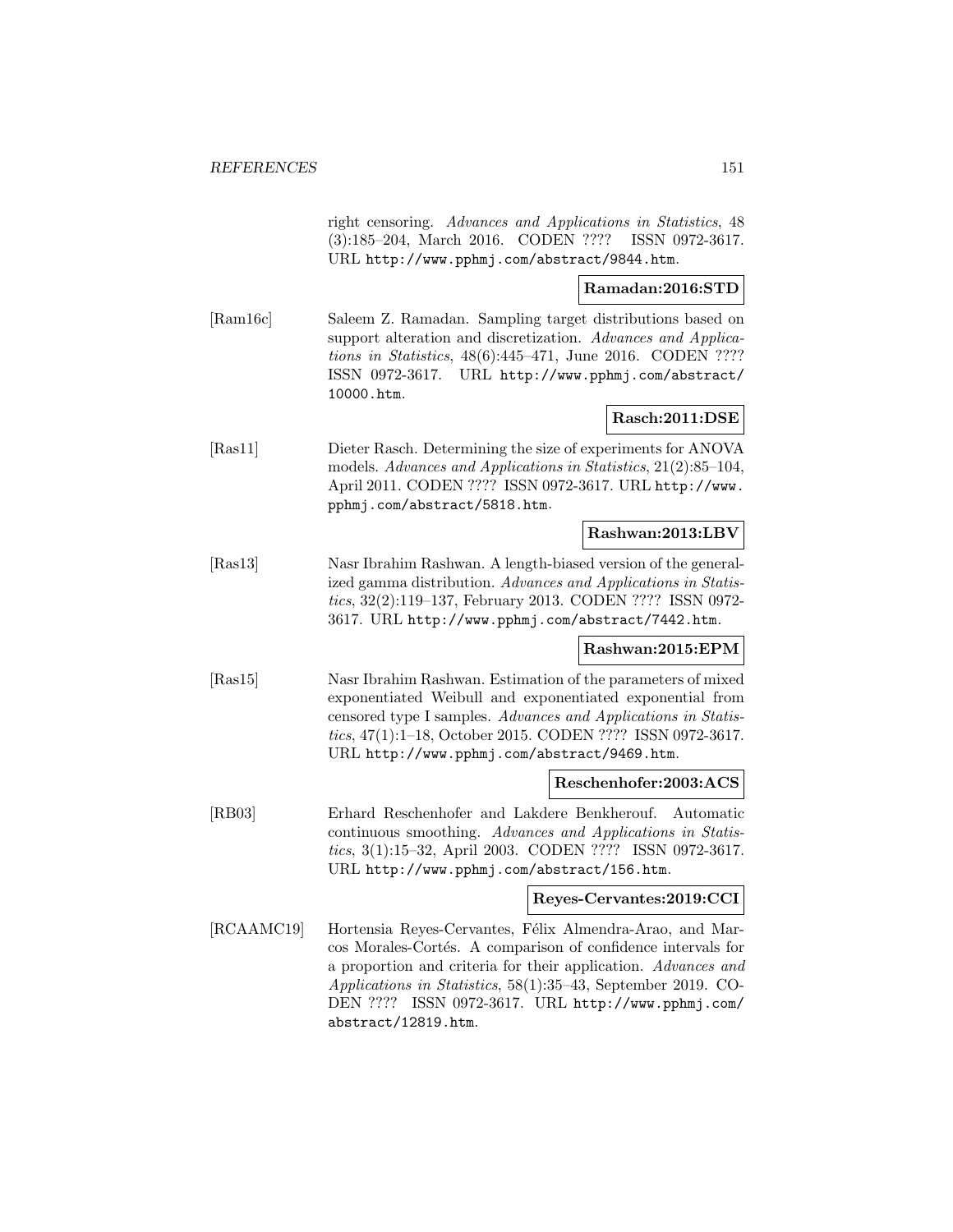#### **Rodrigues:2011:WNB**

[RCDO11] Cristiane Rodrigues, Gauss M. Cordeiro, Clarice G. B. Demétrio, and Edwin M. M. Ortega. The Weibull negative binomial distribution. Advances and Applications in Statistics, 22(1):25–55, May 2011. CODEN ???? ISSN 0972-3617. URL http://www.pphmj.com/abstract/5913.htm.

## **Riad:2018:NGF**

[RE18] Mahmoud Riad and Ola Farouk Abd El Mabood. A new goodness of fit test for the beta distribution based on the empirical Laplace transform. Advances and Applications in Statistics, 53(2):165–177, August 2018. CODEN ???? ISSN 0972-3617. URL http://www.pphmj.com/abstract/11847.htm.

## **Reschenhofer:2004:SSB**

[Res04] Erhard Reschenhofer. On subset selection and beyond. Advances and Applications in Statistics, 4(3):265–286, December 2004. CODEN ???? ISSN 0972-3617. URL http://www. pphmj.com/abstract/436.htm.

### **Robinson:2015:ACE**

[RG15] R. A. Robinson and R. S. Gill. Asymptotics and confidence estimation in segmented regression models. Advances and Applications in Statistics, 45(2):125–151, May 2015. CODEN ???? ISSN 0972-3617. URL http://www.pphmj.com/abstract/ 9176.htm.

#### **Rondero-Guerrero:2020:GUD**

[RGIHnSC20] Carlos Rondero-Guerrero, Isidro GonzAlez HernA ndez, and Carlos Soto-Campos. On a generalized uniform distribution. Advances and Applications in Statistics, 60(1):93–103, January 2020. CODEN ???? ISSN 0972-3617. URL http://www. pphmj.com/abstract/12999.htm.

#### **Rashad:2020:CEM**

[RIH20] Muhammad Rashad, Zafar Iqbal, and Muhammad Hanif. Characterizations and entropy measures of the Libby–Novick generalized beta distribution. Advances and Applications in Statistics, 63(2):235–259, August 2020. CODEN ???? ISSN 0972-3617. URL http://www.pphmj.com/abstract/13297. htm.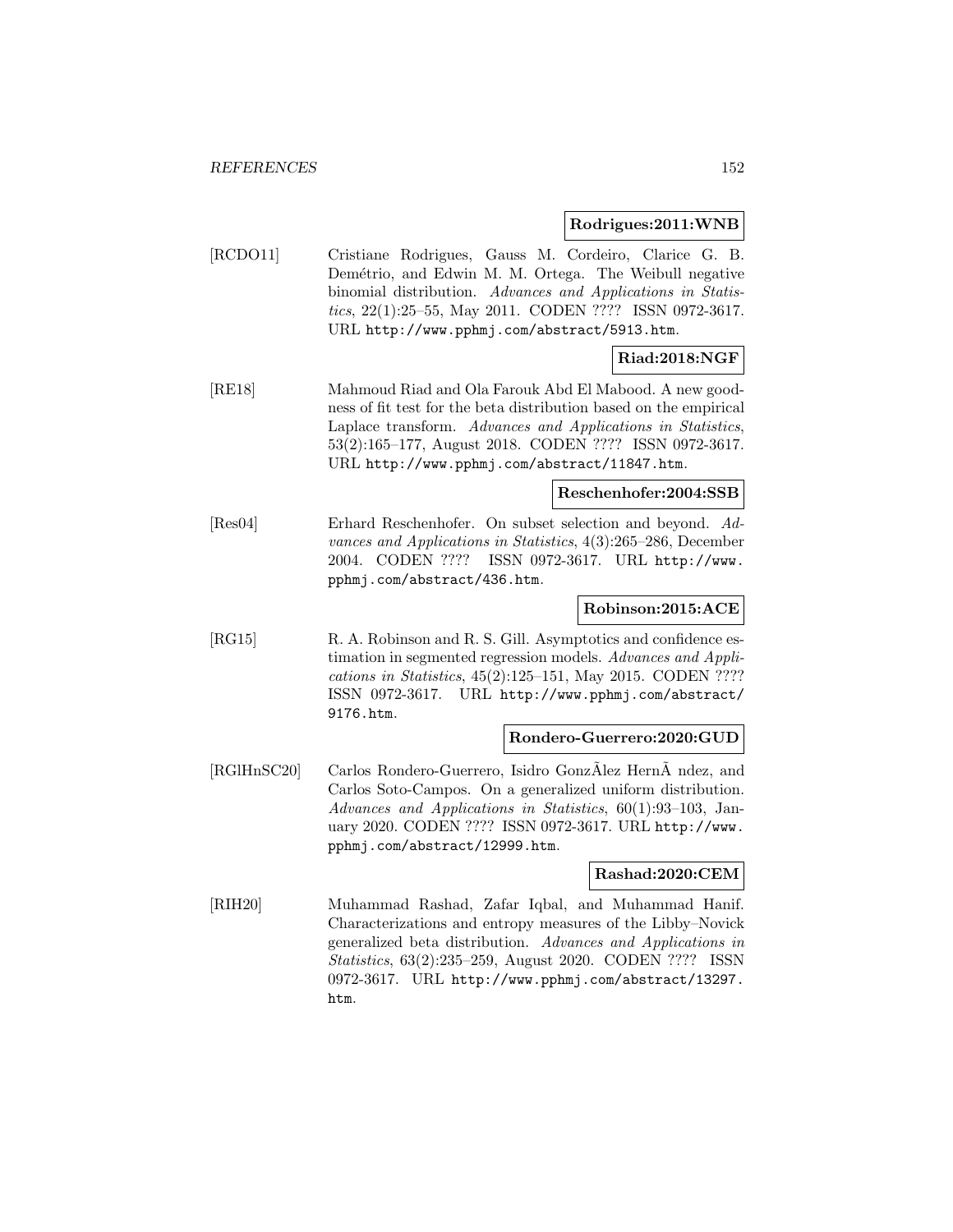## **Raziq:2018:DAF**

[RIT18] Abdul Raziq, Raja Muhammad Ilyas, and Ghulam Hyder Talpur. Differences among factors of job satisfaction in classification of the academic institute (school, college and university) teachers of Balochistan, Pakistan. Advances and Applications in Statistics, 53(1):71–85, July 2018. CODEN ???? ISSN 0972-3617. URL http://www.pphmj.com/abstract/11780. htm.

## **Ramli:2020:MVF**

[RJ20] Suhailywati Ramli and Saiful Hafizah Jaaman. Medianvariance fuzzy with trapezoidal fuzzy numbers for portfolio selection model. Advances and Applications in Statistics, 60 (1):35–44, January 2020. CODEN ???? ISSN 0972-3617. URL http://www.pphmj.com/abstract/12995.htm.

### **Rasheed:2014:MQS**

[RM14] K. V. Abdul Rasheed and M. Manoharan. Markovian queueing system with self regulatory servers. Advances and Applications in Statistics, 41(2):109–128, August 2014. CODEN ???? ISSN 0972-3617. URL http://www.pphmj.com/abstract/ 8693.htm.

### **Rahman:2018:MLP**

[RM18] Mezbahur Rahman and Sabiha Mahzabeen. Maximum likelihood parameter estimation for the mixtures of normal distributions. Advances and Applications in Statistics, 53(5):501– 518, November 2018. CODEN ???? ISSN 0972-3617. URL http://www.pphmj.com/abstract/12161.htm.

#### **Ramos:2013:ELP**

[RMdSC13] Manoel Wallace A. Ramos, Pedro Rafael D. Marinho, Ronaldo V. da Silva, and Gauss M. Cordeiro. The exponentiated Lomax Poisson distribution with an application to lifetime data. Advances and Applications in Statistics, 34(2): 107–135, June 2013. CODEN ???? ISSN 0972-3617. URL http://www.pphmj.com/abstract/7663.htm.

### **Rojas:2011:VSP**

[RMS<sup>+</sup>11] Arnulfo Luévanos Rojas, Facundo Cortés Martinez, Cesar Uranga Sifuentes, Ramon Luévanos Rojas, and Ma Enriqueta Luévanos Soto. Vibrations in systems of pipes with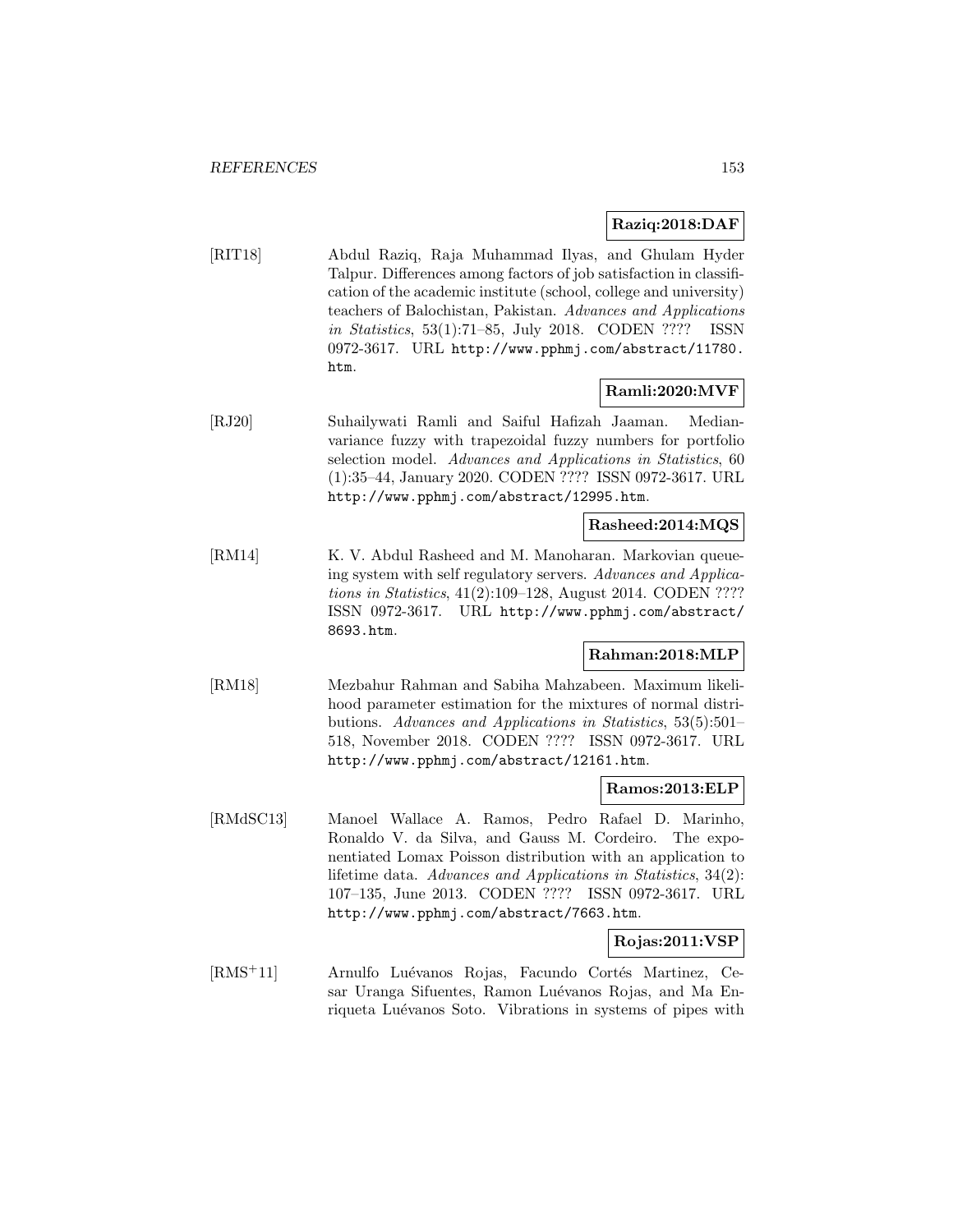different movements in the supports, considering the deformations by sharp. Advances and Applications in Statistics, 20(2): 109–132, February 2011. CODEN ???? ISSN 0972-3617. URL http://www.pphmj.com/abstract/5788.htm.

## **Ruiz-Olivares:2020:FMP**

[RORGTR20] Alejandro Ruiz-Olivares, Martha Elva Ramírez-Guzmán, and Sandy Yaredd Trujano-Ramos. Forecasting Mexican peso–US dollar exchange rate after the 2020 pandemic with GARCH and XGBoost time series models. Advances and Applications in Statistics, 65(1):89–106, November 2020. CODEN ???? ISSN 0972-3617. URL http://www.pphmj.com/abstract/ 13497.htm.

### **Rosenthal:2020:MBP**

[Ros20] Jeffrey S. Rosenthal. Maximum binomial probabilities and game theory voter models. Advances and Applications in Statistics, 64(1):75–85, September 2020. CODEN ???? ISSN 0972-3617. URL http://www.pphmj.com/abstract/13335. htm.

### **Rahman:2015:NUP**

[RP15] Mezbahur Rahman and Mohammad Shaha Alam Patwary. A note on unequal probability sampling in bootstrap sampling. Advances and Applications in Statistics, 44(3):191–200, March 2015. CODEN ???? ISSN 0972-3617. URL http://www. pphmj.com/abstract/9122.htm.

### **Roberts:2003:DTK**

[RR03] Gareth O. Roberts and Jeffrey S. Rosenthal. Downweighting tightly knit communities in World Wide Web rankings. Advances and Applications in Statistics, 3(3):199–216, December 2003. CODEN ???? ISSN 0972-3617. URL http://www. pphmj.com/abstract/176.htm.

## **Rashwan:2014:BME**

[RS14] Nasr Rashwan and Hanaa Salem. A Bayesian method to estimate the parameters of regression model. Advances and Applications in Statistics, 43(1):37–52, November 2014. CO-DEN ???? ISSN 0972-3617. URL http://www.pphmj.com/ abstract/8844.htm.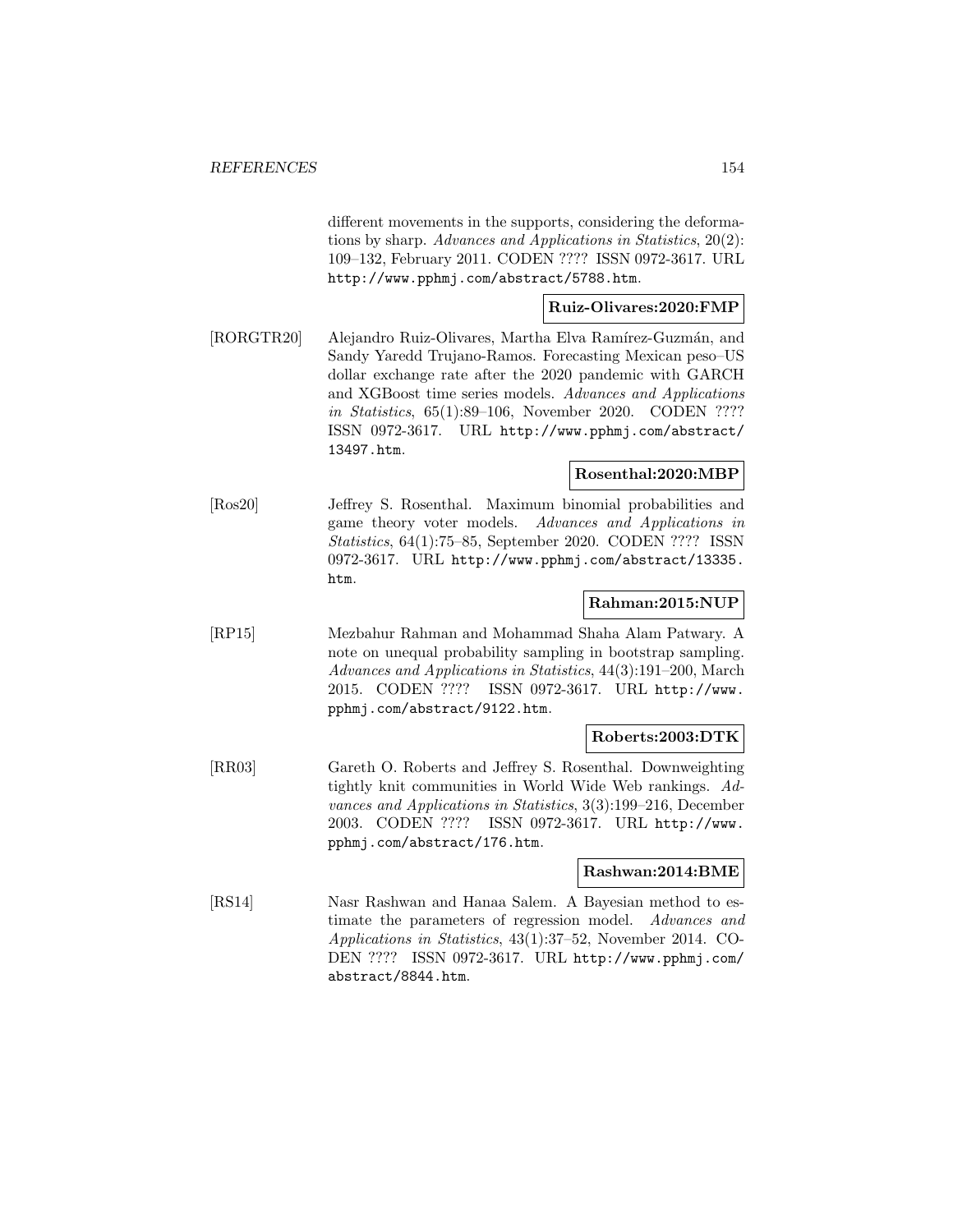### **Rojas:2011:STM**

[RSM<sup>+</sup>11] Arnulfo Lu´evanos Rojas, Alberto Diosdado Salazar, Facundo Cortés Martinez, Ramón Luévanos Rojas, and Armando Cesar Uranga Sifuentes. Study of two models for a continuous beam reinforced concrete for three different sections. Advances and Applications in Statistics, 25(2):131–151, December 2011. CODEN ???? ISSN 0972-3617. URL http: //www.pphmj.com/abstract/6479.htm.

#### **Rusiman:2018:PMM**

[RSR<sup>+</sup>18] Mohd Saifullah Rusiman, Suliadi Sufahani, Nur Afifi Izzati Mohd Robi, Abdul Wahab Abdullah, and Nur Amira Azmi. Predictive modelling of marine fish landings in Malaysia. Advances and Applications in Statistics, 53(2):123– 135, August 2018. CODEN ???? ISSN 0972-3617. URL http://www.pphmj.com/abstract/11844.htm.

## **Rahman:2014:FRB**

[RSW14] Mezbahur Rahman, Faysal Ibne Satter, and Han Wu. Fixed regressors in bootstrap regression. Advances and Applications in Statistics, 39(2):95–108, April 2014. CODEN ???? ISSN 0972- 3617. URL http://www.pphmj.com/abstract/8318.htm.

### **Rekkas:2018:TMA**

[RW18] M. Rekkas and O. Wong. Transformations, means, and accurate confidence intervals. Advances and Applications in Statistics, 52(2):121–144, February 2018. CODEN ???? ISSN 0972- 3617. URL http://www.pphmj.com/abstract/11506.htm.

### **Rady:2012:MCS**

[RYAD12] El-Houssainy Abd Elbar Rady, Ahmed H. Youssef, and Tareq Abdul-Aziz Al-Doub. A Monte Carlo simulation study for (GLS) and (GMM) estimation. Advances and Applications in Statistics, 26(1):1–23, January 2012. CODEN ???? ISSN 0972- 3617. URL http://www.pphmj.com/abstract/6617.htm.

#### **Riggs:2008:SIB**

[RYS08] Kent Riggs, Dean M. Young, and James D. Stamey. Statistical inference for a bivariate Poisson regression model. Advances and Applications in Statistics, 10(1):55–73, October 2008. CO-DEN ???? ISSN 0972-3617. URL http://www.pphmj.com/ abstract/3500.htm.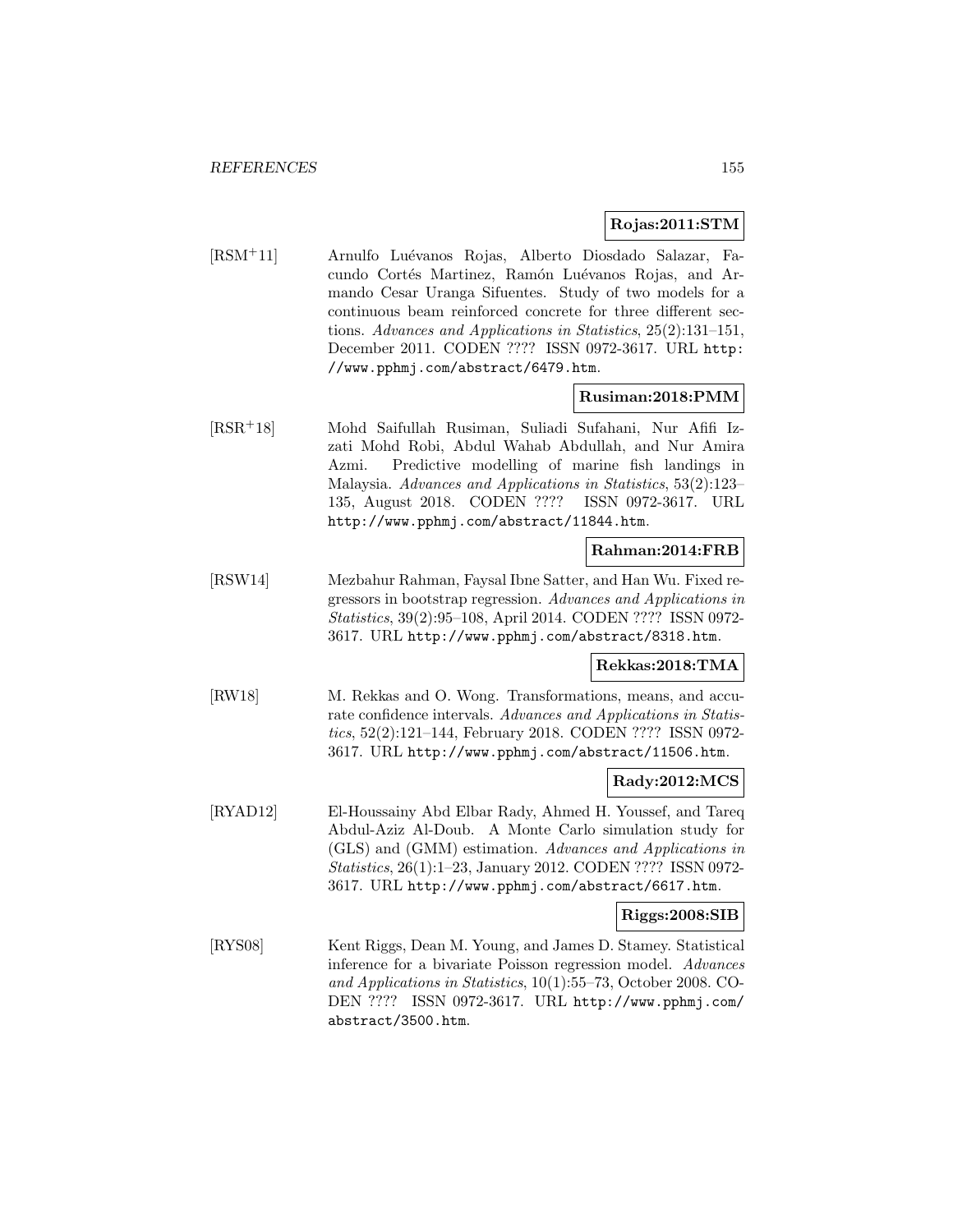## **Ryu:2004:CCW**

[Ryu04] Dae-Hee Ryu. Complete convergence for weighted sums of AANA random variables. Advances and Applications in Statistics, 4(2):117–128, August 2004. CODEN ???? ISSN 0972- 3617. URL http://www.pphmj.com/abstract/425.htm.

## **Rady:2014:EPT**

[RZ14] El-Housseiny A. Rady and Dalia Ziedan. Estimation of population total using nonparametric regression models. Advances and Applications in Statistics, 39(1):37–59, March 2014. CO-DEN ???? ISSN 0972-3617. URL http://www.pphmj.com/ abstract/8238.htm.

## **Ren:2008:DCC**

[RZC08] Jiafu Ren, Zongfang Zhou, and Lin Chen. On dynamic combined credit evaluation and error estimation to the ETF's service agents. Advances and Applications in Statistics, 10(1): 41–53, October 2008. CODEN ???? ISSN 0972-3617. URL http://www.pphmj.com/abstract/3499.htm.

### **Saidi:2010:BMG**

[SA10] G. Saidi and A. Aissani. Bounds on moment generating functions of HNBUE class and its variants. Advances and Applications in Statistics, 15(2):181–194, April 2010. CODEN ???? ISSN 0972-3617. URL http://www.pphmj.com/abstract/ 4906.htm.

## **SaadMowafy:2016:SSP**

[SA16] Mamdouh Abdel Alim Saad Mowafy and Hanaa Hussein Ali Abou Alaela. A statistical study to predict to development index of information and communication technology (ICT) in the Arab countries. Advances and Applications in Statistics, 49(3):167–194, September 2016. CODEN ???? ISSN 0972- 3617. URL http://www.pphmj.com/abstract/10078.htm.

### **Sadri:2010:SMA**

[Sad10] Pejmon Sadri. A simple method for assessing bivariate normality. Advances and Applications in Statistics, 19(1):39–48, November 2010. CODEN ???? ISSN 0972-3617. URL http: //www.pphmj.com/abstract/5497.htm.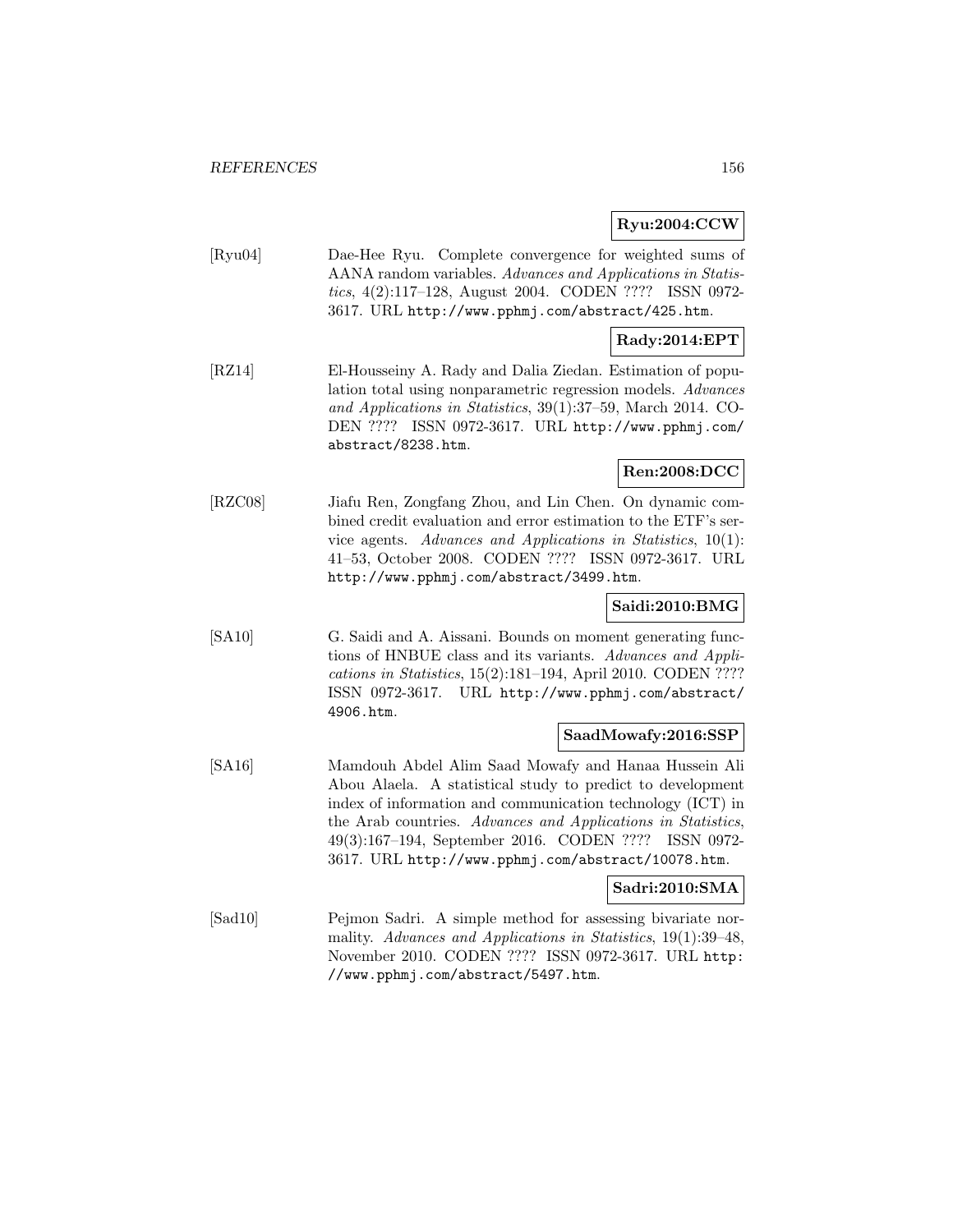**Saenchan:2017:CIE**

[Sae17] Lampang Saenchan. Comparisons of interval estimators for the linear function of variances under non-normality. Advances and Applications in Statistics, 51(5):337–350, November 2017. CODEN ???? ISSN 0972-3617. URL http://www.pphmj. com/abstract/11275.htm.

## **Shahbaz:2017:BEP**

[SAGKS17] Saman Hanif Shahbaz, Saeed Al-Ghamdi, Khushnoor Khan, and Muhammad Qaiser Shahbaz. Bayesian estimation for the parameters of Poisson–Lomax distribution using conditional and unconditional gamma priors. Advances and Applications in Statistics, 51(1):1–15, July 2017. CODEN ???? ISSN 0972- 3617. URL http://www.pphmj.com/abstract/11014.htm.

## **Salmaso:2005:PTS**

[Sal05] Luigi Salmaso. Permutation tests in screening two-level factorial experiments. Advances and Applications in Statistics, 5 (1):91–110, April 2005. CODEN ???? ISSN 0972-3617. URL http://www.pphmj.com/abstract/446.htm.

### **Salmensuu:2018:PPF**

[Sal18] Olli Salmensuu. Potato price forecasts in Delhi retail from Bayesian regime switching. Advances and Applications in Statistics, 53(6):731–770, December 2018. CODEN ???? ISSN 0972-3617. URL http://www.pphmj.com/abstract/12234. htm.

#### **Salem:2019:ABE**

[Sal19a] Hanaa Abd El-Reheem Salem. Approximate Bayesian estimation for odd Burr III Lomax distribution. Advances and Applications in Statistics, 56(2):173–185, June 2019. CO-DEN ???? ISSN 0972-3617. URL http://www.pphmj.com/ abstract/12642.htm.

### **Salem:2019:EEP**

[Sal19b] Hanaa Abd El-Reheem Salem. Exponentiated exponential Pareto distribution: properties and estimation. Advances and Applications in Statistics, 57(1):89–104, July 2019. CO-DEN ???? ISSN 0972-3617. URL http://www.pphmj.com/ abstract/12715.htm.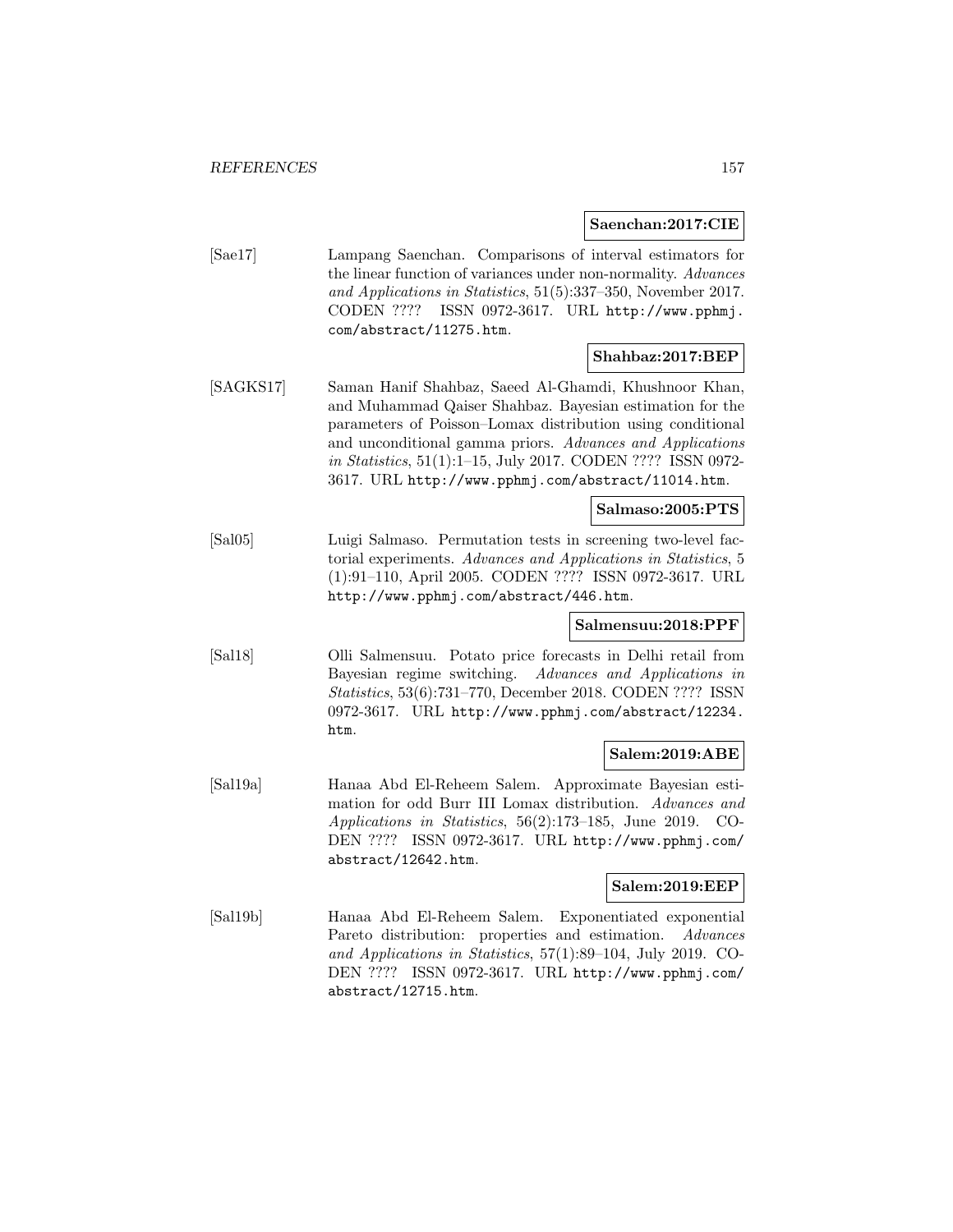## **Safdar:2019:PCI**

| [ <b>SAM19</b> ] | Suboohi Safdar, Ejaz Ahmed, and Arfa Magsood. Process           |
|------------------|-----------------------------------------------------------------|
|                  | capability indices for fatigue life model. Advances and Appli-  |
|                  | cations in Statistics, $55(2):237-251$ , April 2019. CODEN ???? |
|                  | ISSN 0972-3617. URL http://www.pphmj.com/abstract/              |
|                  | 12501.htm.                                                      |

## **Stoica:2006:FDR**

[SB06] George Stoica and Michael T. Bradley. False discovery rate due to additional outcomes. Advances and Applications in Statistics, 6(1):33–39, April 2006. CODEN ???? ISSN 0972- 3617. URL http://www.pphmj.com/abstract/15.htm.

**Suzuki:2009:BSP**

[SB09] Sumihiro Suzuki and Michael I. Baron.  $\epsilon$ -Bayes sequential plan. Advances and Applications in Statistics, 11(2):173–183, April 2009. CODEN ???? ISSN 0972-3617. URL http:// www.pphmj.com/abstract/3977.htm.

## **Stoica:2011:PAD**

[SB11] George Stoica and Michael T. Bradley. A priori action-decision models: technical results. Advances and Applications in Statistics, 24(1):1–6, September 2011. CODEN ???? ISSN 0972- 3617. URL http://www.pphmj.com/abstract/6186.htm.

## **Sulochana:2020:SSO**

[SB20] B. Sulochana and B. Re. Victor Babu. A study on second order slope rotatable designs under tri-diagonal correlated structure of errors using a pair of balanced incomplete block designs. Advances and Applications in Statistics, 65(2):189–208, December 2020. CODEN ???? ISSN 0972-3617. URL http:// www.pphmj.com/abstract/13573.htm.

### **Singh:2003:MEL**

[SBZ03] Karan P. Singh, Alfred A. Bartolucci, and Shimin Zheng. Mixed-effects linear models based on elliptically contoured distribution assumptions. Advances and Applications in Statistics, 3(2):135–143, August 2003. CODEN ???? ISSN 0972- 3617. URL http://www.pphmj.com/abstract/166.htm.

### **Saumyamala:2019:HSR**

[SC19a] M. G. A. Saumyamala and N. V. Chandrasekara. Hourly solar radiation forecasting using artificial neural network model for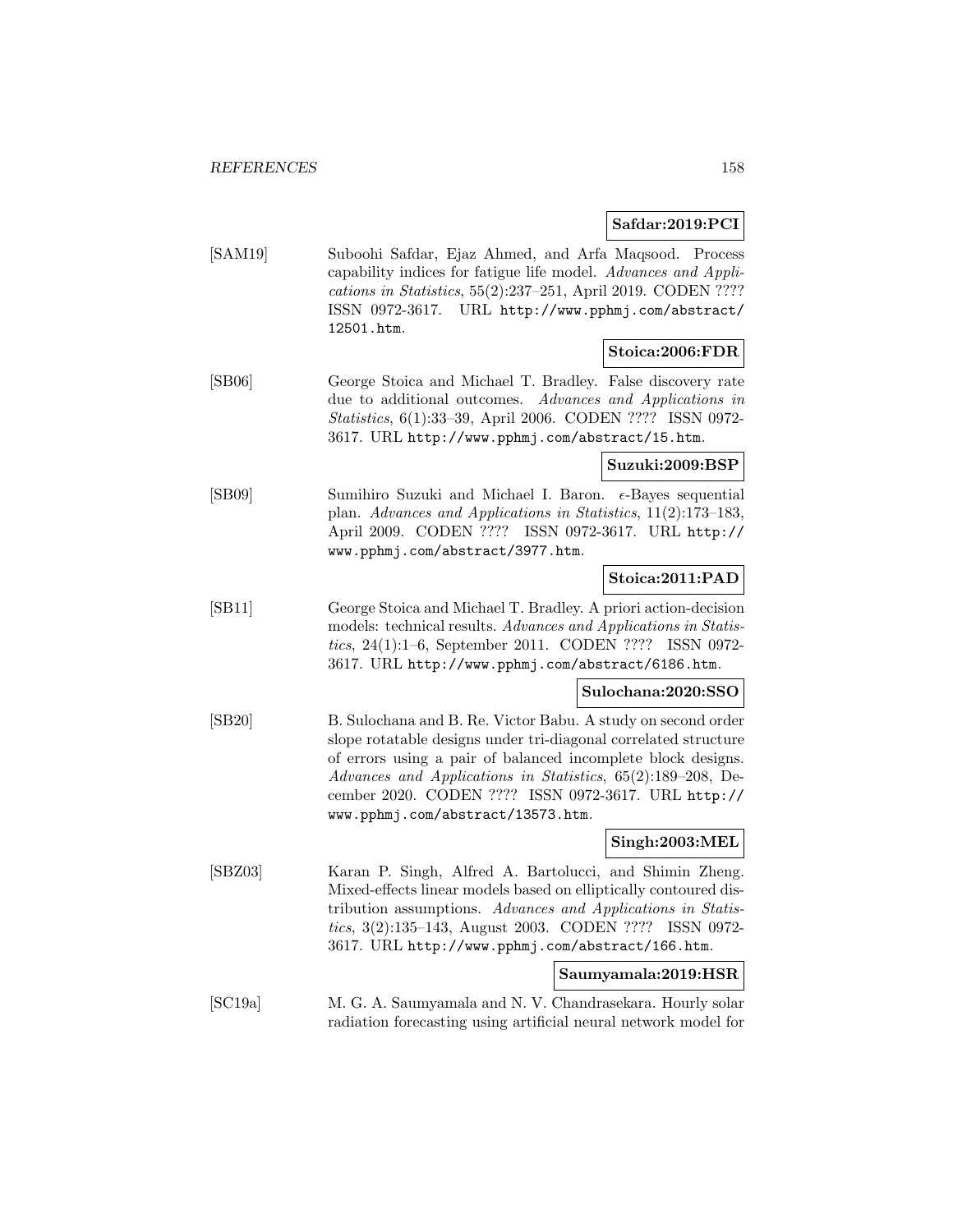Colombo, Sri Lanka. Advances and Applications in Statistics, 56(2):143–151, June 2019. CODEN ???? ISSN 0972-3617. URL http://www.pphmj.com/abstract/12640.htm.

### **Sezer:2019:TND**

[SC19b] Demet Sezer and Nuri Celik. Transmuted normal distribution and an application to finance. Advances and Applications in Statistics, 54(2):301–313, February 2019. CODEN ???? ISSN 0972-3617. URL http://www.pphmj.com/abstract/12403. htm.

## **Sung:2001:EME**

[SCG01] Wen-Pei Sung, Kuen-Suan Chen, and Cheer Germ Go. The effective method of evaluation for the quality control of steel reinforcing bar. Advances and Applications in Statistics, 1(2): 175–193, August 2001. CODEN ???? ISSN 0972-3617. URL http://www.pphmj.com/abstract/44.htm.

## **Shanubhogue:2019:MCI**

[SD19] Ashok Shanubhogue and Rajendra G. Desai. A method of constructing interval estimations for the parameters of a family of distributions under progressive censoring. Advances and Applications in Statistics, 56(1):1–20, May 2019. CODEN ???? ISSN 0972-3617. URL http://www.pphmj.com/abstract/ 12562.htm.

## **Sakthivel:2021:TLG**

[SD21] K. M. Sakthivel and K. Dhivakar. Topp–Leone generated-Dagum distribution and its properties. Advances and Applications in Statistics, 66(1):13–38, January 2021. CODEN ???? ISSN 0972-3617. URL http://www.pphmj.com/abstract/ 13615.htm.

## **Sales:2012:GMP**

[SdA12] J. S. Sales and N. G. de Almeida. The generalized Q Mandel's parameter cannot reveal the nonclassicality of the squeezed coherent states. Advances and Applications in Statistics, 30 (2):135–149, October 2012. CODEN ???? ISSN 0972-3617. URL http://www.pphmj.com/abstract/7152.htm.

### **Selim:2015:BVB**

[Sel15a] Kamal Samy Selim. Bounds on variance based on differences of mass points. Advances and Applications in Statistics, 47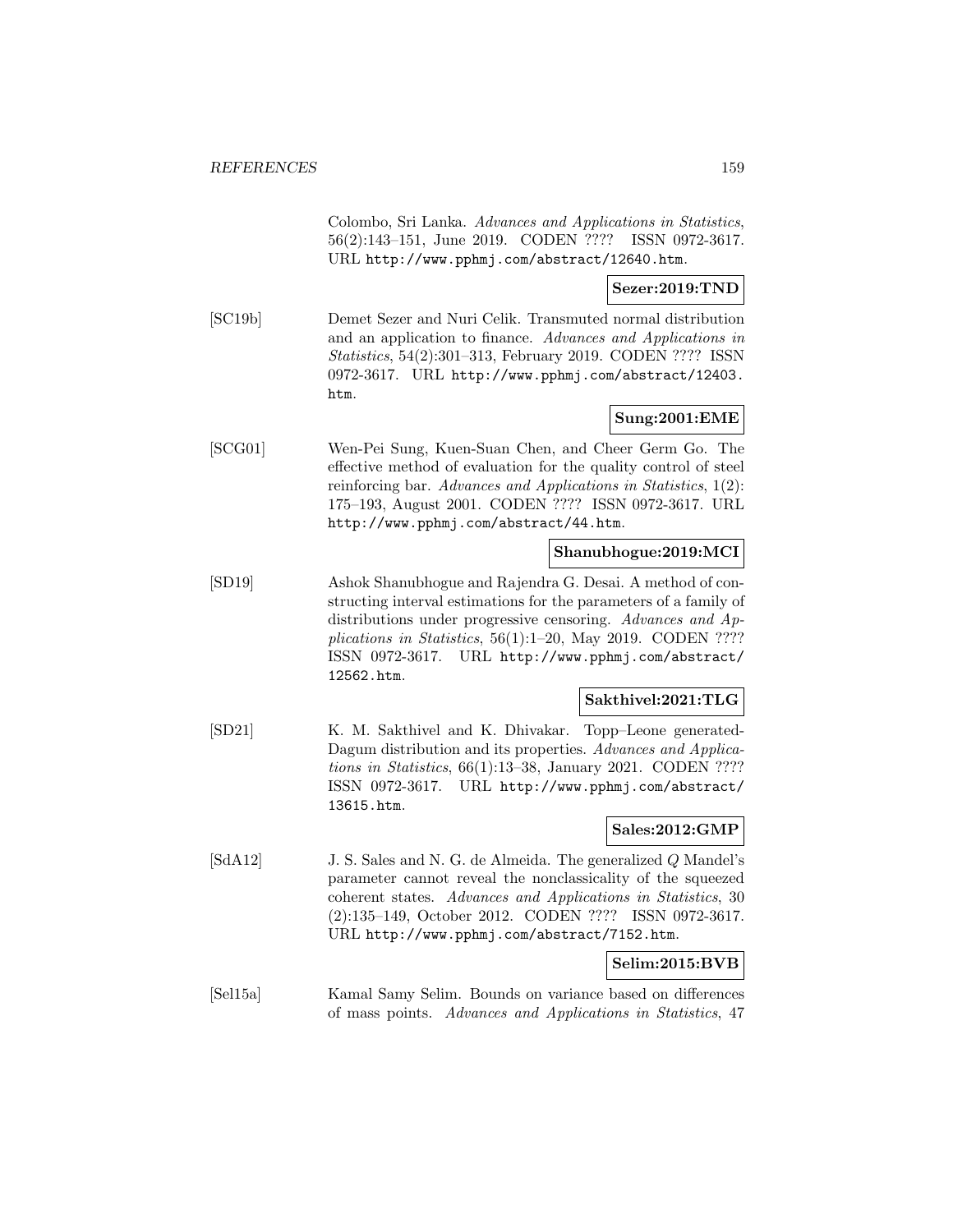(3):211–224, December 2015. CODEN ???? ISSN 0972-3617. URL http://www.pphmj.com/abstract/9559.htm.

## **Selim:2015:DMD**

[Sel15b] Kamal Samy Selim. Distribution and moments of the double exponential sample range. Advances and Applications in Statistics, 44(3):201–217, March 2015. CODEN ???? ISSN 0972-3617. URL http://www.pphmj.com/abstract/9123. htm.

## **Sabry:2020:FJM**

[SGM20] Dina M. Sabry, Ahmed M. Gad, and Ramadan H. Mohamed. Fitting joint modeling of longitudinal and time-to-event data using stochastic EM approach. Advances and Applications in Statistics, 64(1):33–62, September 2020. CODEN ???? ISSN 0972-3617. URL http://www.pphmj.com/abstract/13333. htm.

## **Sun:2009:ESA**

[SH09] Xiaoqian Sun and Zhuoqiong He. An efficient simulation algorithm for Bayesian spatial analysis via the generalized ratioof-uniforms method. Advances and Applications in Statistics, 11(1):47–63, February 2009. CODEN ???? ISSN 0972-3617. URL http://www.pphmj.com/abstract/3971.htm.

## **Shang:2008:NRB**

[Sha08] Junfeng Shang. A note on the relationship between influential observations and model selection. Advances and Applications in Statistics, 10(2):237–246, December 2008. CO-DEN ???? ISSN 0972-3617. URL http://www.pphmj.com/ abstract/3727.htm.

### **Shang:2010:BBS**

[Sha10] Junfeng Shang. The bootstrap-based selection criteria: an optimal choice for model selection in linear regression. Advances and Applications in Statistics, 14(2):173–189, February 2010. CODEN ???? ISSN 0972-3617. URL http://www.pphmj. com/abstract/4606.htm.

### **Shalabi:2019:NBB**

[Sha19] Rania M. Shalabi. Non Bayesian and Bayesian estimation for the bivariate generalized Lindley distribution. Advances and Applications in Statistics, 54(2):327–344, February 2019.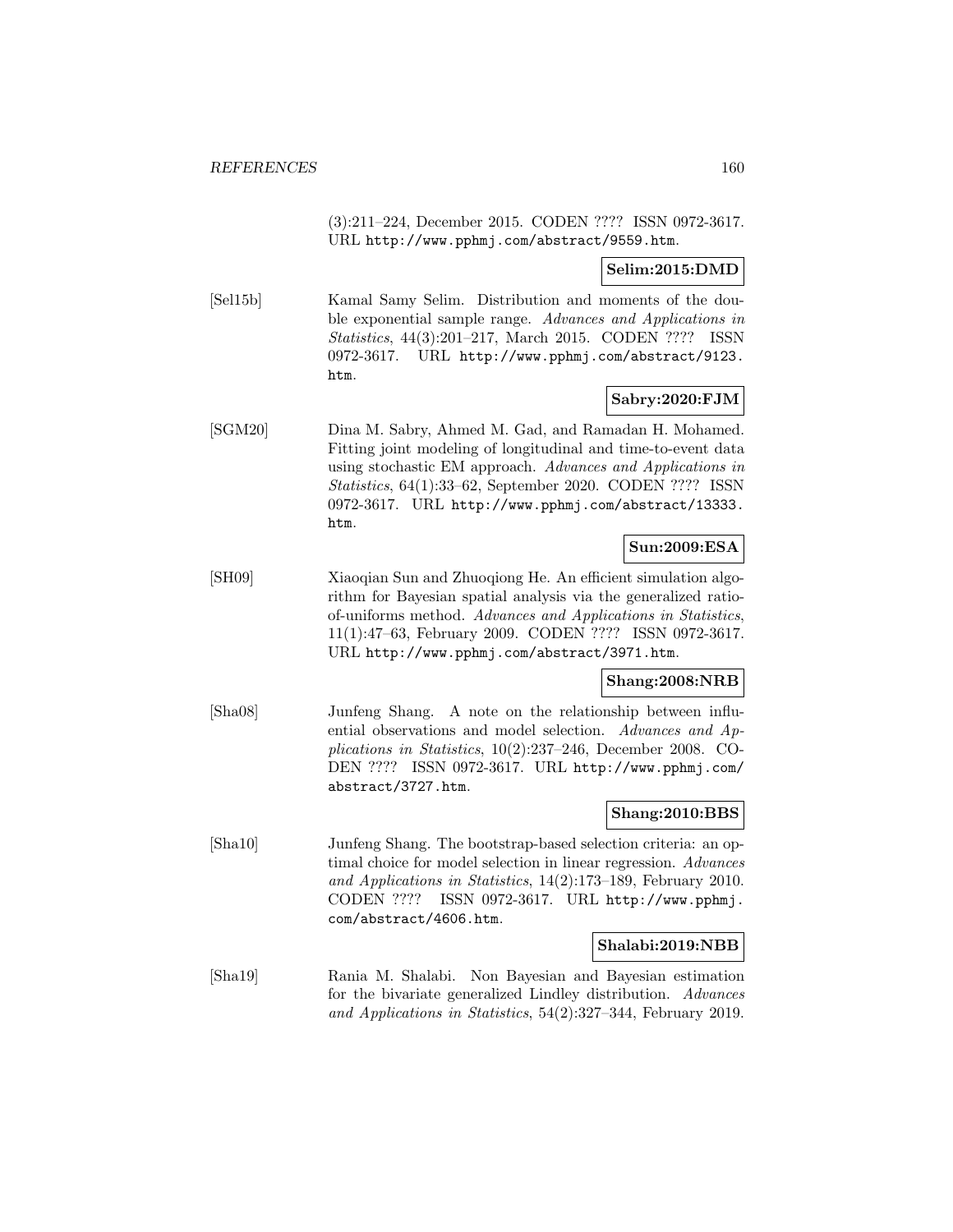CODEN ???? ISSN 0972-3617. URL http://www.pphmj. com/abstract/12405.htm.

## **Shen:2020:OBI**

[She20] Yujan Shen. Optimum Bayesian inference for 3-step step-stress tests under Type-II censoring. Advances and Applications in Statistics, 62(1):1–18, May 2020. CODEN ???? ISSN 0972- 3617. URL http://www.pphmj.com/abstract/13157.htm.

## **Sultana:2019:FIW**

[SHM19] Nazneen Sultana, Shamima Hossain, and Kazi Md. Farhad Mahmud. Factors influencing women's opinions regarding violence in Bangladesh. Advances and Applications in Statistics, 59(2):125–147, December 2019. CODEN ???? ISSN 0972- 3617. URL http://www.pphmj.com/abstract/12954.htm.

## **Shoji:2008:SNM**

[Sho08] Isao Shoji. A simple numerical method of checking normality in statistical models. Advances and Applications in Statistics, 10(2):259–275, December 2008. CODEN ???? ISSN 0972- 3617. URL http://www.pphmj.com/abstract/3729.htm.

### **Simwa:2006:SMF**

[Sim06] R. O. Simwa. On statistical modelling of floods and drought insurance products for developing countries. Advances and Applications in Statistics, 6(2):241–248, August 2006. CO-DEN ???? ISSN 0972-3617. URL http://www.pphmj.com/ abstract/1854.htm.

### **Singh:2016:EPW**

[Sin16a] Trijya Singh. Estimation of parameters of a Weibull-type nonlinear regression model. Advances and Applications in Statistics, 49(6):409–416, December 2016. CODEN ???? ISSN 0972-3617. URL http://www.pphmj.com/abstract/10379. htm.

#### **Singh:2016:MMA**

[Sin16b] Trijya Singh. A method of moments approach to parameter estimation in intrinsically nonlinear regression models. Advances and Applications in Statistics, 49(1):1–20, July 2016. CODEN ???? ISSN 0972-3617. URL http://www.pphmj. com/abstract/10023.htm.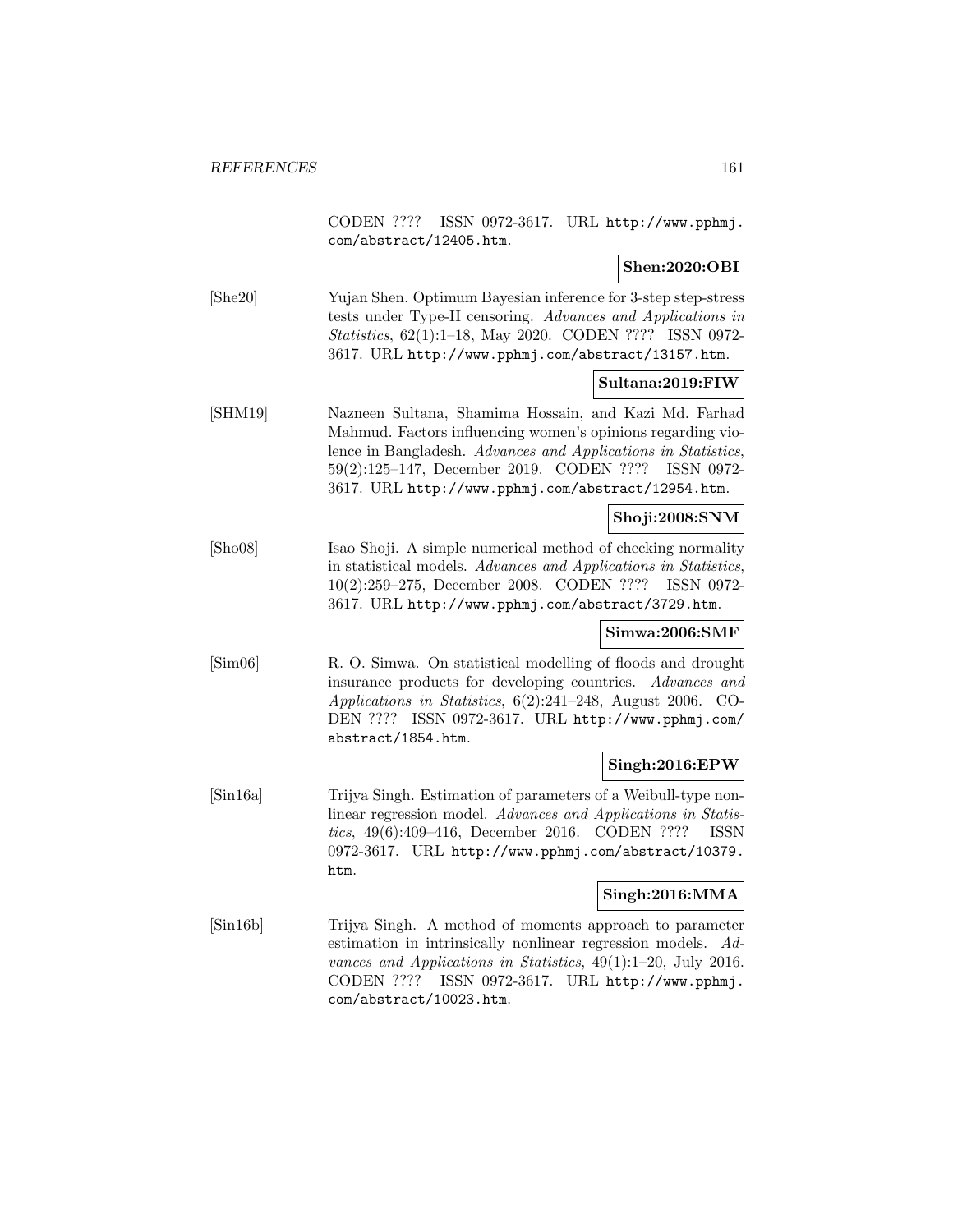#### **Shanubhogue:2010:MVU**

[SJ10] Ashok Shanubhogue and N. R. Jain. Minimum variance unbiased estimation in exponential distribution using progressively type II censored data with binomial removals. Advances and Applications in Statistics, 18(1):27–39, September 2010. CO-DEN ???? ISSN 0972-3617. URL http://www.pphmj.com/ abstract/5368.htm.

#### **Sanubhogue:2012:BPT**

[SJ12] Ashok Sanubhogue and A. K. Jiheel. Bayes pre-test estimation of mean of exponential distribution under asymmetric loss function using progressive type II censored sample. Advances and Applications in Statistics, 27(2):109–130, April 2012. CO-DEN ???? ISSN 0972-3617. URL http://www.pphmj.com/ abstract/6746.htm.

## **Siew:2018:EIT**

[SJH18] Lam Weng Siew, Saiful Hafizah Jaaman, and Lam Weng Hoe. Enhanced index tracking model with entropy maximization. Advances and Applications in Statistics, 53(3):243–258, September 2018. CODEN ???? ISSN 0972-3617. URL http: //www.pphmj.com/abstract/12014.htm.

### **Sepanski:2008:FGB**

[SK08] J. H. Sepanski and Lingji Kong. A family of generalized beta distributions for income. Advances and Applications in Statistics, 10(1):75–84, October 2008. CODEN ???? ISSN 0972- 3617. URL http://www.pphmj.com/abstract/3501.htm.

### **Shangodoyin:2008:CDT**

[SKS08] D. K. Shangodoyin, P. M. Kgosi, and K. Setlhare. A comparison of distribution test statistics for detecting outliers in dataset. Advances and Applications in Statistics, 9(1):109– 125, June 2008. CODEN ???? ISSN 0972-3617. URL http:/ /www.pphmj.com/abstract/3288.htm.

#### **Suzuki:2011:FBL**

[SLCB11] Adriano K. Suzuki, Francisco Louzada, Vicente G. Cancho, and Gladys D. C. Barriga. The FGM bivariate lifetime copula model: a Bayesian approach. Advances and Applications in Statistics, 21(1):55–76, March 2011. CODEN ???? ISSN 0972- 3617. URL http://www.pphmj.com/abstract/5794.htm.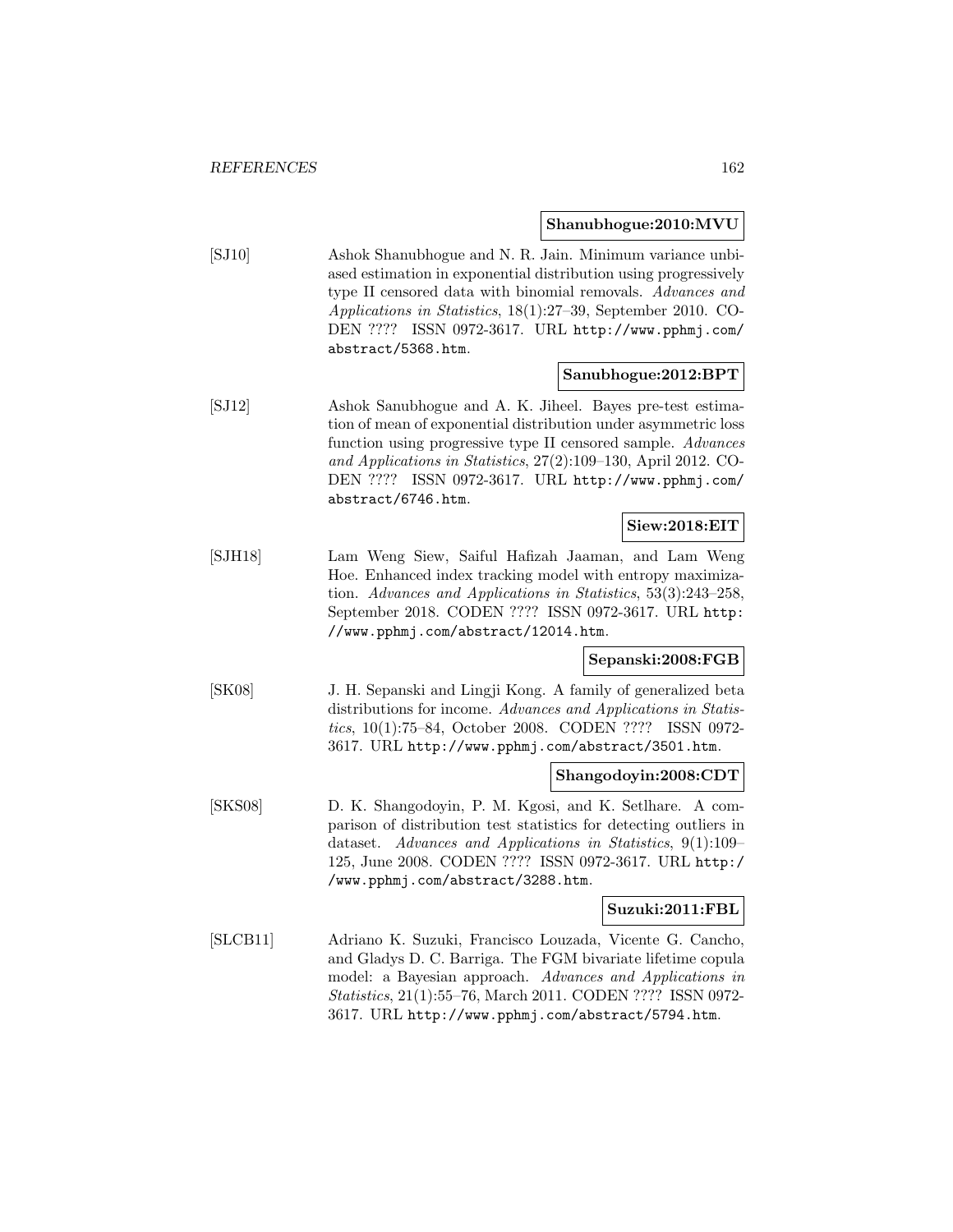**Shin:2008:NSA**

[SLKP08] Key-Il Shin, Sang Eun Lee, and Yonghee Kim-Park. A note on small area estimations for rare event data. Advances and Applications in Statistics, 8(1):73–88, February 2008. CO-DEN ???? ISSN 0972-3617. URL http://www.pphmj.com/ abstract/2839.htm.

## **Sloboda:2013:TNT**

[Slo13] Brian W. Sloboda. Testing the neoclassical theories of labor demand: an application to the time series of the United States. Advances and Applications in Statistics, 35(1):57–73, July 2013. CODEN ???? ISSN 0972-3617. URL http://www. pphmj.com/abstract/7784.htm.

## **Safadi:2012:WAC**

[SM12a] Thelma Safadi and Pedro A. Morettin. A wavelet analysis to compare environmental time series. Advances and Applications in Statistics, 26(2):79–96, February 2012. CODEN ???? ISSN 0972-3617. URL http://www.pphmj.com/abstract/ 6682.htm.

## **Shimokawa:2012:AGA**

[SM12b] Asanao Shimokawa and Etsuo Miyaoka. Application of genetic algorithm for classification of medical images. Advances and Applications in Statistics, 29(1):1–31, July 2012. CO-DEN ???? ISSN 0972-3617. URL http://www.pphmj.com/ abstract/7063.htm.

### **Sani:2012:DBS**

[SMG12] Ali Akbar Rahimzadeh Sani, Hamid Reza Mostafaei, and Mahdiyeh Ghohyeei. Difference between sample median and population median with odd sample sizes. Advances and Applications in Statistics, 28(2):141–147, June 2012. CODEN ???? ISSN 0972-3617. URL http://www.pphmj.com/abstract/ 7083.htm.

## **Sadeghi:2019:DED**

[SMHN19] Elham Sadeghi, Reza Moghaddasi, Seyed Safdar Hosseini, and Amir Mohammadi Nejad. Is diversified export a driver for agricultural growth in developing countries? A dynamic model. Advances and Applications in Statistics, 58(2):123–135, October 2019. CODEN ???? ISSN 0972-3617. URL http://www. pphmj.com/abstract/12876.htm.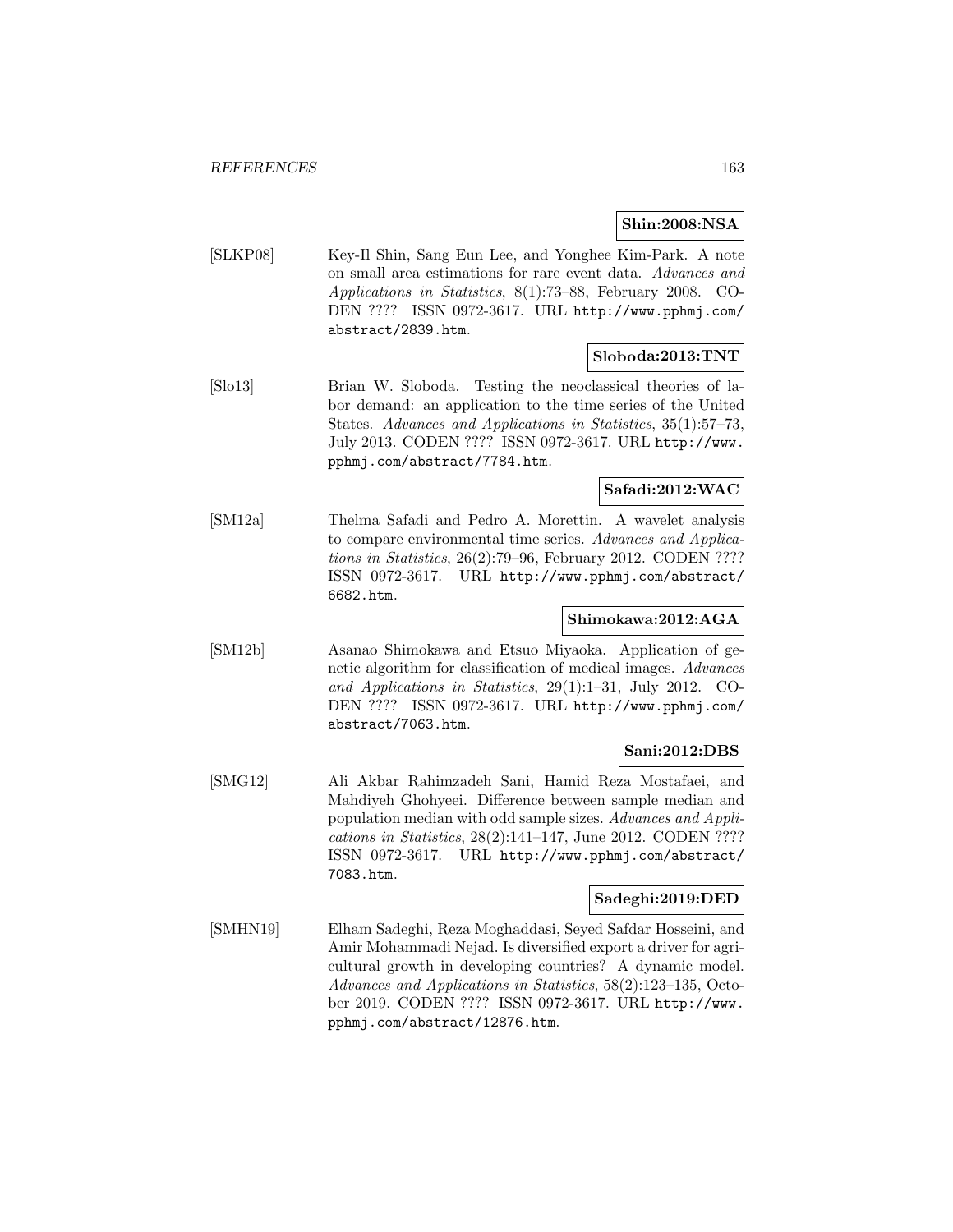### **Sreedhar:2021:SAA**

[SMP21] B. R. Sreedhar, K. Muthyalappa, and K. Pushpanjali. Statistical analysis of agricultural performance in different crops by using sampling techniques. Advances and Applications in Statistics, 66(1):1–11, January 2021. CODEN ???? ISSN 0972-3617. URL http://www.pphmj.com/abstract/13614. htm.

## **Sedghi:2019:DFP**

[SMYH19] Neda Sedghi, Reza Moghaddasi, Saeed Yazdani, and Seyed Safdar Hosseini. On the dependency of food price and production: an Iranian modern time varying copula-based analysis. Advances and Applications in Statistics, 55(2):157–174, April 2019. CODEN ???? ISSN 0972-3617. URL http://www. pphmj.com/abstract/12497.htm.

## **Somkhuean:2014:UBG**

[SNaN14] Rada Somkhuean, Suparat Niwitpong, and Sa aat Niwitpong. On upper bound of the generalized  $p$ -value for the mean of lognormal distribution when the coefficient of variation is known. Advances and Applications in Statistics, 41(2):97–107, August 2014. CODEN ???? ISSN 0972-3617. URL http://www. pphmj.com/abstract/8692.htm.

#### **Shangodoyin:2006:TSS**

[SOAD06] D. K. Shangodoyin, O. O. Obe, R. Arnab, and S. S. Dlamini. Tool support for systematic test data generation using genetic algorithms. Advances and Applications in Statistics, 6(3):399– 409, December 2006. CODEN ???? ISSN 0972-3617. URL http://www.pphmj.com/abstract/2222.htm.

#### **Shittu:2008:SBU**

[SOO08] O. I. Shittu, T. A. Oyeniyi, and T. O. Olatayo. The seasonality of birth in urban southwestern Nigeria. Advances and Applications in Statistics, 10(2):219–235, December 2008. CO-DEN ???? ISSN 0972-3617. URL http://www.pphmj.com/ abstract/3726.htm.

#### **Shanchao:2017:SCR**

[SP17] Yang Shanchao and Xiang Ping. Strong consistency of robust nonparametric kernel regression estimation for a-mixing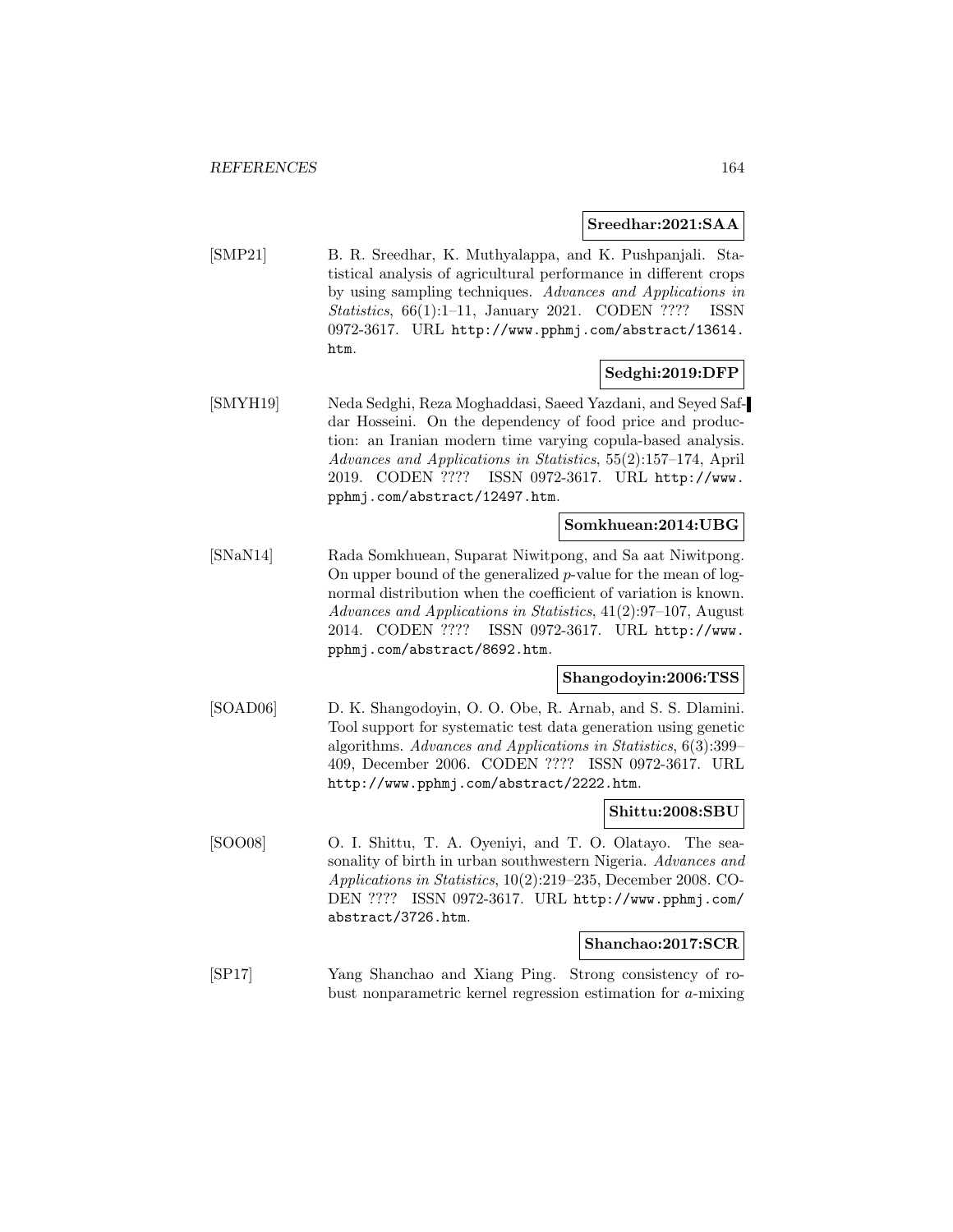processes. Advances and Applications in Statistics, 51(3):231– 244, September 2017. CODEN ???? ISSN 0972-3617. URL http://www.pphmj.com/abstract/11136.htm.

## **Sukparungsee:2018:EFA**

[SPA18] Saowanit Sukparungsee, Suganya Phantu, and Yupaporn Areepong. Explicit formula of average run length of moving average control chart for Poisson INMA(1) process. Advances and Applications in Statistics, 52(4):235–250, April 2018. CO-DEN ???? ISSN 0972-3617. URL http://www.pphmj.com/ abstract/11666.htm.

## **Sugito:2020:AQP**

[SPM20] Sugito, Alan Prahutama, and Mustafid. Analysis of queue and performance of toll Muktiharjo Semarang, Indonesia as automatic toll service systems. Advances and Applications in Statistics, 60(2):179–188, February 2020. CODEN ???? ISSN 0972-3617. URL http://www.pphmj.com/abstract/13045. htm.

### **Shanubhogue:2014:TME**

[SR14a] A. Shanubhogue and D. P. Raykundaliya. A test for main effects when observations are randomly right censored. Advances and Applications in Statistics, 39(1):1–23, March 2014. CODEN ???? ISSN 0972-3617. URL http://www.pphmj. com/abstract/8236.htm.

## **Sotres-Ramos:2014:HRV**

[SR14b] David Sotres-Ramos. How randomization validates the significance levels of the Fisher exact test for  $2 \times 2$  tables. Advances and Applications in Statistics, 42(2):157–164, October 2014. CODEN ???? ISSN 0972-3617. URL http://www.pphmj. com/abstract/8726.htm.

## **Sujatha:2014:NNP**

[SR14c] Ch. Lakshmi Sujatha and M. Vishnu Vardhana Rao. A new non parametric method of estimation of prediction limits and comparison of its performance with semi parametric method. Advances and Applications in Statistics, 42(1):33–46, September 2014. CODEN ???? ISSN 0972-3617. URL http://www. pphmj.com/abstract/8698.htm.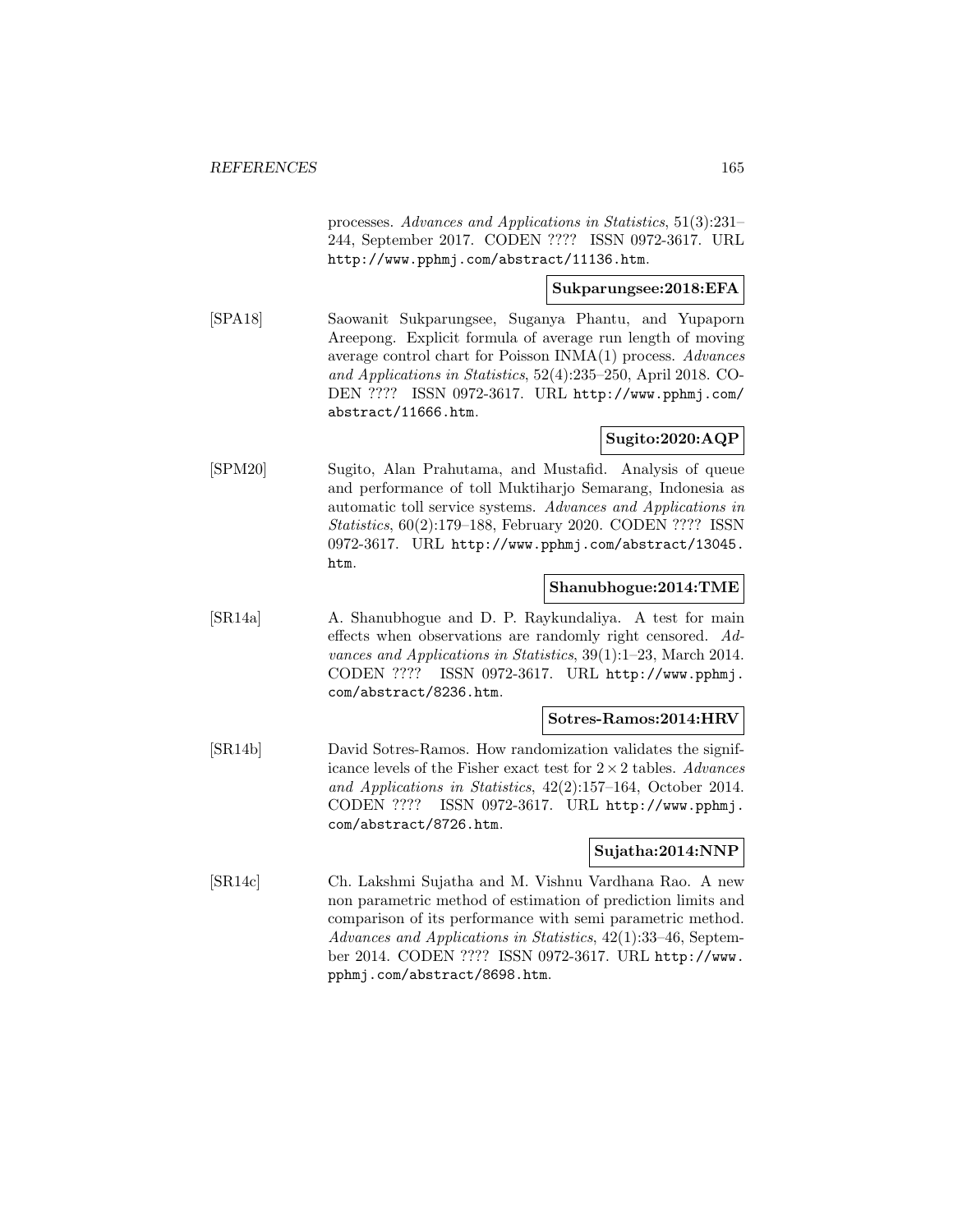#### **Sotres-Ramos:2017:ADP**

[SRCT17] David Sotres-Ramos and Yoni Castillo-Tzec. The asymptotic distribution of the Pearson chi-square statistic for the  $2 \times 2$ table. Advances and Applications in Statistics, 50(6):469–476, June 2017. CODEN ???? ISSN 0972-3617. URL http://www. pphmj.com/abstract/10941.htm.

## **Sotres-Ramos:2013:ALJ**

[SRCTAA13] David Sotres-Ramos, Yoni Castillo-Tzec, and Félix Almendra-Arao. Adjusting the Laster–Johnson–Kotler non-inferiority test for comparing two proportions. Advances and Applications in Statistics, 36(2):151–163, October 2013. CODEN ???? ISSN 0972-3617. URL http://www.pphmj.com/abstract/ 7889.htm.

## **Sadri:2017:ILP**

[SRMS17] Soroor Sadri, Mohsen Rostamy-Malkhalifeh, and Naghi Shoja. Inverse linear programming in cost efficiency and network. Advances and Applications in Statistics, 51(2):131–149, August 2017. CODEN ???? ISSN 0972-3617. URL http://www. pphmj.com/abstract/11080.htm.

## **Siray:2010:ILE**

[ $|$ SS10] Gülesen Üstündağ Şiray and Sadullah Sakallioğlu. Inadmissibility of the Liu estimator to the ordinary least squares estimator. Advances and Applications in Statistics, 19(1):21–32, November 2010. CODEN ???? ISSN 0972-3617. URL http: //www.pphmj.com/abstract/5494.htm.

## **Sarma:2016:EFM**

[SS16] B. Bhargavarama Sarma and B. Shobha. Estimation in functional measurement error models with compound symmetric covariance structured equation errors. Advances and Applications in Statistics, 49(2):137–166, August 2016. CODEN ???? ISSN 0972-3617. URL http://www.pphmj.com/abstract/ 10077.htm.

#### **Sumalinab:2018:BEM**

[SS18] Bryan P. Sumalinab and Arnulfo P. Supe. Bayesian estimation of  $GARCH(p, q)$  model. Advances and Applications in Statistics, 53(4):345–361, October 2018. CODEN ???? ISSN 0972-3617. URL http://www.pphmj.com/abstract/12109. htm.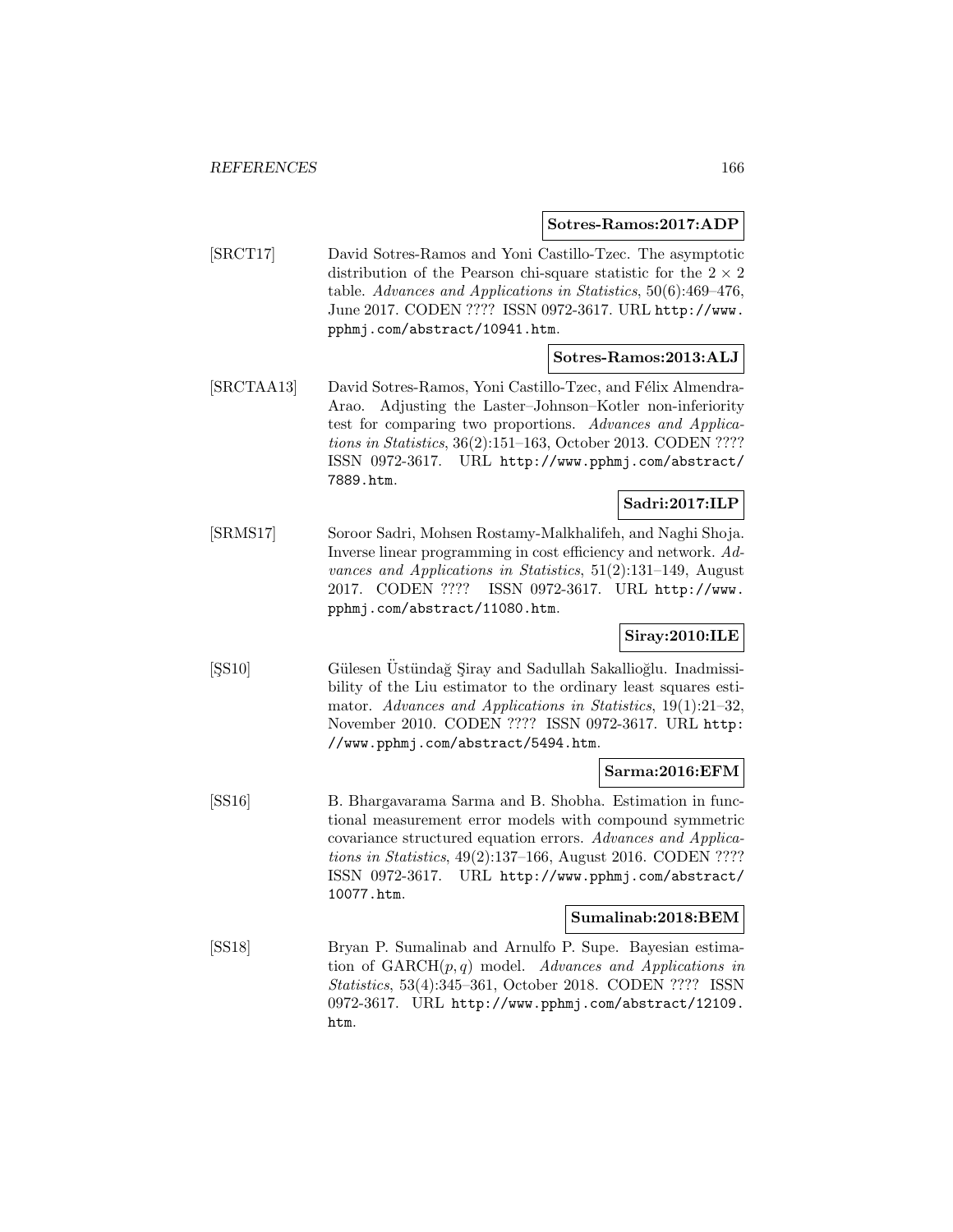### **Shahbaz:2019:CDG**

[SS19] Saman Hanif Shahbaz and Muhammad Qaiser Shahbaz. On concomitants of dual generalized order statistics for a bivariate inverse Weibull distribution. Advances and Applications in Statistics, 55(1):35–46, March 2019. CODEN ???? ISSN 0972- 3617. URL http://www.pphmj.com/abstract/12442.htm.

## **Sides:2021:UMT**

[SS21] Ryan Sides and James Stamey. Underreporting in mixed treatment comparisons meta-analysis for Poisson data. Advances and Applications in Statistics, 67(2):225–236, April 2021. CO-DEN ???? ISSN 0972-3617. URL http://www.pphmj.com/ abstract/13760.htm.

## **Sukparungsee:2016:EEA**

[SSA16] Saowanit Sukparungsee, Sophana Somran, and Yupaporn Areepong. Exact expression of average run length for twosided exponential cusum procedure. Advances and Applications in Statistics, 48(6):429–444, June 2016. CODEN ???? ISSN 0972-3617. URL http://www.pphmj.com/abstract/ 9999.htm.

## **Sharghi:2020:UTB**

[SSBA20] Sima Sharghi, Kevin E. Stoll, Kimberlyn K. Brooks, and Andrew Alt. Using tree-based methods to predict student retention with an emphasis on the education, wealth, and density of the hometown neighborhood. Advances and Applications in Statistics, 60(2):105–135, February 2020. CODEN ???? ISSN 0972-3617. URL http://www.pphmj.com/abstract/13041. htm.

## **Shen:2007:MGJ**

[SSL07] Yu-Jan Shen, Kuan-Fu Shen, and Ming-Chih Lee. Mixed GARCH-jump models with generalized error distribution for assets returns. Advances and Applications in Statistics, 7(3): 403–416, December 2007. CODEN ???? ISSN 0972-3617. URL http://www.pphmj.com/abstract/2720.htm.

## **Sanchez:2016:PSC**

[SSRG16] Julio César Martínez Sánchez, David Sotres-Ramos, and Martha Elva Ramírez Guzmán. Portfolio selection with conditional covariance matrix and nonlinear programming. Advances and Applications in Statistics, 49(5):343–355, Novem-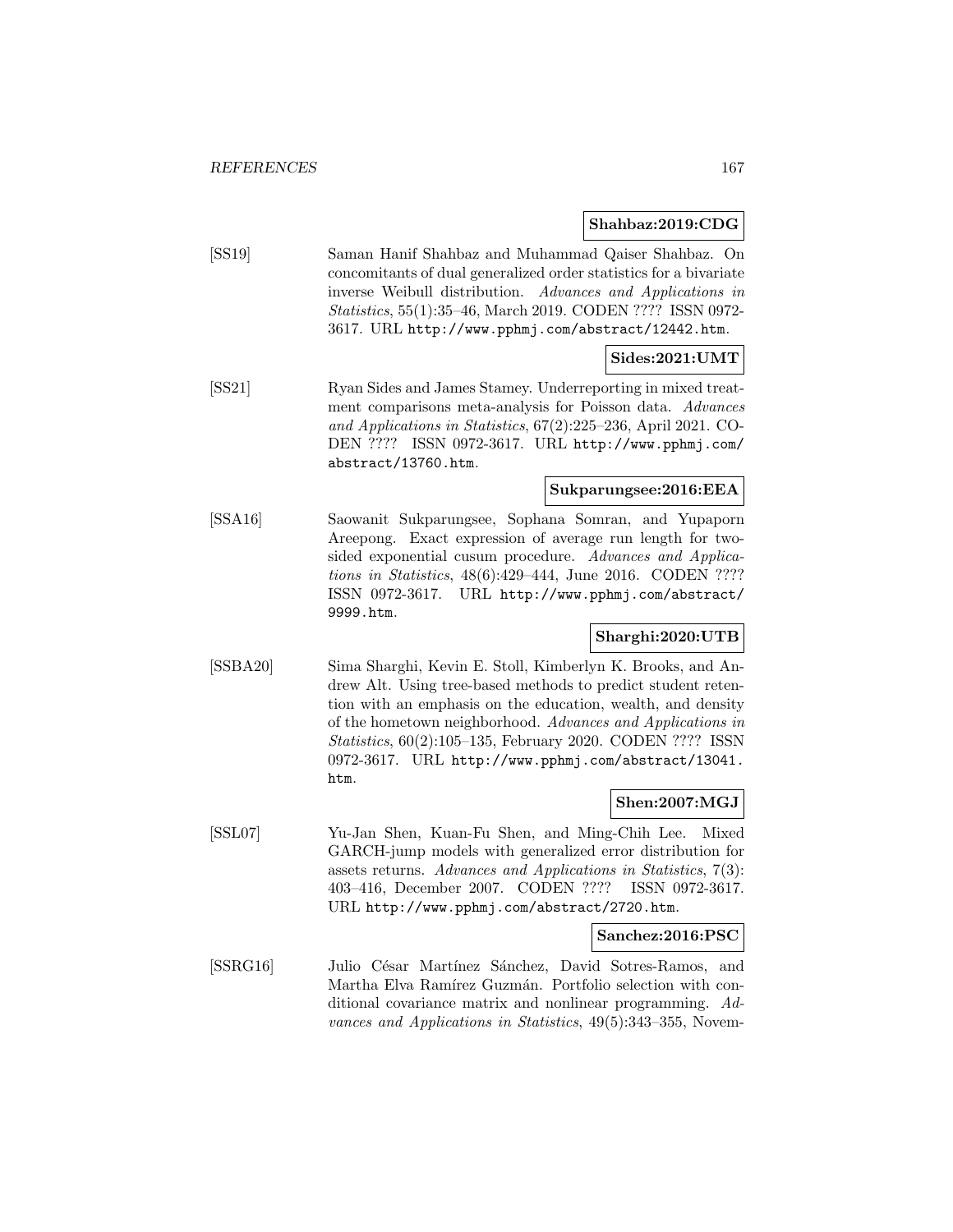ber 2016. CODEN ???? ISSN 0972-3617. URL http://www. pphmj.com/abstract/10272.htm.

## **Sinaj:2011:APC**

[ST11] Valentina Sinaj and Arjan Tushaj. Analysis problems and creating forecast models for CPI in Albania. Advances and Applications in Statistics, 24(2):107–128, October 2011. CO-DEN ???? ISSN 0972-3617. URL http://www.pphmj.com/ abstract/6279.htm.

## **Calis:2011:EAM**

[şTE<sup>+</sup>11] Nazif Çalış, Ayça Hatice Türkan, Murat Erişoğlu, Ülkü Erişoğlu, and Hamza Erol. EM algorithm for the mixtures of the Marshall–Olkin bivariate Weibull distributions. Advances and Applications in Statistics, 24(1):35–48, September 2011. CODEN ???? ISSN 0972-3617. URL http://www.pphmj. com/abstract/6188.htm.

## **Stoica:2006:BKL**

[Sto06a] George Stoica. A Baum–Katz law under regularly varying moment conditions. Advances and Applications in Statistics, 6(3):411–417, December 2006. CODEN ???? ISSN 0972-3617. URL http://www.pphmj.com/abstract/2223.htm.

### **Stoica:2006:NPE**

[Sto06b] George Stoica. Non-parametric estimation of Barlow's model. Advances and Applications in Statistics, 6(2):235–240, August 2006. CODEN ???? ISSN 0972-3617. URL http://www. pphmj.com/abstract/1851.htm.

### **Stoica:2008:CCS**

[Sto08] George Stoica. A counterexample concerning a series of T. L. Lai. Advances and Applications in Statistics, 9(1):141–144, June 2008. CODEN ???? ISSN 0972-3617. URL http://www. pphmj.com/abstract/3290.htm.

### **Stoica:2011:SNW**

[Sto11] George Stoica. A self-normalized weak law of large numbers for exchangeable sequences. Advances and Applications in Statistics, 25(2):103–108, December 2011. CODEN ???? ISSN 0972- 3617. URL http://www.pphmj.com/abstract/6475.htm.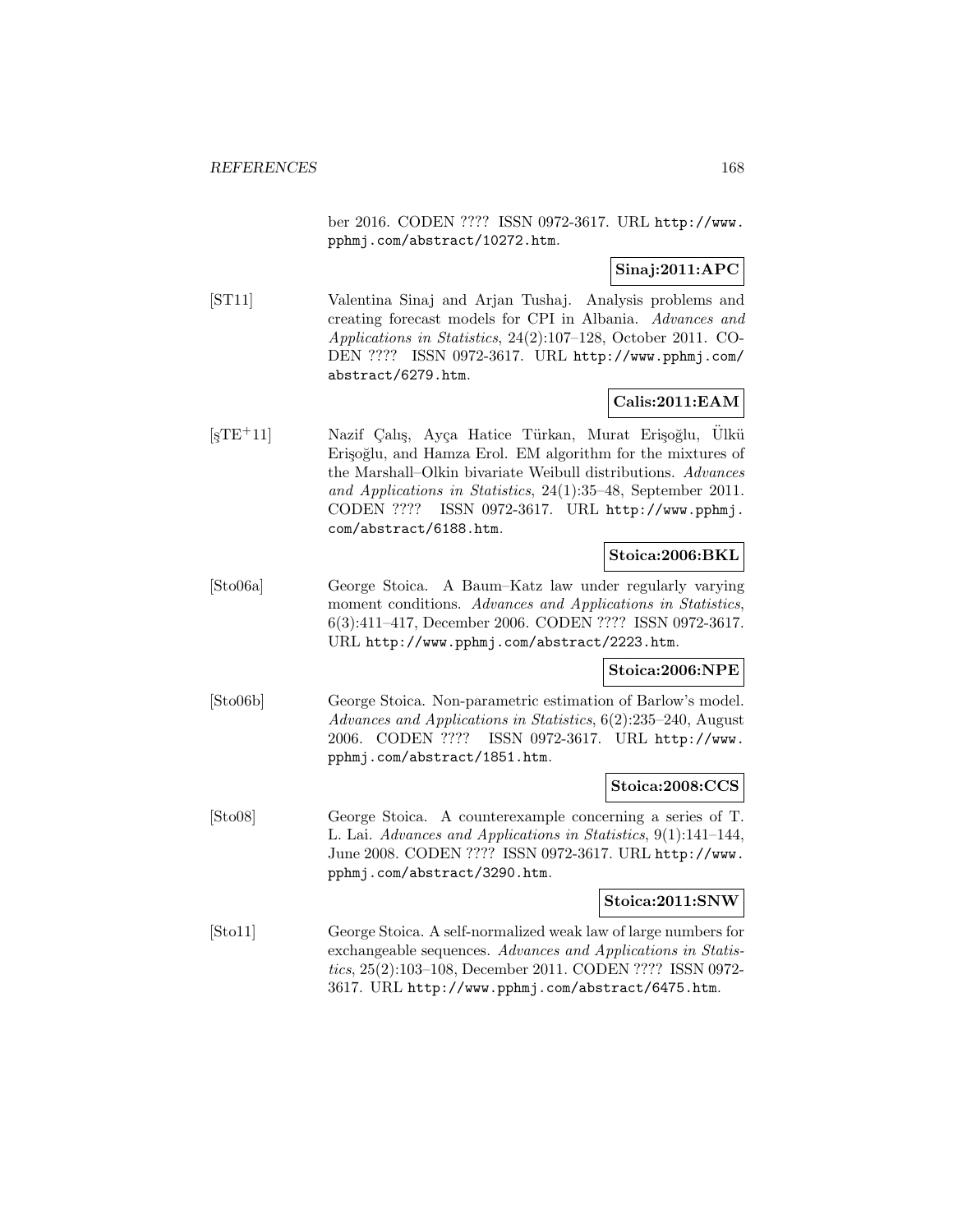#### **Sontimoon:2010:ERT**

[STPS10] Nuengruithai Sontimoon, Montip Tiensuwan, Simona Panunzi, and Wutthi Sumetchotimaytha. Estimating recurrent time using nonlinear mixed effects model in patients with colorectal cancer. Advances and Applications in Statistics, 17 (1):41–60, July 2010. CODEN ???? ISSN 0972-3617. URL http://www.pphmj.com/abstract/5165.htm.

### **Stummer:2002:DRR**

[Stu02] Wolfgang Stummer. Decision risk reductions for stock indices. Advances and Applications in Statistics, 2(1):79–99, April 2002. CODEN ???? ISSN 0972-3617. URL http:// www.pphmj.com/abstract/77.htm.

## **Sun:2011:NCD**

[Sun11] Li Rong Sun. A new chart for defecting asymmetric loss. Advances and Applications in Statistics, 20(1):43–53, January 2011. CODEN ???? ISSN 0972-3617. URL http://www. pphmj.com/abstract/5749.htm.

## **Salicru:2004:CIC**

[SV04] Miquel Salicr´u and Antonio Vaamonde. Confidence intervals for capability indices. Advances and Applications in Statistics, 4(2):129–137, August 2004. CODEN ???? ISSN 0972-3617. URL http://www.pphmj.com/abstract/426.htm.

## **Santos:2012:AFT**

[SV12] Patrícia Borchardt Santos and Dione Maria Valenca. Accelerated failure time models with random effects to estimate operation time of oil wells. Advances and Applications in Statistics, 28(1):23–44, May 2012. CODEN ???? ISSN 0972-3617. URL http://www.pphmj.com/abstract/6856.htm.

#### **Salicru:2002:ABM**

[SVSO02] M. Salicrú, S. Vives, J. Sanchez, and F. Oliva. Asymptotic and bootstrap methodologies on the estimation of the sonorous sensation. Advances and Applications in Statistics, 2(3):311– 322, December 2002. CODEN ???? ISSN 0972-3617. URL http://www.pphmj.com/abstract/135.htm.

### **Sirikantisophon:2019:LUC**

[SWCT19] K. Sirikantisophon, W. Wanishsakpong, P. Chuangchang, and O. Thinnukool. Land use change over time in Chiang Mai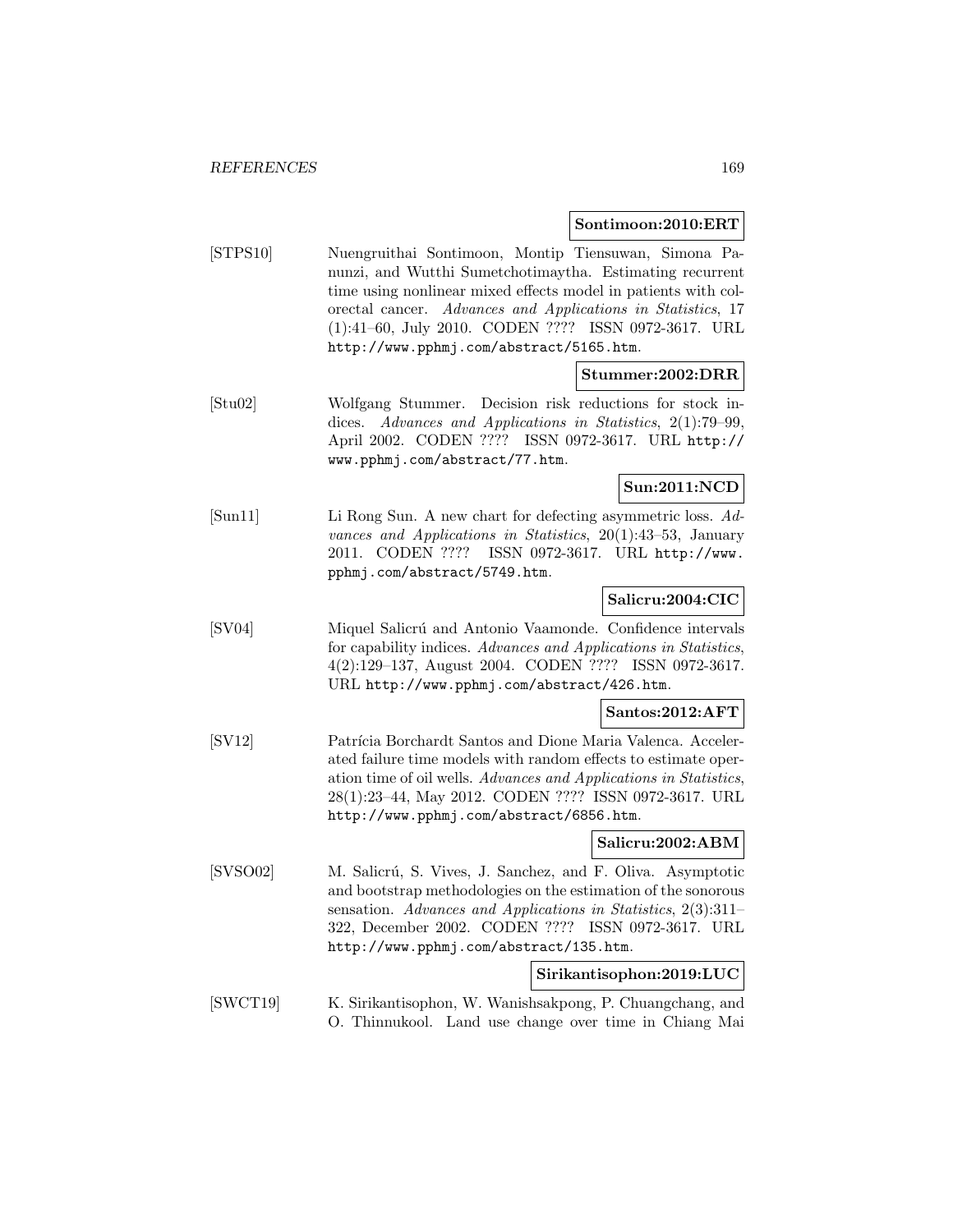Province, Thailand. Advances and Applications in Statistics, 54(2):255–272, February 2019. CODEN ???? ISSN 0972-3617. URL http://www.pphmj.com/abstract/12400.htm.

**Swift:2008:BDP**

[Swi08] Randall J. Swift. A birth-death process with deterministic mean population. Advances and Applications in Statistics, 9 (1):101–108, June 2008. CODEN ???? ISSN 0972-3617. URL http://www.pphmj.com/abstract/3287.htm.

### **Satoh:2004:CMC**

[SYO04] Kenichi Satoh, Hirokazu Yanagihara, and Megu Ohtaki. Clustering method by connected neighborhoods and its application. Advances and Applications in Statistics, 4(2):223–231, August 2004. CODEN ???? ISSN 0972-3617. URL http:// www.pphmj.com/abstract/433.htm.

## **Shi:2008:ASL**

[SZZ08] Yang Shi, Zhiqiang Zhang, and Riquan Zhang. On almost sure limit theorem and strong law of large numbers for squares sequence from ARCH(1). Advances and Applications in Statistics, 10(1):149–154, October 2008. CODEN ???? ISSN 0972- 3617. URL http://www.pphmj.com/abstract/3505.htm.

#### **Tanusit:2010:CSP**

[Tan10] Manlika Tanusit. A comparative study of parameter inference methods for Poisson distribution: small sample sizes. Advances and Applications in Statistics, 14(1):49–55, January 2010. CO-DEN ???? ISSN 0972-3617. URL http://www.pphmj.com/ abstract/4519.htm.

### **Tsou:2005:PRT**

[TC05] Tsung-Shan Tsou and Li-Chu Chien. Parametric robust tests for multiple regression parameters under generalized linear models. Advances and Applications in Statistics, 5(1):51–86, April 2005. CODEN ???? ISSN 0972-3617. URL http:// www.pphmj.com/abstract/444.htm.

#### **Tarepe:2020:SAP**

[TCD20] Dennis A. Tarepe, Kennet G. Cuarteros, and Palawan M. Diangca. A simulation assessment of the properties of the estimators of a partially linear model. Advances and Applications in Statistics, 65(2):209–226, December 2020. CODEN ???? ISSN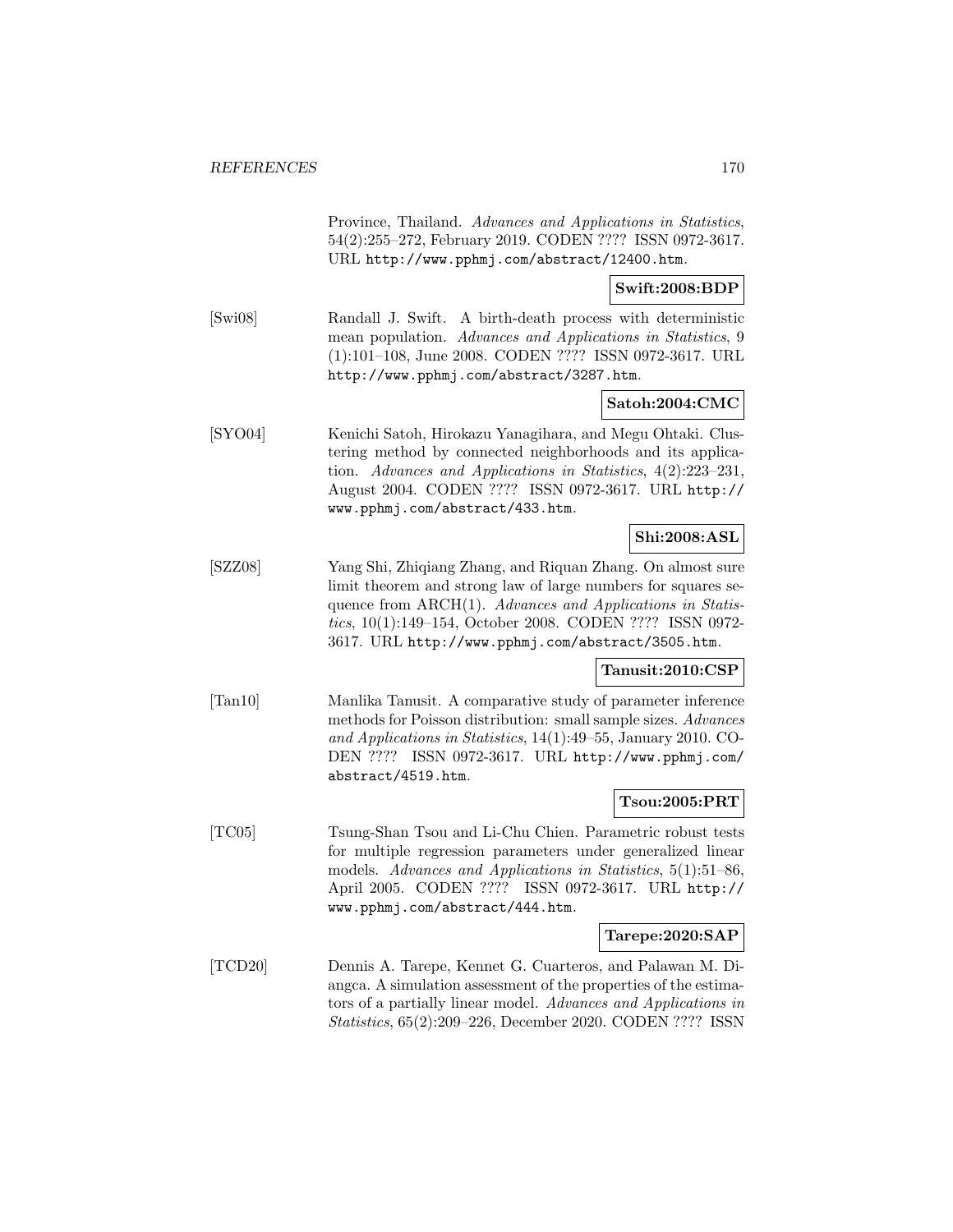0972-3617. URL http://www.pphmj.com/abstract/13574. htm.

## **Teimouri:2011:BWD**

[TG11] Mahdi Teimouri and Arjun K. Gupta. On a bivariate Weibull distribution. Advances and Applications in Statistics, 22(2): 77–106, June 2011. CODEN ???? ISSN 0972-3617. URL http://www.pphmj.com/abstract/6041.htm.

## **Tomizawa:2002:PDT**

[TH02] Sadao Tomizawa and Tomoyuki Hashimoto. Power-divergence type measure of departure from uniform association for crossclassifications having ordered categories. Advances and Applications in Statistics, 2(3):233–248, December 2002. CO-DEN ???? ISSN 0972-3617. URL http://www.pphmj.com/ abstract/125.htm.

## **Tsou:2014:RRM**

[TH14] Tsung-Shan Tsou and Wei-Cheng Hsiao. Robust regression modeling via parametric likelihoods: an alternative to using the skew t distribution and several rank-based methods. Advances and Applications in Statistics, 40(2):109–132, June 2014. CODEN ???? ISSN 0972-3617. URL http://www. pphmj.com/abstract/8571.htm.

### **Thiagarajah:2008:FEP**

[Thi08] K. Thiagarajah. Fuzzy estimation of the parameters in location-scale models. Advances and Applications in Statistics, 10(2):247–258, December 2008. CODEN ???? ISSN 0972- 3617. URL http://www.pphmj.com/abstract/3728.htm.

### **Thiagarajah:2009:FVM**

[Thi09] K. Thiagarajah. Forecasts of volatility models: fuzzy estimation approach. Advances and Applications in Statistics, 13(1): 83–94, October 2009. CODEN ???? ISSN 0972-3617. URL http://www.pphmj.com/abstract/4205.htm.

### **Tinungki:2018:EBA**

[Tin18] Georgina Maria Tinungki. The election of the best autoregressive integrated moving average model to forecasting rice production in Indonesia. Advances and Applications in Statistics, 52(4):251–265, April 2018. CODEN ???? ISSN 0972-3617. URL http://www.pphmj.com/abstract/11667.htm.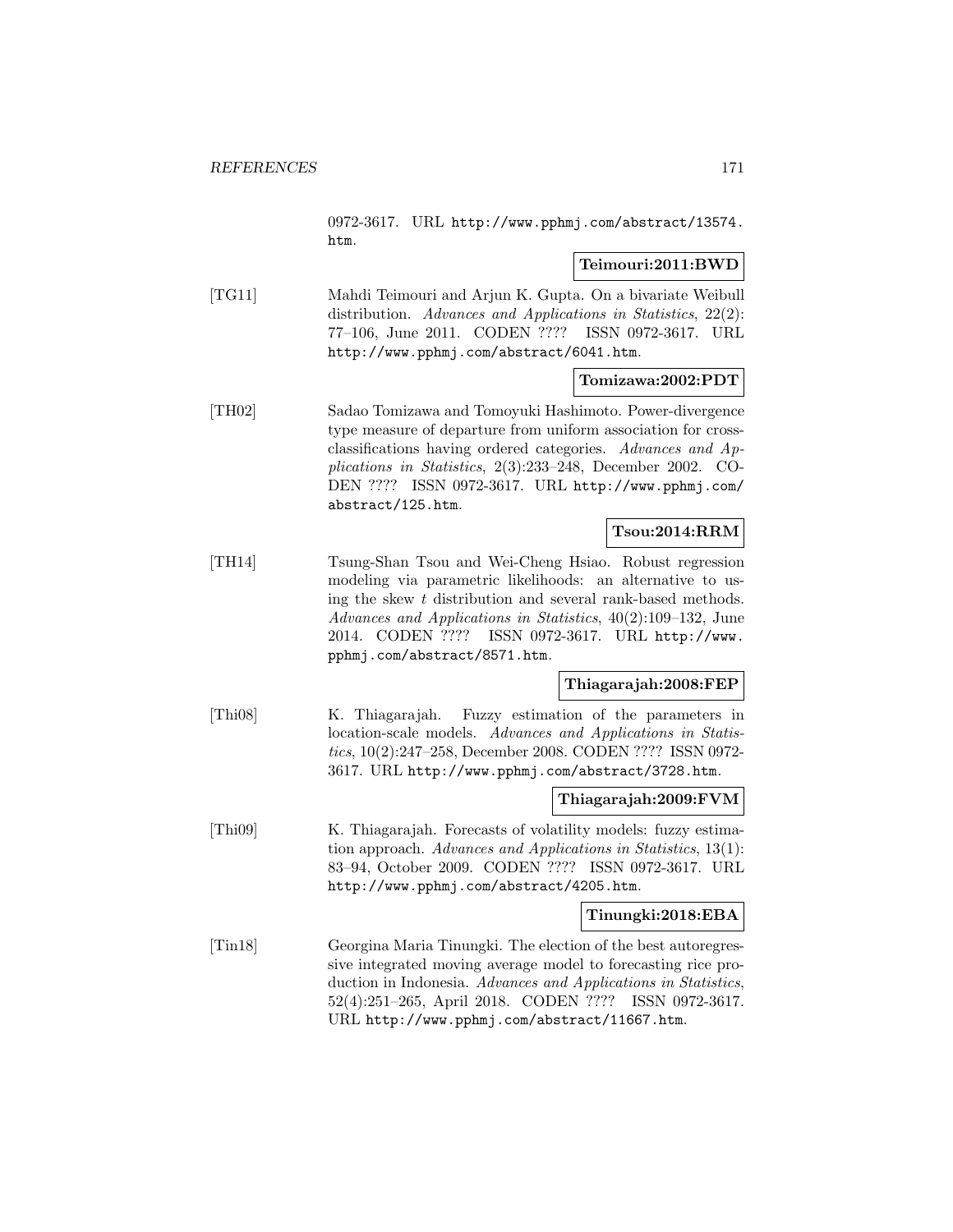#### **Tanokura:2004:PCA**

[TK04] Yoko Tanokura and Genshiro Kitagawa. Power contribution analysis for multivariate time series with correlated noise sources. Advances and Applications in Statistics, 4(1):65–95, April 2004. CODEN ???? ISSN 0972-3617. URL http:// www.pphmj.com/abstract/422.htm.

## **Thuong:2019:ASM**

[TKD19] N. Q. Thuong, V. A. Kolobkova, and P. T. Dong. Application of the statistical method of the stable design solutions synthesis for UAV's development. Advances and Applications in Statistics, 59(1):43–54, November 2019. CODEN ???? ISSN 0972-3617. URL http://www.pphmj.com/abstract/12919. htm.

## **Tomizawa:2007:IAU**

[TMO07] Sadao Tomizawa, Nobuko Miyamoto, and Noriaki Ohba. Improved approximate unbiased estimators of measures of asymmetry for square contingency tables. Advances and Applications in Statistics, 7(1):47–63, April 2007. CODEN ???? ISSN 0972-3617. URL http://www.pphmj.com/abstract/ 2426.htm.

#### **Tomizawa:2008:DIM**

[TMS08] Sadao Tomizawa, Nobuko Miyamoto, and Masaya Sakurai. Decomposition of independence model and separability of its test statistic for two-way contingency tables with ordered categories. Advances and Applications in Statistics, 8(2):209–218, April 2008. CODEN ???? ISSN 0972-3617. URL http:// www.pphmj.com/abstract/3085.htm.

## **Tripodis:2014:EMV**

[TN14] Yorghos Tripodis and Nagaraj K. Neerchal. Estimation of missing values in linear models. Advances and Applications in Statistics, 39(2):109–123, April 2014. CODEN ???? ISSN 0972-3617. URL http://www.pphmj.com/abstract/8319. htm.

## **Thangjai:2018:CIC**

[TN18] Warisa Thangjai and Suparat Niwitpong. Confidence intervals for common variance of several one-parameter exponential populations. Advances and Applications in Statistics, 53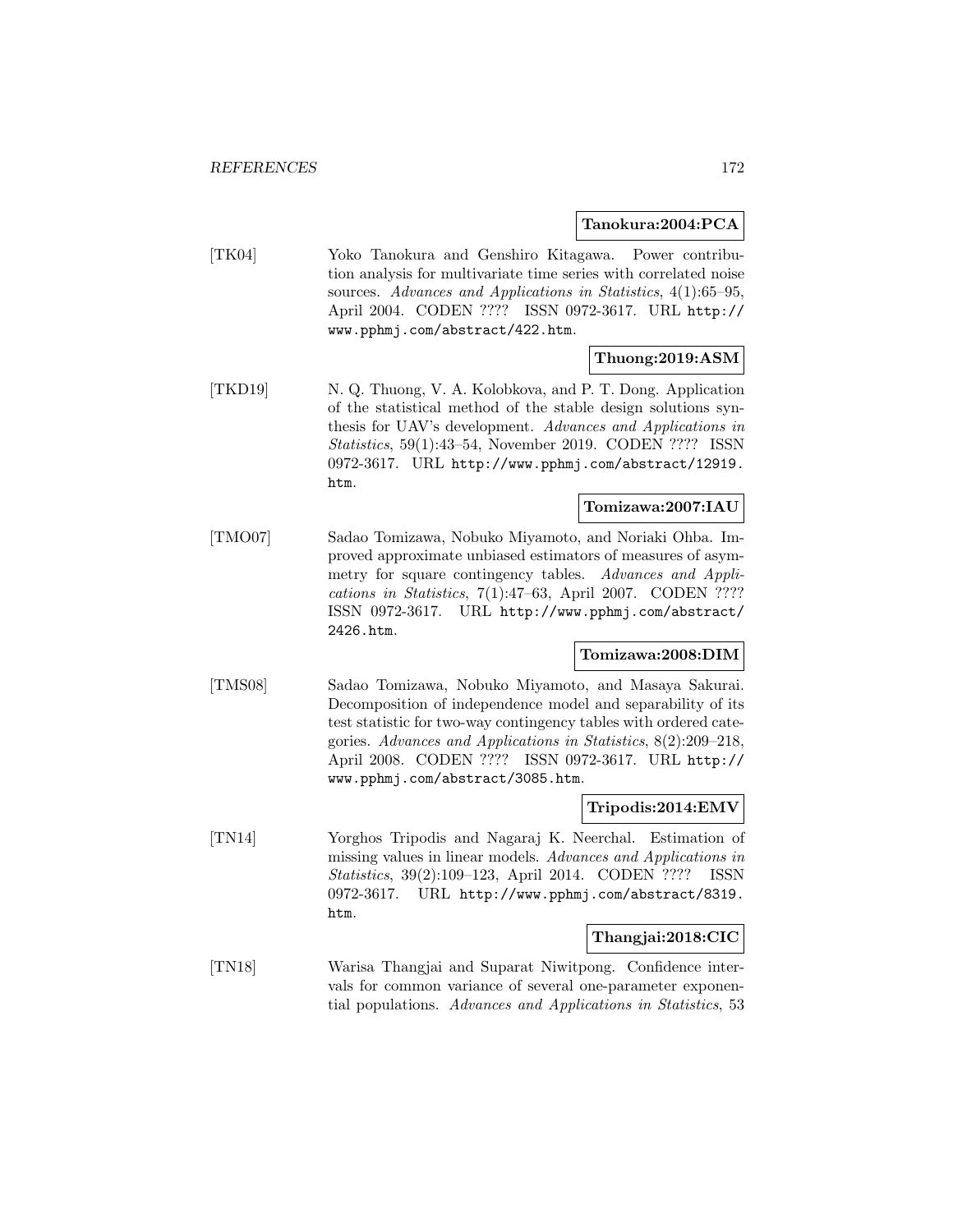(3):285–311, September 2018. CODEN ???? ISSN 0972-3617. URL http://www.pphmj.com/abstract/12016.htm.

## **Thangjai:2017:CIC**

[TNN17a] Warisa Thangjai, Sa-Aat Niwitpong, and Suparat Niwitpong. Confidence intervals for the common mean of several oneparameter exponential populations. Advances and Applications in Statistics, 51(4):245–260, October 2017. CODEN ???? ISSN 0972-3617. URL http://www.pphmj.com/abstract/ 11233.htm.

## **Thangjai:2017:LSC**

[TNN17b] Warisa Thangjai, Suparat Niwitpong, and Sa-Aat Niwitpong. On large sample confidence intervals for the common inverse mean of several normal populations. Advances and Applications in Statistics, 51(1):59–84, July 2017. CODEN ???? ISSN 0972-3617. URL http://www.pphmj.com/abstract/11017. htm.

## **Thangjai:2018:CIV**

[TNN18] Warisa Thangjai, Sa-Aat Niwitpong, and Suparat Niwitpong. Confidence intervals for variance and difference between variances of one-parameter exponential distributions. Advances and Applications in Statistics, 53(3):259–283, September 2018. CODEN ???? ISSN 0972-3617. URL http://www.pphmj. com/abstract/12015.htm.

## **Towhidi:2010:OME**

[TNR10] Mina Towhidi and Mohammad-Reza Namazi-Rad. An optimal method of estimation in rotation sampling. Advances and Applications in Statistics, 15(2):115–136, April 2010. CO-DEN ???? ISSN 0972-3617. URL http://www.pphmj.com/ abstract/4902.htm.

### **Terbeche:2005:TSD**

[TO05] Mekki Terbeche and Broderick O. Oluyede. Two stage design for estimation of mean difference in the exponential family. Advances and Applications in Statistics, 5(3):325–339, December 2005. CODEN ???? ISSN 0972-3617. URL http://www. pphmj.com/abstract/664.htm.

## **Tolotti:2012:LFA**

[Tol12] Marco Tolotti. A linear filtering approach for incomplete accounting information models. Advances and Applications in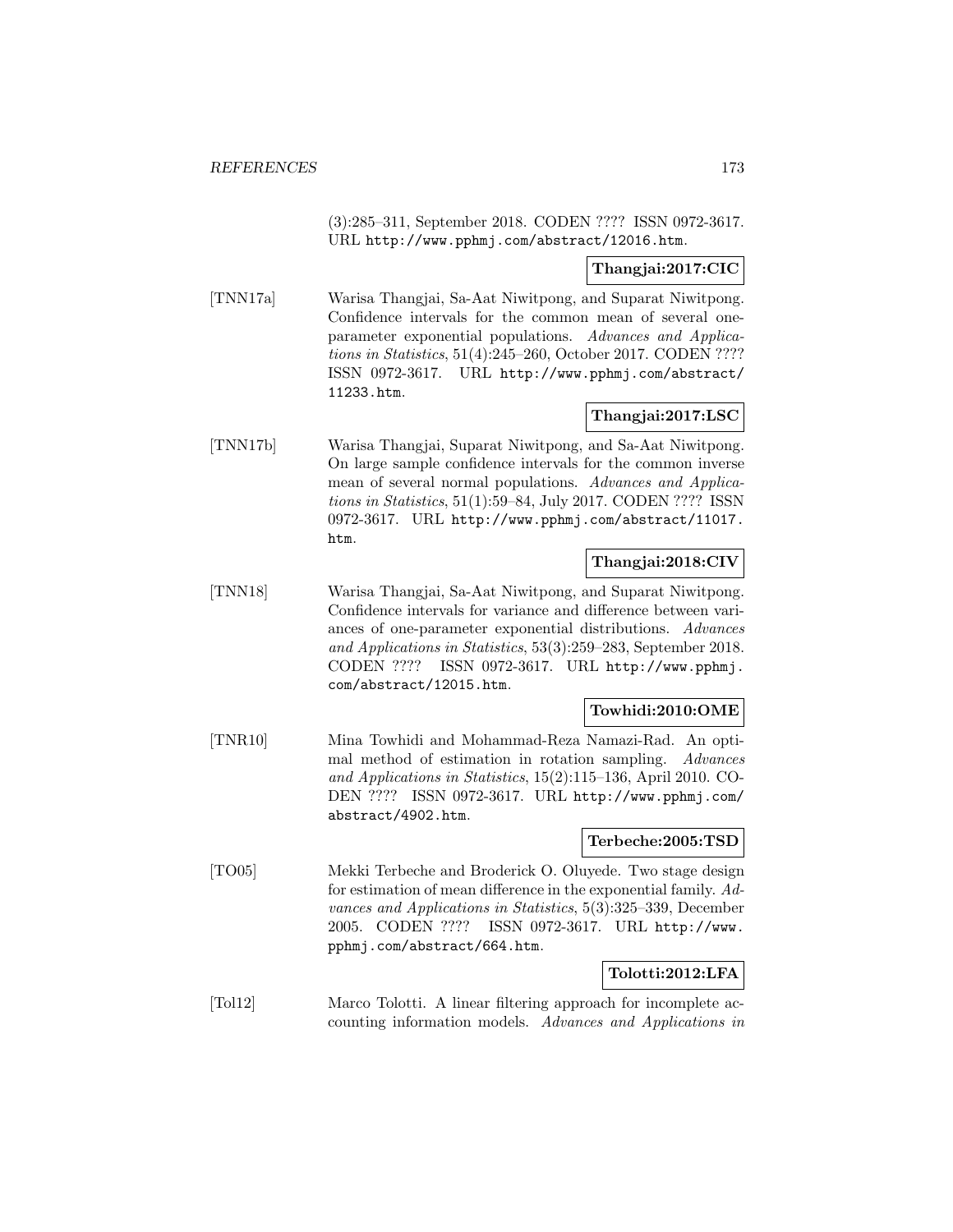Statistics, 29(2):135–151, August 2012. CODEN ???? ISSN 0972-3617. URL http://www.pphmj.com/abstract/7131. htm.

## **Toropov:2020:PAF**

[Tor20] V. D. Toropov. A possible approach to filling gaps in the source data. Advances and Applications in Statistics, 61(2): 161–167, April 2020. CODEN ???? ISSN 0972-3617. URL http://www.pphmj.com/abstract/13142.htm.

## **Toropov:2021:AMM**

[Tor21] V. D. Toropov. Application of the method of multiple estimation of linear regression parameters for modeling the level of economic transparency. Advances and Applications in Statistics, 66(1):97–102, January 2021. CODEN ???? ISSN 0972- 3617. URL http://www.pphmj.com/abstract/13619.htm.

### **Tzavelas:2002:OPD**

[TP02] George Tzavelas and Demosthenes B. Panagiotakos. Optimal prediction for diagnostic tests using logistic regression analysis: an algorithm and large sample properties. Advances and Applications in Statistics, 2(3):301–309, December 2002. CODEN ???? ISSN 0972-3617. URL http://www. pphmj.com/abstract/134.htm; http://www.pphmj.com/ abstract/139.htm.

#### **Tzavelas:2005:DEA**

[TPP05] George Tzavelas, Athanasios G. Paliatsos, and Nikolaos Prezerakos. Distribution of the extreme annual precipitation over urban areas. Advances and Applications in Statistics, 5(1): 111–123, April 2005. CODEN ???? ISSN 0972-3617. URL http://www.pphmj.com/abstract/447.htm.

#### **Tripsiannis:2007:MGR**

[TPP07a] G. A. Tripsiannis, A. N. Philippou, and A. A. Papathanasiou. Multivariate generalized run-related distributions. Advances and Applications in Statistics, 7(1):141–156, April 2007. CO-DEN ???? ISSN 0972-3617. URL http://www.pphmj.com/ abstract/2432.htm.

#### **Tripsiannis:2007:MEG**

[TPP07b] Gregory A. Tripsiannis, Afroditi A. Papathanasiou, and Andreas N. Philippou. Multivariate extended generalized distri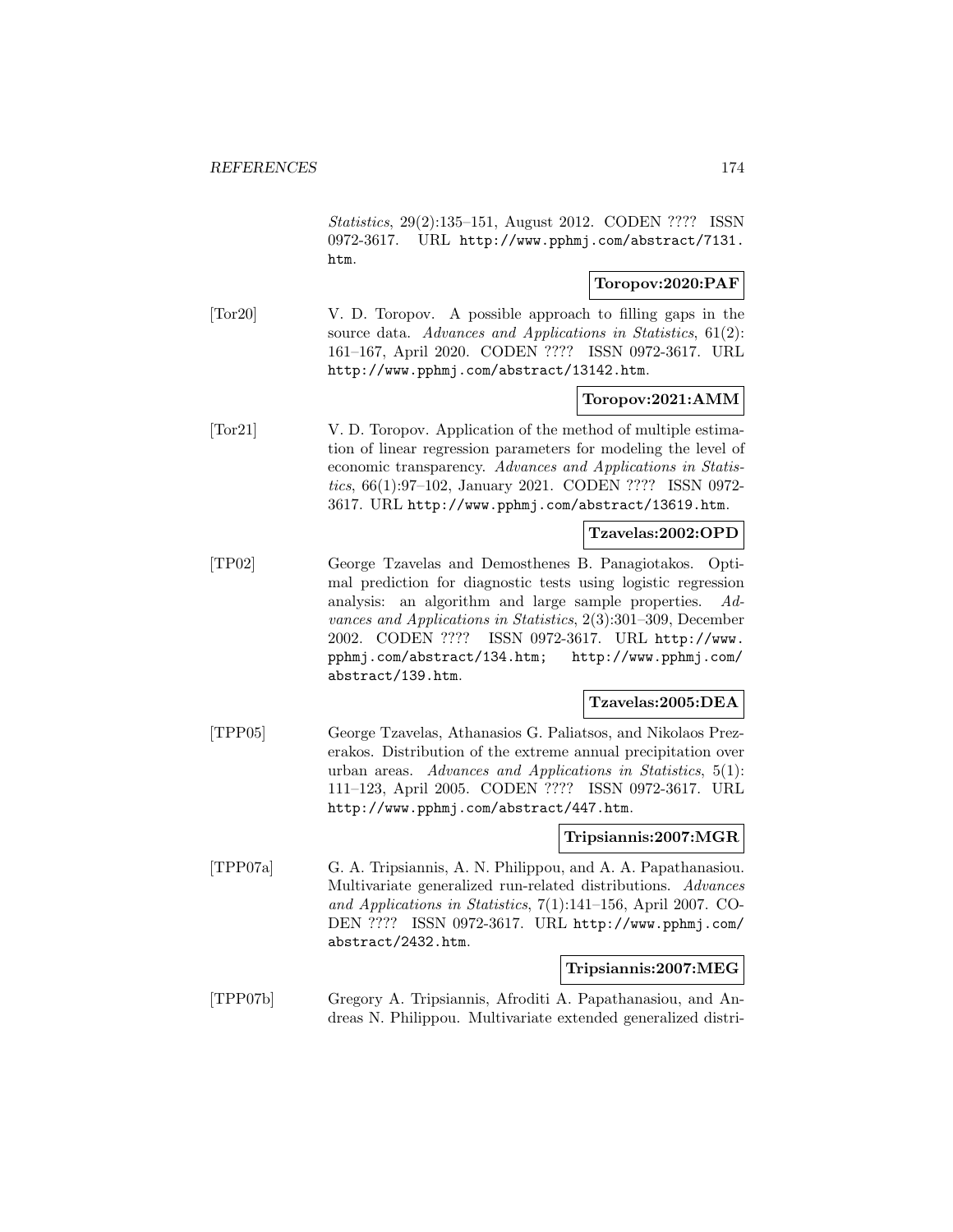butions of order k. Advances and Applications in Statistics, 7 (2):211–227, August 2007. CODEN ???? ISSN 0972-3617.

## **Taj:2018:RAU**

[TRA<sup>+</sup>18] S. Z. Taj, S. M. Rizwan, B. M. Alkali, D. K. Harrison, and G. Taneja. Reliability analysis of a 3-unit subsystem of a cable plant. Advances and Applications in Statistics, 52(6): 413–429, June 2018. CODEN ???? ISSN 0972-3617. URL http://www.pphmj.com/abstract/11722.htm.

## **Turner:2012:ACC**

[TRCH12] Matthew A. Turner, Jeffrey S. Rosenthal, Jian Chen, and Chunyan Hao. Adaptation to climate change: evidence from 18th and 19th century Iceland. Advances and Applications in Statistics, 28(2):77–108, June 2012. CODEN ???? ISSN 0972- 3617. URL http://www.pphmj.com/abstract/7079.htm.

## **Tiensuwan:2010:ABJ**

[TS10] Montip Tiensuwan and Sukuman Sarikavanich. Applications of Box–Jenkins models to rainfall data of Chiang Mai province in Thailand. Advances and Applications in Statistics, 15(1): 27–48, March 2010. CODEN ???? ISSN 0972-3617. URL http://www.pphmj.com/abstract/4858.htm.

## **Tsao:2002:UVL**

[Tsa02] Min Tsao. Uniform validity of Lugannani–Rice expansion for the tail probability of a sample mean. Advances and Applications in Statistics, 2(1):31–37, April 2002. CODEN ???? ISSN 0972-3617. URL http://www.pphmj.com/abstract/64.htm.

### **Tomizawa:2001:PDT**

[TSU01] Sadao Tomizawa, Masahiko Sagae, and Makiko Uehara. Power-divergence type measure of departure from an entropy model. Advances and Applications in Statistics, 1(2):149–163, August 2001. CODEN ???? ISSN 0972-3617. URL http:// www.pphmj.com/abstract/42.htm.

#### **Thomas:2008:MVG**

[TTM08] Seemon Thomas, Alex Thannippara, and A. M. Mathai. On a matrix-variate generalized Type-2 Dirichlet density. Advances and Applications in Statistics, 8(1):37–56, February 2008. CO-DEN ???? ISSN 0972-3617. URL http://www.pphmj.com/ abstract/2837.htm.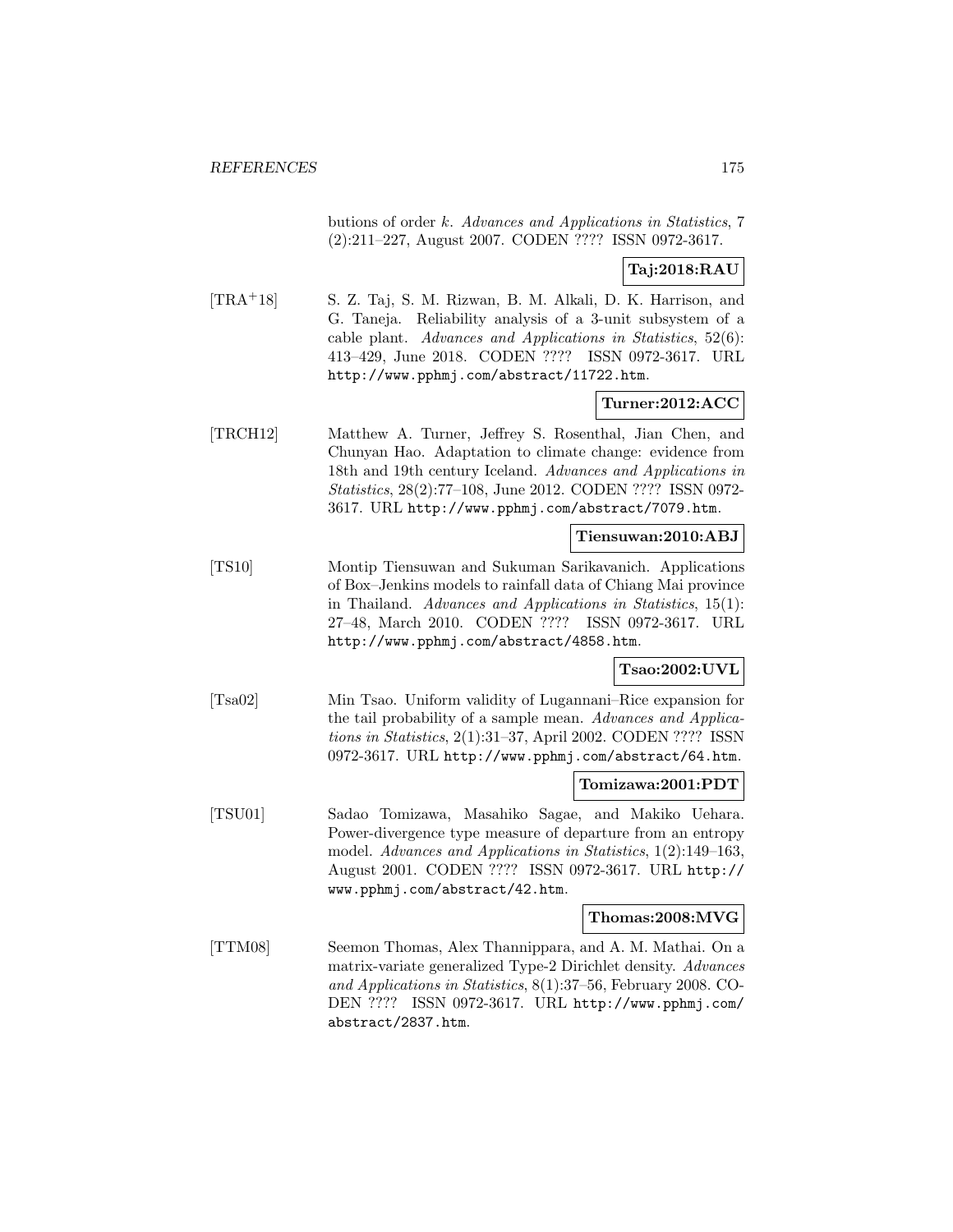**Tahata:2008:IAU**

|          | ranata:2000:1AU                                                                                                                                                                                                                                                                                                              |
|----------|------------------------------------------------------------------------------------------------------------------------------------------------------------------------------------------------------------------------------------------------------------------------------------------------------------------------------|
| [TTT08]  | Kouji Tahata, Ryota Tomisato, and Sadao Tomizawa.<br>An<br>improved approximate unbiased estimator of log-odds ratio<br>for $2 \times 2$ contingency tables. Advances and Applications in<br><i>Statistics</i> , 9(1):1-12, June 2008. CODEN ???? ISSN 0972-<br>3617. URL http://www.pphmj.com/abstract/3282.htm.            |
|          | Thandrayen:2013:LCA                                                                                                                                                                                                                                                                                                          |
| [TW13]   | Joanne Thandrayen and Yan Wang. A latent class approach<br>with covariates and local dependence in capture-recapture<br>models. Advances and Applications in Statistics, 34(1):65-84,<br>May 2013. CODEN ???? ISSN 0972-3617. URL http://www.<br>pphmj.com/abstract/7684.htm.                                                |
|          | Tan:2016:REE                                                                                                                                                                                                                                                                                                                 |
| [TW16]   | Ninghui Tan and Jibo Wu. On a restricted estimator in an<br>errors-in-variable model. Advances and Applications in Statis-<br>tics, 49(4):257-265, October 2016. CODEN ???? ISSN 0972-<br>3617. URL http://www.pphmj.com/abstract/10224.htm.                                                                                 |
|          | Thaithanan:2020:CFM                                                                                                                                                                                                                                                                                                          |
| [TW20]   | Jeeraporn Thaithanan and Chantha Wongoutong. A combined<br>forecasting model for predicting the number of road traffic<br>accident deaths in Thailand. Advances and Applications in<br>Statistics, 64(2):143-163, October 2020. CODEN ???? ISSN<br>0972-3617. URL http://www.pphmj.com/abstract/13436.<br>htm.               |
|          | Tzavelas:2008:SNR                                                                                                                                                                                                                                                                                                            |
| [Tza08]  | George Tzavelas. Some new results concerning the efficiency<br>of the method of moments estimators for the location param-<br>eter case. Advances and Applications in Statistics, $10(1):1-14$ ,<br>October 2008. CODEN ???? ISSN 0972-3617. URL http://<br>www.pphmj.com/abstract/3496.htm.                                 |
|          | Ugwuanyim:2021:RAC                                                                                                                                                                                                                                                                                                           |
| [UABW21] | Geoffrey U. Ugwuanyim, Harrison O. Amuji, Desmond C.<br>Bartholomew, and Hyginus Wisdom. The reliability of art in<br>the control of Human Immune Virus (HIV). Advances and<br>Applications in Statistics, 67(2):117-132, April 2021.<br>CO-<br>ISSN 0972-3617. URL http://www.pphmj.com/<br>DEN ????<br>abstract/13755.htm. |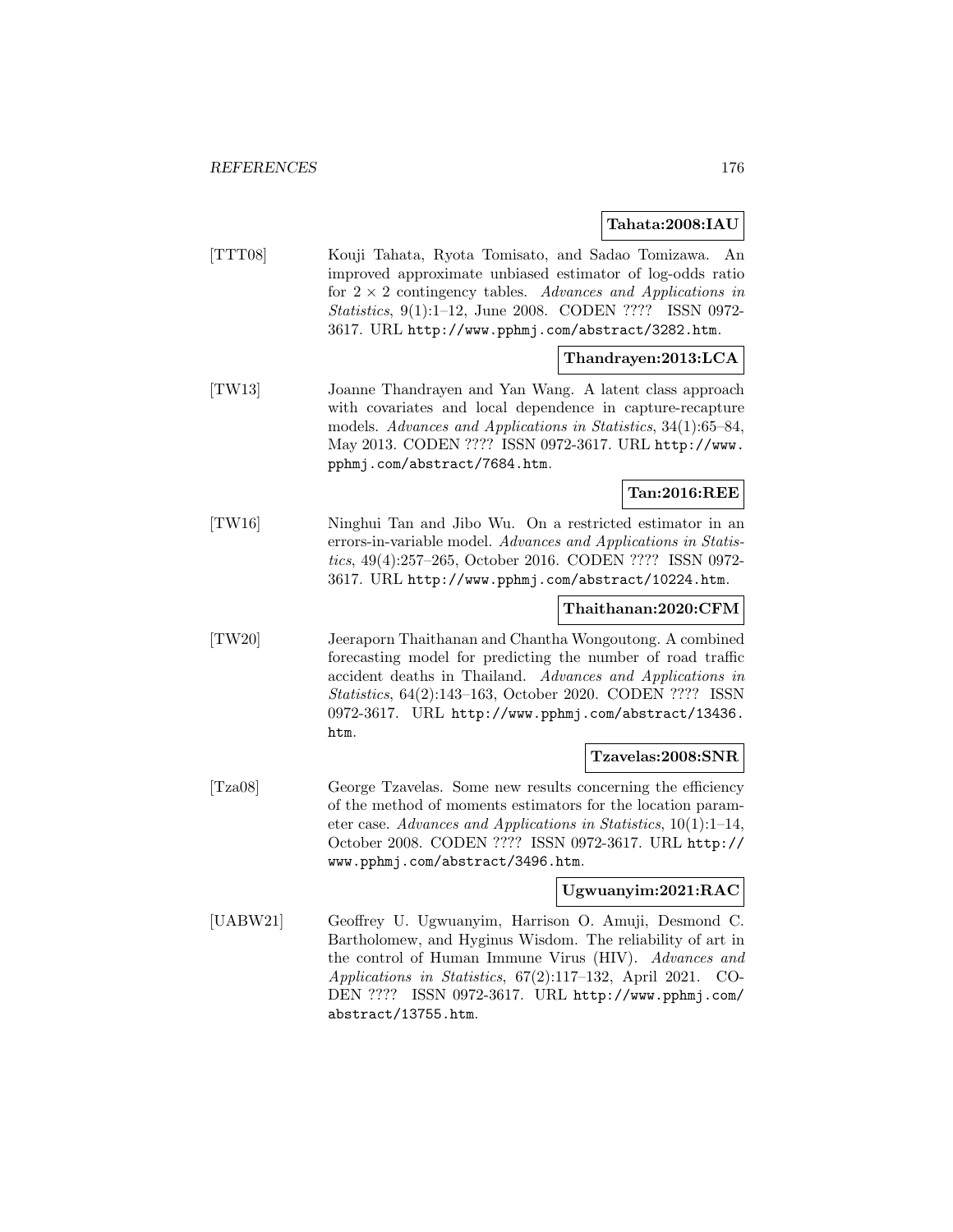#### **ulanSabir:2020:IIR**

[uaSYHNQ20] Qurat ul an Sabir, Uzma Yasmeen, Muhammad Hanif, and Tri Nguyen-Quang. Identification of influence of the risk factors to algal bloom in fresh water reservoirs using multinomial logistics regression. Advances and Applications in Statistics, 63(2):219–233, August 2020. CODEN ???? ISSN 0972-3617. URL http://www.pphmj.com/abstract/13296.htm.

## **Ueda:2013:NEP**

[UH13] Kengo Ueda and Hiroto Hyakutake. Note on estimating parameters in heterogeneous random effects models for two sample problem. Advances and Applications in Statistics, 37(2): 187–193, December 2013. CODEN ???? ISSN 0972-3617. URL http://www.pphmj.com/abstract/7972.htm.

## **Ula:2015:CEX**

[Ula15] Taylan A. Ula. Corrections for estimated XBAR control charts. Advances and Applications in Statistics, 47(1):51–63, October 2015. CODEN ???? ISSN 0972-3617. URL http:// www.pphmj.com/abstract/9472.htm.

## **Um:2005:NGC**

[Um05] Yonghwan Um. A new generalization of Cohen's kappa to multivariate interval data and several observers. Advances and Applications in Statistics, 5(2):159–169, August 2005. CO-DEN ???? ISSN 0972-3617. URL http://www.pphmj.com/ abstract/450.htm.

## **Um:2008:NMM**

[Um08] Yonghwan Um. A new multivariate measure of association for nominal independent variable. Advances and Applications in Statistics, 10(1):15–24, October 2008. CODEN ???? ISSN 0972-3617. URL http://www.pphmj.com/abstract/3497. htm.

## **Udayabaskaran:2013:POH**

[UMV13] S. Udayabaskaran, R. Murthy, and J. Viswanath. The problem of optimal harvesting in a stochastically branching population. Advances and Applications in Statistics, 33(1):55–62, March 2013. CODEN ???? ISSN 0972-3617. URL http://www. pphmj.com/abstract/7457.htm.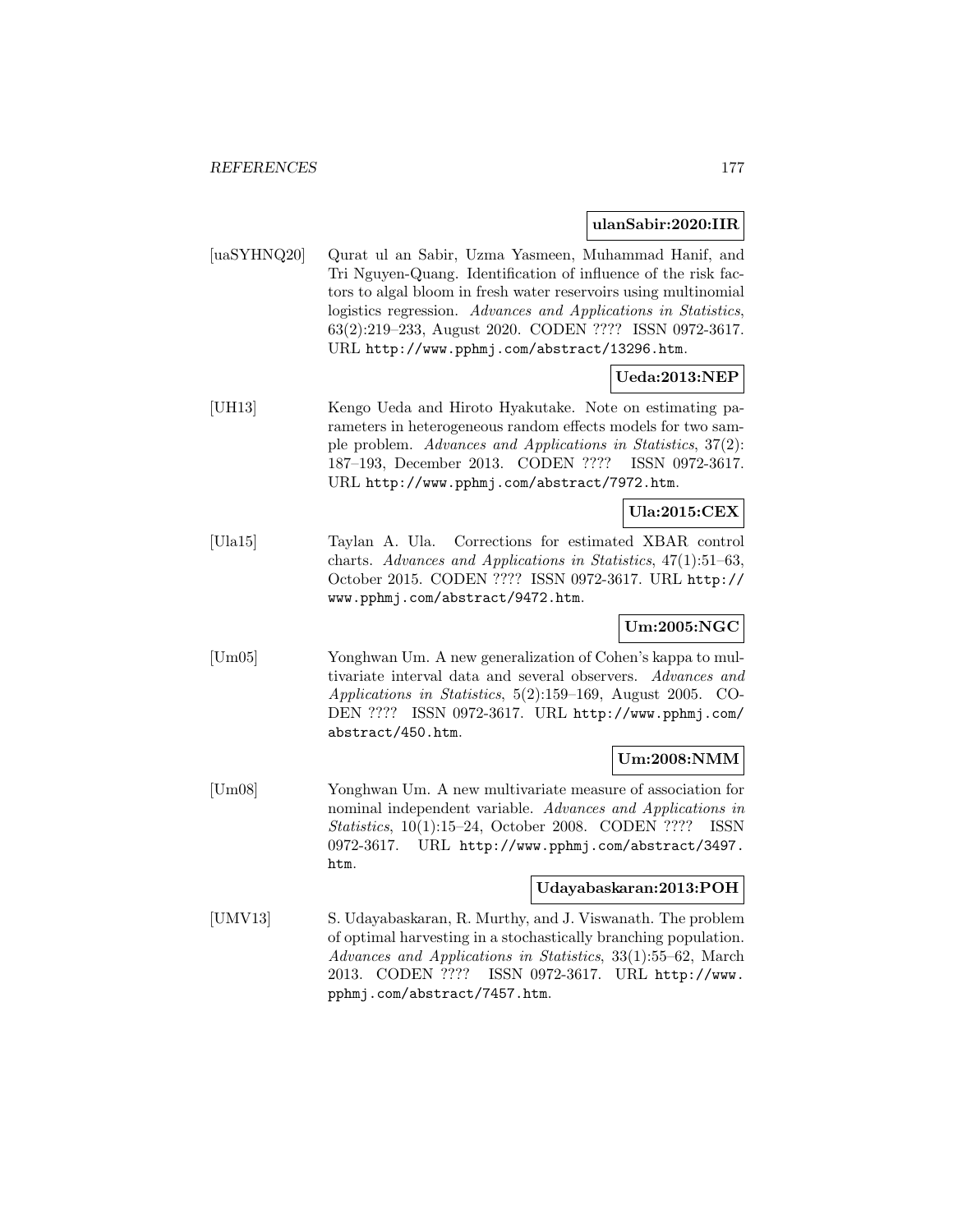## **Van:2020:IFF**

[Van20] Nguyen Hong Van. Influencing factors on the formation and development of the leather footwear industry association cluster in the northern key economic region in Vietnam. Advances and Applications in Statistics, 65(1):107–131, November 2020. CODEN ???? ISSN 0972-3617. URL http://www.pphmj. com/abstract/13498.htm.

## **Venema:2015:GEN**

[Ven15] Rieken S. Venema. Geometric ergodicity of the normalized perceptron algorithm for the classification of non-separable Gaussian input vectors. Advances and Applications in Statistics, 46(1):37–55, July 2015. CODEN ???? ISSN 0972-3617. URL http://www.pphmj.com/abstract/9331.htm.

## **Victorbabu:2008:MSO**

[Vic08] B. Re. Victorbabu. On modified second order slope rotatable designs using incomplete block designs with unequal block sizes. Advances and Applications in Statistics, 8(1):131–151, February 2008. CODEN ???? ISSN 0972-3617. URL http:/ /www.pphmj.com/abstract/2843.htm.

## **Visek:2014:DRI**

[Víš14] Jan Ámos Víšek. Diagnostics of robust identification of model. Advances and Applications in Statistics, 43(2):119–161, December 2014. CODEN ???? ISSN 0972-3617. URL http:// www.pphmj.com/abstract/8861.htm.

### **Visek:2015:RLW**

[Víš15] Jan Amos Víšek. Representation of the least weighted squares. Advances and Applications in Statistics, 47(2):91–144, November 2015. CODEN ???? ISSN 0972-3617. URL http://www. pphmj.com/abstract/9494.htm.

### **Verma:2014:ICV**

[VPG<sup>+</sup>14] U. Verma, H. P. Piepho, M. Goyal, A. Goyal, and P. Verma. Impact of climatic variables on sugarcane yield prediction in Haryana (India). Advances and Applications in Statistics, 39 (1):25–35, March 2014. CODEN ???? ISSN 0972-3617. URL http://www.pphmj.com/abstract/8237.htm.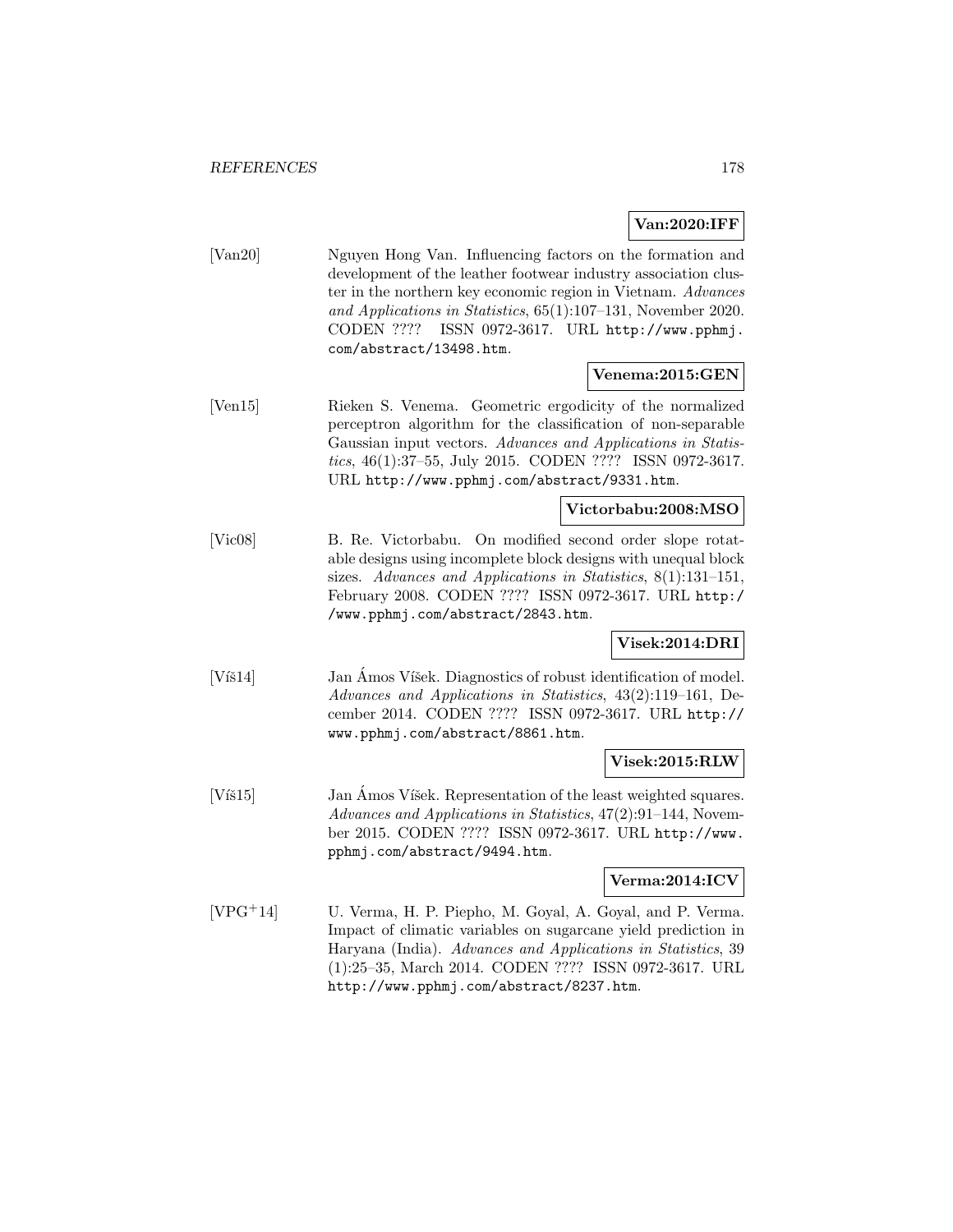### **Verma:2012:DAS**

[VPKG12] U. Verma, H. P. Piepho, M. H. Kalubarme, and M. Goyal. Development of agrometeorological and spectral wheat yield models using various statistical procedures in Haryana State (India). Advances and Applications in Statistics, 26(2):113– 136, February 2012. CODEN ???? ISSN 0972-3617. URL http://www.pphmj.com/abstract/6684.htm.

## **Verma:2012:MLM**

[VPO<sup>+</sup>12] U. Verma, H. P. Piepho, J. O. Ogutu, M. H. Kalubarme, and M. Goyal. Multi-level mixed modelling for weather–crop-yield relationships on agro-climatic zone basis in Haryana (Northern India). Advances and Applications in Statistics, 28(1):1–22, May 2012. CODEN ???? ISSN 0972-3617. URL http://www. pphmj.com/abstract/6855.htm.

## **Vrbik:2010:MMP**

[Vrb10] Jan Vrbik. Moments of AR(2)-model parameter estimators. Advances and Applications in Statistics, 18(1):57–72, September 2010. CODEN ???? ISSN 0972-3617. URL http://www. pphmj.com/abstract/5370.htm.

## **Vrbik:2011:EAC**

[Vrb11] Jan Vrbik. Edgeworth approximation of confidence regions. Advances and Applications in Statistics, 24(2):129–138, October 2011. CODEN ???? ISSN 0972-3617. URL http://www. pphmj.com/abstract/6280.htm.

## **Vrbik:2013:ACR**

[Vrb13a] Jan Vrbik. Accurate confidence regions based on MLEs. Advances and Applications in Statistics, 32(1):33–56, January 2013. CODEN ???? ISSN 0972-3617. URL http://www. pphmj.com/abstract/7389.htm. See errata and addendum [Vrb13b].

## **Vrbik:2013:EAA**

[Vrb13b] Jan Vrbik. Errata and addendum to "Accurate confidence regions based on MLEs" [MR3060565]. Advances and Applications in Statistics, 35(2):161–163, August 2013. CODEN ???? ISSN 0972-3617. URL http://www.pphmj.com/abstract/ 7847.htm. See [Vrb13a].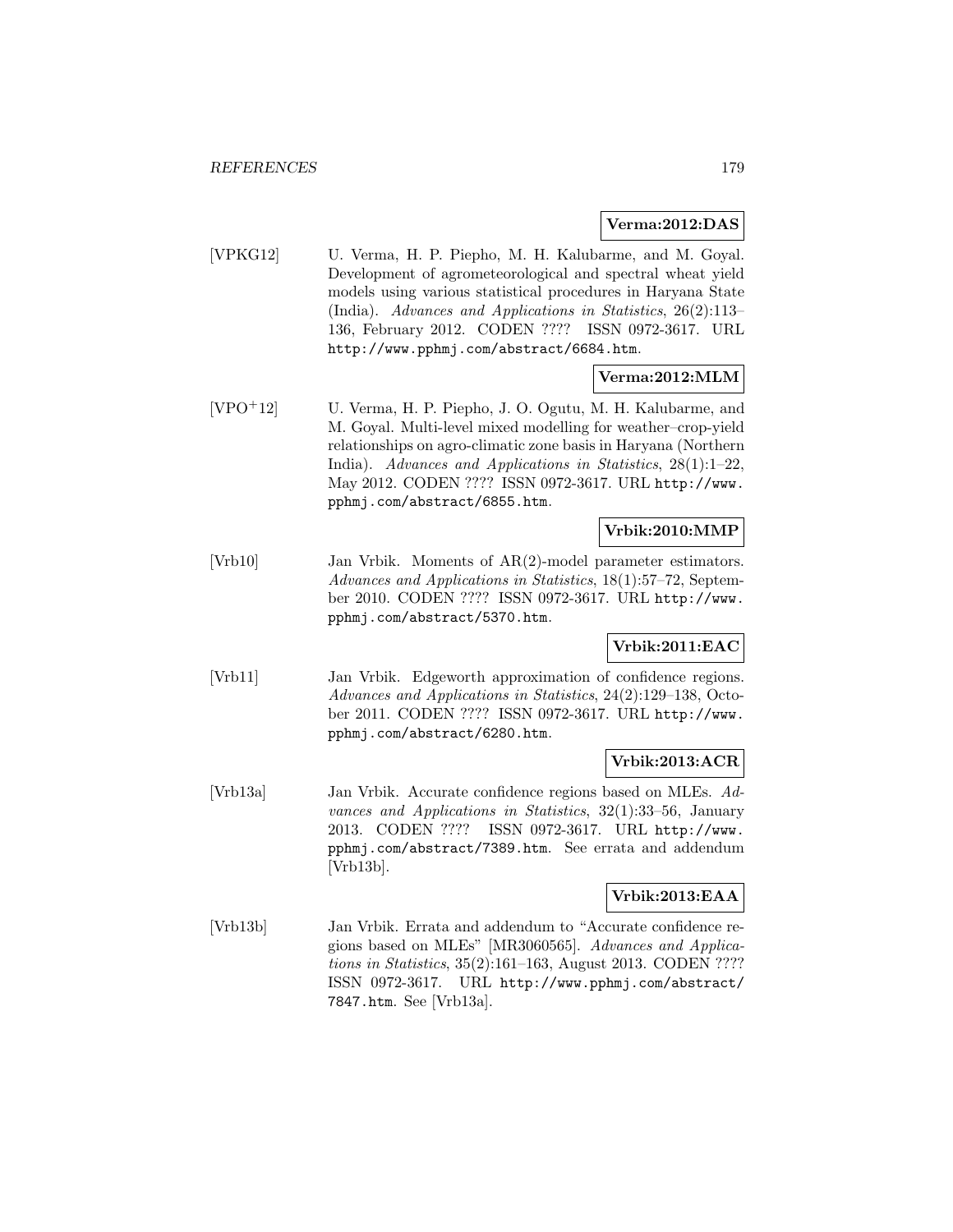**Vrbik:2014:AES**

[Vrb14a] Jan Vrbik. Asymptotic expansion of sampling distribution of an MLE to  $1/n$  accuracy. Advances and Applications in Statistics, 38(1):37–50, January 2014. CODEN ???? ISSN 0972- 3617. URL http://www.pphmj.com/abstract/8127.htm.

### **Vrbik:2014:IAT**

[Vrb14b] Jan Vrbik. Improving accuracy of  $\chi^2$  test of independence. Advances and Applications in Statistics, 39(2):81–94, April 2014. CODEN ???? ISSN 0972-3617. URL http://www.pphmj. com/abstract/8317.htm.

**Vrbik:2015:ACR**

[Vrb15] Jan Vrbik. Accurate confidence regions for Markov-model parameters. Advances and Applications in Statistics, 45(1):59– 74, April 2015. CODEN ???? ISSN 0972-3617. URL http:/ /www.pphmj.com/abstract/9142.htm.

## **Vrbik:2017:ADS**

[Vrb17a] Jan Vrbik. Approximate distribution of sample quantiles. Advances and Applications in Statistics, 50(5):397–410, May 2017. CODEN ???? ISSN 0972-3617. URL http://www. pphmj.com/abstract/10826.htm.

### **Vrbik:2017:GFS**

[Vrb17b] Jan Vrbik. General formulas for serial correlation, variance and likelihood function relating to  $AR(k)$  models. Advances and Applications in Statistics, 50(5):411–421, May 2017. CO-DEN ???? ISSN 0972-3617. URL http://www.pphmj.com/ abstract/10827.htm.

### **Victorbabu:2006:MSO**

[VVV06] B. Re. Victorbabu, V. Vasundharadevi, and B. Viswanadham. Modified second order response surface designs, rotatable designs using pairwise balanced designs. Advances and Applications in Statistics, 6(3):323–334, December 2006. CO-DEN ???? ISSN 0972-3617. URL http://www.pphmj.com/ abstract/2217.htm.

### **Wang:2007:SOB**

[Wan07] Xikui Wang. Stochastic order and bandit processes with survival time responses. Advances and Applications in Statistics, 7(2):245–254, August 2007. CODEN ???? ISSN 0972-3617.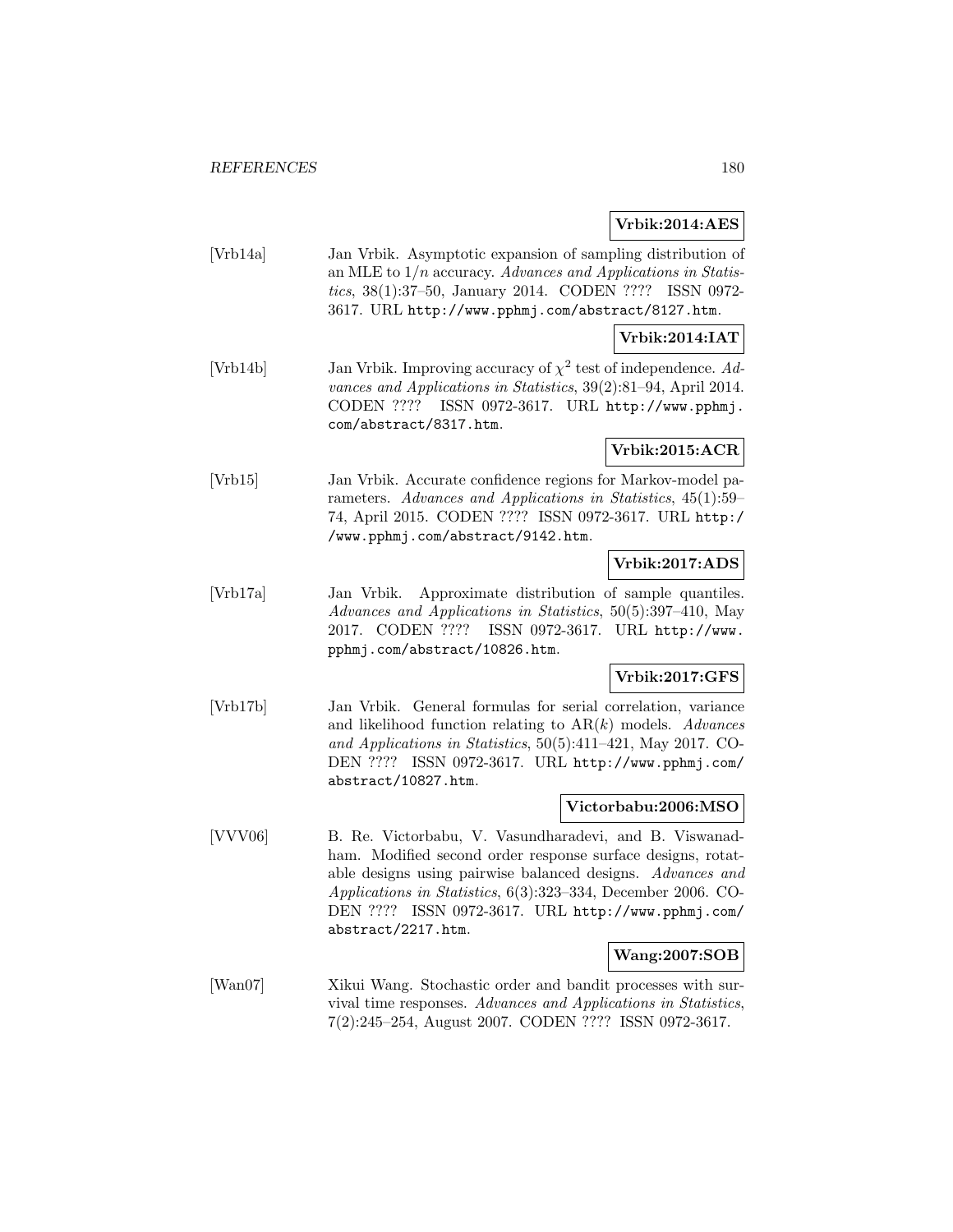#### **Wang:2008:BFD**

[Wan08] Jiantian Wang. On beta-family distributions. Advances and Applications in Statistics, 9(2):233–246, August 2008. CO-DEN ???? ISSN 0972-3617. URL http://www.pphmj.com/ abstract/3448.htm.

# **Wang:2010:CDT**

[Wan10] Jiantian Wang. Characterization of distributions through hazard functions and reversed hazard functions. Advances and Applications in Statistics, 19(2):149–153, December 2010. CO-DEN ???? ISSN 0972-3617. URL http://www.pphmj.com/ abstract/5680.htm.

# **Wang:2013:NRB**

[Wan13] Jiantian Wang. A note on the relationships between Spearman's  $\rho$  and Kendall's  $\tau$  under bivariate homogeneous shock model. Advances and Applications in Statistics, 34(1):1–9, May 2013. CODEN ???? ISSN 0972-3617. URL http:// www.pphmj.com/abstract/7680.htm.

## **Wang:2014:LDA**

[Wan14] Zailong Wang. Longitudinal data analysis strategies — an application of mixed model to post-transplant serum creatinine data. Advances and Applications in Statistics, 41(2):137–165, August 2014. CODEN ???? ISSN 0972-3617. URL http:// www.pphmj.com/abstract/8695.htm.

## **Wongkhao:2014:CII**

[WaNN14] Arunee Wongkhao, Sa aat Niwitpong, and Suparat Niwitpong. Confidence intervals for the inverse of mean in a normal distribution with a known coefficient of variation. Advances and Applications in Statistics, 42(1):1–14, September 2014. CO-DEN ???? ISSN 0972-3617. URL http://www.pphmj.com/ abstract/8696.htm.

# **Wu:2014:RPM**

[WCW14] Ka Ho Wu, Zhao-Guo Chen, and Wensheng Wang. A robust and practical method of unit root tests. Advances and Applications in Statistics, 41(1):21–67, July 2014. CODEN ???? ISSN 0972-3617. URL http://www.pphmj.com/abstract/ 8627.htm.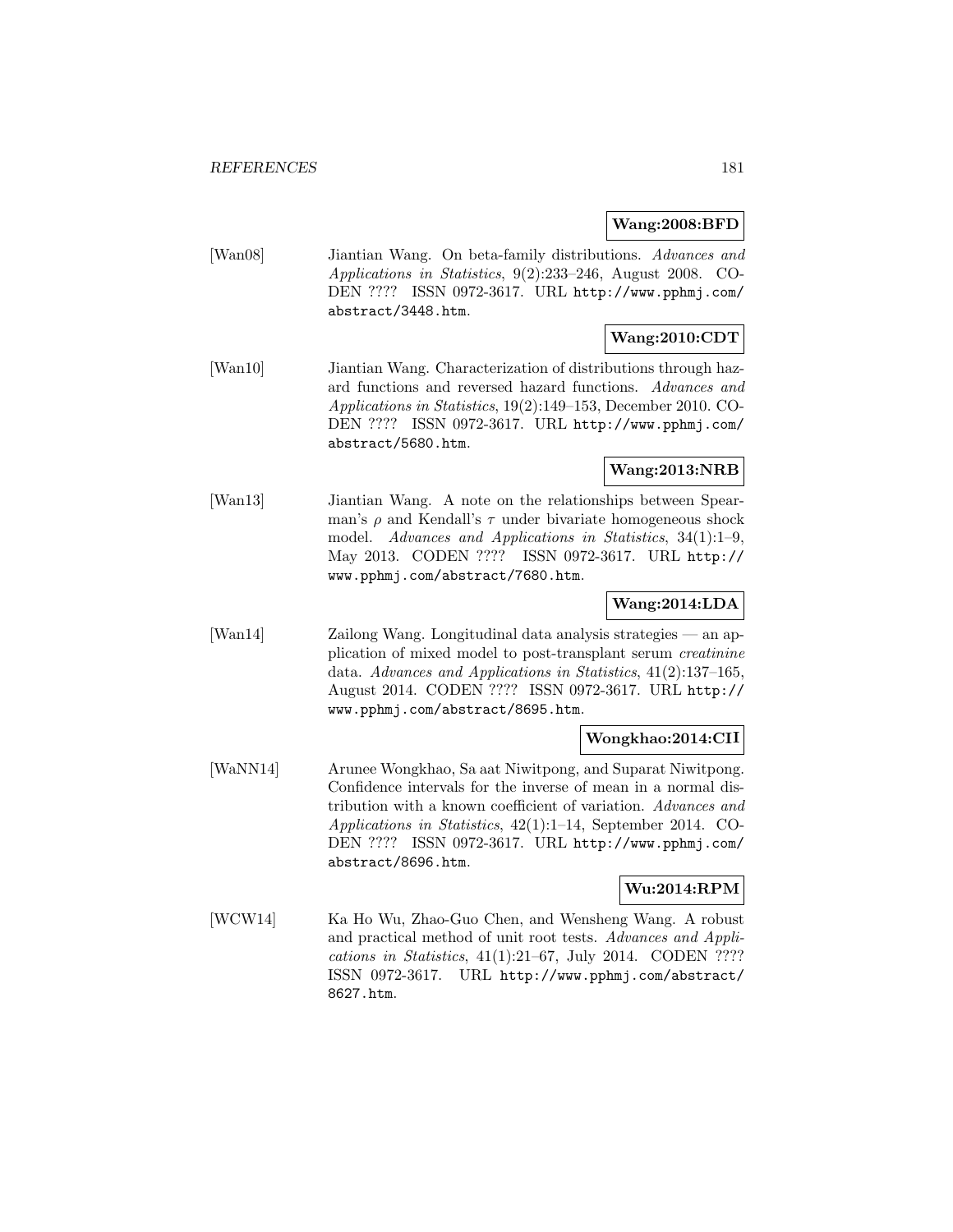#### **Wahyuningsih:2010:TVA**

[WDGP10] Sri Wahyuningsih, Sutawanir Darwis, Agus Yodi Gunawan, and Asep Kurnia Permadi. Time varying autoregressions for hyperbolic decline curve. Advances and Applications in Statistics, 15(1):61–70, March 2010. CODEN ???? ISSN 0972-3617. URL http://www.pphmj.com/abstract/4860.htm.

## **Wigena:2014:ETR**

[WDM14] A. H. Wigena, A. Djuraidah, and I. W. Mangku. Ensemble two return levels of generalized Pareto and modified Champernowne distributions using linear regression. Advances and Applications in Statistics, 40(2):157–167, June 2014. CO-DEN ???? ISSN 0972-3617. URL http://www.pphmj.com/ abstract/8573.htm.

## **Wei:2015:ELR**

[Wei15] Chuanhua Wei. Empirical likelihood ratio test for serial correlation in additive models. Advances and Applications in Statistics, 45(3):153–165, June 2015. CODEN ???? ISSN 0972-3617. URL http://www.pphmj.com/abstract/9257.htm.

#### **Wang:2017:FCP**

[WH17] Yong Wang and Juan Hu. Fast computation of predictive scores under cross-validation for multivariate spatial models. Advances and Applications in Statistics, 50(3):173–189, March 2017. CODEN ???? ISSN 0972-3617. URL http://www. pphmj.com/abstract/10626.htm.

#### **Wijayawardhana:2020:PAM**

[WH20] H. N. A. M. Wijayawardhana and A. P. Hewaarachchi. Periodic autoregressive model for temperature data in Nuwara Eliya, Sri Lanka. Advances and Applications in Statistics, 63 (1):85–96, July 2020. CODEN ???? ISSN 0972-3617. URL http://www.pphmj.com/abstract/13236.htm.

#### **Woolford:2013:NAB**

[WJ13] S. Woolford and N. Josephy. A note on the asymptotic behavior of a nonlinear system of stochastic difference equations. Advances and Applications in Statistics, 33(1):23–35, March 2013. CODEN ???? ISSN 0972-3617. URL http://www. pphmj.com/abstract/7455.htm.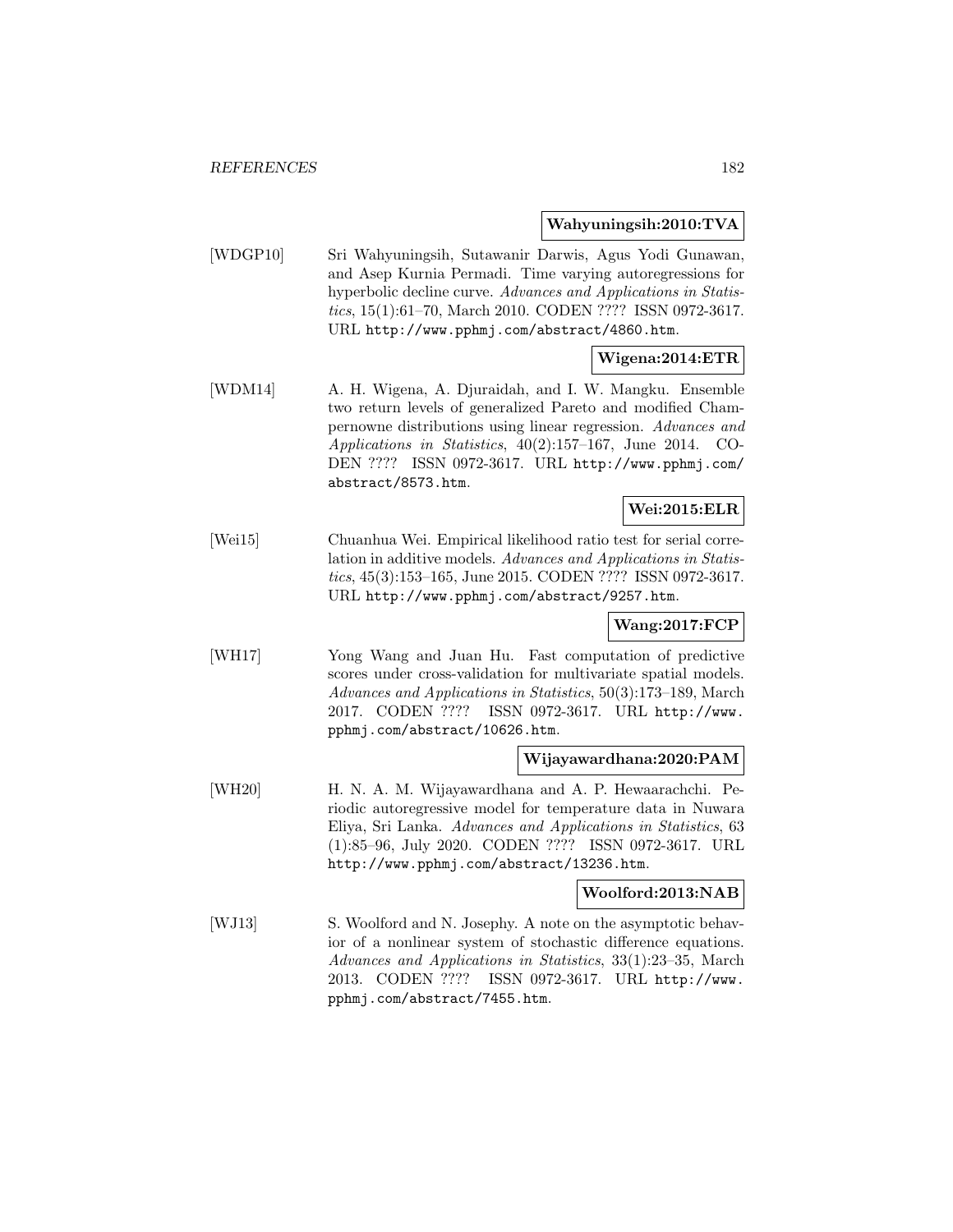**Woo:2018:CEM**

[WK18] Song Jea Woo and Kee-Hoon Kang. On comparison of estimation methods in quantile regression. Advances and Applications in Statistics, 52(3):203–213, March 2018. CODEN ???? ISSN 0972-3617. URL http://www.pphmj.com/abstract/ 11564.htm.

## **Wang:2008:SCE**

[WM08] Wen-Xin Wang and Yan-Peng Ma. Stochastic comparisons of excess lifetimes of renewal processes based upon generalized stochastic orderings. Advances and Applications in Statistics, 9(2):283–292, August 2008. CODEN ???? ISSN 0972-3617. URL http://www.pphmj.com/abstract/3451.htm.

## **Wei:2013:BAU**

[WNB13] Rong Wei, Balgobin Nandram, and Dilli Bhatta. A Bayesian analysis of US mortality curves for race-sex domains by small area. Advances and Applications in Statistics, 34(2):137–165, June 2013. CODEN ???? ISSN 0972-3617. URL http://www. pphmj.com/abstract/7664.htm.

#### **Wanishsakpong:2020:CET**

[WNT20] Wandee Wanishsakpong, Khairil Anwar Notodiputro, and Jeeraporn Thaithanan. On comparing the efficiency of two classification methods for precipitation occurrence in Bangkok. Advances and Applications in Statistics, 60(1):79–91, January 2020. CODEN ???? ISSN 0972-3617. URL http://www. pphmj.com/abstract/12998.htm.

#### **Wongoutong:2020:ICM**

[Won20] Chantha Wongoutong. Imputation for consecutive missing values in non-stationary time series data. Advances and Applications in Statistics, 64(1):87–102, September 2020. CO-DEN ???? ISSN 0972-3617. URL http://www.pphmj.com/ abstract/13336.htm.

#### **Walter:2021:NCG**

[WPJC21a] Onchere Walter, Weke Patrick, Otieno JAM, and Ogutu Carolyne. Non-central gamma frailty with application to life term assurance data. Advances and Applications in Statistics, 67 (2):237–253, April 2021. CODEN ???? ISSN 0972-3617. URL http://www.pphmj.com/abstract/13761.htm.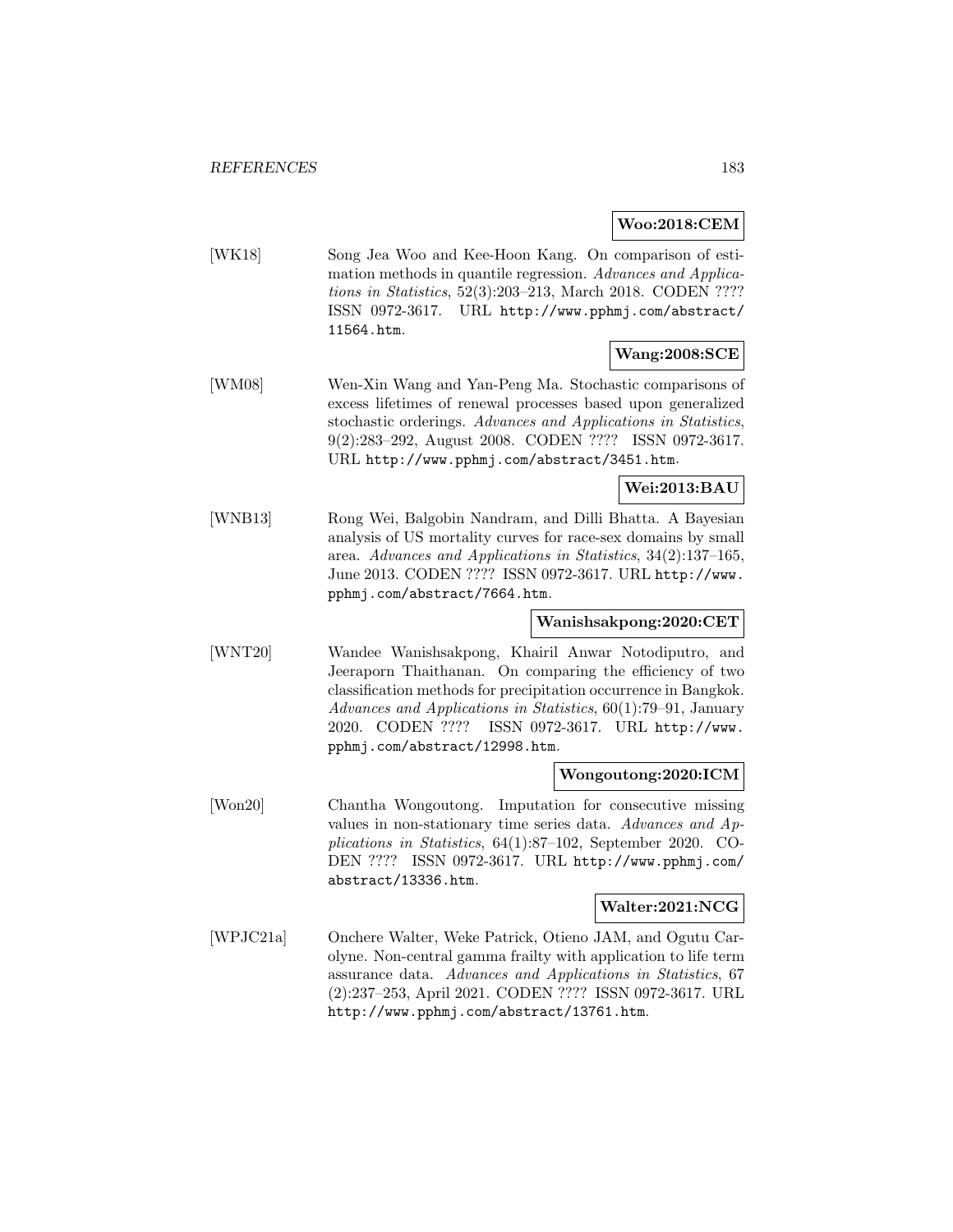#### **Walter:2021:SFM**

[WPJC21b] Onchere Walter, Weke Patrick, Otieno JAM, and Ogutu Carolyne. Shared frailty model with application in joint-life annuity insurance. Advances and Applications in Statistics, 68 (1):23–42, May 2021. CODEN ???? ISSN 0972-3617. URL http://www.pphmj.com/abstract/13786.htm.

# **Wu:2016:SGM**

[WRP16] Han Wu, Mezbahur Rahman, and Mohammad Shaha Alam Patwary. A study of a generalized modified Weibull model: an exponentiated Weibull case. Advances and Applications in Statistics, 49(5):357–367, November 2016. CODEN ???? ISSN 0972-3617. URL http://www.pphmj.com/abstract/10273. htm.

## **Wang:2015:IAR**

[WS15a] Shengxi Wang and Junfeng Shang. Independence among random variables between semi-martingales. Advances and Applications in Statistics, 44(3):219–239, March 2015. CODEN ???? ISSN 0972-3617. URL http://www.pphmj.com/abstract/ 9124.htm.

## **Wu:2015:AUL**

[WS15b] Jibo Wu and Abdul Shakoor. An almost unbiased Liu estimator in linear regression model with measurement error. Advances and Applications in Statistics, 44(1):77–85, January 2015. CODEN ???? ISSN 0972-3617. URL http://www. pphmj.com/abstract/9018.htm.

## **Wu:2001:NMA**

[Wu01] Dane W. Wu. A new measure of attributable risk and its stratification. Advances and Applications in Statistics, 1(1): 49–58, April 2001. CODEN ???? ISSN 0972-3617. URL http://www.pphmj.com/abstract/34.htm.

#### **Wu:2002:SSK**

[Wu02] Dane W. Wu. Some study of kurtosis: a new measure of peakedness for distributions. Advances and Applications in Statistics, 2(2):131–137, August 2002. CODEN ???? ISSN 0972-3617. URL http://www.pphmj.com/abstract/ 104.htm.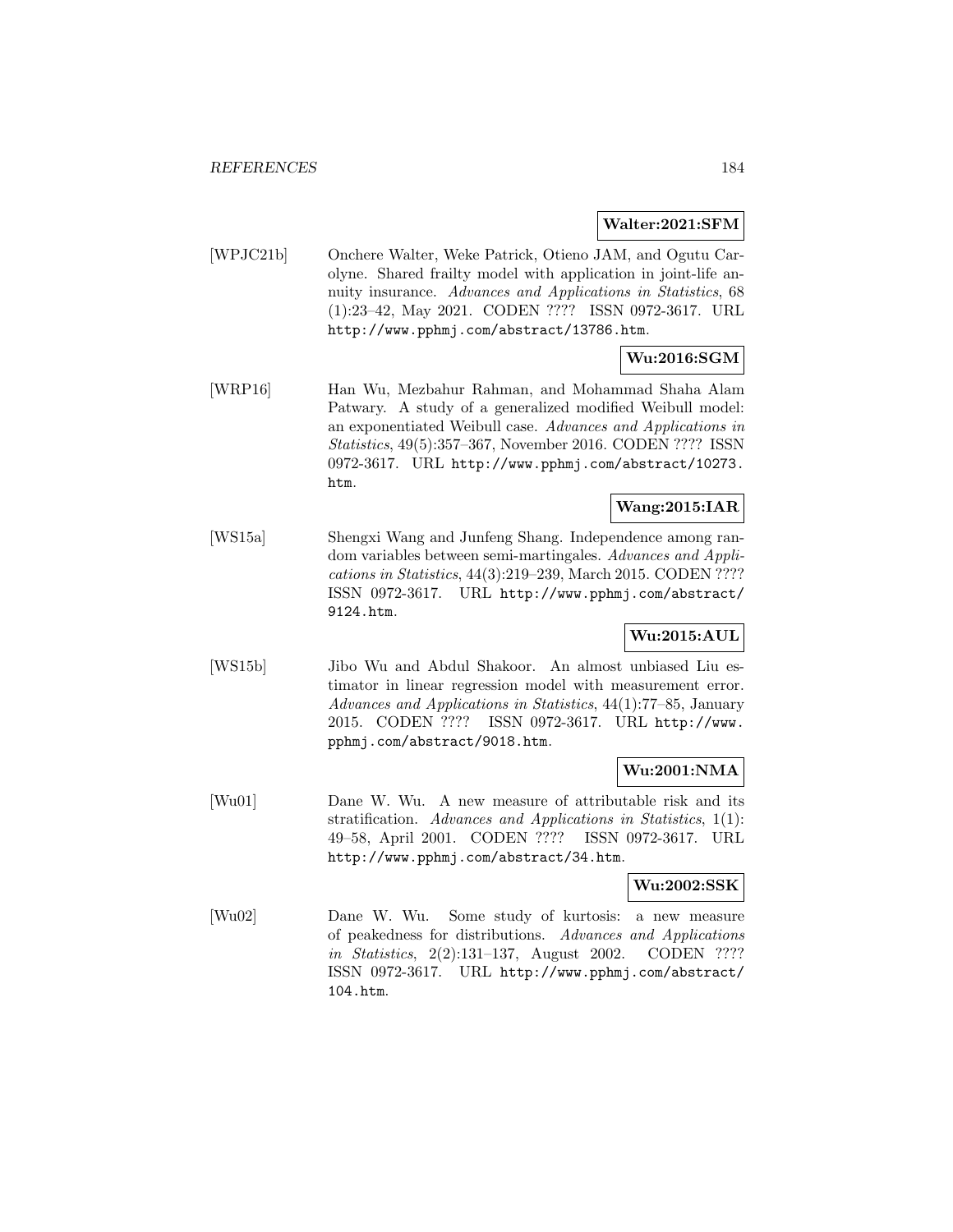#### **Wu:2014:SMW**

[Wu14] Shiang-Jen Wu. Stochastic modeling of wave equation with uncertainties in initial and boundary conditions. Advances and Applications in Statistics, 42(2):119–156, October 2014. CODEN ???? ISSN 0972-3617. URL http://www.pphmj. com/abstract/8725.htm.

#### **Wu:2016:NDB**

[Wu16] Jibo Wu. A note on the difference-based almost unbiased Liu estimator in partial linear model. Advances and Applications in Statistics, 48(5):363–368, May 2016. CODEN ???? ISSN 0972-3617. URL http://www.pphmj.com/abstract/ 9914.htm.

# **Wu:2017:RTE**

[Wu17] Jibo Wu. Ridge-type estimation in semiparametric EV model with linear measurement error. Advances and Applications in Statistics, 51(6):389–395, December 2017. CODEN ???? ISSN 0972-3617. URL http://www.pphmj.com/abstract/11385. htm.

## **Wang:2014:BIP**

[WY14] Xiaoyin Wang and Dongqing Yao. Bayesian inference of predictor's relative importance in multiple regression. Advances and Applications in Statistics, 41(1):69–96, July 2014. CO-DEN ???? ISSN 0972-3617. URL http://www.pphmj.com/ abstract/8628.htm.

## **Wang:2010:MRA**

[WYZ10] Shaojun Wang, Xiaoping Yang, and Peibiao Zhao. Management risk analysis of real estate companies. Advances and Applications in Statistics, 15(2):171–180, April 2010. CO-DEN ???? ISSN 0972-3617. URL http://www.pphmj.com/ abstract/4905.htm.

#### **Wang:2011:RSE**

[WZG11] Nan Wang, Chun-Xiao Zhang, and You Gao. Research on symmetric engines parameters difference in aero-engine condition monitoring. Advances and Applications in Statistics, 20 (1):55–65, January 2011. CODEN ???? ISSN 0972-3617. URL http://www.pphmj.com/abstract/5750.htm.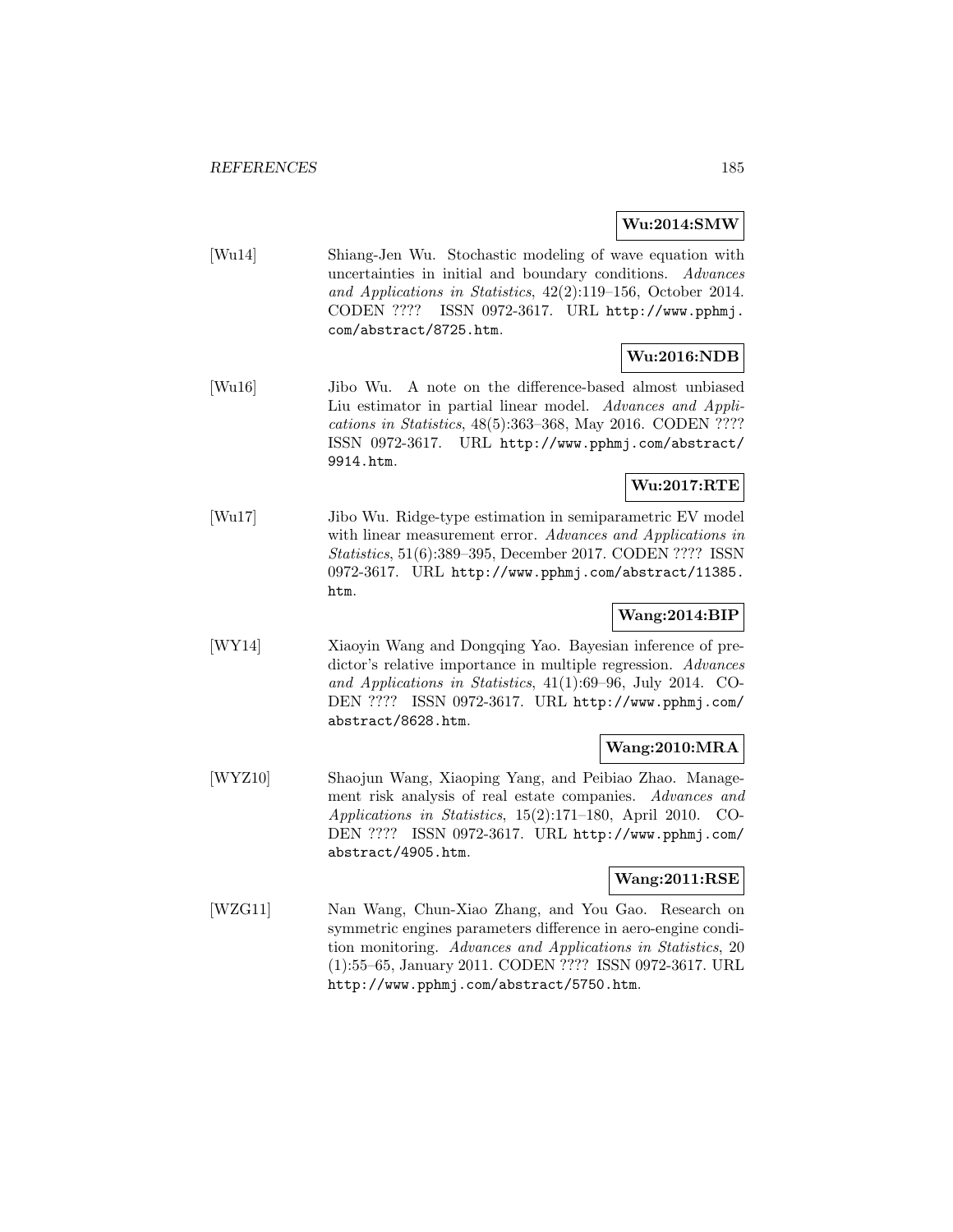## **Xie:2010:SPE**

[XB10] Xian-Jin Xie and Aihua Bian. A SAS package for evaluating logistic and proportional odds model fit. Advances and Applications in Statistics, 14(1):57–64, January 2010. CO-DEN ???? ISSN 0972-3617. URL http://www.pphmj.com/ abstract/4520.htm.

# **Xu:2016:AEV**

[XDL16] Yingmei Xu, Diawara Daouda, and Kané Ladji. An application of extreme value theory in automobile insurance: a new approach to the convex combination of two variables thresholds minimizing the variance of this combination. Advances and Applications in Statistics, 48(2):91–108, February 2016. CODEN ???? ISSN 0972-3617. URL http://www.pphmj. com/abstract/9779.htm.

# **Xia:2014:PFS**

[XW14] Jing Xia and Michelle Yongmei Wang. Particle filtering with sequential parameter learning for nonlinear bold fMRI signals. Advances and Applications in Statistics, 40(1):61–74, May 2014. CODEN ???? ISSN 0972-3617. URL http://www. pphmj.com/abstract/8461.htm.

## **Xiao:2019:SPM**

[XW19] Yongshun Xiao and Tony Wragg. A stochastic process model for the survival and splintering of terrorist organizations. Advances and Applications in Statistics, 55(1):105–155, March 2019. CODEN ???? ISSN 0972-3617. URL http://www. pphmj.com/abstract/12447.htm.

#### **Youssef:2016:SSS**

[YAA16] Ahmed H. Youssef, Ali H. Almarshadi, and Abdulqader H. Almusabi. A simulation study for sure estimators with an application in air navigation in Saudi Arabia. Advances and Applications in Statistics, 48(6):411–428, June 2016. CO-DEN ???? ISSN 0972-3617. URL http://www.pphmj.com/ abstract/9998.htm.

#### **Yang:2008:EJS**

[Yan08] Y. S. Yang. Evaluation of Johnson's system for transforming non-normal data. Advances and Applications in Statistics, 8 (1):57–71, February 2008. CODEN ???? ISSN 0972-3617. URL http://www.pphmj.com/abstract/2838.htm.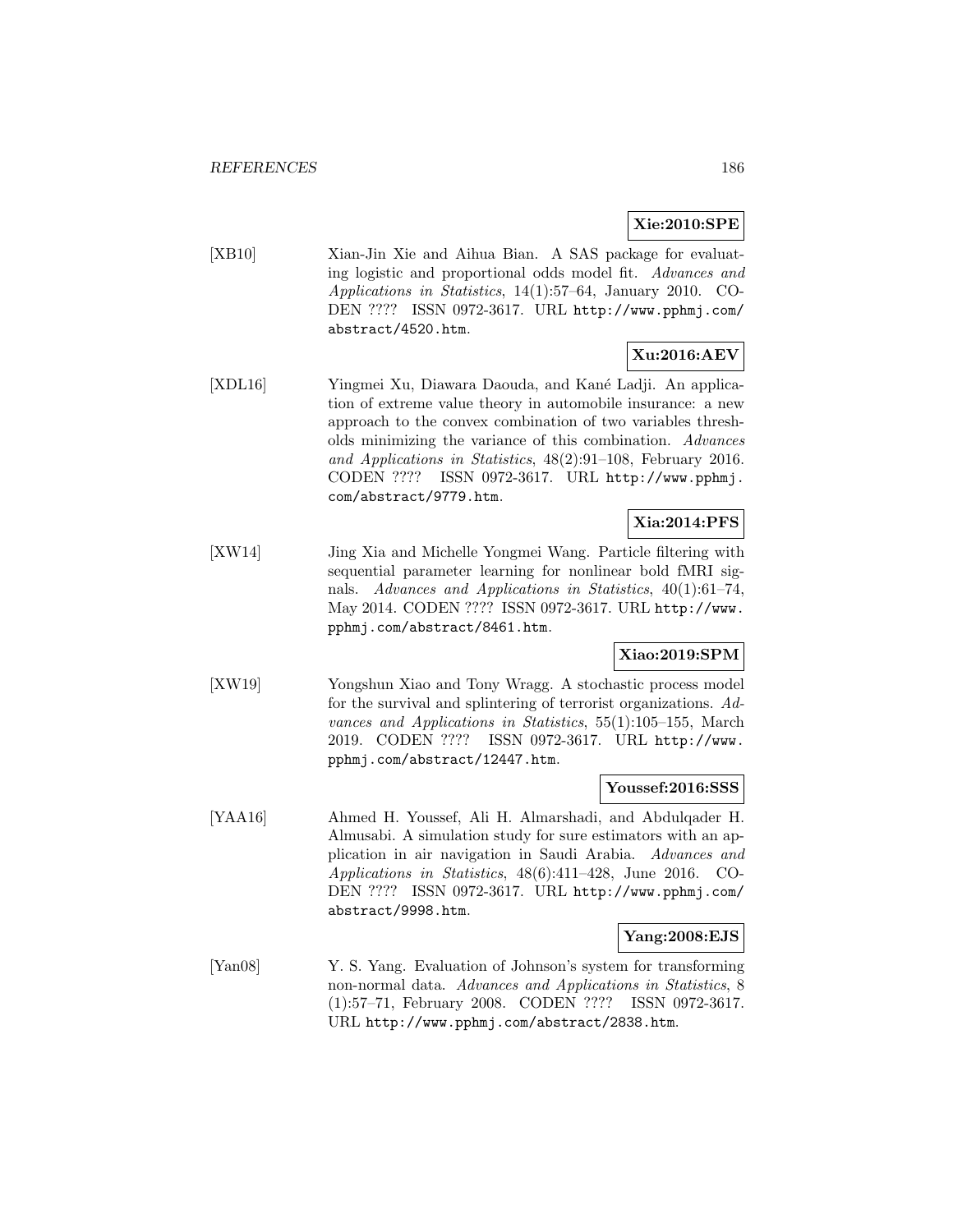## **Yang:2012:DBC**

[Yan12] Xin Yang. The data-based choice of bandwidth for kernel quantile estimator of VaR. Advances and Applications in Statistics, 31(1):43–54, November 2012. CODEN ???? ISSN 0972-3617. URL http://www.pphmj.com/abstract/7186. htm.

## **Yoo:2013:ESB**

[YB13] Changwon Yoo and Erik M. Brilz. Efficient and scalable Bayesian statistical method for identifying causal relationships from intervention studies. Advances and Applications in Statistics, 37(2):95–122, December 2013. CODEN ???? ISSN 0972-3617. URL http://www.pphmj.com/abstract/ 7968.htm.

# **Yehia:2016:SCO**

[Yeh16] Enas Gawdat Yehia. The shqc criterion for order selection in autoregressive models. Advances and Applications in Statistics, 48(3):169–183, March 2016. CODEN ???? ISSN 0972- 3617. URL http://www.pphmj.com/abstract/9843.htm.

# **Yelamanchili:2020:MSM**

[Yel20] Rama Krishna Yelamanchili. Modeling stock market daily returns volatility using symmetric and asymmetric GARCH models with three different distributions. Advances and Applications in Statistics, 63(2):119–140, August 2020. CO-DEN ???? ISSN 0972-3617. URL http://www.pphmj.com/ abstract/13290.htm.

## **Yuen:2009:WBD**

[YH09] Wai Kong Yuen and Mei Ling Huang. A weighted bivariate density estimation method. Advances and Applications in Statistics, 13(2):181–191, December 2009. CODEN ???? ISSN 0972-3617. URL http://www.pphmj.com/abstract/ 4447.htm.

## **Yigiter:2010:TCP**

 $[Y110]$ I10 Ayten Yiğiter and Ceyhan Inal. Test for a change point in Poisson process with applications to the British coal mining disasters and the air traffic flow data set. Advances and Applications in Statistics, 14(2):145–155, February 2010. CO-DEN ???? ISSN 0972-3617. URL http://www.pphmj.com/ abstract/4604.htm.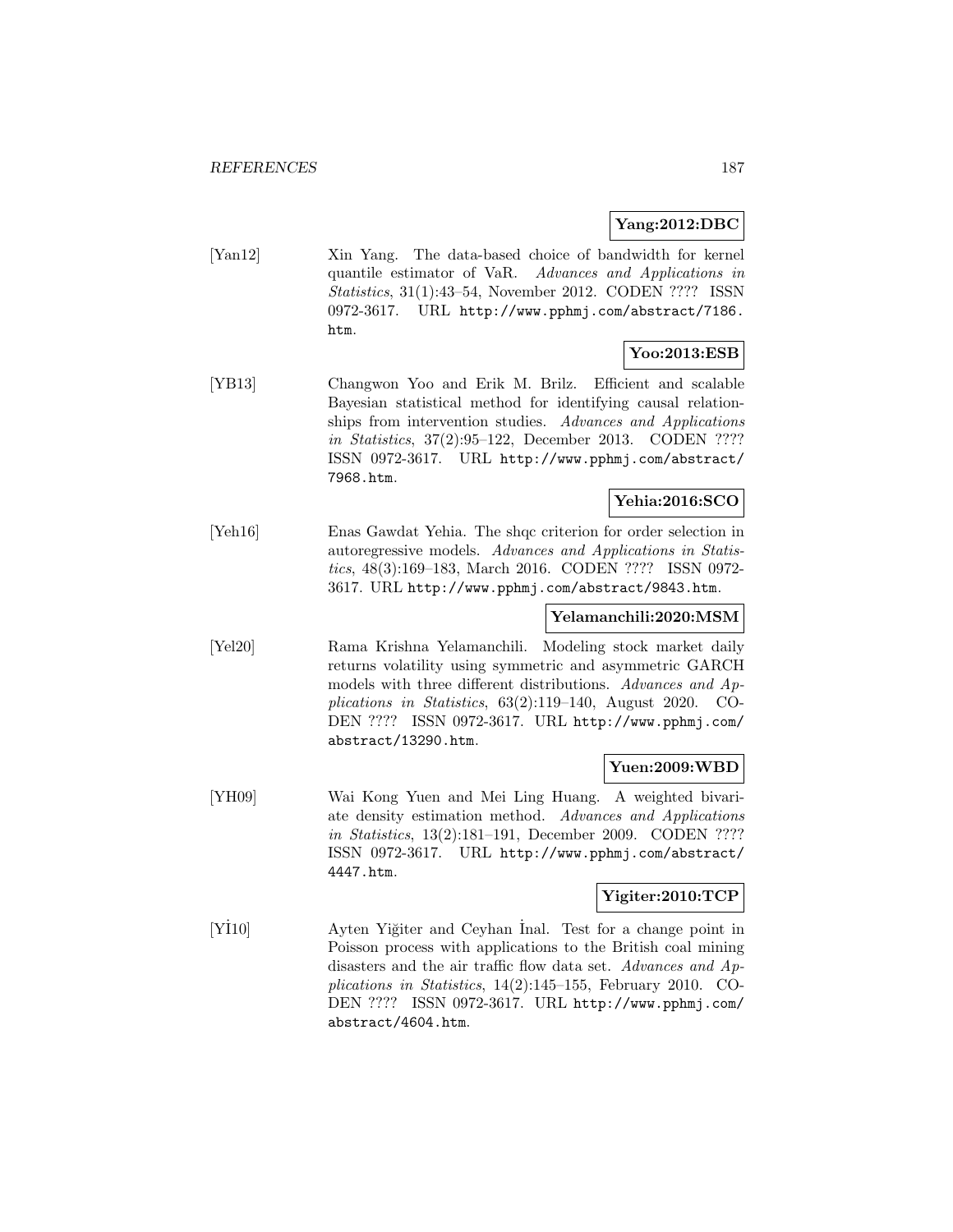**Yoo:2003:BAO**

[YKK03] Hee-Kyung Yoo, Hea-Jung Kim, and Dae-Hwang Kim. A Bayesian approach for ordering products of independent normal means. Advances and Applications in Statistics, 3(3):267– 283, December 2003. CODEN ???? ISSN 0972-3617. URL http://www.pphmj.com/abstract/310.htm.

#### **Yamamoto:2014:MPS**

[YKT14] Kouji Yamamoto, Kanau Kawasaki, and Sadao Tomizawa. Marginal point-symmetry measure for multi-way contingency tables. Advances and Applications in Statistics, 40(1):75–91, May 2014. CODEN ???? ISSN 0972-3617. URL http://www. pphmj.com/abstract/8462.htm.

## **Youssef:2012:DFD**

[YM12] Ahmed H. Youssef and Nada Ali-Mohammed Muqaibal. Determinants of foreign direct investment inflows of Gulf Cooperation Council: panel gravity model approach. Advances and Applications in Statistics, 28(1):55–75, May 2012. CO-DEN ???? ISSN 0972-3617. URL http://www.pphmj.com/ abstract/6858.htm.

## **Yigit:2011:TER**

[YMM11] Soner Yiğit, Mehmet Mendeş, and Hamit Mirtagioğlu. Type I error rates and test power for some outlier detecting tests. Advances and Applications in Statistics, 21(2):159–167, April 2011. CODEN ???? ISSN 0972-3617. URL http://www. pphmj.com/abstract/5822.htm.

#### **Yamamoto:2010:HGA**

[YMT10] Kouji Yamamoto, Nobuko Miyamoto, and Sadao Tomizawa. Harmonic, geometric and arithmetic means type uncertainty measures for two-way contingency tables with nominal categories. Advances and Applications in Statistics, 17(2):143–159, August 2010. CODEN ???? ISSN 0972-3617. URL http:// www.pphmj.com/abstract/5234.htm.

#### **Yamamoto:2013:GMM**

[YMT13] Kouji Yamamoto, Kazuho Masumura, and Sadao Tomizawa. Generalized measures on marginal symmetry for nominal square contingency tables. Advances and Applications in Statistics, 32(2):139–149, February 2013. CODEN ???? ISSN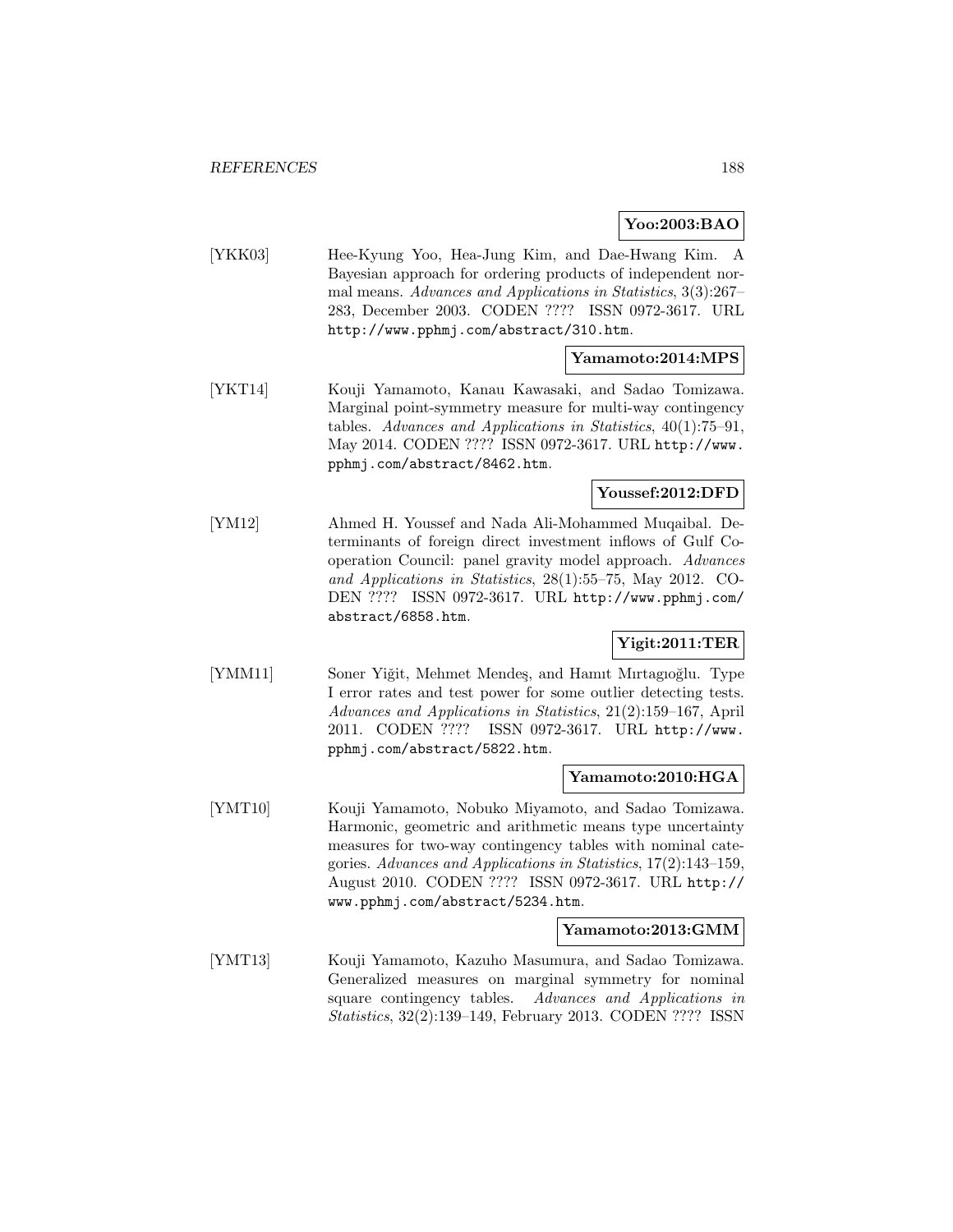0972-3617. URL http://www.pphmj.com/abstract/7443. htm.

## **Yosef:2015:SCN**

[Yos15] Arthur Yosef. Some classical-new results on the set-indexed Brownian motion. Advances and Applications in Statistics, 44 (1):57–76, January 2015. CODEN ???? ISSN 0972-3617. URL http://www.pphmj.com/abstract/9017.htm.

### **Youssef:2005:FSP**

[You05] Ahmed H. Youssef. Finite sample properties of the random coefficients regression model. Advances and Applications in Statistics, 5(2):247–256, August 2005. CODEN ???? ISSN 0972-3617. URL http://www.pphmj.com/abstract/ 560.htm.

### **Yang:2010:HOR**

[YQCSG10] Wei Yang, Fares Qeadan, Daniel Cook, and Julie Smith-Gagen. Heterogeneity of odds ratios over time in crosssectional trend studies: an overweight-obesity example from a nationwide population-based study. Advances and Applications in Statistics, 17(2):175–190, August 2010. CODEN ???? ISSN 0972-3617. URL http://www.pphmj.com/abstract/ 5236.htm.

### **Yosef:2017:MRI**

[YS17] Arthur Yosef and Eli Shnaider. On measuring the relative importance of explanatory variables in a soft regression method. Advances and Applications in Statistics, 50(3):201–228, March 2017. CODEN ???? ISSN 0972-3617. URL http://www. pphmj.com/abstract/10628.htm.

#### **Yang:2006:ODP**

[YSK06] Yang Yang, Isao Shoji, and Sumei Kanehiro. Optimal dividend policy of life insurance company with policyholders' dynamically inconsistent time preferences. Advances and Applications in Statistics, 6(1):1–15, April 2006. CODEN ???? ISSN 0972- 3617. URL http://www.pphmj.com/abstract/9.htm.

## **Yang:2010:LIC**

[YT10] Chi-Chuan Yang and Tsung-Shan Tsou. Likelihood inferences for correlated nominal data without knowing the intra-cluster correlations. Advances and Applications in Statistics, 17(1):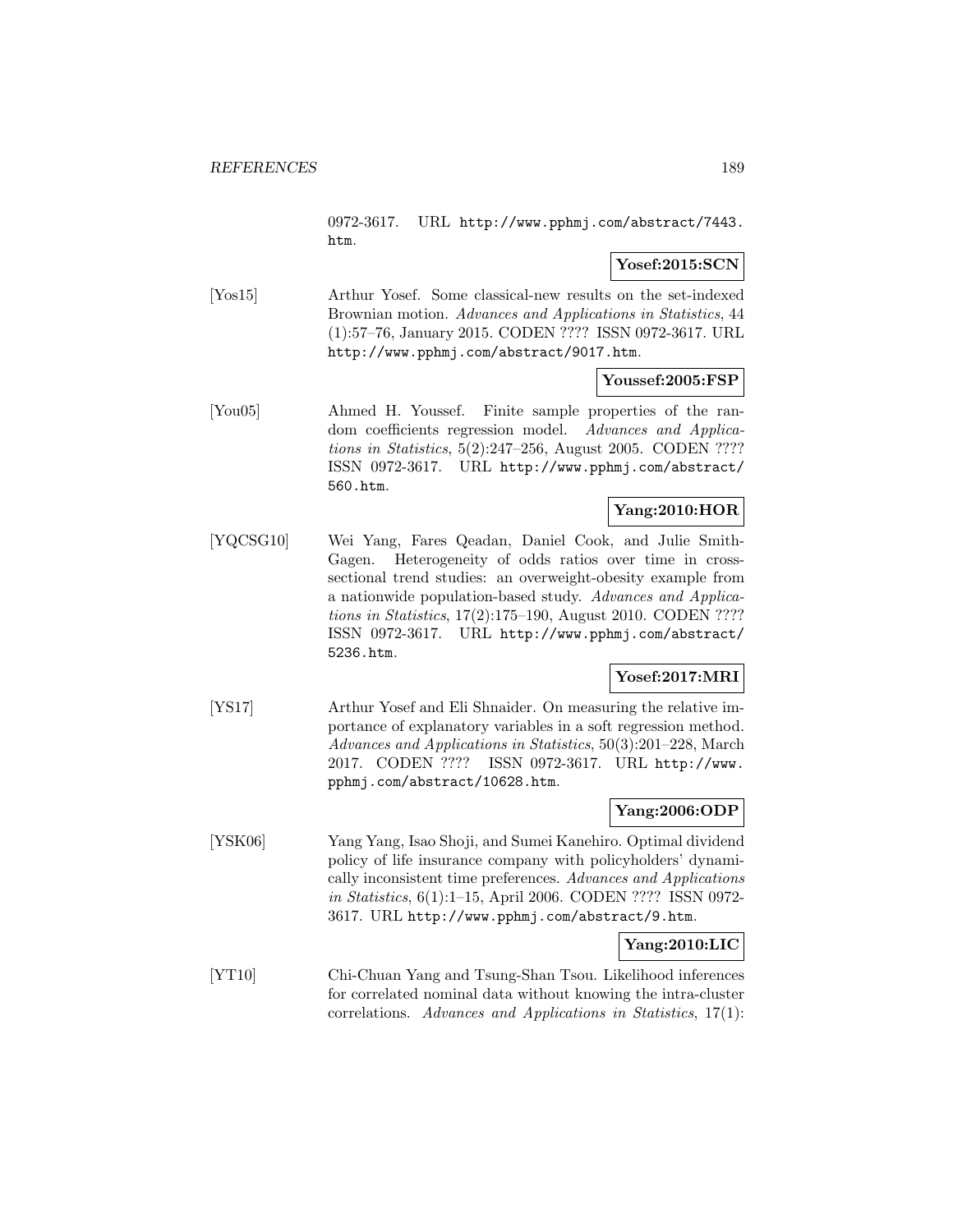29–40, July 2010. CODEN ???? ISSN 0972-3617. URL http: //www.pphmj.com/abstract/5164.htm.

## **Yin:2013:IFD**

[YT13] Jian Yin and Lixin Tian. The impact of foreign direct investment on economic growth in China. Advances and Applications in Statistics, 36(1):75–81, September 2013. CO-DEN ???? ISSN 0972-3617. URL http://www.pphmj.com/ abstract/7906.htm.

## **Yang:2019:GMI**

[YXY19] Shanchao Yang, Weiwei Xu, and Xin Yang. G-M integrated type instantaneous volatility estimation. Advances and Applications in Statistics, 55(2):175–192, April 2019. CODEN ???? ISSN 0972-3617. URL http://www.pphmj.com/abstract/ 12498.htm.

## **Ying:2020:KWV**

[YY20] Guobing Ying and Shanchao Yang. Kernel weighted volatility estimation for stochastic diffusion model with jump. Advances and Applications in Statistics, 64(2):203–235, October 2020. CODEN ???? ISSN 0972-3617. URL http://www.pphmj. com/abstract/13439.htm.

#### **Zahran:2014:RTW**

[Zah14] Alyaa R. Zahran. An rspca-type wealth index for telephone surveys. Advances and Applications in Statistics, 43(1):53–63, November 2014. CODEN ???? ISSN 0972-3617. URL http: //www.pphmj.com/abstract/8845.htm.

#### **Zaka:2020:EGP**

[ZAJ20] Azam Zaka, Ahmad Saeed Akhter, and Riffat Jabeen. The exponentiated generalized power function distribution: theory and real life applications. Advances and Applications in Statistics, 61(1):33–63, March 2020. CODEN ???? ISSN 0972-3617. URL http://www.pphmj.com/abstract/13095.htm.

#### **Zakari:2020:HPR**

[Zak20] Ibrahim Sidi Zakari. Harnessing the potential of real-time data analysis and statistical modeling for mapping exposure to air pollution. Advances and Applications in Statistics, 61(2):169– 181, April 2020. CODEN ???? ISSN 0972-3617. URL http: //www.pphmj.com/abstract/13143.htm.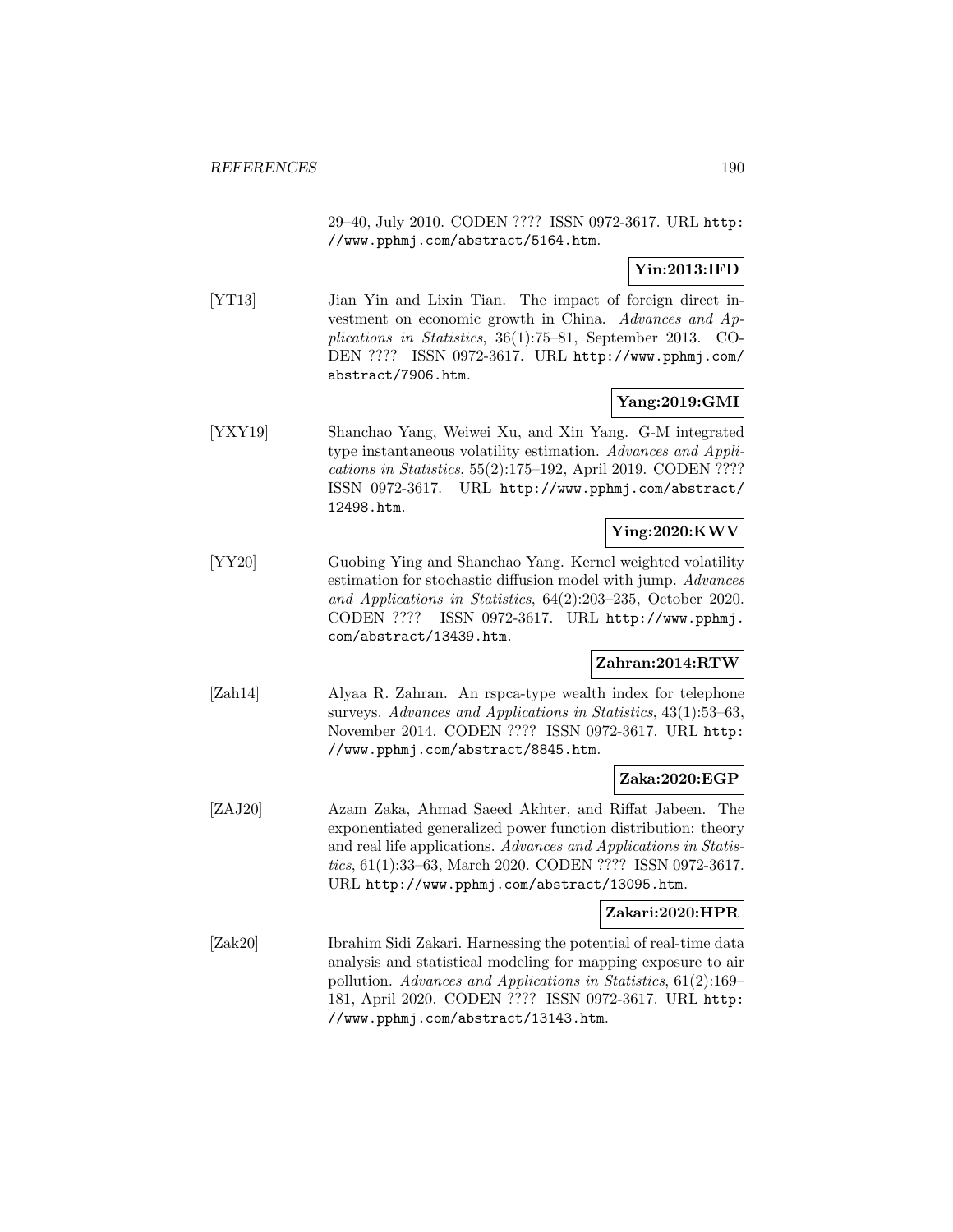**Zaman:2019:EEP**

[Zam19] Tolga Zaman. Efficient estimators of population mean using auxiliary attribute in stratified random sampling. Advances and Applications in Statistics, 56(2):153–171, June 2019. CO-DEN ???? ISSN 0972-3617. URL http://www.pphmj.com/ abstract/12641.htm.

# **Zaroudi:2018:CAF**

[ZBF18] Samira Zaroudi, Mohammad Hassan Behzadi, and Mohammad Reza Faridrohani. A copula approach for finding the type of dependency with mortality force function in insurance market. Advances and Applications in Statistics, 53(2):103–121, August 2018. CODEN ???? ISSN 0972-3617. URL http:// www.pphmj.com/abstract/11843.htm.

## **Zghoul:2003:ECL**

[Zgh03] Ahmad A. Zghoul. Estimating the Cauchy location and scale parameters using empirical characteristic function. Advances and Applications in Statistics, 3(2):173–181, August 2003. CODEN ???? ISSN 0972-3617. URL http://www.pphmj. com/abstract/171.htm.

## **Zhang:2020:MCT**

[Zha20] Yanhui Zhang. K-means clustering to ttr based lexical diversity analysis. Advances and Applications in Statistics, 64(2): 267–276, October 2020. CODEN ???? ISSN 0972-3617. URL http://www.pphmj.com/abstract/13442.htm.

## **Zhang:2009:APU**

[ZHMK09] Jing Zhang, Chong Z. He, David R. Mehr, and Robin L. Kruse. Analyzing pressure ulcer development in 36 nursing homes using Bayesian hierarchical modeling. Advances and Applications in Statistics, 12(1):67–84, June 2009. CODEN ???? ISSN 0972-3617. URL http://www.pphmj.com/abstract/ 4001.htm.

## **Zimbidis:2008:OMS**

[Zim08] Alexandros A. Zimbidis. Optimal management of the safety loading and the exposure to proportional reinsurance coverage of an ordinary insurance system using a diffusion approximation. Advances and Applications in Statistics, 9(1):71–100, June 2008. CODEN ???? ISSN 0972-3617. URL http:// www.pphmj.com/abstract/3286.htm.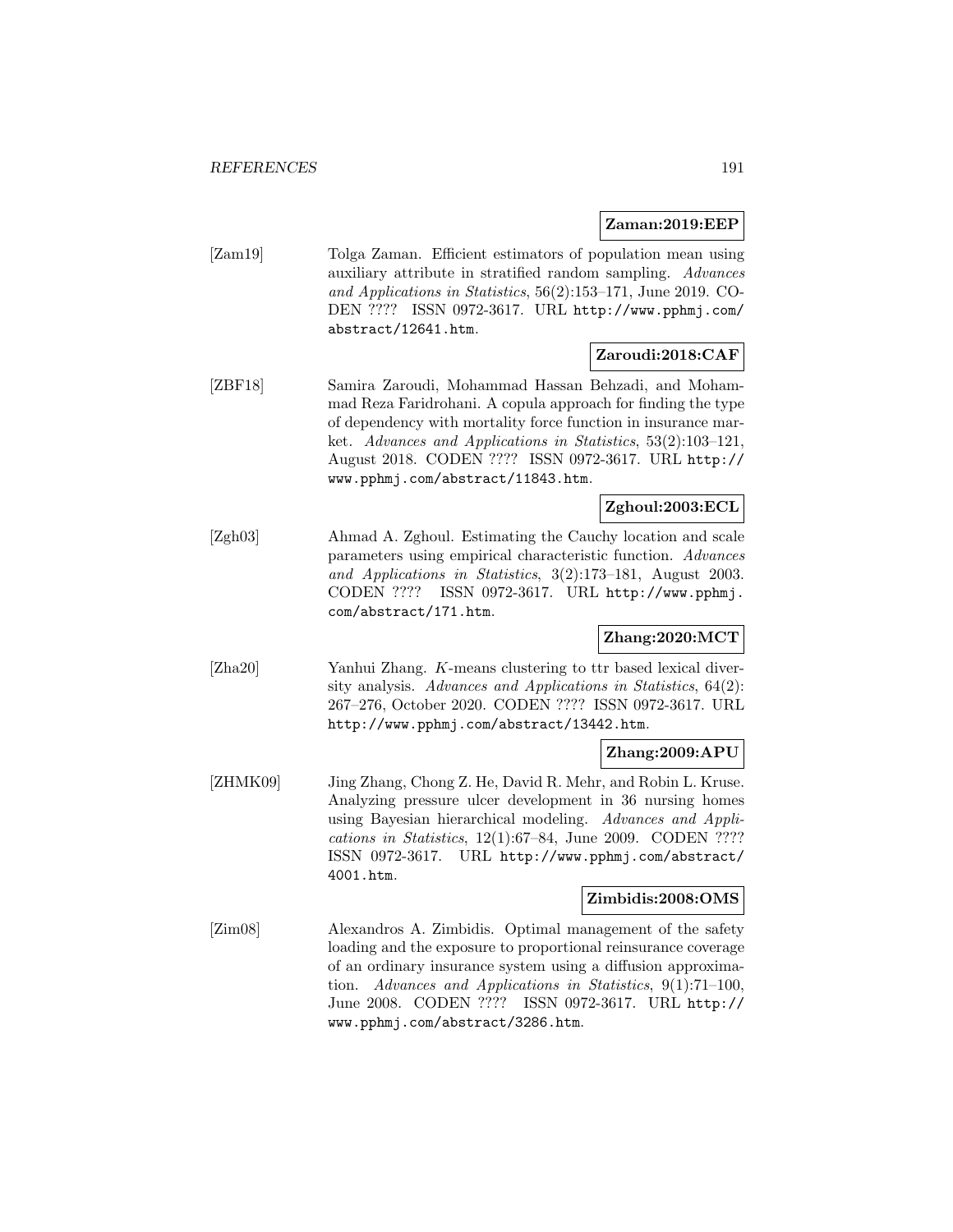#### **Zheng:2013:MMV**

[ZKZ13] Shimin Zheng, Jeff Knisley, and Chunming Zhang. Moments of matrix variate skew elliptically contoured distributions. Advances and Applications in Statistics, 36(1):13–27, September 2013. CODEN ???? ISSN 0972-3617. URL http://www. pphmj.com/abstract/7903.htm.

# **Zhang:2006:FCP**

[ZLZ06] Riquan Zhang, Yiqiang Lu, and Yusheng Zhang. Functionalcoefficient partially linear time series models for hydrology. Advances and Applications in Statistics, 6(1):57–69, April 2006. CODEN ???? ISSN 0972-3617. URL http://www. pphmj.com/abstract/18.htm.

## **Zoia:2009:URT**

[Zoi09] Maria Grazia Zoia. A unified representation theorem on new algebraic bases, for (co)integrated processes up to the second order. Advances and Applications in Statistics, 12(1):37–66, June 2009. CODEN ???? ISSN 0972-3617. URL http:// www.pphmj.com/abstract/4000.htm.

#### **Zimbidis:2008:DHM**

[ZP08] Alexandros A. Zimbidis and Athanasios A. Pantelous. Dynamic hedging of the mortality risk via a continuous control strategy of the portfolio of investments of a pension fund. Advances and Applications in Statistics, 8(2):247–289, April 2008. CODEN ???? ISSN 0972-3617. URL http://www. pphmj.com/abstract/3087.htm.

#### **Zhao:2010:PFT**

[ZRX10] Yan D. Zhao, Dewi Rahardja, and Xian-Jin Xie. Particle filter for target tracking and applications to bearing-angle problems. Advances and Applications in Statistics, 14(1):17–30, January 2010. CODEN ???? ISSN 0972-3617. URL http://www. pphmj.com/abstract/4517.htm.

#### **Zurbenko:2001:ALI**

[Zur01] Igor Zurbenko. Algorithm of local information. Advances and Applications in Statistics, 1(3):247–275, December 2001. CODEN ???? ISSN 0972-3617. URL http:/ /www.pphmj.com/abstract/93.htm; http://www.pphmj. com/abstract/96.htm.